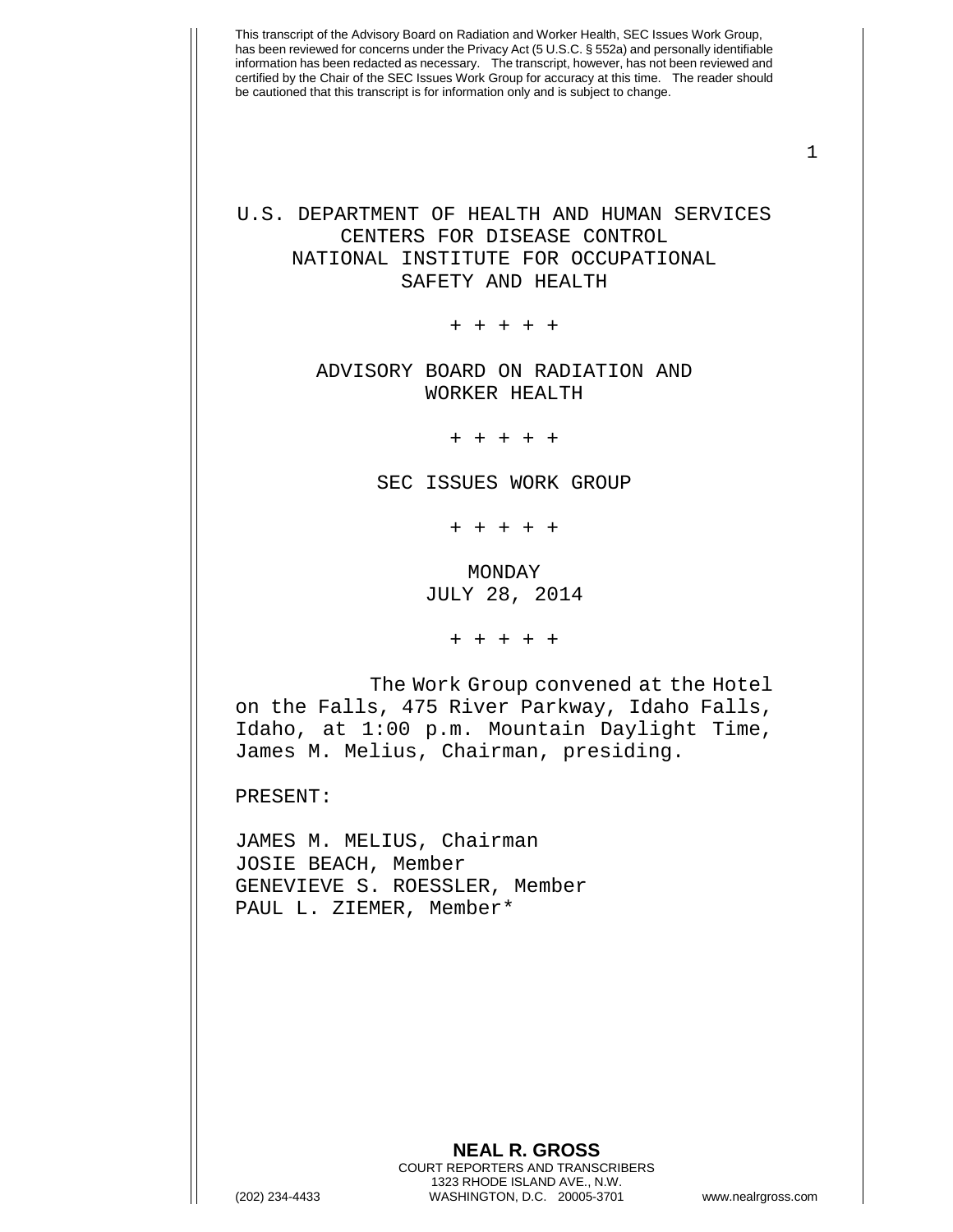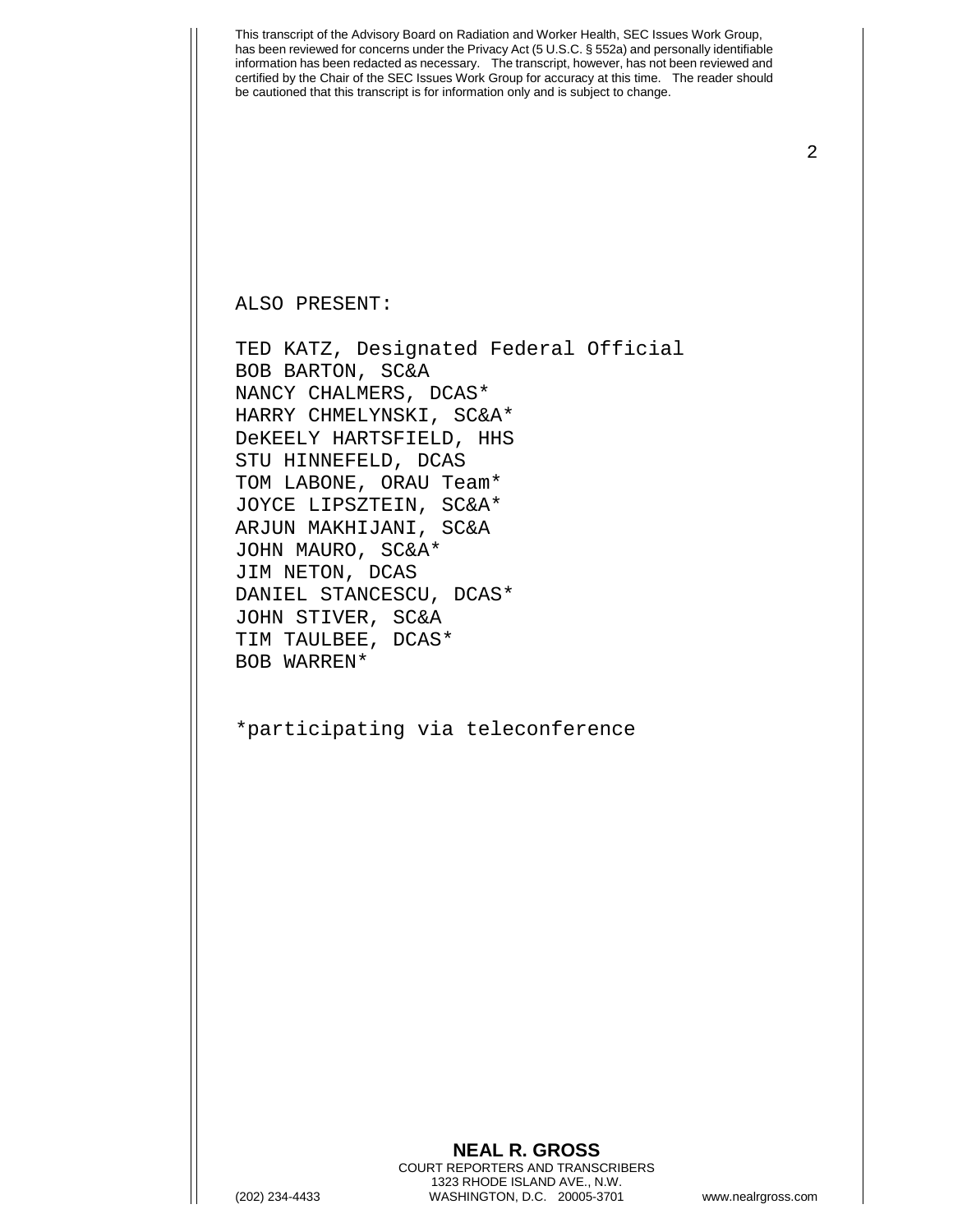3

## T-A-B-L-E O-F C-O-N-T-E-N-T-S

Welcome, Roll Call and Introductions ...... 4

Draft Criteria for the Evaluation and Use of Internal Exposure Coworker Datasets ....... 8

Evaluation of Differences Between Strata Coworker Models .......................... 70

Appropriateness of the Model Data for the Unmonitored Population .................. 100

NIOSH's Reconsideration of the Application of the OPOS Methodology: Allowance for Time-Weighted Averaging ... 170

Next Steps and Plans for Board Meeting Discussion .................................. 223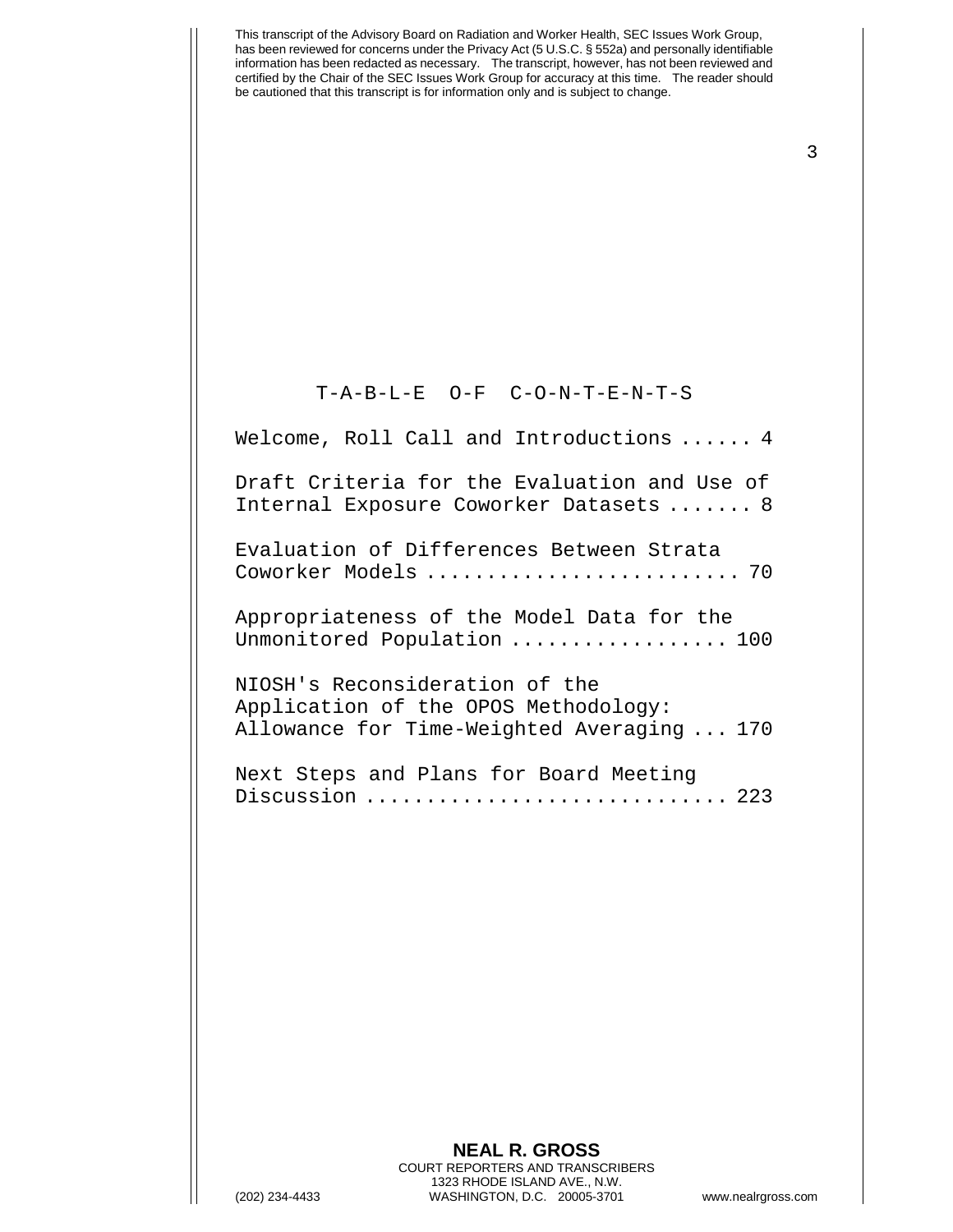This transcript of the Advisory Board on Radiation and Worker Health, SEC Issues Work Group, has been reviewed for concerns under the Privacy Act (5 U.S.C. § 552a) and personally identifiable information has been redacted as necessary. The transcript, however, has not been reviewed and certified by the Chair of the SEC Issues Work Group for accuracy at this time. The reader should be cautioned that this transcript is for information only and is subject to change. 1 || P-R-O-C-E-E-D-I-N-G-S 2  $\parallel$  (1:11 p.m.) 3 MR. KATZ: Good afternoon, 4 | everybody. The Advisory Board on Radiation 5 || and Worker Health. It's the SEC Issues Work 6 | Group meeting. 7 || Sorry for the slightly late start, 8 || but we were trying to get our Live Meeting 9 Situation straightened out, and it should be 10 || now. So people who are on Live Meeting should 11 be able to see the draft criteria document from 12 || Dr. Neton. 13 || We are not dealing with any sites in 14 || particular, really, in this meeting. So we 15 don't have any conflict of interest matters to 16 | cover before we get going. 17 || Let's just do roll call so folks on 18  $\parallel$  the phone know who's in the room and vice versa. 19 || So let's start with the room with our Board 20 Members.

> **NEAL R. GROSS** COURT REPORTERS AND TRANSCRIBERS 1323 RHODE ISLAND AVE., N.W.

(202) 234-4433 WASHINGTON, D.C. 20005-3701 www.nealrgross.com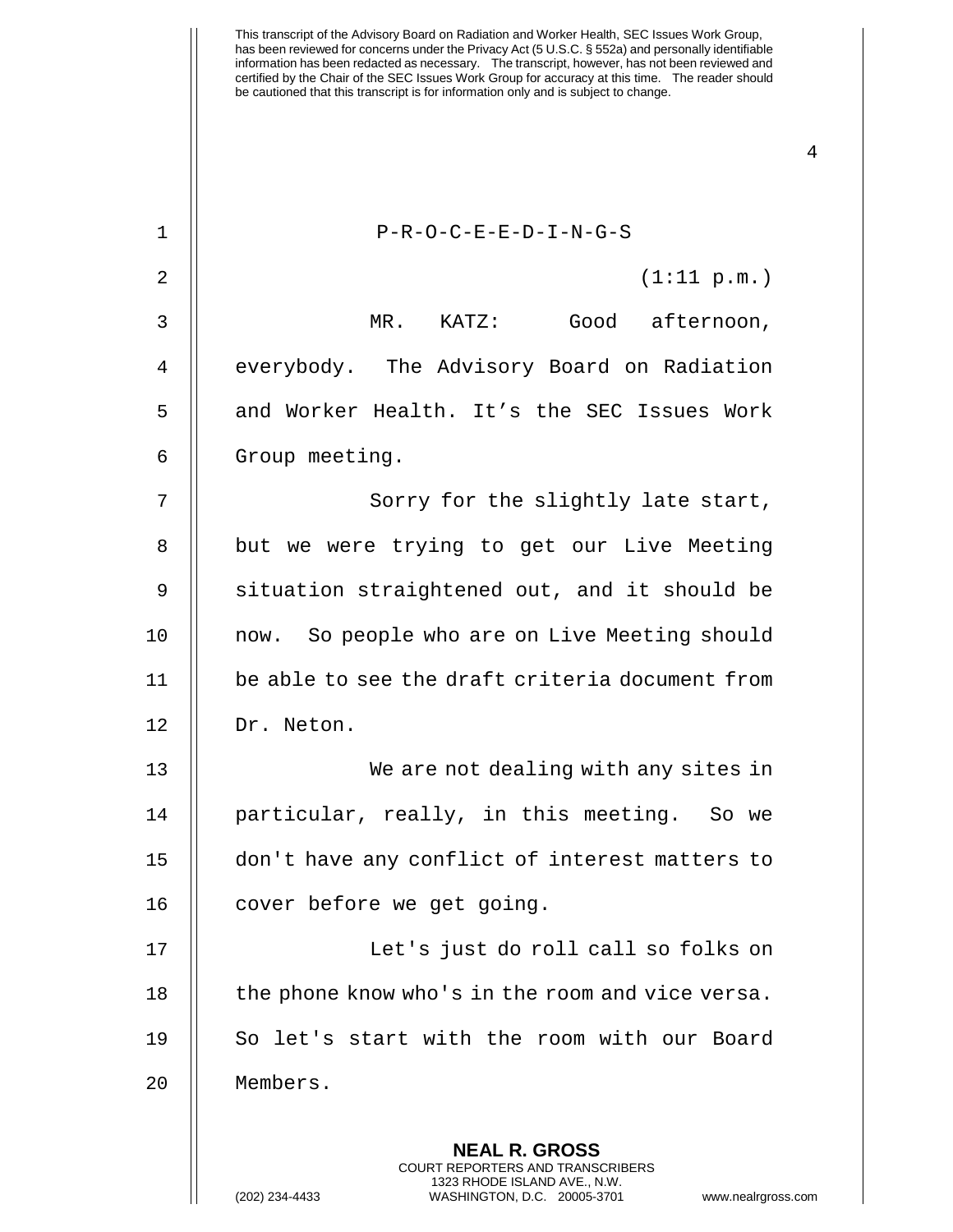| $\mathbf 1$ | (Roll call.)                                      |
|-------------|---------------------------------------------------|
| 2           | MR. KATZ: Okay, then. The agenda                  |
| 3           | for the meeting, I'm not sure if it's posted yet  |
| 4           | or not on the NIOSH --                            |
| 5           | DR. NETON: I think it is.                         |
| 6           | MR. KATZ: It is? Okay. So                         |
| 7           | that's posted on the NIOSH website $-$ -it's very |
| 8           | simple anyway -- under the Board section of the   |
| 9           | website, under today's meetings.                  |
| 10          | And there are a couple of papers                  |
| 11          | posted there that we're going to be discussing    |
| 12          | today. A third paper has too much Privacy Act     |
| 13          | protected information to post. So the third       |
| 14          | paper will be talked about, but it's not          |
| 15          | available to be viewed by the public.             |
| 16          | And if members of the public want                 |
| 17          | that in redacted form, they can certainly         |
| 18          | request it from me. And we'll provide it in       |
| 19          | that case. But it really is $-$ - the reason it's |
| 20          | not redacted and posted is because it's really    |
|             | <b>NEAL R. GROSS</b>                              |

COURT REPORTERS AND TRANSCRIBERS 1323 RHODE ISLAND AVE., N.W.

(202) 234-4433 WASHINGTON, D.C. 20005-3701 www.nealrgross.com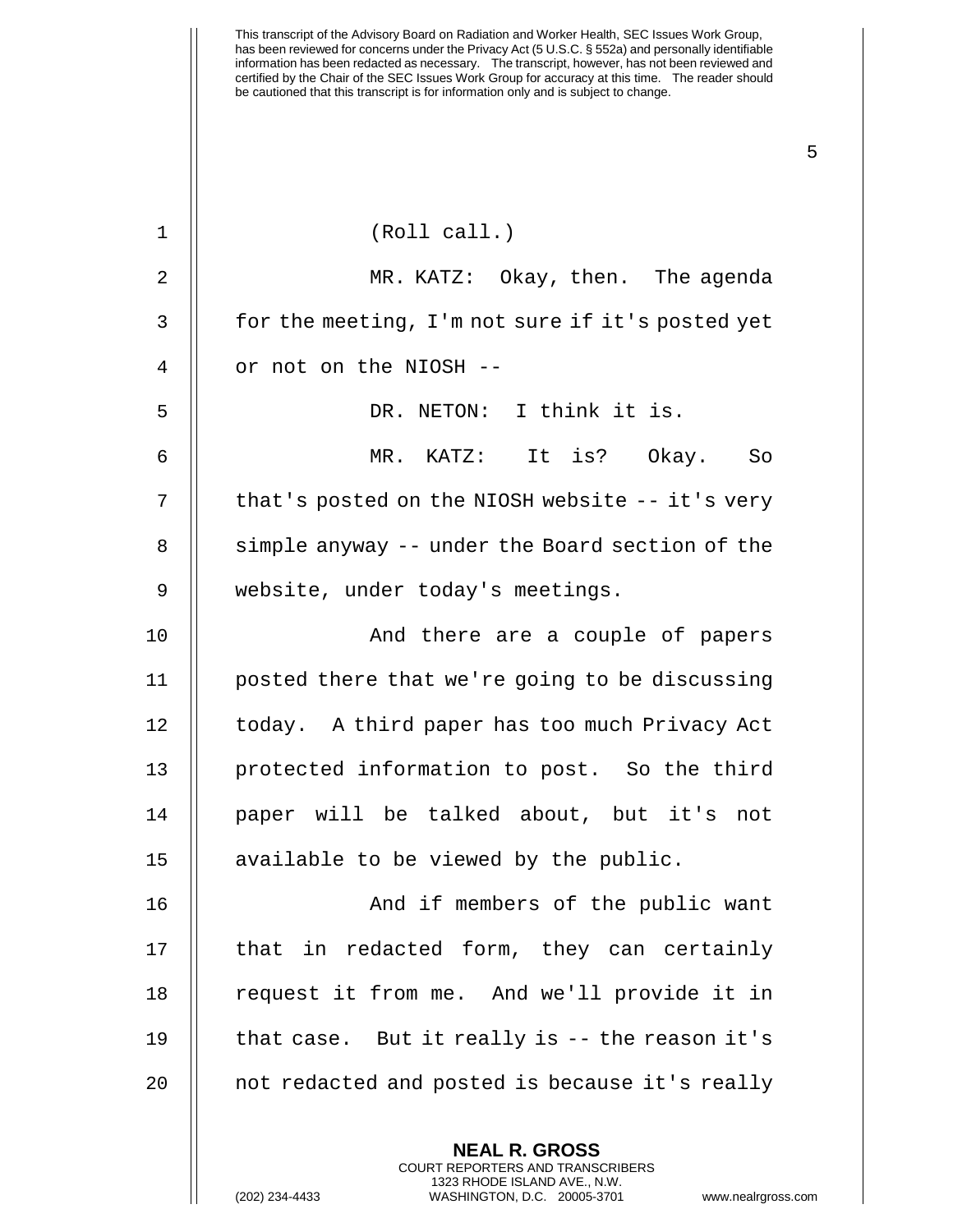| $\mathbf 1$    | not very useful here, given the extent of the            |
|----------------|----------------------------------------------------------|
| $\overline{2}$ | privacy information.                                     |
| 3              | And Dr. Melius, it's your meeting.                       |
| 4              | CHAIRMAN MELIUS: Yes, okay.                              |
| 5              | Thank you. And I would just remind the people            |
| 6              | in the room and on the phone, when we are                |
| 7              | discussing that particular paper, please be              |
| 8              | careful. We don't usually have those                     |
| 9              | situations, but with this one it's necessary.            |
| 10             | So we're going to start today with                       |
| 11             | -- essentially we're reviewing the three NIOSH           |
| 12             | reports. And we're going to start today with             |
| 13             | the first report, which is entitled Draft                |
| 14             | Criteria for the Evaluation and Use of Internal          |
| 15             | Exposure Coworker Datasets. And Jim, if you              |
| 16             | want to start off with your opening monologue            |
| 17             | and $--$                                                 |
| 18             | DR. NETON: Okay. I'll be happy to                        |
| 19             | summarize briefly the thinking behind this.              |
| 20             | Actually, I noticed, I changed this document.            |
|                | <b>NEAL R. GROSS</b><br>COURT REPORTERS AND TRANSCRIBERS |

1323 RHODE ISLAND AVE., N.W.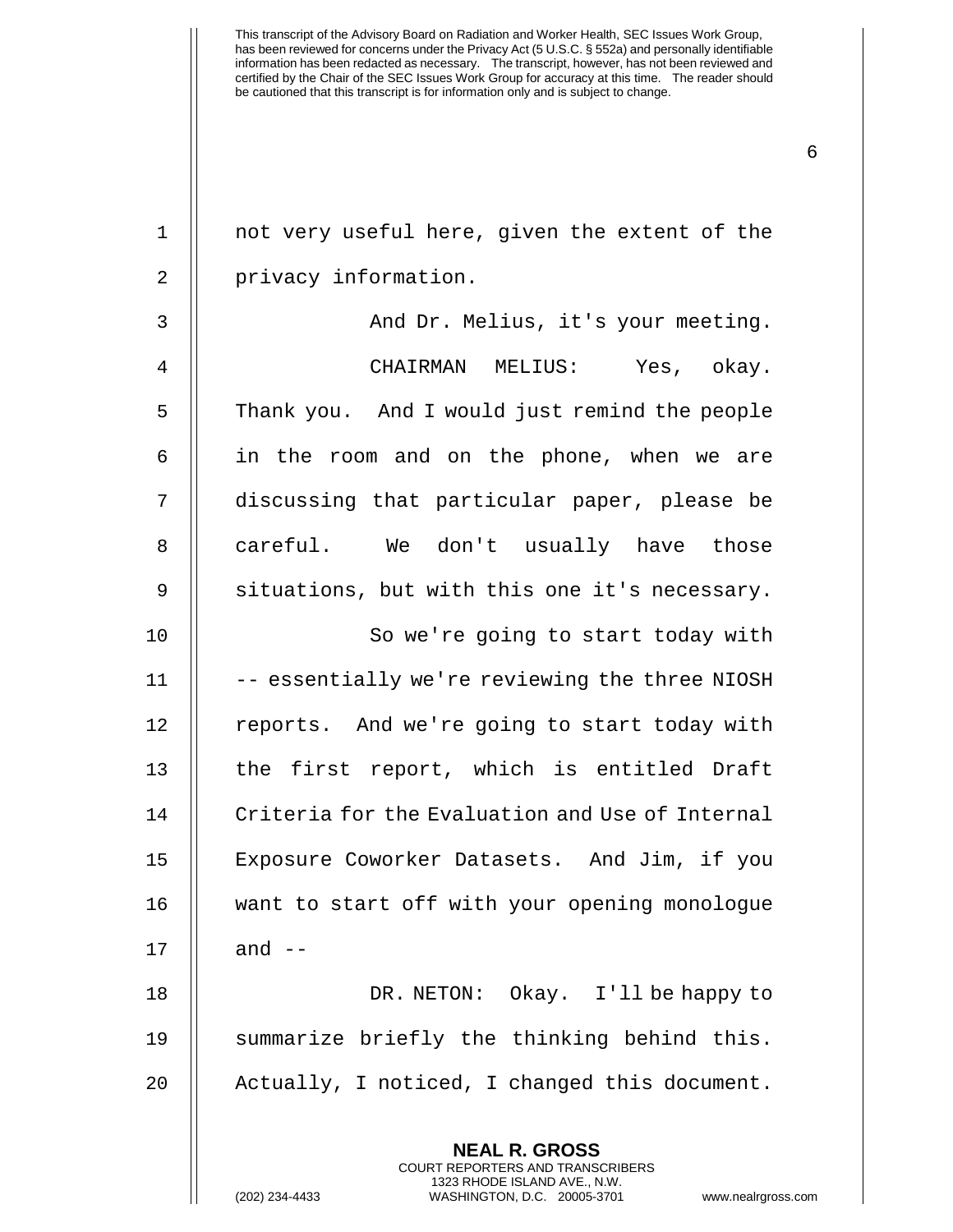| $\mathbf 1$    | And I apparently didn't change the title.      |
|----------------|------------------------------------------------|
| 2              | Because it really is for use of Internal and   |
| 3              | External Exposure Coworker. It's supposed to   |
| $\overline{4}$ | be a little more generic than that. But as we  |
| 5              | all understand, the internal coworker datasets |
| 6              | are the most difficult to untangle.            |
| 7              | But anyway, this was one of the                |
| 8              | assignments that I've had from the Working     |
| $\mathsf 9$    | Group meeting -- I think it was a couple of    |
| 10             | meetings ago -- was to put out some draft      |
| 11             | criteria as to what we would need to consider  |
| 12             | to develop coworker models.                    |
| 13             | There's a lot of technical                     |
| 14             | documents in DCAS that talk about coworker     |
| 15             | modeling. But there really was never any       |
| 16             | overarching document that sort of put the      |
| 17             | requirements, so to speak, on the table.       |
| 18             | And so this is our attempt at                  |
| 19             | putting together a -- it's a little more than  |
| 20             | an outline. It's certainly fleshed out. But    |
|                |                                                |
|                | <b>NEAL R. GROSS</b>                           |

COURT REPORTERS AND TRANSCRIBERS 1323 RHODE ISLAND AVE., N.W.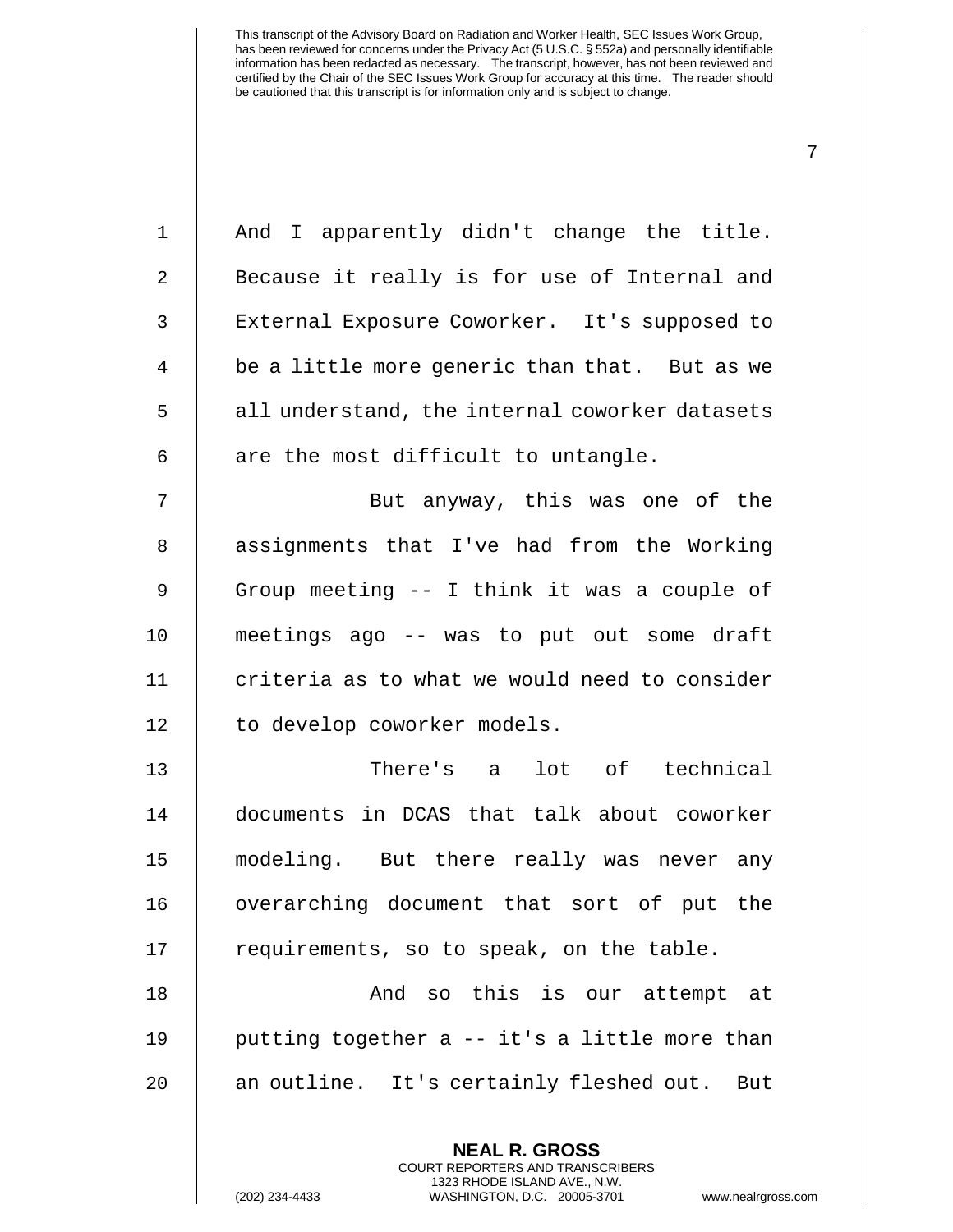1 | it's also far from complete. And so opening maybe discussions today can help flesh out some | of the concepts that have been put forth. The introduction to this document's 5 || pretty straightforward. It just attempts to  $\parallel$  set the regulatory basis of why it's okay to use 7 || coworker models. And that's right out of 42 8 | CFR Part 82, the dose reconstruction regulation  $\parallel$  that says if individual monitoring data are not 10 || available or adequate, dose reconstructions may use monitoring results for groups of workers with comparable activities and | relationships to the radiation environment. That's a nifty saying, a nice 15 | expression. But, you know, the proof is where  $\parallel$  the rubber meets the road. How do you do that? 17 || How do you develop comparable models? In general, we've taken comparable activities and relationships -- when we discuss  $\parallel$  that, we speak in terms of coworker models,

> **NEAL R. GROSS** COURT REPORTERS AND TRANSCRIBERS 1323 RHODE ISLAND AVE., N.W.

(202) 234-4433 WASHINGTON, D.C. 20005-3701 www.nealrgross.com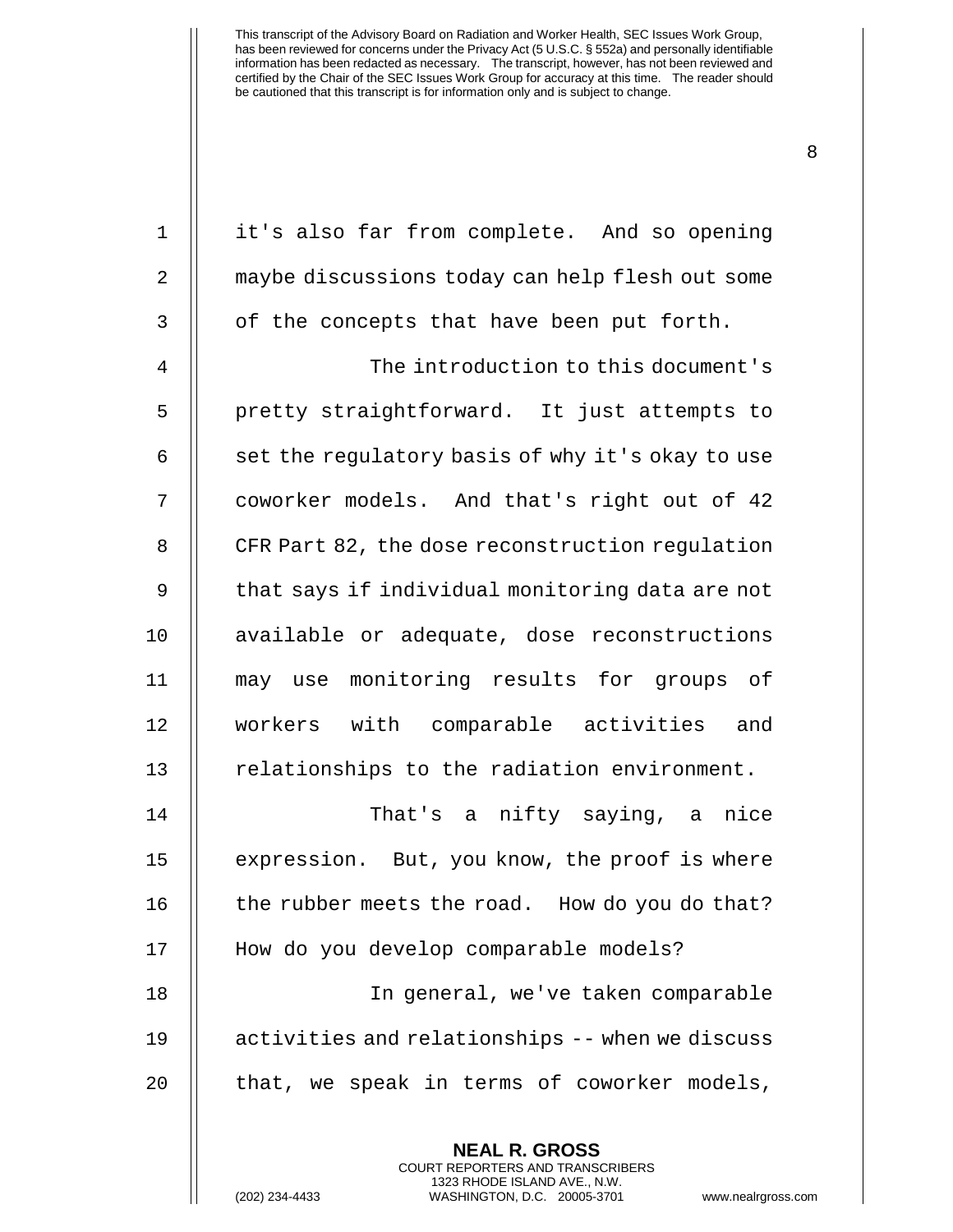| $\mathbf 1$    | which we all know what that means after                                                                                                                            |
|----------------|--------------------------------------------------------------------------------------------------------------------------------------------------------------------|
| 2              | discussing this for quite some time.                                                                                                                               |
| 3              | But they need to be, in our opinion,                                                                                                                               |
| $\overline{4}$ | either representative of the workers'                                                                                                                              |
| 5              | exposures or, and this is important, plausibly                                                                                                                     |
| 6              | bounding of the dose received by those workers.                                                                                                                    |
| 7              | They don't have to be exact matches.                                                                                                                               |
| 8              | But they at least have to be able to bound the                                                                                                                     |
| 9              | exposure experience of the workers. And we can                                                                                                                     |
| 10             | talk about the sufficient accuracy maybe a                                                                                                                         |
| 11             | little later.                                                                                                                                                      |
| 12             | When we're developing these models,                                                                                                                                |
| 13             | they need to be adequate for the task at hand.                                                                                                                     |
| 14             | And when it talks about sufficient accuracy,                                                                                                                       |
| 15             | there's a couple of things that need to be                                                                                                                         |
| 16             | talked about. Data adequacy is the first one                                                                                                                       |
| 17             | listed. I'm just going right through the                                                                                                                           |
| 18             | document.                                                                                                                                                          |
| 19             | CHAIRMAN MELIUS:<br>And if I<br>can                                                                                                                                |
| 20             | interrupt, I think what might be useful to do                                                                                                                      |
|                | <b>NEAL R. GROSS</b><br><b>COURT REPORTERS AND TRANSCRIBERS</b><br>1323 RHODE ISLAND AVE., N.W.<br>(202) 234-4433<br>WASHINGTON, D.C. 20005-3701<br>www.nealrgross |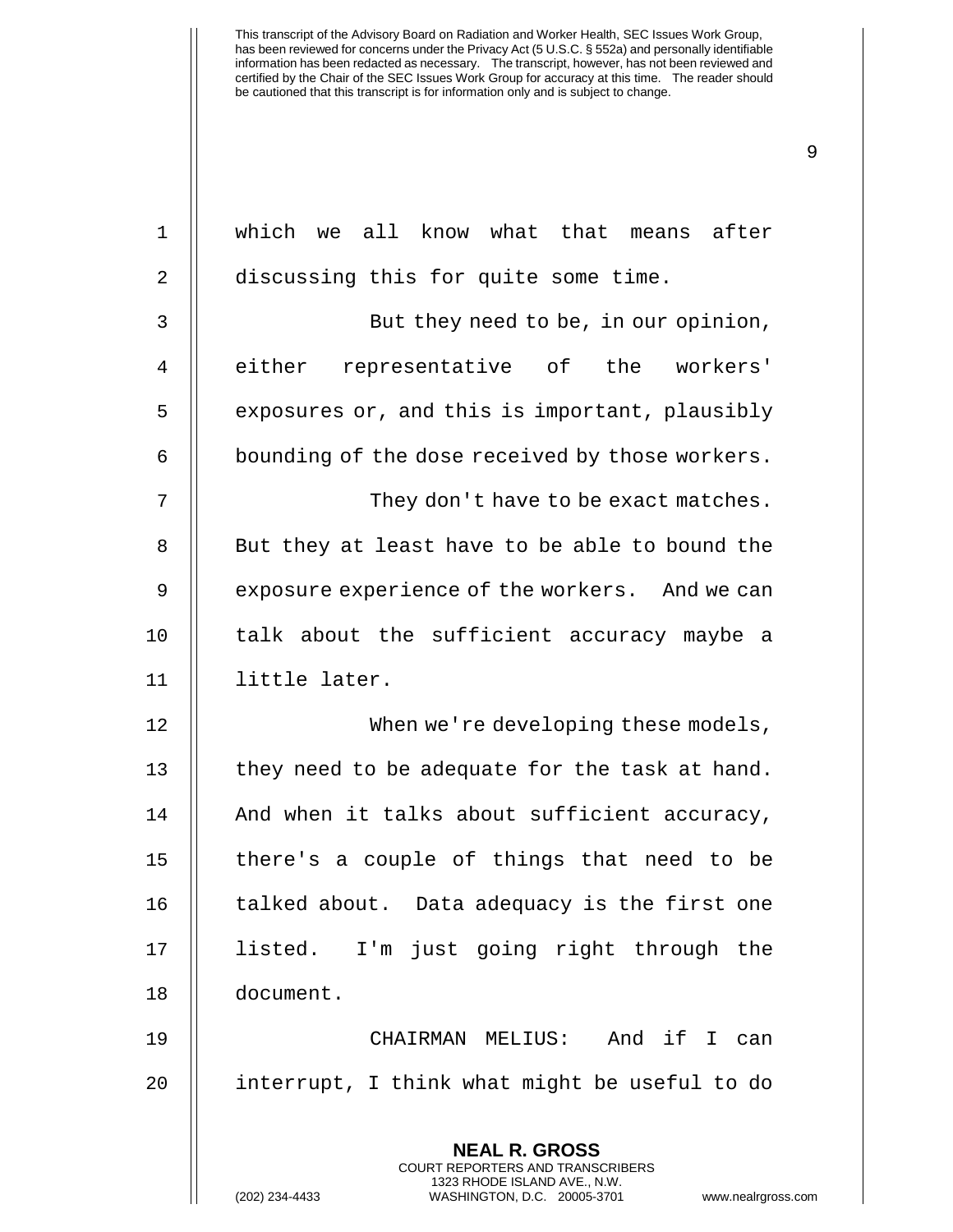| 1  | is to sort of take this one paragraph at a time.                                                                                                                   |
|----|--------------------------------------------------------------------------------------------------------------------------------------------------------------------|
| 2  | DR. NETON: Okay.                                                                                                                                                   |
| 3  | CHAIRMAN MELIUS: And get comments                                                                                                                                  |
| 4  | and discussion in that way, rather than going                                                                                                                      |
| 5  |                                                                                                                                                                    |
| 6  | DR. NETON: Do you want me to go                                                                                                                                    |
| 7  | back to the --                                                                                                                                                     |
| 8  | CHAIRMAN MELIUS: No. I think                                                                                                                                       |
| 9  | that's essentially the introduction. But I                                                                                                                         |
| 10 | think these other sections all have sort of, for                                                                                                                   |
| 11 | the most part, are individual topics. And I                                                                                                                        |
| 12 | think that would be helpful, rather than                                                                                                                           |
| 13 | jumping around.                                                                                                                                                    |
| 14 | Because I think we're trying to                                                                                                                                    |
| 15 | decide what needs to be filled in, so to speak,                                                                                                                    |
| 16 | in these. And I think that would be the most                                                                                                                       |
| 17 | useful way of doing that. And John, Bob and                                                                                                                        |
| 18 | Arjun, is that --                                                                                                                                                  |
| 19 | DR. MAKHIJANI: That's fine. We can                                                                                                                                 |
| 20 | do it that way.                                                                                                                                                    |
|    | <b>NEAL R. GROSS</b><br><b>COURT REPORTERS AND TRANSCRIBERS</b><br>1323 RHODE ISLAND AVE., N.W.<br>(202) 234-4433<br>WASHINGTON, D.C. 20005-3701<br>www.nealrgross |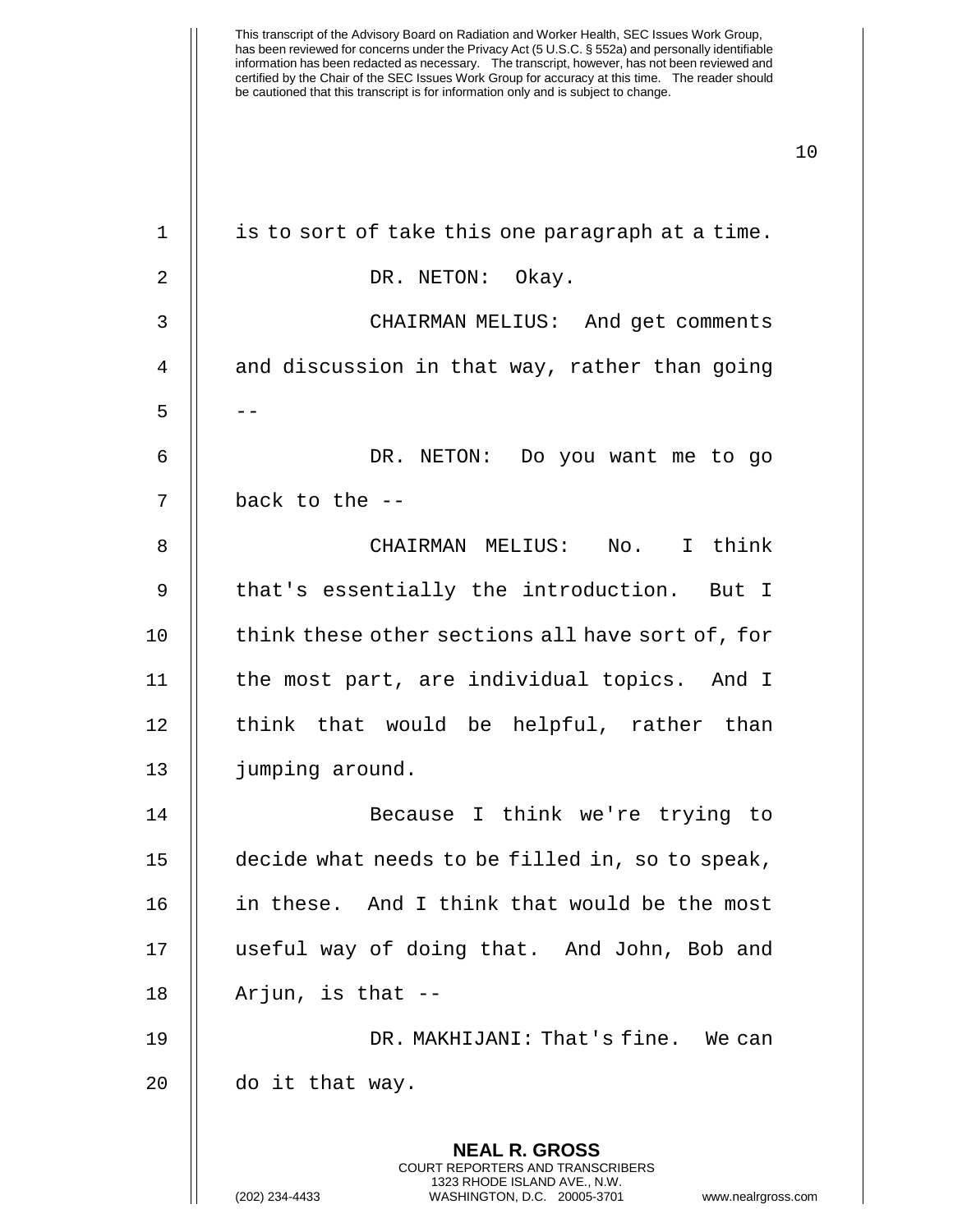| $\mathbf 1$ | CHAIRMAN MELIUS: Okay.                                                                                                                                             |
|-------------|--------------------------------------------------------------------------------------------------------------------------------------------------------------------|
| 2           | DR. NETON: Okay. So, Section 2                                                                                                                                     |
| 3           | talks about criteria for the evaluation, the                                                                                                                       |
| 4           | adequacy of the dataset. I mean, clearly, if                                                                                                                       |
| 5           | the data aren't adequate, they can't be used.                                                                                                                      |
| 6           | So we've tried to flesh out here a                                                                                                                                 |
| 7           | few of the major concepts of what would be an                                                                                                                      |
| 8           | adequate dataset that had comparable                                                                                                                               |
| 9           | activities and relationships.                                                                                                                                      |
| 10          | And so the first section on data                                                                                                                                   |
| 11          | adequacy talks about the measurement                                                                                                                               |
| 12          | techniques. It sort of goes without saying,                                                                                                                        |
| 13          | but we've always stated that the measurements                                                                                                                      |
| 14          | that are available have to be able to                                                                                                                              |
| 15          | quantitatively measure or evaluate<br>the                                                                                                                          |
| 16          | exposure of the workers.                                                                                                                                           |
| 17          | And a good example of this was early                                                                                                                               |
| 18          | It was very recognized that neutron<br>on.                                                                                                                         |
| 19          | monitoring, for instance, at many of the sites,                                                                                                                    |
| 20          | these nuclear track films, couldn't<br>see                                                                                                                         |
|             | <b>NEAL R. GROSS</b><br><b>COURT REPORTERS AND TRANSCRIBERS</b><br>1323 RHODE ISLAND AVE., N.W.<br>(202) 234-4433<br>WASHINGTON, D.C. 20005-3701<br>www.nealrgross |

(202) 234-4433 WASHINGTON, D.C. 20005-3701 www.nealrgross.com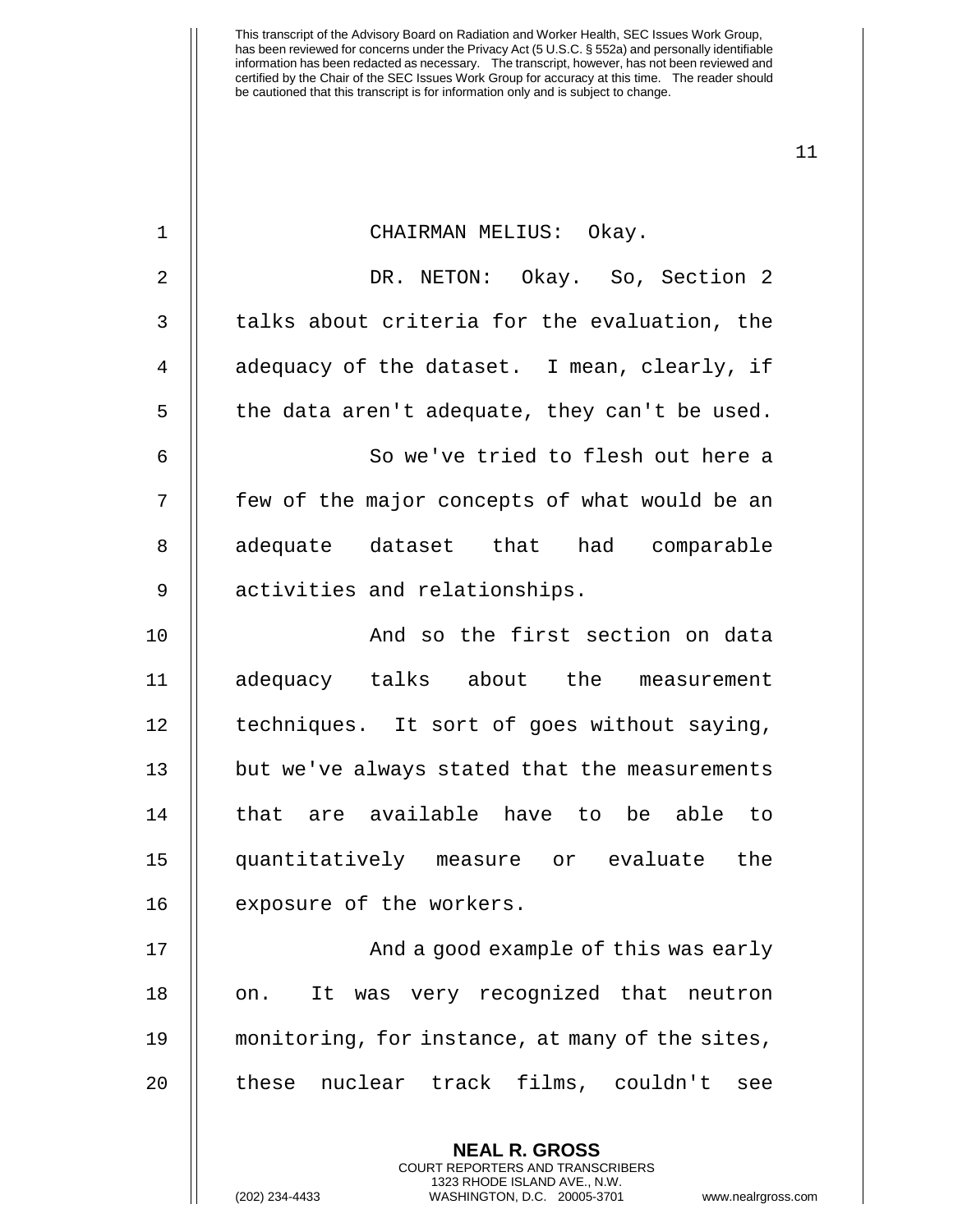**NEAL R. GROSS** COURT REPORTERS AND TRANSCRIBERS 1 || neutrons below a certain energy threshold, 2 whether it was 500 or 400 keV. 3 || So, you know, you couldn't base a 4 || coworker model on that. Or, if radiochemical 5 || analyses were done, were the recoveries 6 | quantitatively sufficient so that you could use 7 | the data? Or was there so much uncertainty in 8 || the chemical recovery of the method that it 9 || couldn't be used? 10 || And that's really what this was 11 || talking about here. I'm not sure we're going 12 | to get a lot of discussion on this, but we can 13 || stop there and talk about that. 14 CHAIRMAN MELIUS: The only thing I 15 would add there is I also think that I would just 16 || add another bullet in there about sort of the 17 || method of collection needs to be appropriate. 18 || DR. NETON: Okay. 19 CHAIRMAN MELIUS: And again, 20 || particularly for incident-based, you know, if

> 1323 RHODE ISLAND AVE., N.W. (202) 234-4433 WASHINGTON, D.C. 20005-3701 www.nealrgross.com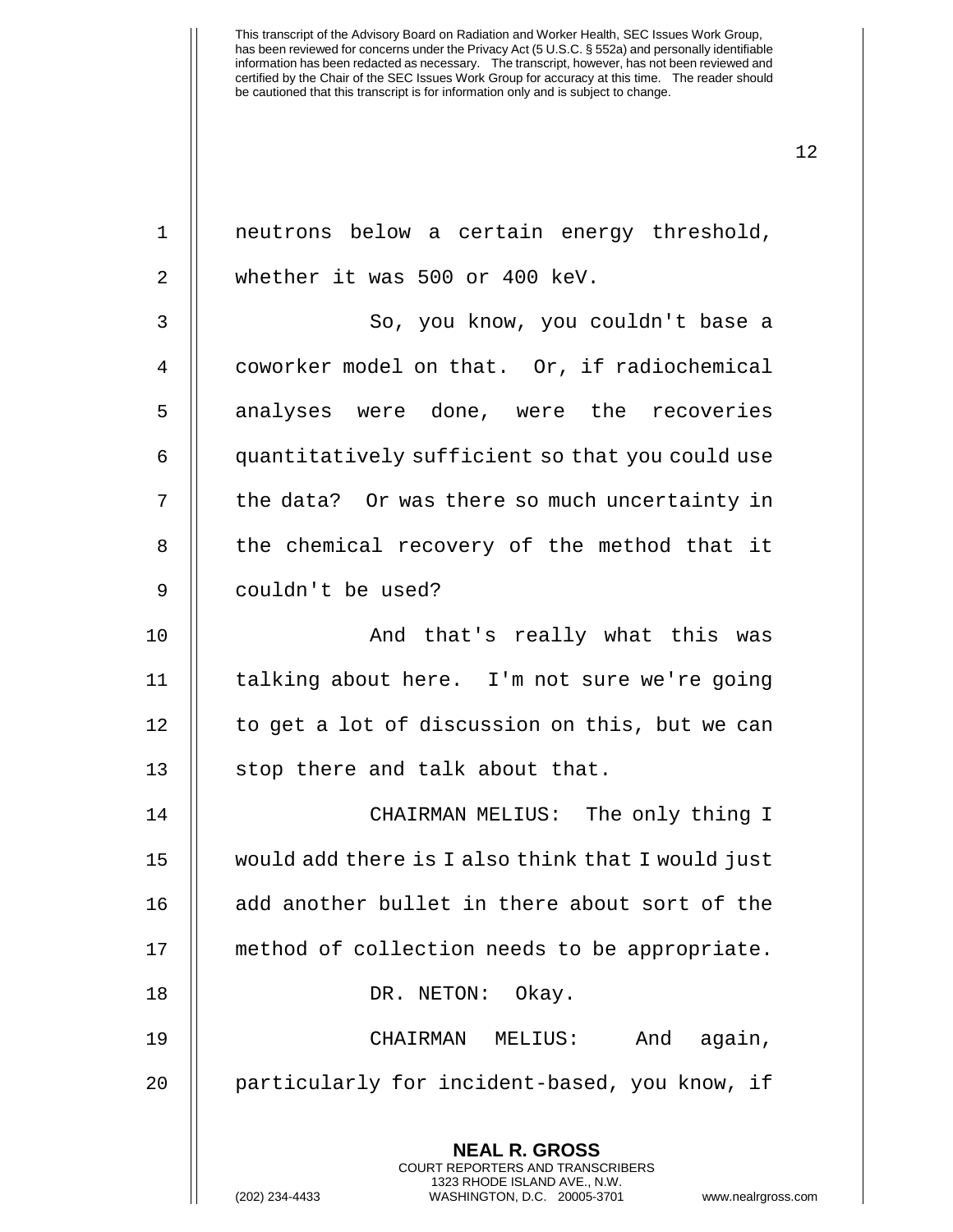| $\mathbf 1$ | you don't have a reasonably complete set of    |
|-------------|------------------------------------------------|
| 2           | collection, that can be -- or inappropriate    |
| $\mathsf 3$ | timing or whatever. So it's more than just the |
| 4           | method itself or sort of the measurement       |
| 5           | method, but also the collection method has to  |
| 6           | be, I think, appropriate for $-$ -             |
| 7           | DR. NETON: Okay. I think that is               |
| $\, 8$      | covered in -- this was really meant to be just |
| $\mathsf 9$ | sort of the method, the chemical or analytical |
| 10          | methodology. The program methodology or the    |
| 11          | program implementation, I think, is covered    |
| 12          | later when I talk about the routine versus the |
| 13          | incident sampling. I get into that later on    |
| 14          | when we're talking about the adequacy of the   |
| 15          | program itself. I was really just intending    |
| 16          | this to be the analytical methodology.         |
| 17          | DR.<br>Jim, are<br>MAKHIJANI:<br>you           |
| 18          | covering quality of data here? By that I mean, |
| 19          | Joyce had raised the question earlier, six or  |
| 20          | eight months back, in a discussion about       |
|             |                                                |

**NEAL R. GROSS** COURT REPORTERS AND TRANSCRIBERS 1323 RHODE ISLAND AVE., N.W.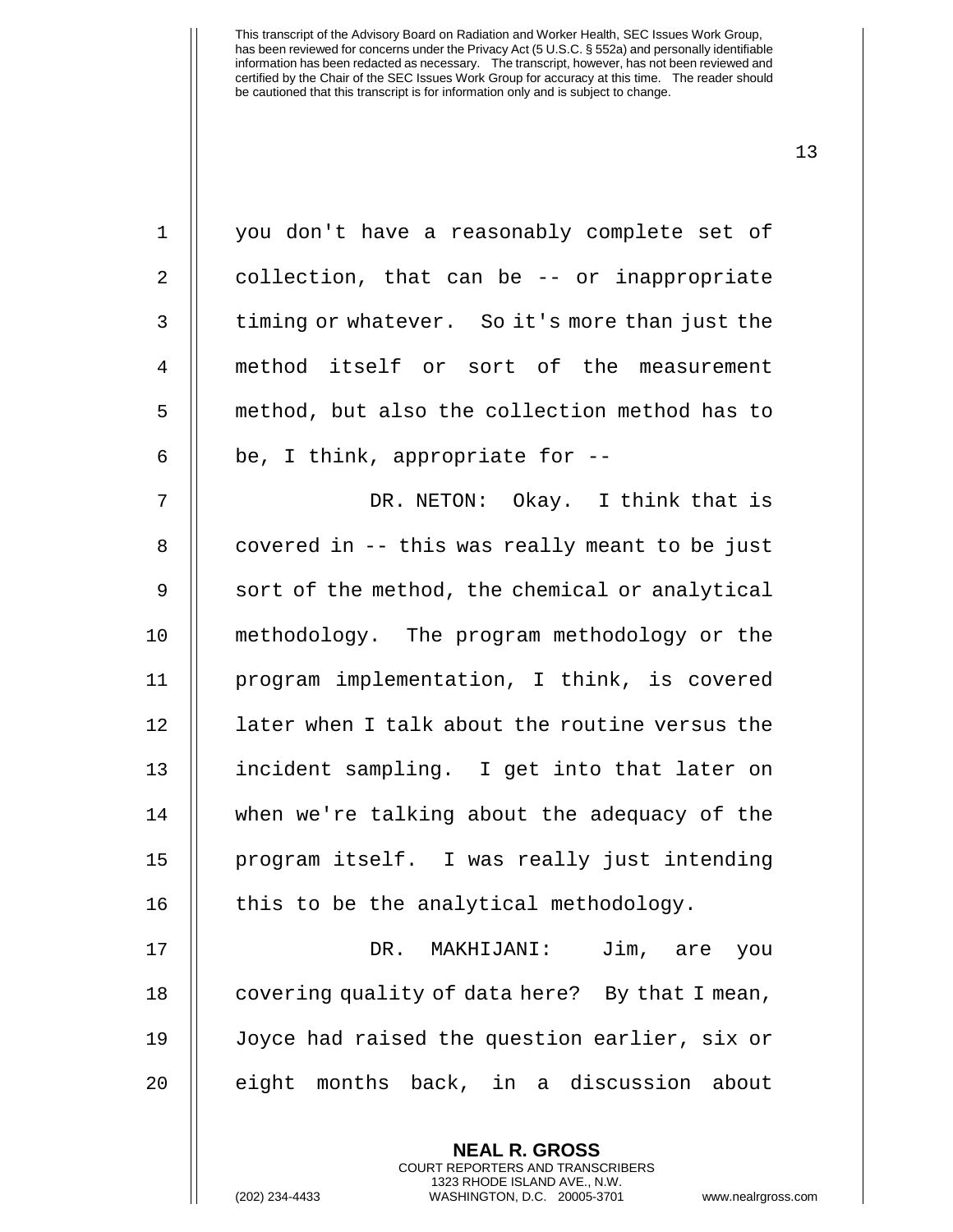**NEAL R. GROSS** 1 | Savannah River data where the same urine sample 2 | had been, not two voidings, but the same had 3 | been analyzed twice and yielded quite different 4 | results. 5 DR. NETON: Yeah. 6 DR. MAKHIJANI: Is there a separate 7 || item for that? Or does it belong in --8 DR. NETON: No. That would 9 || belong, that's an analytical methodology 10 issue, how robust, I guess, is the methodology 11 | itself. By the way, we've gone through that at 12 | Savannah River, and there's good basis behind 13 | that method. 14 DR. MAKHIJANI: Okay, yeah. 15 DR. NETON: But, yeah. I think 16 || you're right. If you have multiple samples, 17 | and you get widely different results on the same 18 | sample, then you've got an analytical problem. 19 And, you know, there may be ways to 20  $\parallel$  treat that or deal with it. But it would have

> COURT REPORTERS AND TRANSCRIBERS 1323 RHODE ISLAND AVE., N.W.

(202) 234-4433 WASHINGTON, D.C. 20005-3701 www.nealrgross.com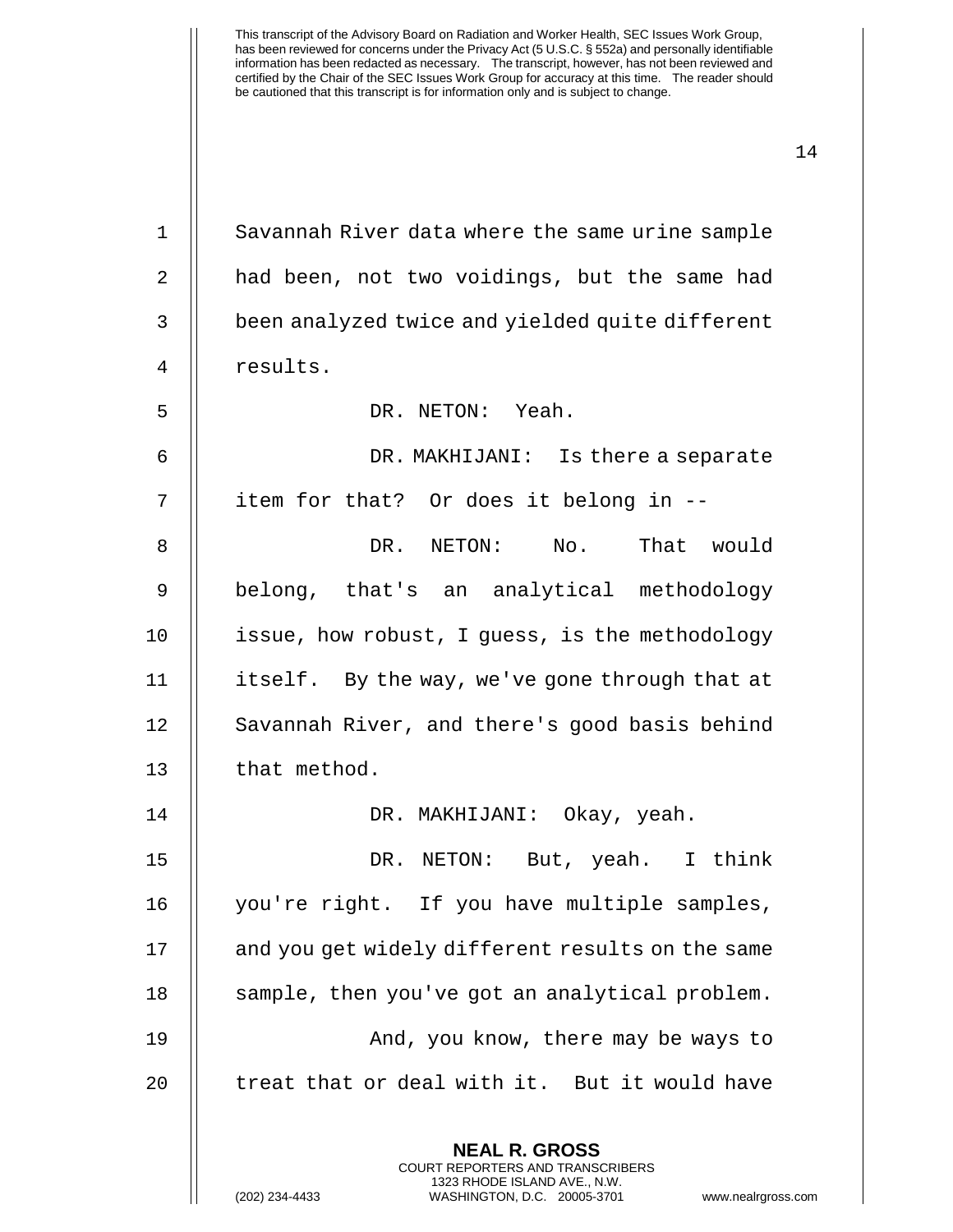| $1\,$          | to be addressed. I totally agree with that.     |
|----------------|-------------------------------------------------|
| 2              | DR. MAKHIJANI: Is there kind of a               |
| 3              | screen that you've developed for evaluating the |
| $\overline{4}$ | quality of the data under this?                 |
| 5              | DR. NETON: Well, again, this is an              |
| 6              | outline. It's not fully implemented. But I      |
| 7              | don't know if screen would be the right word.   |
| 8              | There certainly are topical concepts --         |
| $\mathsf 9$    | DR. MAKHIJANI: Or a checklist.                  |
| 10             | DR. NETON: Yeah, checklists or                  |
| 11             | something like that, sure. I mean, that could   |
| 12             | be developed as a follow-on to this, for sure,  |
| 13             | which would be the more detailed -- I'm trying  |
| 14             | to keep the implementation guides a more higher |
| 15             | level document that says here's the major       |
| 16             | concepts that need to be addressed.             |
| 17             | How they're addressed in practice,              |
| 18             | I think, tend to be put in more, you know,      |
| 19             | procedural type documents or, you know, TIBs or |
| 20             | whatever, something like that.                  |
|                |                                                 |

**NEAL R. GROSS** COURT REPORTERS AND TRANSCRIBERS 1323 RHODE ISLAND AVE., N.W.

(202) 234-4433 WASHINGTON, D.C. 20005-3701 www.nealrgross.com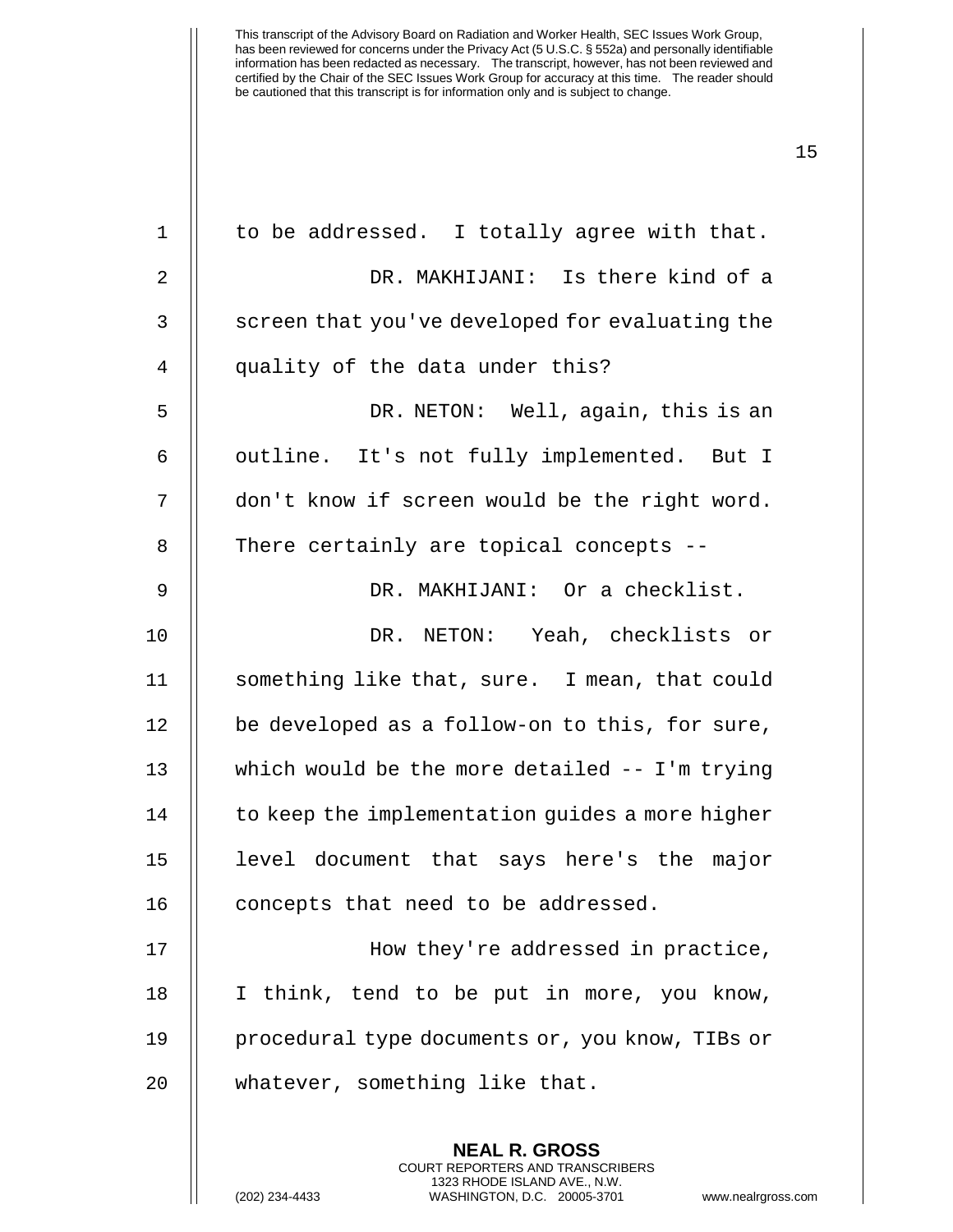1 DR. MAKHIJANI: Yes. But you want  $2 \parallel$  the big pieces in your --3 DR. NETON: Yeah, I think they're 4 || here. I mean, the quality of the data. You 5 | know, how you go about it though and how you 6  $\parallel$  actually screen or evaluate, I think, would be  $7$  | the subject of a different  $-$ 8 MR. BARTON: This is Bob. I'd like 9 | to make a comment here. 10 || DR. NETON: Sure. 11 MR. BARTON: We often talk about 12 data completeness and data adequacy anytime 13 we're evaluating a coworker model. And 14 | adequacy, I think, really refers to the science 15 behind it and how are you making the 16 measurements and how is that reflected in 17 | actual worker exposures, whereas subjects such 18 || as Awas your monitoring program 19 incident-based, were you actually capturing 20 || the right people with your monitoring program@

> **NEAL R. GROSS** COURT REPORTERS AND TRANSCRIBERS 1323 RHODE ISLAND AVE., N.W.

(202) 234-4433 WASHINGTON, D.C. 20005-3701 www.nealrgross.com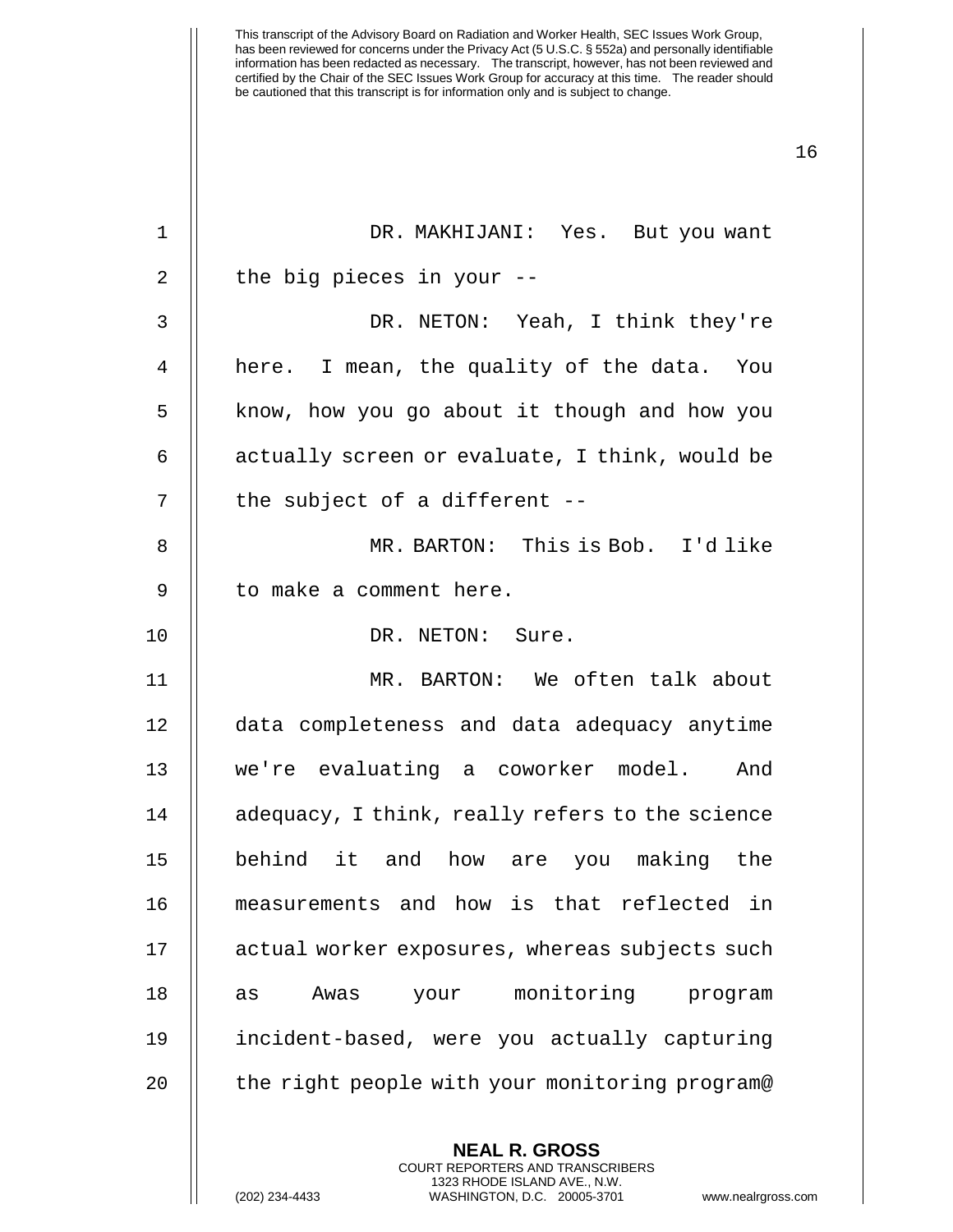| 1  | usually falls under completeness.                                                                                                                           |
|----|-------------------------------------------------------------------------------------------------------------------------------------------------------------|
| 2  | And when you talk about adequacy,                                                                                                                           |
| 3  | it's somewhat difficult to really kind of get                                                                                                               |
| 4  | down into the bones of it. Because every site's                                                                                                             |
| 5  | going to have different issues that you might                                                                                                               |
| 6  | have to deal with as far as the data quality and                                                                                                            |
| 7  | the adequacy of it versus completeness, which                                                                                                               |
| 8  | is really looking at the coverage.                                                                                                                          |
| 9  | Aside from whether we can trust                                                                                                                             |
| 10 | these measurements, are the measurements for                                                                                                                |
| 11 | the right people that we want to be able to build                                                                                                           |
| 12 |                                                                                                                                                             |
| 13 | DR. NETON: Yeah, I agree. I think                                                                                                                           |
| 14 | this first paragraph would fall under what you                                                                                                              |
| 15 | would call data adequacy issues.                                                                                                                            |
| 16 | MR.<br>BARTON: I agree                                                                                                                                      |
| 17 | DR. NETON: I think the next                                                                                                                                 |
| 18 | paragraph starts to get into the completeness                                                                                                               |
| 19 | issue, which is do you have enough data?<br>You                                                                                                             |
| 20 | know, are there sufficient measurements<br>to                                                                                                               |
|    | <b>NEAL R. GROSS</b><br>COURT REPORTERS AND TRANSCRIBERS<br>1323 RHODE ISLAND AVE., N.W.<br>WASHINGTON, D.C. 20005-3701<br>(202) 234-4433<br>www.nealrgross |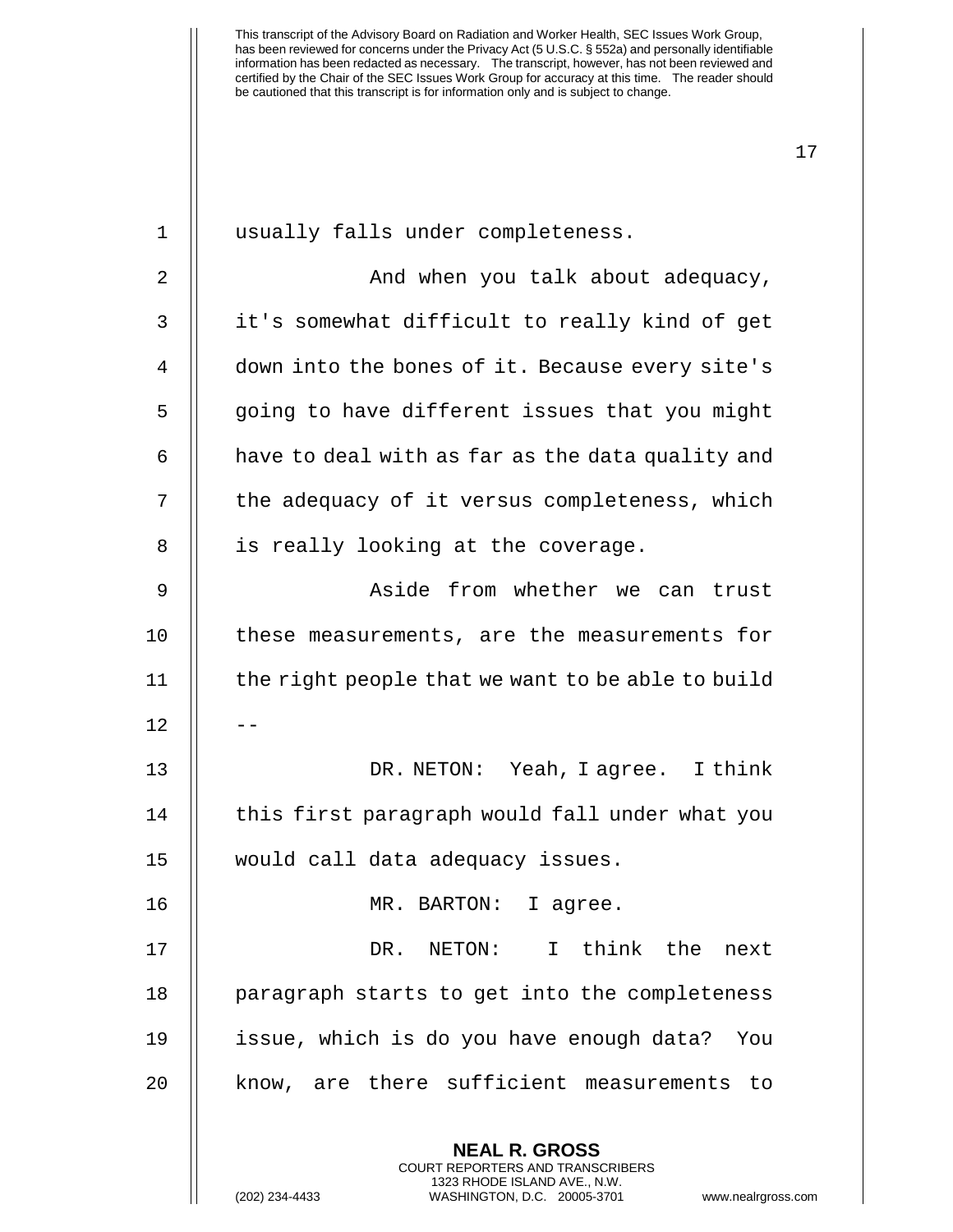| $\mathbf 1$    | ensure that the data are bounding and            |
|----------------|--------------------------------------------------|
| $\overline{2}$ | representative?                                  |
| 3              | You know, we oftentimes get into                 |
| $\overline{4}$ | this percentage of workers that were monitored.  |
| 5              | And I would like to steer clear of a percentage. |
| 6              | Because, as I try to point out in here, there    |
| 7              | are programs, like at Savannah River, where      |
| 8              | only 15 people were working on some operation    |
| 9              | with some exotic radionuclide.                   |
| 10             | And, yeah, there's 10,000 people at              |
| 11             | Savannah River, but that doesn't -- it's not a   |
| 12             | really good indication of the completeness of    |
| 13             | the monitoring. Because it's the completeness    |
| 14             | of the exposed population that needs to be       |
| 15             | addressed.                                       |
| 16             | And, you know, a good example here               |
| 17             | is the National Laboratory. They have a lot of   |
| 18             | different experiments with a wide variety of     |
| 19             | nuclides. But not everybody was exposed to       |
| 20             | those nuclides.                                  |
|                |                                                  |

**NEAL R. GROSS** COURT REPORTERS AND TRANSCRIBERS 1323 RHODE ISLAND AVE., N.W.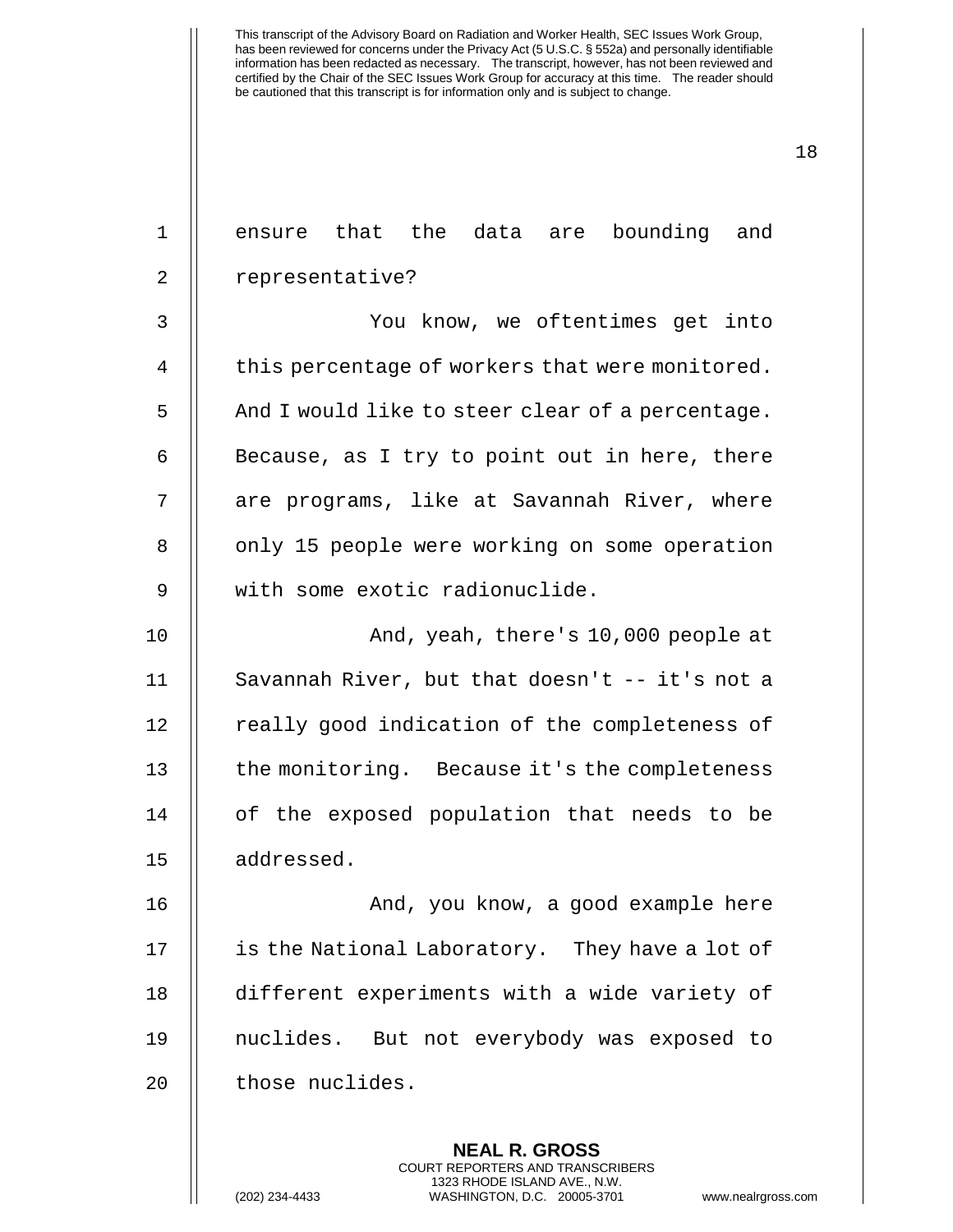19

**NEAL R. GROSS** COURT REPORTERS AND TRANSCRIBERS 1 That brings into play a whole 2 | different issue, which is how do you apply those 3 | coworker models to those little pockets of 4 individuals. 5 MEMBER BEACH: How do you identify  $6$   $\parallel$  who fits in the  $-$ 7 DR. NETON: Yeah, and that's 8 || something I would actually like to discuss in 9 || some more detail. You know, in the past, I 10 | think we've been able to say, well, we'll apply 11 it to everybody. But I'm not 100 percent 12 | certain that that is appropriate either. 13 If you have 15 people that were 14 || exposed, and you've got 1,000 potentially 15 exposed workers, it doesn't seem to me to be 16 | appropriate to say, okay, I'm going to give all 17 || 1,000 workers the exposure that probably only 18 || 15 people received. So I'm not sure how that 19 plays out. 20 CHAIRMAN MELIUS: Well, that's a

1323 RHODE ISLAND AVE., N.W.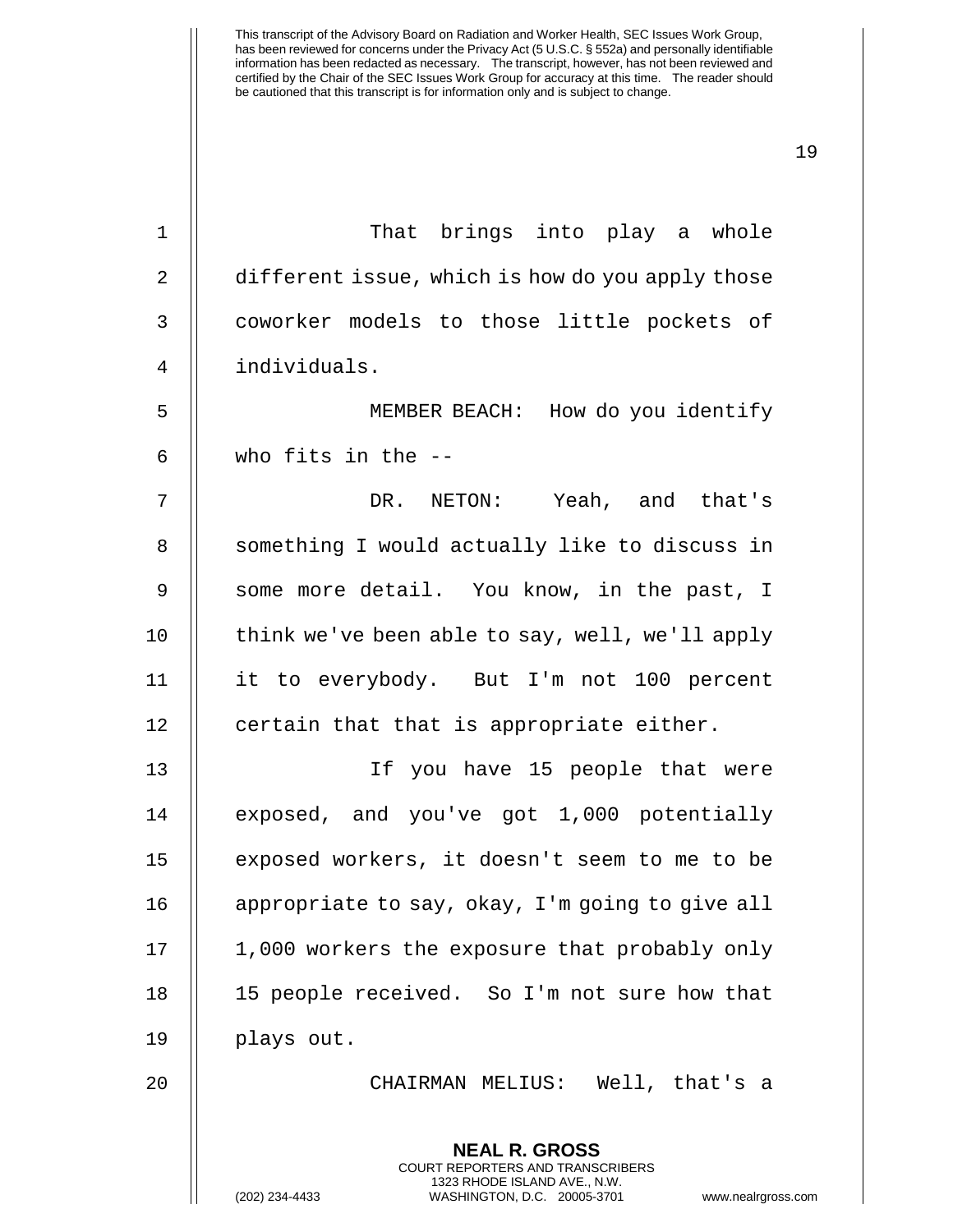| $\mathbf 1$    | section I think needs to be developed more.      |
|----------------|--------------------------------------------------|
| $\overline{2}$ | DR. NETON: Yes, I agree.                         |
| 3              | CHAIRMAN MELIUS: And it's sort of                |
| 4              | just taking a look at what is available. In two  |
| 5              | ways: what is available and then what holes are  |
| 6              | we trying to fill? So again, you know, what      |
| 7              | data's available? How does it break down by,     |
| 8              | you know, building, and task, and type of work,  |
| 9              | and process involved and so forth, so you have   |
| 10             | a good idea of how wide that coworker model      |
| 11             | might be or how many parts there are to it or    |
| 12             | who might be included and who's not.             |
| 13             | But I also think a second part of                |
| 14             | that is what gaps are you trying to fill? And    |
| 15             | those, you know, gaps -- because,<br>are         |
| 16             | essentially, the bigger the gap you're trying    |
| 17             | to fill, if you have 15 people, or 100 people,   |
| 18             | whatever, and you have only monitoring from one  |
| 19             | year and you have monitoring, you know, 20 years |
| 20             | later, well, what happened in those intervening  |
|                | <b>NEAL R. GROSS</b>                             |

COURT REPORTERS AND TRANSCRIBERS 1323 RHODE ISLAND AVE., N.W.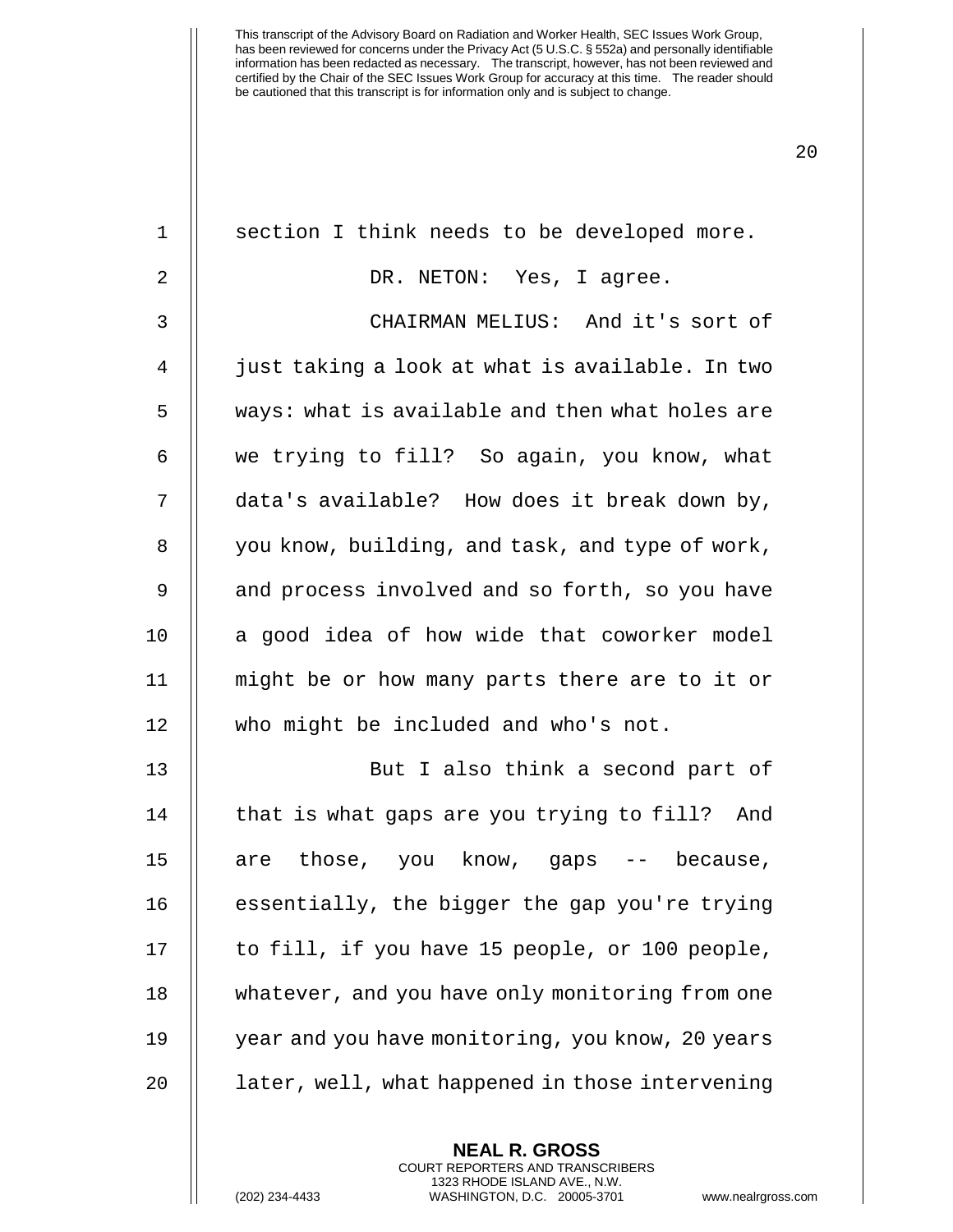| $\mathbf 1$ | 18 years is a bigger gap to predict with a                                                                                                                  |
|-------------|-------------------------------------------------------------------------------------------------------------------------------------------------------------|
| 2           | coworker model than if, well, occasionally                                                                                                                  |
| 3           | somebody's missing or there's a year where you                                                                                                              |
| 4           | have some problems with the laboratory or                                                                                                                   |
| 5           | something, you know, where you can't use the                                                                                                                |
| 6           | data and so forth.                                                                                                                                          |
| 7           | And, well, you've got good data on                                                                                                                          |
| 8           | both sides of it and so forth. But that's, I                                                                                                                |
| 9           | think, a different question. And I think it's                                                                                                               |
| 10          | also a different statistical question of what                                                                                                               |
| 11          | you're trying to predict.                                                                                                                                   |
| 12          | DR. NETON: I agree, I agree.                                                                                                                                |
| 13          | CHAIRMAN MELIUS: And I don't think                                                                                                                          |
| 14          | there's hard and fast rules for doing that. But                                                                                                             |
| 15          | I think you have to take and examine the data,                                                                                                              |
| 16          | and array it and look at it with some process                                                                                                               |
| 17          | to how you would -- and documentation of what                                                                                                               |
| 18          | you're doing.                                                                                                                                               |
| 19          | And I think that's some of what we've                                                                                                                       |
| 20          | been missing in terms of what we see. It may                                                                                                                |
|             | <b>NEAL R. GROSS</b><br>COURT REPORTERS AND TRANSCRIBERS<br>1323 RHODE ISLAND AVE., N.W.<br>(202) 234-4433<br>WASHINGTON, D.C. 20005-3701<br>www.nealrgross |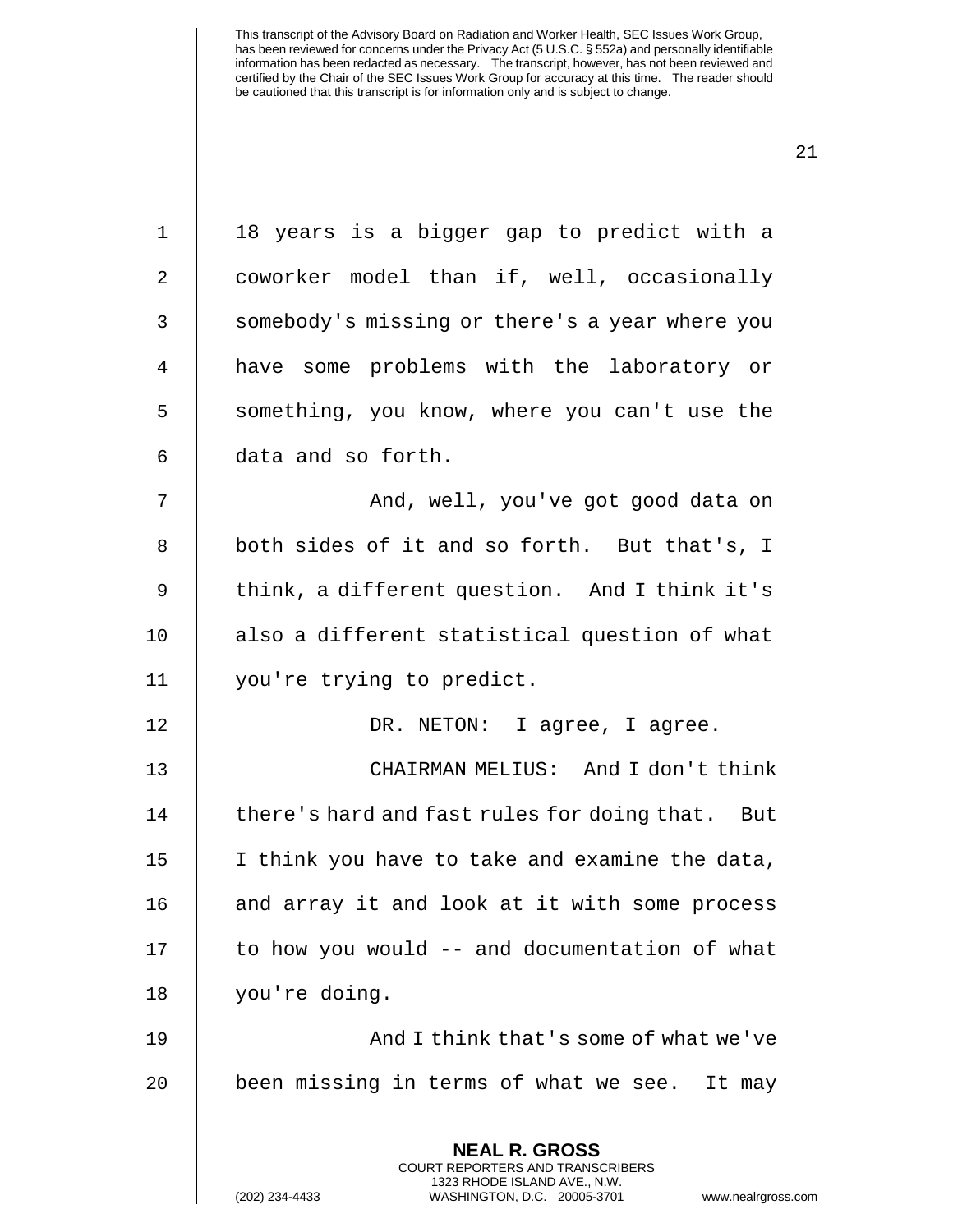**NEAL R. GROSS** 1 || very well be done or, you know, it may be done 2 | appropriately. But I'm not sure. But then 3 when it comes down to it, there's got to be sort 4 || of a strategic decision of where does the 5 | coworker model work and, you know, be feasible  $6 \parallel$  or not feasible in terms of what we're trying  $7 \parallel$  to do. 8 DR. NETON: I think we've kind of 9 || done that as we go through these deliberations 10 || on like Savannah River, you know. But it would 11  $\parallel$  be better to have done it up-front. I totally  $12$  | agree. 13 CHAIRMAN MELIUS: Yeah, yeah. I 14 just don't know if we've always done it 15 || consistently. 16 || DR. NETON: Exactly. 17 CHAIRMAN MELIUS: We may have, may 18 || not have. And part of the reason we might not 19 | have done it consistently is because we're still 20 | wrestling with how to do it.

> COURT REPORTERS AND TRANSCRIBERS 1323 RHODE ISLAND AVE., N.W.

22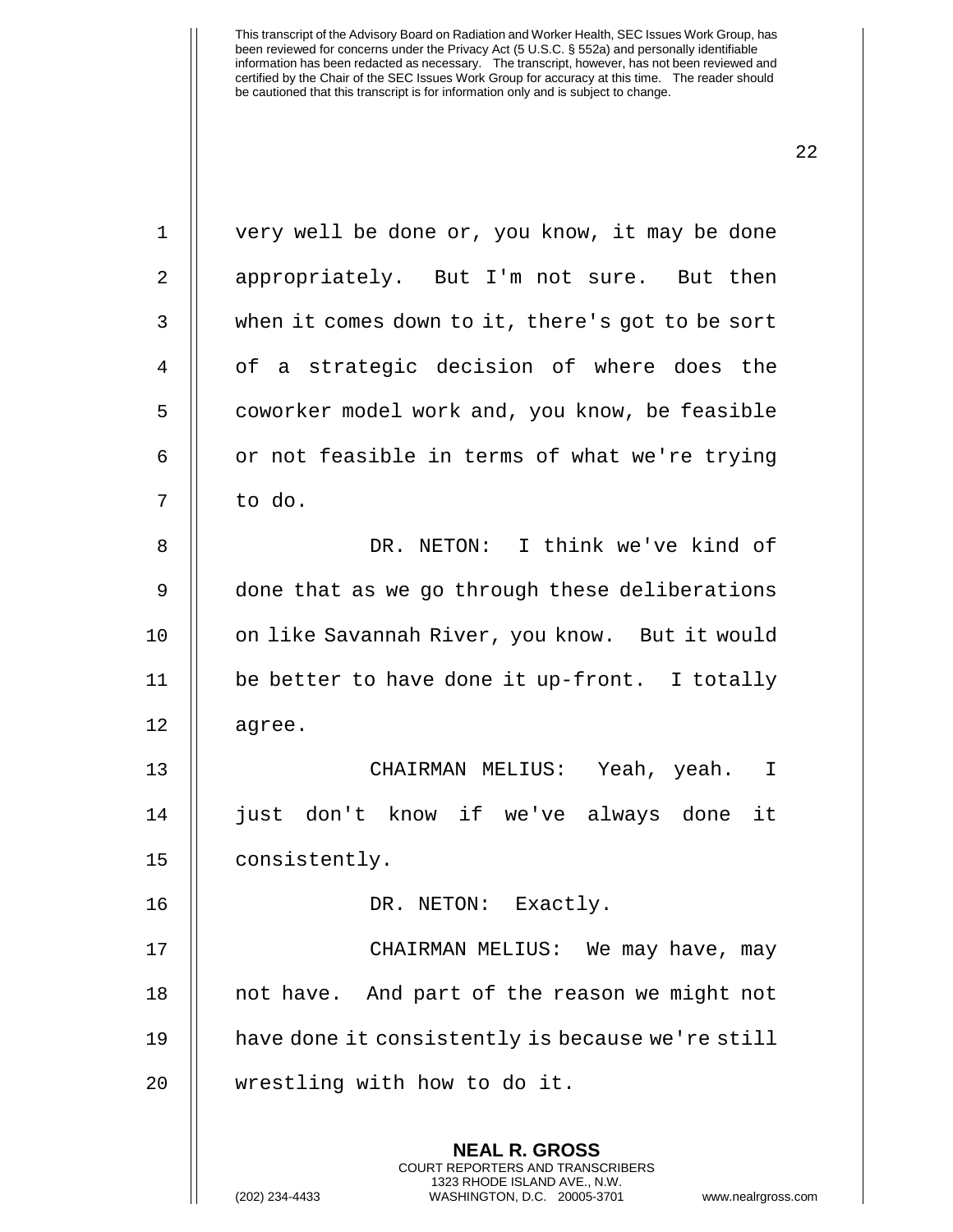| $\mathbf 1$    | MEMBER BEACH: Well, some of the                                                                                                                              |
|----------------|--------------------------------------------------------------------------------------------------------------------------------------------------------------|
| $\overline{2}$ | sites that come to mind, and I don't know if this                                                                                                            |
| 3              | pertains, but the Oak Ridge, the hospital, I                                                                                                                 |
| 4              | mean, we gave it -- we did the full, you know,                                                                                                               |
| 5              | the full grouping. Because we didn't know the                                                                                                                |
| 6              | $handful$ --                                                                                                                                                 |
| 7              | DR. NETON: Right.                                                                                                                                            |
| 8              | MEMBER BEACH: So it's important                                                                                                                              |
| 9              | that we get this right.                                                                                                                                      |
| 10             | DR. NETON: Exactly. That's a good                                                                                                                            |
| 11             | example, Josie, yes.                                                                                                                                         |
| 12             | MEMBER BEACH: There's been a                                                                                                                                 |
| 13             | couple of good examples that we've given --                                                                                                                  |
| 14             | DR. NETON: I tried to do that when                                                                                                                           |
| 15             | I was putting this together, is going through                                                                                                                |
| 16             | it and looking at how we've behaved in the past.                                                                                                             |
| 17             | And I think we've been somewhat consistent.                                                                                                                  |
| 18             | But we've never started from a                                                                                                                               |
| 19             | common point, like here, where we said, okay,                                                                                                                |
| 20             | let's go here, here, here and here, almost like                                                                                                              |
|                | <b>NEAL R. GROSS</b><br>COURT REPORTERS AND TRANSCRIBERS<br>1323 RHODE ISLAND AVE., N.W.<br>(202) 234-4433<br>WASHINGTON, D.C. 20005-3701<br>www.nealrgross. |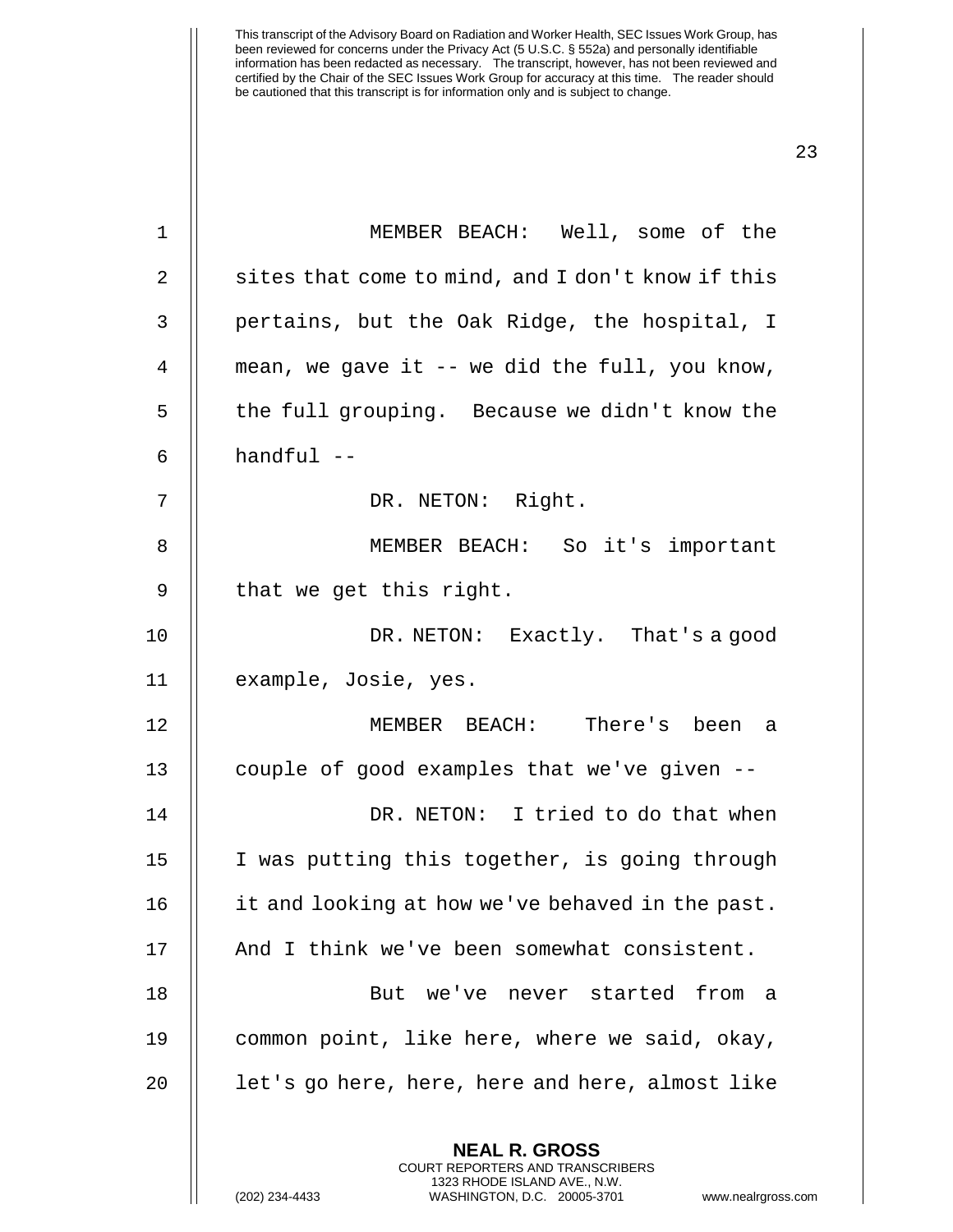**NEAL R. GROSS** COURT REPORTERS AND TRANSCRIBERS 1323 RHODE ISLAND AVE., N.W. 1 || Arjun was just talking about, that sort of 2 | checklist almost where, you know, we start from 3 l there. MEMBER BEACH: But there's another  $\parallel$  site that comes to mind that was one building || and we gave it to the whole facility. And it was just a couple of years ago. I can't think  $8 \parallel$  of  $-$  no, it wasn't Mound. CHAIRMAN MELIUS: There was Linde, where we had -- MEMBER BEACH: No. It wasn't Linde 12 | either, because -- CHAIRMAN MELIUS: We had Fernald where there were -- MEMBER BEACH: It wasn't any of | those main sites. It was just  $-$  it was a different -- DR. MAKHIJANI: Yes. There was a place where -- (Simultaneous speaking.)

(202) 234-4433 WASHINGTON, D.C. 20005-3701 www.nealrgross.com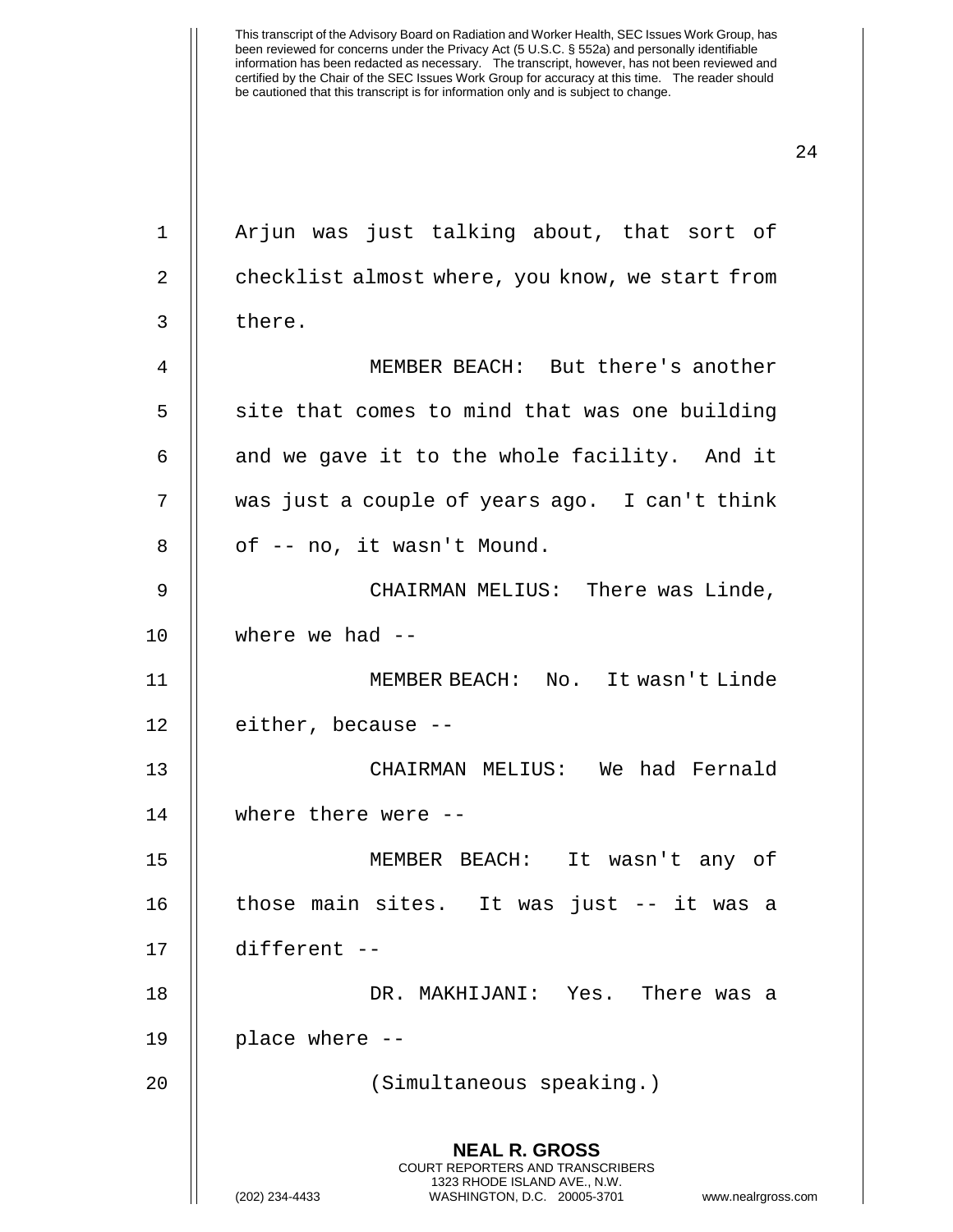| $\mathbf 1$  | DR. NETON: Blockson? Blockson                                                                                                                                   |
|--------------|-----------------------------------------------------------------------------------------------------------------------------------------------------------------|
| 2            | became an SEC, because the radon model wasn't                                                                                                                   |
| $\mathsf{3}$ | sufficient. But I think AWEs are good examples                                                                                                                  |
| 4            | though. Bethlehem Steel, even though it's an                                                                                                                    |
| 5            | SEC, it still has dose reconstructions done for                                                                                                                 |
| 6            | uranium that is the same dose for every single                                                                                                                  |
| 7            | person, every single claimant.                                                                                                                                  |
| 8            | MEMBER BEACH: I guess my point is                                                                                                                               |
| $\mathsf 9$  | if this is important it's going to be                                                                                                                           |
| 10           | challenging, obviously. We've been struggling                                                                                                                   |
| 11           | with it for a couple of years.                                                                                                                                  |
| 12           | DR. NETON: Yes.                                                                                                                                                 |
| 13           | DR. MAKHIJANI: Yes. But                                                                                                                                         |
| 14           | Bethlehem Steel and Mound, I guess, were a                                                                                                                      |
| 15           | couple of different examples. Bethlehem                                                                                                                         |
| 16           | Steel, there was no way to identify who was in                                                                                                                  |
| 17           | that rolling mill, right? Wasn't that --                                                                                                                        |
| 18           | DR. NETON: Well, correct. But you                                                                                                                               |
| 19           | can make the same argument for, again, to go back                                                                                                               |
| 20           | to Savannah River. I've got 15 people that                                                                                                                      |
|              | <b>NEAL R. GROSS</b><br>COURT REPORTERS AND TRANSCRIBERS<br>1323 RHODE ISLAND AVE., N.W.<br>(202) 234-4433<br>WASHINGTON, D.C. 20005-3701<br>www.nealrgross.com |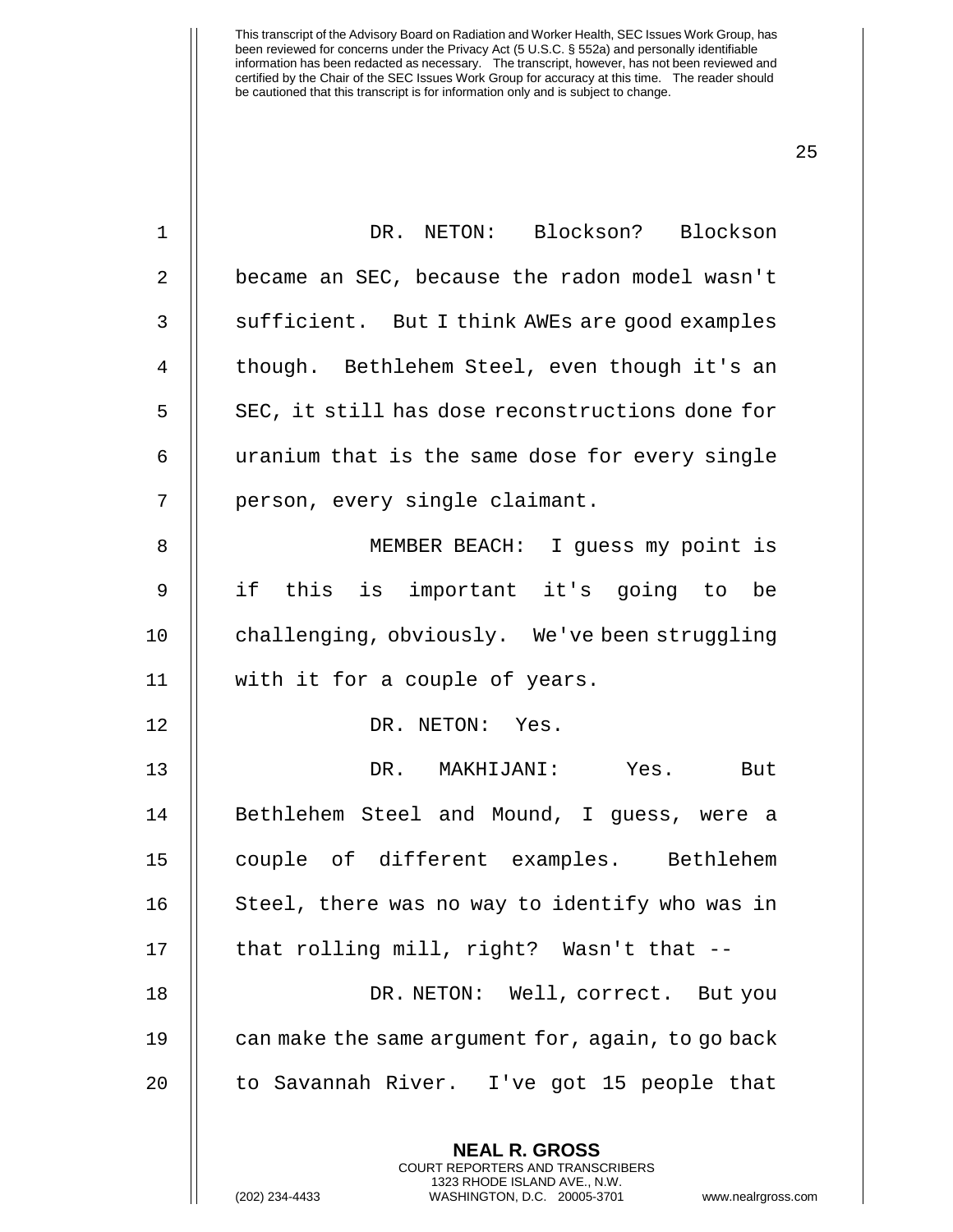| $\mathbf 1$    | worked on a neptunium encapsulation project.                                                                                                                |
|----------------|-------------------------------------------------------------------------------------------------------------------------------------------------------------|
| 2              | If I can't identify it, then can I reasonably                                                                                                               |
| 3              | identify who was in that area? Now, I don't                                                                                                                 |
| $\overline{4}$ | want to get into specifics on issues with badges                                                                                                            |
| 5              | and access and entry. But that's what we're                                                                                                                 |
| 6              | trying to do here.                                                                                                                                          |
| 7              | And my opinion is if you can                                                                                                                                |
| 8              | demonstrate with some confidence that you can                                                                                                               |
| 9              | bound the work, you know which workers were in                                                                                                              |
| 10             | those areas, then, yeah, you could say I want                                                                                                               |
| 11             | to apply to these workers that had access to this                                                                                                           |
| 12             | building during this year. And I think that's                                                                                                               |
| 13             | okay.                                                                                                                                                       |
| 14             | DR. MAKHIJANI: Well, then you deal                                                                                                                          |
| 15             | with a lot of other issues that go away too in                                                                                                              |
| 16             | terms of comparison.                                                                                                                                        |
| 17             | DR. NETON: Yeah.                                                                                                                                            |
| 18             | if<br>DR.<br>MAKHIJANI: Because<br>your                                                                                                                     |
| 19             | universe of worker is fairly uniform, then a lot                                                                                                            |
| 20             | of issues go away.                                                                                                                                          |
|                | <b>NEAL R. GROSS</b><br>COURT REPORTERS AND TRANSCRIBERS<br>1323 RHODE ISLAND AVE., N.W.<br>(202) 234-4433<br>WASHINGTON, D.C. 20005-3701<br>www.nealrgross |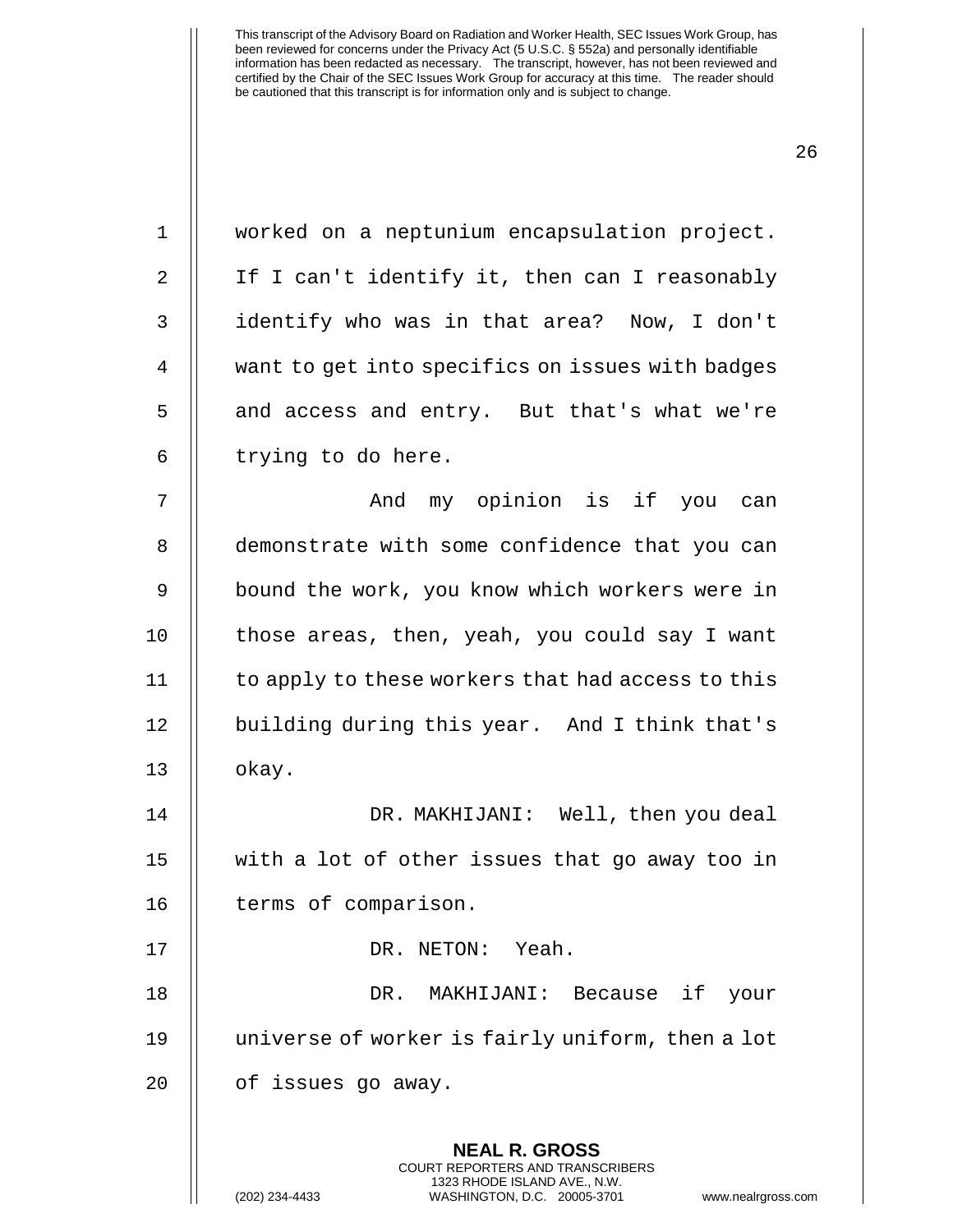| $\mathbf 1$ | CHAIRMAN MELIUS: But we've also                   |
|-------------|---------------------------------------------------|
| 2           | talked about sort of a nightmare issue of what    |
| 3           | happens if -- do we get to the point where we     |
| 4           | do an SEC for an individual worker? Because       |
| 5           | that individual worker, he just doesn't fit       |
| 6           | whatever models we have and is somewhat, you      |
| 7           | know -- and we don't have adequate data. And      |
| 8           | you're not going to identify that worker until    |
| 9           | you get to the point of doing the individual dose |
| 10          | reconstruction.                                   |
| 11          | And that's a tough issue. Because,                |
|             |                                                   |
| 12          | again, that was one site where I had mentioned,   |
| 13          | and I think Stu and Jim ran out of the room --    |
| 14          | (Simultaneous speaking.)                          |
| 15          | DR. NETON: Let's think about how we               |
| 16          | actually behaved in situations like this.         |
| 17          | Thorium has been sort of the poster child for     |
| 18          | adding SECs, right because it's almost            |
| 19          | impossible to monitor, at least on a personnel    |
| 20          | monitoring basis, with sufficient accuracy.       |

**NEAL R. GROSS** COURT REPORTERS AND TRANSCRIBERS 1323 RHODE ISLAND AVE., N.W.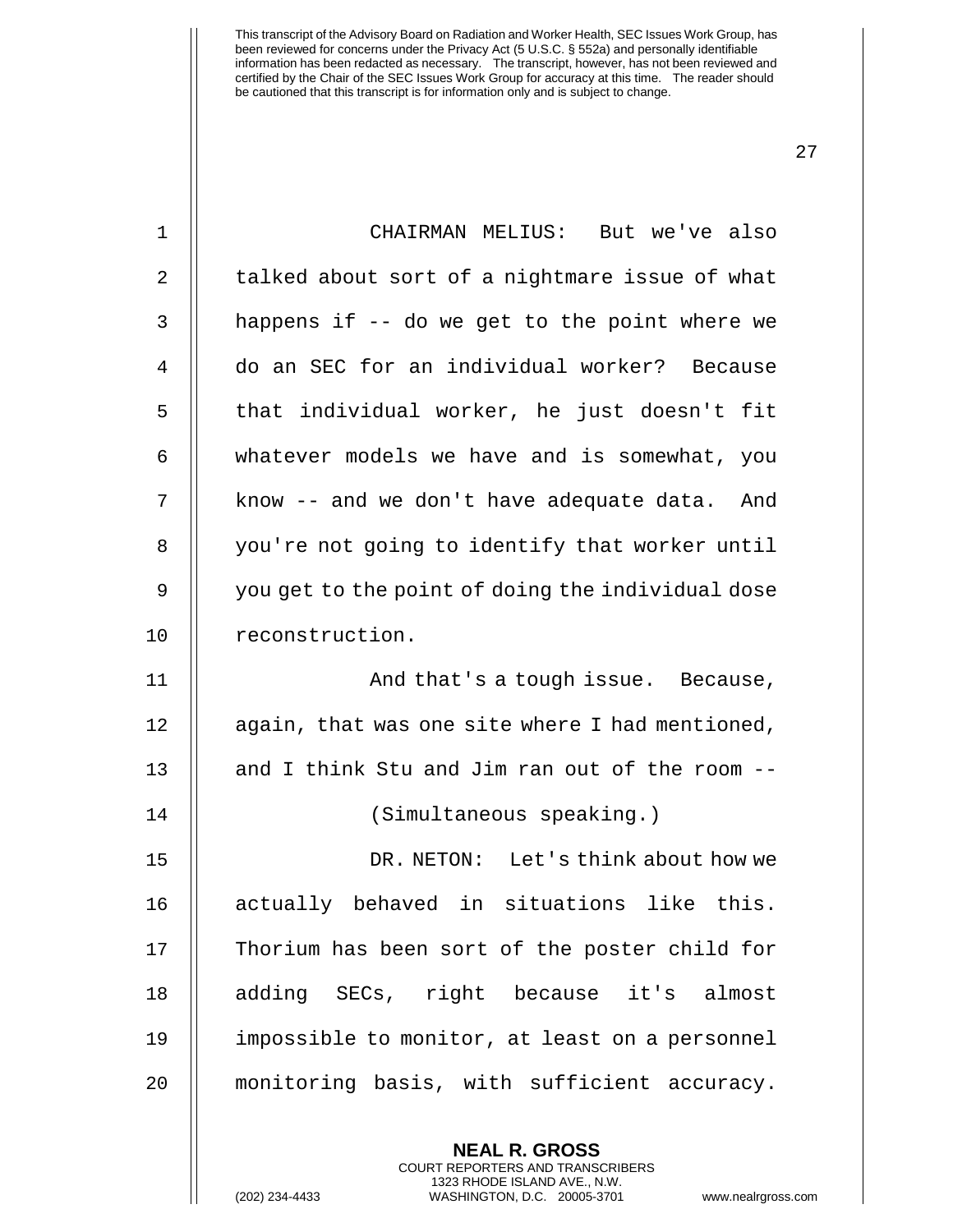| 1  | It's hard, but not impossible.                                                                                                                                     |
|----|--------------------------------------------------------------------------------------------------------------------------------------------------------------------|
| 2  | But very often, we've found                                                                                                                                        |
| 3  | instances where thorium was used on a fairly                                                                                                                       |
| 4  | limited basis and made the entire site an SEC                                                                                                                      |
| 5  | because we don't know who was in that area. And                                                                                                                    |
| 6  | it's likely that a small fraction of the                                                                                                                           |
| 7  | workforce was exposed to thorium. So that                                                                                                                          |
| 8  | precedent has sort of been set.                                                                                                                                    |
| 9  | DR. MAKHIJANI: Yeah. I think                                                                                                                                       |
| 10 | between thorium and Bethlehem Steel you have a                                                                                                                     |
| 11 | fairly clear precedent that if you really can't                                                                                                                    |
| 12 | identify you've got to do the whole site.                                                                                                                          |
| 13 | Now, between that and, say, in Mound                                                                                                                               |
| 14 | you actually had, you know, the tritides.                                                                                                                          |
| 15 | Didn't you initially start out with the idea                                                                                                                       |
| 16 | that there was a specific group of people, and                                                                                                                     |
| 17 | then it turned out that it was very fuzzy at the                                                                                                                   |
| 18 | edges?                                                                                                                                                             |
| 19 | MEMBER BEACH:<br>Yes.                                                                                                                                              |
| 20 | MAKHIJANI: And it became more<br>DR.                                                                                                                               |
|    | <b>NEAL R. GROSS</b><br><b>COURT REPORTERS AND TRANSCRIBERS</b><br>1323 RHODE ISLAND AVE., N.W.<br>WASHINGTON, D.C. 20005-3701<br>(202) 234-4433<br>www.nealrgross |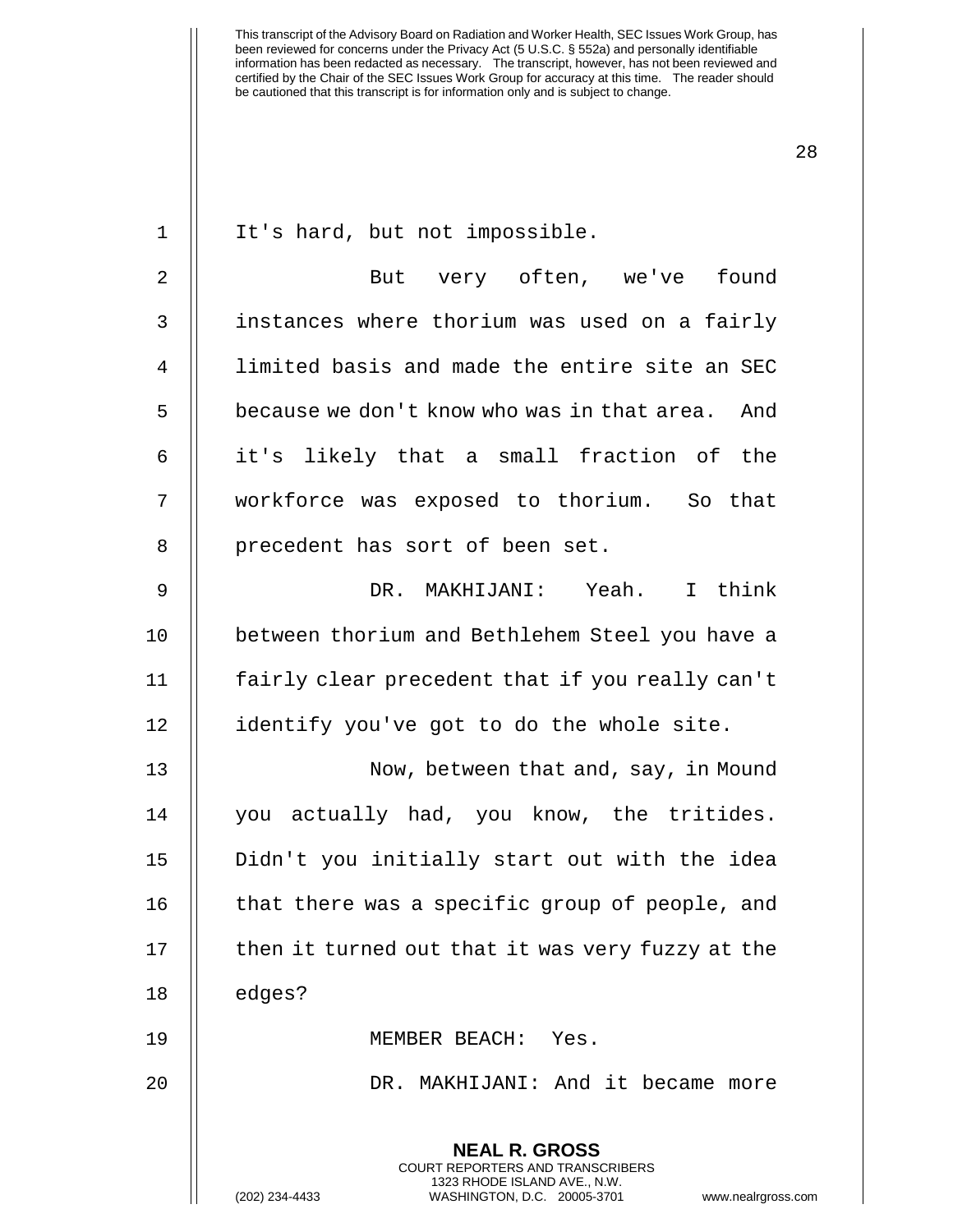difficult. I wasn't too involved but that's sort 2 | of my vague memory. DR. NETON: Actually, in Mound we  $\parallel$  ended up reconstructing, because we had the  $-$ - MEMBER BEACH: They got it for 6 | radon. DR. NETON: Right. The Mound was 8 || tritides were reconstructable because we had a 9 || lot of smear data and surface contamination measurements that allowed us to bound it. CHAIRMAN MELIUS: But I think why 12 || this document is important, why I wanted it  $\parallel$  first, is that I think what we learned from  $\parallel$  thorium was that it wasn't as easy as saying, well, just every thorium site should be an SEC. DR. NETON: That's true. 17 || CHAIRMAN MELIUS: We found ones where we can do dose reconstruction. And 19 || there's also issues of, well, how much exposure  $\parallel$  was there even, you know, at the extreme of given

> **NEAL R. GROSS** COURT REPORTERS AND TRANSCRIBERS 1323 RHODE ISLAND AVE., N.W.

(202) 234-4433 WASHINGTON, D.C. 20005-3701 www.nealrgross.com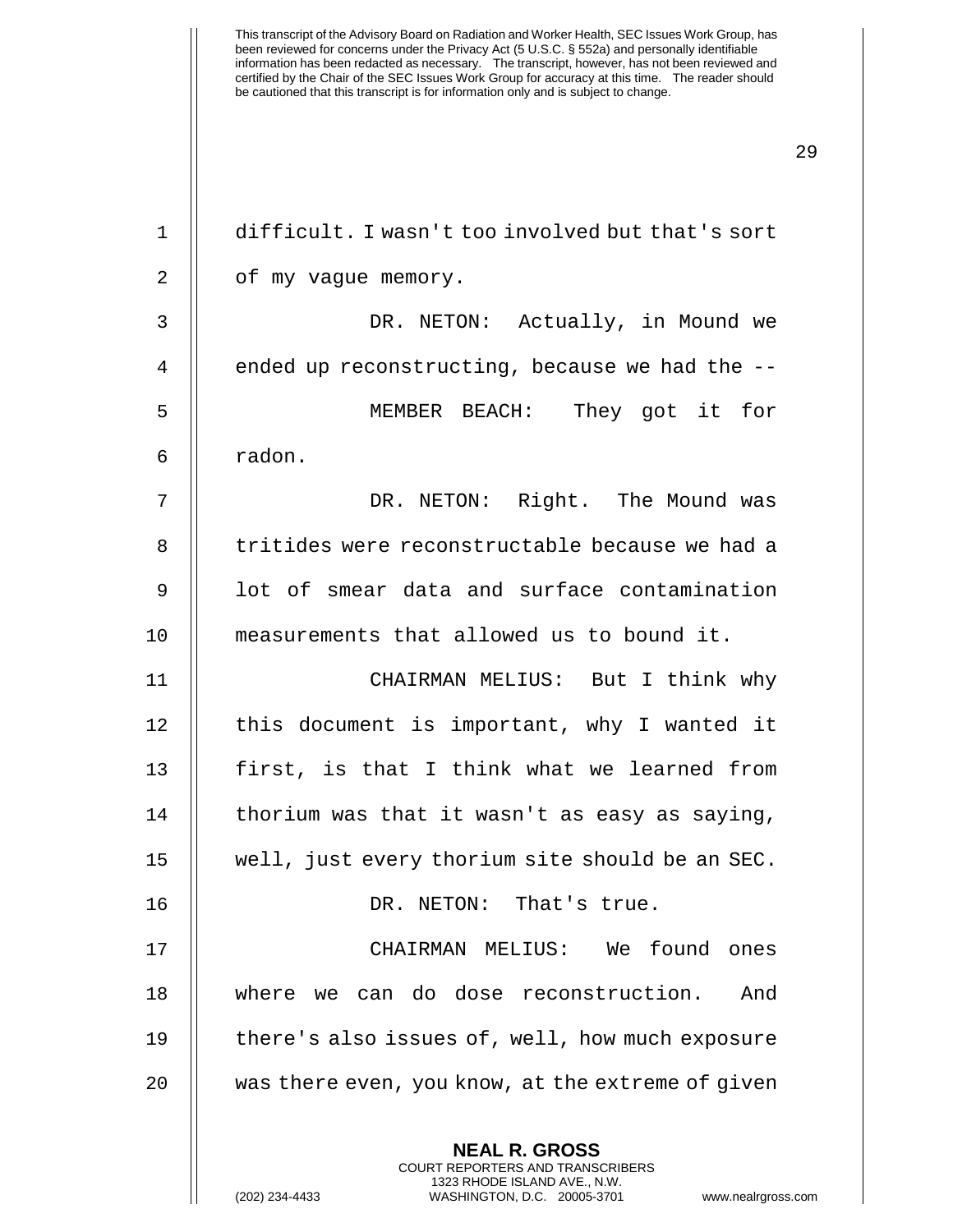1 || what's happening at that site. 2 || So I think it's more been determined  $3$   $\parallel$  by the facility, you know, all the individual 4 | factors. And I think if we can achieve, through  $5$  | this kind of a document, eventually get to the  $6$  || point where we have sort of a process that's 7 || consistent and at least will identify where 8 | coworker models make sense to do, when shouldn't 9 we even try, or how do we then set up those 10 | coworker models, or for what group. 11 MEMBER ZIEMER: Dr. Melius? 12 CHAIRMAN MELIUS: Yes, Paul, go  $13$   $\parallel$  ahead. 14 MEMBER ZIEMER: Yeah. I just wanted 15 || to raise sort of a general question at this 16 || point, because we're getting into a lot of 17 || specifics here that are site-oriented. 18 But it seems to me that, and let me 19 ask the question, isn't this document intended

> **NEAL R. GROSS** COURT REPORTERS AND TRANSCRIBERS 1323 RHODE ISLAND AVE., N.W.

20 || not to be very prescriptive, but more almost

(202) 234-4433 WASHINGTON, D.C. 20005-3701 www.nealrgross.com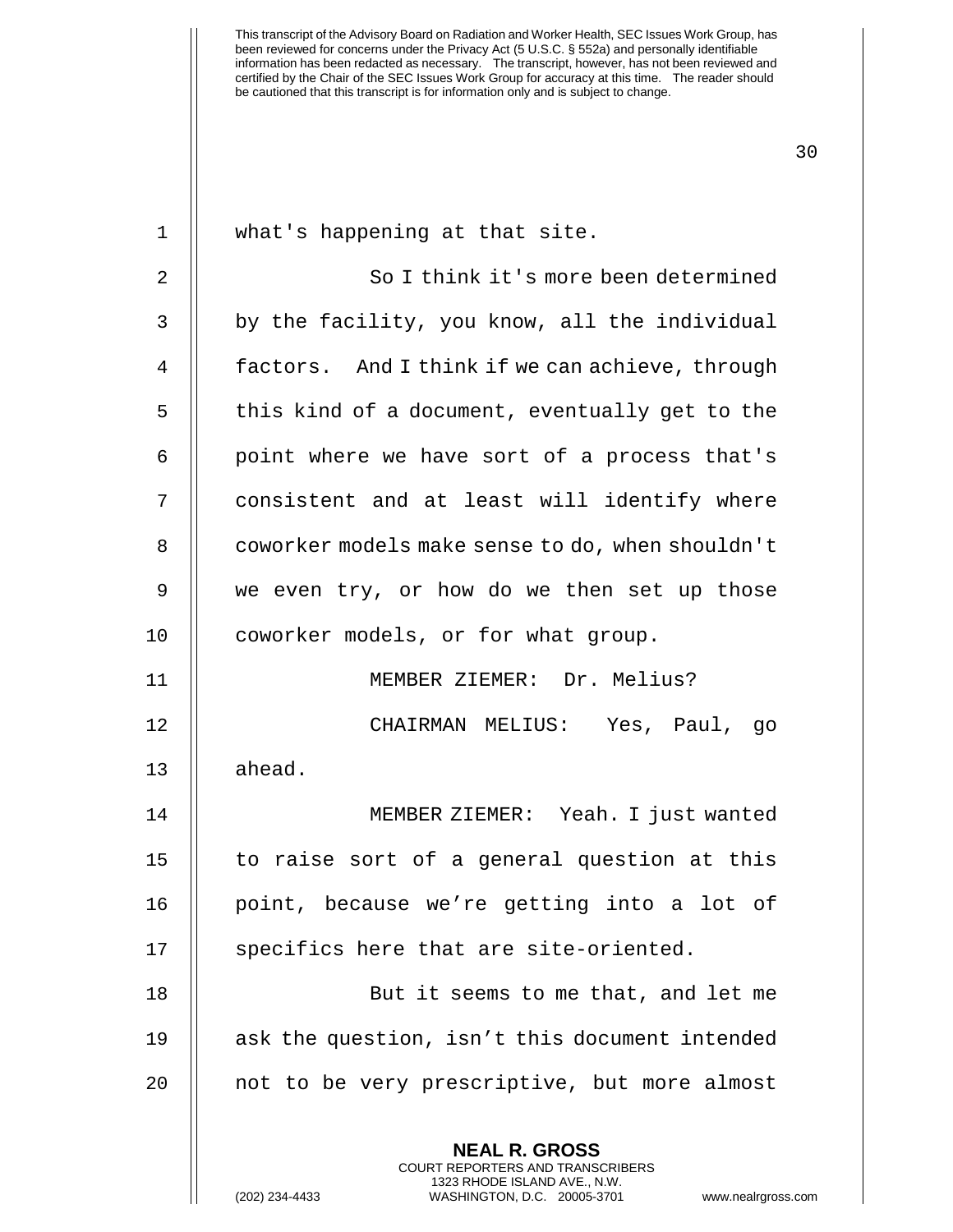**NEAL R. GROSS** 1 philosophical on what issues have to be 2 | considered? And then for each site you would 3 | have to answer the question, have you met sort 4 | of the broad-brush criteria? I mean, how much 5 | specificity? 6 I'll ask Jim Neton first. Because in 7 || terms of reading this document, it seems to me 8 || it's currently fairly broad, and maybe that's  $9 \parallel$  the way it should be. There are a lot of details 10 || built into each given site, into each of the 11 | sentences. But it doesn't seem to me you'd want 12 | the specificity in this document that would 13 || cover all cases. 14 DR. NETON: Well, you're right, Dr. 15 || Ziemer. I intended this to be fairly general, 16 you know. 17 || MEMBER ZIEMER: Yeah, that was my 18  $\parallel$  point. And a lot of the questions we raise very  $19$   $\parallel$  specific to certain situations and sites, which 20 | you would have to answer on an individual basis,

> COURT REPORTERS AND TRANSCRIBERS 1323 RHODE ISLAND AVE., N.W.

(202) 234-4433 WASHINGTON, D.C. 20005-3701 www.nealrgross.com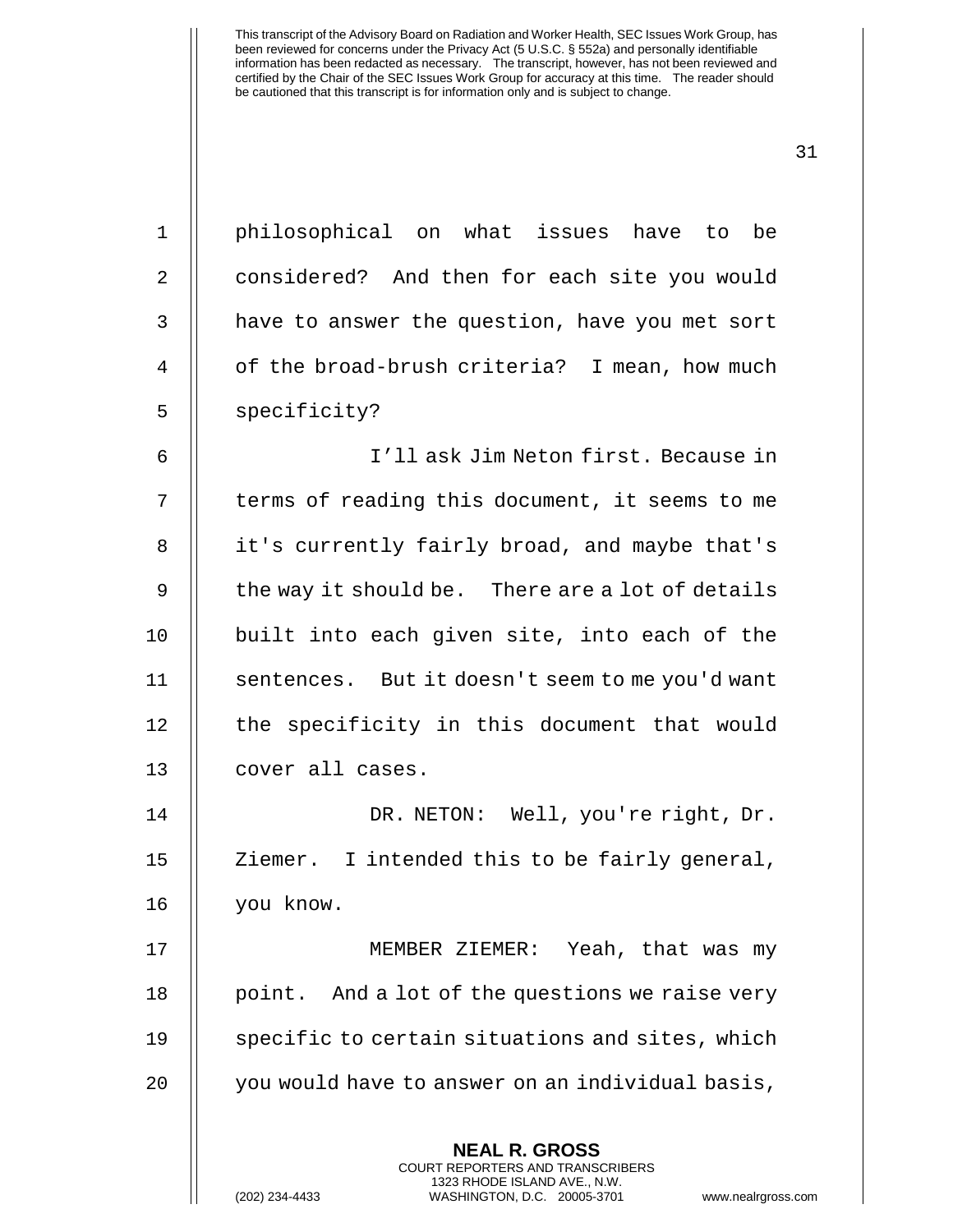**NEAL R. GROSS** COURT REPORTERS AND TRANSCRIBERS  $1$  | but you certainly can't cover it in that kind 2 || of detail in this sort of document. 3 DR. NETON: But at the same time, I 4 || guess, I kind of feel that, given what we've 5 || learned from the past, we might be able to 6 incorporate some guidance in here that is 7 || helpful. 8 For example, we just talked about 9 || the thorium and why haven't all sites gone SEC 10 || just because thorium was there. And the 11 thought occurred to me is it has to do with the 12 | extent of the spread of contamination, or the 13 || possible extent of the spread. 14 || So, you know, one could put in here 15 || a little bit of verbiage about, you know, how 16 widespread -- these are not going to nail it down 17  $\parallel$  specifically, but --18 CHAIRMAN MELIUS: I just want to 19 make -- Paul, I'm just trying to make sure we 20  $\parallel$  have all -- I won't say all -- most of the factors

1323 RHODE ISLAND AVE., N.W.

(202) 234-4433 WASHINGTON, D.C. 20005-3701 www.nealrgross.com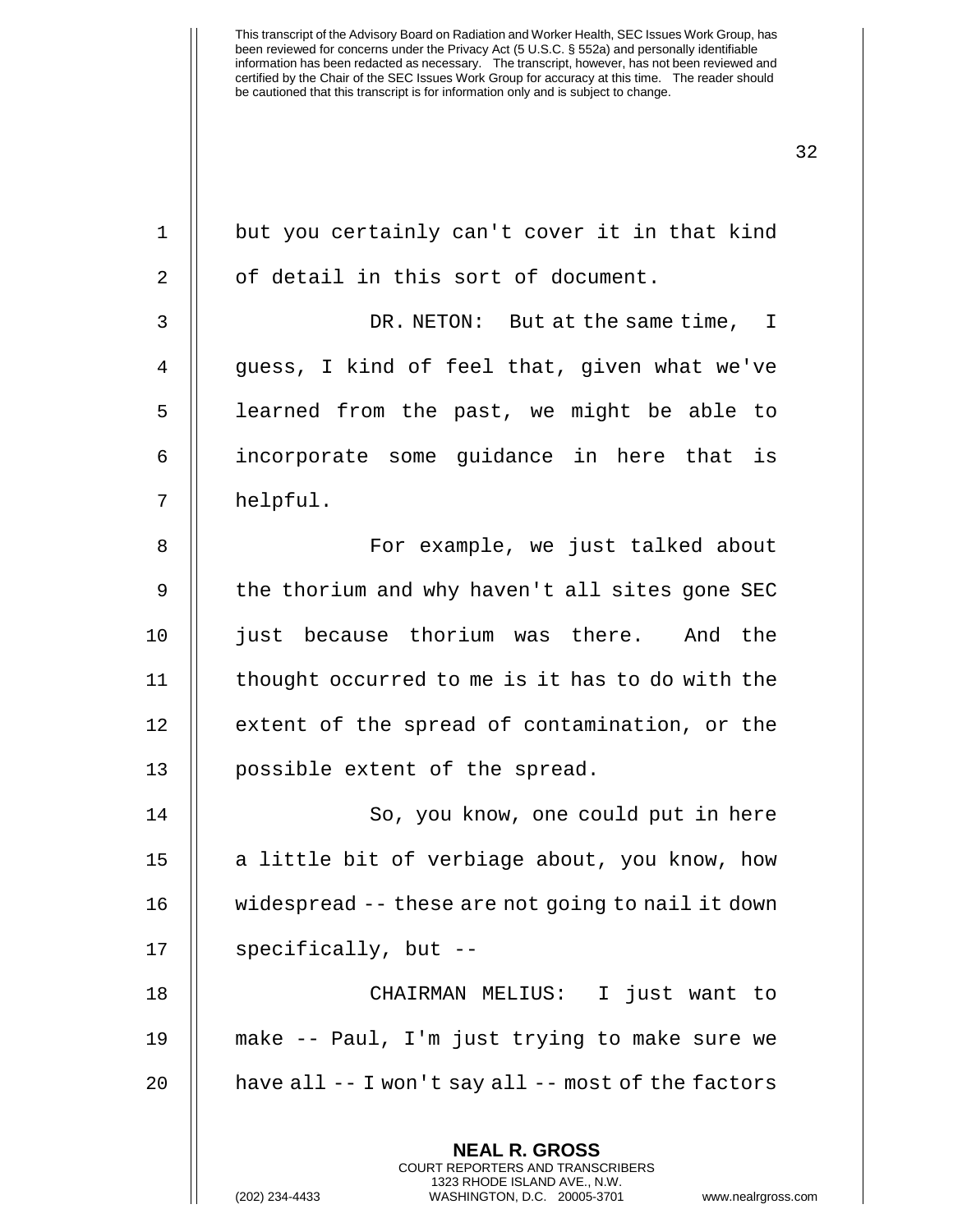| $\mathbf 1$    | that need to be considered included in here.     |
|----------------|--------------------------------------------------|
| $\overline{2}$ | They don't need to cover the specifics for every |
| 3              | site, but that all these factors that need to    |
| 4              | be considered in deciding to do and then         |
| 5              | developing a coworker model get included. And    |
| 6              | so we $--$                                       |
| 7              | MEMBER ZIEMER: Well, I understand                |
| 8              | that, Jim. For example, let's just take a        |
| 9              | sentence that says you have to have adequate     |
| 10             | calibration methods. Well, add to that a         |
| 11             | paragraph of the kinds of things that have to    |
| 12             | be considered. I mean, there all kinds of        |
| 13             | issues around each of these. So how much         |
| 14             | specificity are we talking about?                |
| 15             | CHAIRMAN MELIUS: Well, I think we                |
| 16             | need to, you know, as we go through this, point  |
| 17             | out where we think more specificity would be     |
| 18             | helpful. And I would agree with you on           |
| 19             | calibration. We don't want to have this have,    |
| 20             | know, a 200-page textbook on all<br>the<br>you   |
|                | <b>NEAL R. GROSS</b>                             |

COURT REPORTERS AND TRANSCRIBERS 1323 RHODE ISLAND AVE., N.W.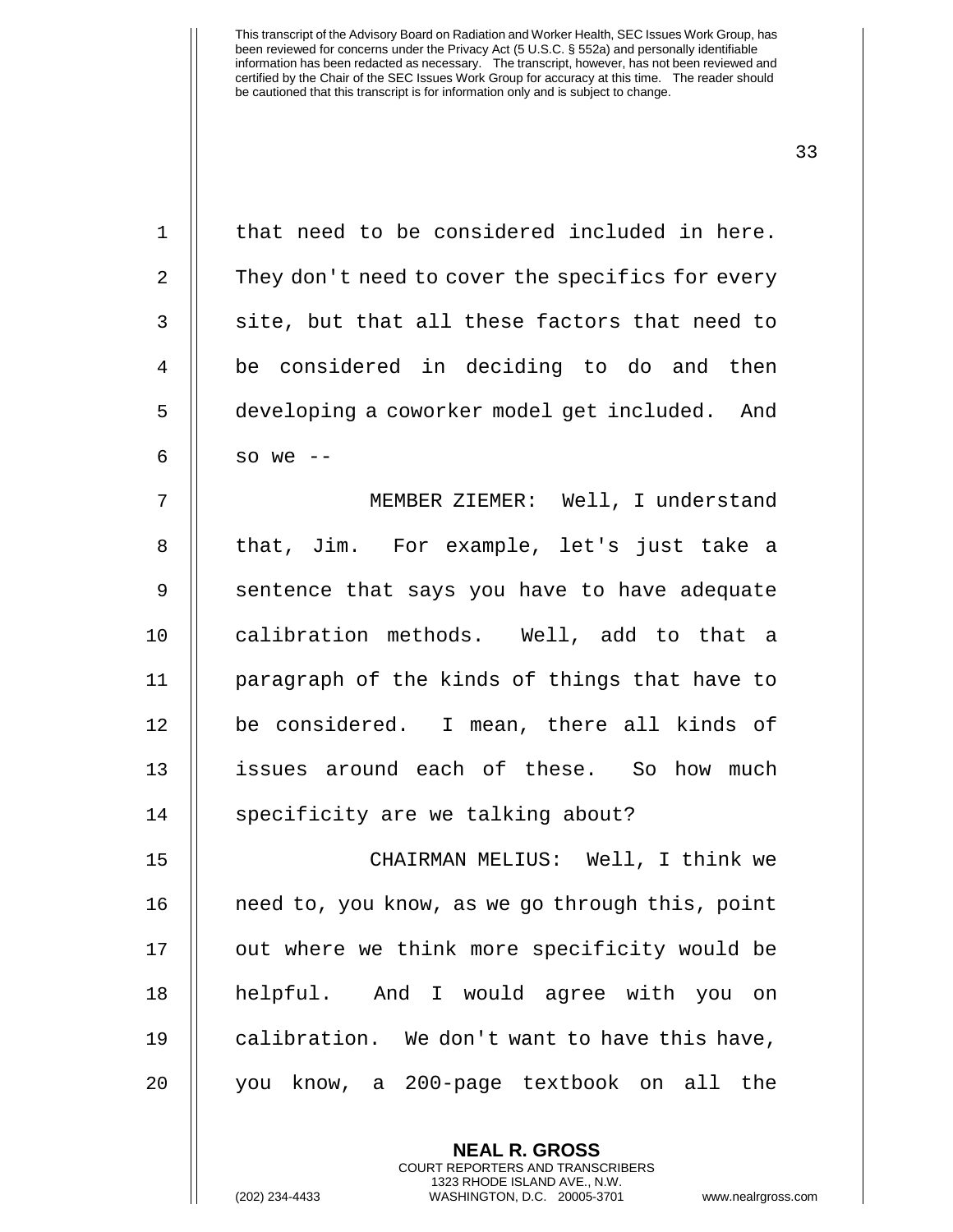| 1              | calibration methods that are out there.                  |
|----------------|----------------------------------------------------------|
| $\overline{2}$ | MEMBER ZIEMER: Yeah, or a checklist                      |
| $\mathsf{3}$   | or something like that.                                  |
| $\overline{4}$ | CHAIRMAN MELIUS: And I'm probably                        |
| 5              | underestimating the number of pages.                     |
| 6              | (Laughter.)                                              |
| 7              | CHAIRMAN MELIUS: So I agree with                         |
| 8              | that. I think there are other areas where we've          |
| 9              | -- part of the problem we have when we're                |
| 10             | wrestling with these coworker issues is that we          |
| 11             | haven't had assurances that we're seeing all the         |
| 12             | same information that's important, that we're            |
| 13             | not missing something.                                   |
| 14             | MEMBER ZIEMER: Right. If we can                          |
| 15             | identify what the issues that have to be                 |
| 16             | grappled with and maybe whatever level they have         |
| 17             | to go on it. But, yeah, I was just concerned             |
| 18             | that we're starting to discuss specific sites            |
| 19             | and getting way down into the weeds here.                |
| 20             | CHAIRMAN MELIUS: Yeah. Well, I                           |
|                | <b>NEAL R. GROSS</b><br>COURT REPORTERS AND TRANSCRIBERS |

1323 RHODE ISLAND AVE., N.W. (202) 234-4433 WASHINGTON, D.C. 20005-3701 www.nealrgross.com

 $\mathop{||}$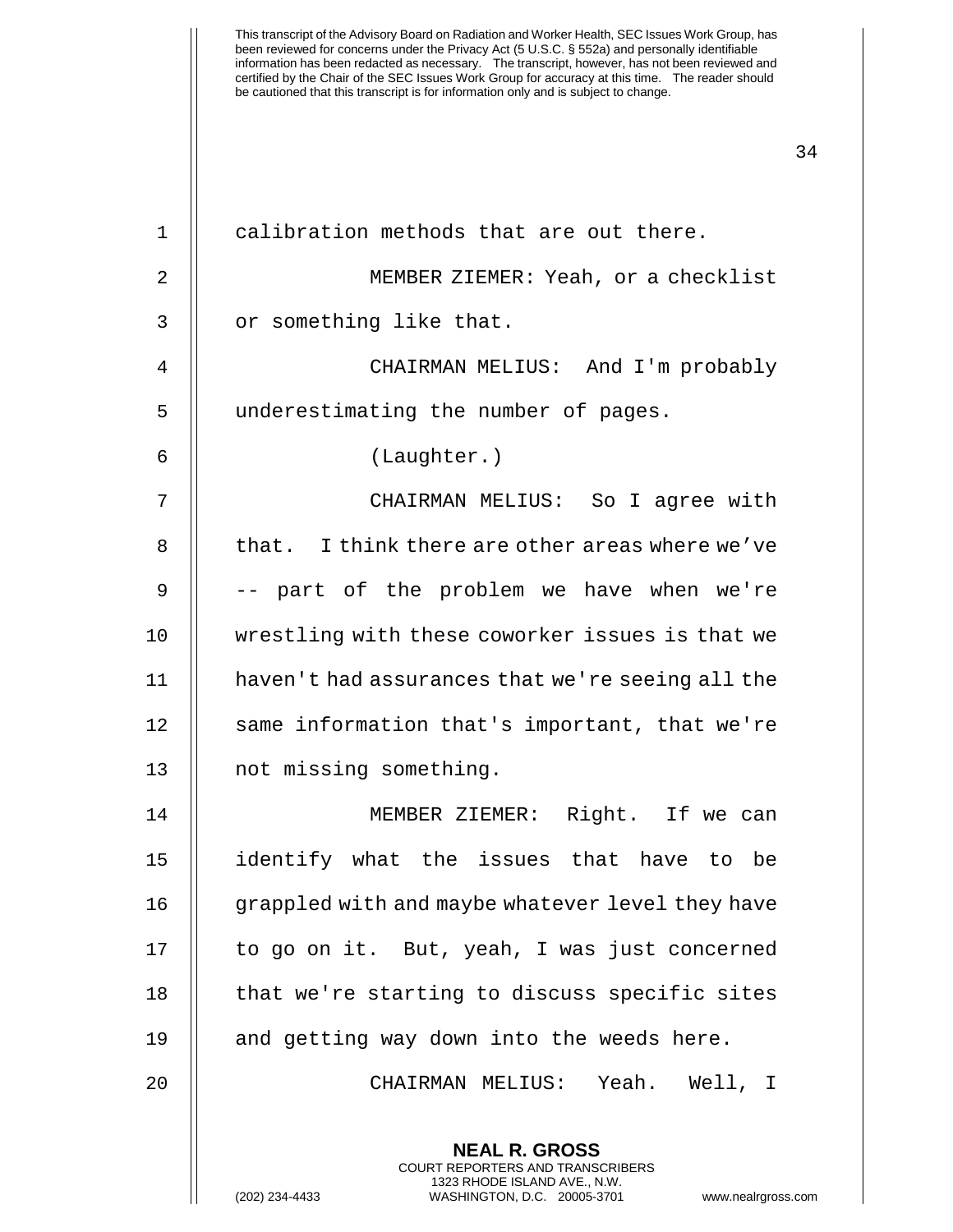| $\mathbf 1$ | don't think we're trying to settle any specific  |
|-------------|--------------------------------------------------|
| 2           | sites. I think it's only --                      |
| 3           | MEMBER ZIEMER: Yeah, I know we're                |
| 4           | not trying to settle them. I got the idea you    |
| 5           | were trying to get that much detail into the     |
| 6           | document. It's got to be somewhere above that.   |
| 7           | If we can identify, for example, the             |
| 8           | thorium issue, as Jim suggested, probably needs  |
| $\mathsf 9$ | to be addressed in some way, in a broad way, to  |
| 10          | make sure that it's handled always and           |
| 11          | consistently. And same with other issues of that |
| 12          | type.                                            |
| 13          | DR. NETON: I was just wondering if               |
| 14          | maybe this is the spot that an appendix to the   |
| 15          | Implementation Guide that had sort of some       |
| 16          | checklist points in it. You know, not fleshed    |
| 17          | out in detail but, you know, each sentence --    |
| 18          | not each sentence -- but any sentence where it   |
| 19          | seemed warranted, one would sort of say such as, |
| 20          | you know, items to be considered, et cetera, you |
|             |                                                  |

**NEAL R. GROSS** COURT REPORTERS AND TRANSCRIBERS 1323 RHODE ISLAND AVE., N.W.

(202) 234-4433 WASHINGTON, D.C. 20005-3701 www.nealrgross.com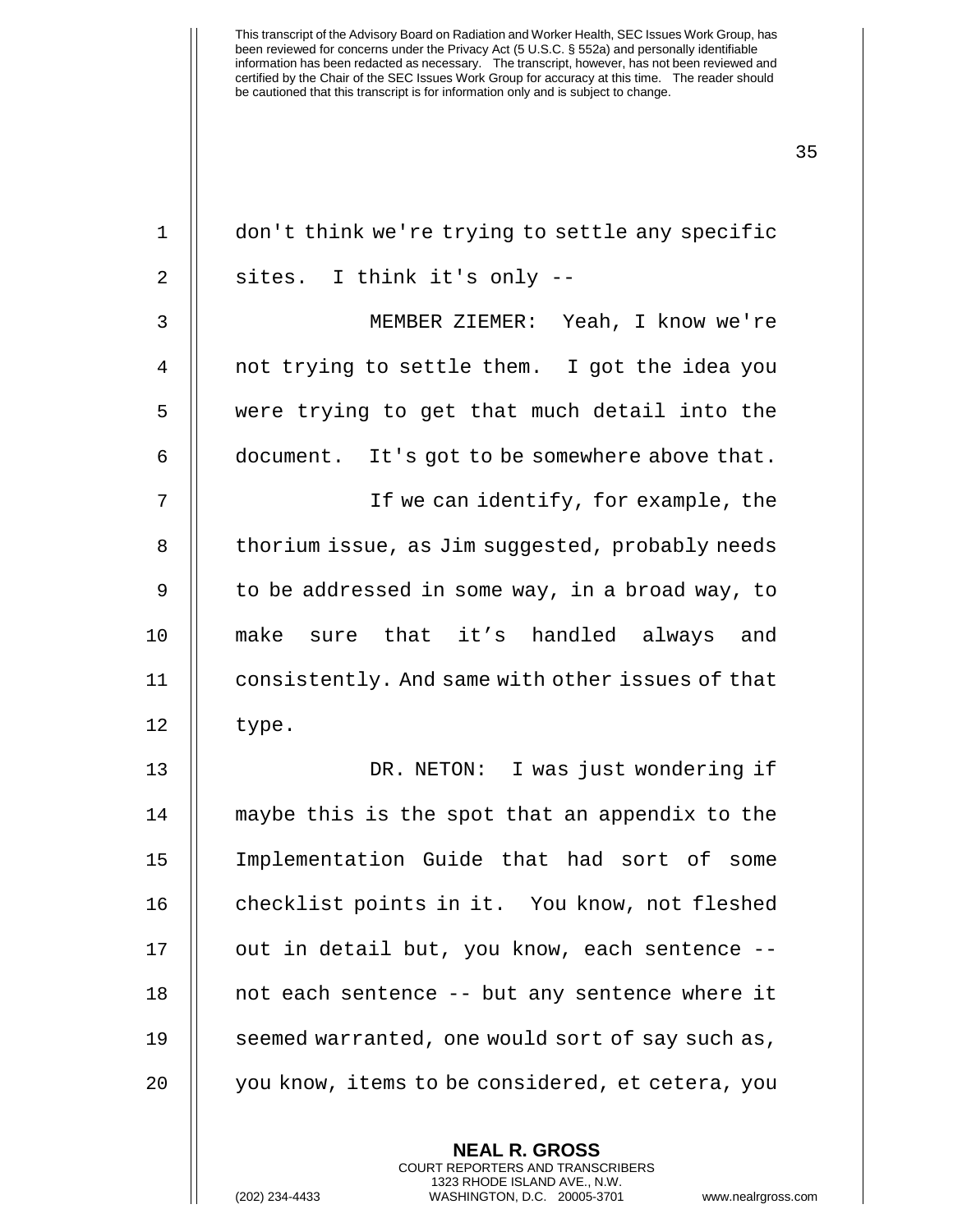1 || know, just four or five things, just to give it  $2 \parallel$  a little more guidance there but not getting 3 || into the specifics of it. 4 || But say, you know, you should also 5 |  $-$  some of these sentences do beg for some  $6$  || expansion maybe just to give some examples of 7 what the sentence is referring to. I've done  $8$   $\parallel$  that a little bit in here, but I haven't gone, 9 || certainly, extensively into it. 10 CHAIRMAN MELIUS: And I would just, 11 you know, do something simple like adding 12 | paragraph numbers or something. So, you know, 13  $\parallel$  you have 2.1, but it would be 2.11 and 2.12. And 14 label each of these paragraphs so that -- 15 MEMBER ZIEMER: Yeah, I think that 16 would be a good way to do it. Either that or 17 || have an appendix where you expand it 18 || appropriately for each item. For example, if 19 you had some calibration specifics that need to 20 | be considered across the board, you embed that

> **NEAL R. GROSS** COURT REPORTERS AND TRANSCRIBERS 1323 RHODE ISLAND AVE., N.W.

(202) 234-4433 WASHINGTON, D.C. 20005-3701 www.nealrgross.com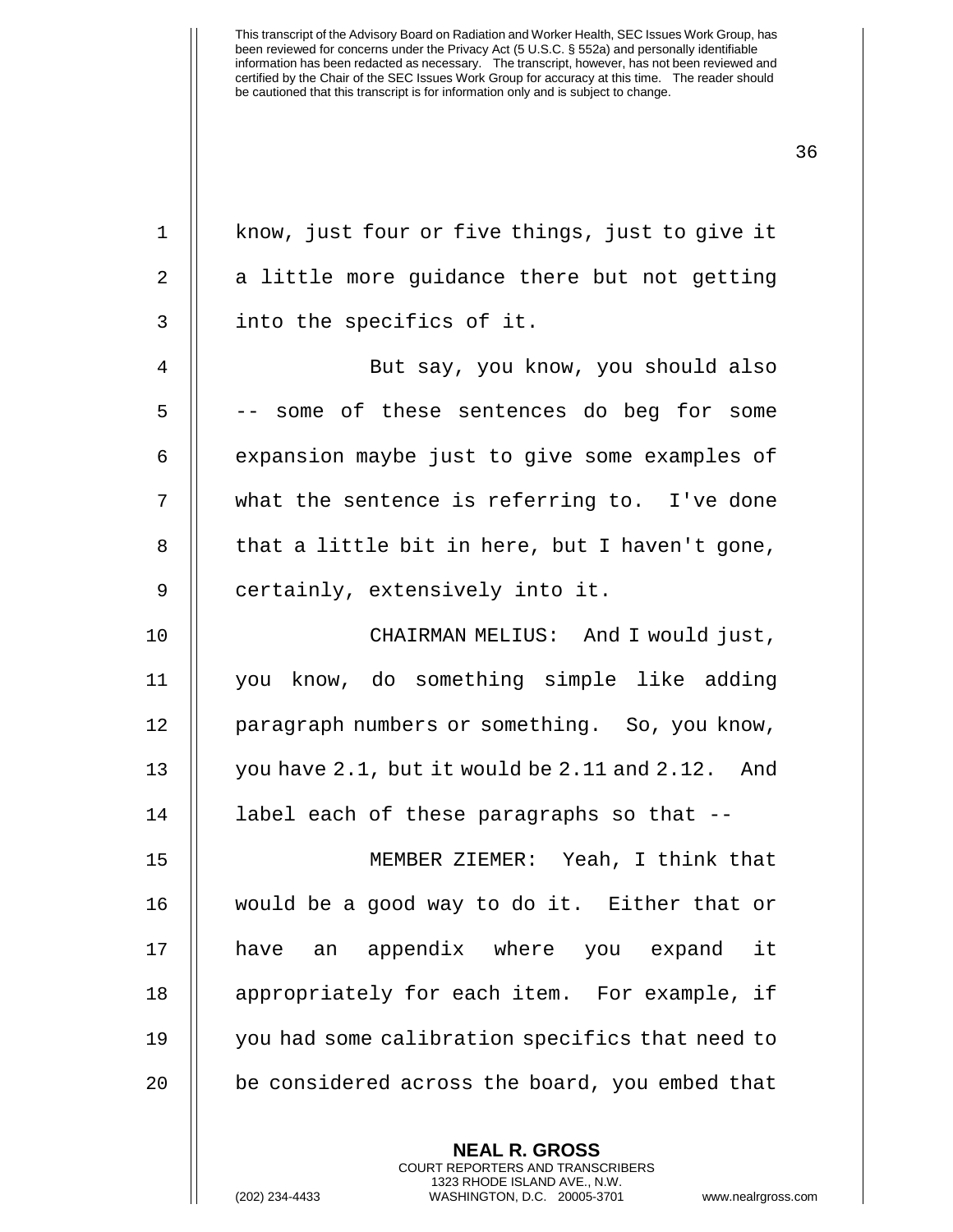| $\mathbf{1}$ | in an addendum or something like that.                   |
|--------------|----------------------------------------------------------|
| 2            | CHAIRMAN MELIUS: Or refer to other                       |
| 3            | existing documents, there may be existing                |
| 4            | documents.                                               |
| 5            | MEMBER ZIEMER: Or existing                               |
| 6            | documents, right.                                        |
| 7            | CHAIRMAN MELIUS: Okay.                                   |
| 8            | MR. BARTON: Yeah. This is Bob. I                         |
| 9            | think it's going to be very difficult to be              |
| 10           | prescriptive when it comes to all these                  |
| 11           | different sites. I mean, that's why they have            |
| 12           | these meetings. That's why we have Site                  |
| 13           | Profiles, because you're going to encounter              |
| 14           | different issues depending on what's happening           |
| 15           | where.                                                   |
| 16           | But also, I guess in the general                         |
| 17           | sense, I'd like to reply, Jim, to your comment           |
| 18           | about you sort of gave the example of where you          |
| 19           | have a site with thousands of workers. But, you          |
| 20           | know, maybe you only have 15 workers who are             |
|              | <b>NEAL R. GROSS</b><br>COURT REPORTERS AND TRANSCRIBERS |

1323 RHODE ISLAND AVE., N.W.

 $\mathop{||}$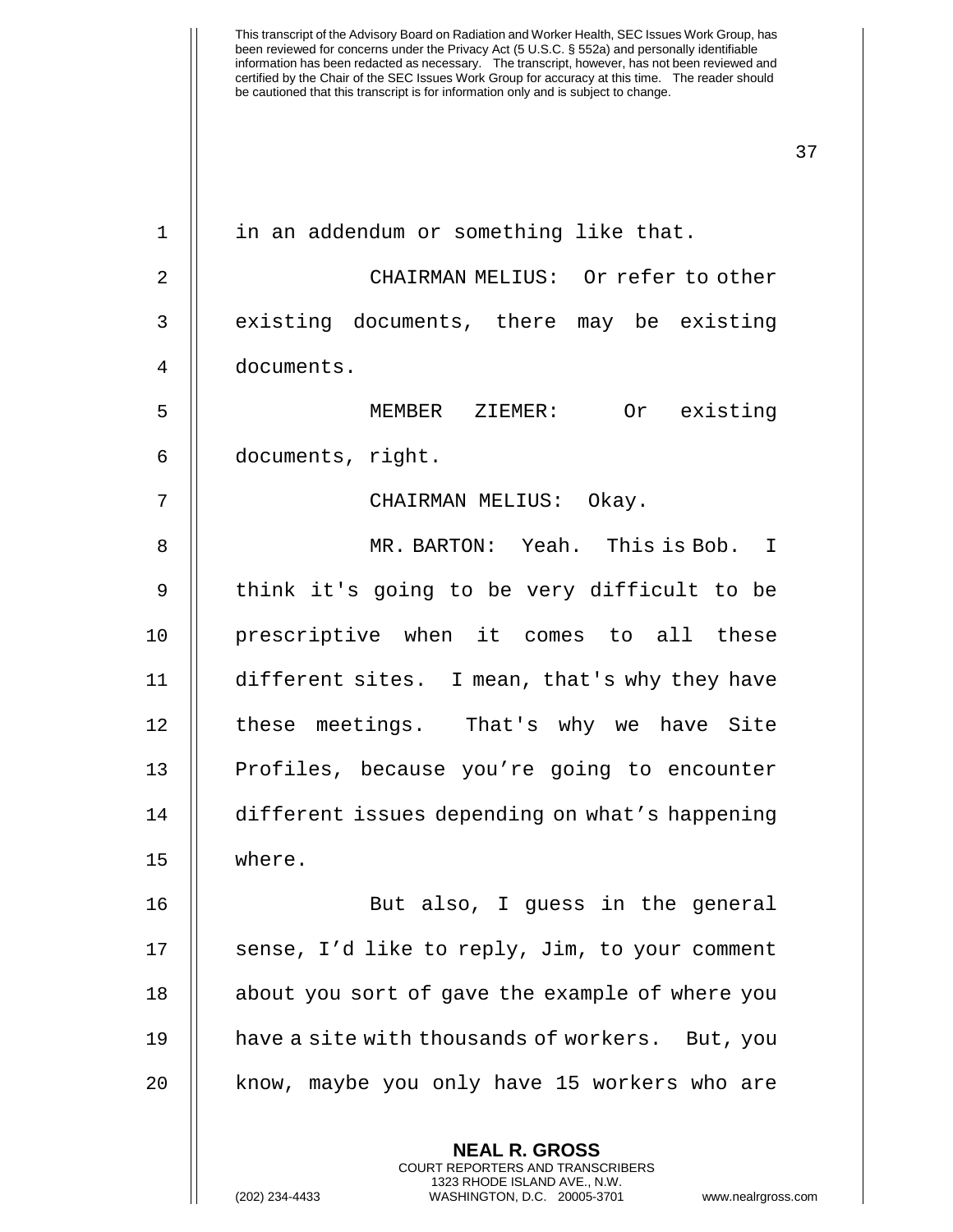**NEAL R. GROSS** working with a specific exotic radionuclide. So, really, your exposure 3 || potential's pretty much restricted to that 4 | small group. But I think in the context of this || program, I think that a really high bar has to || be set to actually exclude them and say you 7 || couldn't have been exposed. Now, at certain sites that's, you 9 || know, evident, if you have access registers where they simply couldn't have entered the facility. That would be a very powerful piece 12 | of evidence. And it's going to vary from site | to site. But I just wanted to make that comment || that I think a very high bar has to be set if you're going to unequivocally state that they 16 | weren't exposed and that's why we're not going || to be applying a given coworker intake. DR. NETON: I agree. And we oftentimes run into a situation where we know  $\parallel$  exactly who worked with the material. These 12

> COURT REPORTERS AND TRANSCRIBERS 1323 RHODE ISLAND AVE., N.W.

(202) 234-4433 WASHINGTON, D.C. 20005-3701 www.nealrgross.com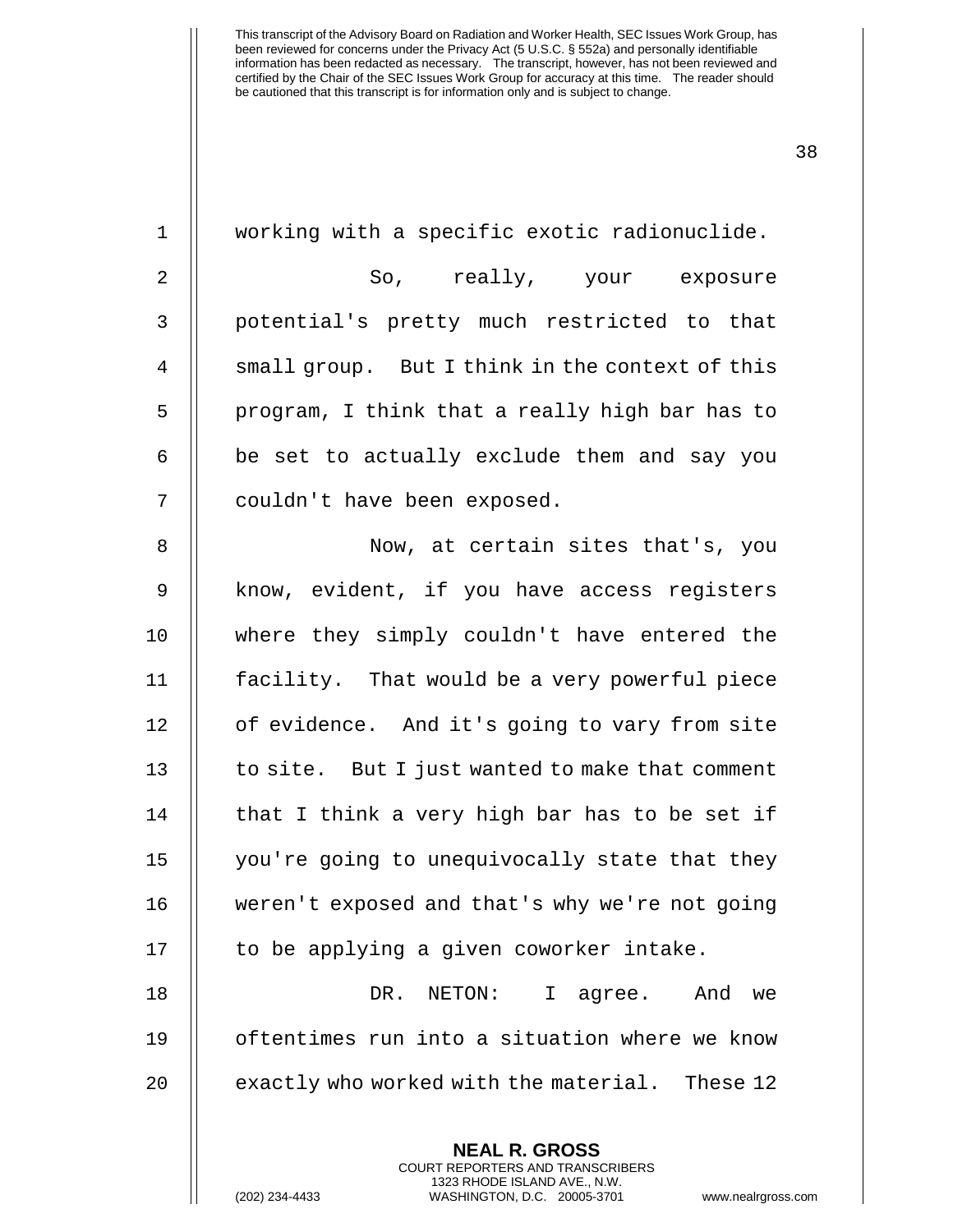1 || people were on this list. But then you always 2 | run into a situation where, well, what about the 3 || maintenance folks who were in there, and the 4 janitorial type staff or, you know, cleanup 5 || people? You know, clearly you had to 6 decommission that at some point, so how do you 7 deal with those people? 8 And that's when we -- well, I won't 9 || say it falls apart, but it's harder to justify 10 || then that only these 12 people trying to get 11 assigned to that. 12 MEMBER BEACH: It definitely 13 | falters at that point. 14 DR. NETON: On the other side of the 15 || coin, though, to get back into the coworker 16 model arena, you know, you have only 15 workers 17 || who were potentially exposed, and they were the 18 || ones working with the material full time. You  $19$  || know, is that model applicable then to these few 20 || other workers who came in on sort of a

> **NEAL R. GROSS** COURT REPORTERS AND TRANSCRIBERS 1323 RHODE ISLAND AVE., N.W.

(202) 234-4433 WASHINGTON, D.C. 20005-3701 www.nealrgross.com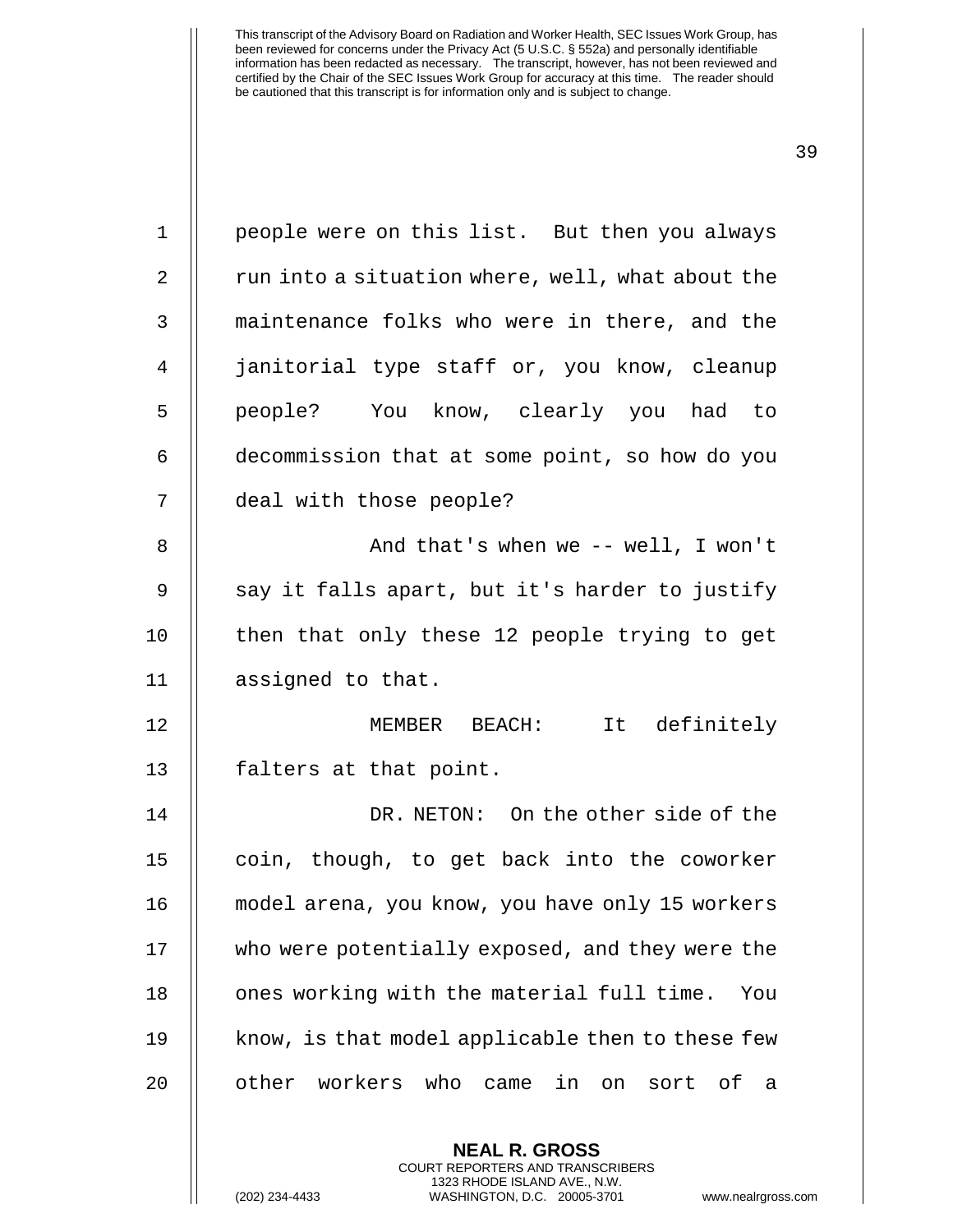| $\mathbf{1}$   | miscellaneous basis? I mean, that's another                                                                                                                 |
|----------------|-------------------------------------------------------------------------------------------------------------------------------------------------------------|
| 2              | question.                                                                                                                                                   |
| 3              | CHAIRMAN MELIUS: And is there                                                                                                                               |
| $\overline{4}$ | another model for them? That's, I think -- you                                                                                                              |
| 5              | know, in some ways, for efficiency purposes,                                                                                                                |
| 6              | we've tended to try to keep this, you know,                                                                                                                 |
| 7              | simple. And I understand that. But, you know,                                                                                                               |
| 8              | if we know there's these 12 workers, you know,                                                                                                              |
| 9              | and they have a certain range of exposures or                                                                                                               |
| 10             | whatever $--$                                                                                                                                               |
| 11             | MEMBER BEACH: But doesn't that                                                                                                                              |
| 12             | triangle effect that we were dealing with, I                                                                                                                |
| 13             | think, with GSI, where a certain percentage got                                                                                                             |
| 14             | this, and the next level got a certain point and                                                                                                            |
| 15             | then the lower -- we've done that. Would                                                                                                                    |
| 16             | something like that apply here or in a coworker                                                                                                             |
| 17             | model situation?                                                                                                                                            |
| 18             | DR. NETON: Well, yeah, but you have                                                                                                                         |
| 19             | to define who falls into each of those three                                                                                                                |
| 20             | groups.                                                                                                                                                     |
|                | <b>NEAL R. GROSS</b><br>COURT REPORTERS AND TRANSCRIBERS<br>1323 RHODE ISLAND AVE., N.W.<br>(202) 234-4433<br>WASHINGTON, D.C. 20005-3701<br>www.nealrgross |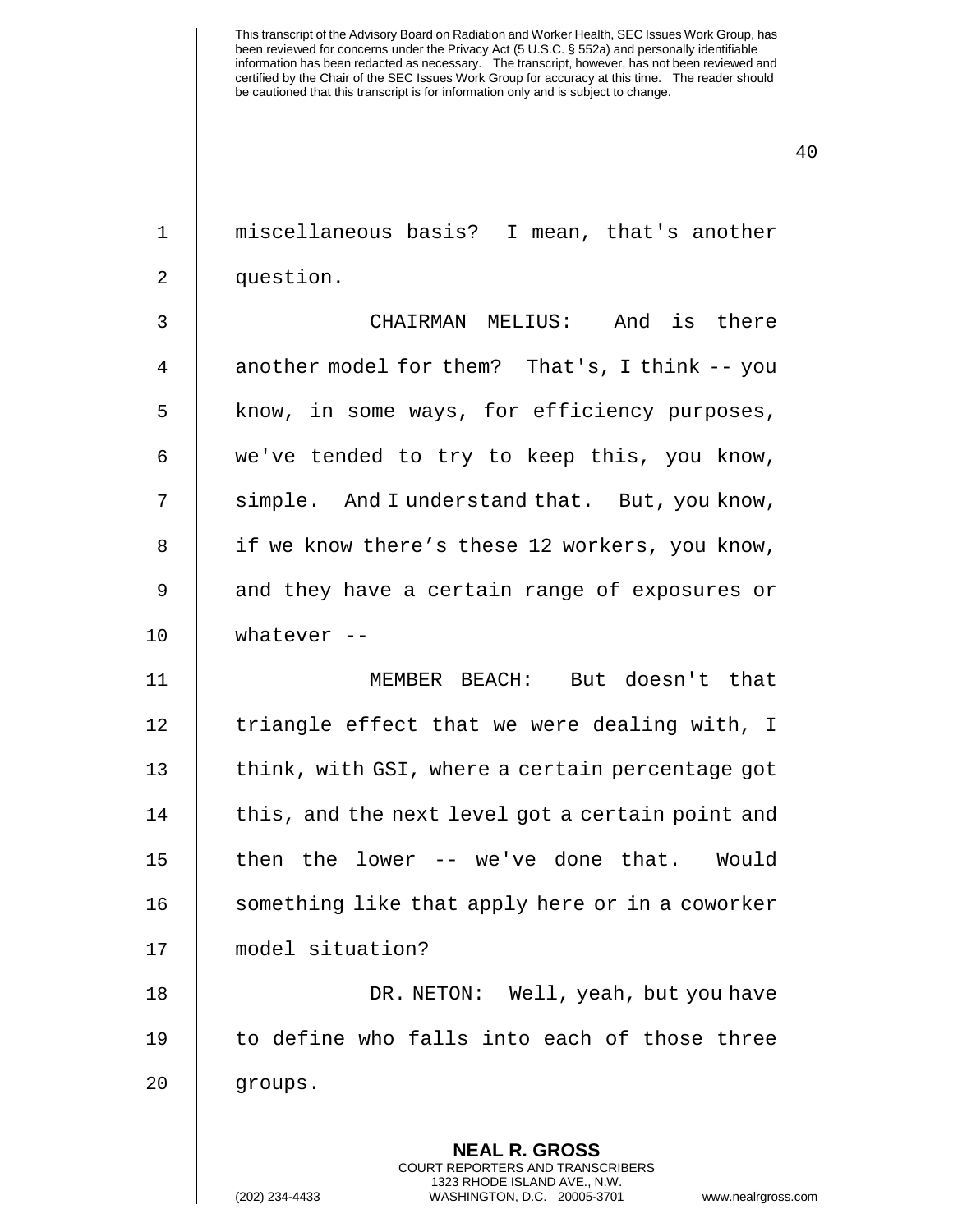| $\mathbf 1$    | MEMBER BEACH: Right, I realize                           |
|----------------|----------------------------------------------------------|
| $\overline{2}$ | that.                                                    |
| 3              | That's the difficult<br>DR. NETON:                       |
| 4              | part.                                                    |
| 5              | MEMBER BEACH: It's complicated.                          |
| 6              | And these tiered<br>MR. STIVER:                          |
| 7              | models are always difficult to use, to classify          |
| 8              | people by exposure potential of a job type.              |
| 9              | DR. NETON: My only answer to that                        |
| 10             | is that I feel we've been extremely                      |
| 11             | claimant-favorable in those regards. But                 |
| 12             | that's also subject to interpretation.                   |
| 13             | MEMBER ROESSLER: I think the                             |
| 14             | danger in all of this, or the downside, is that          |
| 15             | we could be severely overestimating doses for            |
| 16             | a lot of people. And that's not a realistic or           |
| 17             | representative thing. I think that we have to            |
| 18             | keep that in mind as well as not accounting for          |
| 19             | exposures that people get.                               |
| 20             | DR. NETON: We always have to keep                        |
|                | <b>NEAL R. GROSS</b><br>COURT REPORTERS AND TRANSCRIBERS |

1323 RHODE ISLAND AVE., N.W.

 $\mathsf{I}$ 

(202) 234-4433 WASHINGTON, D.C. 20005-3701 www.nealrgross.com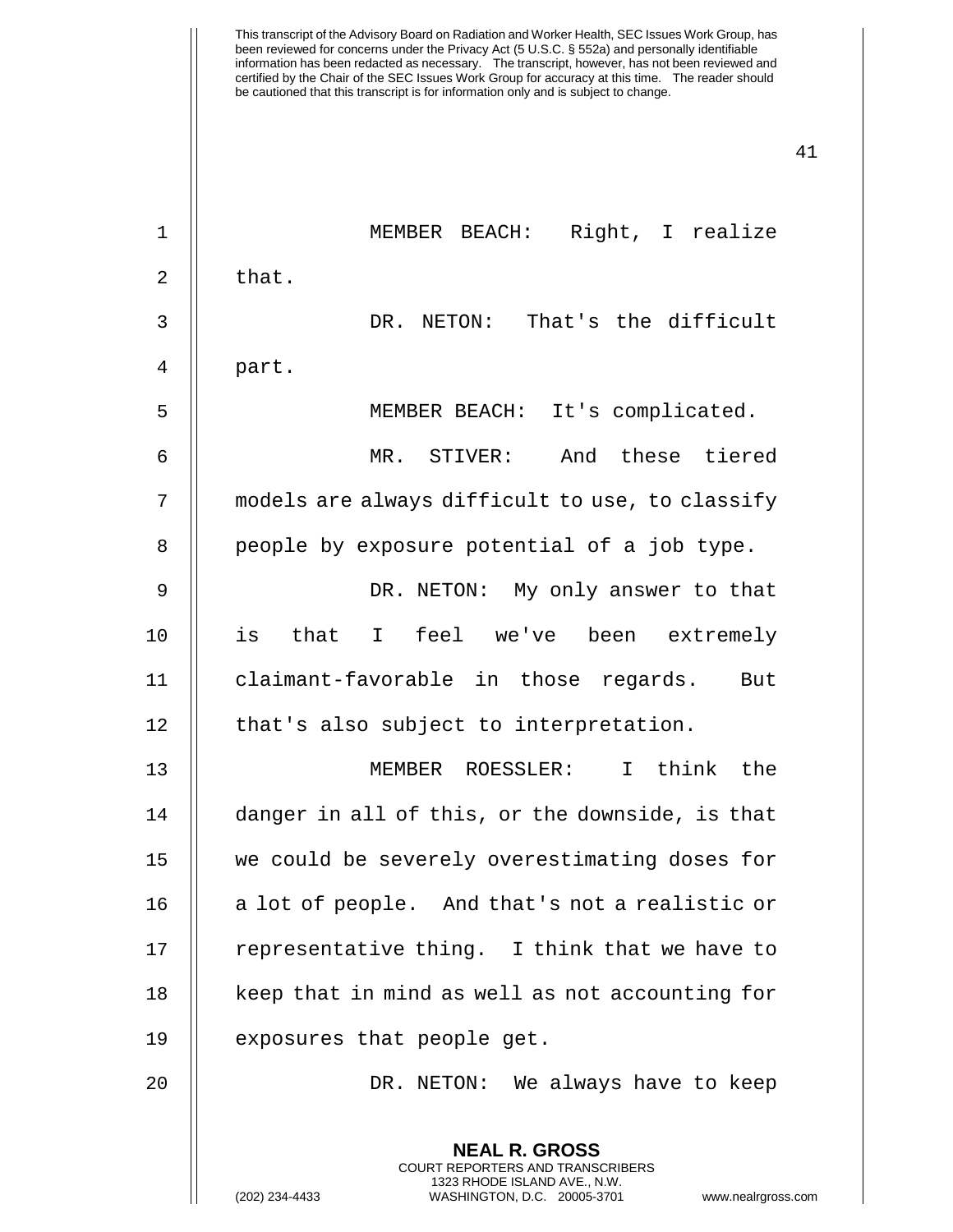| $\mathbf 1$ | in mind, it's easy to think about who was exposed |
|-------------|---------------------------------------------------|
| 2           | and what their exposures were, but you also have  |
| 3           | to keep -- I think it's in here somewhere, I hope |
| 4           | it is -- that you're reconstructing doses of      |
| 5           | people who weren't monitored.                     |
| 6           | And to the extent that you can define             |
| 7           | why they weren't monitored and show their         |
| 8           | exposure potentials were either limited or        |
| 9           | non-existent, then it's a different ballgame.     |
| 10          | You know, the way it's sort of a                  |
| 11          | priori right now is we're assuming that anybody   |
| 12          | that's unmonitored, unless it can be proven       |
| 13          | otherwise, had a pretty high potential for        |
| 14          | exposure. I mean, that's the way we've been       |
| 15          | working it. And I'm not sure that's the right     |
| 16          | way to go. I mean, that's the way we've been      |
| 17          | doing it. Because there are many cases where      |
| 18          | people weren't monitored for very good reasons.   |
| 19          | And it's a hard thing to demonstrate though.      |
| 20          | think that'll come up later.<br>T.                |
|             |                                                   |

**NEAL R. GROSS** COURT REPORTERS AND TRANSCRIBERS 1323 RHODE ISLAND AVE., N.W.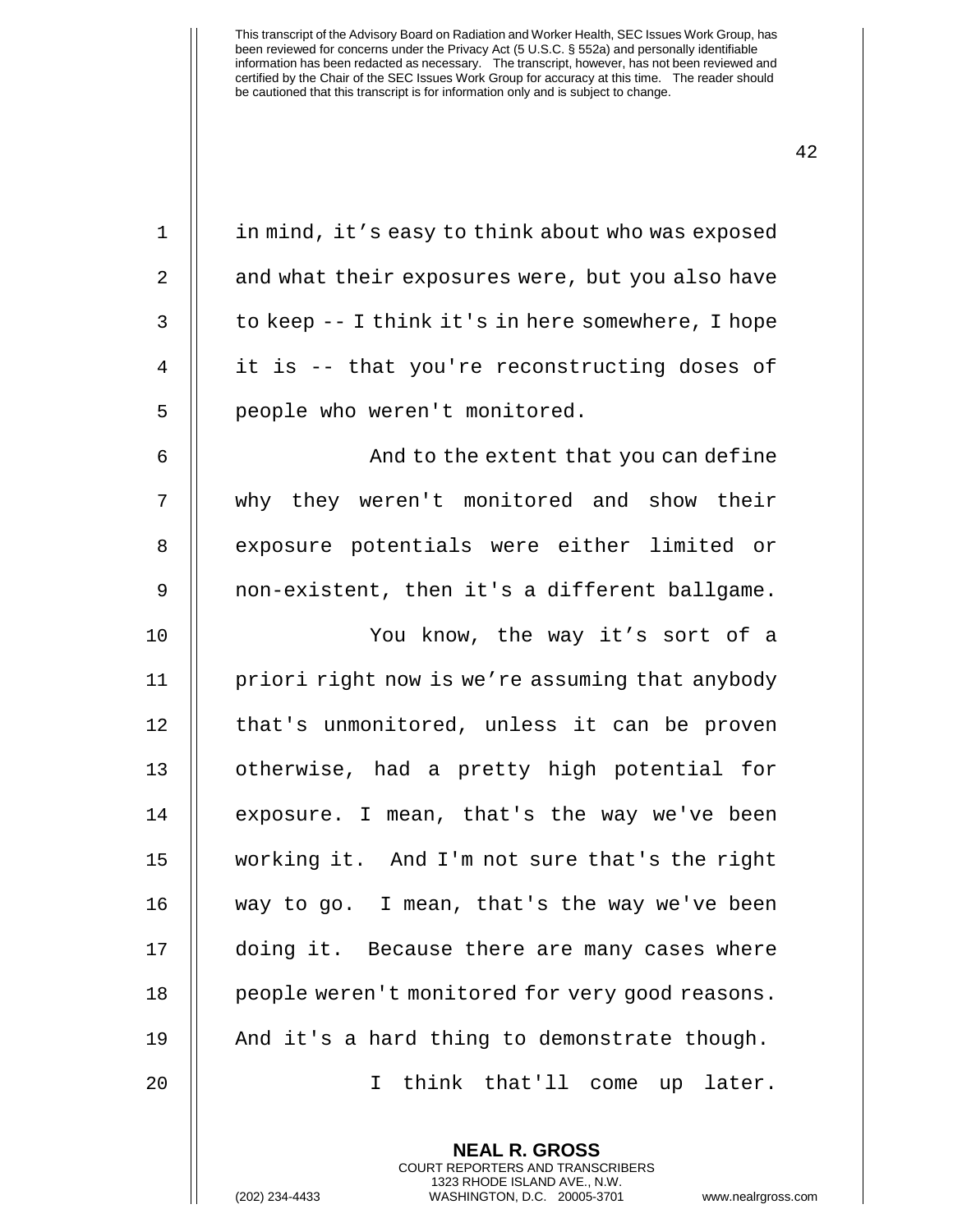1 | We're getting maybe a little bit off the subject 2  $\parallel$  of this one paragraph. I think that the next  $3 \parallel$  paragraph, I think, is going to be the subject 4 | of a little bit of discussion. 5 This talks about -- I tried to put 6 in something about the minimum number of samples 7 || required to be available for a model --8 || actually, one interval of the model. Like if 9 || you have one year, one quarter. And this was 10 in RPRT-55. So it's nothing new. But it 11 || seemed to me that you need to specify some 12 minimum. And here we put 30 in here. And that, 13 | in the context of 30, would mean 30 individuals 14 | with monitoring data, not 30 samples. Because 15  $\parallel$  that's another issue we need to talk about it: 16 || is this individuals or individual samples? 17 || But in the way we're thinking to run 18 || this, it will be 30 individuals. But that's 19 flexible too, because if you have the universe  $20$  | of all monitored people is 15, then it is what

> **NEAL R. GROSS** COURT REPORTERS AND TRANSCRIBERS 1323 RHODE ISLAND AVE., N.W.

(202) 234-4433 WASHINGTON, D.C. 20005-3701 www.nealrgross.com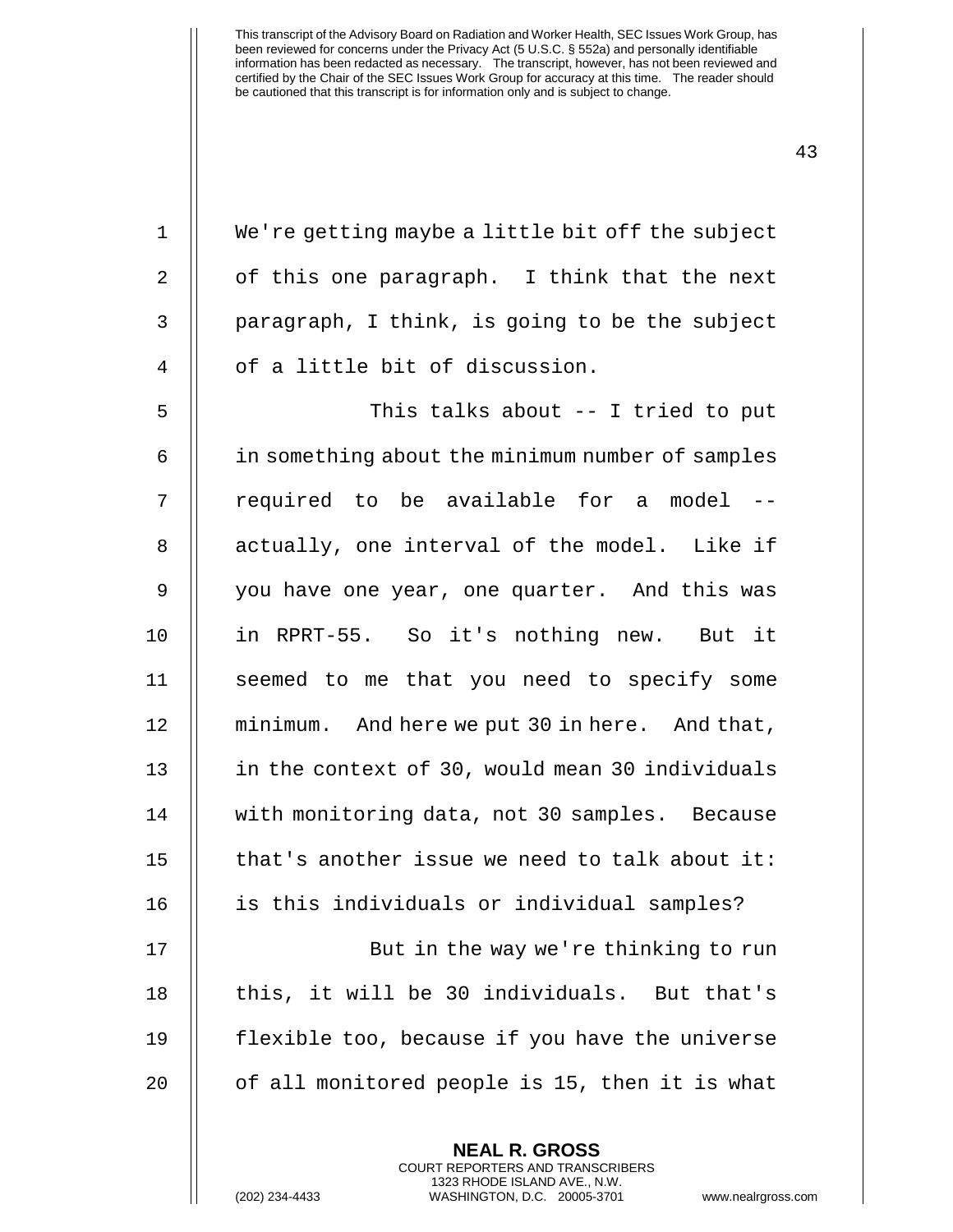| $\mathbf 1$ | it is. But if you had a large cadre of workers    |
|-------------|---------------------------------------------------|
| $\sqrt{2}$  | that was much more than 30, and you had a minimum |
| 3           | of 30 that were somewhat representative, I think  |
| 4           | that seemed to be a fairly decent number.         |
| 5           | Although the dose reconstructor or                |
| 6           | person developing the model would certainly       |
| 7           | have some leeway, you know, to deal with special  |
| 8           | situations. That's what I had in mind here.       |
| 9           | MR. BARTON: And just to add on to                 |
| 10          | that, because you actually do say it later in     |
| 11          | your paper, I'm not sure what exact page it is,   |
| 12          | but you mention the fact that, you know, when     |
| 13          | we're looking at a time interval, you can't just  |
| 14          | consider the number of samples you have in the    |
| 15          | time interval. You have to consider what          |
| 16          | campaigns were going on, you have to consider     |
| 17          | the air sampling to make sure that, when you      |
| 18          | choose an exposure regime -- I guess, you know,   |
| 19          | that's term we could sort of use for it -- that   |
| 20          | those people who are included that period,        |

**NEAL R. GROSS** COURT REPORTERS AND TRANSCRIBERS 1323 RHODE ISLAND AVE., N.W.

(202) 234-4433 WASHINGTON, D.C. 20005-3701 www.nealrgross.com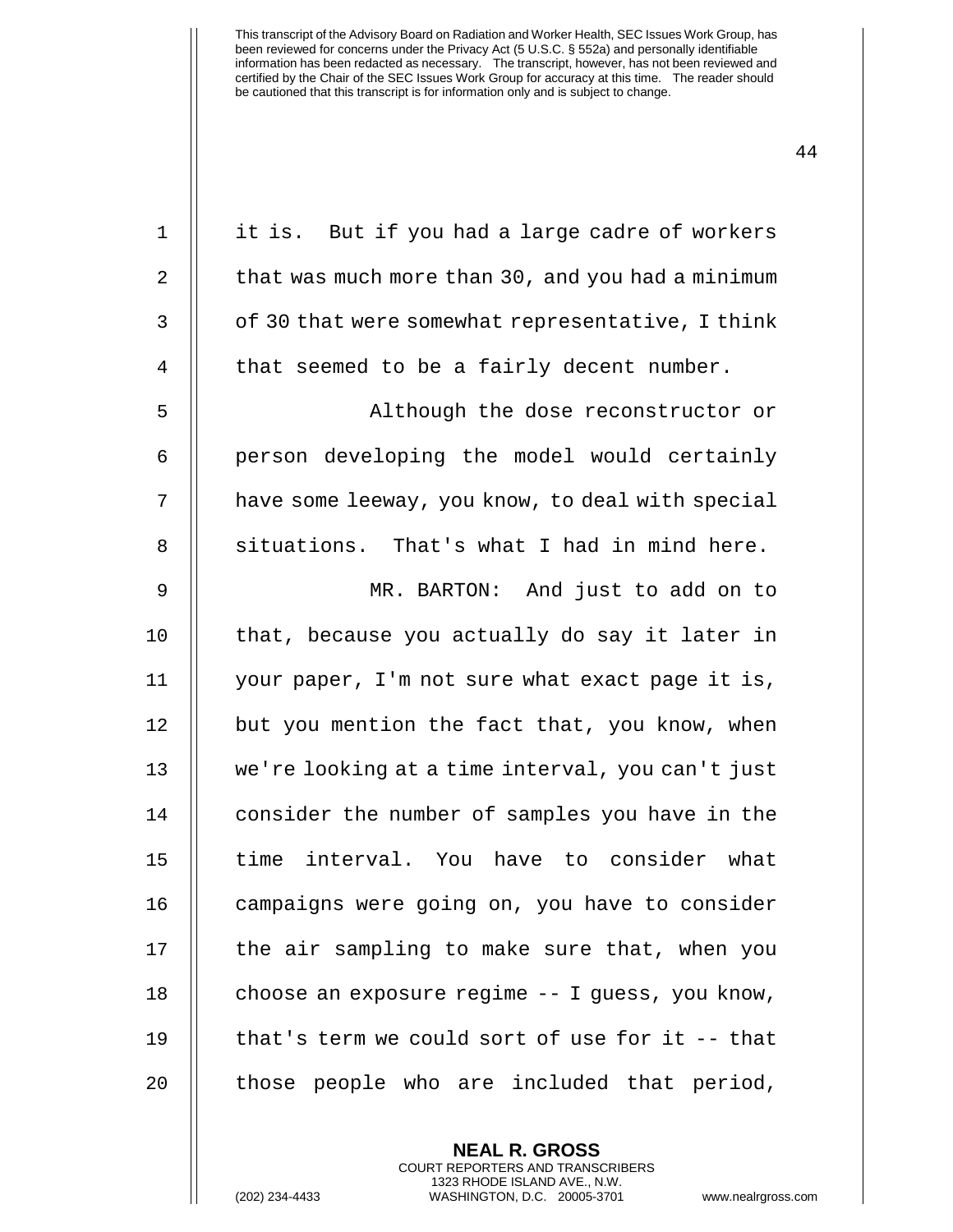| $\mathbf 1$ | normally we say it's a year, but in fact it may                                                                                                               |
|-------------|---------------------------------------------------------------------------------------------------------------------------------------------------------------|
| 2           | not be a year.                                                                                                                                                |
| 3           | DR. NETON: Yeah, yeah.                                                                                                                                        |
| 4           | MR. BARTON: You might want to get                                                                                                                             |
| 5           | the campaigns and whether there was a change in                                                                                                               |
| 6           | exposure potential. Say they started a                                                                                                                        |
| 7           | campaign in July, it ran through June of the next                                                                                                             |
| 8           | year, it really might not be appropriate to                                                                                                                   |
| 9           | average each of those individual years but                                                                                                                    |
| 10          | rather look at the campaign interval. So while                                                                                                                |
| 11          | I see what you're saying there --                                                                                                                             |
| 12          | DR. NETON: That's why we like the                                                                                                                             |
| 13          | OPOS. But that's a different story.                                                                                                                           |
| 14          | (Laughter.)                                                                                                                                                   |
| 15          | DR. NETON: Sorry.                                                                                                                                             |
| 16          | MR. BARTON: But I was just saying,                                                                                                                            |
| 17          | when you choose a time interval, I think it's                                                                                                                 |
| 18          | important not just to look at the number of                                                                                                                   |
| 19          | samples you have in a given interval but --                                                                                                                   |
| 20          | DR. NETON: Yeah, and I was just                                                                                                                               |
|             | <b>NEAL R. GROSS</b><br>COURT REPORTERS AND TRANSCRIBERS<br>1323 RHODE ISLAND AVE., N.W.<br>(202) 234-4433<br>WASHINGTON, D.C. 20005-3701<br>www.nealrgross.c |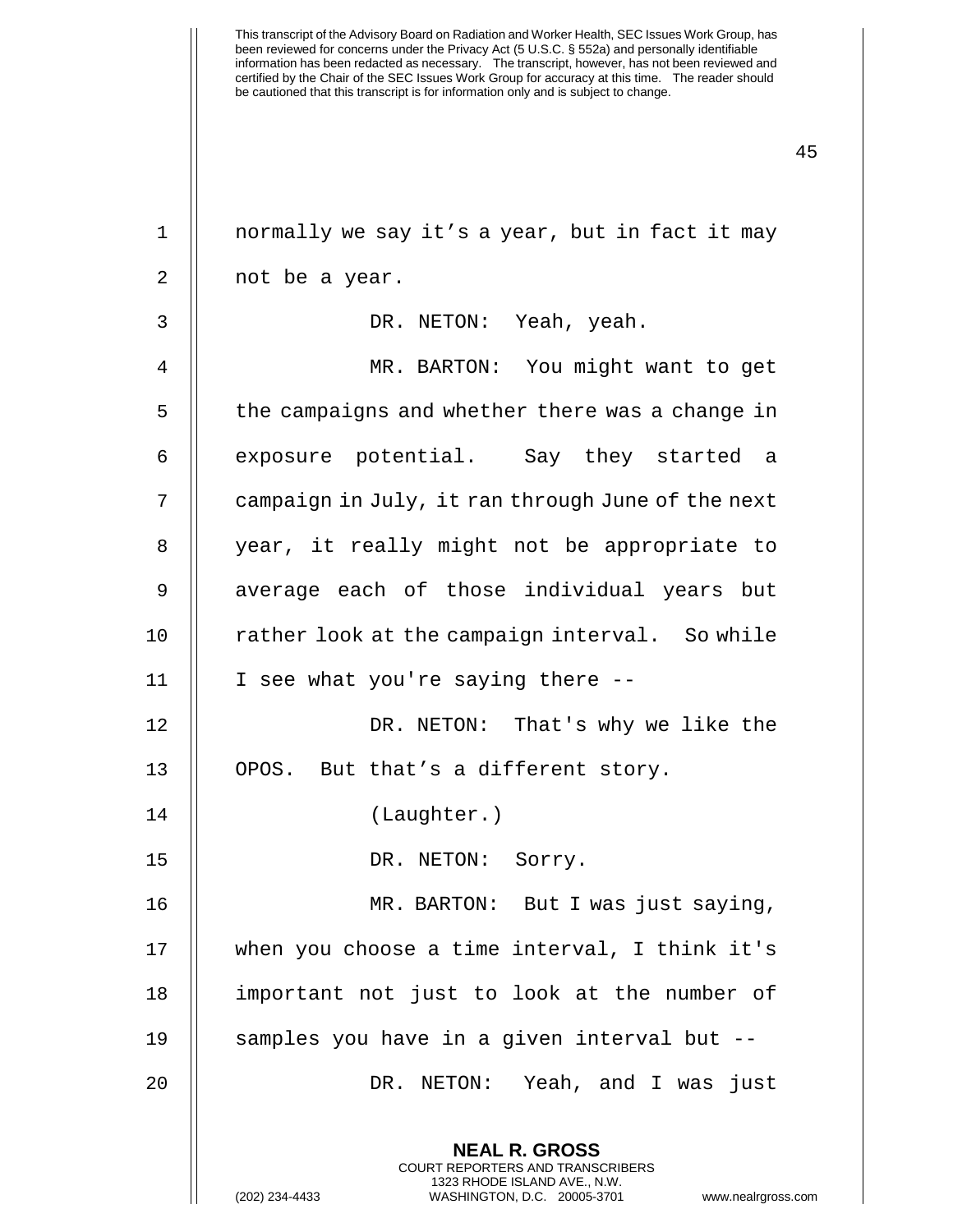| $\mathbf 1$ | saying that certainly a coworker model with five |
|-------------|--------------------------------------------------|
| 2           | samples doesn't seem to me to be a very valid    |
| 3           | coworker model, unless there were only five      |
| 4           | people that worked with that material and that   |
| 5           | was all there was.                               |
| 6           | But 30 seems to be a good number. I              |
| 7           | know there's been some discussion on this in the |
| 8           | past, about where it comes from and, you know,   |
| 9           | the central theory and all that.                 |
| 10          | But, you know, anyway, I feel it's               |
| 11          | appropriate at least to have some minimum number |
| 12          | in there. But it's not a hard and fast rule.     |
| 13          | That may be not one of our major points of       |
| 14          | contention after all.                            |
| 15          | CHAIRMAN MELIUS: I would just sort               |
| 16          | of expand a little bit on what Bob was saying    |
| 17          | little bit, I think what is important,<br>a      |
| 18          | probably more important, is it's not the number  |
| 19          | but sort of the circumstances at the site and,   |
| 20          | you know, looking at both what happened at the   |
|             |                                                  |

**NEAL R. GROSS** COURT REPORTERS AND TRANSCRIBERS 1323 RHODE ISLAND AVE., N.W.

(202) 234-4433 WASHINGTON, D.C. 20005-3701 www.nealrgross.com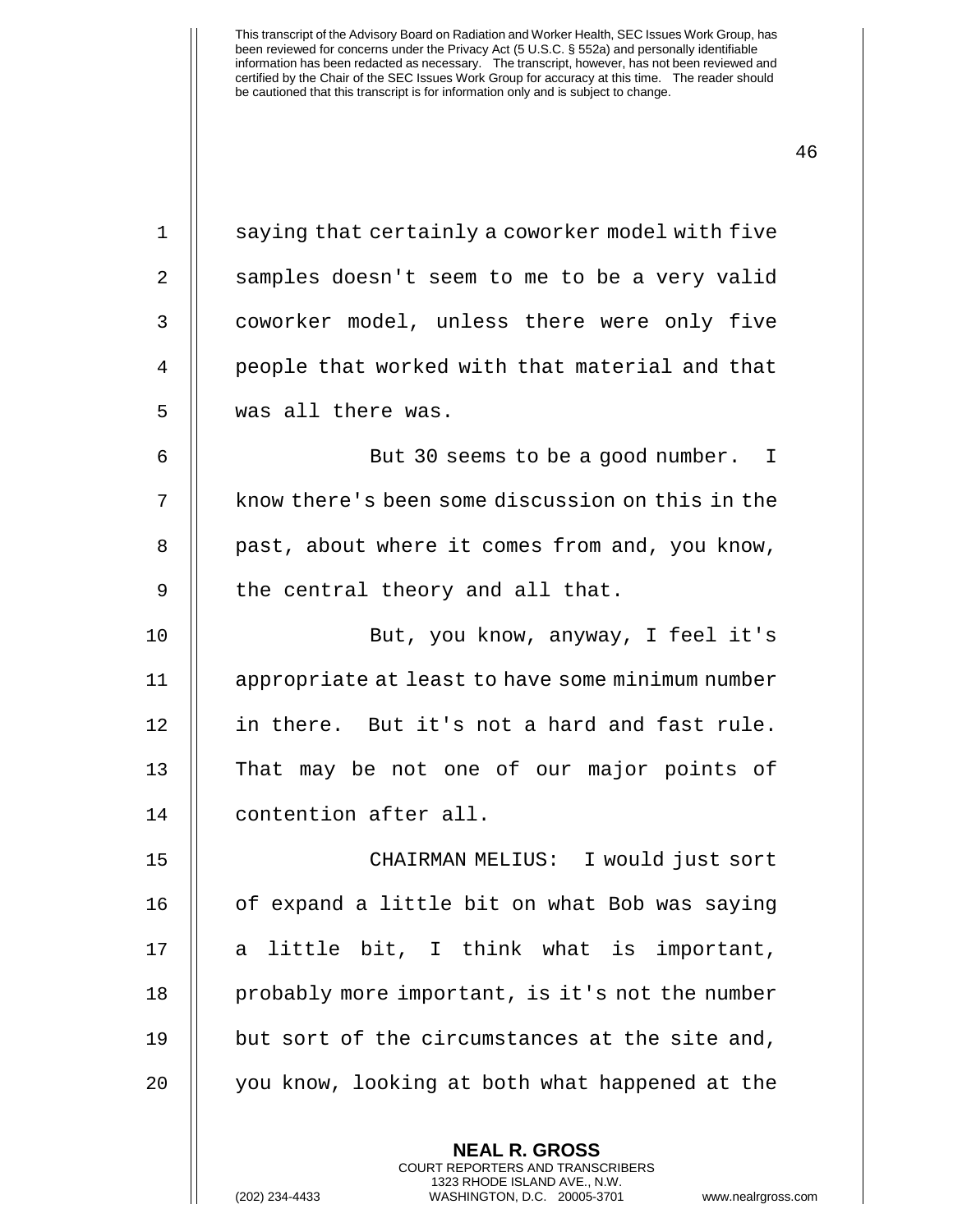| 1  | site, what were the nature of the exposures,                                                                                                                        |
|----|---------------------------------------------------------------------------------------------------------------------------------------------------------------------|
| 2  | what's the range within that group of workers?                                                                                                                      |
| 3  | You know, was there something else going on?<br>Or                                                                                                                  |
| 4  | can you differentiate in some way among those                                                                                                                       |
| 5  | that might make a difference in terms of your                                                                                                                       |
| 6  | coworker model?                                                                                                                                                     |
| 7  | And then the other side of it is what                                                                                                                               |
| 8  | gaps are you trying to -- how big are the gaps                                                                                                                      |
| 9  | you're trying to fill?                                                                                                                                              |
| 10 | DR. NETON: Right.                                                                                                                                                   |
| 11 | CHAIRMAN MELIUS: And there may be                                                                                                                                   |
| 12 | times when, you know, having ten people and you                                                                                                                     |
| 13 | know the process was very stable, didn't change                                                                                                                     |
| 14 | over time, and you have ten people monitored for                                                                                                                    |
| 15 | a number of years, that may be adequate for a                                                                                                                       |
| 16 | large group.                                                                                                                                                        |
| 17 | And you look at the history of that                                                                                                                                 |
| 18 | particular area or whatever, that that's been                                                                                                                       |
| 19 | relatively stable throughout the time that it                                                                                                                       |
| 20 | monitored and<br>the monitoring<br>was<br>was                                                                                                                       |
|    | <b>NEAL R. GROSS</b><br><b>COURT REPORTERS AND TRANSCRIBERS</b><br>1323 RHODE ISLAND AVE., N.W.<br>(202) 234-4433<br>WASHINGTON, D.C. 20005-3701<br>www.nealrgross. |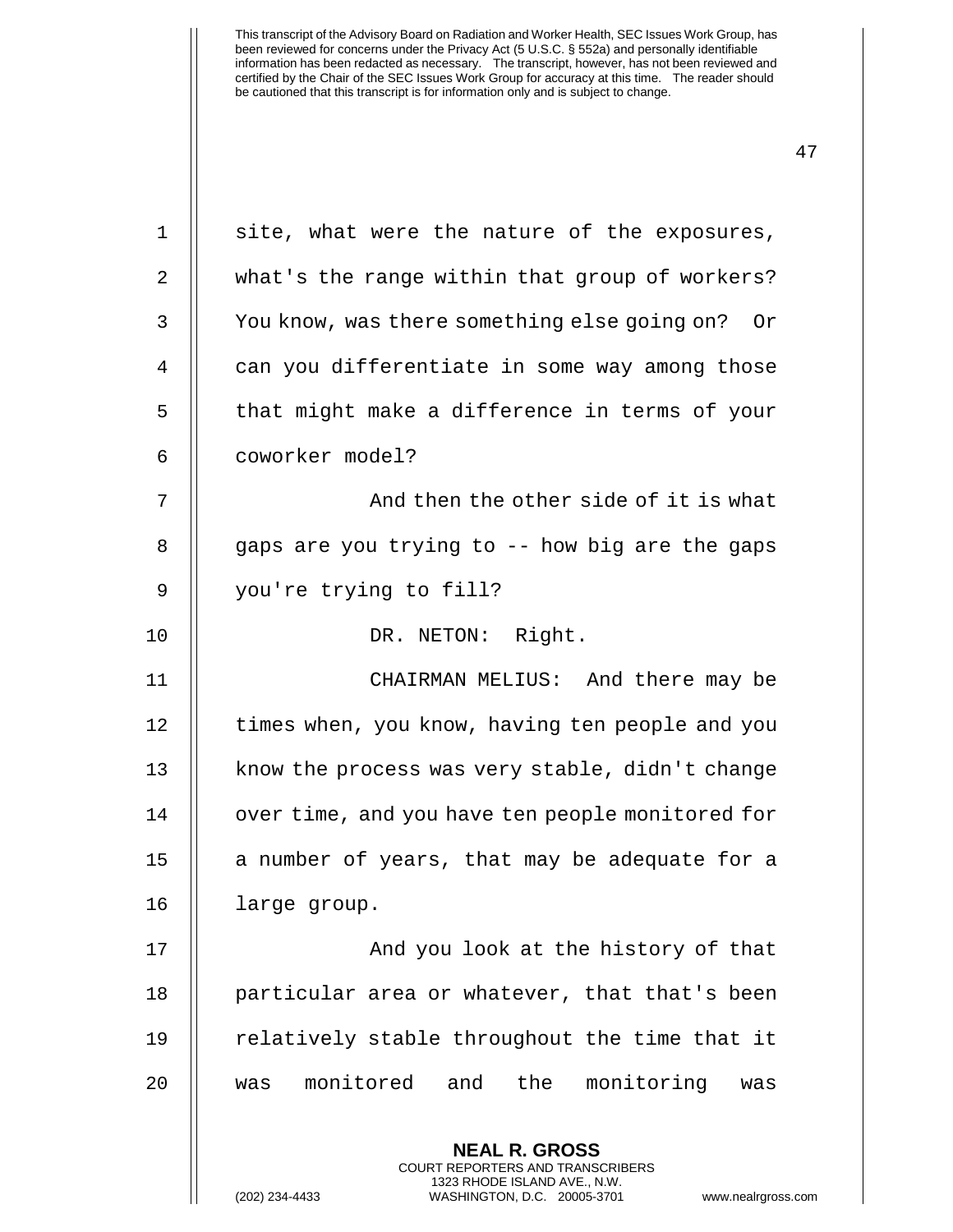| $1\,$          | appropriate.                                                                                                                                                       |
|----------------|--------------------------------------------------------------------------------------------------------------------------------------------------------------------|
| $\overline{2}$ | So I think getting people to look at                                                                                                                               |
| 3              | that and sort of getting that into the decision                                                                                                                    |
| 4              | process is as important as the 30. Yeah, you're                                                                                                                    |
| 5              | not going to do it with three samples or five                                                                                                                      |
| 6              | or whatever if it's a huge number and, you know,                                                                                                                   |
| 7              | a fair amount of variability.                                                                                                                                      |
| 8              | DR. NETON: This really comes into                                                                                                                                  |
| $\mathsf 9$    | play usually when we have what we would call                                                                                                                       |
| 10             | exotic radionuclides, and, you know, small                                                                                                                         |
| 11             | amounts of workers dealing with curium,                                                                                                                            |
| 12             | californium, something like that.                                                                                                                                  |
| 13             | But I agree. And the final sense of                                                                                                                                |
| 14             | this one I think is -- I don't know if it needs                                                                                                                    |
| 15             | to be expanded on -- but, in my mind, it's                                                                                                                         |
| 16             | extremely important. It speaks to like the                                                                                                                         |
| 17             | validation effort.                                                                                                                                                 |
| 18             | If you've got an electronic database                                                                                                                               |
| 19             | on the site or some summary records, and you're                                                                                                                    |
| 20             | using that to develop your model, it should be                                                                                                                     |
|                | <b>NEAL R. GROSS</b><br><b>COURT REPORTERS AND TRANSCRIBERS</b><br>1323 RHODE ISLAND AVE., N.W.<br>(202) 234-4433<br>WASHINGTON, D.C. 20005-3701<br>www.nealrgross |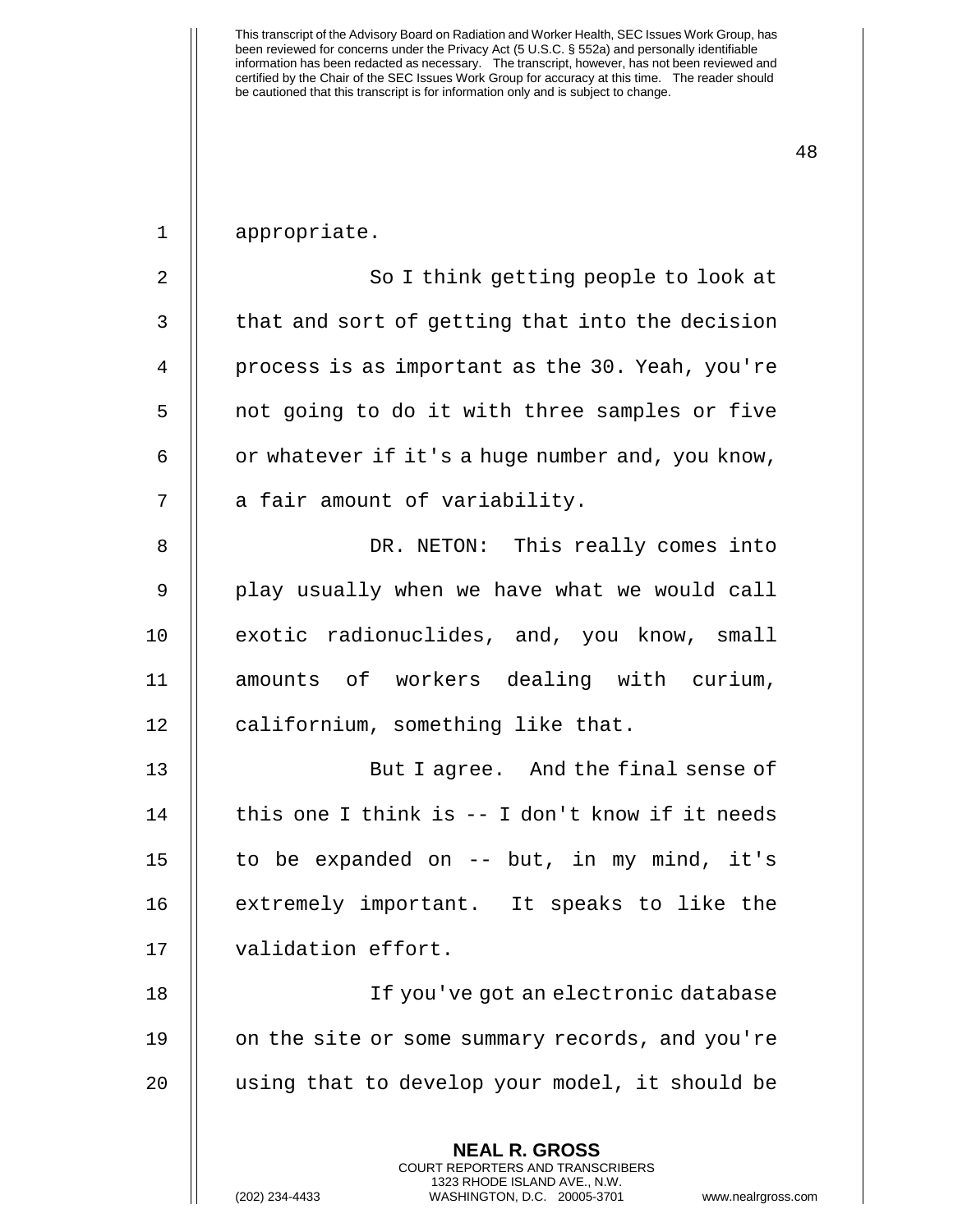| $\mathbf 1$    | reviewed against some representative sampling            |
|----------------|----------------------------------------------------------|
| 2              | of the original data to demonstrate that the             |
| 3              | pedigree is okay, that you've got -- that's              |
| $\overline{4}$ | sometimes harder to do than others. But to the           |
| 5              | extent one can do that, you know, we've gone to          |
| 6              | the point where at some point you have summary           |
| 7              | data and you get the original log sheets that            |
| 8              | say, well, there's 1,500 samples that the lab            |
| $\overline{9}$ | said they processed in this month in >53. And            |
| 10             | lo and behold, you've got about that number in           |
| 11             | your bioassay records. And it gives you a good,          |
| 12             | comfortable feeling that you're not dealing              |
| 13             | with something that's just totally, you know,            |
| 14             | out of joint.                                            |
| 15             | So I don't think there's going to be                     |
| 16             | too much argument. To the extent, I guess, that          |
| 17             | we do this, is subject --                                |
| 18             | CHAIRMAN MELIUS: Is subject to a                         |
| 19             | great deal of argument. Unfortunately,                   |
| 20             | because it can be very cost --                           |
|                | <b>NEAL R. GROSS</b><br>COURT REPORTERS AND TRANSCRIBERS |

1323 RHODE ISLAND AVE., N.W.

 $\prod$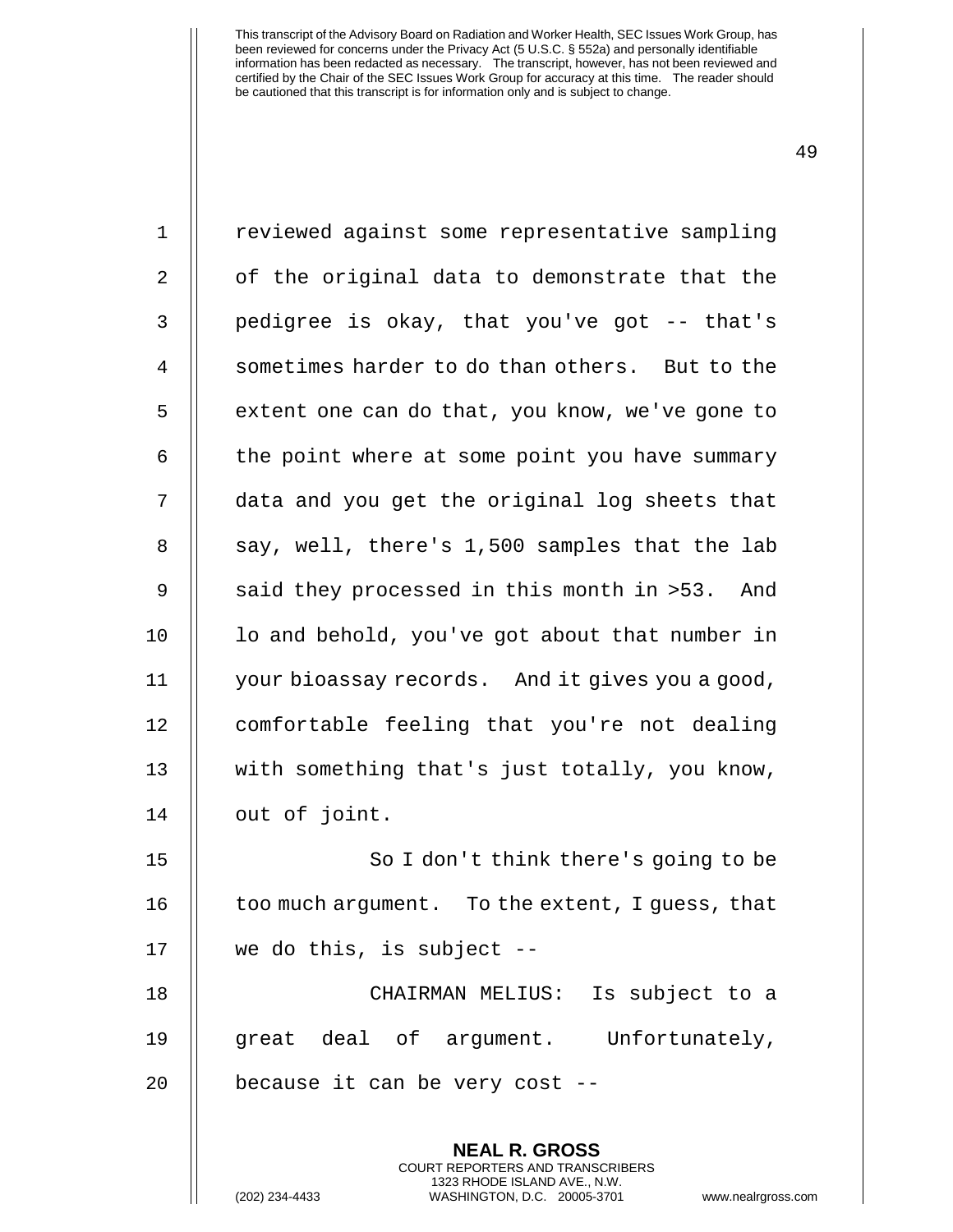| 1  | DR. NETON: It can be very cost                                                                                                                                      |
|----|---------------------------------------------------------------------------------------------------------------------------------------------------------------------|
| 2  | prohibitive. I mean, because we've been there.                                                                                                                      |
| 3  | I could think of various sites where, at Rocky                                                                                                                      |
| 4  | Flats, we were just comparing the data sheets                                                                                                                       |
| 5  | and some values. The representative sampling                                                                                                                        |
| 6  | seemed to be okay. I certainly don't think we                                                                                                                       |
| 7  | have to go and do them all. I mean, that's not                                                                                                                      |
| 8  |                                                                                                                                                                     |
| 9  | MEMBER BEACH: No, a sampling set or                                                                                                                                 |
| 10 | something.                                                                                                                                                          |
| 11 | DR. NETON: Yeah, a subset and just                                                                                                                                  |
| 12 | look at, just to give yourself a comfortable                                                                                                                        |
| 13 | feeling that the dataset you have is complete,                                                                                                                      |
| 14 | that it represents something.                                                                                                                                       |
| 15 | And even if it's not 100 percent                                                                                                                                    |
| 16 | complete, it's not missing data that would bias                                                                                                                     |
| 17 | your model, you know, one direction or the                                                                                                                          |
| 18 | other. Or all the incident samples are in a                                                                                                                         |
| 19 | drawer somewhere, you know, that kind of thing.                                                                                                                     |
| 20 | CHAIRMAN MELIUS: Yeah. I would                                                                                                                                      |
|    | <b>NEAL R. GROSS</b><br><b>COURT REPORTERS AND TRANSCRIBERS</b><br>1323 RHODE ISLAND AVE., N.W.<br>(202) 234-4433<br>WASHINGTON, D.C. 20005-3701<br>www.nealrgross. |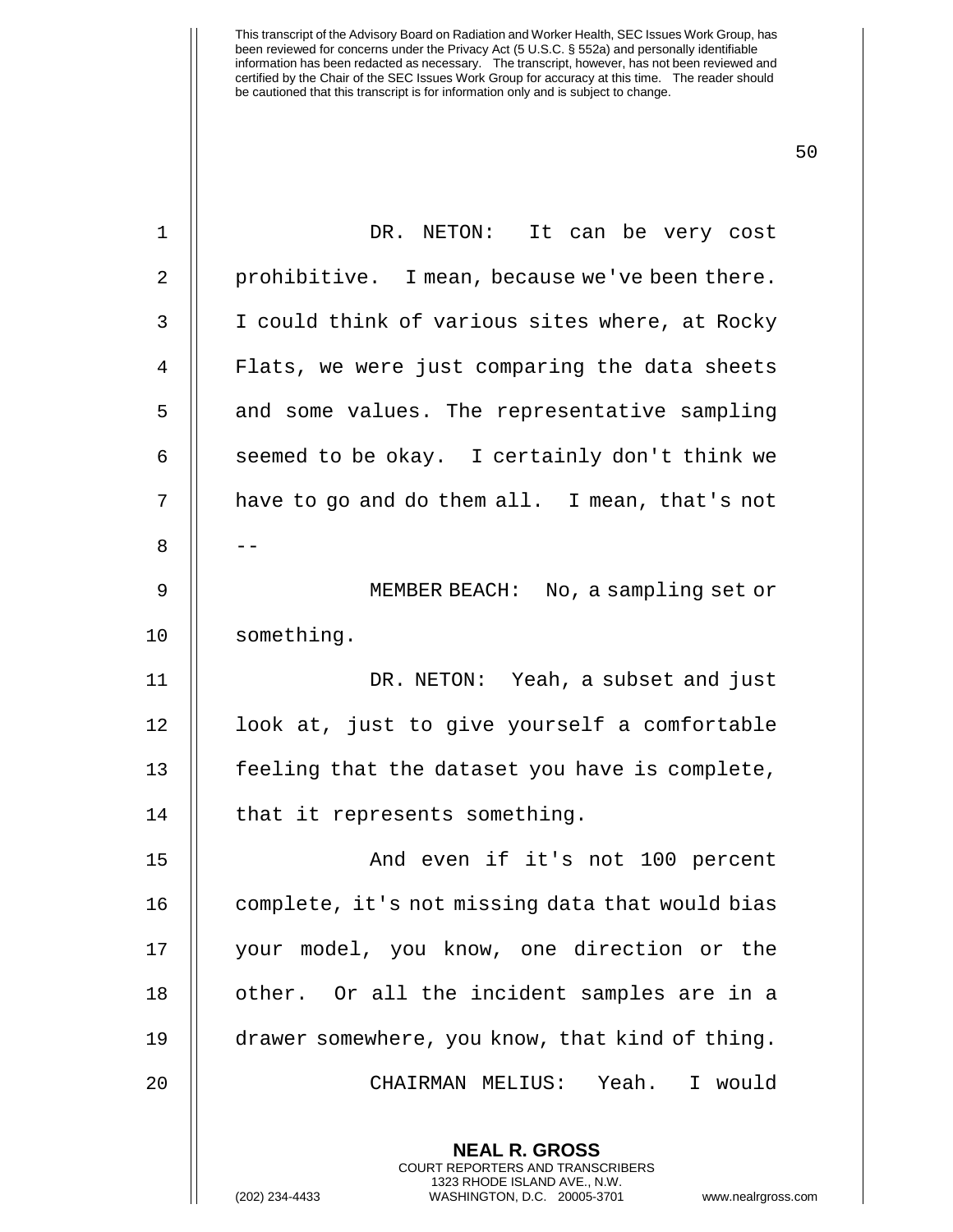| $\mathbf 1$ | say either in this document, or in maybe another |
|-------------|--------------------------------------------------|
| 2           | document, you may want to sort of do a procedure |
| 3           | for that or something that would -- anything     |
| 4           | that would, you know, capture a lot of the same  |
| 5           | things that we've talked about in this section   |
| 6           | already.                                         |
| 7           | But I think one of the problems we               |
| 8           | have is that we tend to do an inadequate job.    |
| 9           | And then we argue as to whether that inadequate, |
| 10          | that limited -- say we do a very limited job,    |
| 11          | a quick look. It looks okay. Then we argue       |
| 12          | about, well, is that representative? And we      |
| 13          | didn't put a lot of thought into the original    |
| 14          | one, because it's a sample of convenience.       |
| 15          | DR. NETON: Right.                                |
| 16          | CHAIRMAN MELIUS: And then we try to              |
| 17          | figure it out. And meanwhile, we often have      |
| 18          | complaints from the workers that, you know,      |
| 19          | their data's missing, or whatever, something     |
| 20          | was missed or whatever.                          |
|             | <b>NEAL R. GROSS</b>                             |
|             |                                                  |

COURT REPORTERS AND TRANSCRIBERS 1323 RHODE ISLAND AVE., N.W.

(202) 234-4433 WASHINGTON, D.C. 20005-3701 www.nealrgross.com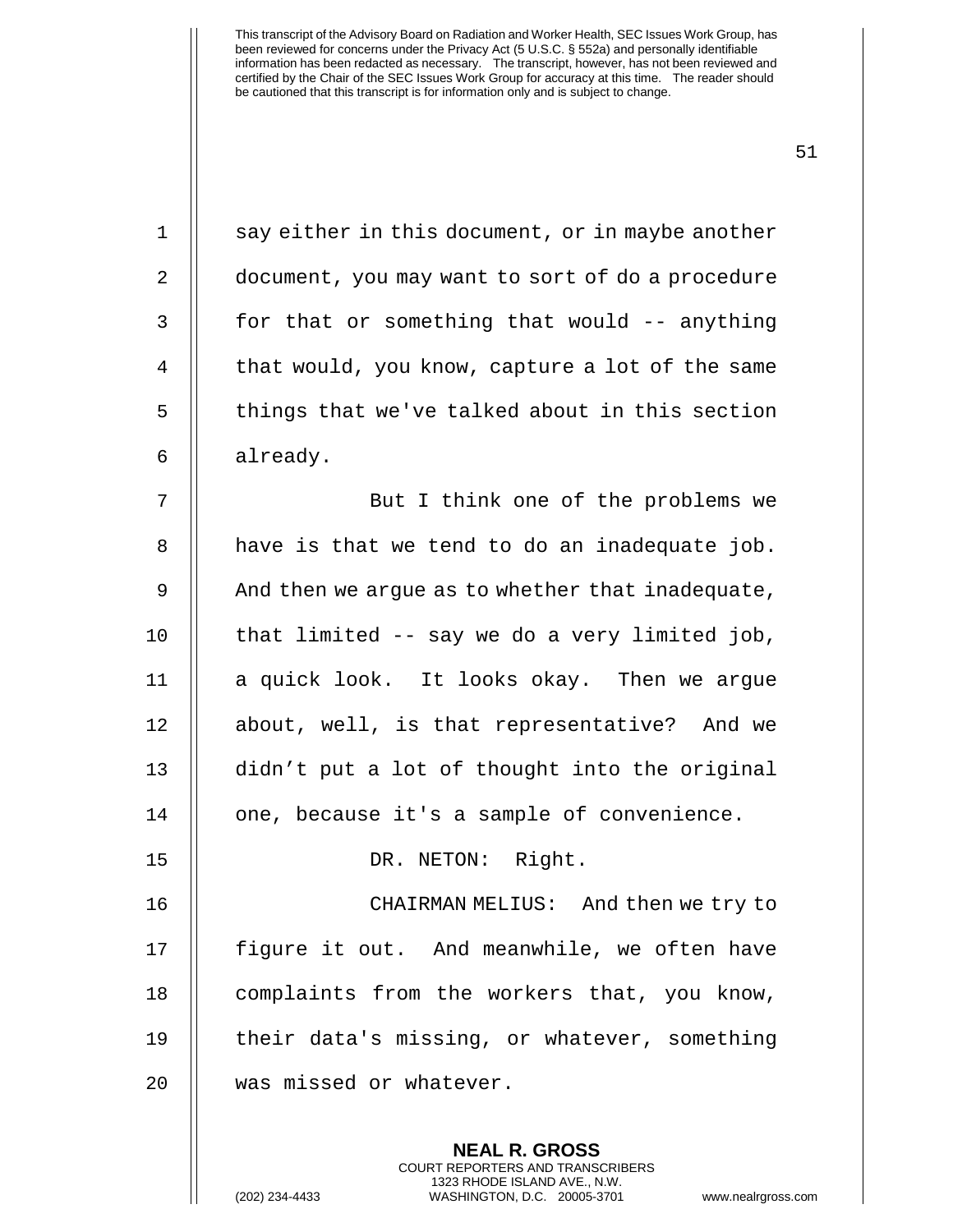| $\mathbf{1}$ | And I think having some better,                                                                                                                                        |
|--------------|------------------------------------------------------------------------------------------------------------------------------------------------------------------------|
| 2            | agreed upon process for that would be very                                                                                                                             |
| 3            | helpful and would avoid a lot of problems for                                                                                                                          |
| 4            | the rest of us, except for Stu who has to come                                                                                                                         |
| 5            | up with a budget to --                                                                                                                                                 |
| 6            | MR. HINNEFELD: Well, I don't have                                                                                                                                      |
| 7            | any trouble coming up with a budget. They tell                                                                                                                         |
| 8            | me what it is.                                                                                                                                                         |
| $\mathsf 9$  | (Laughter.)                                                                                                                                                            |
| 10           | MR. HINNEFELD: Then we just work                                                                                                                                       |
| 11           | until we're out of money.                                                                                                                                              |
| 12           | MR. STIVER: I'd say that                                                                                                                                               |
| 13           | historically it's kind of been driven by, you                                                                                                                          |
| 14           | know, by the economics, really, but also the                                                                                                                           |
| 15           | criteria for an SEC determination was a little                                                                                                                         |
| 16           | bit, at least historically, has been a little                                                                                                                          |
| 17           | more stringent.                                                                                                                                                        |
| 18           | And so we haven't done, at least from                                                                                                                                  |
| 19           | SC&A's perspective, we haven't done the really                                                                                                                         |
| 20           | in-depth data adequacy and completeness                                                                                                                                |
|              | <b>NEAL R. GROSS</b><br><b>COURT REPORTERS AND TRANSCRIBERS</b><br>1323 RHODE ISLAND AVE., N.W.<br>(202) 234-4433<br>WASHINGTON, D.C. 20005-3701<br>www.nealrgross.com |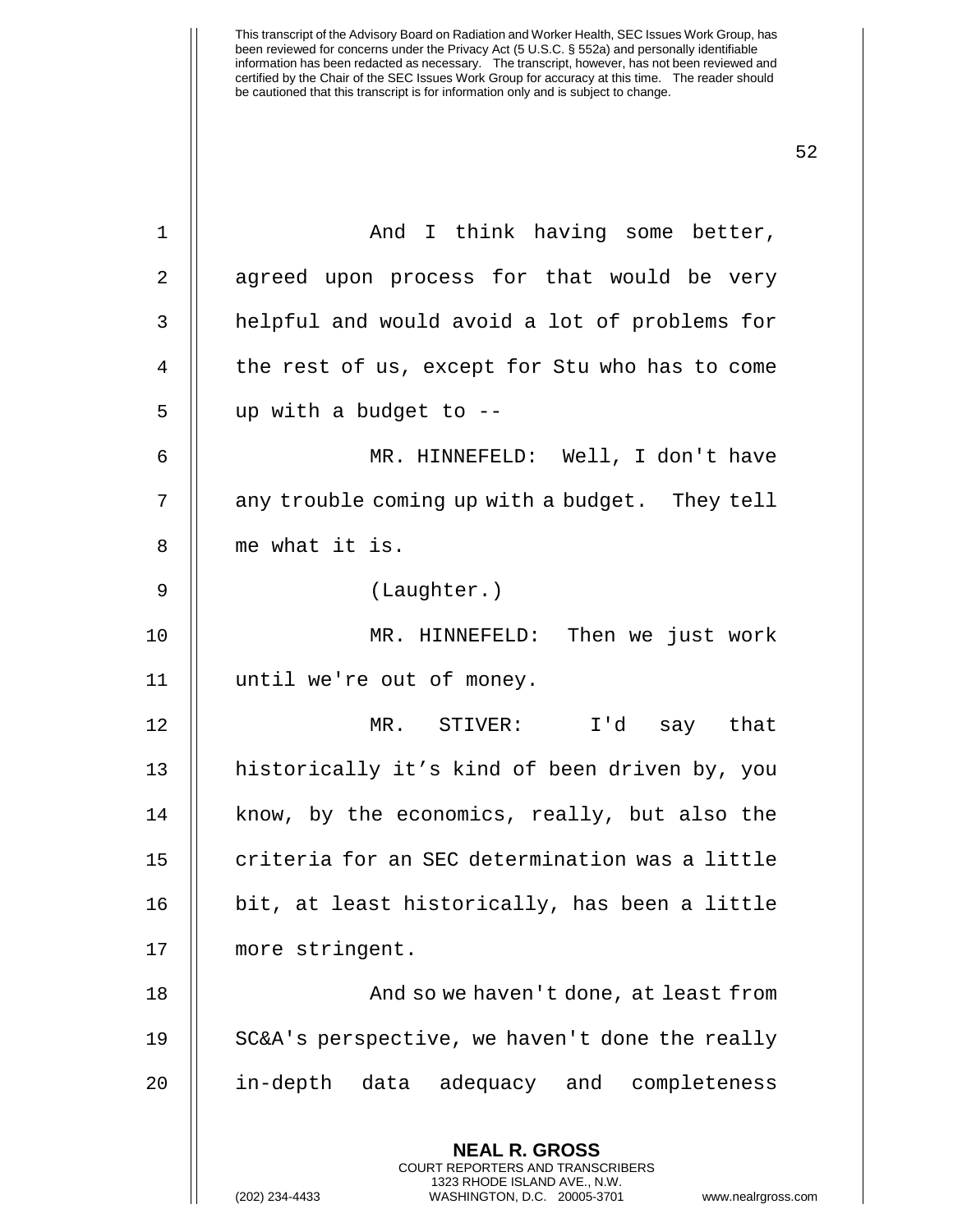| 1  | analyses for each Site Profile review that we've                                                                                                                |
|----|-----------------------------------------------------------------------------------------------------------------------------------------------------------------|
| 2  | done. And so this can come back at a later date                                                                                                                 |
| 3  | when an SEC Petition is filed. And then we have                                                                                                                 |
| 4  | to go back and say why didn't you do this, and                                                                                                                  |
| 5  | that and so forth.                                                                                                                                              |
| 6  | DR. NETON: My recollection<br>is                                                                                                                                |
| 7  | they're all very thorough.                                                                                                                                      |
| 8  | (Laughter.)                                                                                                                                                     |
| 9  | DR. NETON: You know, we're talking                                                                                                                              |
| 10 | about a lot of things. I'm hoping other folks                                                                                                                   |
| 11 | can help me take down some minutes. Because                                                                                                                     |
| 12 | it's not possible for me to think, and write and                                                                                                                |
| 13 | talk at the same time.                                                                                                                                          |
| 14 | (Simultaneous speaking.)                                                                                                                                        |
| 15 | CHAIRMAN MELIUS: Well, we'll have                                                                                                                               |
| 16 | the transcript.                                                                                                                                                 |
| 17 | DR. NETON: I agree, the transcript                                                                                                                              |
| 18 | is the gold standard. But I have a feeling that                                                                                                                 |
| 19 | time is of the essence with this stuff.                                                                                                                         |
| 20 | If I could comment,<br>MR. BARTON:                                                                                                                              |
|    | <b>NEAL R. GROSS</b><br>COURT REPORTERS AND TRANSCRIBERS<br>1323 RHODE ISLAND AVE., N.W.<br>(202) 234-4433<br>WASHINGTON, D.C. 20005-3701<br>www.nealrgross.com |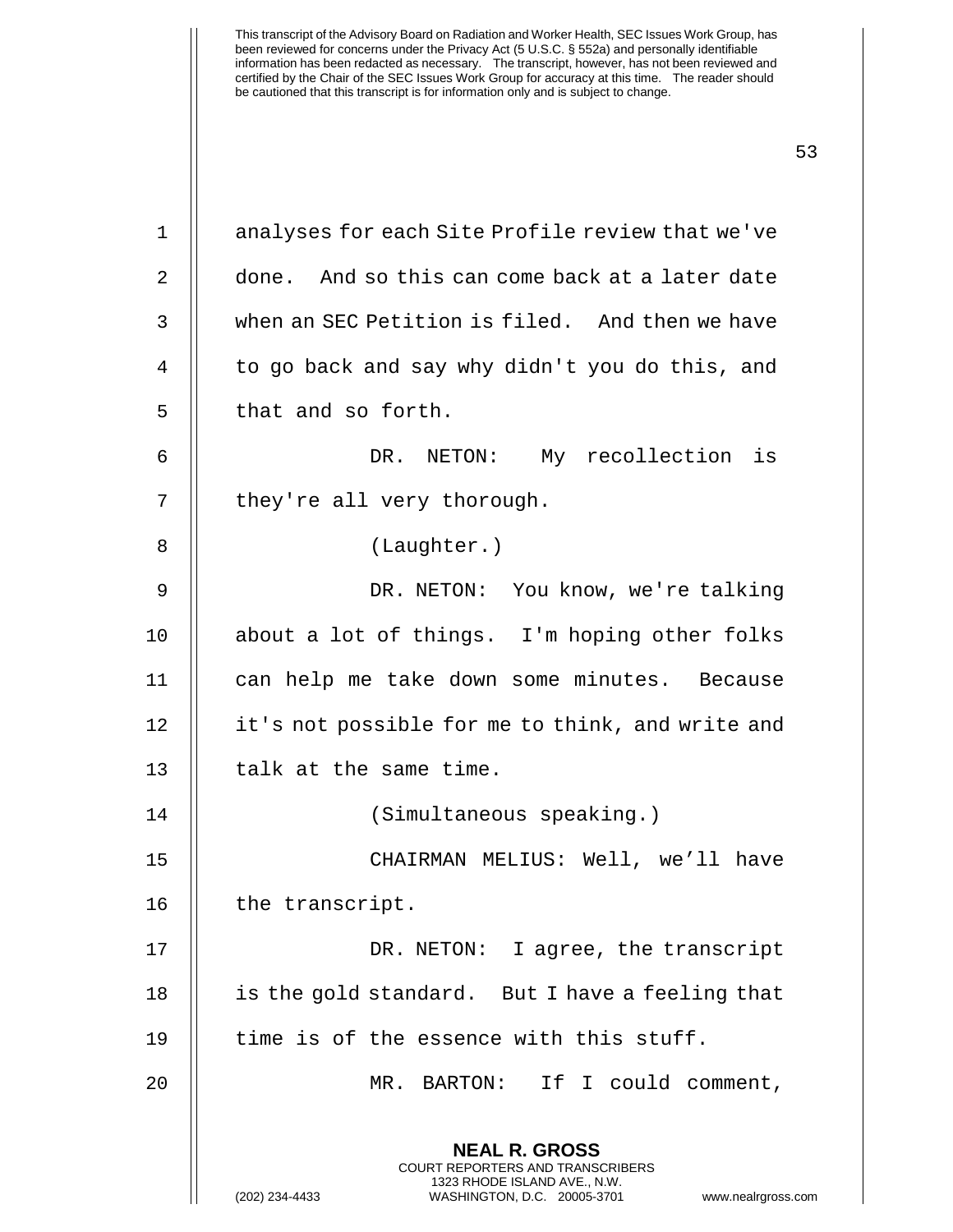| $\mathbf 1$    | this last sort of concept we were talking about,  |
|----------------|---------------------------------------------------|
| 2              | that might be one place where we could get a bit  |
| 3              | more prescriptive. Because what we would be       |
| 4              | talking about, essentially, is you have an        |
| 5              | electronic database of some sort. And then you    |
| 6              | have records, a sample of records where you can   |
| 7              | compare it against what would be an acceptable,   |
| 8              | I guess you'd call it an error rate, or what is   |
| $\mathsf 9$    | an acceptable percentage of missing records that  |
| 10             | would obviate or would not obviate a certain      |
| 11             | coworker model?                                   |
| 12             | And then you also mentioned, and I                |
| 13             |                                                   |
|                | think it's very important, missing records that   |
| 14             | we do uncover, what effect would they actually    |
|                | have on a coworker model? As was mentioned, you   |
|                | know, if you're missing all the incident samples  |
| 15<br>16<br>17 | that could be a major problem, whereas the actual |
| 18             | percentage of missing records might not even      |
| 19             | matter anymore because you could be just missing  |

**NEAL R. GROSS** COURT REPORTERS AND TRANSCRIBERS 1323 RHODE ISLAND AVE., N.W.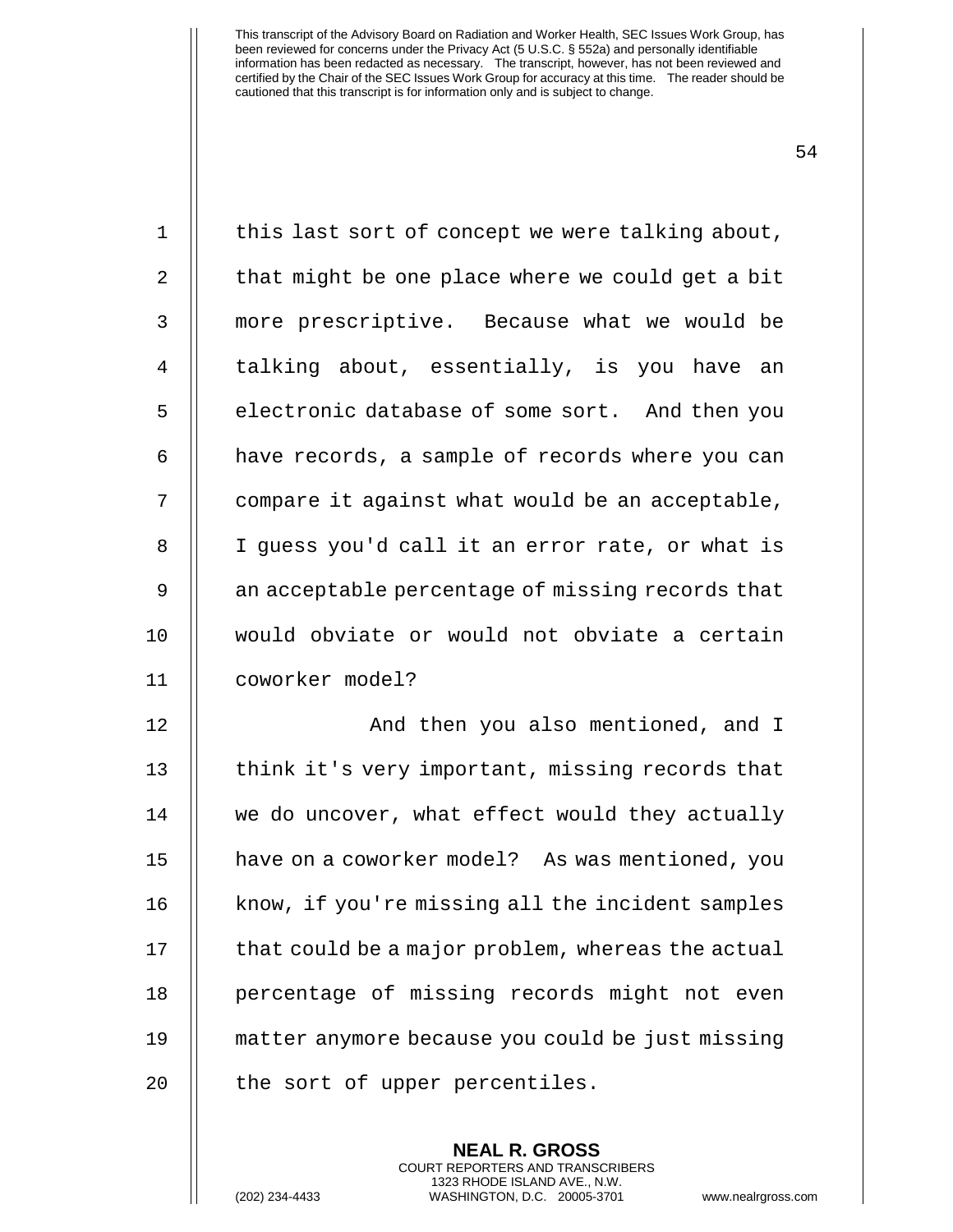1 So I think, you know, maybe a 2 | literature review of some sort, we could 3 || actually sort of get a more prescriptive 4 || approach that would apply across all these 5 different sites. 6 Because, again, we're just comparing 7 || sort of an electronic database forming the basis 8 || of the coworker model versus whatever available 9 || hard copy records we have. 10 DR. NETON: Well, that's the 11 | problem, though. The hard copy records that are 12 || available are not uniform. I mean, you can't 13 || predict. So in some cases, we have numbers of 14 || samples taken by months, some places we have 15 actual laboratory notebooks. 16 || So it depends. And I guess, you  $17$  | know, can you not build a the coworker model,  $18$  | then, if you don't have the gold standard to 19 compare your dataset against? 20 CHAIRMAN MELIUS: Yeah. But I

> **NEAL R. GROSS** COURT REPORTERS AND TRANSCRIBERS 1323 RHODE ISLAND AVE., N.W.

(202) 234-4433 WASHINGTON, D.C. 20005-3701 www.nealrgross.com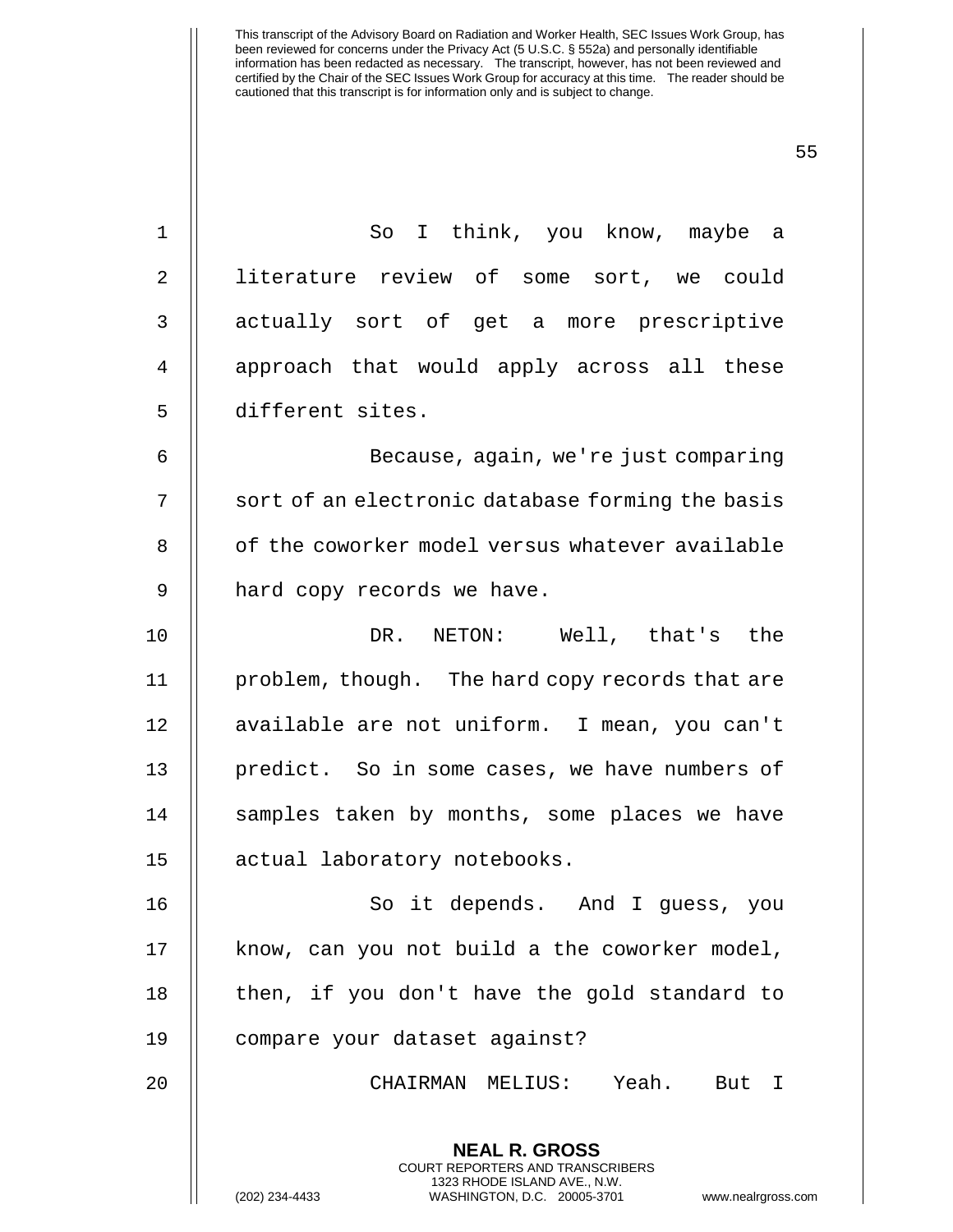| $\mathbf 1$ | think there'd be a way of looking at that that's |
|-------------|--------------------------------------------------|
| 2           | not so intensive or extensive that it would --   |
| 3           | I think the hardest one is the incident issue.   |
| 4           | Because, again, that's one where you             |
| 5           | usually have, you know, people claiming there    |
| 6           | were incidents, and not being able to find the   |
| 7           | monitoring records and lots of reasons for that, |
| 8           | both good and bad. And so we need to -- but for  |
| $\mathsf 9$ | sort of routine sampling, you're right, they're  |
| 10          | not uniform.                                     |
| 11          | And it's not just, you know, taking              |
| 12          | a random sample of 30 out of, you know, 20,000   |
| 13          | or whatever. It's something, you know, more by   |
| 14          | year and making sure certain areas are covered   |
| 15          | and so forth. But that's all, you know, pretty   |
| 16          | straightforward statistics to do. And I think    |
| 17          | it could be done. Famous last words.             |
| 18          | DR. NETON: I quess we all agree that             |
| 19          | some more guidance is required here. Whether it  |
| 20          | goes into this document or into a separate one,  |
|             | <b>NEAL R. GROSS</b>                             |

COURT REPORTERS AND TRANSCRIBERS 1323 RHODE ISLAND AVE., N.W.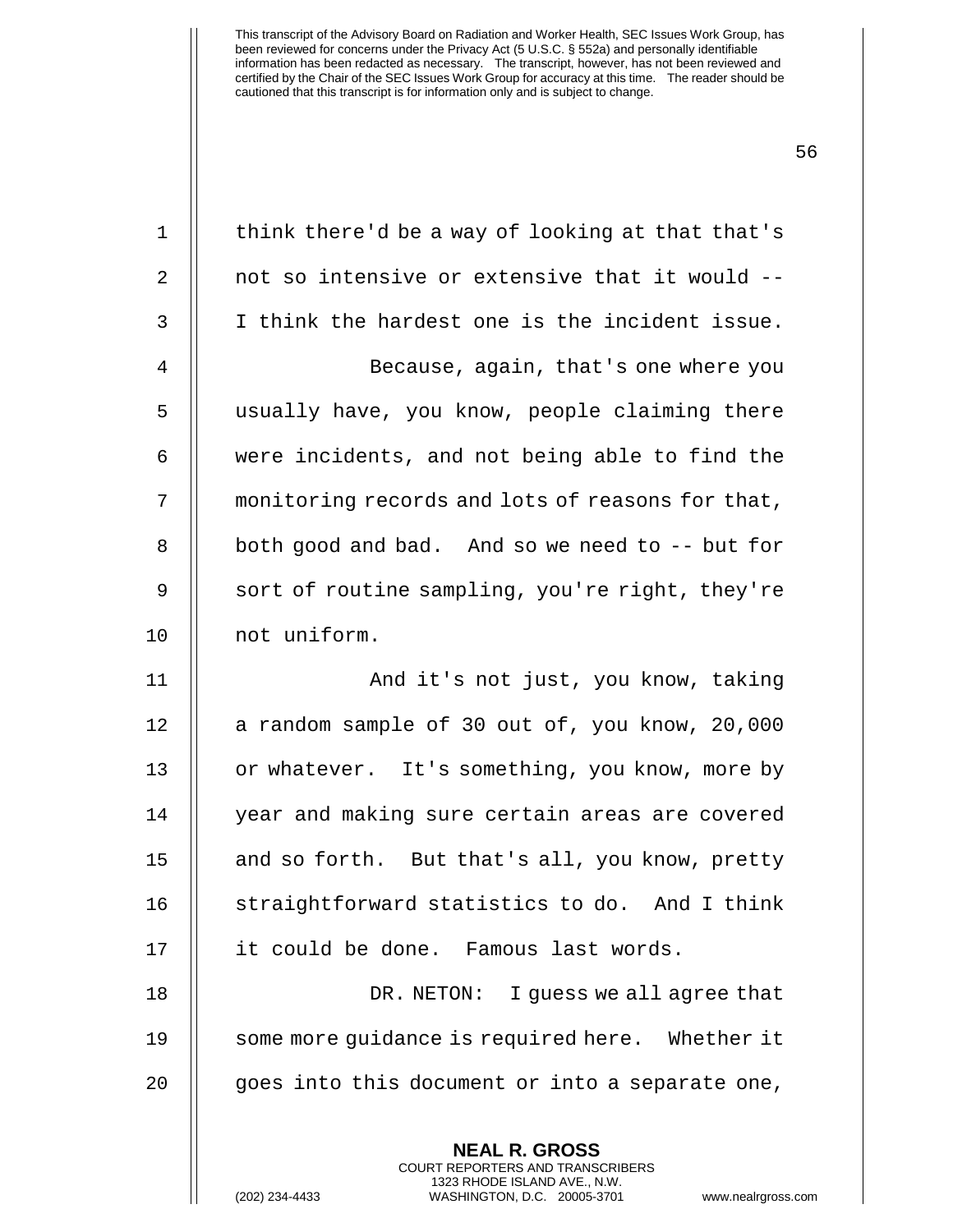**NEAL R. GROSS** COURT REPORTERS AND TRANSCRIBERS 1 || you know, I don't know if it should fall under  $2 \parallel$  a checklist or -- probably not a checklist. 3 | This would be more of a philosophical, we do you 4 || really need to prove completeness. 5 DR. MAKHIJANI: Well, the incident 6  $\parallel$  thing is very difficult. Because, you know, as 7 Jim was saying, workers claim they were in 8 | incident, especially like construction workers 9 || who weren't there all the time and may not have 10 had the same level of health physics coverage 11 because they might have been feeling they're in 12 | clean areas, but they were not. 13 || That, I think -- I mean, we have dealt 14 with situations where we were able to show that 15 || there were adequate incident records. I can't 16 | remember where we did that, a site where we did 17 || a detailed investigation. But at Savannah 18 || River, it's been a little bit more difficult 19 because -- 20 DR. NETON: I think you're talking

1323 RHODE ISLAND AVE., N.W.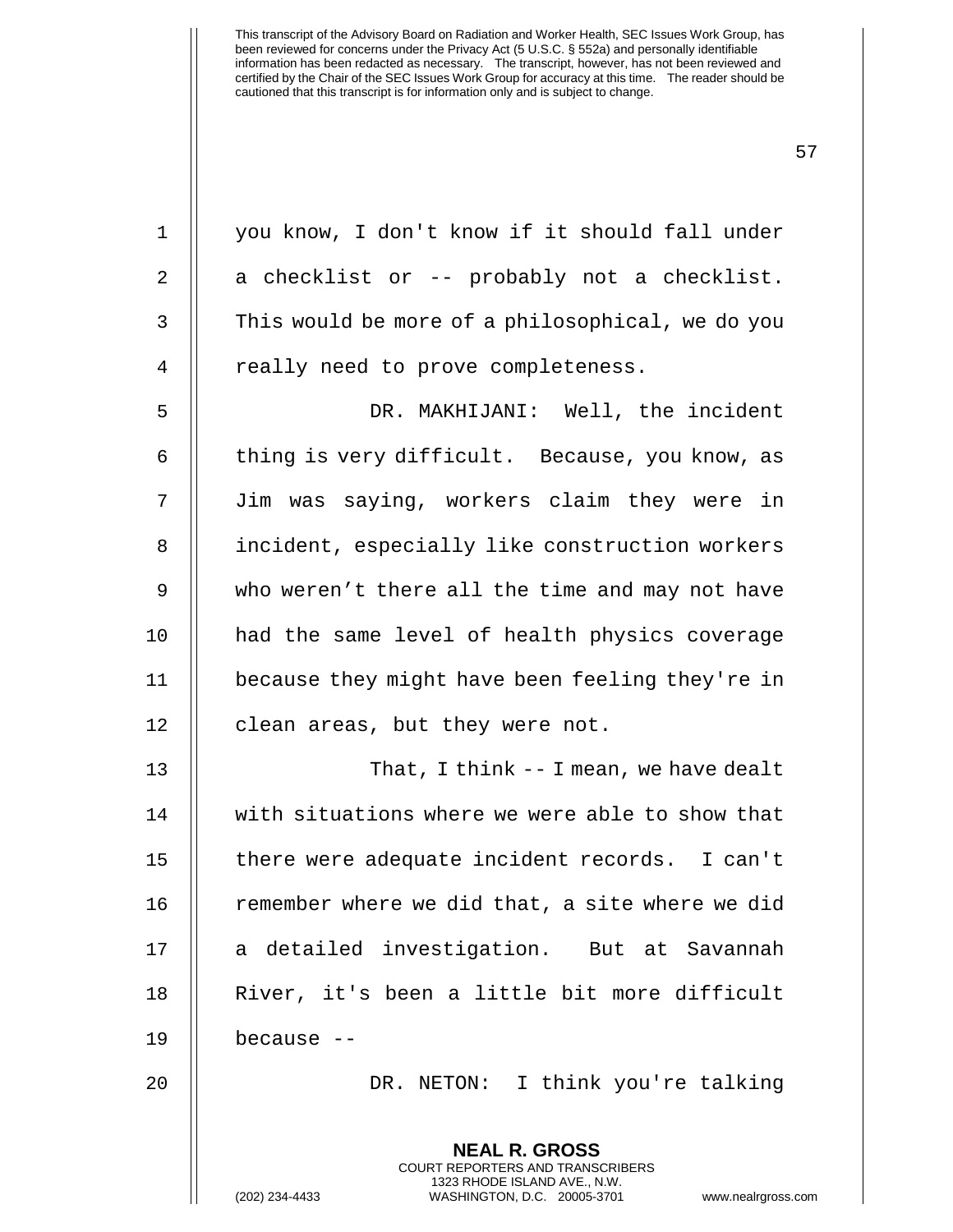1 about something slightly different. I'm 2 || talking about if there are incident samples in 3 || your original log books, they better show up  $4 \parallel$  there in the summary data. 5 DR. MAKHIJANI: Oh, I see. 6 DR. NETON: Whether they had 7 || properly quantified or evaluated incidents, I  $8$  | think is another issue we're going to talk about, 9 || probably in this next item. 10 DR. MAKHIJANI: Okay, fine. 11 CHAIRMAN MELIUS: Can I just 12 | interrupt a second, just thinking procedurally. 13  $\parallel$  And it actually goes back to Jim's comment. 14 In terms of going forward, maybe one 15 way of thinking about this is that we set -- I'll  $16$  | let you to think about this and maybe we'll come 17 || back and talk about it more later.  $18$  || But we sort of set a time limit and say, within 19 || the next two or three weeks or something like  $20$  || that, is that we give comments to Jim.

> **NEAL R. GROSS** COURT REPORTERS AND TRANSCRIBERS 1323 RHODE ISLAND AVE., N.W.

(202) 234-4433 WASHINGTON, D.C. 20005-3701 www.nealrgross.com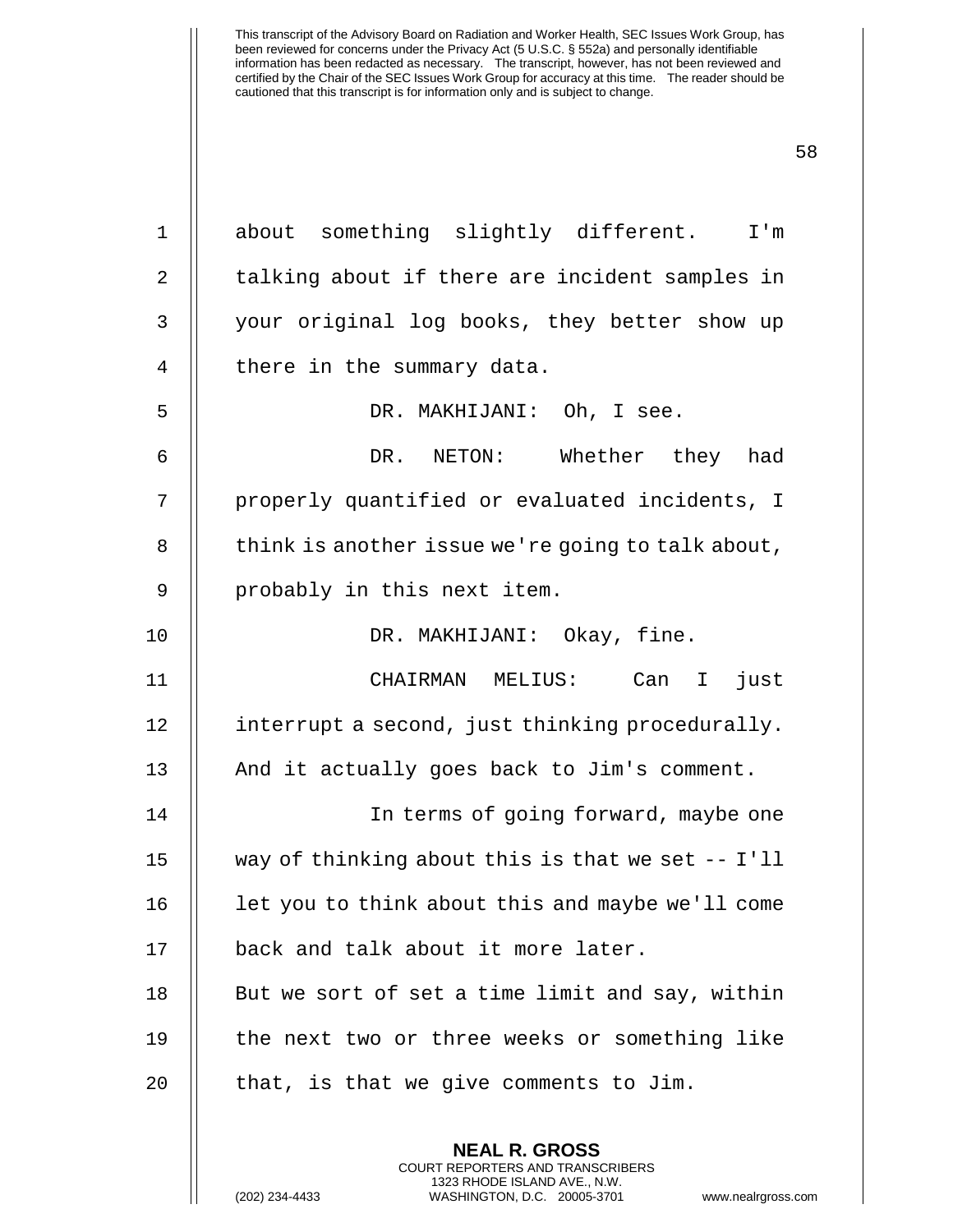59

1 (Laughter.)

2 || DR. NETON: I was going to say, there 3 || goes my vacation.

 CHAIRMAN MELIUS: You've got a | reprieve, you can relax on the beach and be fine. || And if SC&A has something more they want to 7 || elaborate on that wasn't in your report, they || have more time. And then we get that to Jim.

 And then we do a revision after that. Because that I think deals with some of the capture, it also gives, you know, thoughts you | have on the plane on the way back, I wish I had 13 || said whatever, brought up this or that and 14 || re-look at it. And, again, not that this won't 15 | be reviewed again or whatever. But I think that may be helpful.

17 || And I also want to have everybody  $\parallel$  sort of scribbling notes, if there are things  $\parallel$  that they think of now, to write them down now  $\parallel$  and so we can get back to Jim. Maybe it's a

> **NEAL R. GROSS** COURT REPORTERS AND TRANSCRIBERS 1323 RHODE ISLAND AVE., N.W.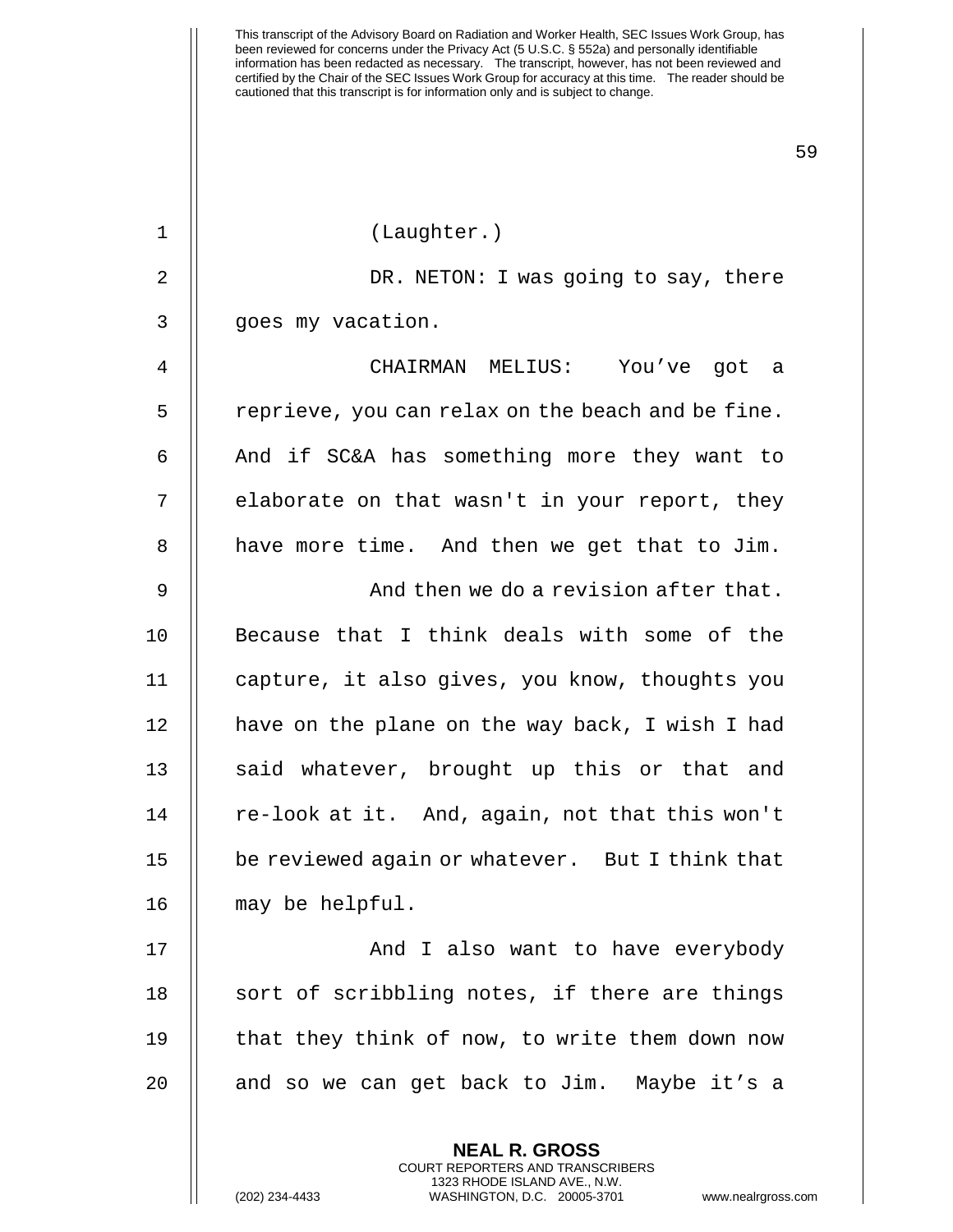| $\mathbf 1$ | simple email, maybe it's something in an edited                                                                                                                      |
|-------------|----------------------------------------------------------------------------------------------------------------------------------------------------------------------|
|             |                                                                                                                                                                      |
| 2           | the document, but whatever works best for you.                                                                                                                       |
| 3           | DR. NETON: That'd be great.                                                                                                                                          |
| 4           | CHAIRMAN MELIUS: And now that we                                                                                                                                     |
| 5           | know when Jim's vacation is, shall we say three                                                                                                                      |
| 6           | weeks? Or what was your --                                                                                                                                           |
| 7           | DR. NETON: Well, I think, you know,                                                                                                                                  |
| 8           | the next few weeks are going to be difficult for                                                                                                                     |
| 9           | me because I've got some vacation scheduled.                                                                                                                         |
| 10          | Three weeks is fine. If you get me                                                                                                                                   |
| 11          | these things in three weeks, I can digest them                                                                                                                       |
| 12          | and try to incorporate them, you know, give you                                                                                                                      |
| 13          | some time to do that. And that's what I'm                                                                                                                            |
| 14          | looking for, some valuable feedback.                                                                                                                                 |
| 15          | CHAIRMAN MELIUS: John, Bob, Arjun?                                                                                                                                   |
| 16          | DR. MAKHIJANI: Bob, does that mean                                                                                                                                   |
| 17          | -- we've sent you something.                                                                                                                                         |
| 18          | (Simultaneous speaking.)                                                                                                                                             |
| 19          | CHAIRMAN MELIUS: I'm just saying,                                                                                                                                    |
| 20          | something beyond --                                                                                                                                                  |
|             | <b>NEAL R. GROSS</b><br><b>COURT REPORTERS AND TRANSCRIBERS</b><br>1323 RHODE ISLAND AVE., N.W.<br>(202) 234-4433<br>WASHINGTON, D.C. 20005-3701<br>www.nealrgross.c |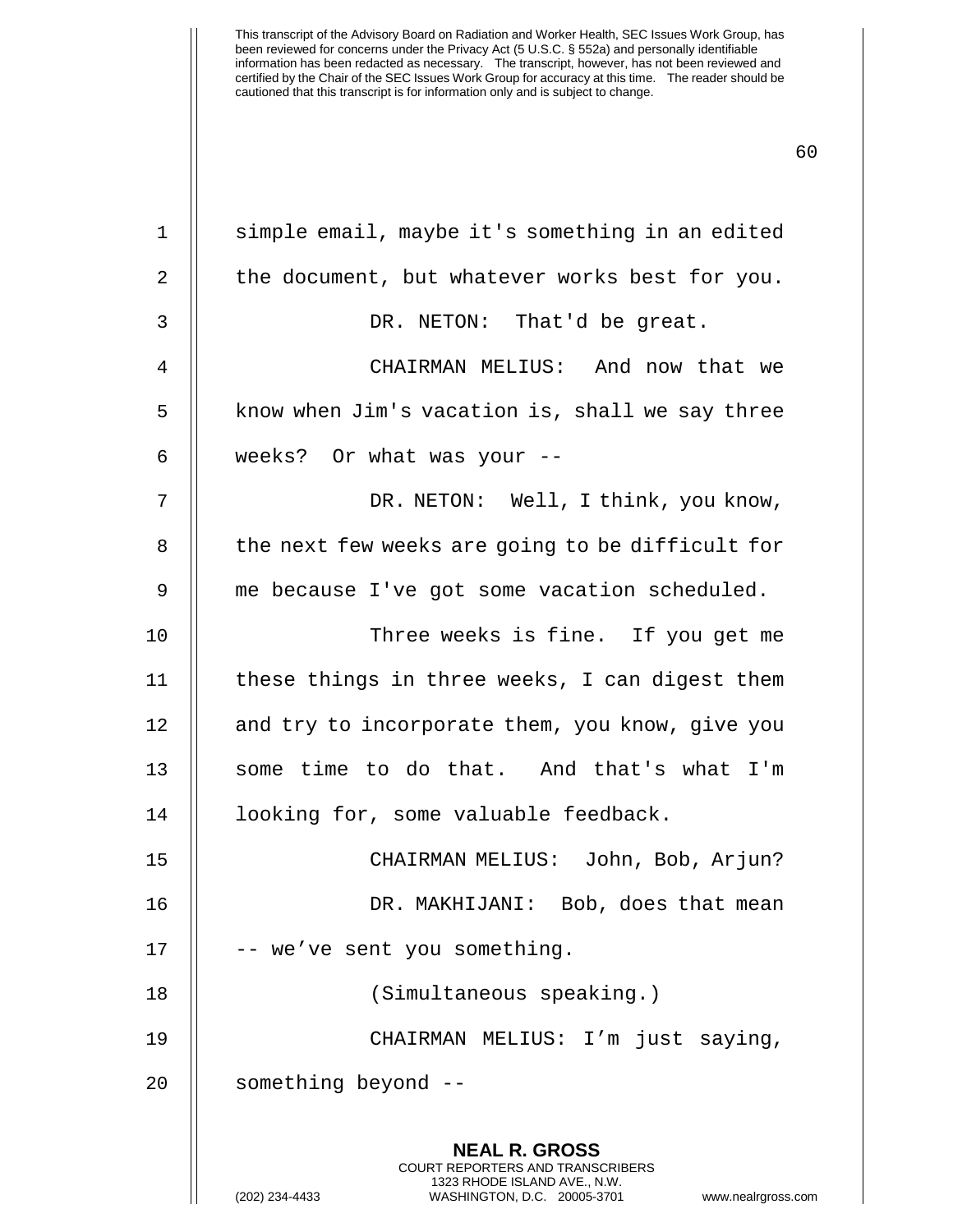**NEAL R. GROSS** 1 MR. BARTON: As a result of this 2 meeting. 3 CHAIRMAN MELIUS: Yes. As a result 4 | of this meeting, you have additional --5 DR. MAKHIJANI: So basically 6  $\parallel$  elaborating on, you know --7 DR. NETON: Anything that's either 8 || changed or is added based on you feedback. 9 || Because you did provide some feedback. 10 || MEMBER BEACH: For me, not to move 11 that part too far, the minimum 30 samples, I'd 12 || be interested to hear a little bit more about 13  $\parallel$  that maybe. Because we didn't really -- I think 14 you expected more comments on it. 15 DR. NETON: Well, only because we 16 | got comments the last time we talked about this. 17 MEMBER BEACH: So I'd want to make 18  $\parallel$  sure we --19 DR. NETON: You know, what's the 20 || statistical basis for it, why is it valid. And

> COURT REPORTERS AND TRANSCRIBERS 1323 RHODE ISLAND AVE., N.W.

(202) 234-4433 WASHINGTON, D.C. 20005-3701 www.nealrgross.com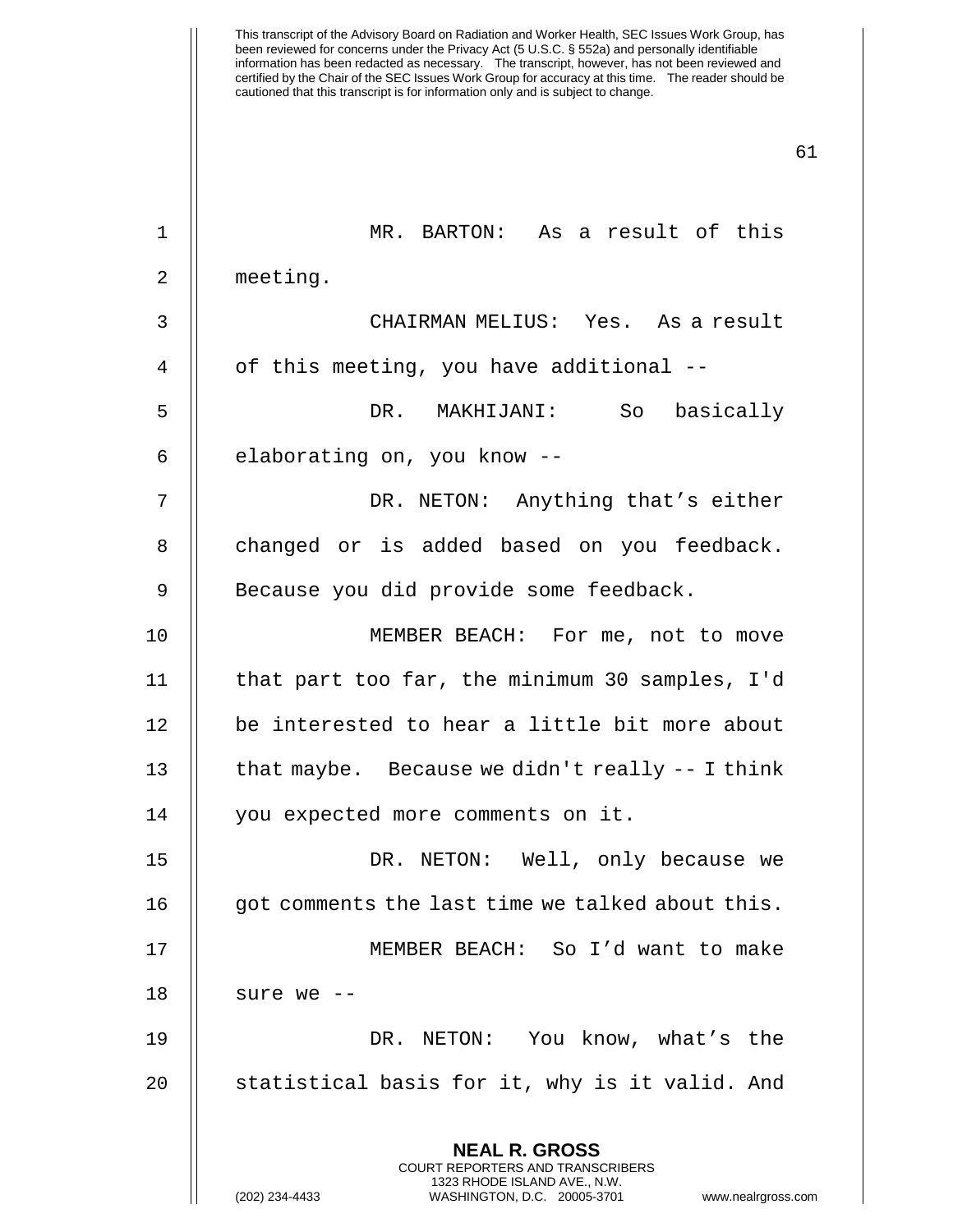**NEAL R. GROSS** COURT REPORTERS AND TRANSCRIBERS | there really is no real -- MR. STIVER: To me, it'd be kind of 3 || retreading a little bit of this. I know in 4 | RPRT-53 we talked quite a bit about the minimum 5 | numbers of samples required from the statistical standpoint. MEMBER BEACH: I know we had but -- MR. STIVER: And there's always 9 || going to be some objectivity or subjectivity involved in looking at what whatever group you have, whether it's truly adequate for this particular group. DR. NETON: The bottom line is there's no really good, hard and fast  $\parallel$  statistical analysis that one can do to say that 30 is appropriate. 17 || DR. MAKHIJANI: That's true. DR. NETON: Because there's a lot of 19 || things pointing to that that maybe it's okay, but || that you really can't justify it based on a

1323 RHODE ISLAND AVE., N.W.

(202) 234-4433 WASHINGTON, D.C. 20005-3701 www.nealrgross.com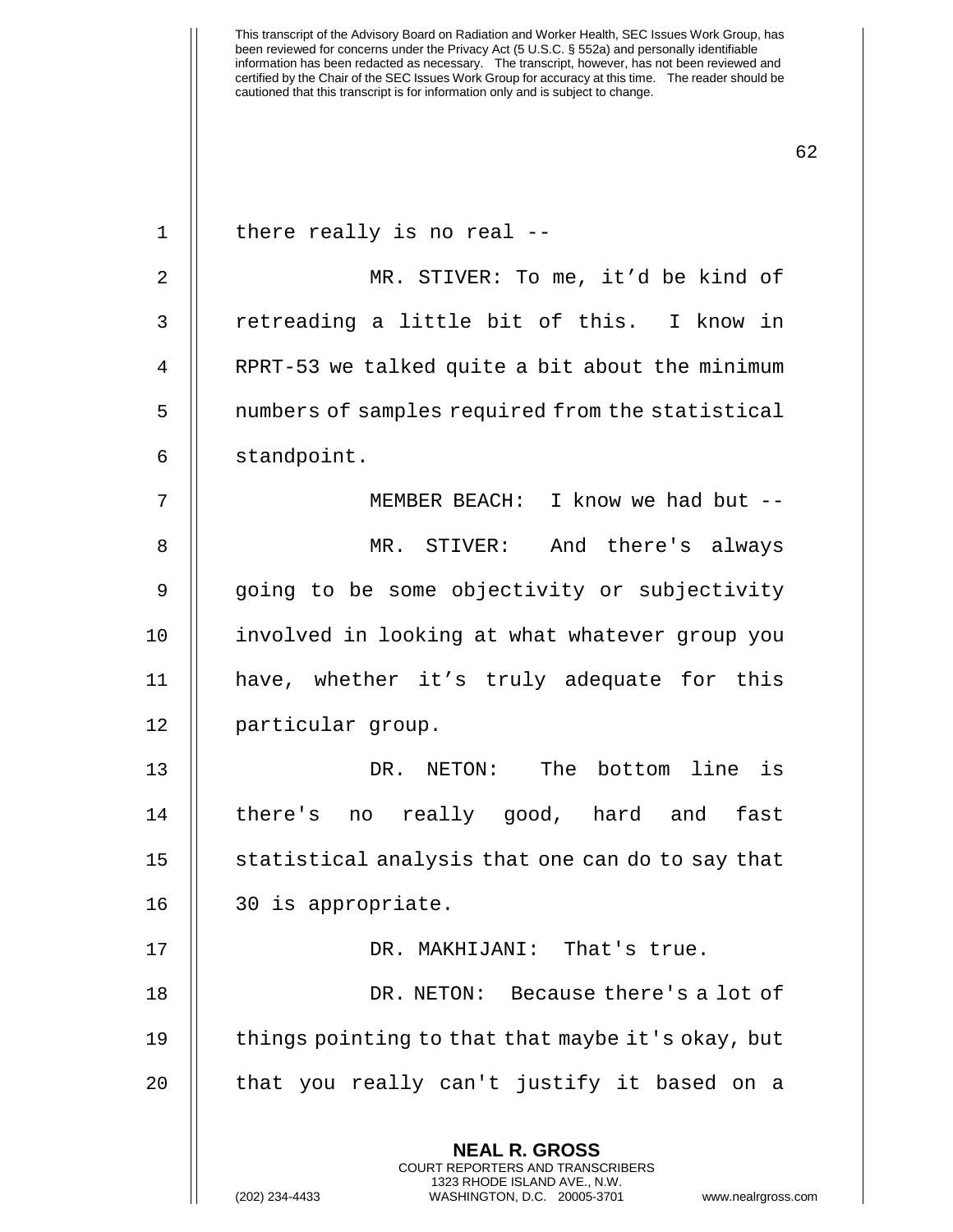**NEAL R. GROSS** COURT REPORTERS AND TRANSCRIBERS 1 || purely statistical -- especially when you're 2 | doing something like this where you have, you  $3$  | know, the 50 year old data and, you know, what 4 || are the exposure potentials to begin with, and 5 || who was monitored and how many people were 6  $\parallel$  exposed? I mean, it's a lot of different things 7 come into it. 8 MR. STIVER: It's not like a 9 || traditional approach where you can go out there 10 || and decide how much more data you need to 11 collect. And you only have so much to begin with  $12$ 13 MEMBER BEACH: Yes, sure. I 14 understand that. I just -- 15 CHAIRMAN MELIUS: I think we had a 16 || good discussion on that at that in-person 17 meeting in Cincinnati. 18 DR. MAKHIJANI: What you're saying 19 is that 30 may not be enough. But certainly you 20  $\parallel$  need at least 30. It could be more than that.

1323 RHODE ISLAND AVE., N.W.

(202) 234-4433 WASHINGTON, D.C. 20005-3701 www.nealrgross.com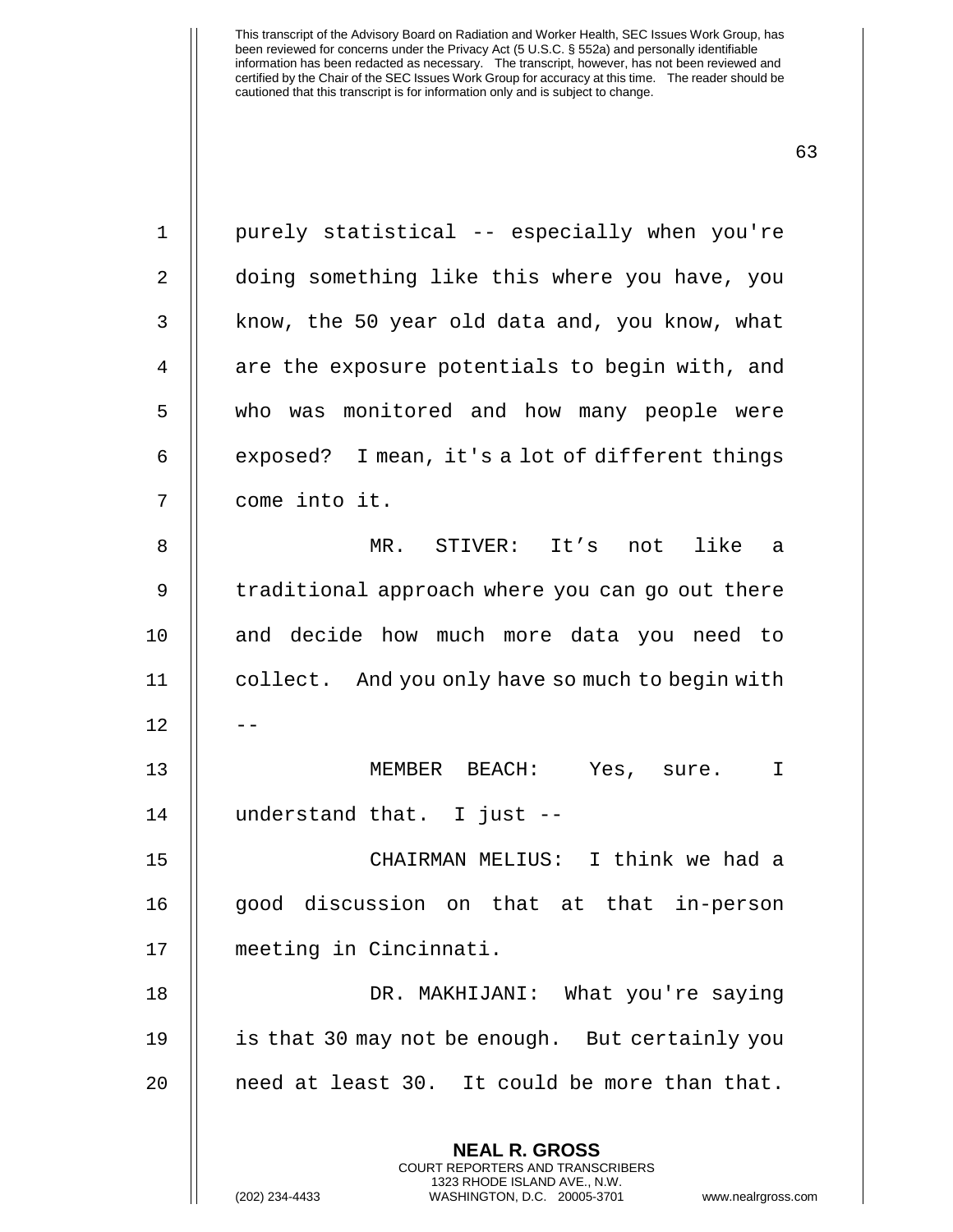| $\mathbf 1$    | DR. NETON: Oh, yeah. Thirty is                                                                                                                                       |
|----------------|----------------------------------------------------------------------------------------------------------------------------------------------------------------------|
| $\overline{2}$ | minimum.                                                                                                                                                             |
| 3              | DR. MAKHIJANI: Harry, am I                                                                                                                                           |
| 4              | remembering right, in a few of the examples that                                                                                                                     |
| 5              | we did, that we showed that 30 was not enough in                                                                                                                     |
| 6              | some cases and 30 was enough in other cases?                                                                                                                         |
| 7              | DR. CHMELYNSKI: Yeah, that's                                                                                                                                         |
| 8              | right, Arjun. When the GSDs sort of came up                                                                                                                          |
| $\mathsf 9$    | around four or five or higher even 30 may not be                                                                                                                     |
| 10             | worth looking at.                                                                                                                                                    |
| 11             | DR. NETON: Right. Yeah, we                                                                                                                                           |
| 12             | agree, it's on a case-by-case basis. I just                                                                                                                          |
| 13             | wanted to put something down here to say, you                                                                                                                        |
| 14             | know, I don't want someone going through doing                                                                                                                       |
| 15             | a coworker model and they have 15 samples per                                                                                                                        |
| 16             | year and say, oh, here's your coworker model. No,                                                                                                                    |
| 17             | let's talk about is that reasonable?                                                                                                                                 |
| 18             | CHAIRMAN MELIUS:<br>And<br>what<br>we                                                                                                                                |
| 19             | eventually put in, let's also be aware that there                                                                                                                    |
| 20             | are other situations where 30 is not adequate                                                                                                                        |
|                | <b>NEAL R. GROSS</b><br><b>COURT REPORTERS AND TRANSCRIBERS</b><br>1323 RHODE ISLAND AVE., N.W.<br>WASHINGTON, D.C. 20005-3701<br>(202) 234-4433<br>www.nealrgross.c |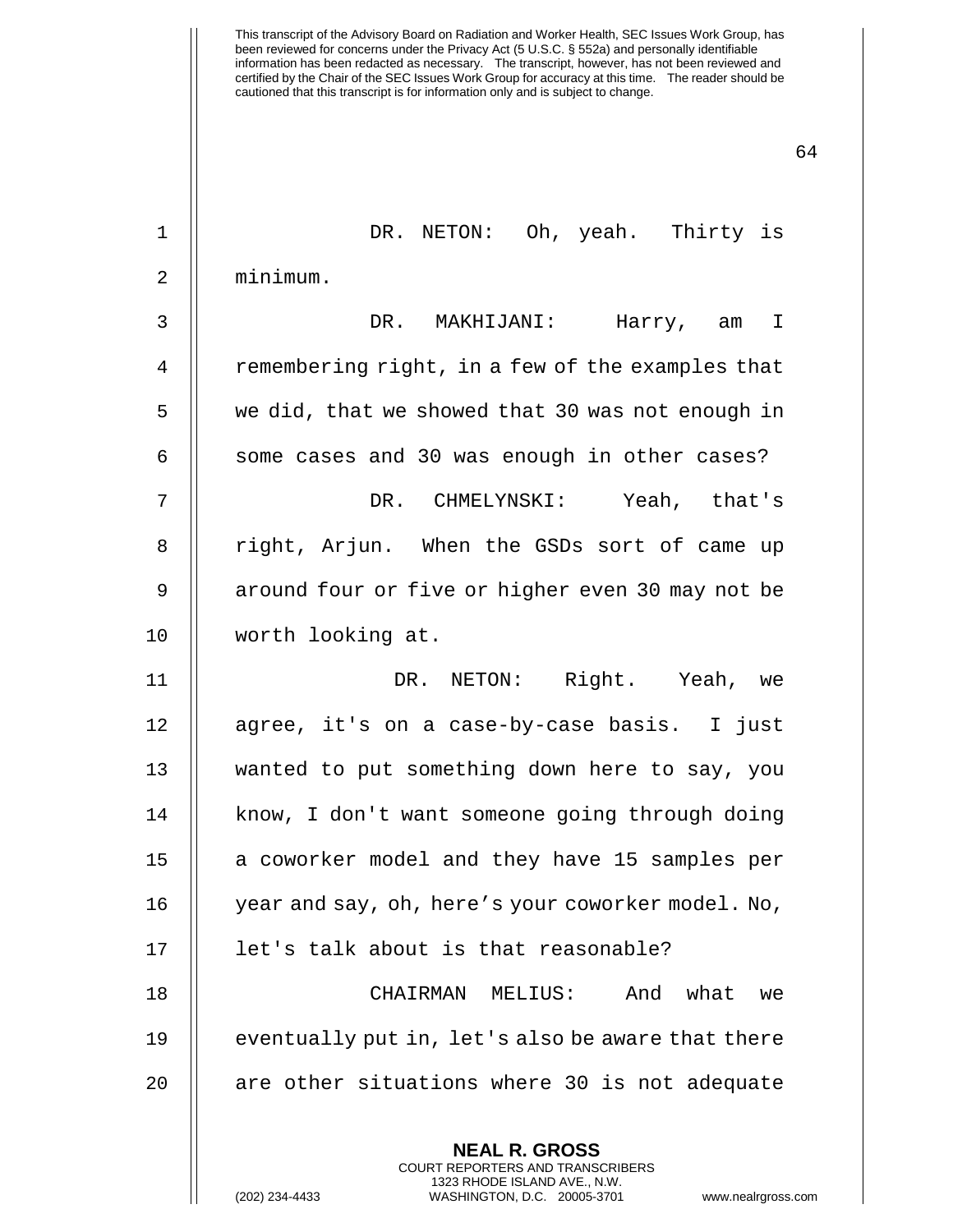This transcript of the Advisory Board on Radiation and Worker Health, SEC Issues Work Group, has been reviewed for concerns under the Privacy Act (5 U.S.C. § 552a) and personally identifiable information has been redacted as necessary. The transcript, however, has not been reviewed and certified by the Chair of the SEC Issues Work Group for accuracy at this time. The reader should be cautioned that this transcript is for information only and is subject to change. 65 **NEAL R. GROSS** 1 | either. 2 DR. NETON: There are a lot of 3 caveats. 4 CHAIRMAN MELIUS: Yeah. 5 DR. MAKHIJANI: It would be helpful, 6 Jim, if there were a couple of examples in this 7 document that didn't kind of say, okay, here's  $8$  || a number or here's a bright line but  $-$ 9 DR. NETON: Examples of this -- 10 DR. MAKHIJANI: Like this 11 particular issue, or maybe in other cases also. 12 || But in this particular case, we actually have 13 || some work that was done that showed the kind of 14 || consideration that went into figuring out --15 || DR. NETON: I hadn't thought about 16 | putting examples in, but it's worth considering. 17 || CHAIRMAN MELIUS: Well, we have a --18 || speaking of examples, I think there's -- and I 19 haven't seen any of this, so I don't know, but 20  $\parallel$  there's an SRS review that is underway right now

> COURT REPORTERS AND TRANSCRIBERS 1323 RHODE ISLAND AVE., N.W.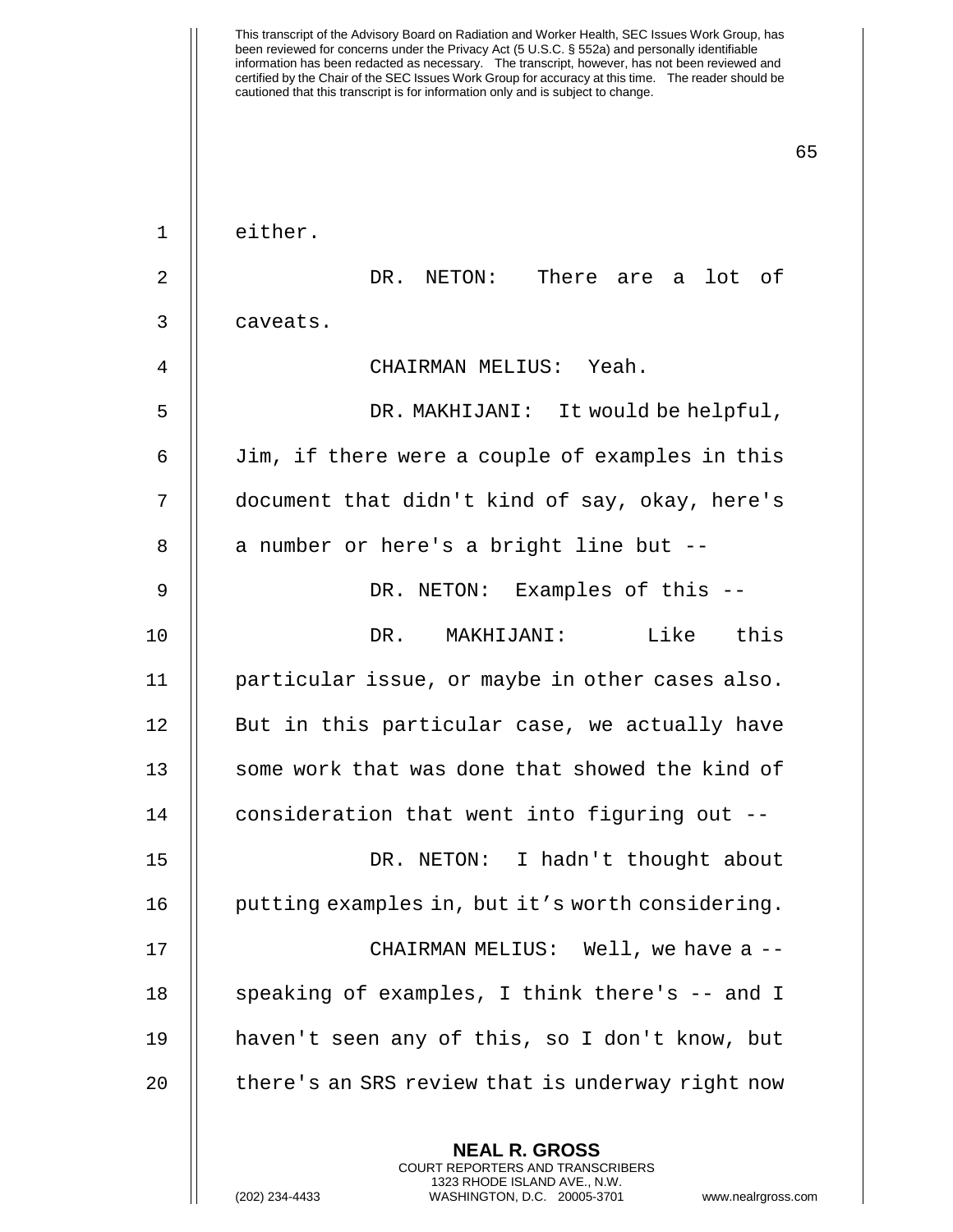**NEAL R. GROSS** COURT REPORTERS AND TRANSCRIBERS 1323 RHODE ISLAND AVE., N.W. (202) 234-4433 WASHINGTON, D.C. 20005-3701 www.nealrgross.com  $1 \parallel$  that we were hoping to be ready for this meeting. 2 It wasn't, and, you know, the SRS Group has 3 || referred to us to review. Very nice of them. 4 (Laughter.) 5 CHAIRMAN MELIUS: They didn't tell 6  $\parallel$  us, but that's okay. So maybe that will be one 7 we can think about as going through and think  $8$  || about how this would apply there and so forth. 9 Now, I don't think we're expecting 10 || all the documentation to be in the original 11 || report and so forth. But it would address all 12 | of what we might have talked about here or will 13 | talk about. 14 || But it will be a way of going through 15 || and sort of seeing are we missing something or 16  $\parallel$  are we not being appropriate or whatever. 17 DR. MAKHIJANI: Jim, are you 18 || thinking of the RPRT-55 review, the trivalent 19 actinides? 20 DR. NETON: No. That was done, I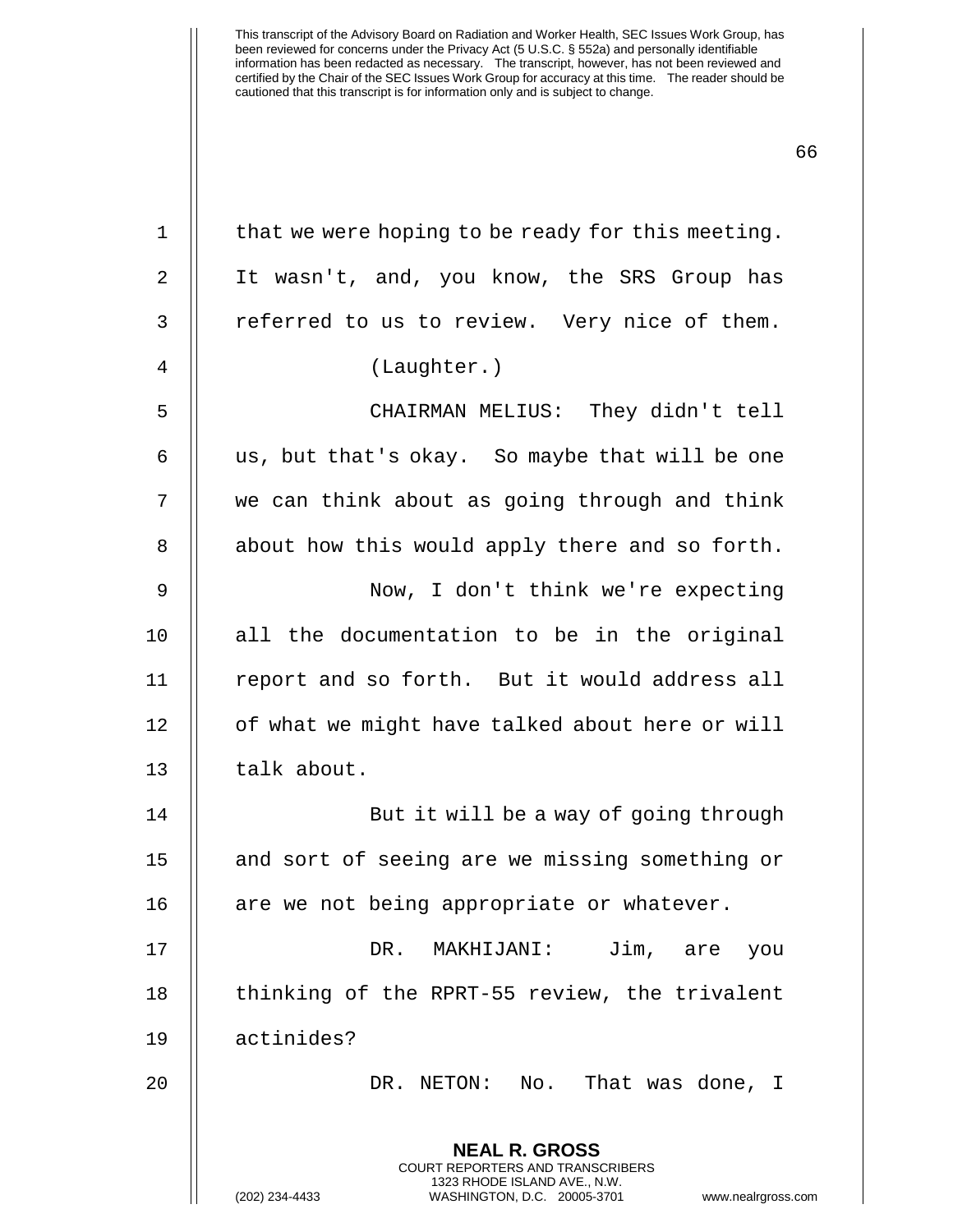This transcript of the Advisory Board on Radiation and Worker Health, SEC Issues Work Group, has been reviewed for concerns under the Privacy Act (5 U.S.C. § 552a) and personally identifiable information has been redacted as necessary. The transcript, however, has not been reviewed and certified by the Chair of the SEC Issues Work Group for accuracy at this time. The reader should be cautioned that this transcript is for information only and is subject to change. 67 **NEAL R. GROSS** COURT REPORTERS AND TRANSCRIBERS 1 | thought. 2 DR. MAKHIJANI: No, the thorium one  $3 \parallel$  was  $-$ 4 MR. BARTON: There was some overlap 5 | because they use the same data. 6 DR. NETON: Yeah, that's what I was 7 || thinking. 8 || MR. BARTON: As far as examples go, 9 || I think we can actually sort of generalize it a 10 little bit. Your example of where, you know, 11 maybe it's okay to have less than 30, the example 12 | of where you only have a handful of workers who  $13$  | are actually handling material. 14 In that case, you're not going to get 15 more than 30, because there just simply weren't 16 || that many workers there. That's an instance 17 || where 30, you'll actually have to get to that, 18 || I guess, what we call a threshold. 19 And then, as Harry just mentioned,  $20$   $\parallel$  there are situations where just analyzing the

1323 RHODE ISLAND AVE., N.W.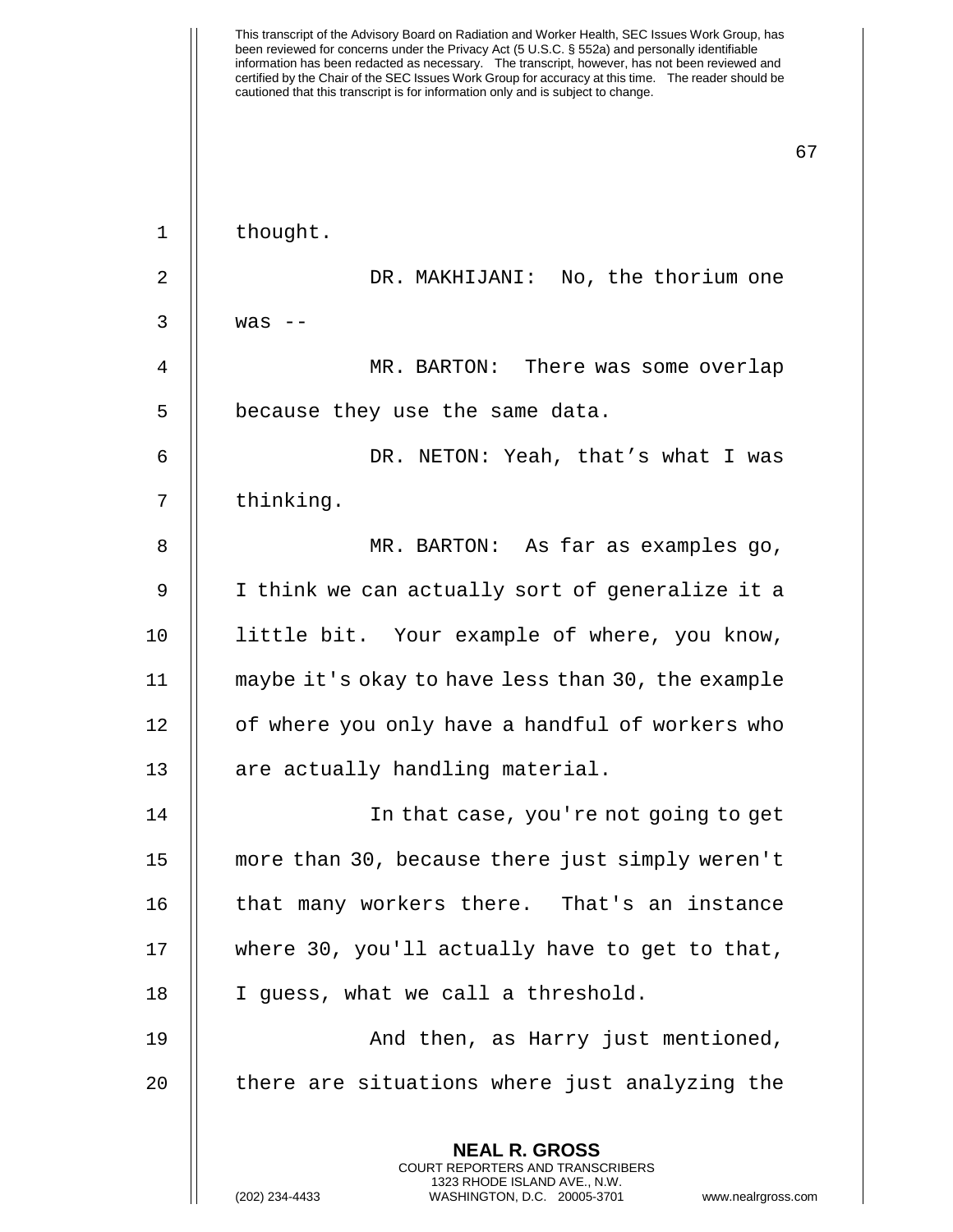**NEAL R. GROSS** 1 data, the geometric standard deviation or 2 || variance are such that 30 really becomes no 3 || longer sufficient as that sort of baseline 4 number. 5 || But I understand why 30's in here, 6 | because you have to start somewhere. But I 7 || think those are the two generic examples where 8 | having less than 30 is okay. And there might be 9 || situations where having 30 is just not 10 || sufficient. 11 || DR. NETON: Yeah, I agree with that. 12 MEMBER ZIEMER: This is Ziemer. Can 13 | I add a comment? 14 CHAIRMAN MELIUS: Yes, certainly. 15 || Anytime, Paul. 16 MEMBER ZIEMER: Thanks. And I agree 17 with Bob. I think what happens, and 30 is a good 18 | example of this, it's where the burden of proof 19 || changes. If you're below 30, someone has got to 20 || make a case for why that's okay.

> COURT REPORTERS AND TRANSCRIBERS 1323 RHODE ISLAND AVE., N.W.

(202) 234-4433 WASHINGTON, D.C. 20005-3701 www.nealrgross.com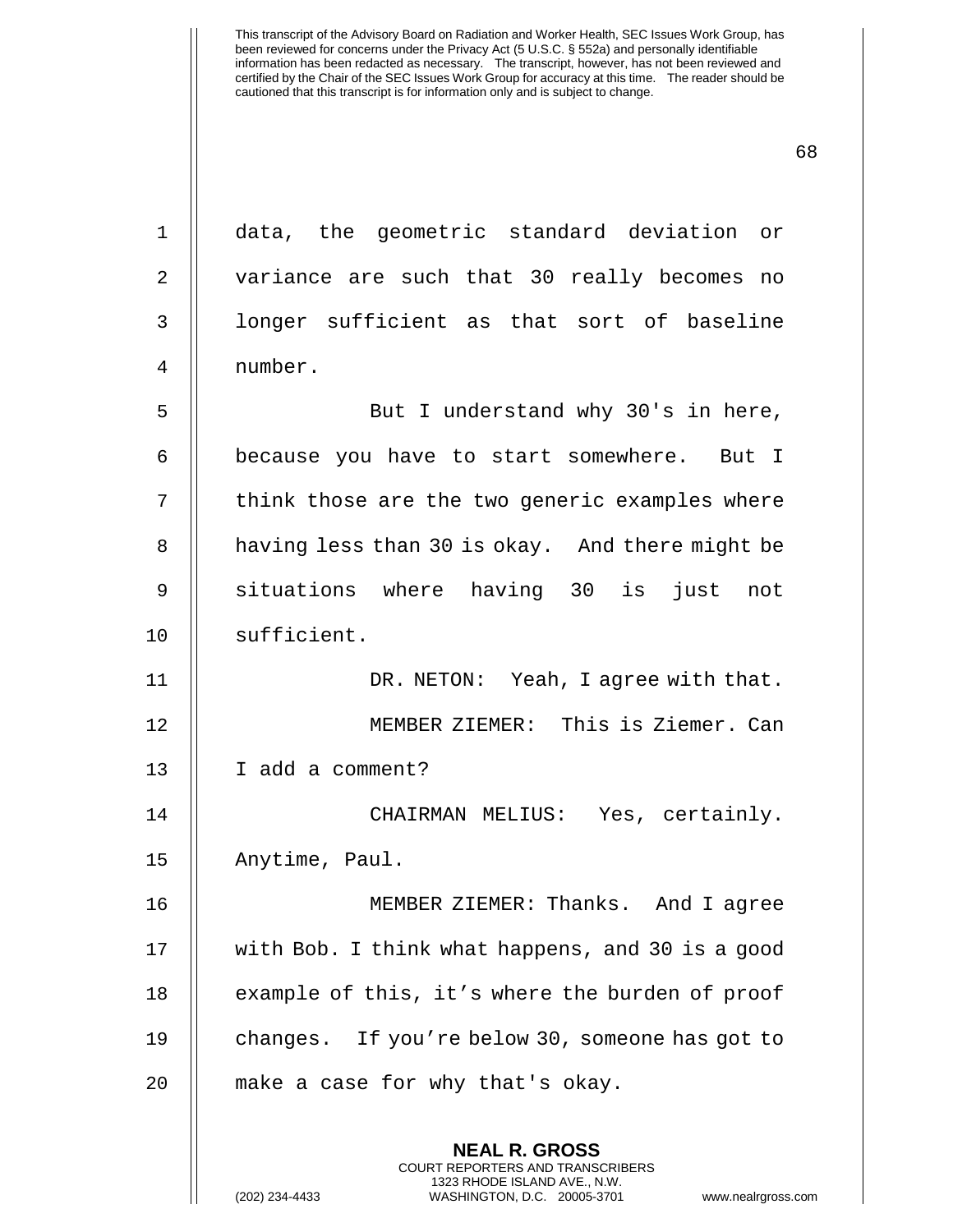| $\mathbf{1}$ | Once you pass that point, someone has                    |
|--------------|----------------------------------------------------------|
| 2            | to make a case for why that isn't okay. It               |
| 3            | depend on who's crossed that line, in a sense.           |
| 4            | But I think that that's what the previous speaker        |
| 5            | was -- I didn't know who was saying that, but            |
| 6            | that's basically it. It changes the burden of            |
| 7            | proof, is what happens when you cross the bright         |
| 8            | line.                                                    |
| 9            | CHAIRMAN MELIUS: Now that I've got                       |
| 10           | my dig in at SC&A about their report wasn't done,        |
| 11           | I'll give another example we might be looking at         |
| 12           | is INL, where the internal exposure coworker             |
| 13           | model seems to be in limbo as of your updated            |
| 14           | report for this meeting.                                 |
| 15           | DR. NETON: Yes. Well, that --                            |
| 16           | CHAIRMAN MELIUS: And, again, I'm                         |
| 17           | just saying it's something we can -- it might be         |
| 18           | something we want to look at as an example of            |
| 19           | these kinds of issues and so forth that would be         |
| 20           | -- if the timing is appropriate.                         |
|              |                                                          |
|              | <b>NEAL R. GROSS</b><br>COURT REPORTERS AND TRANSCRIBERS |

1323 RHODE ISLAND AVE., N.W.

(202) 234-4433 WASHINGTON, D.C. 20005-3701 www.nealrgross.com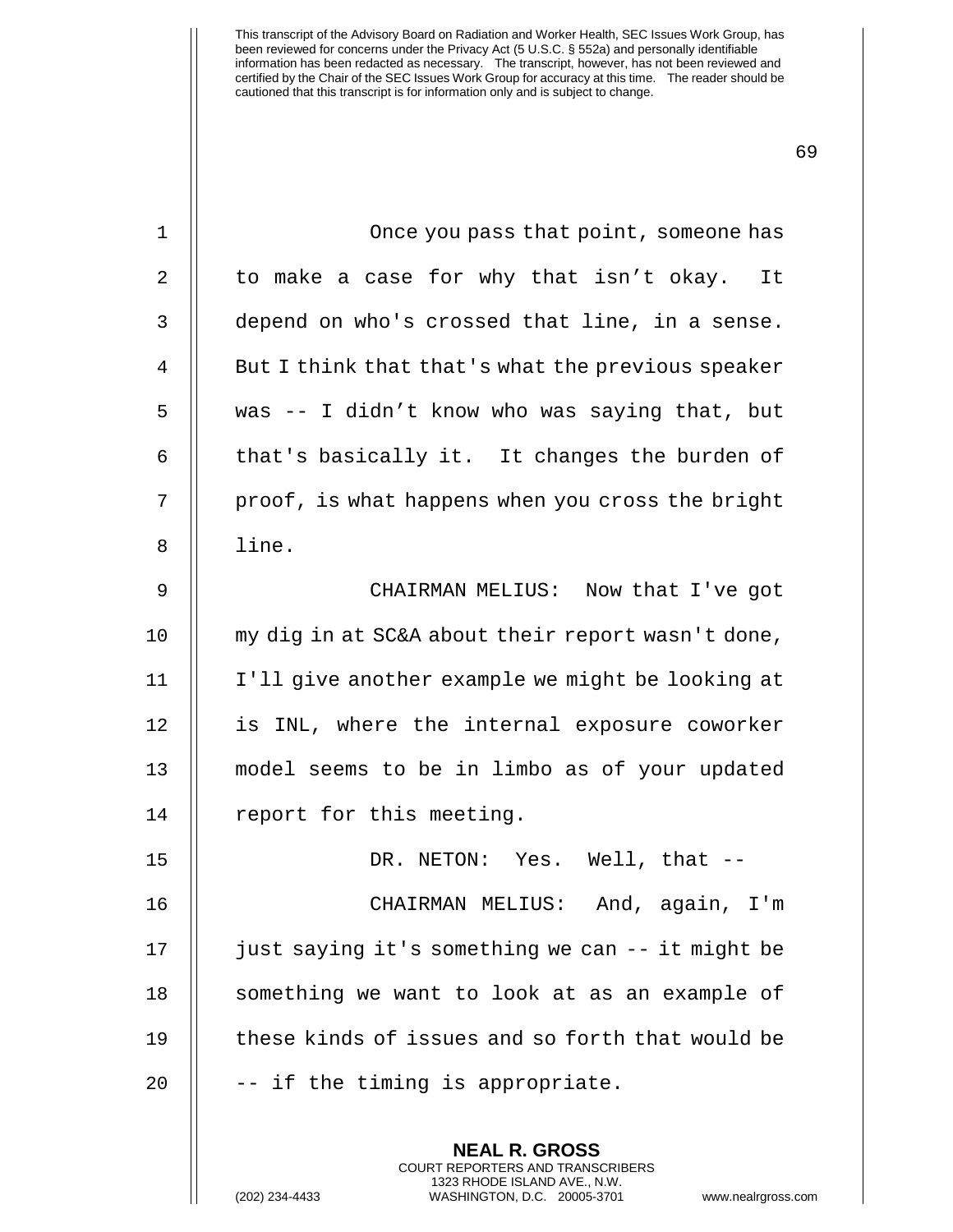| $\mathbf{1}$   | DR. NETON: No, I agree.                            |
|----------------|----------------------------------------------------|
| $\overline{2}$ | CHAIRMAN MELIUS: Yeah.                             |
| 3              | DR. NETON: Part of the issue with                  |
| 4              | the INL, of course, is that we're sort of waiting  |
| 5              | on a resolution --                                 |
| 6              | (Simultaneous speaking.)                           |
| 7              | DR. NETON: I get routinely asked,                  |
| 8              | well, how should I do the analysis? And I say,     |
| 9              | well, maybe after Monday I'll let you know.        |
| 10             | Maybe that's not going to happen.                  |
| 11             | CHAIRMAN MELIUS: Since everyone's                  |
| 12             | to blame, we can bring it all back and everyone    |
| 13             | can share with -- or if there's parts of that that |
| 14             | are in process that may be good to talk about,     |
| 15             | that would be helpful.                             |
| 16             | Again, I don't know the details.                   |
| 17             | Again, it's as much to assure us that we're not    |
| 18             | missing something that you or your, you know,      |
| 19             | staff or ORAU staff are finding problematic or     |
| 20             | whatever.                                          |
|                |                                                    |

**NEAL R. GROSS** COURT REPORTERS AND TRANSCRIBERS 1323 RHODE ISLAND AVE., N.W.

(202) 234-4433 WASHINGTON, D.C. 20005-3701 www.nealrgross.com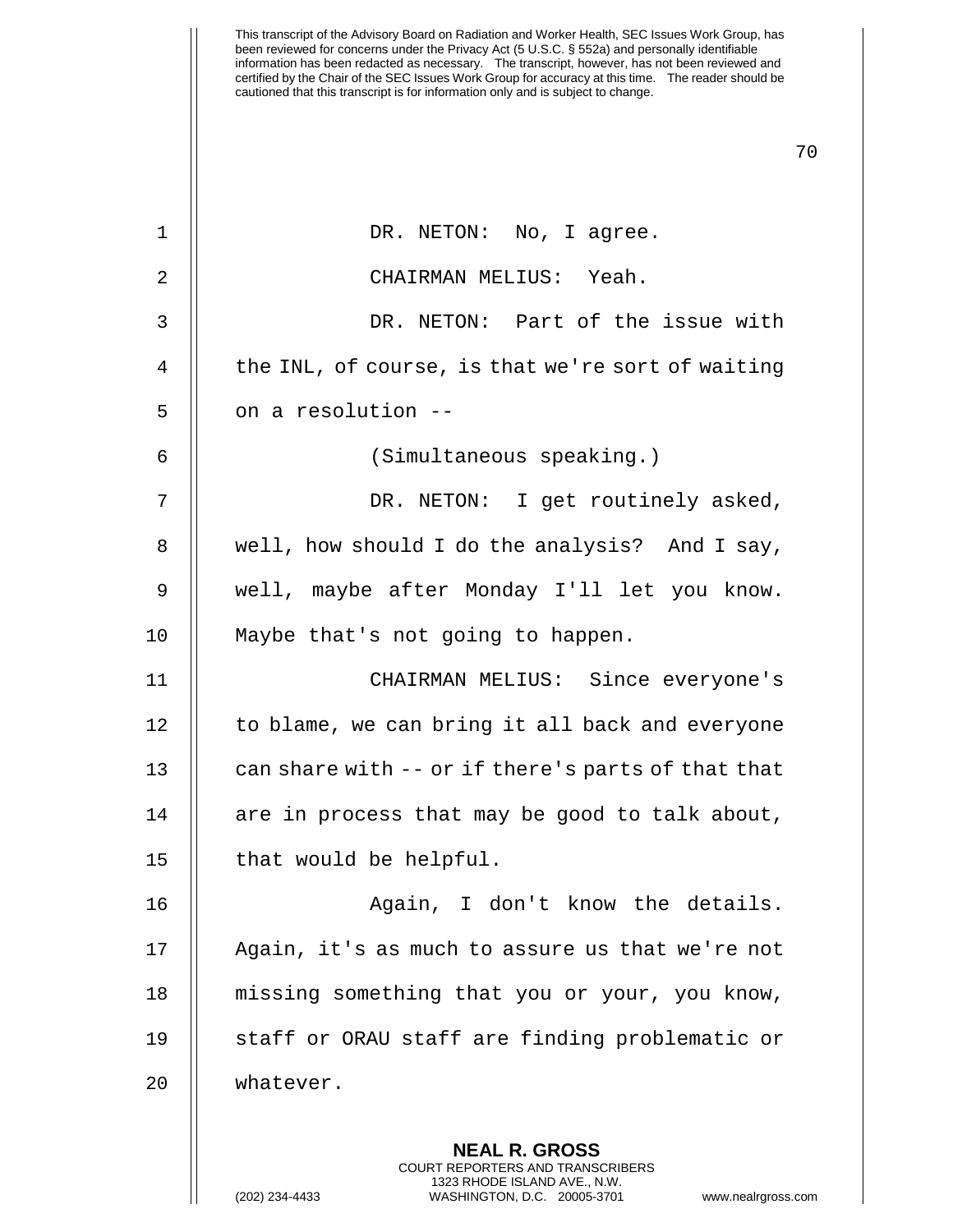| $\mathbf 1$ | DR. NETON: That's a good point.                    |
|-------------|----------------------------------------------------|
| $\sqrt{2}$  | MR. BARTON: Well, with regards to                  |
| 3           | the SC&A report that is currently late, really     |
| 4           | there were some findings that were related to      |
| 5           | that and also the thorium, since they pretty much  |
| 6           | use the same database. And one of the findings     |
| 7           | we had in both reports, essentially, was there     |
| 8           | were periods where years were grouped together.    |
| $\mathsf 9$ | And it appeared that maybe one of                  |
| 10          | these in there, and I think there was text to that |
| 11          | effect, was that, you know, we wanted to reach     |
| 12          | a certain threshold so that we could do some       |
| 13          | comparative studies.                               |
| 14          | And, you know, so we came back and                 |
| 15          | said, well, there's that and, you know, that       |
| 16          | sounds okay, but you really have to do that        |
| 17          | analysis of when you start pushing these           |
| 18          | different periods together. Are we actually        |
| 19          | comparing a period of different exposure           |
| 20          | potential, but we're building together<br>an       |

**NEAL R. GROSS** COURT REPORTERS AND TRANSCRIBERS 1323 RHODE ISLAND AVE., N.W.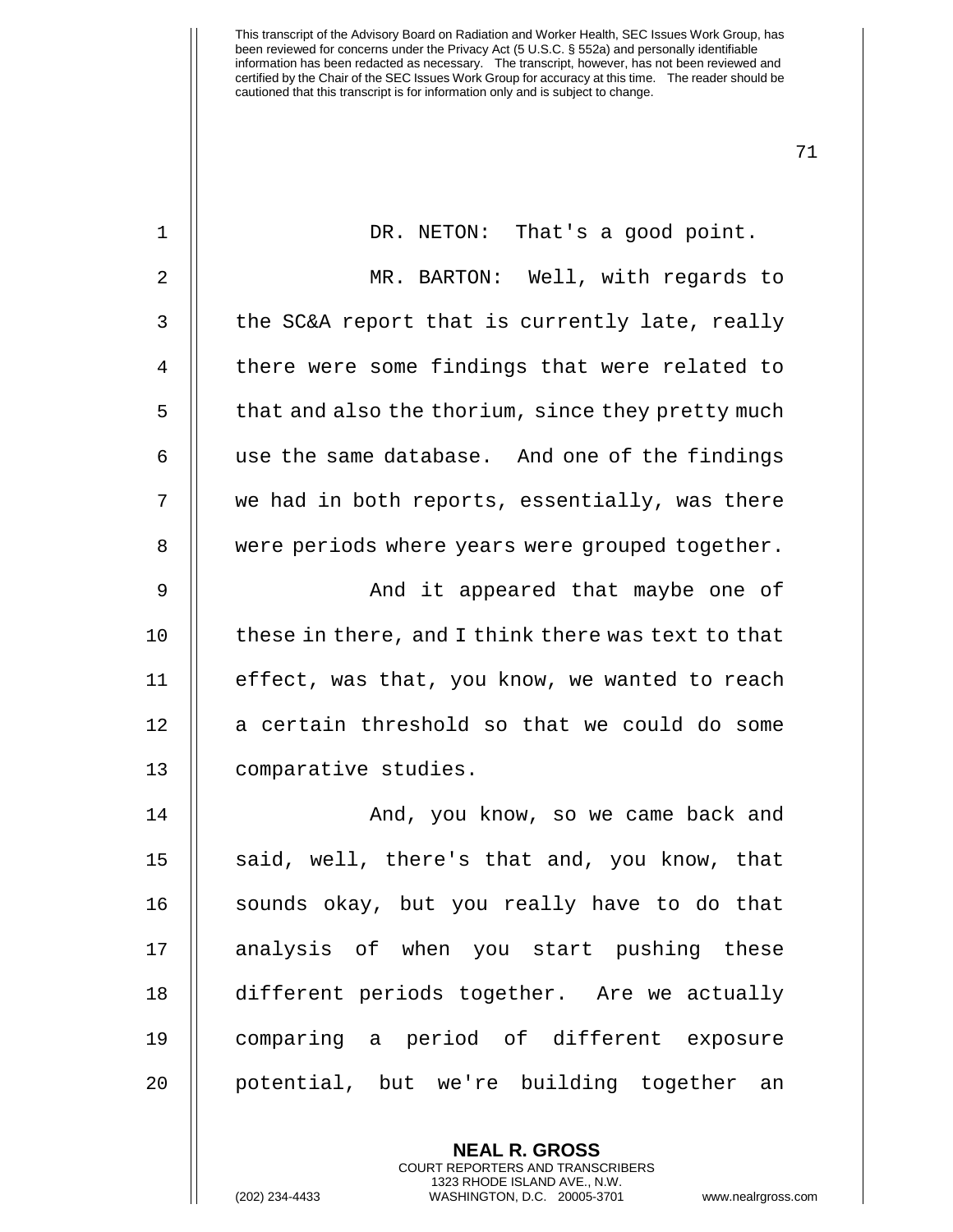| $\mathbf 1$    | averaging them and that information's being              |
|----------------|----------------------------------------------------------|
| $\overline{2}$ | lost?                                                    |
| 3              | And, Jim, I don't want to steal your                     |
| 4              | thunder, because you do describe how you should          |
| 5              | be able to go in and look at the operational data        |
| 6              | and production data, air sampling, even some,            |
| 7              | you know, claimant interviews and such, where            |
| 8              | they say, you know, this really sort of nasty            |
| 9              | campaign started at such and such time.                  |
| 10             | And then that's maybe when you want                      |
| 11             | to go back and look specifically at some periods         |
| 12             | of time to see if it's, one, appropriate to              |
| 13             | combine multiple time intervals.                         |
| 14             | So I guess that's what I'd say as far                    |
| 15             | as the trivalent, and thorium issue and this             |
| 16             | notion of is 30 workers going to be enough.              |
| 17             | And I think that the case has to be                      |
| 18             | made when it's not, and that perhaps you have to         |
| 19             | combine certain years. The case has to be made           |
| 20             | that conditions were sufficiently similar to             |
|                | <b>NEAL R. GROSS</b><br>COURT REPORTERS AND TRANSCRIBERS |

1323 RHODE ISLAND AVE., N.W.

 $\mathsf{||}$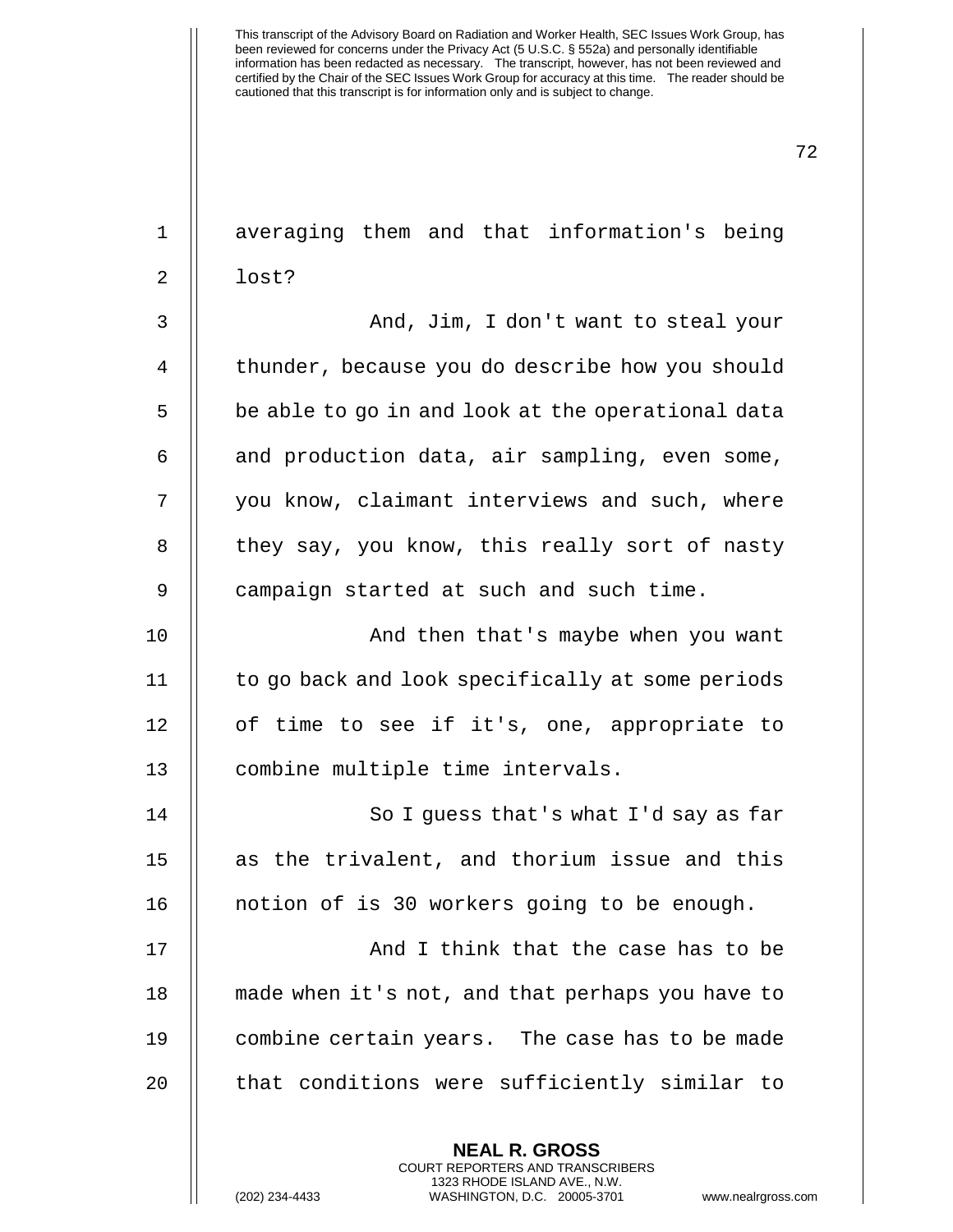| $\mathbf 1$ | allow that combination.                                                                                                                                         |
|-------------|-----------------------------------------------------------------------------------------------------------------------------------------------------------------|
| 2           | DR. NETON: I have no disagreement                                                                                                                               |
| 3           | with that. I mean --                                                                                                                                            |
| 4           | CHAIRMAN MELIUS: And again, I think                                                                                                                             |
| 5           | that is a good example and would be, I could see,                                                                                                               |
| 6           | put into this document as for example.                                                                                                                          |
| 7           | DR. NETON: Yes.                                                                                                                                                 |
| 8           | CHAIRMAN MELIUS: That and just a                                                                                                                                |
| 9           | sentence or two that would be helpful and I think                                                                                                               |
| 10          | would not be an uncommon situation.                                                                                                                             |
| 11          | DR. NETON: Agreed. Okay, I think                                                                                                                                |
| 12          | we've covered data adequacy 2.1. Now we can get                                                                                                                 |
| 13          | into some more -- less controversial issues,                                                                                                                    |
| 14          | just kidding.                                                                                                                                                   |
| 15          | (Laughter.)                                                                                                                                                     |
| 16          | DR. NETON: The second, 2.2, deals                                                                                                                               |
| 17          | with the application --                                                                                                                                         |
| 18          | (Simultaneous speaking.)                                                                                                                                        |
| 19          | DR. NETON: But, yes, the first one                                                                                                                              |
| 20          | was thought, okay, can you build a model.<br>And,                                                                                                               |
|             | <b>NEAL R. GROSS</b><br>COURT REPORTERS AND TRANSCRIBERS<br>1323 RHODE ISLAND AVE., N.W.<br>(202) 234-4433<br>WASHINGTON, D.C. 20005-3701<br>www.nealrgross.com |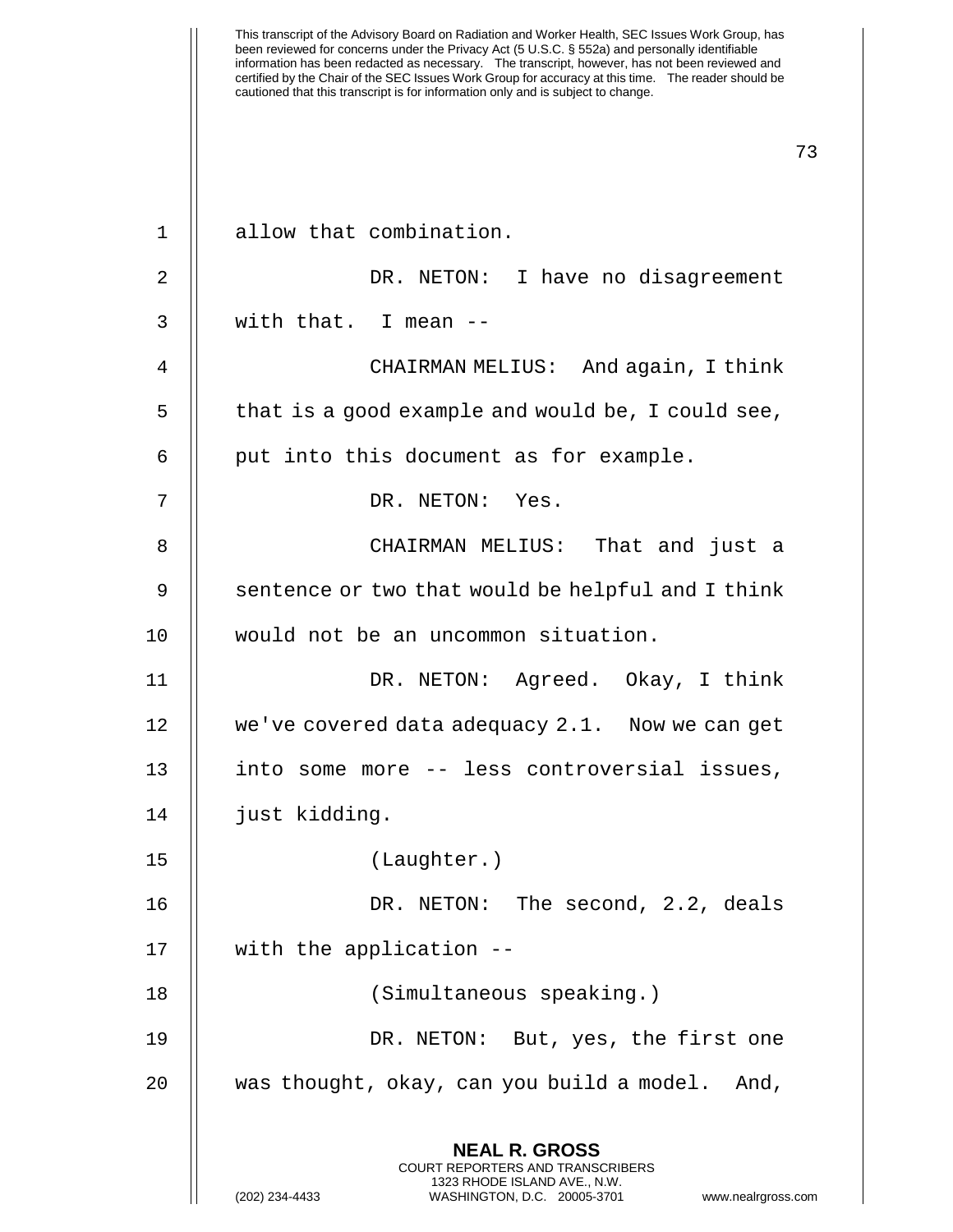| $\mathbf{1}$   | you know, what do you need to have to move               |
|----------------|----------------------------------------------------------|
| $\overline{2}$ | forward. And now that you have a model, how do           |
| 3              | you do it?                                               |
| 4              | And, you know, in here is some very                      |
| 5              | familiar language that you've heard probably             |
| 6              | more than you care to about how we feel about who        |
| 7              | was monitored.                                           |
| 8              | We've outlined the three types, we                       |
| 9              | believe, of monitoring programs, that they were          |
| 10             | either routine which was a representative                |
| 11             | sampling of the workers, or there were routine           |
| 12             | measurements of workers with the highest                 |
| 13             | exposure potential or there were collections of          |
| 14             | samples after identification of the incident.            |
| 15             | course, the incident samples<br>Οf                       |
| 16             | could permeate both one and two. Because you're          |
| 17             | always going to have incidents in the midst of           |
| 18             | a routine sampling program. We recognize that.           |
| 19             | The<br>one that's not on here that                       |
| 20             | oftentimes, you know, I sort of get the feeling          |
|                |                                                          |
|                | <b>NEAL R. GROSS</b><br>COURT REPORTERS AND TRANSCRIBERS |

1323 RHODE ISLAND AVE., N.W.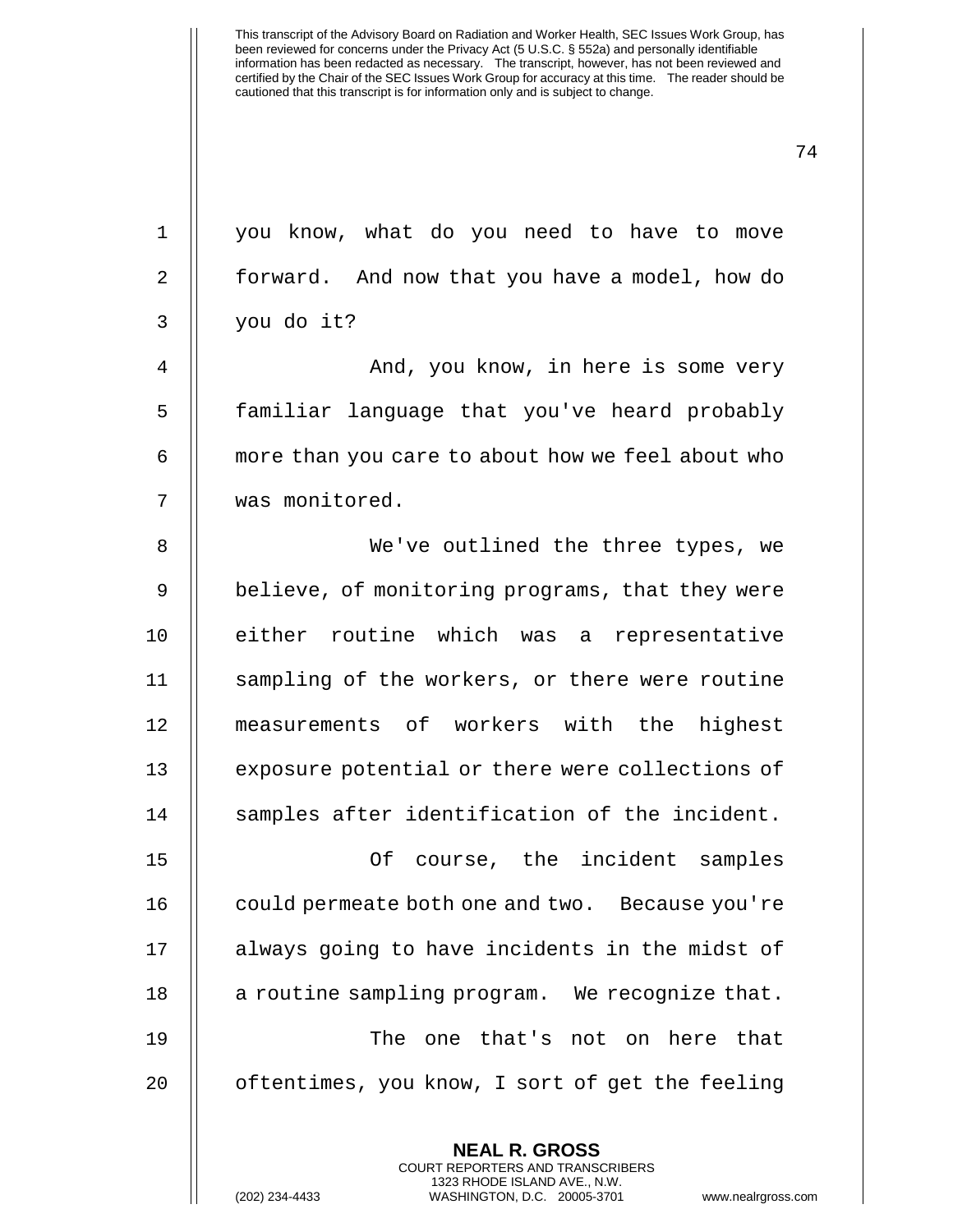| 1  | that people are implying is that the workers with                                        |
|----|------------------------------------------------------------------------------------------|
| 2  | the least potential, or the lowest potential for                                         |
| 3  | exposure, were monitored.                                                                |
| 4  | And I've never really believed that                                                      |
| 5  | to be true. You know, I know the argument about                                          |
| 6  | the NTS workers is raised as<br>sort of                                                  |
| 7  | representative of that. But that was added as                                            |
| 8  | an SEC because it was primarily<br>an                                                    |
| 9  | incident-driven sampling program.                                                        |
| 10 | So, you know, that's the case where                                                      |
| 11 | it would fall into Category Number 3. And we can                                         |
| 12 | talk a little bit more about what our thoughts                                           |
| 13 | are on incident sampling programs. But I think                                           |
| 14 | that was, correct me, was misidentified as a                                             |
| 15 | Category Number 2.                                                                       |
| 16 | DR. MAKHIJANI: I think that was --                                                       |
| 17 | (Simultaneous speaking.)                                                                 |
| 18 | NETON: I think that was the<br>DR.                                                       |
| 19 | issue that I, as I recall, but anyway, it wasn't                                         |
| 20 | considered.                                                                              |
|    | <b>NEAL R. GROSS</b><br>COURT REPORTERS AND TRANSCRIBERS<br>1323 RHODE ISLAND AVE., N.W. |
|    | (202) 234-4433<br>WASHINGTON, D.C. 20005-3701<br>www.nealrgross.c                        |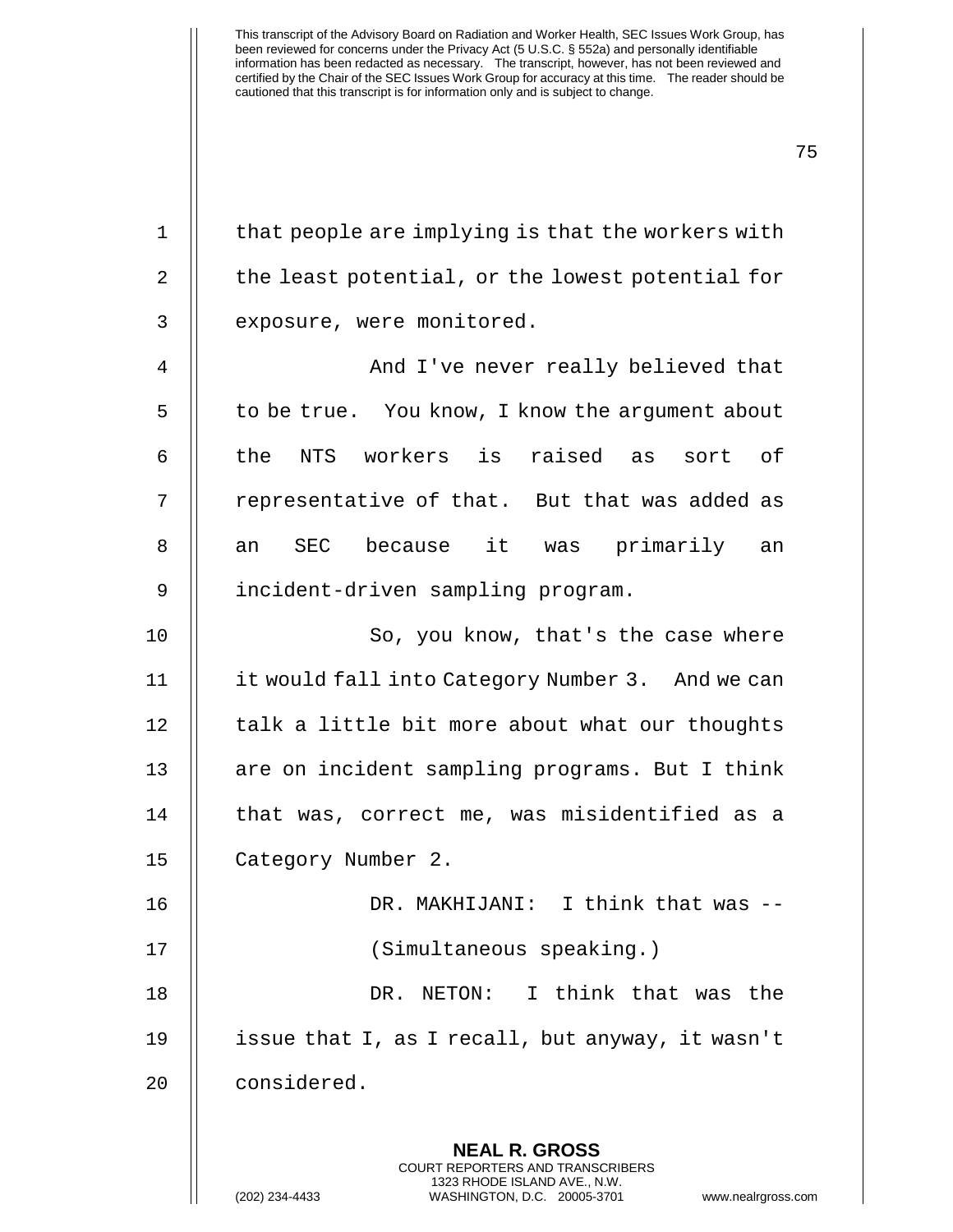| $\mathbf{1}$ | DR. MAKHIJANI: I just want to set the             |
|--------------|---------------------------------------------------|
| 2            | record straight a little bit. I don't believe we  |
| 3            | ever said that workers with the lowest exposure   |
| 4            | potential were monitored. And I don't believe,    |
| 5            | it's a long time ago, but I don't believe we ever |
| 6            | said that at Nevada Test Site.                    |
| 7            | I think what happened there, and                  |
| 8            | maybe it would be exemplary for what we're trying |
| 9            | to untangle here, is there was a claim that the   |
| 10           | most exposed workers were monitored.<br>And       |
| 11           | here's 100 of them, and we know what the external |
| 12           | and internal were. So there's a kind of           |
| 13           | procedure that was developed.                     |
| 14           | leaving aside<br>And<br>that                      |
| 15           | internal/external turned out to be not very well  |
| 16           | correlated, or at least a correlation couldn't    |
| 17           | be established went to the question, well, you    |
| 18           | know, were the most exposed people monitored or   |
| 19           | were the monitored people representative of the   |
| 20           | most exposed, even if some sub would do that.     |
|              |                                                   |

**NEAL R. GROSS** COURT REPORTERS AND TRANSCRIBERS 1323 RHODE ISLAND AVE., N.W.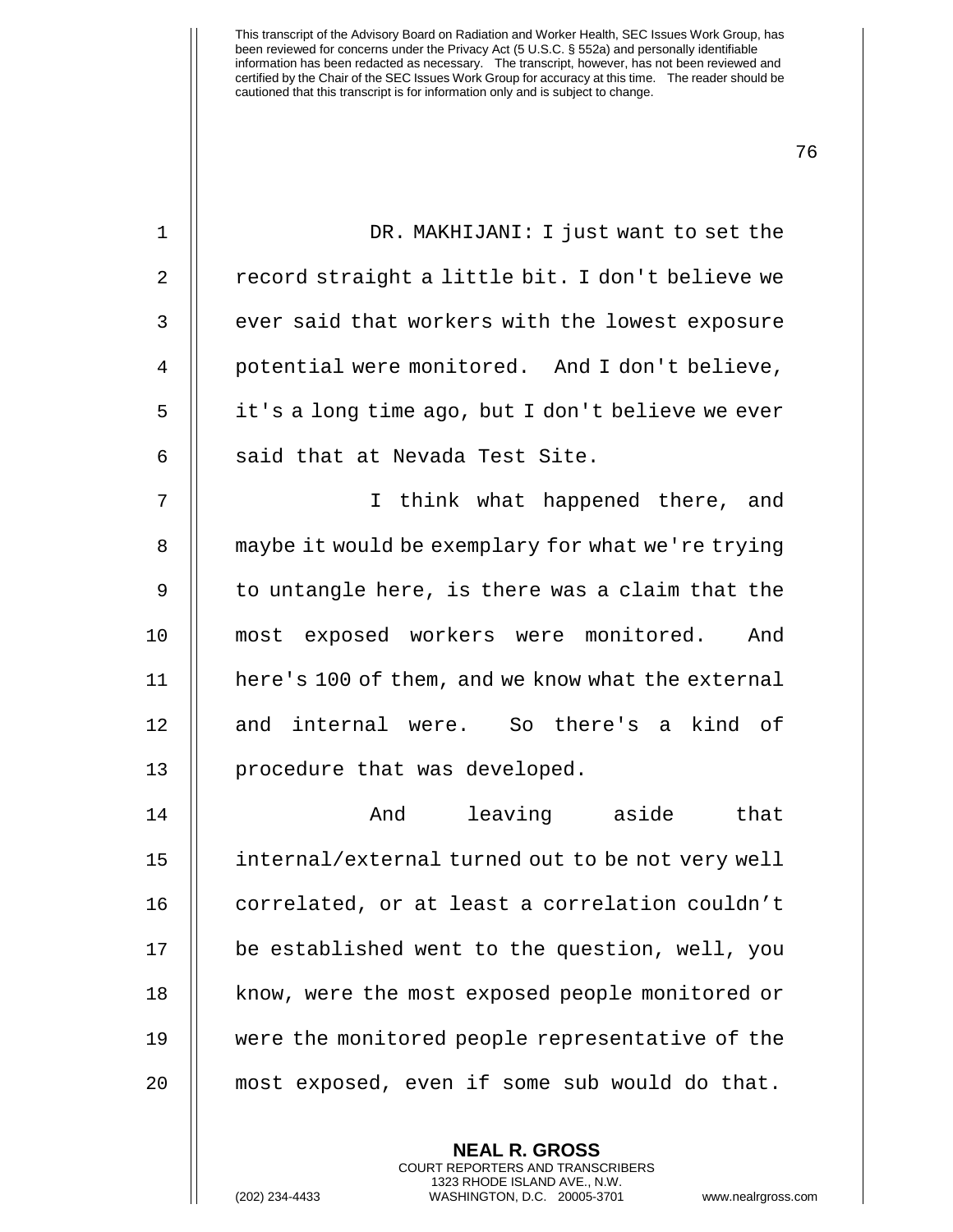| $\mathbf{1}$ | And I think what happened is that we                                                                                                                                 |
|--------------|----------------------------------------------------------------------------------------------------------------------------------------------------------------------|
| 2            | were able to show that some of the people who                                                                                                                        |
| 3            | were, some groups of workers had potential for                                                                                                                       |
| 4            | higher exposure based on some of their                                                                                                                               |
| 5            | monitoring data, which was pretty sparse. Then                                                                                                                       |
| 6            | the groups were mostly monitored.                                                                                                                                    |
| 7            | So we weren't saying, I don't think,                                                                                                                                 |
| 8            | and I don't think we've ever said that at any                                                                                                                        |
| 9            | site, although I have not been involved in many                                                                                                                      |
| 10           | of the sites that the lowest exposed workers were                                                                                                                    |
| 11           | monitored, I think what we've often challenged                                                                                                                       |
| 12           | is the assertion that the most exposed workers                                                                                                                       |
| 13           | were monitored or that the monitored workers                                                                                                                         |
| 14           | were representative of the highest exposure.                                                                                                                         |
| 15           | DR. NETON: Well, so here --                                                                                                                                          |
| 16           | MAKHIJANI:<br>That's a<br>DR.<br>very                                                                                                                                |
| 17           | difficult thing to prove. And it's been sort of                                                                                                                      |
| 18           | a point of debate.                                                                                                                                                   |
| 19           | DR. NETON: Well, here you have, and                                                                                                                                  |
| 20           | Dr. Melius just pointed it out, then you get in                                                                                                                      |
|              | <b>NEAL R. GROSS</b><br><b>COURT REPORTERS AND TRANSCRIBERS</b><br>1323 RHODE ISLAND AVE., N.W.<br>(202) 234-4433<br>WASHINGTON, D.C. 20005-3701<br>www.nealrgross.c |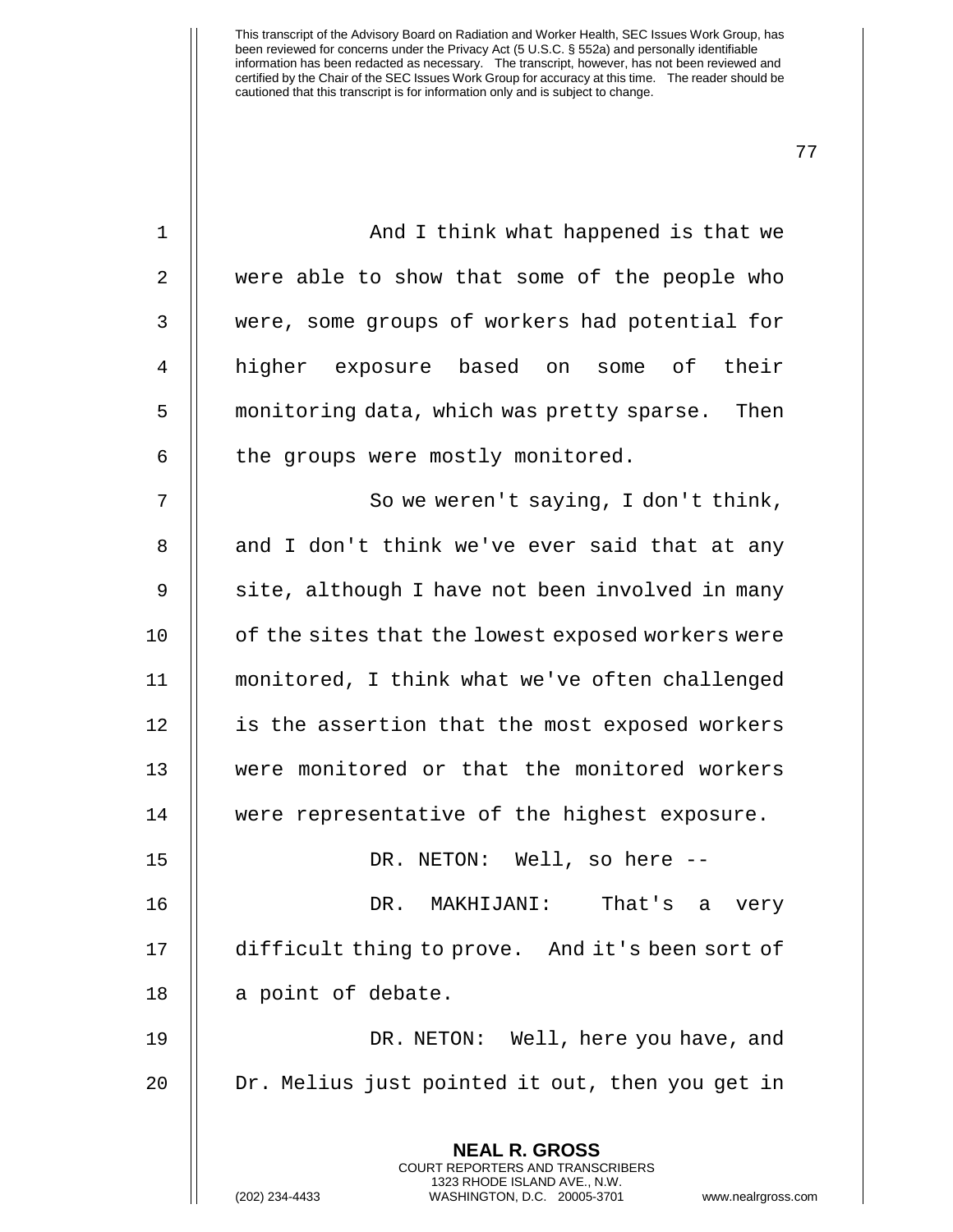| $\mathbf 1$    | a situation is it a Category 2 monitored                 |
|----------------|----------------------------------------------------------|
| 2              | workforce or Category 3?                                 |
| 3              | Category 2 is workers with the                           |
| 4              | highest potential. Category 3 is<br>an                   |
| 5              | incident-based sampling program. It turns out            |
| 6              | Savannah River, I mean, NTS was a combination.           |
| 7              | You know, the rad techs seemed to be                     |
| 8              | on a routine monitoring program, because they            |
| $\overline{9}$ | were all over the place. They wanted to know             |
| 10             | what they were exposed to so they monitored them         |
| 11             | fairly frequently.                                       |
| 12             | The workers, and I have to say, NTS                      |
| 13             | is a somewhat different beast because of the way         |
| 14             | things were run there, but the workers were              |
| 15             | incident-based, based on the shots and, you              |
| 16             | know, did they feel?                                     |
| 17             | So there you have two groups of                          |
| 18             | workers that I think were under two different            |
| 19             | monitoring programs. And I think I've seen that          |
| 20             | correctly, you know, identified that issue.<br>We        |
|                | <b>NEAL R. GROSS</b><br>COURT REPORTERS AND TRANSCRIBERS |

1323 RHODE ISLAND AVE., N.W.

 $\begin{array}{c} \prod \end{array}$ 

(202) 234-4433 WASHINGTON, D.C. 20005-3701 www.nealrgross.com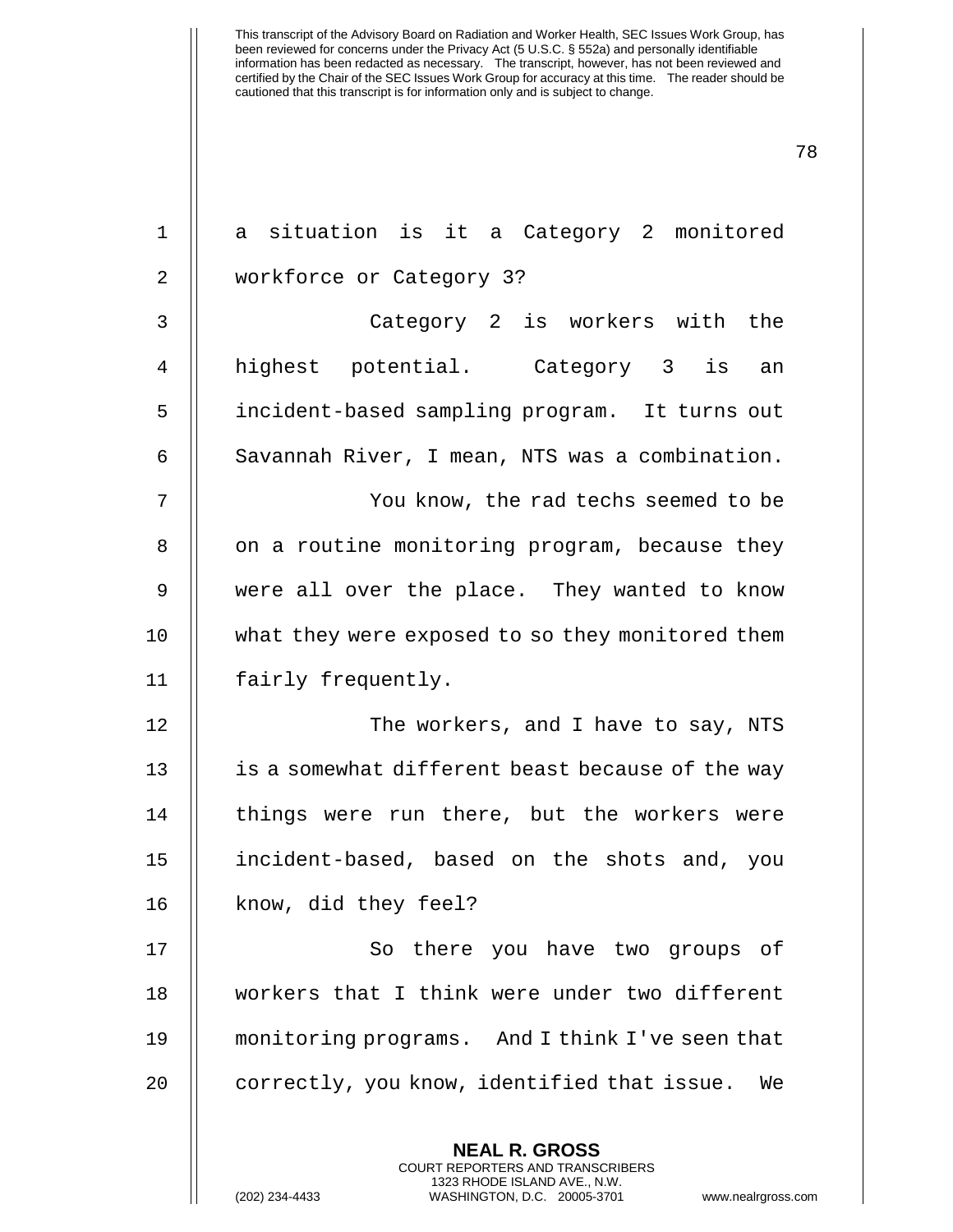| $\mathbf{1}$ | eventually agreed that, you know, we had it                                                                                                                   |
|--------------|---------------------------------------------------------------------------------------------------------------------------------------------------------------|
| 2            | miscategorized.                                                                                                                                               |
| 3            | That doesn't invalidate anything                                                                                                                              |
| 4            | we're saying here though. What I'm saying here                                                                                                                |
| 5            | is true, that they're going to fall into one of                                                                                                               |
| 6            | these three categories. And sometimes you're                                                                                                                  |
| 7            | going to have a mixed bag which, I guess, is what                                                                                                             |
| 8            | I would agree happened in that Nevada Test Site.                                                                                                              |
| 9            | CHAIRMAN MELIUS: And I think the                                                                                                                              |
| 10           | issue of is there a fourth one, only lowest                                                                                                                   |
| 11           | exposure, I think, you've got covered on one.                                                                                                                 |
| 12           | If it's representative sampling, it should be                                                                                                                 |
| 13           | representative of high and low. I mean, that's                                                                                                                |
| 14           |                                                                                                                                                               |
| 15           | MEMBER BEACH: Well, doesn't this                                                                                                                              |
| 16           | kind of go back to the way they set their programs                                                                                                            |
| 17           | up too, I mean, individual sites?                                                                                                                             |
| 18           | CHAIRMAN MELIUS: Yes. And it                                                                                                                                  |
| 19           | changes over time.                                                                                                                                            |
| 20           | MEMBER BEACH: It does change.                                                                                                                                 |
|              | <b>NEAL R. GROSS</b><br>COURT REPORTERS AND TRANSCRIBERS<br>1323 RHODE ISLAND AVE., N.W.<br>(202) 234-4433<br>WASHINGTON, D.C. 20005-3701<br>www.nealrgross.c |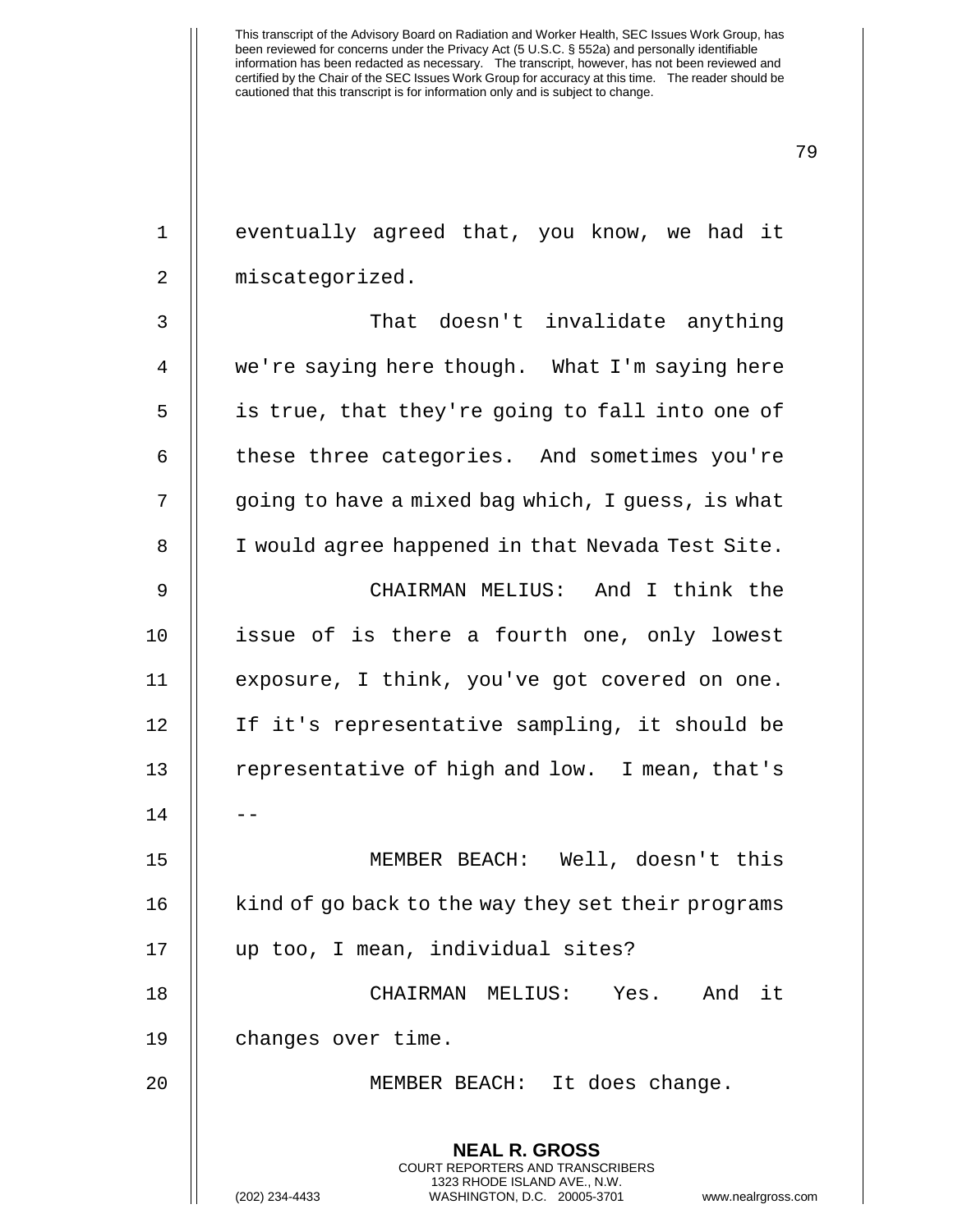| $\mathbf 1$    | CHAIRMAN MELIUS: And it changes                  |
|----------------|--------------------------------------------------|
| $\overline{2}$ | with new processes being brought in and it's     |
| $\mathbf{3}$   | new directives from above, et cetera, or hiring  |
| 4              | more health physicists and that kind of thing -- |
| 5              | NETON: It's fairly easy for<br>DR.               |
| 6              | sites that handle uranium, one radionuclide, a   |
| 7              | lot of monitoring, easy to measure. Sites that,  |
| 8              | as we know, handle multiple radionuclides that,  |
| 9              | the national laboratories are great examples of  |
| 10             | that, are very hard to convince yourself that    |
| 11             | they had any routine type monitoring program.    |
| 12             | The question then is did they really             |
| 13             | need it? Then we have to get into that analysis. |
| 14             | Because, just because they didn't have it        |
| 15             | doesn't mean it wasn't needed.                   |
| 16             | And, you know, we're going to talk a             |
| 17             | little about that. You know, what kind of other  |
| 18             | health physics indicators are there that can     |
| 19             | demonstrate and make one feel comfortable that   |
| 20             | the workers really weren't exposed.              |
|                | <b>NEAL R. GROSS</b>                             |

COURT REPORTERS AND TRANSCRIBERS 1323 RHODE ISLAND AVE., N.W.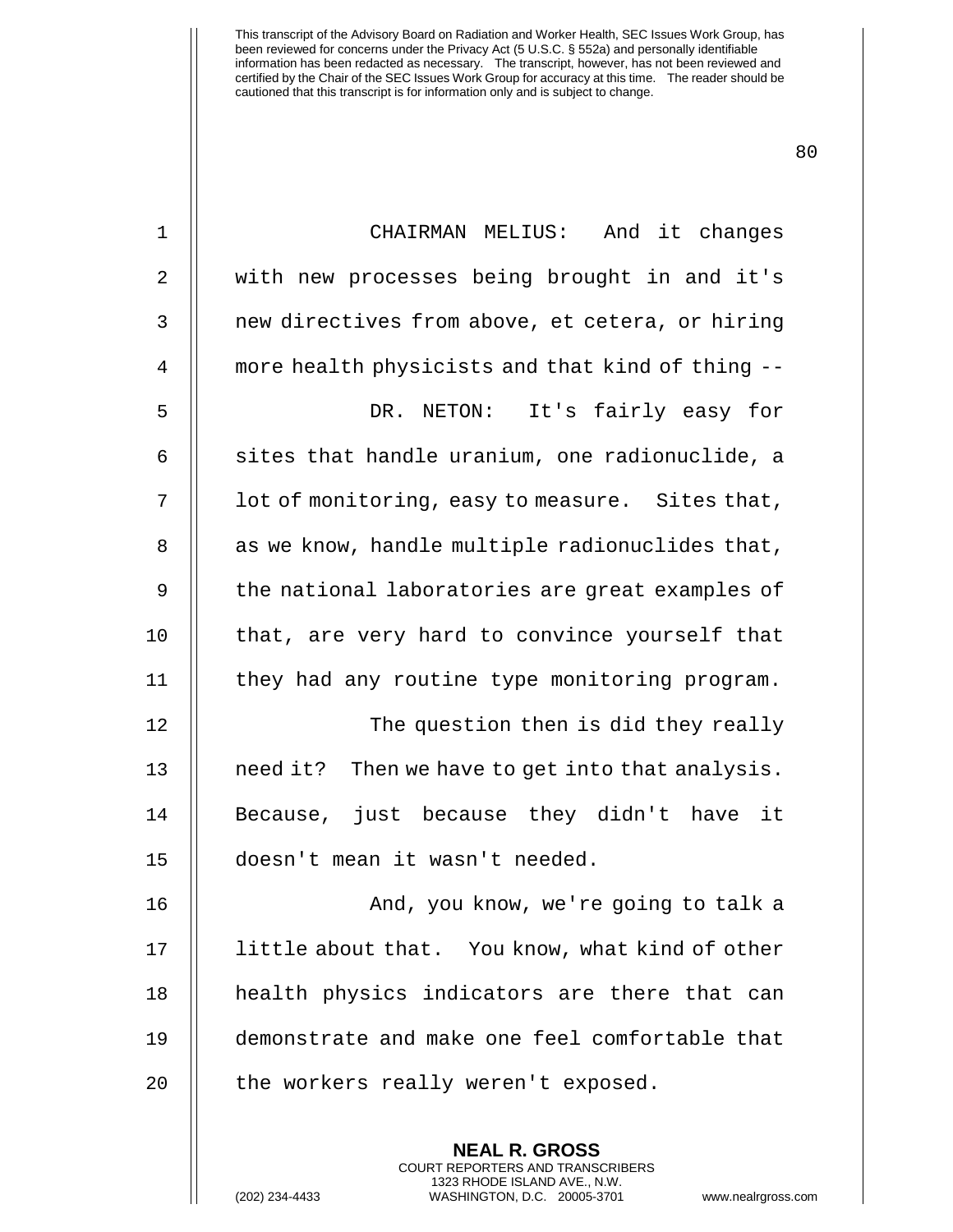| $\mathbf{1}$   | Because I've always maintained, and                |
|----------------|----------------------------------------------------|
| $\overline{2}$ | I think it's not just me, but you don't use people |
| 3              | as human air samplers. You set up your program     |
| 4              | so that they aren't exposed.                       |
| 5              | The routine program is really just                 |
| 6              | there to convince yourselves that yeah, we did     |
| 7              | a good job making sure they weren't exposed or     |
| 8              | the exposures were kept as low as we thought they  |
| 9              | were, based on our administrative and              |
| 10             | engineering controls.                              |
| 11             | So, you know, these are not about                  |
| 12             | using people as air samplers. We've got to keep    |
| 13             | that in mind. Because there are other things in    |
| 14             | place, other barriers.                             |
| 15             | CHAIRMAN MELIUS: But a control                     |
| 16             | program is not, by itself, adequate for doing      |
| 17             | dose reconstruction. And I think, you know, and    |
| 18             | this sort of permeates the whole dose, all         |
| 19             | EEOICPA, is the sense that, you know, record       |
| 20             | keeping wasn't done in a way, and monitoring       |
|                |                                                    |

**NEAL R. GROSS** COURT REPORTERS AND TRANSCRIBERS 1323 RHODE ISLAND AVE., N.W.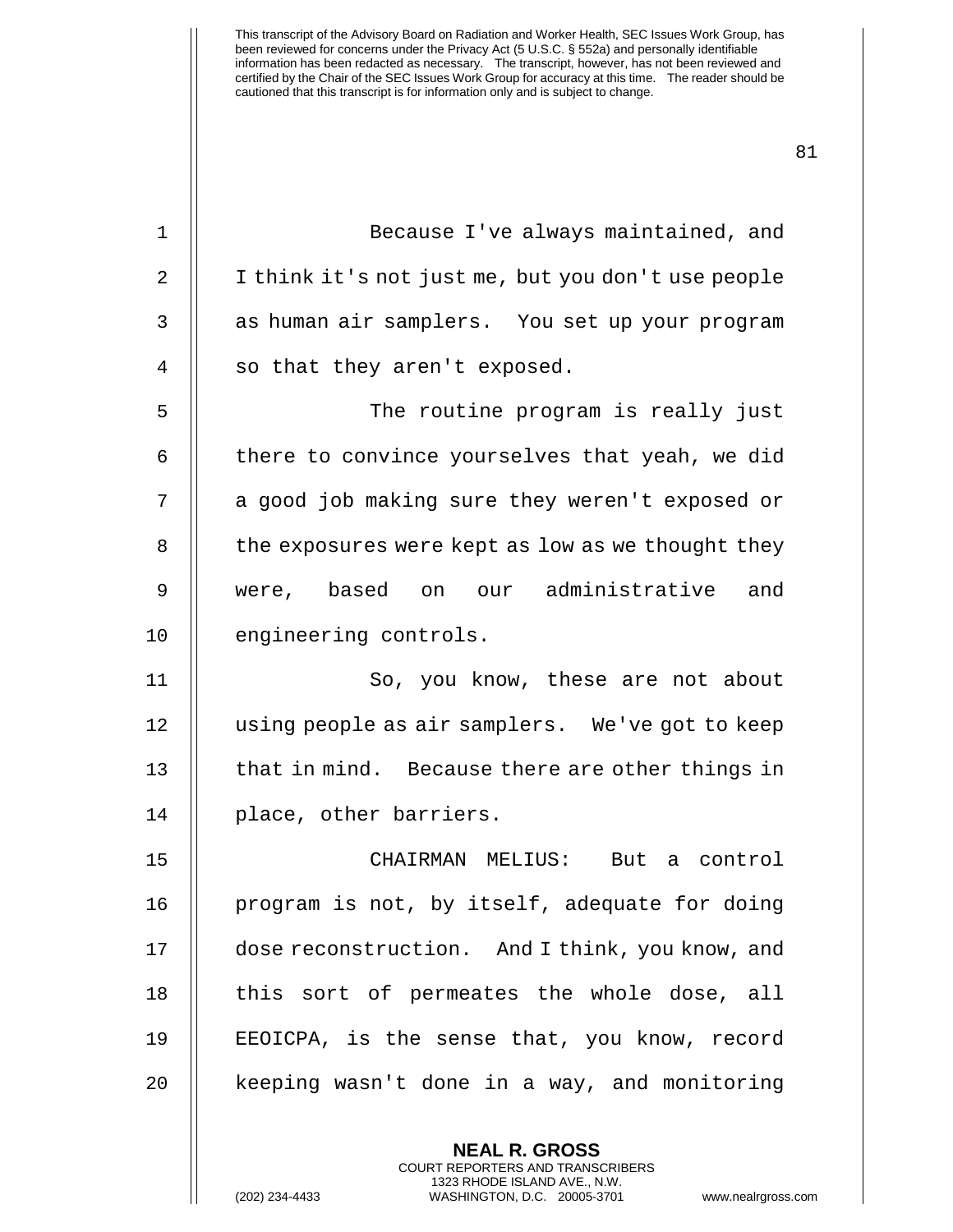| $\mathbf 1$    | wasn't done in a way necessarily that will allow                                                                                                              |
|----------------|---------------------------------------------------------------------------------------------------------------------------------------------------------------|
| $\overline{2}$ | you to go back and do dose reconstruction.                                                                                                                    |
| 3              | And to me that's how I've interpreted                                                                                                                         |
| $\overline{4}$ | the national labs, because we just have so little                                                                                                             |
| 5              | data there that it's just not feasible to turn                                                                                                                |
| 6              | that data into a plausible model. Because                                                                                                                     |
| 7              | diversity of exposures combined with the lack of                                                                                                              |
| 8              | monitoring data.                                                                                                                                              |
| 9              | It does not mean they weren't                                                                                                                                 |
| 10             | necessarily protected. I agree that I think                                                                                                                   |
| 11             | that applies to a lot the sites where we've done                                                                                                              |
| 12             | SECs, not just the national labs, but, you know.                                                                                                              |
| 13             | I mean, look how many sites we've                                                                                                                             |
| 14             | done because the personnel wasn't categorized                                                                                                                 |
| 15             | and kept track of in a way that would lend itself                                                                                                             |
| 16             | to dose reconstruction.                                                                                                                                       |
| 17             | And that's people who -- now, that's                                                                                                                          |
| 18             | not necessarily a problem, I mean, we don't know,                                                                                                             |
| 19             | you know, we talked about the example earlier.                                                                                                                |
| 20             | So I think that's something that's sort of                                                                                                                    |
|                | <b>NEAL R. GROSS</b><br>COURT REPORTERS AND TRANSCRIBERS<br>1323 RHODE ISLAND AVE., N.W.<br>(202) 234-4433<br>WASHINGTON, D.C. 20005-3701<br>www.nealrgross.o |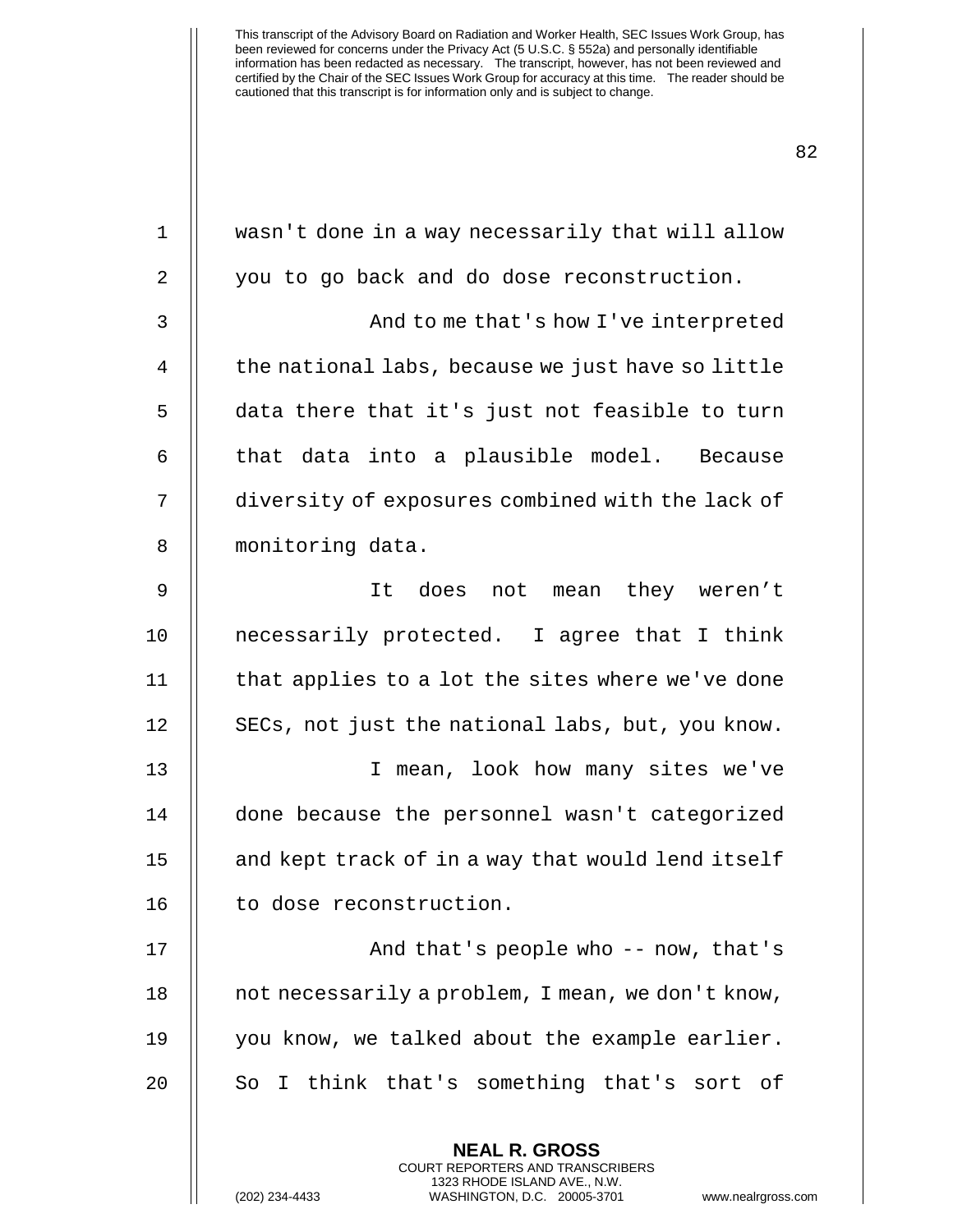| $\mathbf 1$ | separate from this.                                                                                                                                                    |
|-------------|------------------------------------------------------------------------------------------------------------------------------------------------------------------------|
| 2           | I didn't think, to me the key thing                                                                                                                                    |
| 3           | on the type of sampling program, where we're                                                                                                                           |
| 4           | having a problem with coworker models, is can you                                                                                                                      |
| 5           | do a coworker model where you have one group                                                                                                                           |
| 6           | that's under one kind of regimen and another                                                                                                                           |
| 7           | under another type of sampling program.                                                                                                                                |
| 8           | And to me that's very, very difficult                                                                                                                                  |
| 9           | to do in a statistically adequate way. And I                                                                                                                           |
| 10          | think that's what we're, you know, what we need                                                                                                                        |
| 11          | to wrestle with.                                                                                                                                                       |
| 12          | DR. NETON: I think that's worth                                                                                                                                        |
| 13          | pursuing. The first, I'd just like to talk                                                                                                                             |
| 14          | about one of your first comments about control                                                                                                                         |
| 15          | programs not being sufficient for dose                                                                                                                                 |
| 16          | reconstruction.                                                                                                                                                        |
| 17          | I think that may be true in the older                                                                                                                                  |
| 18          | eras, you know, 60s, 50s, those where, you know,                                                                                                                       |
| 19          | we really don't have a good program.                                                                                                                                   |
| 20          | But in my opinion, in the modern era                                                                                                                                   |
|             | <b>NEAL R. GROSS</b><br><b>COURT REPORTERS AND TRANSCRIBERS</b><br>1323 RHODE ISLAND AVE., N.W.<br>(202) 234-4433<br>WASHINGTON, D.C. 20005-3701<br>www.nealrgross.com |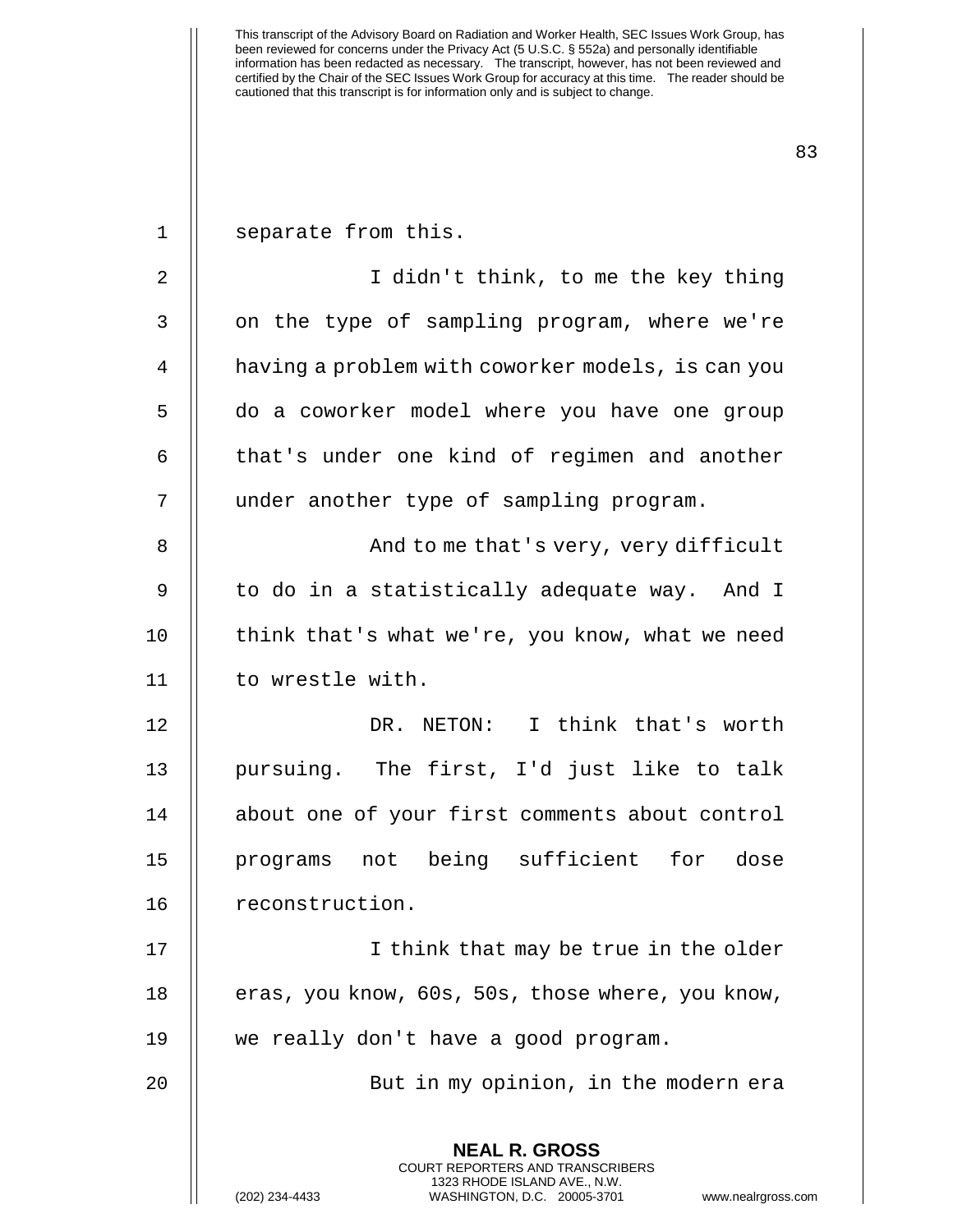**NEAL R. GROSS** COURT REPORTERS AND TRANSCRIBERS 1323 RHODE ISLAND AVE., N.W. (202) 234-4433 WASHINGTON, D.C. 20005-3701 www.nealrgross.com 1 || where you have 10 CFR 835 where, you know, 2 | there's a requirement that people with less than 3 100, people who have more than 100 millirem 4 || potential for internal exposure need to be on a 5 || monitoring program. 6 That's pretty well evaluated, and 7 || the documentation is there and the controls, I 8 || think, are there and the demonstrations. I 9 || think, in those situations, you can. 10 But I would agree in the earlier 11 days, and obviously NIOSH has agreed with that, 12 many of the national laboratories just can't 13 || make the case. 14 CHAIRMAN MELIUS: Yes. And it's 15 diversity of operations -- 16 DR. NETON: Yes, right. 17 CHAIRMAN MELIUS: -- et cetera. 18 || But production facilities and situations are 19 different. 20 DR. NETON: So, you know, in this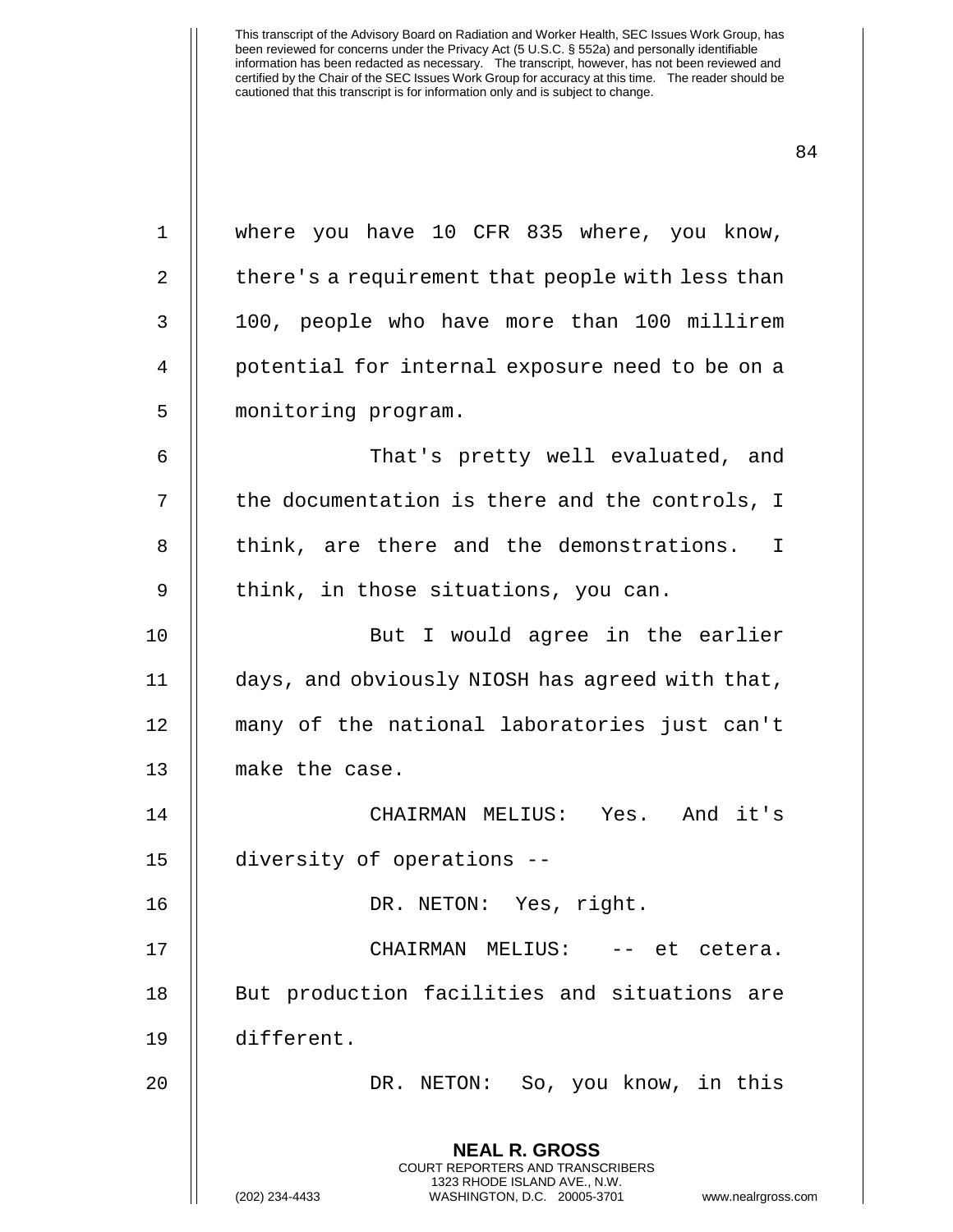| $\mathbf 1$ | Section 2.2, we're talking about the routine      |
|-------------|---------------------------------------------------|
| 2           | monitoring program and how one should go about    |
| 3           | determining if it was actually a good routine     |
| 4           | monitoring program that could be used for a       |
| 5           | coworker model.                                   |
| 6           | And I've highlighted here what must               |
| 7           | be evaluated to demonstrate that it was a good    |
| 8           | program with a representative of the exposed      |
| 9           | population, the workers with the highest          |
| 10          | exposure potential -- oh, sorry, I got ahead of   |
| 11          | myself here a little bit.                         |
| 12          | MR. BARTON: I think that was really               |
| 13          | SC&A's main comment about this section was that   |
| 14          | we agree, for a coworker model to be valid, we    |
| 15          | sort of have to fit it into one these two --      |
| 16          | DR. NETON: Right.                                 |
| 17          | MR. BARTON: -- categories. And we                 |
| 18          | just want to make sure, maybe just a little word  |
| 19          | tweaking would take care of it, that it was never |
| 20          | assumed, a priori, that that's the case.<br>But   |
|             | <b>NEAL R. GROSS</b>                              |

COURT REPORTERS AND TRANSCRIBERS 1323 RHODE ISLAND AVE., N.W.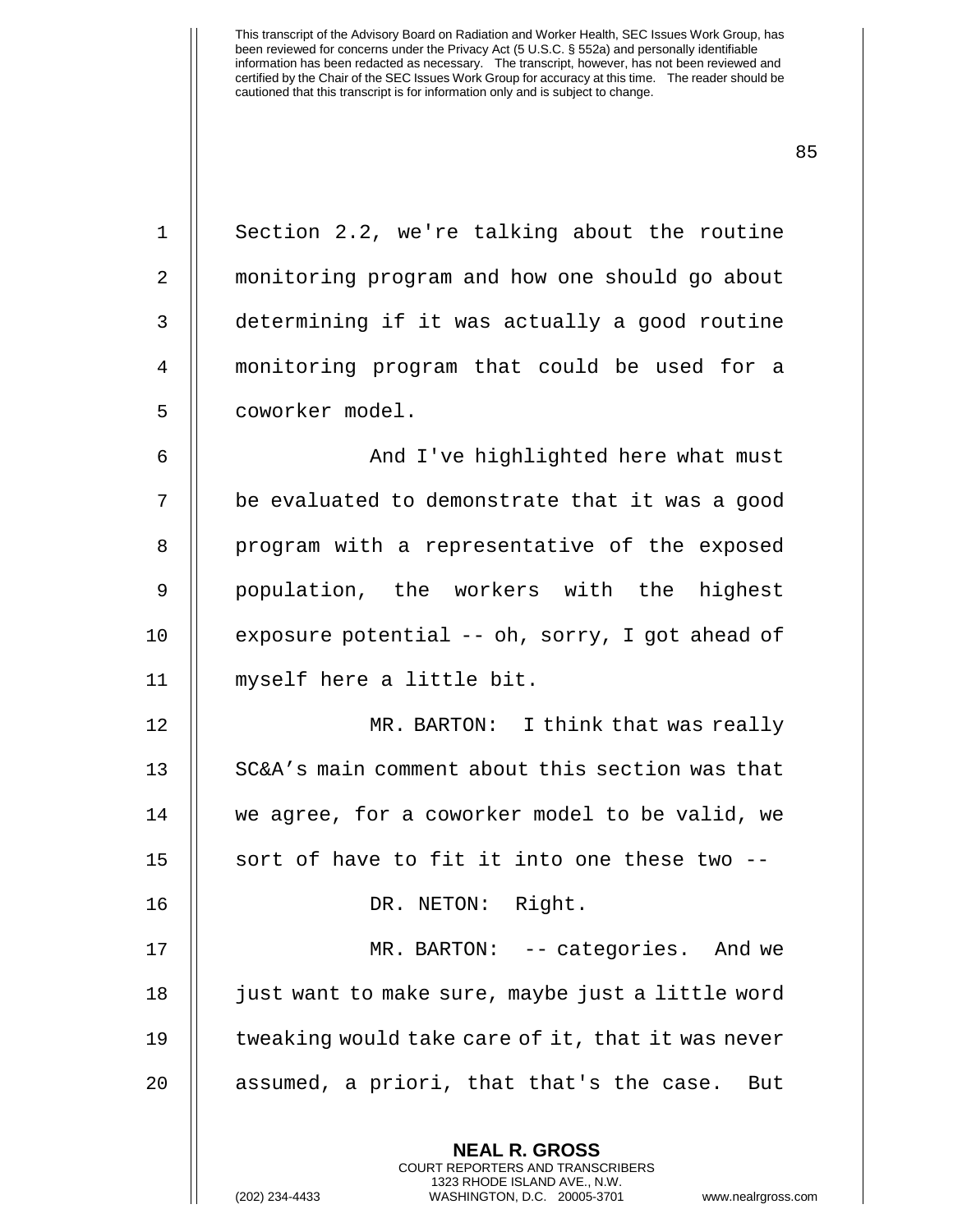| 1  | you have to sort of demonstrate it somehow.                                                                                                                            |
|----|------------------------------------------------------------------------------------------------------------------------------------------------------------------------|
| 2  | DR. NETON: Yes, yes. I agree.                                                                                                                                          |
| 3  | And, you know, we've gone, lately it's been more                                                                                                                       |
| 4  | of a standard mode of operation to go back and                                                                                                                         |
| 5  | look at the procedures, and at Savannah River in                                                                                                                       |
| 6  | particular, and say here're the sheets, the                                                                                                                            |
| 7  | checklists that say who has to be on a monitoring                                                                                                                      |
| 8  | program.                                                                                                                                                               |
| 9  | And then not only is that sufficient                                                                                                                                   |
| 10 | in itself, but you've got to go back and say did                                                                                                                       |
| 11 | they really take those samples.                                                                                                                                        |
| 12 | MR. BARTON: Yes, did they do it?                                                                                                                                       |
| 13 | DR. NETON: And once you can make                                                                                                                                       |
| 14 | that case, then you're pretty far along saying                                                                                                                         |
| 15 | I think we've got a fairly good situation.                                                                                                                             |
| 16 | right. This is one of these<br>All                                                                                                                                     |
| 17 | paragraphs though I think that maybe some                                                                                                                              |
| 18 | checklist-type items for filling out, it would                                                                                                                         |
| 19 | benefit that.                                                                                                                                                          |
| 20 | Again, I like to<br>keep the                                                                                                                                           |
|    | <b>NEAL R. GROSS</b><br><b>COURT REPORTERS AND TRANSCRIBERS</b><br>1323 RHODE ISLAND AVE., N.W.<br>(202) 234-4433<br>WASHINGTON, D.C. 20005-3701<br>www.nealrgross.com |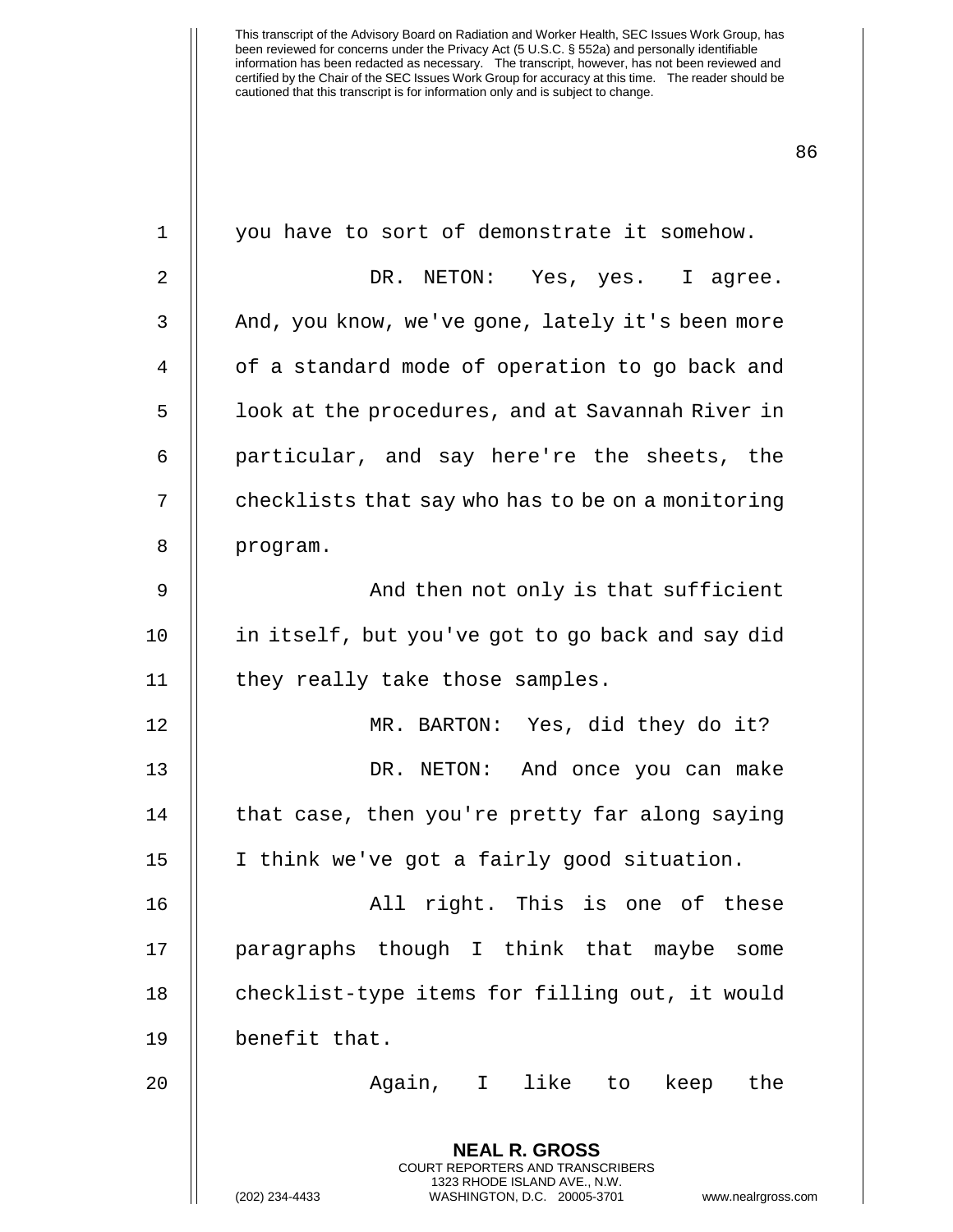**NEAL R. GROSS** COURT REPORTERS AND TRANSCRIBERS 1323 RHODE ISLAND AVE., N.W. (202) 234-4433 WASHINGTON, D.C. 20005-3701 www.nealrgross.com 1 | implementation quide simple, mostly because I 2 | don't like to write 60-page documents. That's  $3 \parallel$  fine. No, I think you need to have an upper tier  $4 \parallel$  that is more general. 5 CHAIRMAN MELIUS: That's why you 6 have staff and ORAU. 7 DR. NETON: You can proclaim what's 8 | important and then have the details fleshed out. 9 CHAIRMAN MELIUS: Yes, that's 10 || right. 11 (Laughter.) 12 DR. NETON: Okay. Now, this last 13 || one's going to be, I'm sure, subject to some 14 discussion which is incident-based sampling. 15 Can you use an incident-sampling program to do 16 || anything as far as coworkers? 17 MEMBER ROESSLER: Could we go back 18 | to Paragraph 2 there? 19 DR. NETON: Sure. 20 MEMBER ROESSLER: I think you have a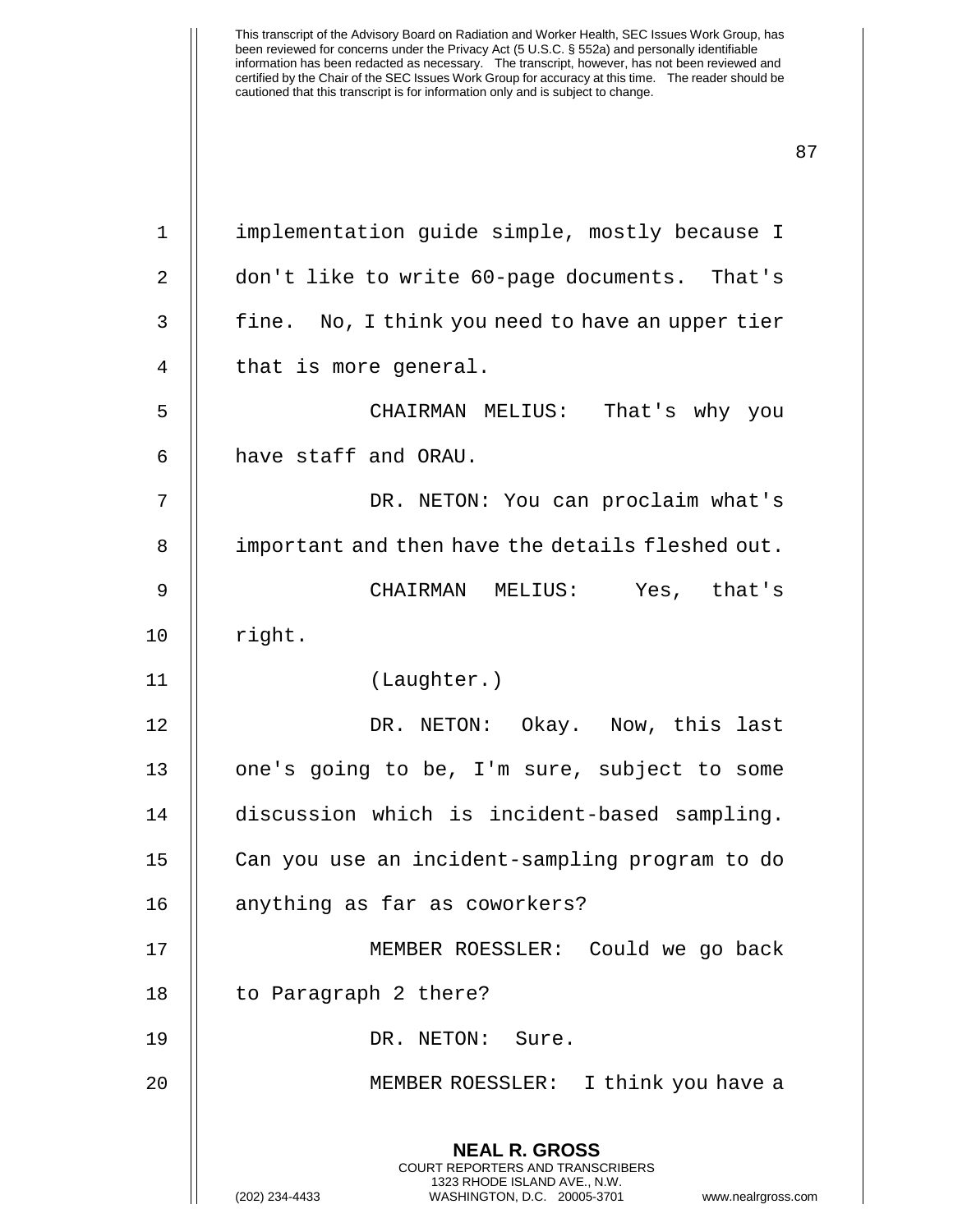| $\mathbf 1$ | correction to make in the last sentence. Don't                                                                                                                         |
|-------------|------------------------------------------------------------------------------------------------------------------------------------------------------------------------|
| 2           | you have that backwards?                                                                                                                                               |
| 3           | MR. BARTON: Yes, it does look like                                                                                                                                     |
| 4           | it is in backwards, but --                                                                                                                                             |
| 5           | (Simultaneous speaking.)                                                                                                                                               |
| 6           | DR. NETON: Representative samples                                                                                                                                      |
| 7           | or worker -- in these cases the assignment of                                                                                                                          |
| 8           | coworker dose --                                                                                                                                                       |
| 9           | (Simultaneous speaking.)                                                                                                                                               |
| 10          | DR. NETON: -- for distribution                                                                                                                                         |
| 11          | measured values --                                                                                                                                                     |
| 12          | (Simultaneous speaking.)                                                                                                                                               |
| 13          | DR. NETON: Oh, yes.                                                                                                                                                    |
| 14          | MR. BARTON: Or representative, see                                                                                                                                     |
| 15          | that?                                                                                                                                                                  |
| 16          | DR. NETON:<br>Or representative, yes.                                                                                                                                  |
| 17          | Okay.<br>MEMBER ROESSLER:<br>Just                                                                                                                                      |
| 18          | wanted to $-$                                                                                                                                                          |
| 19          | DR. NETON: It is backwards.                                                                                                                                            |
| 20          | MEMBER ROESSLER: -- point it out to                                                                                                                                    |
|             | <b>NEAL R. GROSS</b><br><b>COURT REPORTERS AND TRANSCRIBERS</b><br>1323 RHODE ISLAND AVE., N.W.<br>(202) 234-4433<br>WASHINGTON, D.C. 20005-3701<br>www.nealrgross.com |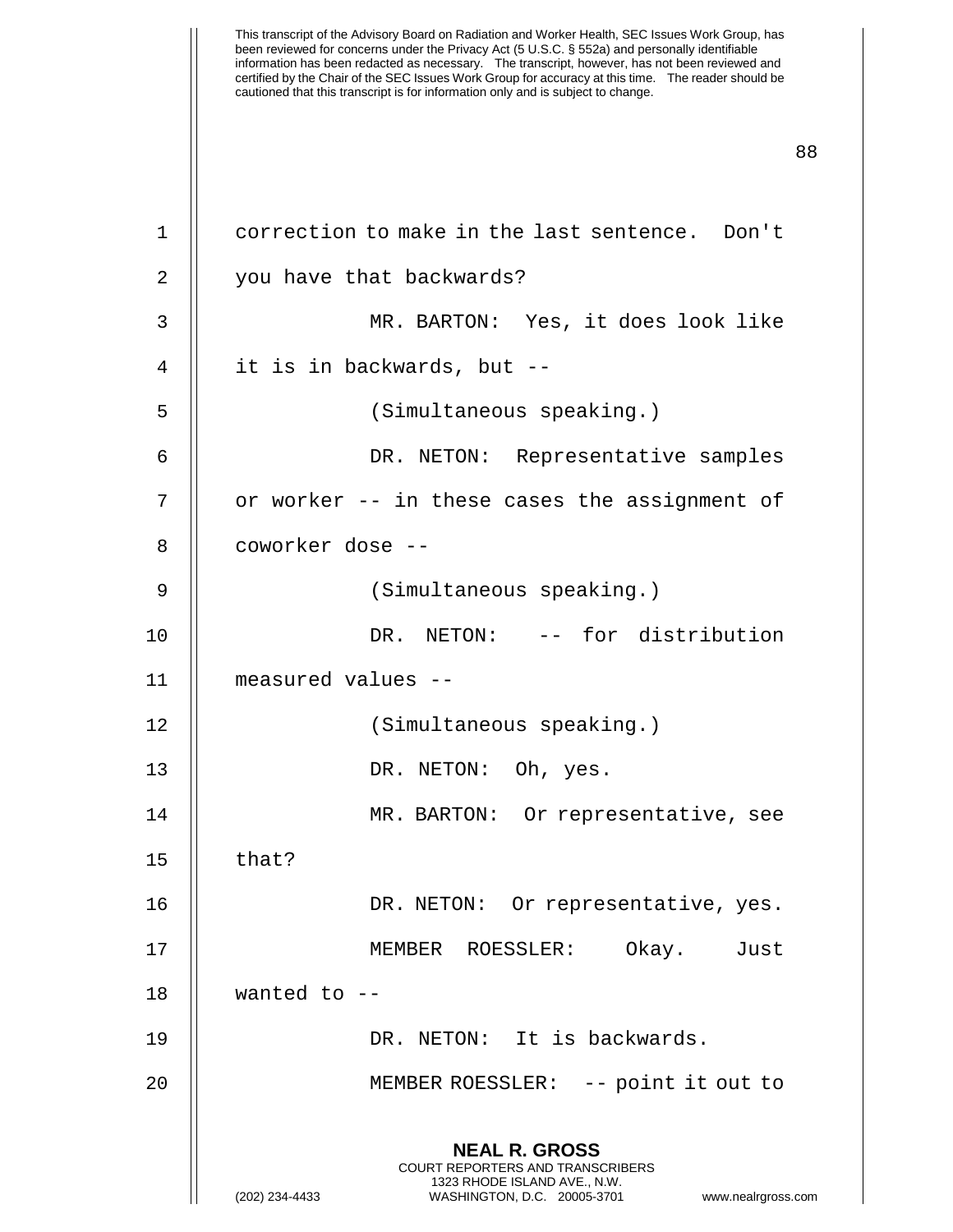| $\mathbf 1$    | you, okay.                                        |
|----------------|---------------------------------------------------|
| $\overline{2}$ | DR. NETON: It must have been right                |
| 3              | around lunch time when I wrote this.              |
| 4              | (Laughter.)                                       |
| 5              | DR. NETON: Okay. Thank you for                    |
| 6              | that comment. Now, this last paragraph, I'm not   |
| 7              | willing to agree that incident sampling programs  |
| 8              | in themselves are not useful to develop an        |
| 9              | inference as to what the unmonitored coworkers'   |
| 10             | exposure was.                                     |
| 11             | And this may, and I know Dr. Melius'              |
| 12             | opinion on this, because he just said it, but if  |
| 13             | you have a program in place that has put controls |
| 14             | in there, I mean, I'm talking about situations    |
| 15             | where there's glove boxes, there's alpha CAMs,    |
| 16             | there're smears taken daily and there's<br>no     |
| 17             | evidence of upset conditions.                     |
| 18             | And then all of a sudden, so the                  |
| 19             | workers aren't monitored for good reason, all of  |
| 20             | sudden there's a clear indication of<br>an<br>a   |
|                | <b>NEAL R. GROSS</b>                              |

COURT REPORTERS AND TRANSCRIBERS 1323 RHODE ISLAND AVE., N.W.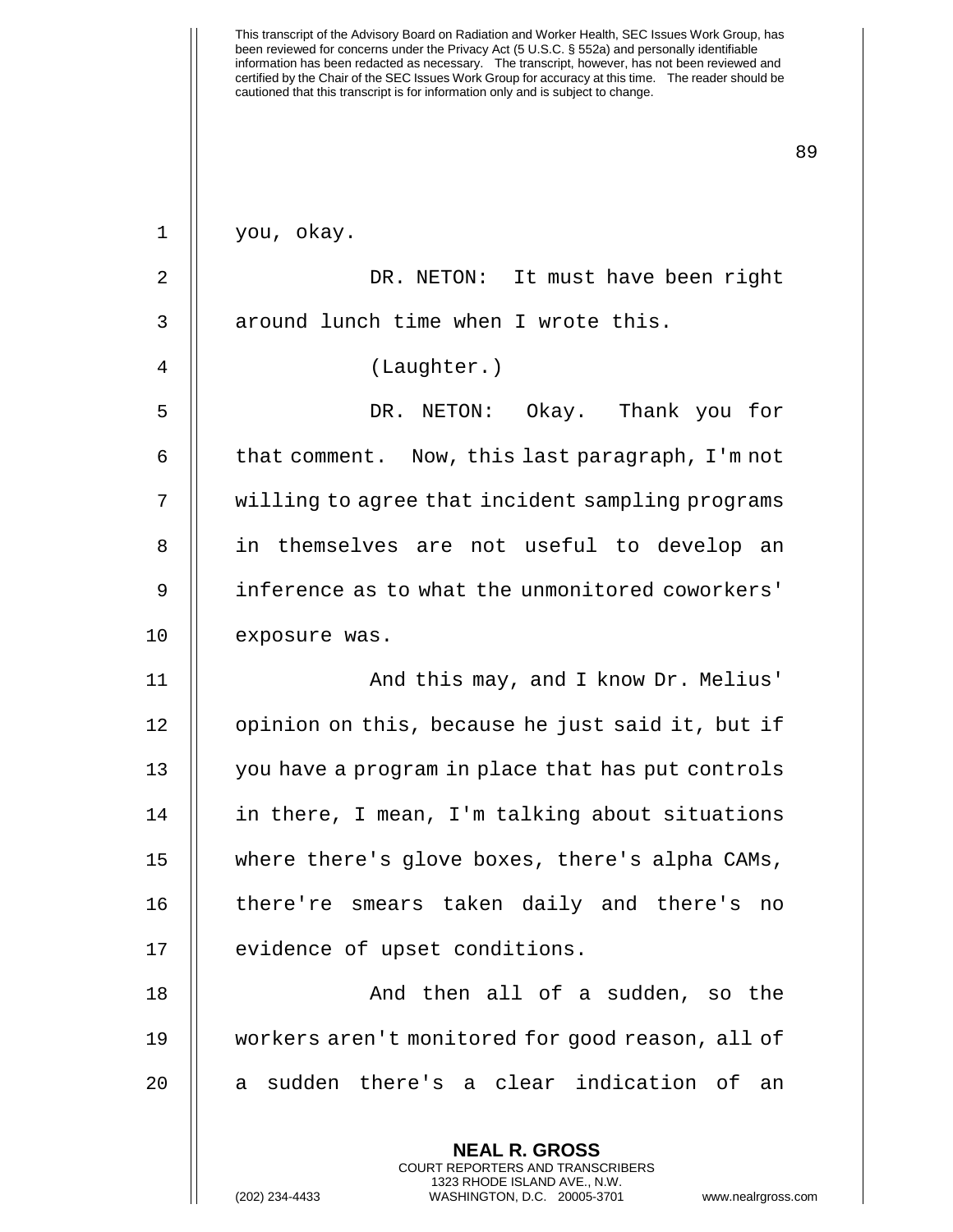90

1 | incident out there. Someone came out of an area 2 | where they got contaminated, the alpha CAM went, 3 || you know, that sort of thing. Then you have an 4 incident sample.

5 || So if you have a couple of incident  $6$  || samples on a worker, and you assume that those 7 incident samples -- now this is where it is a bit  $8 \parallel$  of a stretch -- are representative of a chronic 9 model, which is what our coworker models are, 10 || then you've bounded the exposure of those 11 workers.

12 It can't be any higher than that for 13  $\parallel$  that worker. His chronic exposure could not be 14 higher than the chronic exposure that put 15 || through the value of that first incident sample 16 | that may have happened three or four months into 17 || the monitoring period. So I think you can get 18 || some useful bounding information out of that. 19 DR. MAKHIJANI: Is that a way to 20 | bound something though?

> **NEAL R. GROSS** COURT REPORTERS AND TRANSCRIBERS 1323 RHODE ISLAND AVE., N.W.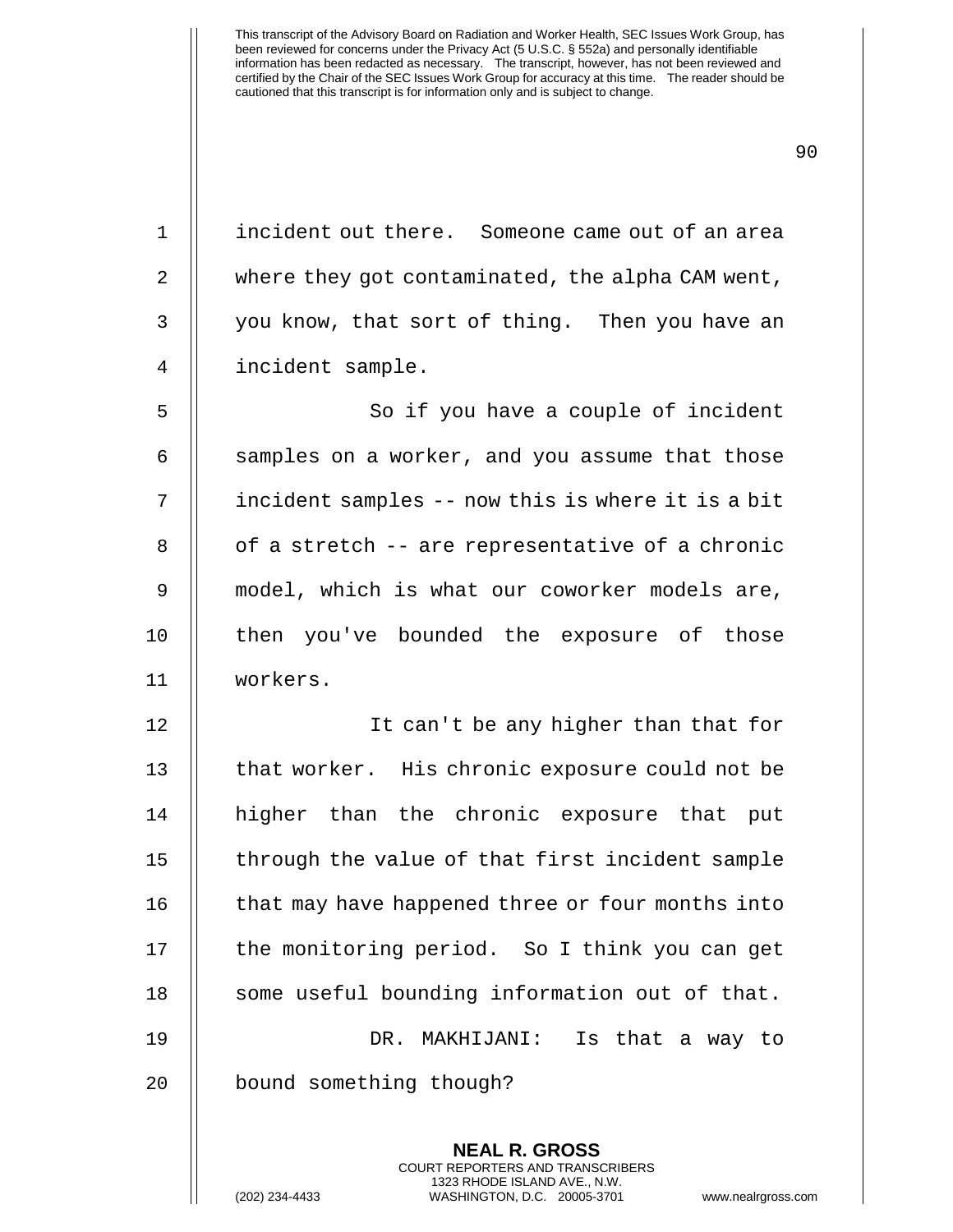| $\mathbf 1$    | DR. NETON: I mean, it is.                                                                           |
|----------------|-----------------------------------------------------------------------------------------------------|
| $\overline{2}$ | DR. MAKHIJANI: Because that                                                                         |
| 3              | incident, because the way you described your                                                        |
| 4              | routine monitoring was a worker protection                                                          |
| 5              | program, right?                                                                                     |
| 6              | DR. NETON: It was --                                                                                |
| 7              | (Simultaneous speaking.)                                                                            |
| 8              | DR. MAKHIJANI: -- equipment to make                                                                 |
| 9              | sure workers are not exposed.                                                                       |
| 10             | DR. NETON: Right.                                                                                   |
| 11             | DR. MAKHIJANI: And then you do your                                                                 |
| 12             | monitoring to verify that your systems are                                                          |
| 13             | working.                                                                                            |
| 14             | DR. NETON: Right.                                                                                   |
| 15             | DR. MAKHIJANI: So that's<br>a                                                                       |
| 16             | situation in which you're not expecting to find                                                     |
| 17             | anything.                                                                                           |
| 18             | (Simultaneous speaking.)                                                                            |
| 19             | DR. MAKHIJANI: You actually have,                                                                   |
| 20             | well, most of the time you have to have results                                                     |
|                | <b>NEAL R. GROSS</b><br><b>COURT REPORTERS AND TRANSCRIBERS</b>                                     |
|                | 1323 RHODE ISLAND AVE., N.W.<br>(202) 234-4433<br>WASHINGTON, D.C. 20005-3701<br>www.nealrgross.com |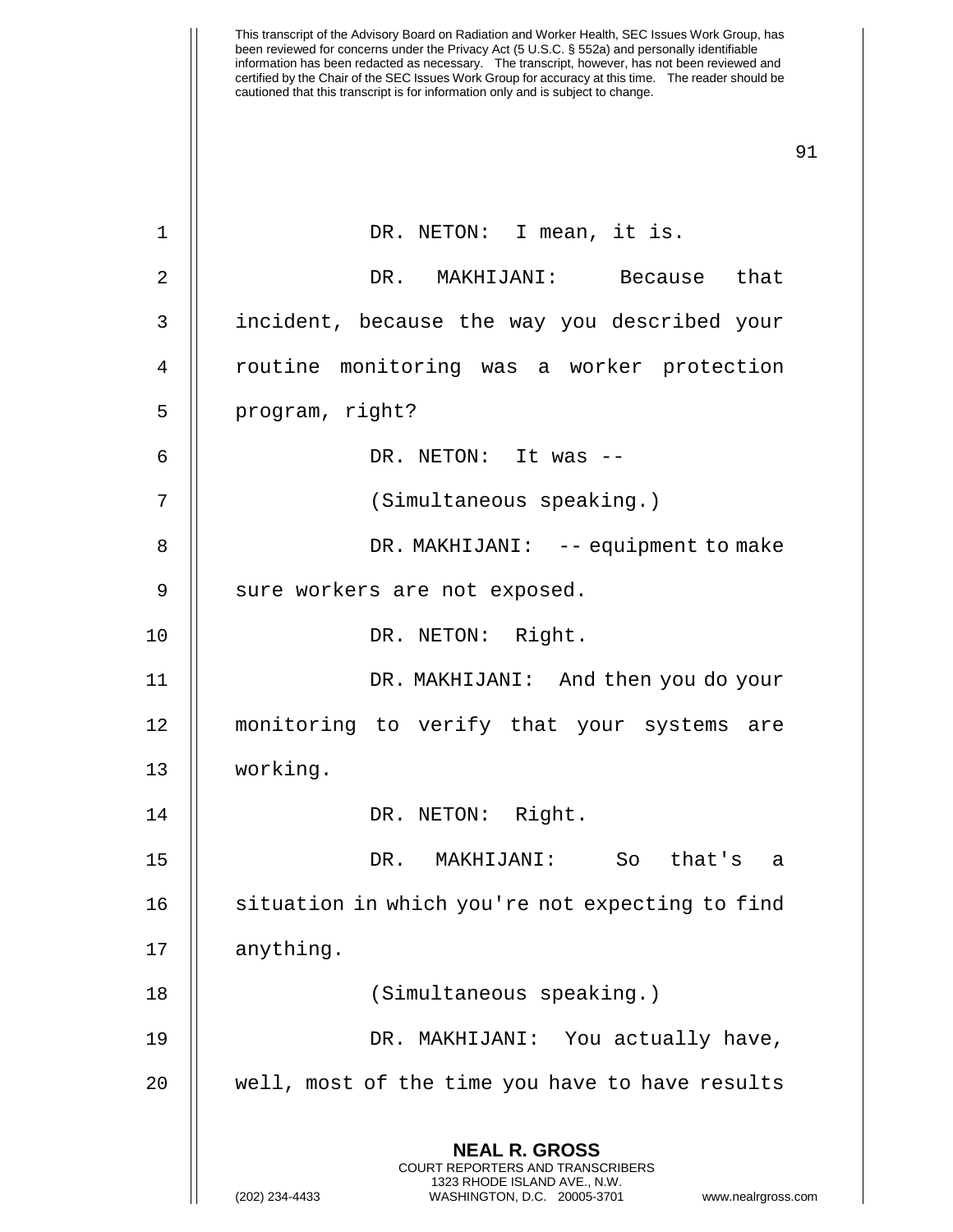This transcript of the Advisory Board on Radiation and Worker Health, SEC Issues Work Group, has been reviewed for concerns under the Privacy Act (5 U.S.C. § 552a) and personally identifiable information has been redacted as necessary. The transcript, however, has not been reviewed and certified by the Chair of the SEC Issues Work Group for accuracy at this time. The reader should be cautioned that this transcript is for information only and is subject to change. 92 **NEAL R. GROSS** COURT REPORTERS AND TRANSCRIBERS  $1 \parallel -$ 2 DR. NETON: In the early years, we  $3 \parallel$  were allowed, it was not so --4 DR. MAKHIJANI: That's true. In 5 | the early years they were allowed to be exposed 6 || quite a lot. 7 DR. NETON: Yes. 8 DR. MAKHIJANI: But I don't see how 9 || you can, because incidents, by their very 10 nature, are not representative of anything 11 || normal and you have very high results. 12 || And then you're necessarily going to 13 | get into situations where there, well, basically 14 you're saying this kind of incident is occurring 15  $\parallel$  all the time which --16 DR. NETON: No, no. I would say as  $17$  | a, a routine monitoring program, in my mind, 18 would be in place when there was, there was a 19 reasonable potential to generate airborne 20 || radioactive materials, for somewhere that has

1323 RHODE ISLAND AVE., N.W.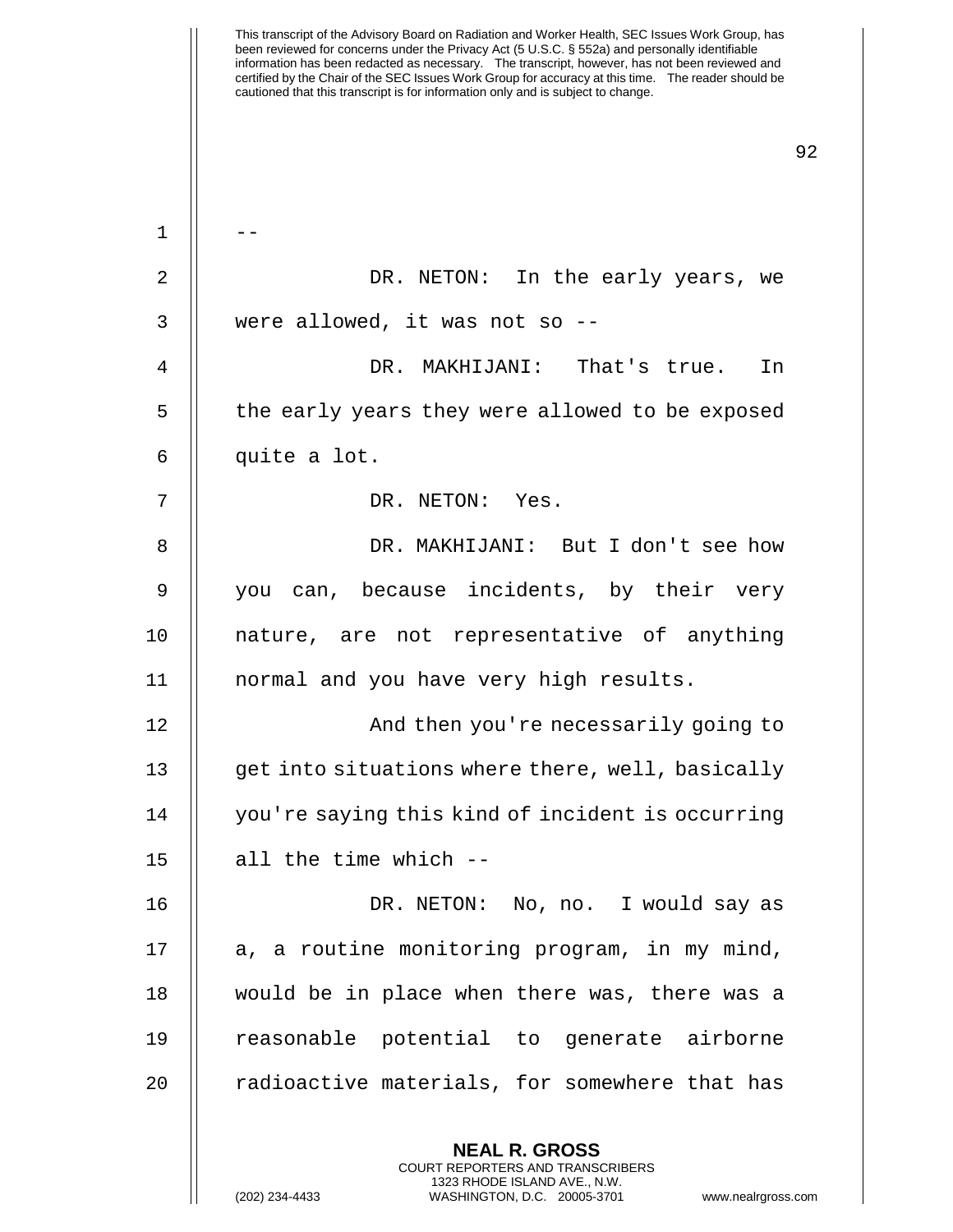**NEAL R. GROSS** COURT REPORTERS AND TRANSCRIBERS 1 || processes going on that are either, you know, 2 | pushing things through an extrusion press and, 3 | you know, you could have a pop, or something like 4 | that or grinding on uranium surfaces. 5  $\parallel$  5 That's when you have routine 6 monitoring. But even though you've got 7 || engineering controls in the early days, people 8 | were, it was acceptable to have routine airborne 9 in the area. We were just trying to make sure 10 || that it didn't exceed what you were expecting 11 based on your controls. 12 || But there are situations in Savannah 13 || River, I keep harping on that or hate to keep 14 || harping on that, is there are situations where 15 || their people are, a very confined process, 16 | extremely confined, you have no expectation that  $17$  | there's going to be anything. 18 But you have enough workplace 19 indicators there to let you know when something 20 || does go off the B- not a normal situation.

1323 RHODE ISLAND AVE., N.W.

(202) 234-4433 WASHINGTON, D.C. 20005-3701 www.nealrgross.com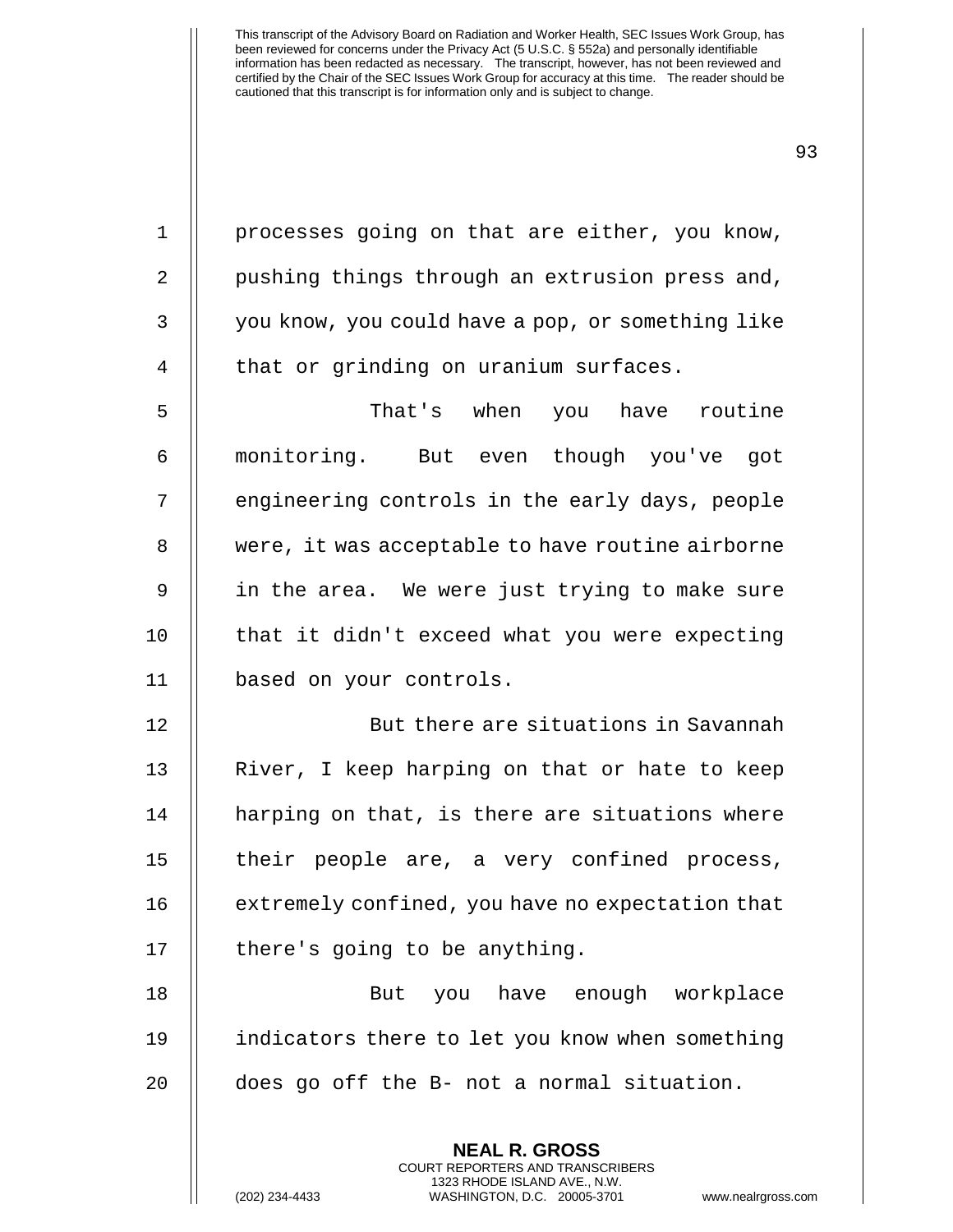| $\mathbf 1$ | And then, in that situation, you have                                                           |
|-------------|-------------------------------------------------------------------------------------------------|
| 2           | a bioassay sample that can be used to bound the                                                 |
| 3           | workers' exposure through the first six, eight                                                  |
| 4           | months of the monitoring period. And he's no                                                    |
| 5           | higher than that.                                                                               |
| 6           | Because that incident sample is not                                                             |
| 7           | only representative of his exposure during the                                                  |
| 8           | incident, it's representative of his exposure                                                   |
| 9           | during the first few months of the year, or                                                     |
| 10          | whatever time period elapsed.                                                                   |
| 11          | DR. MAKHIJANI: That second part,                                                                |
| 12          | the representative --                                                                           |
| 13          | DR. NETON: I mean it's bounding.                                                                |
| 14          | It's plausibly bounding.                                                                        |
| 15          | (Simultaneous speaking.)                                                                        |
| 16          | DR. NETON: I'm open for discussion.                                                             |
| 17          | That's the way I view it right now.                                                             |
| 18          | DR. MAKHIJANI: Yes, yes.                                                                        |
| 19          | CHAIRMAN MELIUS: I think the                                                                    |
| 20          | threshold's going to be pretty high on that.                                                    |
|             | <b>NEAL R. GROSS</b><br><b>COURT REPORTERS AND TRANSCRIBERS</b><br>1323 RHODE ISLAND AVE., N.W. |
|             | (202) 234-4433<br>WASHINGTON, D.C. 20005-3701<br>www.nealrgross.com                             |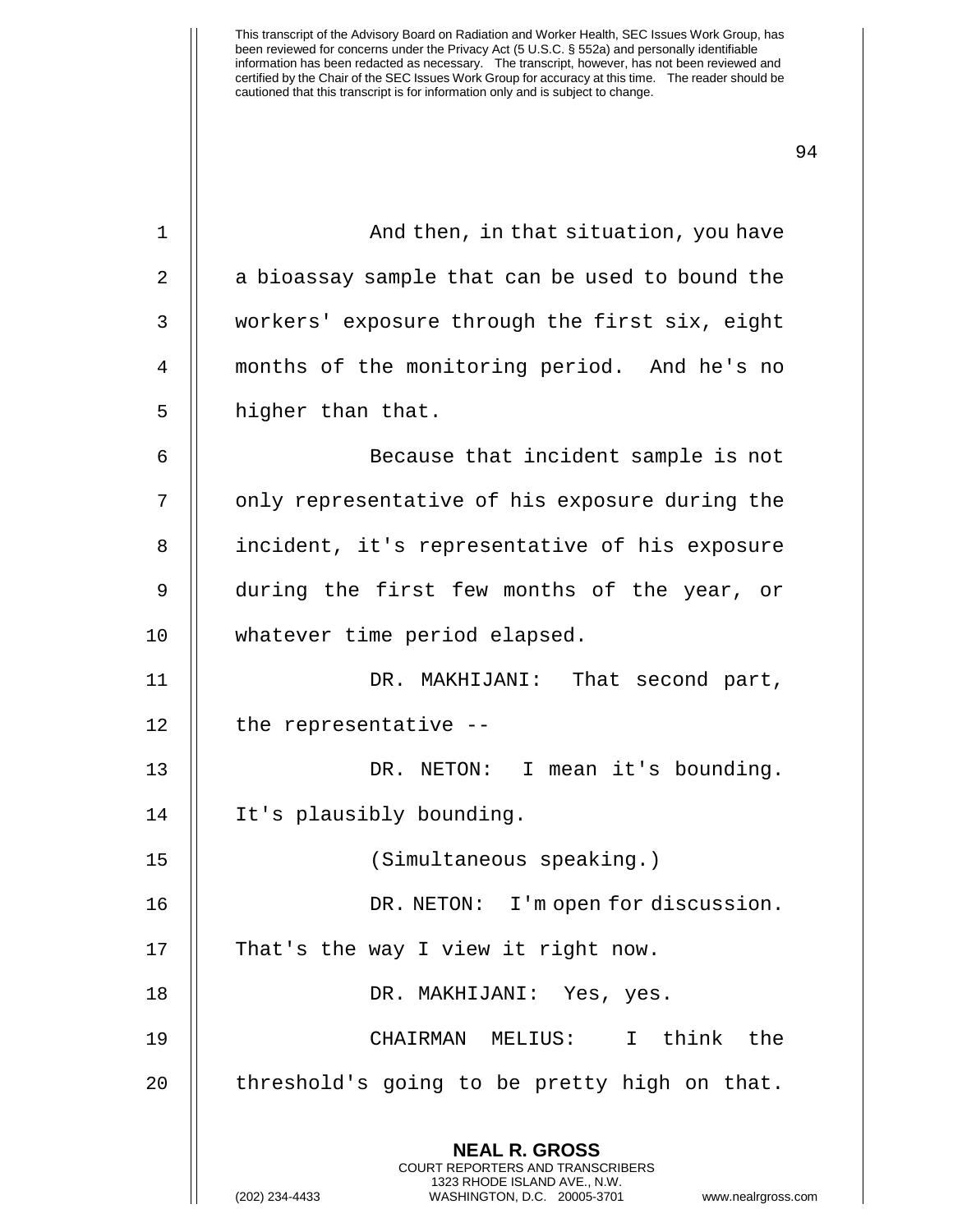**NEAL R. GROSS** 1 I'm not saying those situations don't exist, but 2 || I think it would be a situation where they come 3 || up with a plausible upper bound. 4 || I can agree on the bounding would be  $5$   $\parallel$  an easier threshold to meet. But I think a  $6$  || plausible upper bound, I think, is going to be 7 || much harder, because it --8 DR. NETON: Well, I think you'd be 9 | hard pressed to convince me that the unmonitored 10 workers that were working in those same 11 | situations had a higher exposure than those guys 12 who were incident samples. 13 CHAIRMAN MELIUS: But that's 14 | bounding. What I'm saying is plausible is a 15 || representative of, you know, is that 16 || sufficiently accurate to represent those 17 workers? 18 || And what it's going to do is it'll 19 || come down to what is the nature, the number of 20 | incidents, the documentation of the incidents,

> COURT REPORTERS AND TRANSCRIBERS 1323 RHODE ISLAND AVE., N.W.

(202) 234-4433 WASHINGTON, D.C. 20005-3701 www.nealrgross.com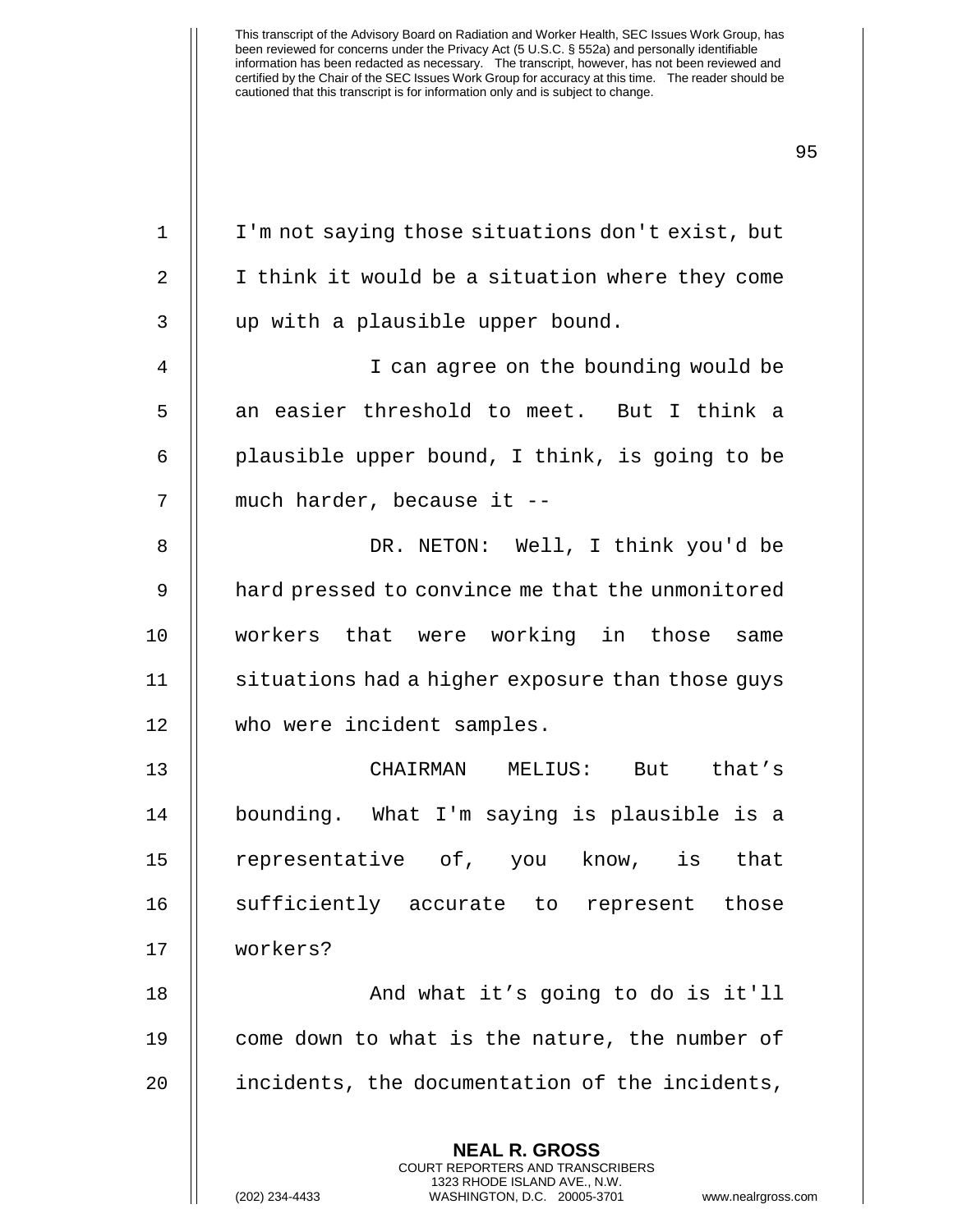| $\mathbf 1$ | the number of, you know, what levels were found                                                                                                               |
|-------------|---------------------------------------------------------------------------------------------------------------------------------------------------------------|
| 2           | and so forth.                                                                                                                                                 |
| 3           | And I think, I don't want to say it                                                                                                                           |
| 4           | can't be done. But at the same time, I would be                                                                                                               |
| 5           | very skeptical of accepting it.                                                                                                                               |
| 6           | DR. NETON: I don't disagree that                                                                                                                              |
| 7           | it's a high bar to prove. I mean, I think I've                                                                                                                |
| 8           | sort of said that in the last seconds here. You                                                                                                               |
| 9           | can demonstrate the effectiveness in<br>the                                                                                                                   |
| 10          | engineering controls, adequate to prevent                                                                                                                     |
| 11          | exposure except during upset conditions. It                                                                                                                   |
| 12          | may be possible to use incident-based.                                                                                                                        |
| 13          | CHAIRMAN MELIUS: I hate to close                                                                                                                              |
| 14          | the door on it just because --                                                                                                                                |
| 15          | DR. MAKHIJANI: Actually, I am going                                                                                                                           |
| 16          | to keep the door partially open, give you two                                                                                                                 |
| 17          | examples that<br>are completely different.                                                                                                                    |
| 18          | They're different.                                                                                                                                            |
| 19          | So if you have a situation like Ames                                                                                                                          |
| 20          | where you know that you are having a lot of these                                                                                                             |
|             | <b>NEAL R. GROSS</b><br>COURT REPORTERS AND TRANSCRIBERS<br>1323 RHODE ISLAND AVE., N.W.<br>(202) 234-4433<br>WASHINGTON, D.C. 20005-3701<br>www.nealrgross.c |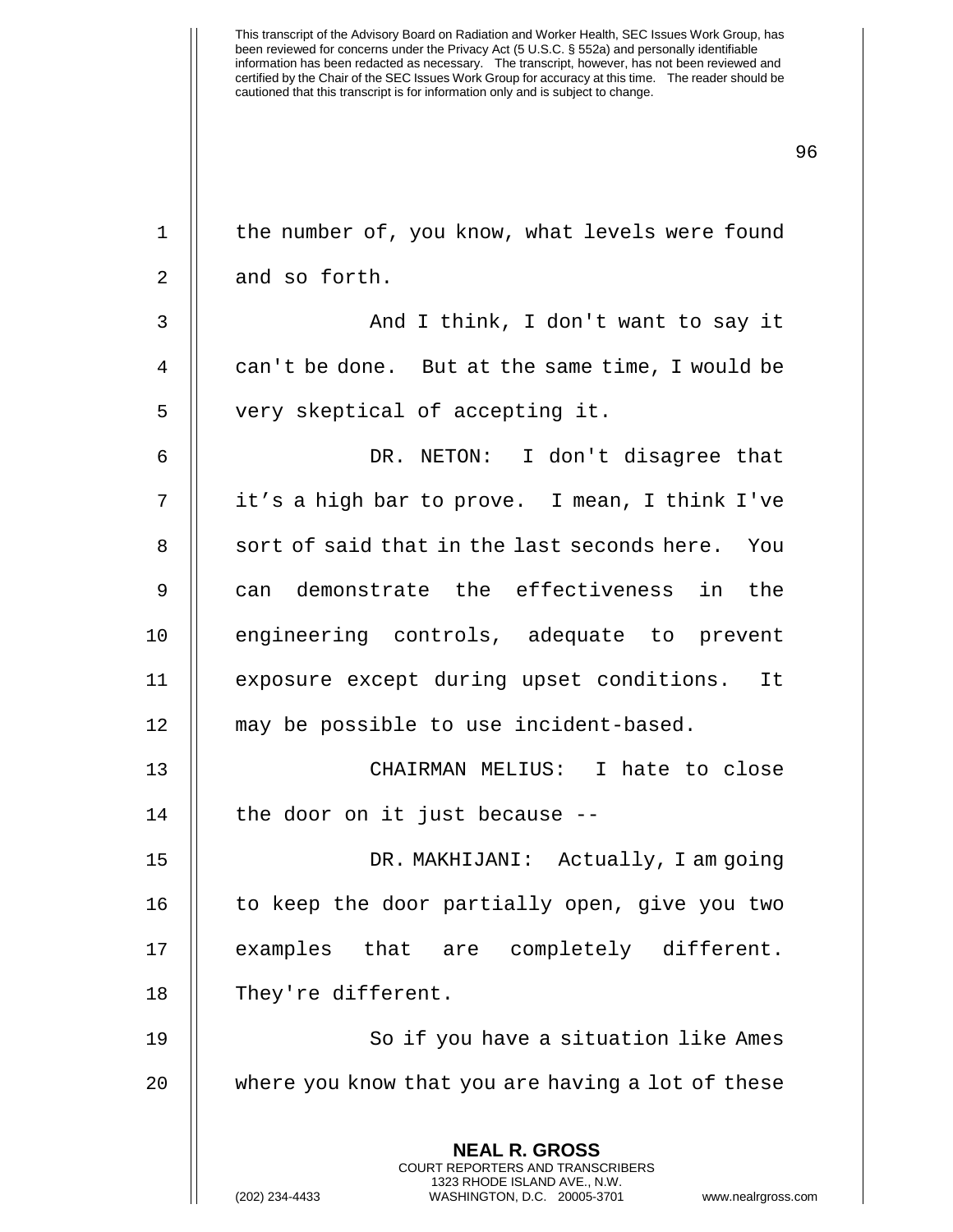**NEAL R. GROSS** COURT REPORTERS AND TRANSCRIBERS 1 blow outs and that they happen fairly 2 | frequently, and we, of course, discuss this at  $3$  || some length around the 250 day issue. 4 You can make a case there that there 5 were so many of these incidents that, if you  $6$   $\parallel$  could characterize the number, then you could  $7 \parallel$  say that this was some, almost a kind of a routine 8 | exposure, although you weren't looking for blow 9 | outs, they happen very often. 10 || On the other hand, there was that 11 incident with the pig at Savannah River, where 12 | there was a cobalt something, I can't remember 13  $\parallel$  exactly. It was, you know, it was clearly a very 14 unique thing that happened once. 15 You can't take something like that 16  $\parallel$  and say I'm going to take this incident, I think 17 || it might even be an external, but I'm not quite  $18$   $\parallel$  sure. 19 But if you have something that's 20 || clearly unique, a red oil explosion, you know,

1323 RHODE ISLAND AVE., N.W.

(202) 234-4433 WASHINGTON, D.C. 20005-3701 www.nealrgross.com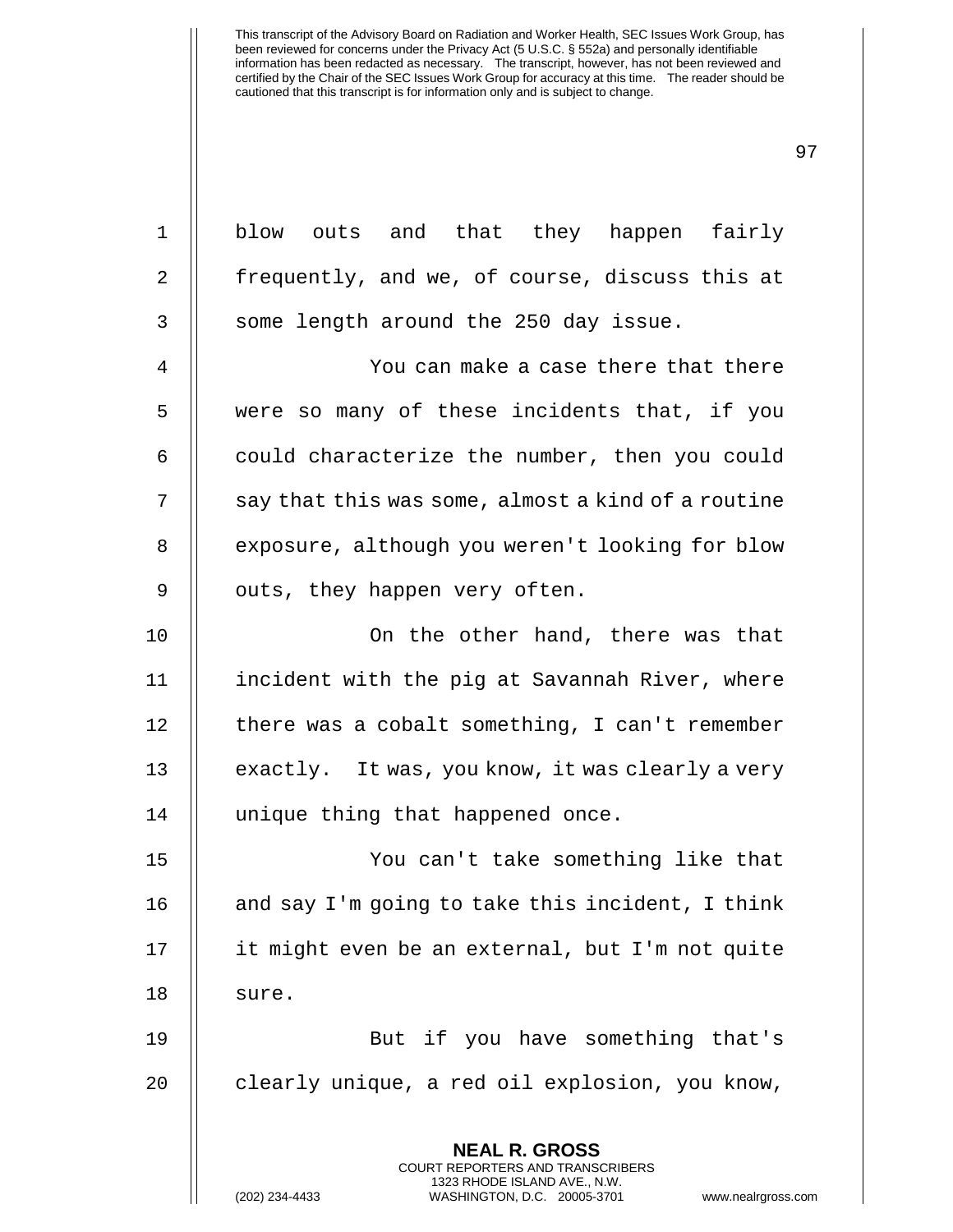| $\mathbf 1$ | very rare, and say that that's going to give you                                                                                                                      |
|-------------|-----------------------------------------------------------------------------------------------------------------------------------------------------------------------|
| 2           | some plausible upper bound. It'll give you a                                                                                                                          |
| 3           | big number, but it won't be plausible. So I                                                                                                                           |
| 4           | think you have some burden of proof about the                                                                                                                         |
| 5           | plausibility of the condition.                                                                                                                                        |
| 6           | DR. NETON: Yes.                                                                                                                                                       |
| 7           | DR. MAKHIJANI: Without saying that,                                                                                                                                   |
| 8           | you know, you can never do this. I don't think                                                                                                                        |
| 9           | you can do it often.                                                                                                                                                  |
| 10          | DR. NETON: I don't disagree. It's                                                                                                                                     |
| 11          | a high bar to demonstrate. But --                                                                                                                                     |
| 12          | CHAIRMAN MELIUS: I mean, if you                                                                                                                                       |
| 13          | want to try it, and you can get Stu to take it                                                                                                                        |
| 14          | on $--$                                                                                                                                                               |
| 15          | DR. NETON: Well --                                                                                                                                                    |
| 16          | (Laughter.)                                                                                                                                                           |
| 17          | DR. NETON: See, in my opinion the                                                                                                                                     |
| 18          | reason that people weren't on a routine                                                                                                                               |
| 19          | monitoring program is because they were pretty                                                                                                                        |
| 20          | darn confident that there was a very, very low                                                                                                                        |
|             | <b>NEAL R. GROSS</b><br><b>COURT REPORTERS AND TRANSCRIBERS</b><br>1323 RHODE ISLAND AVE., N.W.<br>(202) 234-4433<br>WASHINGTON, D.C. 20005-3701<br>www.nealrgross.co |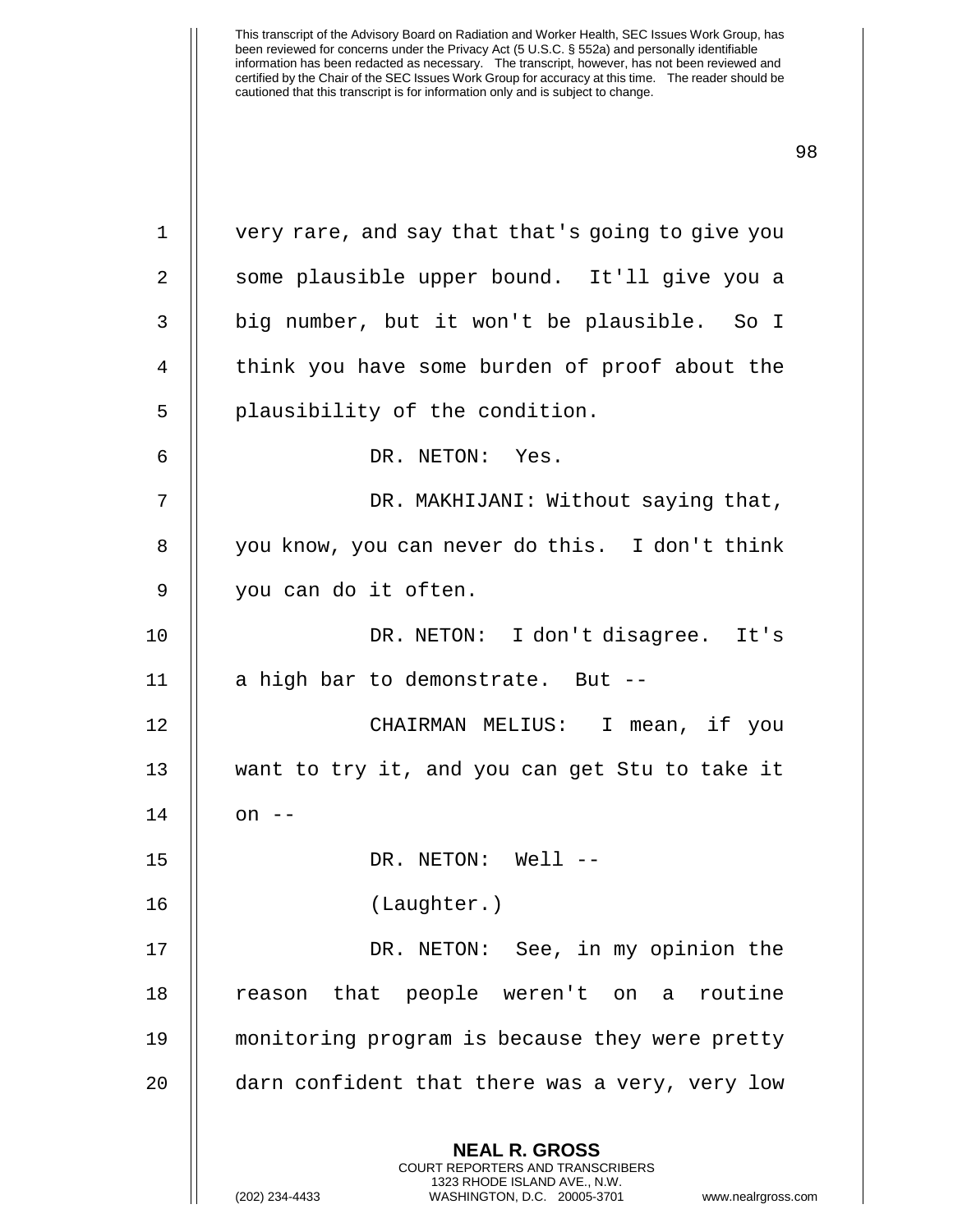**NEAL R. GROSS** 1 || potential for exposure. And if you can show 2 || that, you know, that it wasn't just negligence  $3 \parallel$  on their part, well I'm only going to --4 || CHAIRMAN MELIUS: Yes. 5 DR. NETON: The guys could have been 6  $\parallel$  exposed to quite a bit of material, but I'm only 7 || going to sample when I know that there was a 8 || problem. 9 || I think, and most often, if you have 10 || a routine program in place, then you have an 11 incident program in the same facility, there's  $12$  | a reason for that. And the reason is that it has 13 been evaluated to be a very low potential 14 || situation. I mean, so you have to give some 15  $\parallel$  credit for that. 16 DR. MAKHIJANI: Why can't we find 17 || those Evaluation Reports? If we could find  $18$  || those, the job would  $-$ 19 DR. NETON: I think we have some at 20 || Savannah River. I think we do. I think there

> COURT REPORTERS AND TRANSCRIBERS 1323 RHODE ISLAND AVE., N.W.

(202) 234-4433 WASHINGTON, D.C. 20005-3701 www.nealrgross.com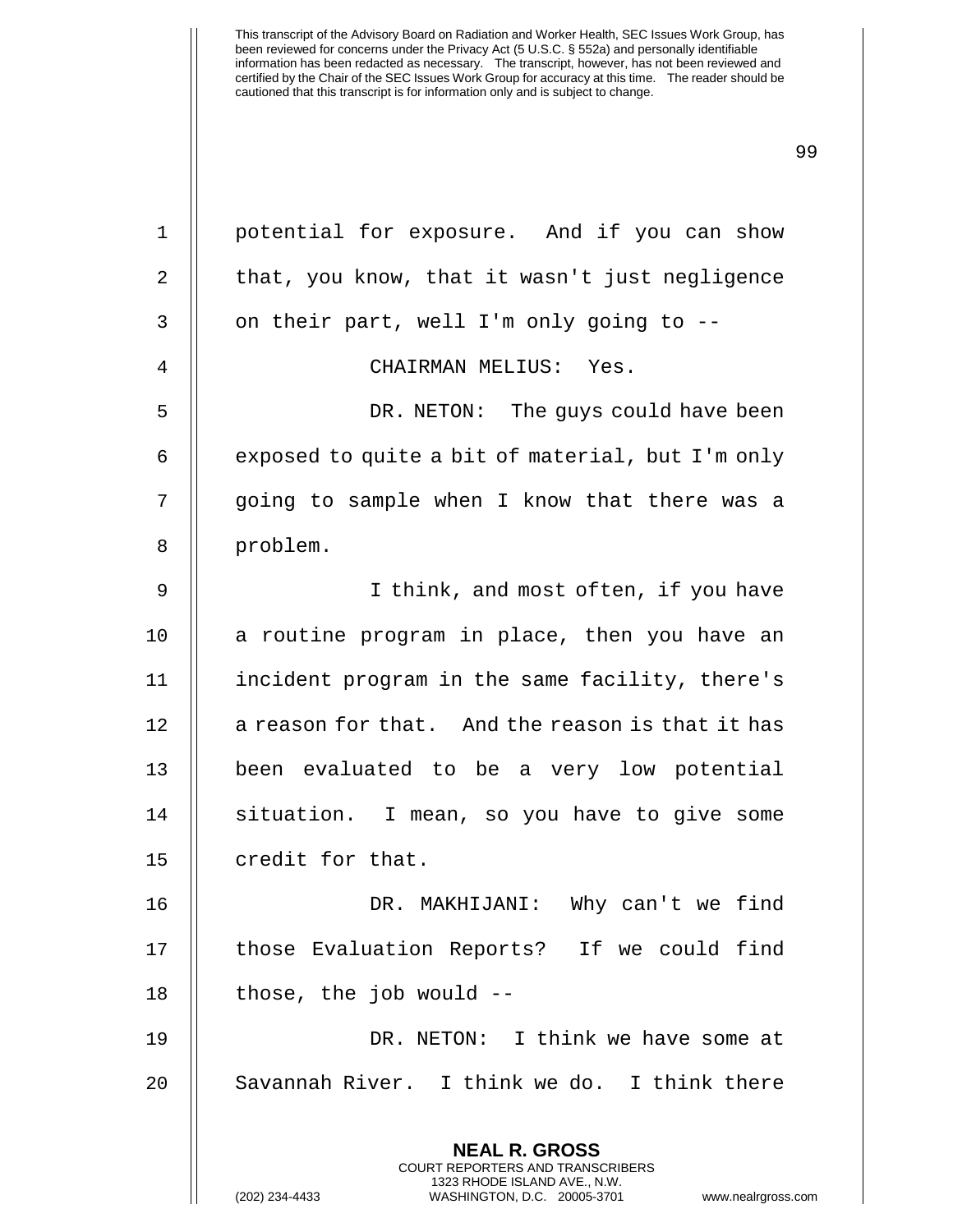**NEAL R. GROSS** 1 || are some. Yes. 2 || MR. BARTON: Yes. I think that 3 || really feeds into the high bar of being able to 4 || establish a concept like this. Do the records 5 || we have actually cover the incidents that were  $6$  || at the site? 7 And was the monitoring that took 8 || place after those incidents adequate so that we 9 || are reasonably certain you captured all of these 10 || sort of acute intake scenarios? 11 || And that would have to be part of sort 12 || of establishing also that the administrative 13 || controls would have detected any sort of off 14 normal occurrence, and it was properly 15 documented, and we have access to those 16 documents. 17 CHAIRMAN MELIUS: In that case, why 18 wouldn't we have some sort of a, you know, 19 process-based whatever, coworker model-based 20 ignoring the incidents and then adding the

> COURT REPORTERS AND TRANSCRIBERS 1323 RHODE ISLAND AVE., N.W.

(202) 234-4433 WASHINGTON, D.C. 20005-3701 www.nealrgross.com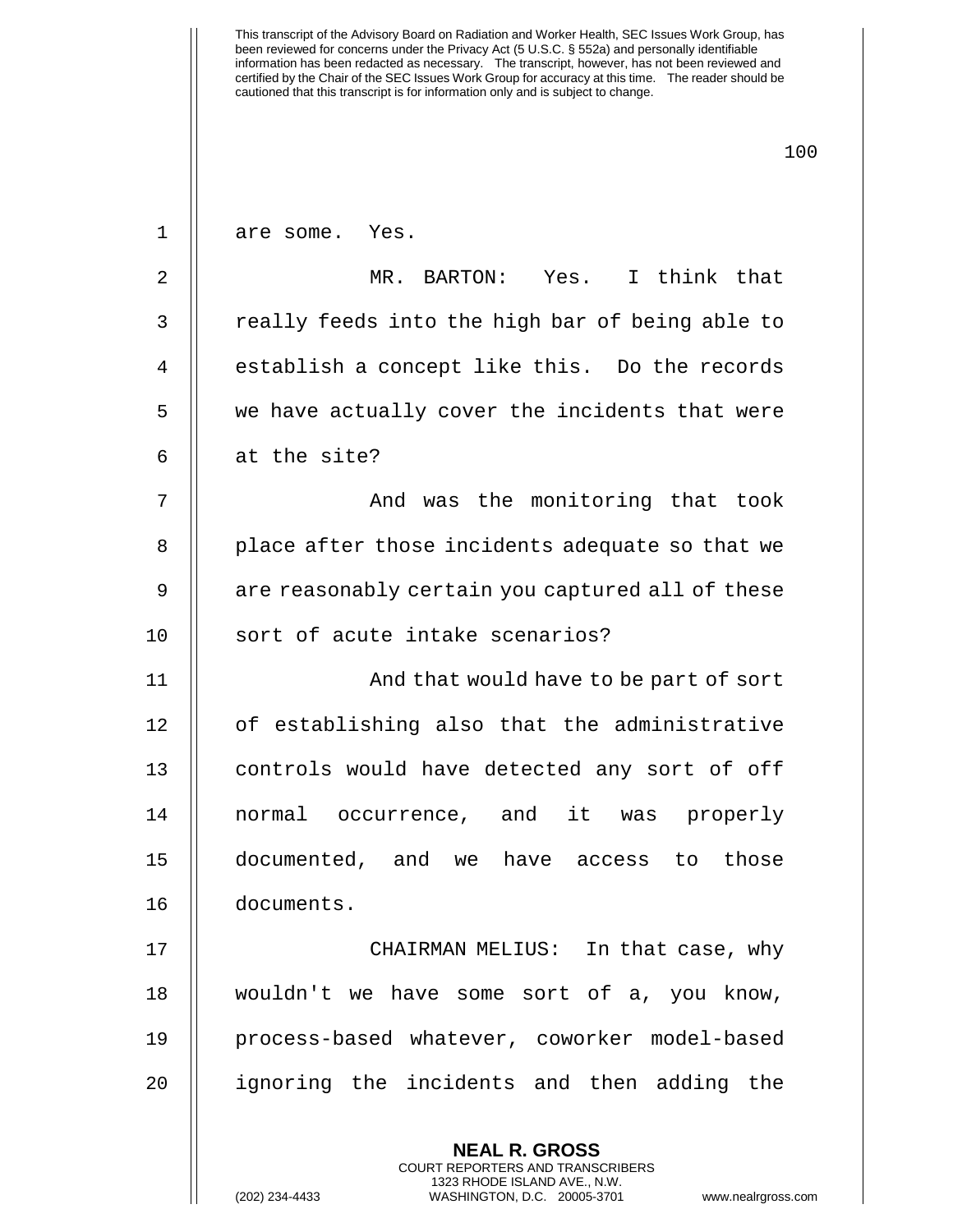| $1\,$          | incidents as individual exposures for those     |
|----------------|-------------------------------------------------|
| $\overline{2}$ | where it was documented? Because we're saying   |
| $\mathfrak{Z}$ | they'd be completely or close to completely     |
| 4              | documented and evaluated.                       |
| 5              | DR. NETON: Well, if<br>the                      |
| $\epsilon$     | process-based analysis says there is<br>no      |
| 7              | potential for exposure then I would agree.      |
| 8              | CHAIRMAN MELIUS: Yes, yes, yes.                 |
| $\mathsf 9$    | There would be very little.                     |
| 10             | DR. NETON: I mean, that's what I'm              |
| 11             | saying. That's what I tried to say here. I      |
| 12             | said if you could demonstrate this thing is a   |
| 13             | locked tight situation, and I don't expect that |
| 14             | there's any exposure here unless something      |
| 15             | really awry happened, and it would be easily    |
| 16             | noticeable, you know, and it wouldn't escape    |
| 17             | notice, because you're talking about plutonium, |
| 18             | alpha CAM, you know, that kind of situation.    |
| 19             | CHAIRMAN MELIUS: And I also think               |
| 20             | that we, you know, I think there's always going |
|                | <b>NEAL R. GROSS</b>                            |
|                |                                                 |

COURT REPORTERS AND TRANSCRIBERS 1323 RHODE ISLAND AVE., N.W.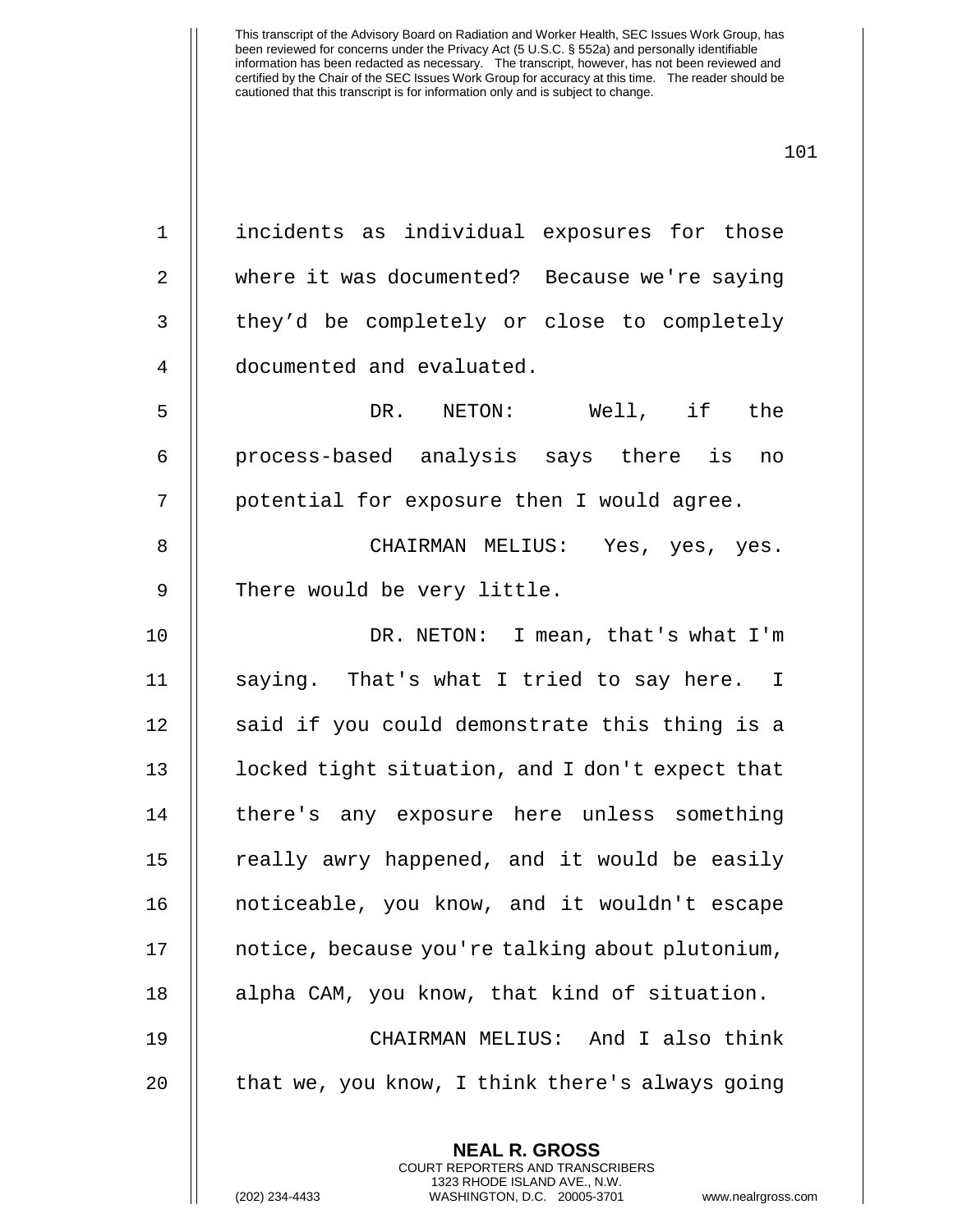| 1  | to be individual situation and a variety of                                                                                                                            |
|----|------------------------------------------------------------------------------------------------------------------------------------------------------------------------|
| 2  | different approaches --                                                                                                                                                |
| 3  | DR. NETON: Exactly.                                                                                                                                                    |
| 4  | CHAIRMAN MELIUS: -- that are going                                                                                                                                     |
| 5  | to be very specific to the site and the incident.                                                                                                                      |
| 6  | DR. NETON: Yes, exactly. And                                                                                                                                           |
| 7  | again, this is going to be more and more common                                                                                                                        |
| 8  | as we approach the modern era, as we get past 10                                                                                                                       |
| 9  | CFR 835 implementation. Hopefully, our                                                                                                                                 |
| 10 | documents out there, they can say here's what                                                                                                                          |
| 11 | we've done to demonstrate that the potentials                                                                                                                          |
| 12 | are very small, and we don't need to monitor                                                                                                                           |
| 13 | these workers.                                                                                                                                                         |
| 14 | CHAIRMAN MELIUS: Well, can<br>$\mathbf I$                                                                                                                              |
| 15 | suggest break now, since it's been two and a half                                                                                                                      |
| 16 | hours. And 2:30 I should say, an hour and half.                                                                                                                        |
| 17 | MEMBER ROESSLER: It has been a one                                                                                                                                     |
| 18 | and a half, but that's okay.                                                                                                                                           |
| 19 | CHAIRMAN MELIUS: Huh?                                                                                                                                                  |
| 20 | (Simultaneous speaking.)                                                                                                                                               |
|    | <b>NEAL R. GROSS</b><br><b>COURT REPORTERS AND TRANSCRIBERS</b><br>1323 RHODE ISLAND AVE., N.W.<br>WASHINGTON, D.C. 20005-3701<br>(202) 234-4433<br>www.nealrgross.com |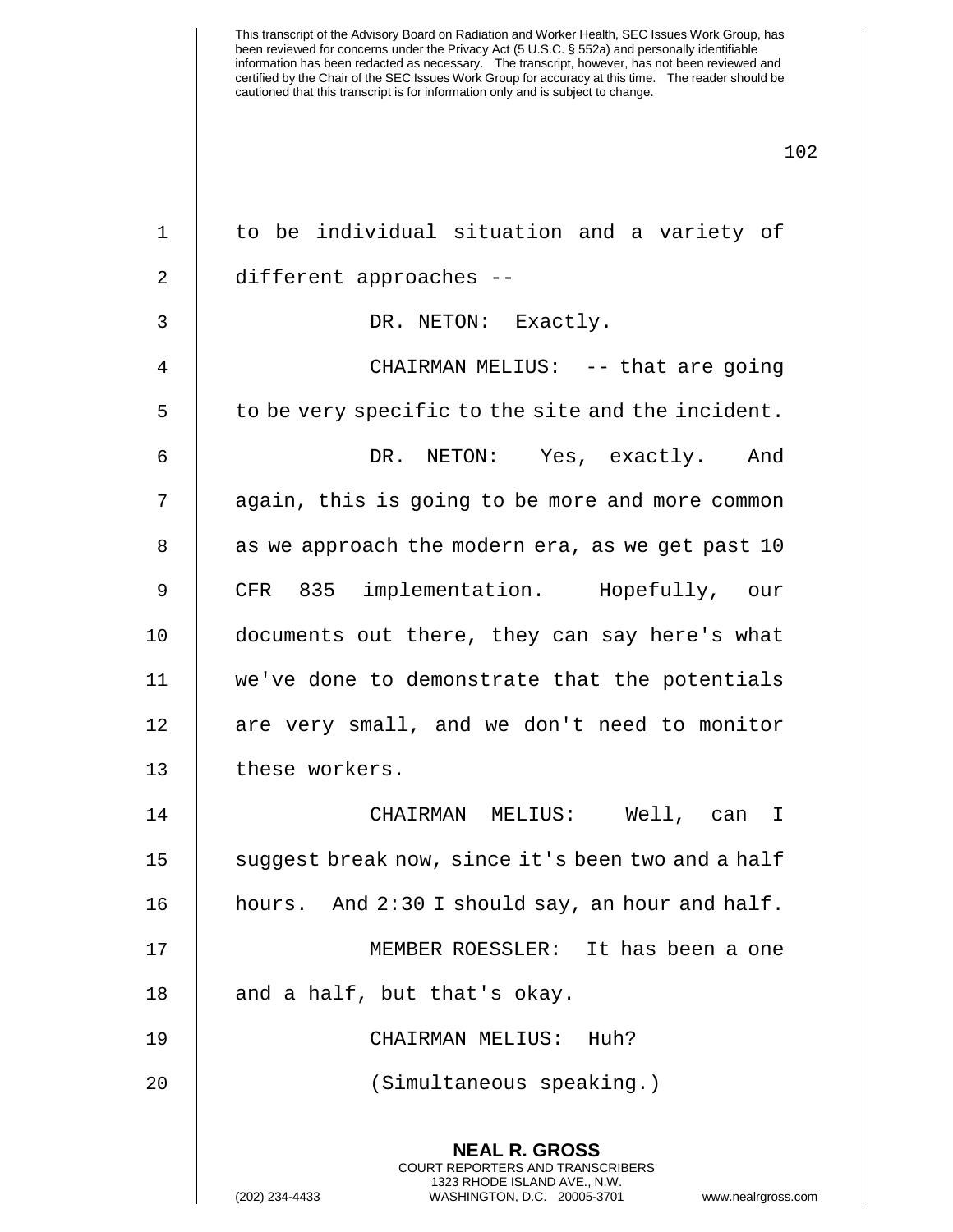|    | This transcript of the Advisory Board on Radiation and Worker Health, SEC Issues Work Group, has<br>been reviewed for concerns under the Privacy Act (5 U.S.C. § 552a) and personally identifiable<br>information has been redacted as necessary.  The transcript, however, has not been reviewed and<br>certified by the Chair of the SEC Issues Work Group for accuracy at this time.  The reader should be<br>cautioned that this transcript is for information only and is subject to change. |
|----|---------------------------------------------------------------------------------------------------------------------------------------------------------------------------------------------------------------------------------------------------------------------------------------------------------------------------------------------------------------------------------------------------------------------------------------------------------------------------------------------------|
|    | 103                                                                                                                                                                                                                                                                                                                                                                                                                                                                                               |
|    |                                                                                                                                                                                                                                                                                                                                                                                                                                                                                                   |
| 1  | DR. NETON: It seems like two and a                                                                                                                                                                                                                                                                                                                                                                                                                                                                |
| 2  | half hours.                                                                                                                                                                                                                                                                                                                                                                                                                                                                                       |
| 3  | (Laughter.)                                                                                                                                                                                                                                                                                                                                                                                                                                                                                       |
| 4  | CHAIRMAN MELIUS: According to<br>my                                                                                                                                                                                                                                                                                                                                                                                                                                                               |
| 5  | watch it's been, yes, 46 seconds over an hour and                                                                                                                                                                                                                                                                                                                                                                                                                                                 |
| 6  | a half.                                                                                                                                                                                                                                                                                                                                                                                                                                                                                           |
| 7  | MR. KATZ: Ten minutes, what do you                                                                                                                                                                                                                                                                                                                                                                                                                                                                |
| 8  | want?                                                                                                                                                                                                                                                                                                                                                                                                                                                                                             |
| 9  | CHAIRMAN MELIUS: Ten minutes.                                                                                                                                                                                                                                                                                                                                                                                                                                                                     |
| 10 | Ten minute break.<br>MR. KATZ:<br>Is                                                                                                                                                                                                                                                                                                                                                                                                                                                              |
| 11 | everyone on the line? And I'm just going to put                                                                                                                                                                                                                                                                                                                                                                                                                                                   |
| 12 | the phone on mute so you don't have to hear jibber                                                                                                                                                                                                                                                                                                                                                                                                                                                |
| 13 | jabber.                                                                                                                                                                                                                                                                                                                                                                                                                                                                                           |
| 14 | (Whereupon, the above-entitled                                                                                                                                                                                                                                                                                                                                                                                                                                                                    |
| 15 | matter went off the record at 2:33 p.m. and                                                                                                                                                                                                                                                                                                                                                                                                                                                       |
| 16 | resumed at $2:51$ p.m.)                                                                                                                                                                                                                                                                                                                                                                                                                                                                           |
| 17 | MR. KATZ: Okay, we're back. Let me                                                                                                                                                                                                                                                                                                                                                                                                                                                                |
| 18 | just check and see. Paul, do we have you on the                                                                                                                                                                                                                                                                                                                                                                                                                                                   |
| 19 | line?                                                                                                                                                                                                                                                                                                                                                                                                                                                                                             |
| 20 | (No audible response.)                                                                                                                                                                                                                                                                                                                                                                                                                                                                            |
|    | <b>NEAL R. GROSS</b><br><b>COURT REPORTERS AND TRANSCRIBERS</b><br>1323 RHODE ISLAND AVE., N.W.<br>(202) 234-4433<br>WASHINGTON, D.C. 20005-3701<br>www.nealrgross.com                                                                                                                                                                                                                                                                                                                            |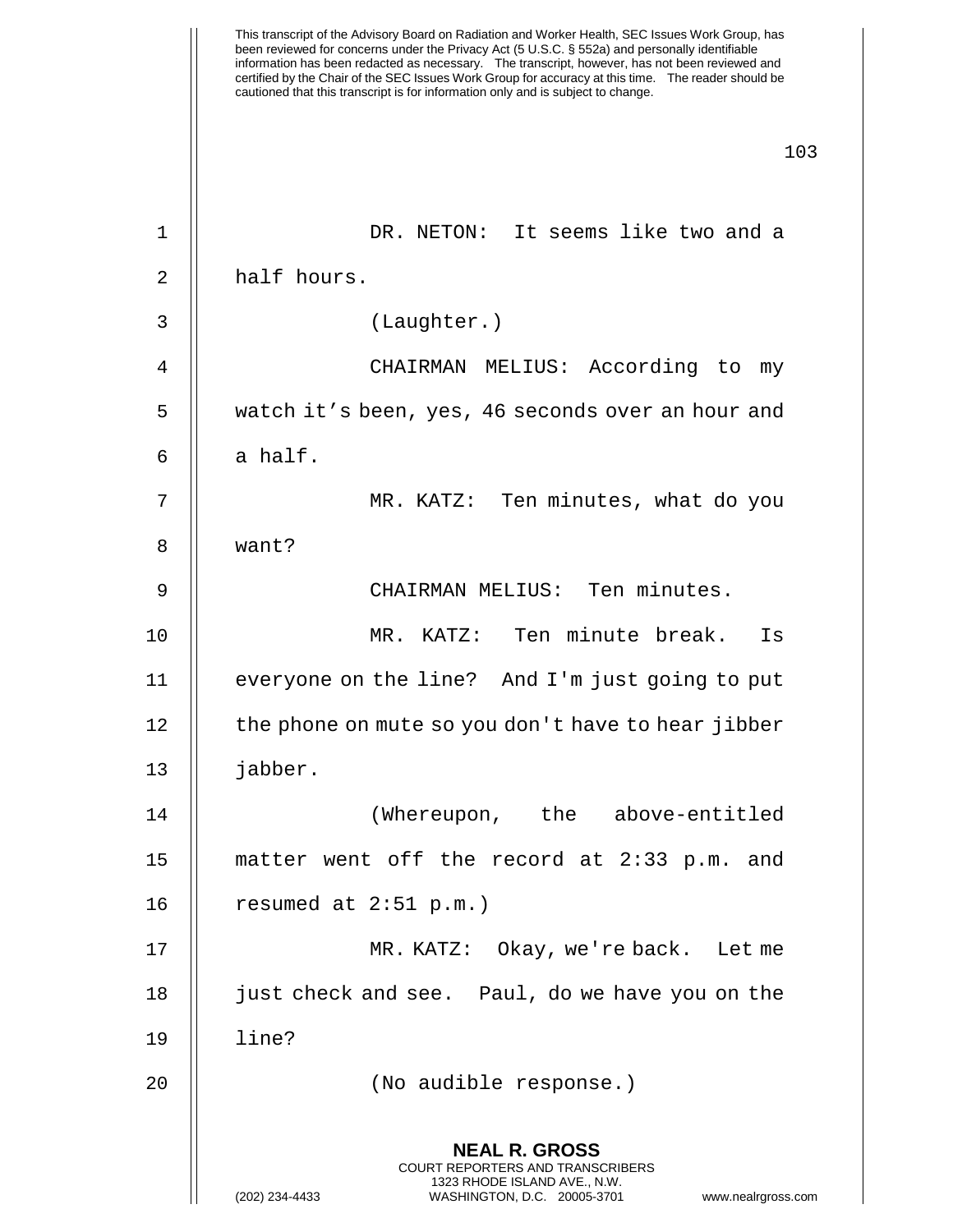| $\mathbf 1$ | MR. KATZ: Dr. Ziemer?                                                                                                                                           |
|-------------|-----------------------------------------------------------------------------------------------------------------------------------------------------------------|
| 2           | (No audible response.)                                                                                                                                          |
| 3           | MR. KATZ: Maybe you're on mute?                                                                                                                                 |
| 4           | MEMBER ZIEMER: Yes, I'm on the                                                                                                                                  |
| 5           | line.                                                                                                                                                           |
| 6           | MR. KATZ: Oh, great. All right.                                                                                                                                 |
| 7           | I don't know if we need to check on anyone else?                                                                                                                |
| 8           | John, do you need to check on anyone, your                                                                                                                      |
| 9           | people?                                                                                                                                                         |
| 10          | MR. STIVER: No, we don't need to                                                                                                                                |
| 11          | check.                                                                                                                                                          |
| 12          | MR. KATZ: Okay.                                                                                                                                                 |
| 13          | MR. STIVER: They're expected to be                                                                                                                              |
| 14          | ready.                                                                                                                                                          |
| 15          | DR. NETON: They're expected to be.                                                                                                                              |
| 16          | If they're not, when we look for them --                                                                                                                        |
| 17          | MAURO: Well, I'm here, of<br>DR.                                                                                                                                |
| 18          | You think I'm going to leave you alone<br>course.                                                                                                               |
| 19          |                                                                                                                                                                 |
| 20          | (Laughter.)                                                                                                                                                     |
|             | <b>NEAL R. GROSS</b><br>COURT REPORTERS AND TRANSCRIBERS<br>1323 RHODE ISLAND AVE., N.W.<br>(202) 234-4433<br>WASHINGTON, D.C. 20005-3701<br>www.nealrgross.com |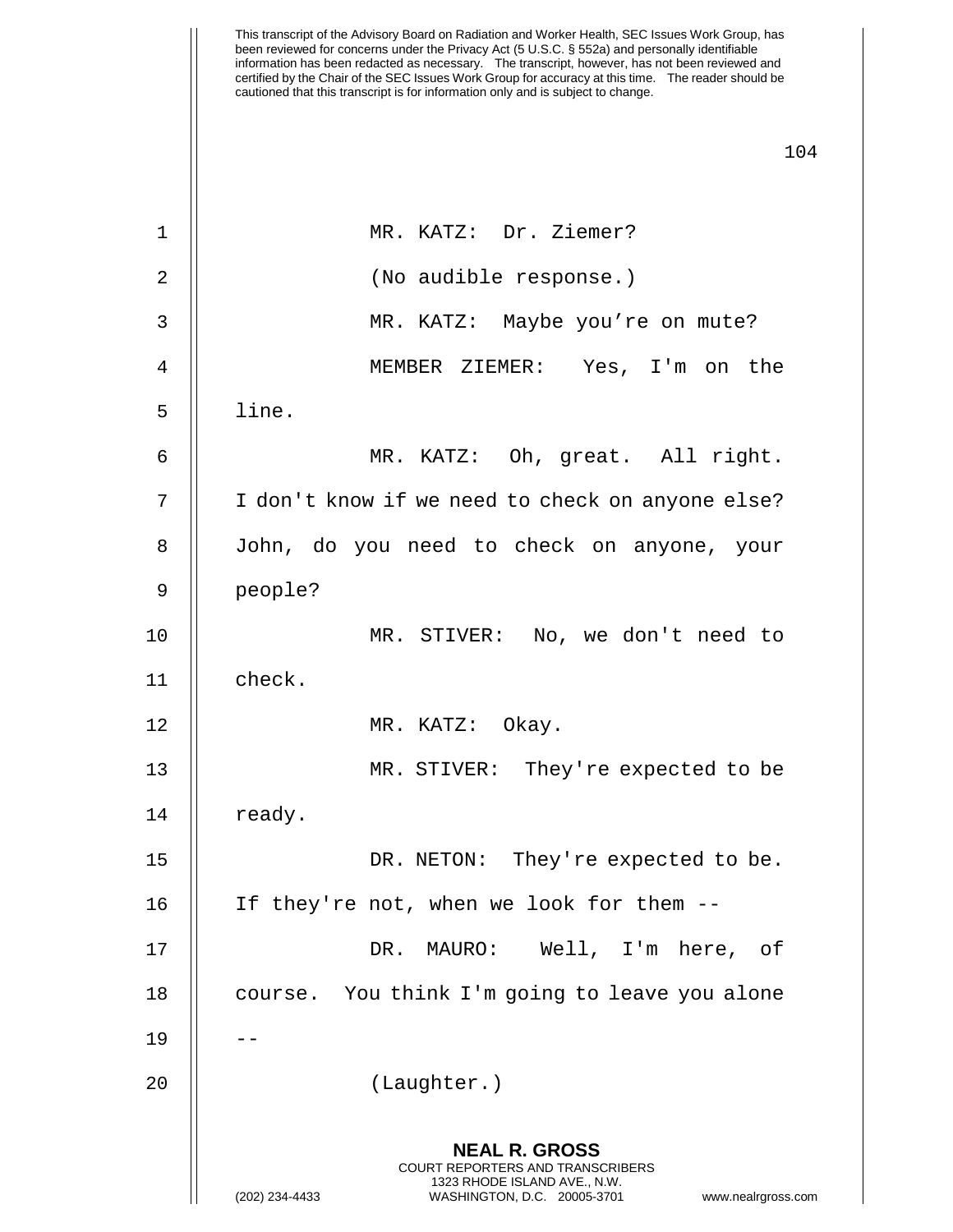| 1  | CHAIRMAN MELIUS: Call the                                                                                                                                              |
|----|------------------------------------------------------------------------------------------------------------------------------------------------------------------------|
| 2  | operator, cut off that line.                                                                                                                                           |
| 3  | MR. KATZ: Okay. Let me just remind                                                                                                                                     |
| 4  | everyone that's on the line, Mr. Warren, if you                                                                                                                        |
| 5  | could mute your phone, because we can all hear                                                                                                                         |
| 6  | you. If you don't have a mute button, then you                                                                                                                         |
| 7  | press *6. That'll mute your phone. Thank you.                                                                                                                          |
| 8  | CHAIRMAN MELIUS: Okay. Jim, go                                                                                                                                         |
| 9  | ahead.                                                                                                                                                                 |
| 10 | DR. NETON: Okay. We're up to                                                                                                                                           |
| 11 | Section 2.3 which is titled Appropriateness of                                                                                                                         |
| 12 | the Model Data for the Unmonitored Population.                                                                                                                         |
| 13 | In here we were just trying to get the                                                                                                                                 |
| 14 | point across that you need to look at the people                                                                                                                       |
| 15 | that weren't monitored and make sure that it                                                                                                                           |
| 16 | fits, you know, were the monitored workers and                                                                                                                         |
| 17 | the unmonitored people really part and parcel of                                                                                                                       |
| 18 | the same exposure group?                                                                                                                                               |
| 19 | The idea here, of course, is you                                                                                                                                       |
| 20 | could have maintenance workers and such that are                                                                                                                       |
|    | <b>NEAL R. GROSS</b><br><b>COURT REPORTERS AND TRANSCRIBERS</b><br>1323 RHODE ISLAND AVE., N.W.<br>(202) 234-4433<br>WASHINGTON, D.C. 20005-3701<br>www.nealrgross.com |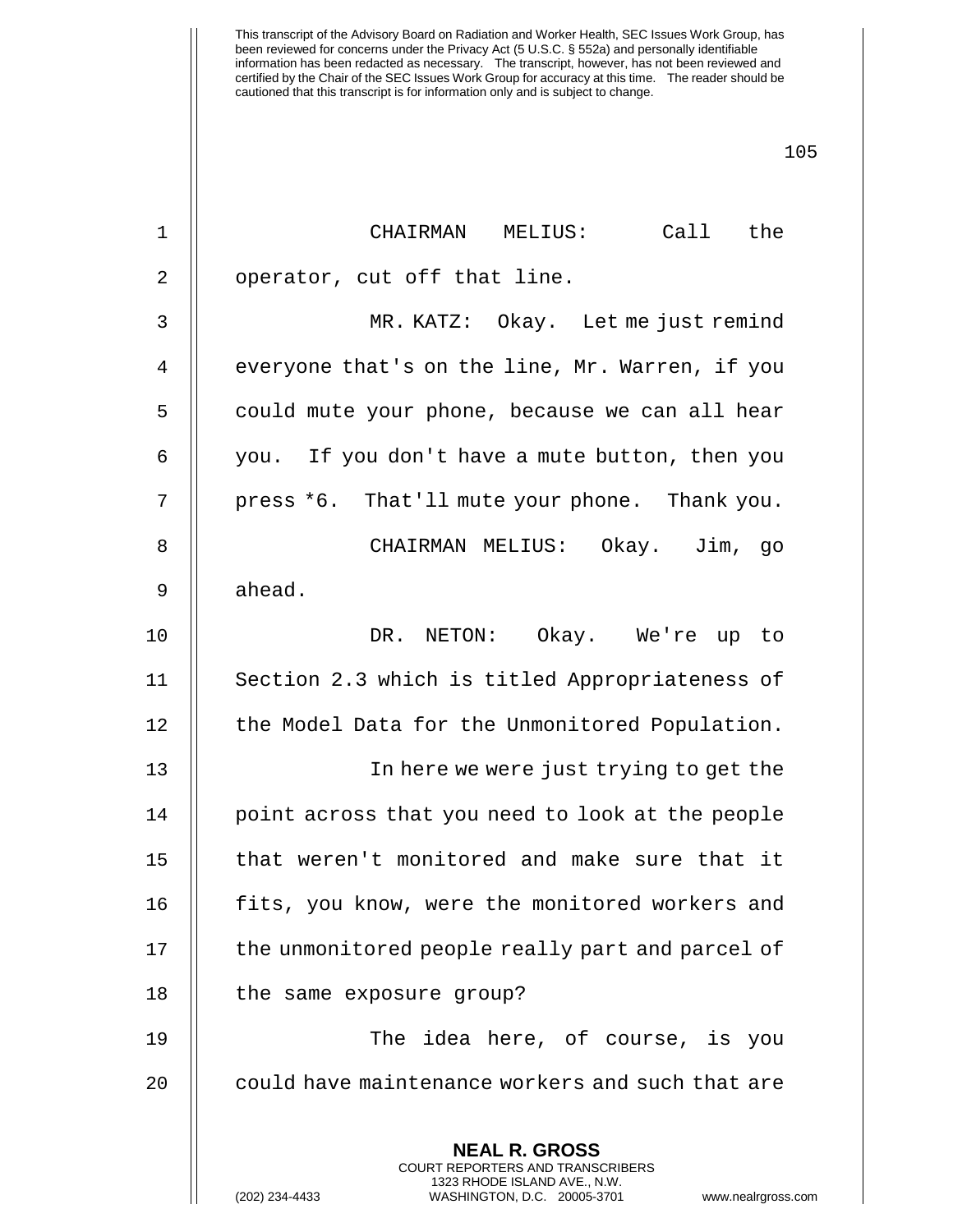|                | <b>NEAL R. GROSS</b>                             |
|----------------|--------------------------------------------------|
| 20             | And traditionally I have put down                |
| 19             | analyze the data.                                |
| 18             | workers. And we want to figure out how to        |
| 17             | decided that the data reasonably represents the  |
| 16             | already, based on the first couple of sections,  |
| 15             | construct the coworker model. You know, we've    |
| 14             | heart of the matter as to how we're going to     |
| 13             | So, you know, this gets into the                 |
| 12             | is, Analysis of the Monitoring Data.             |
| 11             | controversial. I'll move on to one section that  |
| 10             | Okay. And I think that's not too                 |
| $\mathsf 9$    | both sides of the fence.                         |
| 8              | it's important to look at both sides of the --   |
| 7              | to apply a coworker model at all. So I think     |
| 6              | potential for exposure then we don't really need |
| 5              | though if the unmonitored population had no      |
| $\overline{4}$ | The converse of that is also true                |
| 3              | else. So we need to be careful about that.       |
| 2              | is running a lathe, you know, doing something    |
| $1\,$          | doing very different tasks than the person who   |

COURT REPORTERS AND TRANSCRIBERS 1323 RHODE ISLAND AVE., N.W.

(202) 234-4433 WASHINGTON, D.C. 20005-3701 www.nealrgross.com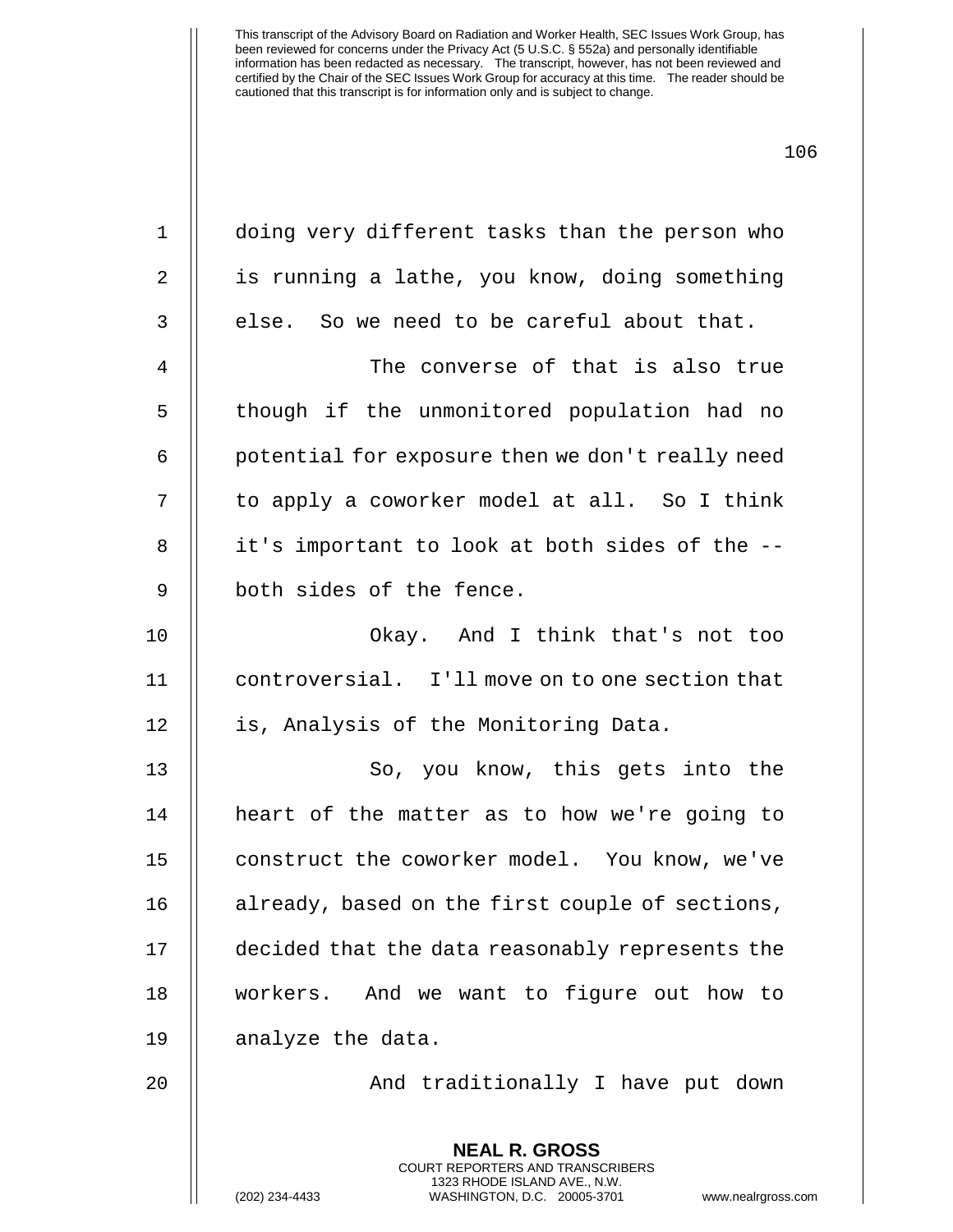| $\mathbf 1$ | what we've done. We can represent the data by                   |
|-------------|-----------------------------------------------------------------|
| 2           | a log normal distribution with a corresponding                  |
| 3           | geometric mean and standard deviation to                        |
| 4           | represent the distribution.                                     |
| 5           | We talked about this last time, that                            |
| 6           | workers who are considered to have been heavily                 |
| 7           | exposed or potentially exposed, those who are                   |
| 8           | working with materials where airborne                           |
| $\mathsf 9$ | radioactivity was possible, would receive the                   |
| 10          | 95th percentile of the exposure distribution.                   |
| 11          | Those that were not would receive the                           |
| 12          | full distribution which would be the geometric                  |
| 13          | mean and standard deviation.                                    |
| 14          | I put a note in here, because I know                            |
| 15          | we've been asked multiple times, or several                     |
| 16          | times at least, well, how do you know? And                      |
| 17          | actually it came up in SC&A's review.                           |
| 18          | It was like, well, it would be nice                             |
| 19          | if you could define who those heavily exposed                   |
| 20          | workers are. And it's been my feeling that you                  |
|             | <b>NEAL R. GROSS</b><br><b>COURT REPORTERS AND TRANSCRIBERS</b> |

1323 RHODE ISLAND AVE., N.W.

 $\bigg|\bigg|$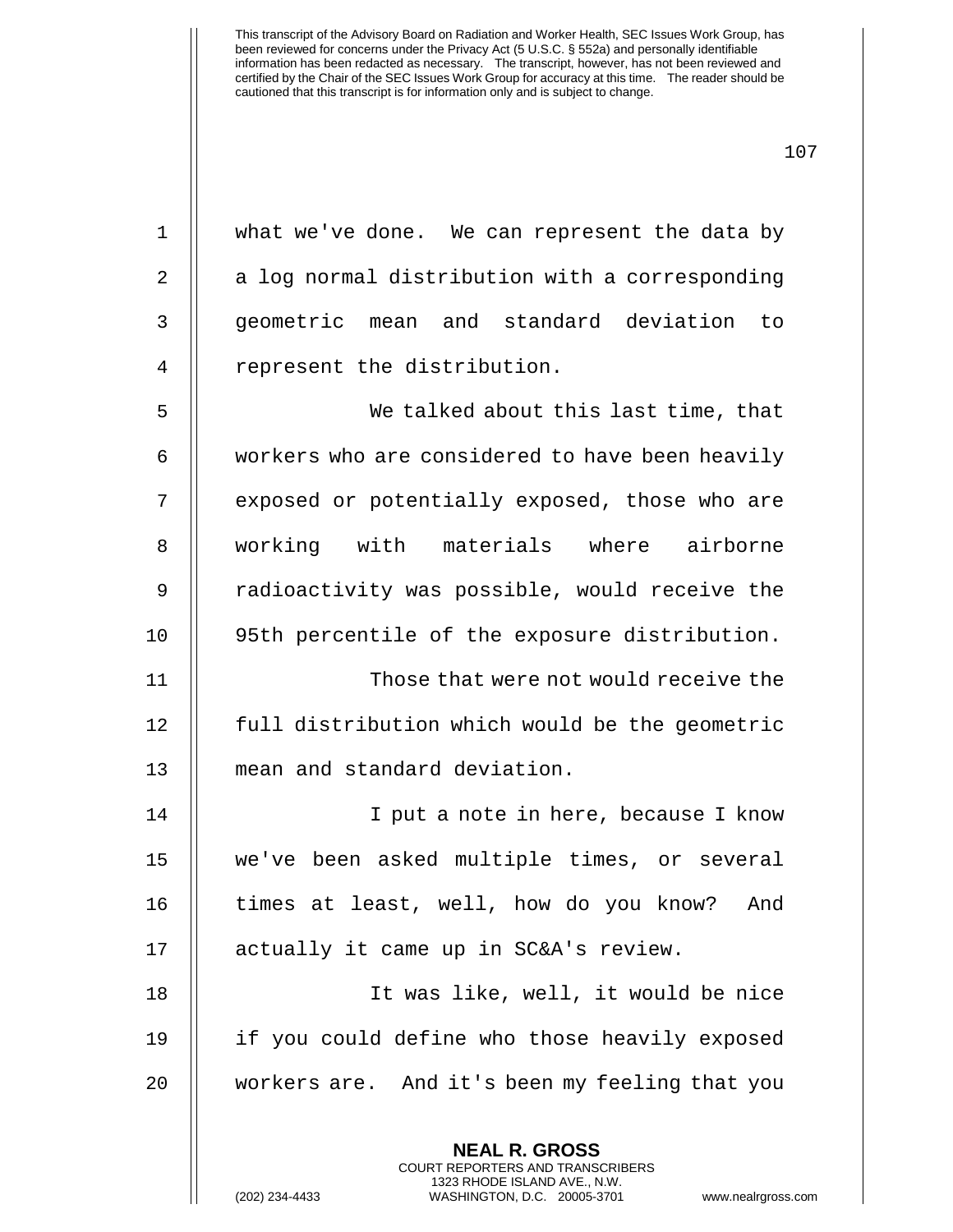| $\mathbf 1$    | really can't. You'd have to do it on, as I say    |
|----------------|---------------------------------------------------|
| 2              | here, also on a case-by-case basis.               |
| 3              | Because there are some workers who                |
| $\overline{4}$ | could be classified as clerks, who you might      |
| 5              | think would not be heavily exposed, but they were |
| 6              | involved in, you know, inventorying of materials  |
| 7              | and stuff in radiation areas that had a lot of    |
| 8              | high potential for airborne.                      |
| 9              | So I don't know if one can really say             |
| 10             | with any confidence, develop a list that is, of   |
| 11             | these workers. I mean, in my mind, people such    |
| 12             | as the trades workers, pipe fitters, those type   |
| 13             | folks, electricians, welders who worked in        |
| 14             | radiological areas would fall into that           |
| 15             | category.                                         |
| 16             | The other side of the spectrum, I                 |
| 17             | would say someone who had a job title as a        |
| 18             | secretary, possibly not, administrative folks     |
| 19             | who didn't really frequent the controlled areas,  |
| 20             | this came up in the GSI discussion.               |
|                | <b>NEAL R. GROSS</b>                              |

COURT REPORTERS AND TRANSCRIBERS 1323 RHODE ISLAND AVE., N.W.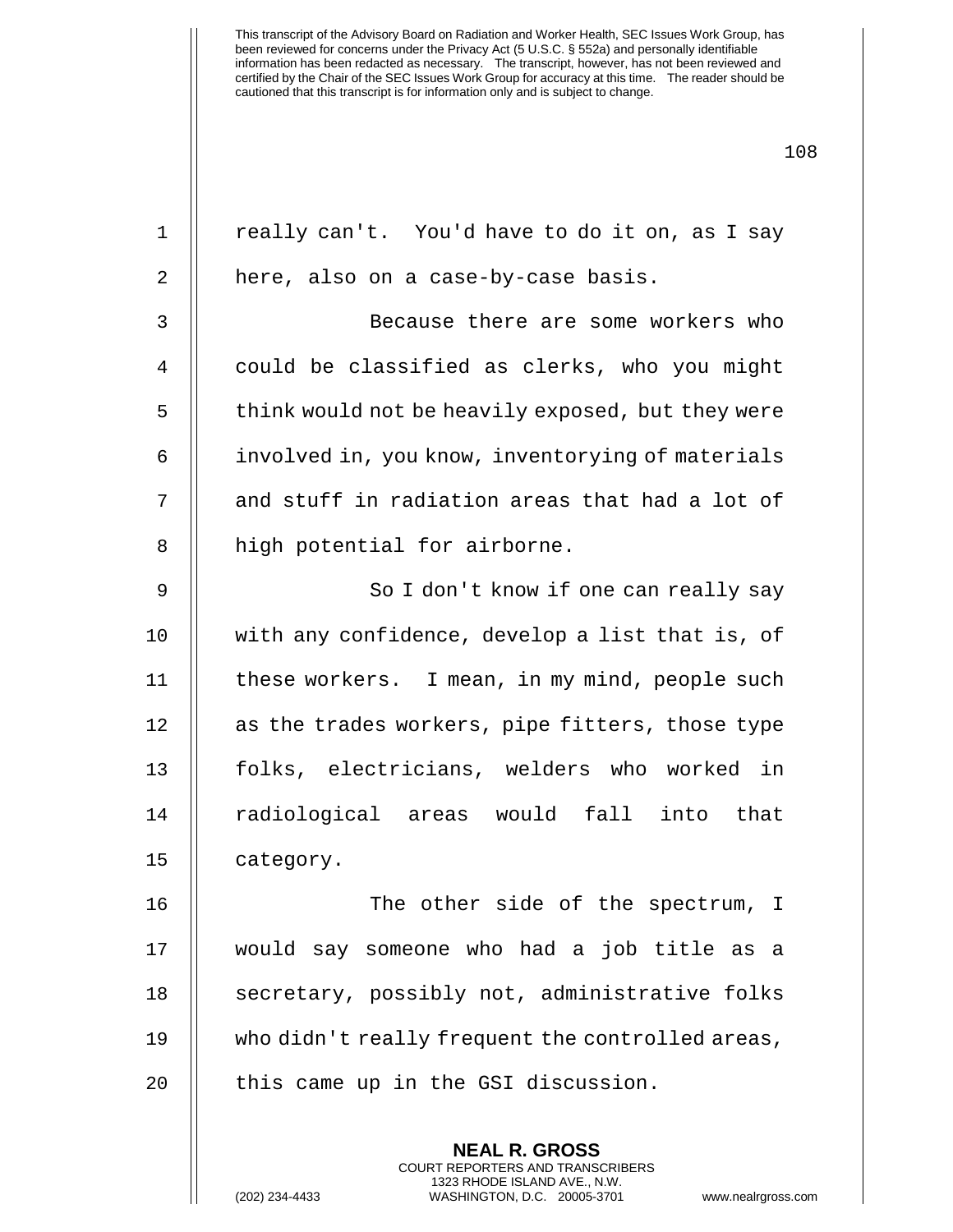| $\mathbf 1$    | We'd have to be pretty certain, you               |
|----------------|---------------------------------------------------|
| $\overline{2}$ | I think the bar is pretty high to<br>know.        |
| 3              | determine, you know, when it would be a 50th      |
| 4              | percentile versus a 95th percentile.              |
| 5              | MR. STIVER: But, Jim, apparently                  |
| 6              | it's kind of an ad hoc procedure that's left to   |
| 7              | the dose reconstructor to decide.                 |
| 8              | DR. NETON: Yes, yes. Pretty much                  |
| 9              | so. I don't know if, you know, maybe we can       |
| 10             | develop some more general guidelines. But it's    |
| 11             | really difficult to say, you know, that these job |
| 12             | categories are always going to be highly exposed  |
| 13             | and these aren't.                                 |
| 14             | But, you know, you could have                     |
| 15             | pipefitters that never worked in a radiological   |
| 16             | area, electricians the same way. I mean, if you   |
| 17             | can clearly see that in the record, and it came   |
| 18             | out in the CATI and such, then, you know, it'd    |
| 19             | be silly. It'd be inappropriate to assign them    |
| 20             | the 95th percentile.                              |
|                |                                                   |

**NEAL R. GROSS** COURT REPORTERS AND TRANSCRIBERS 1323 RHODE ISLAND AVE., N.W.

(202) 234-4433 WASHINGTON, D.C. 20005-3701 www.nealrgross.com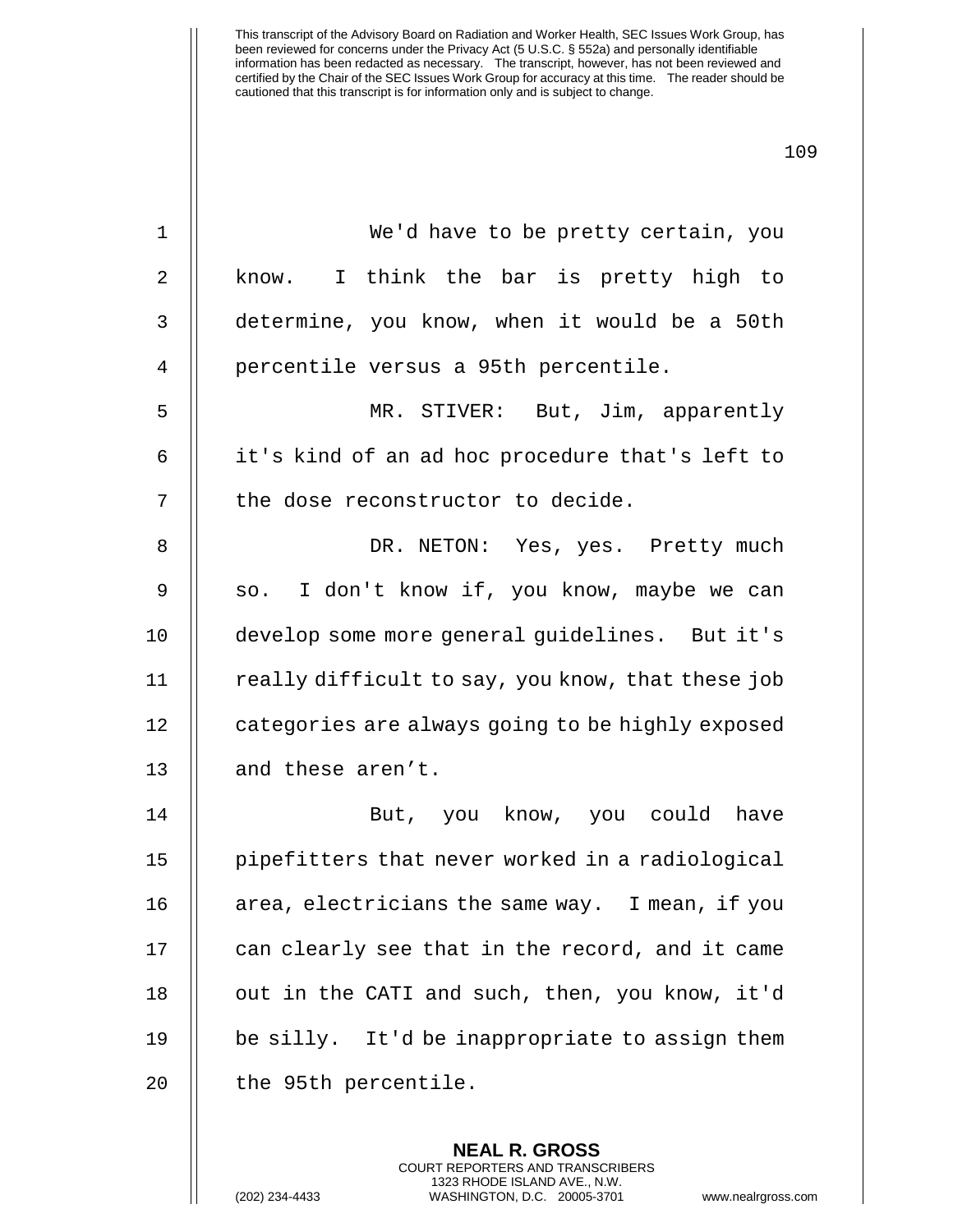| 1  | MEMBER ROESSLER: If it's left to                                                                    |
|----|-----------------------------------------------------------------------------------------------------|
| 2  | the dose reconstructor, and there're a lot of                                                       |
| 3  | them, is there somebody then who overviews,                                                         |
| 4  | well, they $--$                                                                                     |
| 5  | DR. NETON: Well, these are reviewed                                                                 |
| 6  | at several levels. I mean, you have the dose                                                        |
| 7  | reconstructor, then there's the internal ORAU                                                       |
| 8  | review, and then a NIOSH DCAS person, health                                                        |
| 9  | physicist, that reviews every dose                                                                  |
| 10 | reconstruction before it goes out as well.                                                          |
| 11 | CHAIRMAN MELIUS: Yes. But this is                                                                   |
| 12 | at the Site Profile level we're talking about,                                                      |
| 13 | not at the dose reconstruction level.                                                               |
| 14 | DR. NETON: No, no, this would be at                                                                 |
| 15 | the dose reconstruction level.                                                                      |
| 16 | CHAIRMAN MELIUS: No, no, no, no.                                                                    |
| 17 | What I'm saying, we don't care about the dose                                                       |
| 18 | reconstruction level here.                                                                          |
| 19 | This is the<br>MEMBER BEACH:                                                                        |
| 20 | overarching.                                                                                        |
|    | <b>NEAL R. GROSS</b><br><b>COURT REPORTERS AND TRANSCRIBERS</b>                                     |
|    | 1323 RHODE ISLAND AVE., N.W.<br>(202) 234-4433<br>WASHINGTON, D.C. 20005-3701<br>www.nealrgross.com |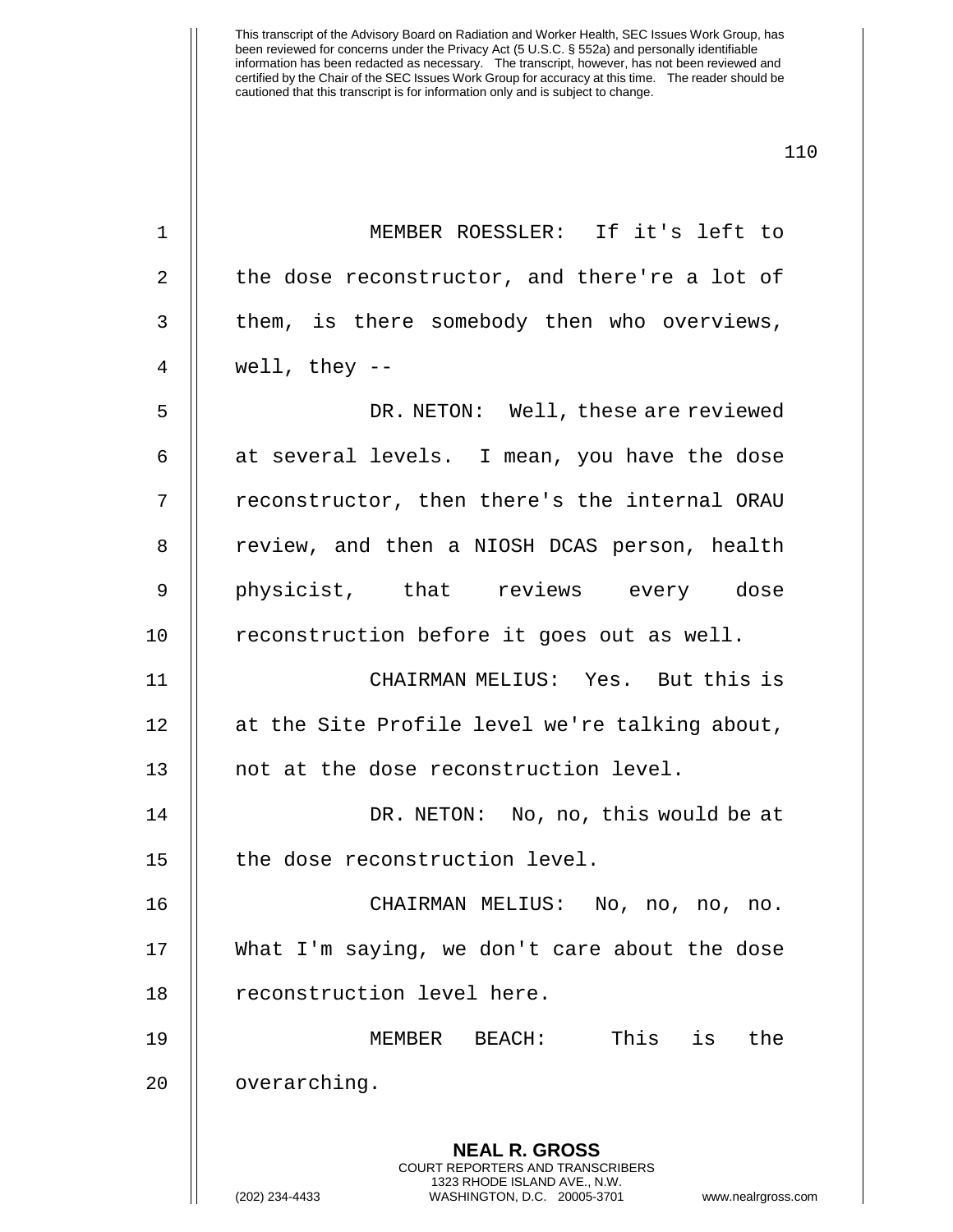| $\mathbf 1$ | CHAIRMAN MELIUS:<br>We want the                                                                                                                                      |
|-------------|----------------------------------------------------------------------------------------------------------------------------------------------------------------------|
| 2           | overarching. And I think that's one of the                                                                                                                           |
| 3           | problems we're having, when we talk about this,                                                                                                                      |
| 4           | is we tend to convolute the individual dose                                                                                                                          |
| 5           | reconstruction which has a separate set of                                                                                                                           |
| 6           | considerations. They overlap and they're, in                                                                                                                         |
| 7           | some ways, sometimes very similar.                                                                                                                                   |
| 8           | This sort of Site Profile coworker                                                                                                                                   |
| 9           | issue, which has frankly a lot more statistical                                                                                                                      |
| 10          | issues to deal with, now the Site Profile issues                                                                                                                     |
| 11          | essentially guide the, well, parts of it guide                                                                                                                       |
| 12          | both.                                                                                                                                                                |
| 13          | DR. NETON: Right, yes.                                                                                                                                               |
| 14          | CHAIRMAN MELIUS: And then the Site                                                                                                                                   |
| 15          | Profile issues and coworkers would obviously                                                                                                                         |
| 16          | guide the individual dose reconstruction.                                                                                                                            |
| 17          | And one of the things that I just                                                                                                                                    |
| 18          | think about in terms of organizationally is that                                                                                                                     |
| 19          | we sort of, in this section analysis, that we                                                                                                                        |
| 20          | sort of back up and then include, you know, but                                                                                                                      |
|             | <b>NEAL R. GROSS</b><br><b>COURT REPORTERS AND TRANSCRIBERS</b><br>1323 RHODE ISLAND AVE., N.W.<br>WASHINGTON, D.C. 20005-3701<br>(202) 234-4433<br>www.nealrgross.c |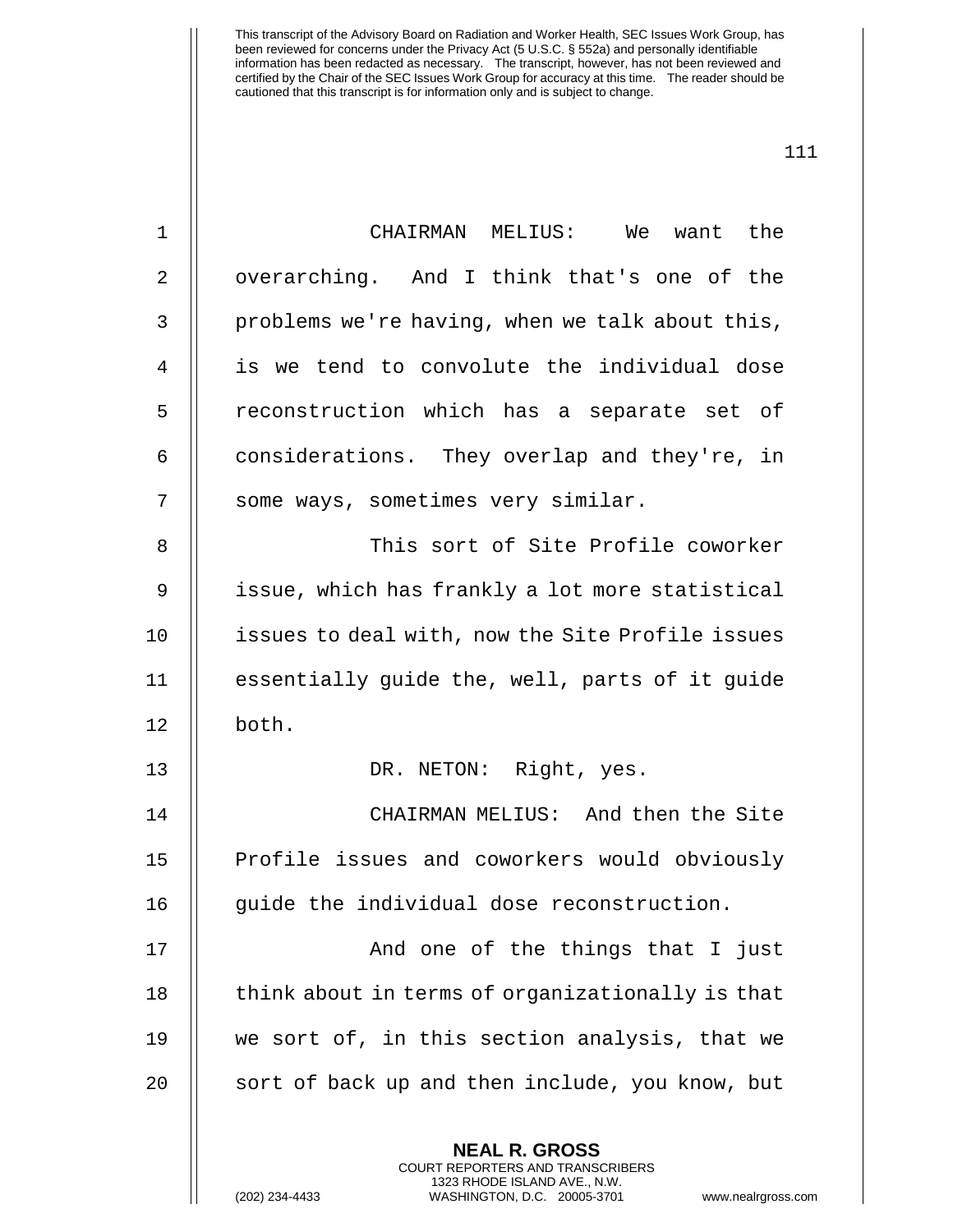| 1  | you're going to examine, evaluate the monitoring                                                                                                                       |
|----|------------------------------------------------------------------------------------------------------------------------------------------------------------------------|
| 2  | data that's available.                                                                                                                                                 |
| 3  | You're going to look for, you know,                                                                                                                                    |
| 4  | are coworker models going to be needed, are they                                                                                                                       |
| 5  | necessary? But also, are there stratification                                                                                                                          |
| 6  | issues that need to be dealt with?                                                                                                                                     |
| 7  | Because I think those are, you know,                                                                                                                                   |
| 8  | would come about, and we've talked about this                                                                                                                          |
| 9  | already, from other considerations other than,                                                                                                                         |
| 10 | you know, trying to come up with a unifying                                                                                                                            |
| 11 | model. Are there multiple models that need to                                                                                                                          |
| 12 | be looked at?                                                                                                                                                          |
| 13 | DR. NETON: Right.                                                                                                                                                      |
| 14 | CHAIRMAN MELIUS: Which you already                                                                                                                                     |
| 15 | do, based on exposure. Again, Savannah River                                                                                                                           |
| 16 | being an example.                                                                                                                                                      |
| 17 | DR. NETON: Well, that's covered in                                                                                                                                     |
| 18 | Section 4, I mean, I think.                                                                                                                                            |
| 19 | CHAIRMAN MELIUS: Well, yes. But                                                                                                                                        |
| 20 | I'm just saying does some consideration need to                                                                                                                        |
|    | <b>NEAL R. GROSS</b><br><b>COURT REPORTERS AND TRANSCRIBERS</b><br>1323 RHODE ISLAND AVE., N.W.<br>WASHINGTON, D.C. 20005-3701<br>(202) 234-4433<br>www.nealrgross.com |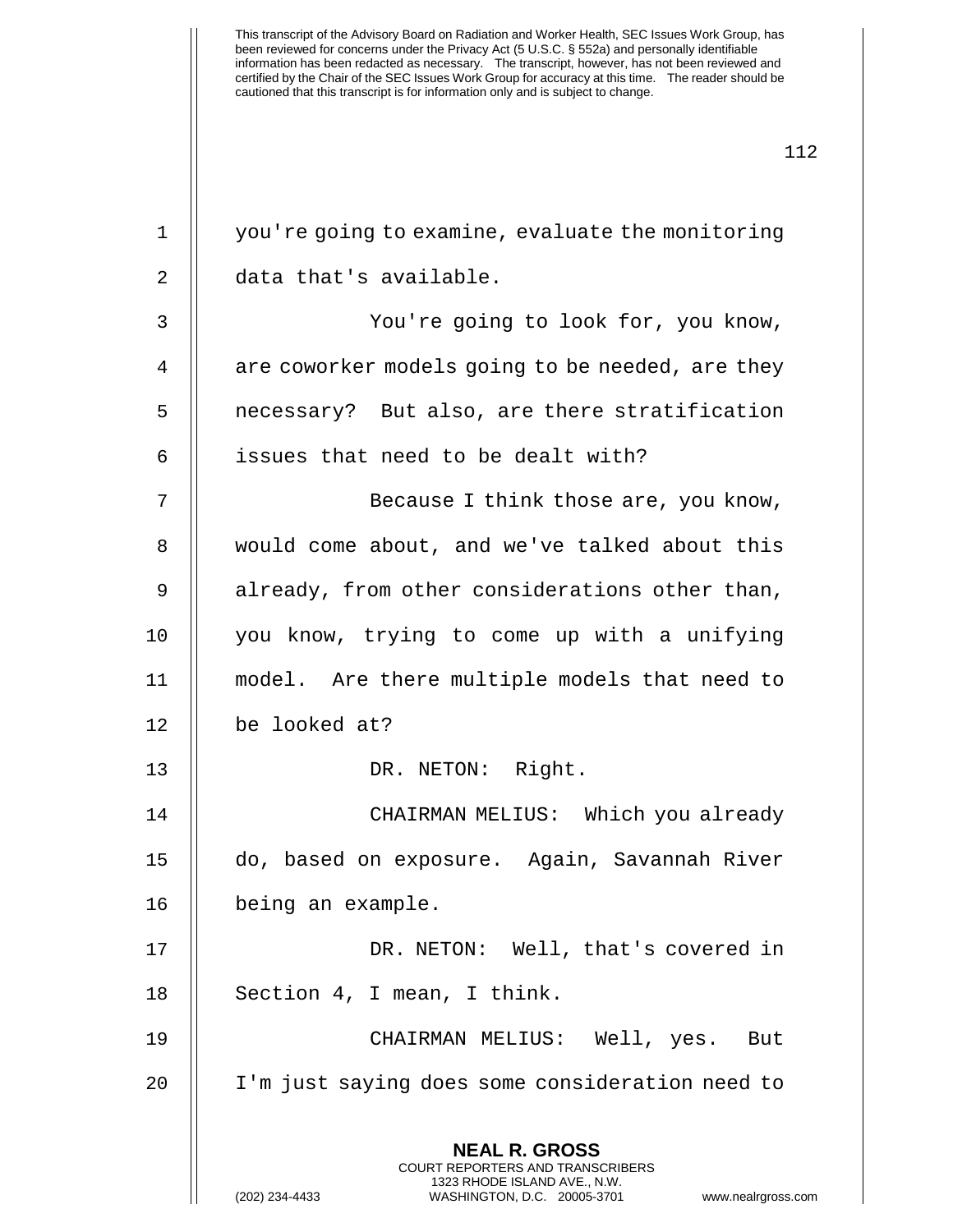| $\mathbf 1$    | come back or you're repeatedly going to be                                                                                                                            |
|----------------|-----------------------------------------------------------------------------------------------------------------------------------------------------------------------|
| 2              | looking at the data. Then that's, well,                                                                                                                               |
| $\mathfrak{Z}$ | shouldn't it be part of sort of initial decision                                                                                                                      |
| $\overline{4}$ | making and consideration?                                                                                                                                             |
| 5              | DR. NETON: Oh, I see. You're                                                                                                                                          |
| 6              | suggesting that we don't develop an all                                                                                                                               |
| 7              | monitored workers model first, we actually start                                                                                                                      |
| 8              | with pieces?                                                                                                                                                          |
| $\mathsf 9$    | CHAIRMAN MELIUS: Well, no. You                                                                                                                                        |
| 10             | start with considering is an all monitored                                                                                                                            |
| 11             | worker appropriate, going to be appropriate.                                                                                                                          |
| 12             | Are there strata that are going to need to be                                                                                                                         |
| 13             | considered? And then evaluate both,                                                                                                                                   |
| 14             | essentially. Because you really can't evaluate                                                                                                                        |
| 15             | one without the other.                                                                                                                                                |
| 16             | DR. NETON: No. Oh, I agree.                                                                                                                                           |
| 17             | the<br>CHAIRMAN MELIUS:<br>Because                                                                                                                                    |
| 18             | reason you're not going to do a general model                                                                                                                         |
| 19             | because there are strata that<br>aren't                                                                                                                               |
| 20             | appropriately captured through that.                                                                                                                                  |
|                | <b>NEAL R. GROSS</b><br><b>COURT REPORTERS AND TRANSCRIBERS</b><br>1323 RHODE ISLAND AVE., N.W.<br>(202) 234-4433<br>WASHINGTON, D.C. 20005-3701<br>www.nealrgross.co |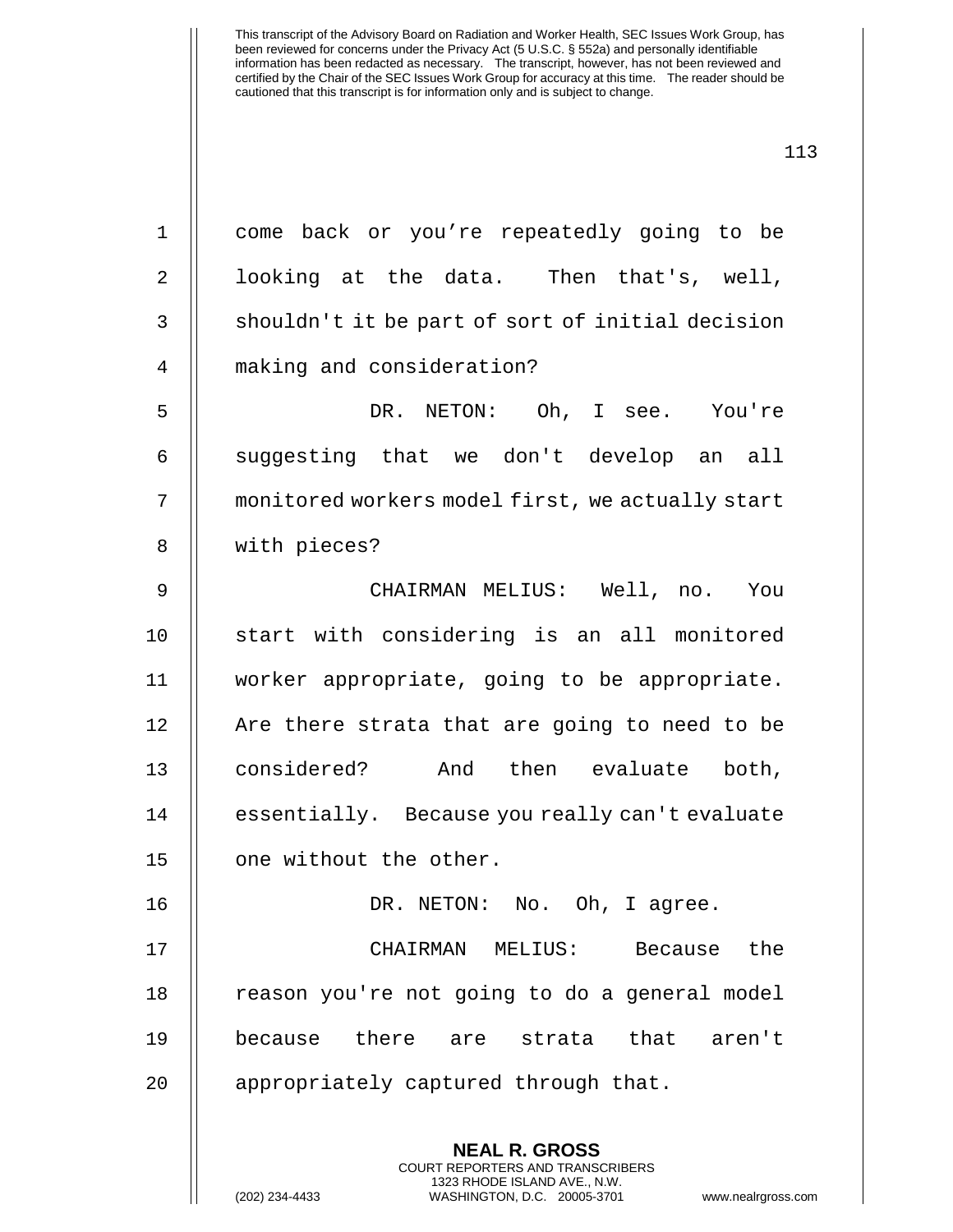| 1  | And I also think it addresses this,                                                                                                                           |
|----|---------------------------------------------------------------------------------------------------------------------------------------------------------------|
| 2  | know, 50th, 95th, that's going to be<br>you                                                                                                                   |
| 3  | secondary to, you know, some of your decision                                                                                                                 |
| 4  | making on what's the appropriate model for which                                                                                                              |
| 5  | groups and so forth. I'm just thinking more                                                                                                                   |
| 6  | procedurally. If I were the --                                                                                                                                |
| 7  | DR. NETON: Yes.                                                                                                                                               |
| 8  | CHAIRMAN MELIUS: -- the Site                                                                                                                                  |
| 9  | Profile author, I would start, I would array all                                                                                                              |
| 10 | this data, I would look at what monitoring data                                                                                                               |
| 11 | is available, obviously try to break it down into                                                                                                             |
| 12 | some meaty chunks and then parts of the facility                                                                                                              |
| 13 | or areas of exposure and then look at this.                                                                                                                   |
| 14 | Because I think we're coming to                                                                                                                               |
| 15 | stratification sort of late. And I think if it                                                                                                                |
| 16 | was done earlier, I think it would sort of                                                                                                                    |
| 17 | capture some of the other considerations better.                                                                                                              |
| 18 | I don't know how other's feel on that --                                                                                                                      |
| 19 | DR. NETON: Yes.                                                                                                                                               |
| 20 | CHAIRMAN MELIUS: -- this feeling                                                                                                                              |
|    | <b>NEAL R. GROSS</b><br>COURT REPORTERS AND TRANSCRIBERS<br>1323 RHODE ISLAND AVE., N.W.<br>(202) 234-4433<br>WASHINGTON, D.C. 20005-3701<br>www.nealrgross.c |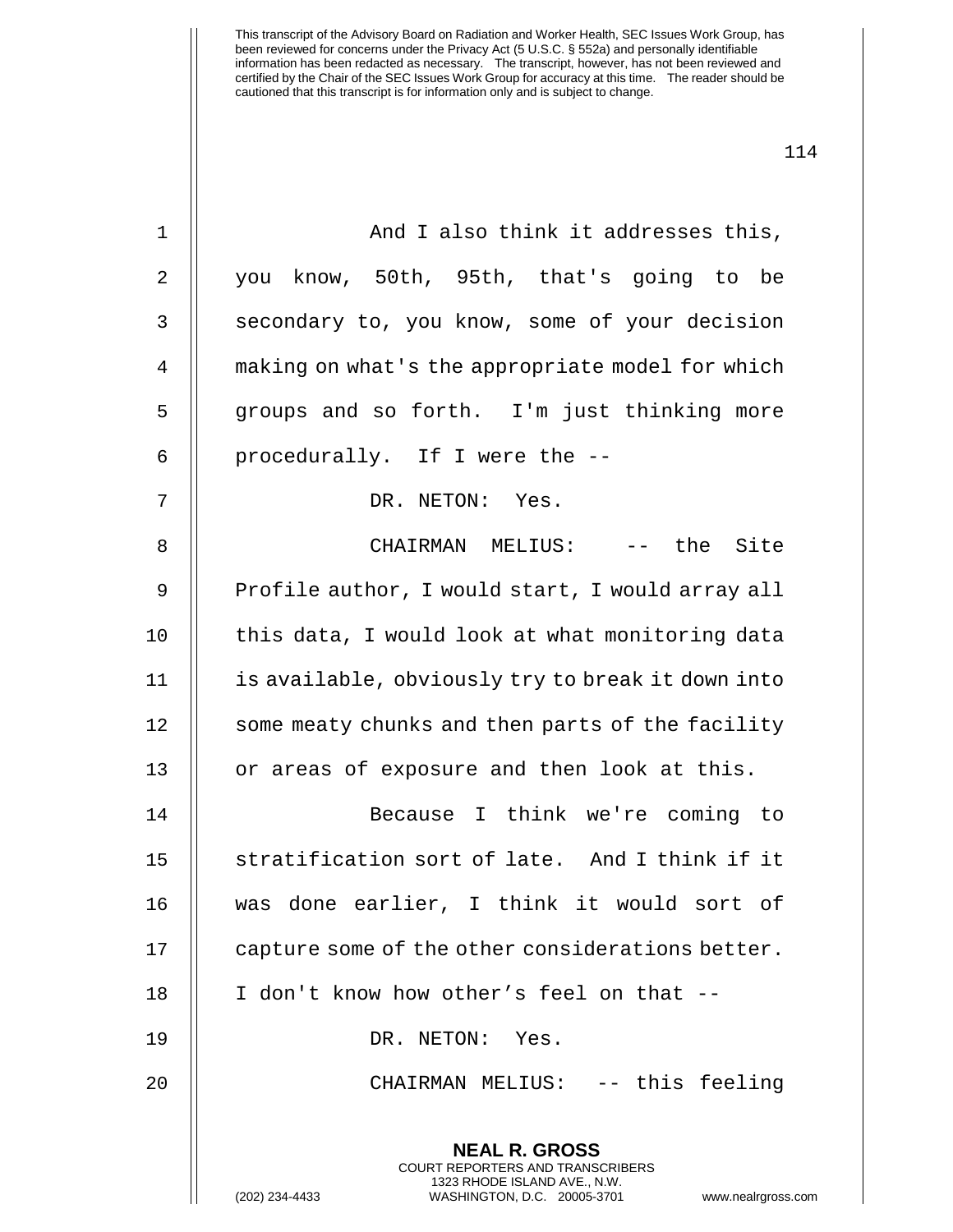| $\mathbf{1}$ | that, yes, because I think it, because it's not                                                                                                                 |
|--------------|-----------------------------------------------------------------------------------------------------------------------------------------------------------------|
| 2            | just a technical, statistical issue. It's an                                                                                                                    |
| 3            | issue of sort of what's appropriate for that site                                                                                                               |
| 4            | and $--$                                                                                                                                                        |
| 5            | DR. NETON: Well, whether the data's                                                                                                                             |
| 6            | stratified or not, this first paragraph is still                                                                                                                |
| 7            | valid. I mean --                                                                                                                                                |
| 8            | CHAIRMAN MELIUS: No, no, I --                                                                                                                                   |
| 9            | DR. NETON: -- distribution.                                                                                                                                     |
| 10           | DR. MAKHIJANI: Well, I think what                                                                                                                               |
| 11           | Jim is raising is, at that stage, you need to                                                                                                                   |
| 12           | consider whether you're developing a                                                                                                                            |
| 13           | distribution in a singular or whether you're                                                                                                                    |
| 14           | developing in the plural.                                                                                                                                       |
| 15           | So it seems if you decide, to develop                                                                                                                           |
| 16           | distribution you already made a<br>lot<br>оf<br>а                                                                                                               |
| 17           | decisions underneath that.                                                                                                                                      |
| 18           | DR. NETON: Well I tend to disagree.                                                                                                                             |
| 19           | I think the development of the all coworker, all                                                                                                                |
| 20           | monitored worker distribution and the conscious                                                                                                                 |
|              | <b>NEAL R. GROSS</b><br>COURT REPORTERS AND TRANSCRIBERS<br>1323 RHODE ISLAND AVE., N.W.<br>(202) 234-4433<br>WASHINGTON, D.C. 20005-3701<br>www.nealrgross.com |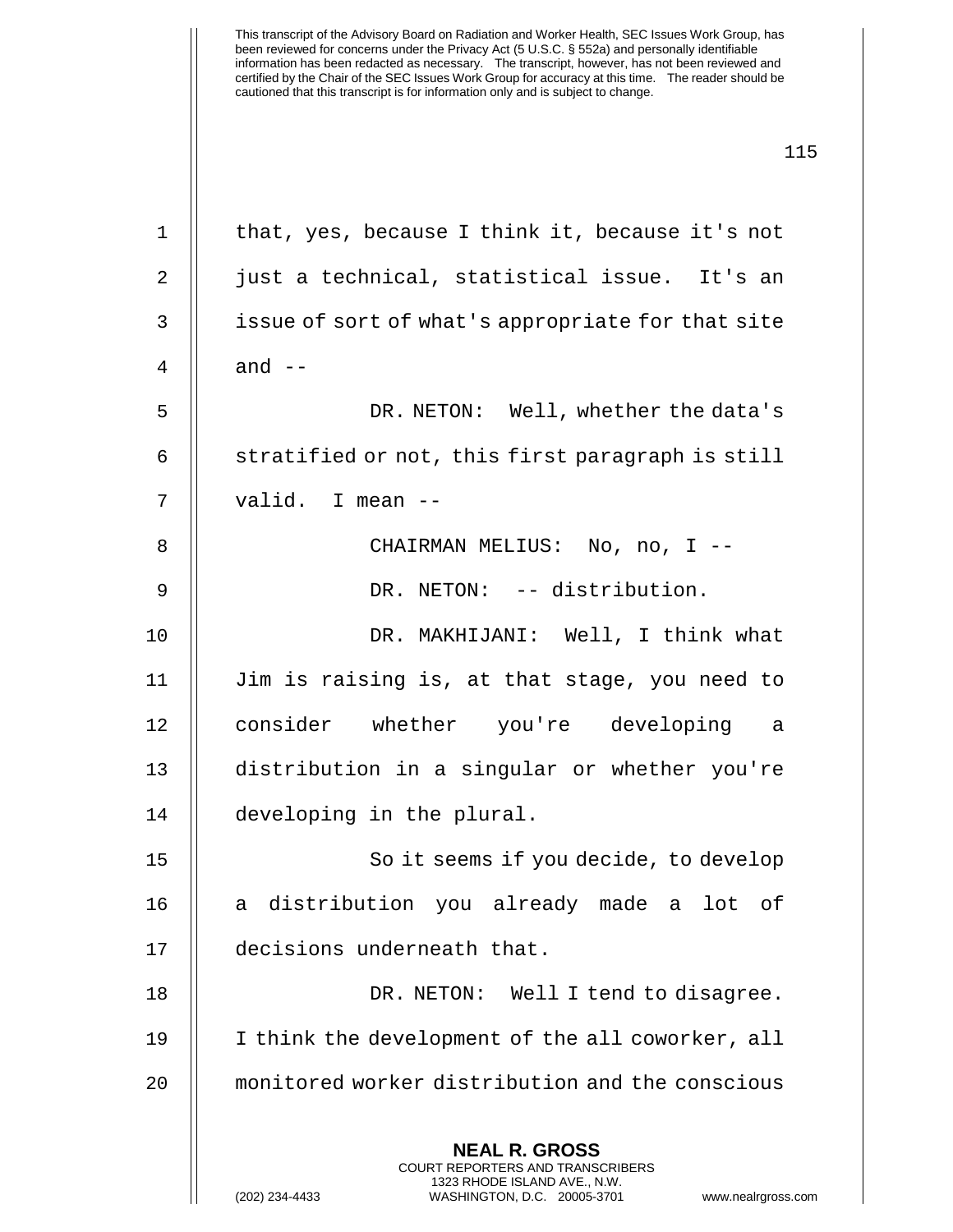1 decisions we made to say you're going to get to 2 | 95th percentile or four distributions depending  $3 \parallel$  on your job type.

 Then one can go and see are there any distributions out there that would make that not || appropriate, for reasons that we could talk about later but, you know, is it more 8 claimant-favorable to assign the 95th 9 || percentile, recognize that we really can't put many people in these job categories very well. You know, we don't know.

12 Or is it okay? Just to say all B - 13 | heavily exposed people get the 95th percentile. 14 || And, by default, the other ones get the 50th, I  $15$  || can't find any strata in there that give those 16 | people more dose than 95th percentile, because 17 | there's so much uncertainty.

18 || And the other part of this issue is 19 we could pretty much only do this kind of 20 || analysis at Savannah River. Let's be honest

> **NEAL R. GROSS** COURT REPORTERS AND TRANSCRIBERS 1323 RHODE ISLAND AVE., N.W.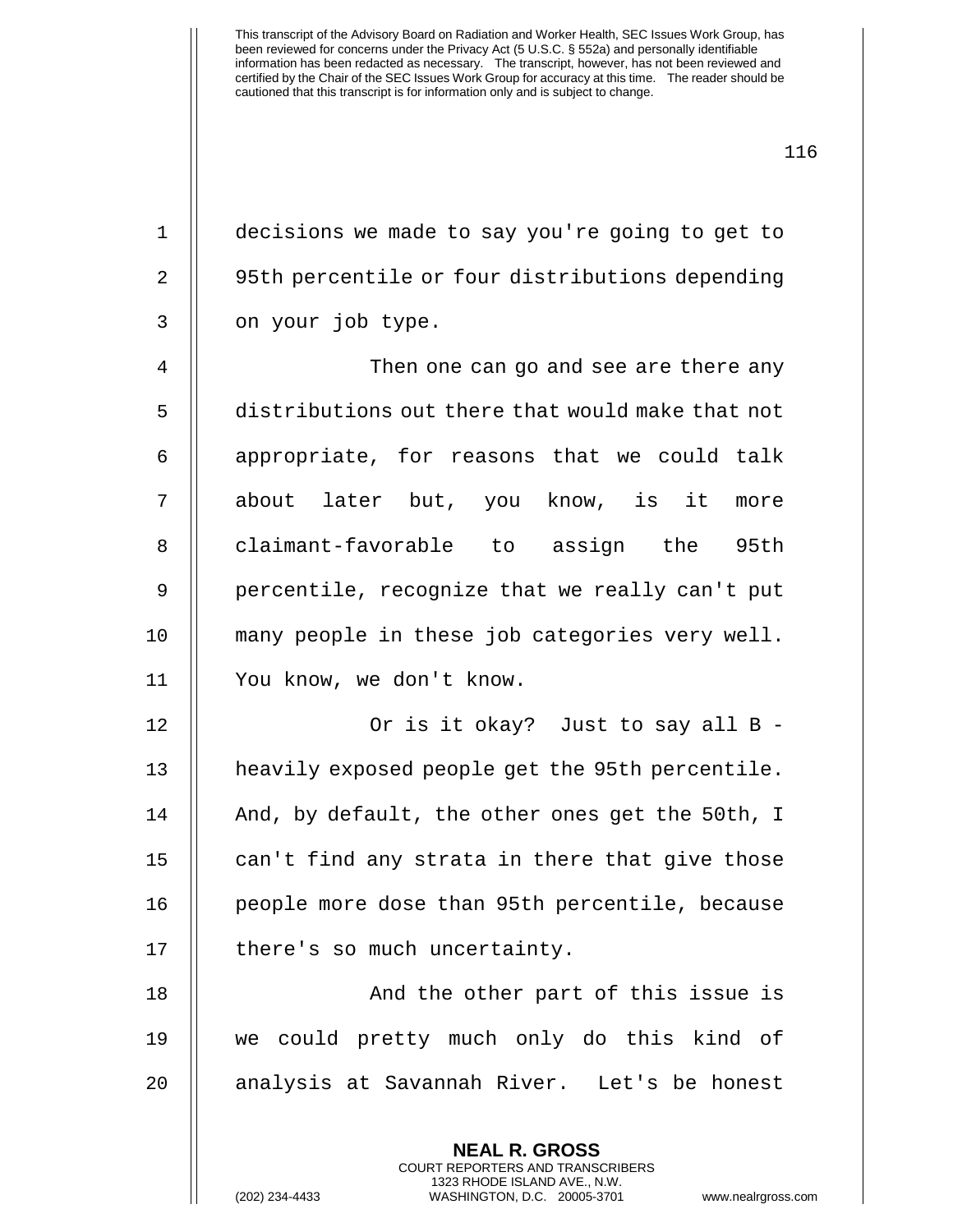| $\mathbf 1$ | about it.                                                                                                                                                       |
|-------------|-----------------------------------------------------------------------------------------------------------------------------------------------------------------|
| 2           | What other facilities do we have the                                                                                                                            |
| 3           | granularity of data to go and pull out all of                                                                                                                   |
| 4           | these job categories and do these detailed                                                                                                                      |
| 5           | analyses. In many cases, the coworker models                                                                                                                    |
| 6           | are based on CEDR data. We don't know what these                                                                                                                |
| 7           | people did.                                                                                                                                                     |
| 8           | CHAIRMAN MELIUS: Then why are we                                                                                                                                |
| 9           | doing them? That's --                                                                                                                                           |
| 10          | DR. NETON: I'll bring in a table.                                                                                                                               |
| 11          | Because I think that, as I showed, the 95th                                                                                                                     |
| 12          | percentile is a fairly good claimant-favorable                                                                                                                  |
| 13          | number to use when you look at it in terms of                                                                                                                   |
| 14          | Probability of Causation analysis outcomes.                                                                                                                     |
| 15          | There has to be a factor of two or greater almost                                                                                                               |
| 16          | increase in the median value for it to be more                                                                                                                  |
| 17          | claimant-favorable to stratify.                                                                                                                                 |
| 18          | it<br>is<br>CHAIRMAN<br>MELIUS:<br>But                                                                                                                          |
| 19          | plausible?                                                                                                                                                      |
| 20          | DR. NETON: What do you mean, is it                                                                                                                              |
|             | <b>NEAL R. GROSS</b><br>COURT REPORTERS AND TRANSCRIBERS<br>1323 RHODE ISLAND AVE., N.W.<br>(202) 234-4433<br>WASHINGTON, D.C. 20005-3701<br>www.nealrgross.com |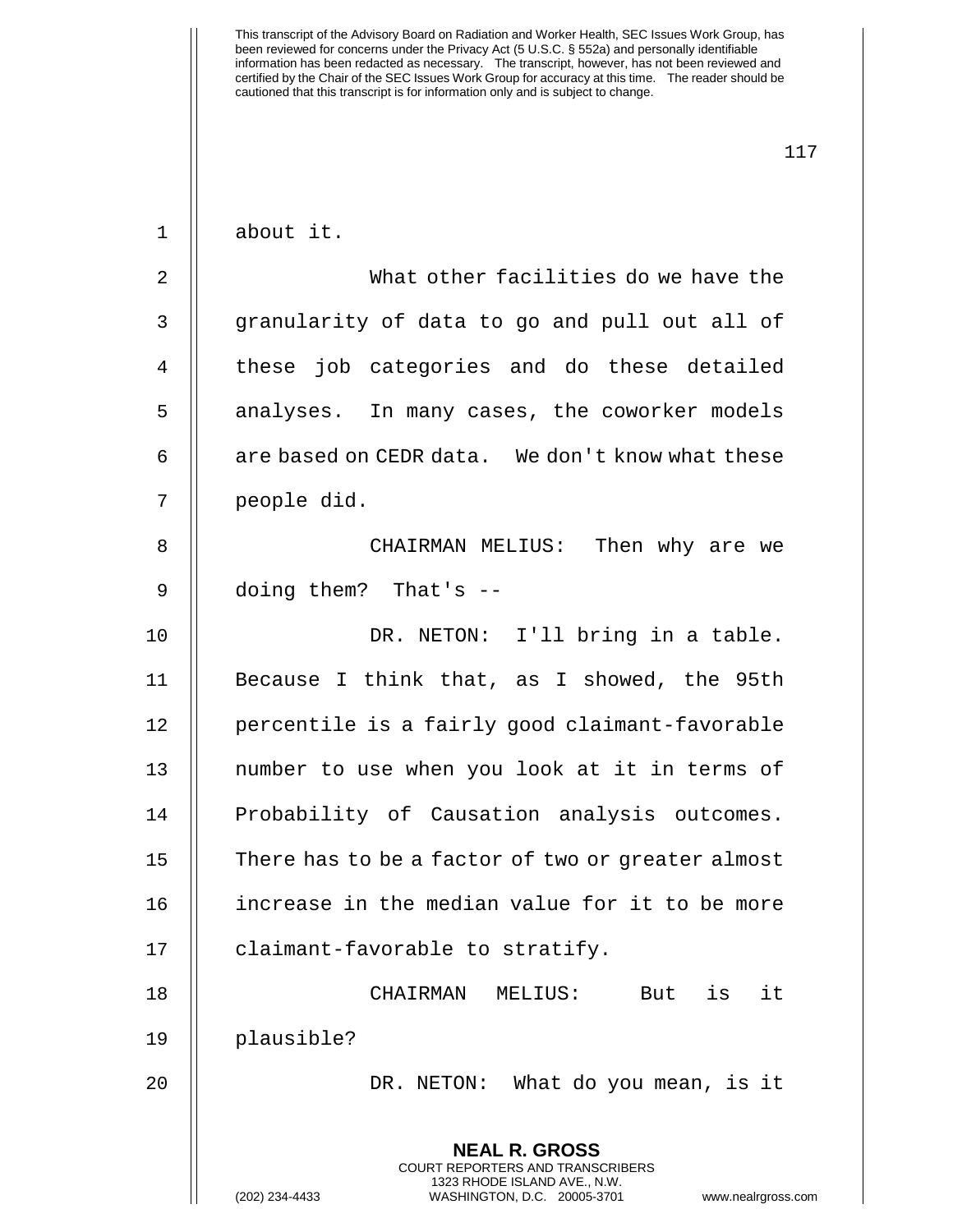| $\mathbf 1$    | plausible?                                       |
|----------------|--------------------------------------------------|
| $\overline{2}$ | CHAIRMAN MELIUS: Sufficiently                    |
| 3              | accurate, is it sufficiently accurate            |
| 4              | individual dose reconstruction being done?       |
| 5              | DR. NETON: Well, again, these are                |
| 6              | the monitored workers. Now let's talk about is   |
| 7              | that bounding for the unmonitored workforce?     |
| 8              | You're suggesting that if we don't               |
| 9              | know the job categories of all the workers that  |
| 10             | comprise the coworker model, then you can't do   |
| 11             | dose reconstructions for unmonitored workers.    |
| 12             | And essentially it becomes an SEC. In that       |
| 13             | situation then, the unmonitored workers are in   |
| 14             | the SEC, the monitored workers aren't.           |
| 15             | CHAIRMAN MELIUS: Yes.                            |
| 16             | DR. NETON: And I find that to be, I              |
| 17             | don't know, disturbing's not the right word, but |
| 18             | not appropriate, that people who have very low   |
| 19             | potential for exposure, or lower potential for   |
| 20             | exposure in general based on these models, based |
|                | <b>NEAL R. GROSS</b>                             |

COURT REPORTERS AND TRANSCRIBERS 1323 RHODE ISLAND AVE., N.W.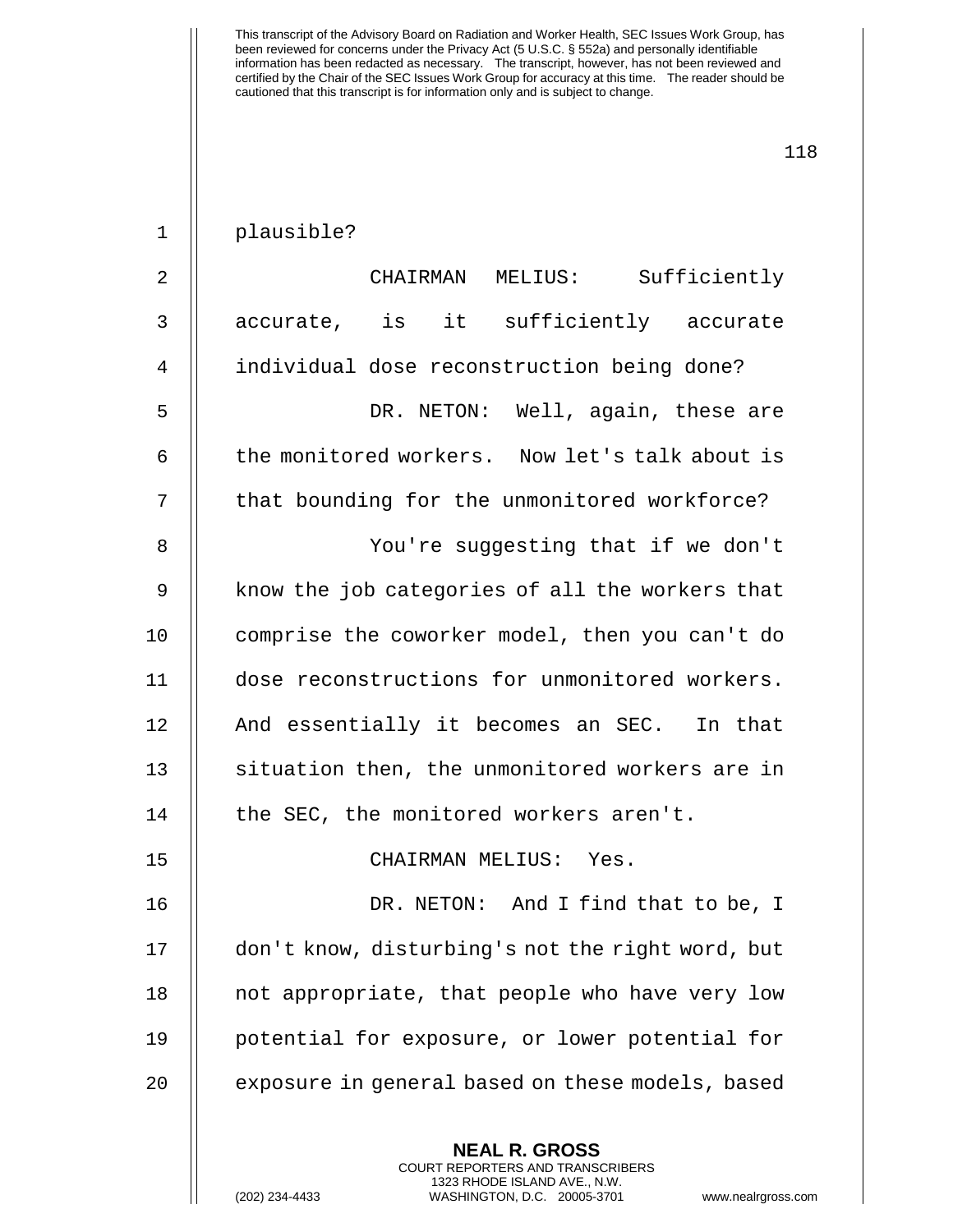1 | on these monitored programs we talked about, most heavily exposed workers, representative workers, not incident-based, I find it hard to wrap my head around the fact that those people would be SEC. And the heavily exposed people  $\parallel$  that were monitored are not. That's the end 7 || conclusion of that. DR. MAKHIJANI: I think that's a 9 || little too schematic about what we're talking about. So there may be like an administration building where people did not have, or almost 12 || never had contact with a radiological area. 13 || And you could say that they were not monitored. They had lower exposure potential. 15 | And if you do any of these things, they're going | to be covered. And I don't think you get any disagreement from me if you can show all those 18 | things. What we are talking about though is workers who we know had presence and work in

> **NEAL R. GROSS** COURT REPORTERS AND TRANSCRIBERS 1323 RHODE ISLAND AVE., N.W.

(202) 234-4433 WASHINGTON, D.C. 20005-3701 www.nealrgross.com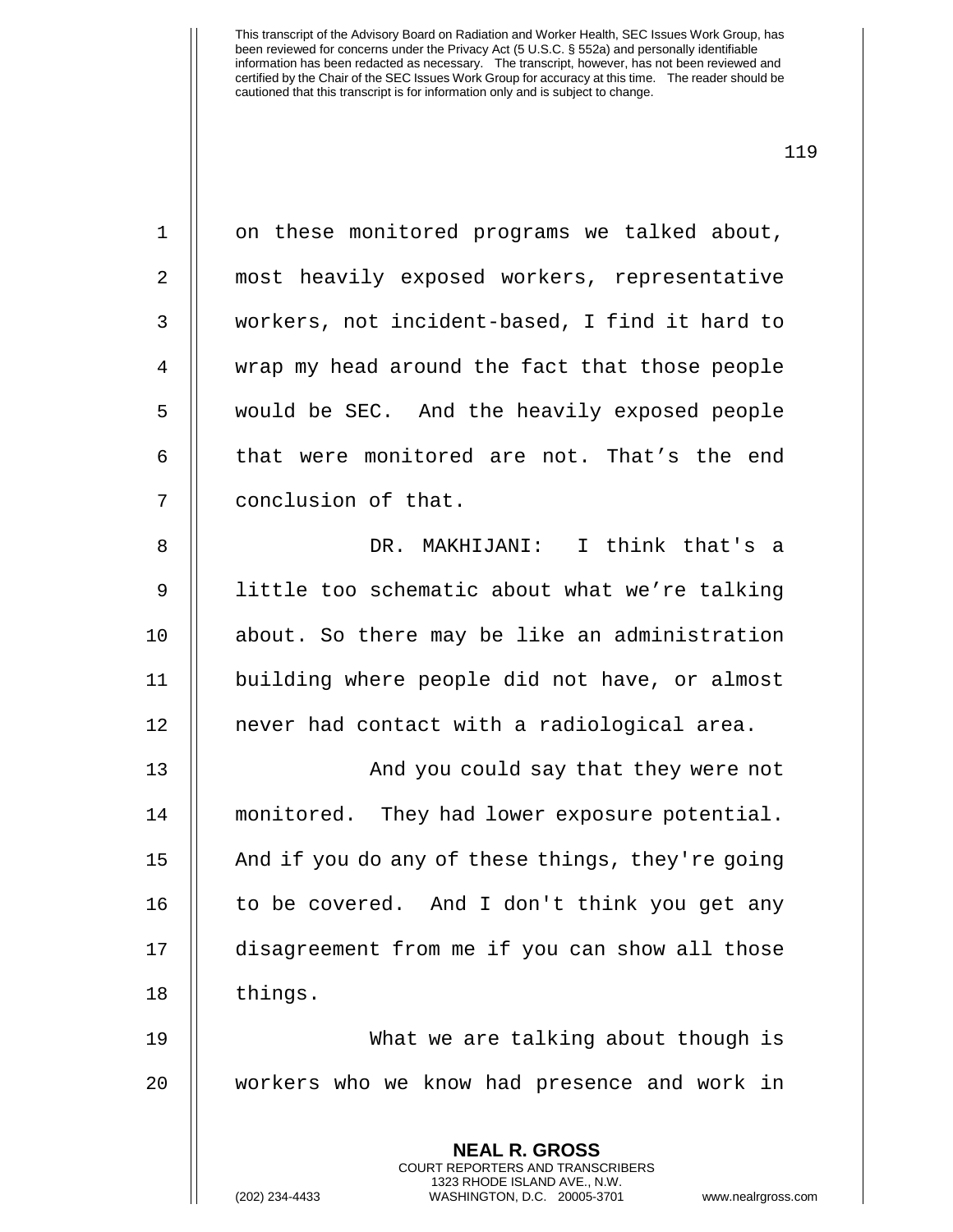| $\mathbf 1$    | controlled areas, many of whom were very         |
|----------------|--------------------------------------------------|
| $\overline{2}$ | infrequently monitored and where there was a lot |
| 3              | of job diversity.                                |
| 4              | So that's really what we're talking              |
| 5              | I mean, in the interviews with the<br>about.     |
| 6              | construction workers at Savannah River Site,     |
| 7              | Brad unfortunately isn't here.                   |
| 8              | But a number of construction workers             |
| 9              | described in considerable detail the variety of  |
| 10             | jobs that they did. And while they did their     |
| 11             | construction jobs, they also were kind of, you   |
| 12             | know, they were there and they were low on the   |
| 13             | totem pole and they did what they were told. And |
| 14             | mostly, a lot of that involved doing all         |
| 15             | different kinds of work.                         |
| 16             | So yet we find that their monitoring             |
| 17             | was incident-driven when, I think, if you look   |
| 18             | at it more objectively you can't conclude that   |
| 19             | they didn't have routine exposure potential or   |
| 20             | they weren't completely unlike production        |
|                | <b>NEAL R. GROSS</b>                             |

COURT REPORTERS AND TRANSCRIBERS 1323 RHODE ISLAND AVE., N.W.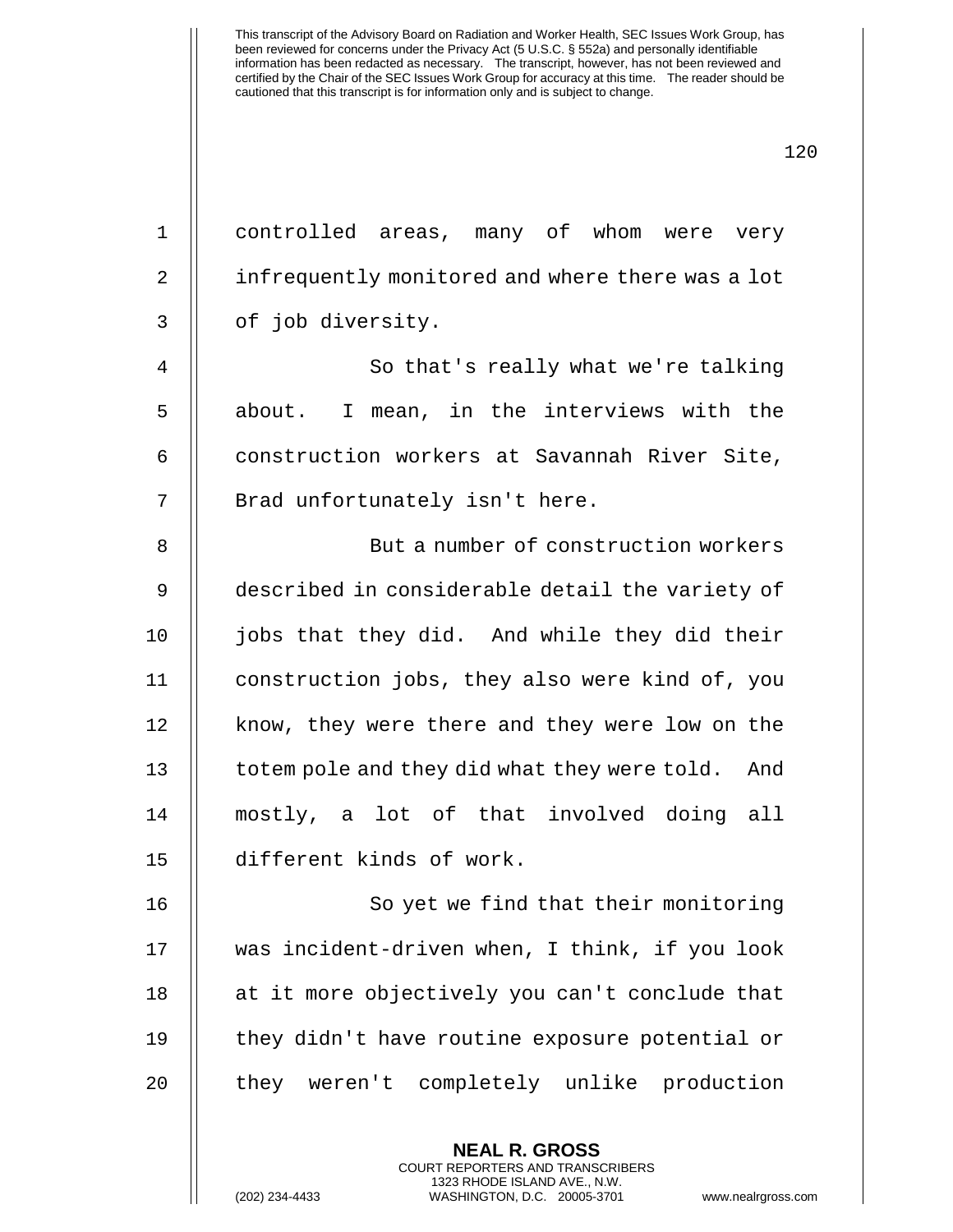1 || workers in that respect.

2 We're not talking about a very 3 || schematic situation of low exposed workers and 4 high exposed workers. We're talking about 5 || workers with exposure potential who had  $6 \parallel$  reasonably good monitoring and others who didn't 7 have reasonably good monitoring. That's a 8 | tough situation.

9 DR. NETON: But there you're talking 10 about a situation where you've got 11 incident-driven people, bioassay, and it was 100 12 || percent incident-driven. And there is not, we 13 don't have an ability to demonstrate the 14 | controls were in place to prevent exposures. I 15 || agree with you. That's NTS. That's exactly 16 how that works. 17 || CHAIRMAN MELIUS: Right.

18 DR. NETON: So I'm not disagreeing 19 with you on that aspect.

20 CHAIRMAN MELIUS: Yes.

**NEAL R. GROSS** COURT REPORTERS AND TRANSCRIBERS 1323 RHODE ISLAND AVE., N.W.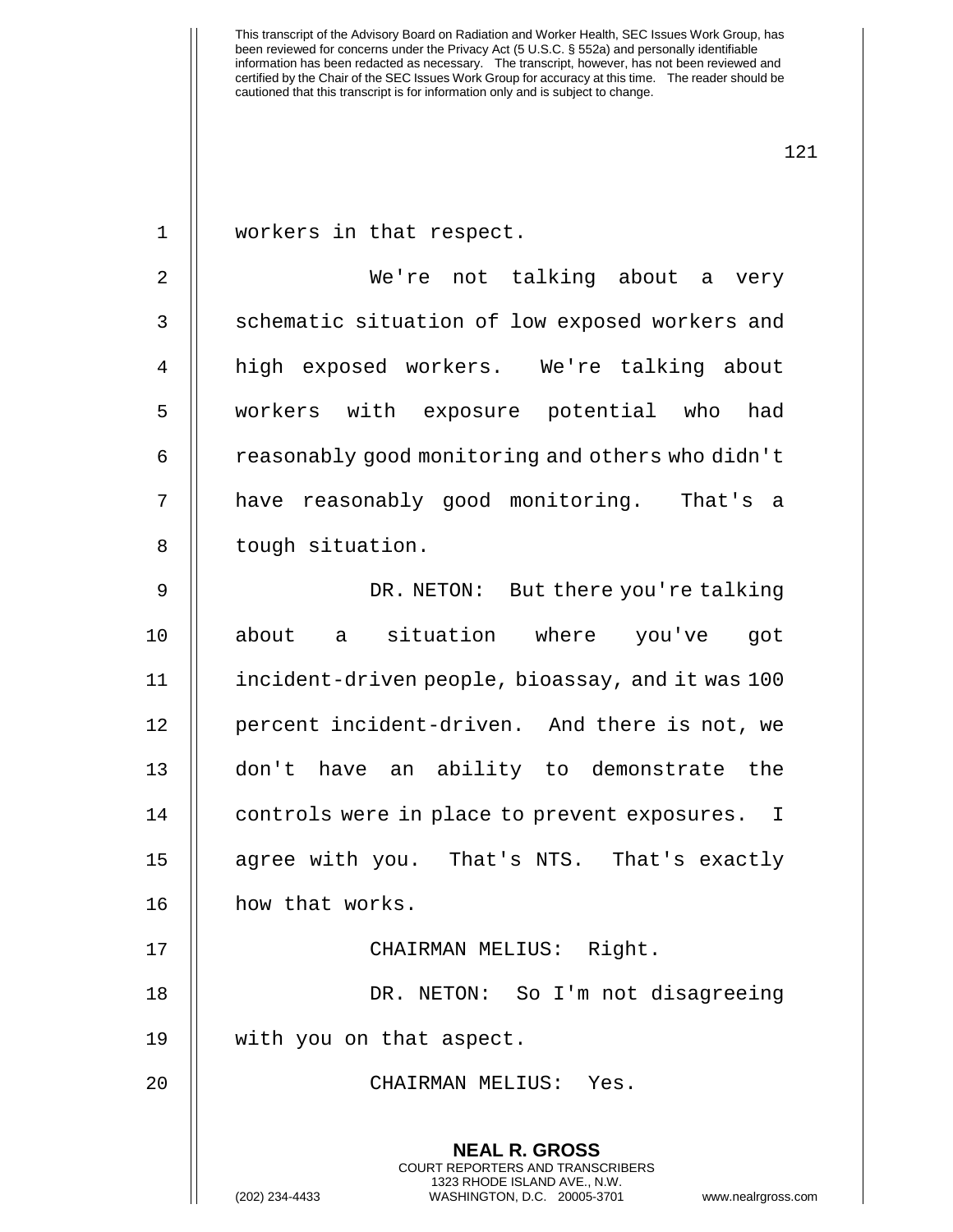| $\mathbf{1}$ | DR. NETON: But I think, well, I                 |
|--------------|-------------------------------------------------|
| 2            | don't know. I think, in general, we probably    |
| 3            | know the construction worker better, by job     |
| 4            | title. Because we know they are contractors,    |
| 5            | right. I mean, so that might be true. But I was |
| 6            | speaking the other models --                    |
| 7            | PARTICIPANT: Could I say something?             |
| 8            | (Off the record discussion.)                    |
| 9            | DR. NETON: Anyway, I don't know.                |
| 10           | If you really don't have definitive job         |
| 11           | categories for everybody in the coworker model, |
| 12           | I don't know. I find it, I don't know.          |
| 13           | I still feel the 95th percentile is             |
| 14           | the reason that we've adopted that and because  |
| 15           | there are multiple strata in there.             |
| 16           | So if you go up to the 95th                     |
| 17           | percentile, then you say, okay, we don't know.  |
| 18           | But we've bounded it and it's less than that. I |
| 19           | guess your argument is it's not sufficiently    |
| 20           | accurate. But I don't know.                     |
|              |                                                 |

**NEAL R. GROSS** COURT REPORTERS AND TRANSCRIBERS 1323 RHODE ISLAND AVE., N.W.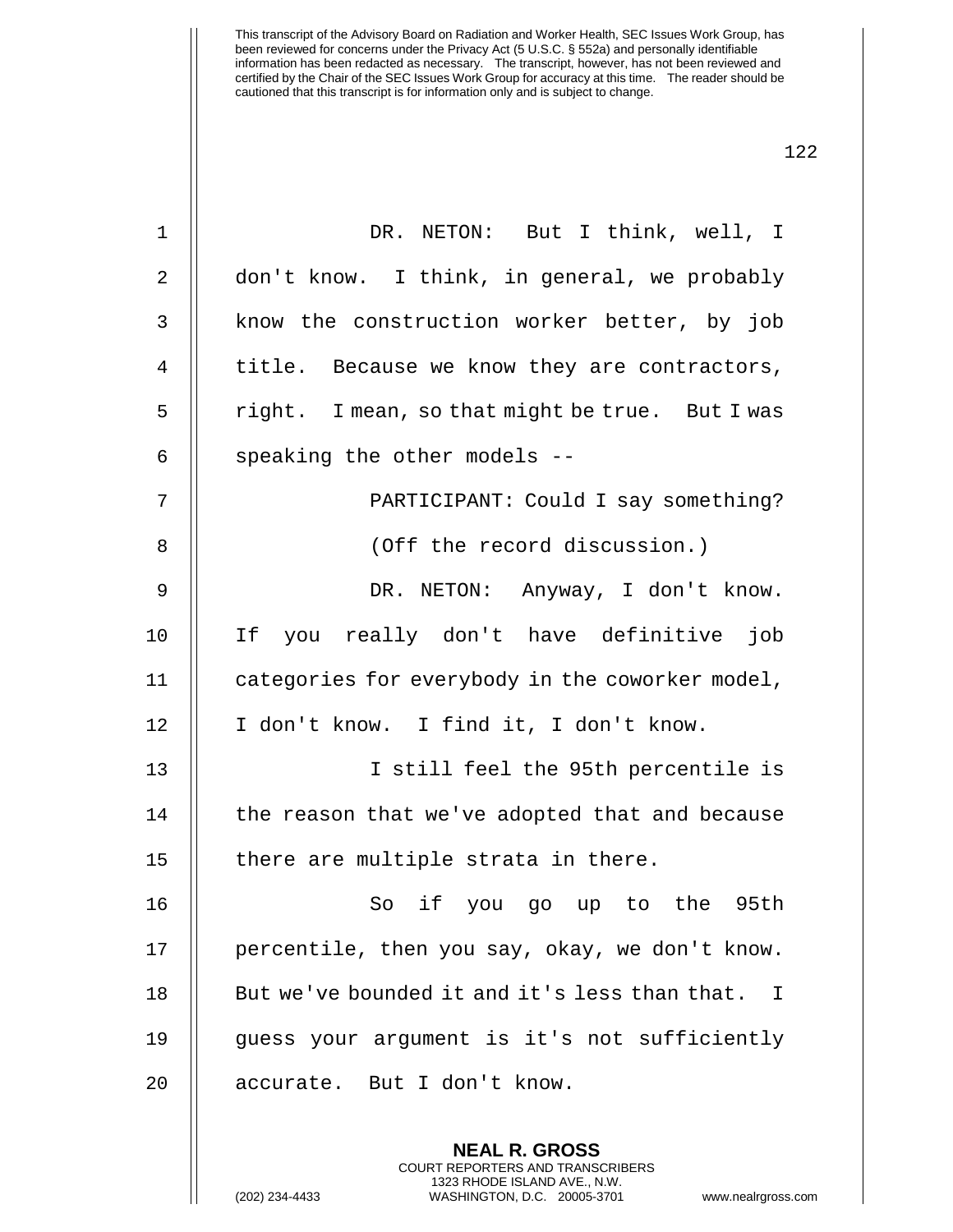| $\mathbf 1$    | CHAIRMAN MELIUS: Well, but I think                                                                                                                                   |
|----------------|----------------------------------------------------------------------------------------------------------------------------------------------------------------------|
| $\overline{2}$ | the onus is on you to show that it's sufficiently                                                                                                                    |
| 3              | accurate. And that's what we're trying to get                                                                                                                        |
| 4              | at and trying to make sure that there's enough                                                                                                                       |
| 5              | information presented to us the Advisory Board                                                                                                                       |
| 6              | that we can evaluate that assessment.                                                                                                                                |
| 7              | And I think what's been happening is                                                                                                                                 |
| 8              | we're not getting that information. And so what                                                                                                                      |
| 9              | we're trying to get at is a procedure to get that                                                                                                                    |
| 10             | information.                                                                                                                                                         |
| 11             | So we're not trying to, we are being                                                                                                                                 |
| 12             | critical in the sense of trying to say let's get                                                                                                                     |
| 13             | the information, and let's make sure that all                                                                                                                        |
| 14             | approaches have been considered that are                                                                                                                             |
| 15             | appropriate for a given site in a given                                                                                                                              |
| 16             | circumstance.                                                                                                                                                        |
| 17             | DR. NETON: Yes. And I, okay, I                                                                                                                                       |
| 18             | agree. At Savannah River, I think, we can do                                                                                                                         |
| 19             | this type of analysis. We're doing this type of                                                                                                                      |
| 20             | analysis. But I guess this discussion started                                                                                                                        |
|                | <b>NEAL R. GROSS</b><br><b>COURT REPORTERS AND TRANSCRIBERS</b><br>1323 RHODE ISLAND AVE., N.W.<br>(202) 234-4433<br>WASHINGTON, D.C. 20005-3701<br>www.nealrgross.c |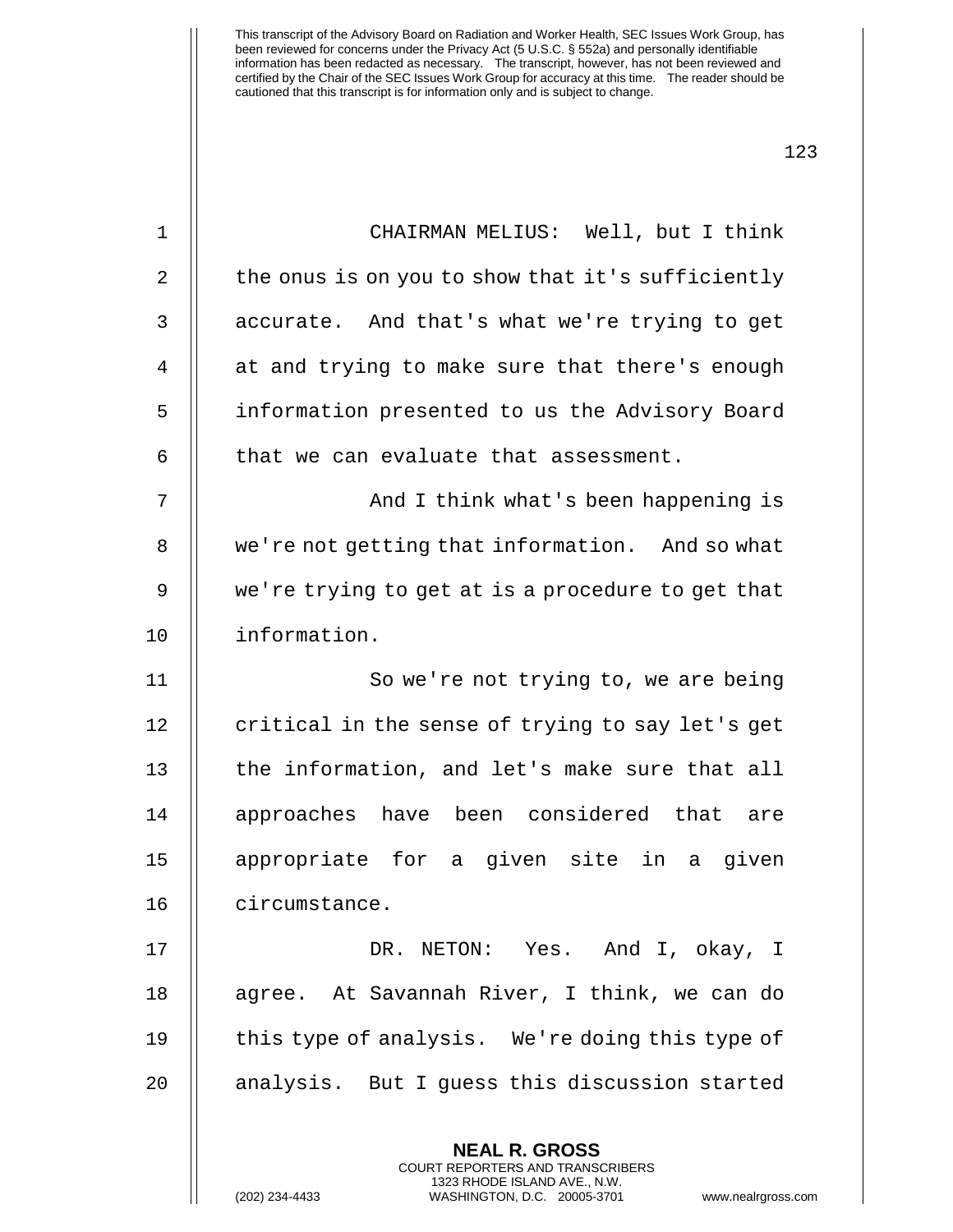| $\mathbf 1$ | when, you know, we said, well, you should                                                                                                                       |
|-------------|-----------------------------------------------------------------------------------------------------------------------------------------------------------------|
| 2           | stratify up front, not wait.                                                                                                                                    |
| 3           | CHAIRMAN MELIUS: No, no, no. And                                                                                                                                |
| 4           | it's not what I said. I said you need to                                                                                                                        |
| 5           | consider stratification up front, that                                                                                                                          |
| 6           | evaluating and analyzing data, you need to make                                                                                                                 |
| 7           | that consideration earlier.                                                                                                                                     |
| 8           | You know, but what I feel you're                                                                                                                                |
| 9           | doing is jumping immediately to one model. And                                                                                                                  |
| 10          | that becomes the null hypothesis. I'm not even                                                                                                                  |
| 11          | sure it's, and then what you're telling us, well,                                                                                                               |
| 12          | that's a null hypothesis, it can't even be                                                                                                                      |
| 13          | tested, that at every site other than Savannah                                                                                                                  |
| 14          | River which is even more --                                                                                                                                     |
| 15          | DR. MAKHIJANI: I mean, I think you                                                                                                                              |
| 16          | alluded to this before but it did not kind of hit                                                                                                               |
| 17          | me over the head as it did today.                                                                                                                               |
| 18          | Okay, here's something that's very                                                                                                                              |
| 19          | stark and big, I think you have to deal with.                                                                                                                   |
| 20          | Because you cannot stratify in principle even to                                                                                                                |
|             | <b>NEAL R. GROSS</b><br>COURT REPORTERS AND TRANSCRIBERS<br>1323 RHODE ISLAND AVE., N.W.<br>(202) 234-4433<br>WASHINGTON, D.C. 20005-3701<br>www.nealrgross.com |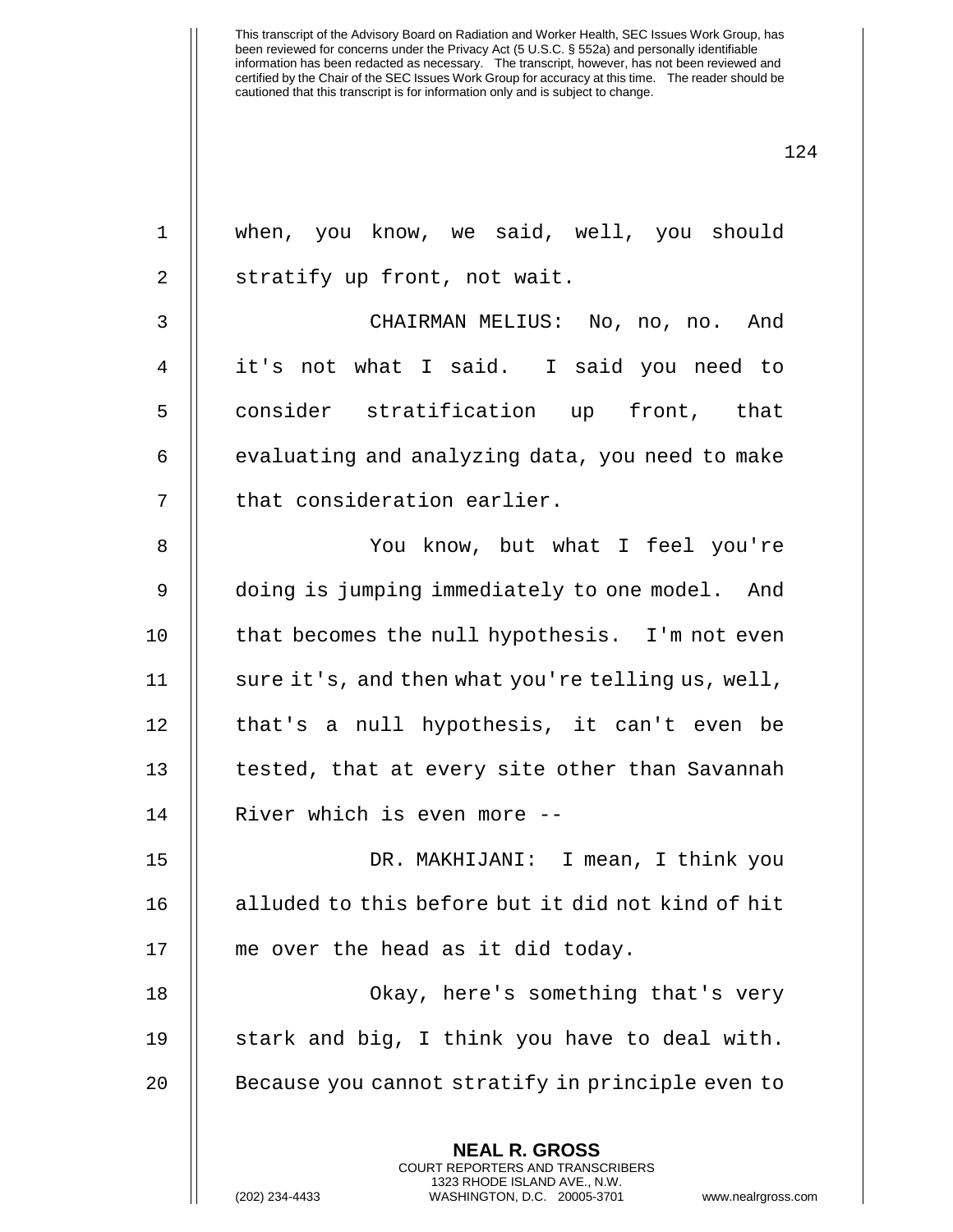| $\mathbf 1$ | -- then how do you demonstrate whether the 95th,   |
|-------------|----------------------------------------------------|
| 2           | you have to figure, I guess, we have ways in which |
| 3           | we could demonstrate that if you had some job      |
| 4           | titles.                                            |
| 5           | DR. NETON: Yes. There are some job                 |
| 6           | titles, it's not zero. But I guess Savannah River  |
| 7           | is really robust with job titles. But it's sort    |
| 8           | of the best one that I've seen. There are job      |
| 9           | titles at other facilities, but in some cases --   |
| 10          | DR. MAURO: This is John. I'd like                  |
| 11          | to, a thought struck me really early on. Could     |
| 12          | you give me a minute or so to try to communicate   |
| 13          | something that just hit me real hard about maybe   |
| 14          | you don't need OPOS, and maybe you don't need      |
| 15          | pooled data either.                                |
| 16          | And maybe if you go back to doing it               |
| 17          | the right way, right, I'm sorry to use the word    |
| 18          | right way, but actually reconstruct the doses to   |
| 19          | real people the real way, the way, you know, you   |
| 20          | would like to do it all the time when you have     |
|             |                                                    |

**NEAL R. GROSS** COURT REPORTERS AND TRANSCRIBERS 1323 RHODE ISLAND AVE., N.W.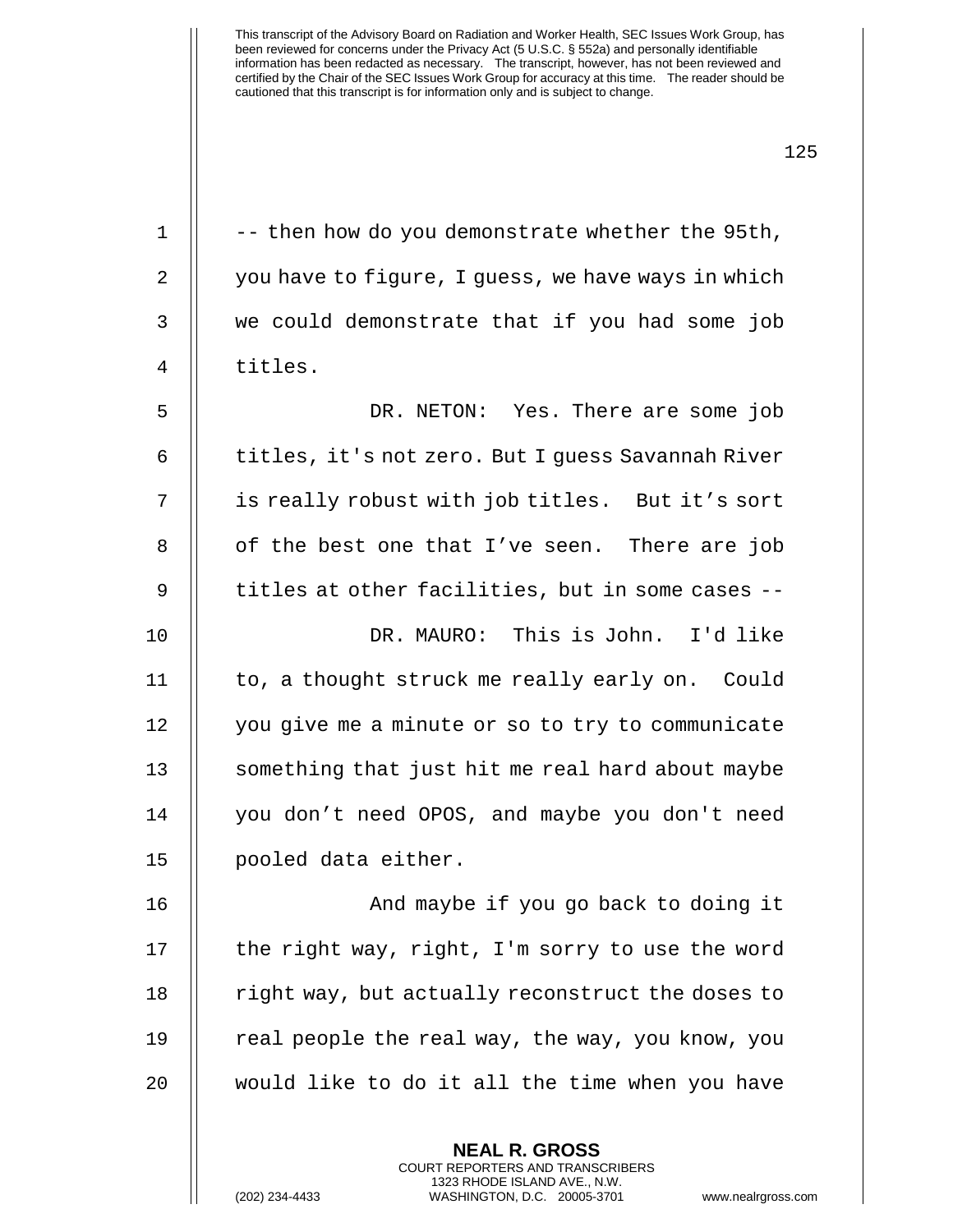| $\mathbf 1$ | real, and you want to build a coworker model with                                                                                                                    |
|-------------|----------------------------------------------------------------------------------------------------------------------------------------------------------------------|
| 2           | that data.                                                                                                                                                           |
| 3           | Let me just try something out. What                                                                                                                                  |
| 4           | I just heard, Jim, is you can have a very large                                                                                                                      |
| 5           | group of people working over some time frame.                                                                                                                        |
| 6           | Let's say it's one year, and it's at a facility.                                                                                                                     |
| 7           | And you know that they were under a                                                                                                                                  |
| 8           | fairly robust health physics program, and that                                                                                                                       |
| 9           | if there were any outliers, something unusual                                                                                                                        |
| 10          | occurred that was being picked up and data would                                                                                                                     |
| 11          | have been gathered unique for that person and you                                                                                                                    |
| 12          | may have gotten a whole series of measurements,                                                                                                                      |
| 13          | bioassay measurements.                                                                                                                                               |
| 14          | So in theory, what you're really                                                                                                                                     |
| 15          | saying, you may have several hundred workers,                                                                                                                        |
| 16          | maybe a thousand workers, working in a plant over                                                                                                                    |
| 17          | a given year.                                                                                                                                                        |
| 18          | perfect world, you would<br>In<br>a                                                                                                                                  |
| 19          | reconstruct, you would say okay, we really have,                                                                                                                     |
| 20          | within this population, we have the routine guys                                                                                                                     |
|             | <b>NEAL R. GROSS</b><br><b>COURT REPORTERS AND TRANSCRIBERS</b><br>1323 RHODE ISLAND AVE., N.W.<br>(202) 234-4433<br>WASHINGTON, D.C. 20005-3701<br>www.nealrgross.c |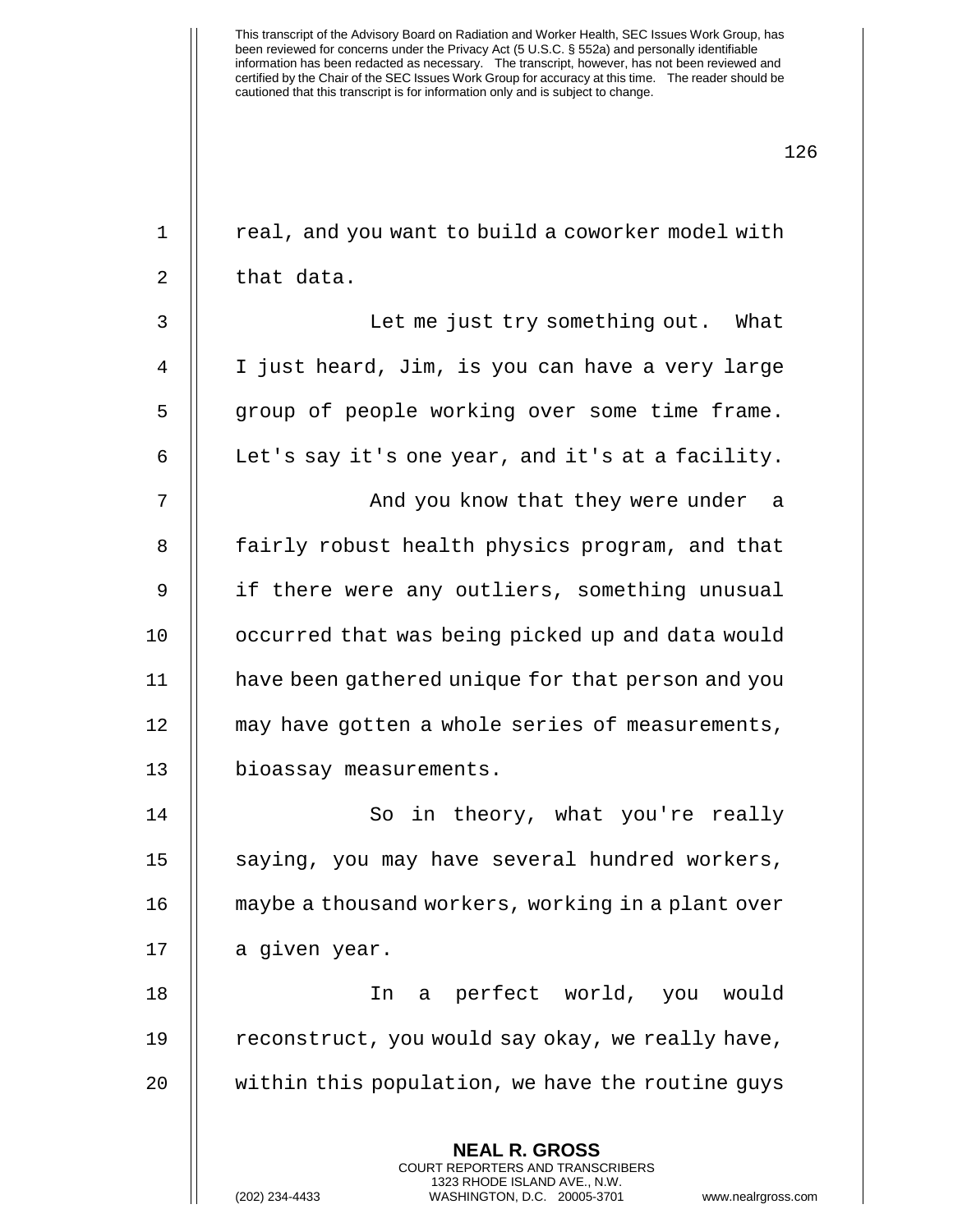| that were monitored more or less routinely,       |
|---------------------------------------------------|
| maybe monthly, quarterly.                         |
| And then you have these smaller                   |
| groups that were really monitored a lot, because  |
| they were involved in incidents. So you're        |
| watching everything, okay.                        |
| And then you have this other group of             |
| people that you don't really know, you don't know |
| exactly what they did. And you want to            |
| reconstruct their doses using a coworker model.   |
| And you're suggesting OPOS.                       |
| Now, I heard you say that, well, you              |
| grab all these people. And rather than pooling    |
| the data for all these people, and I'll set aside |
| these people that have data with high exposures   |
| because you caught those people. You have them.   |
| So let's put them over there on the side for a    |
| minute, in the parking lot.                       |
| And then you have all of these other              |
| people. But you don't want to reconstruct         |
| <b>NEAL R. GROSS</b>                              |
|                                                   |

COURT REPORTERS AND TRANSCRIBERS 1323 RHODE ISLAND AVE., N.W.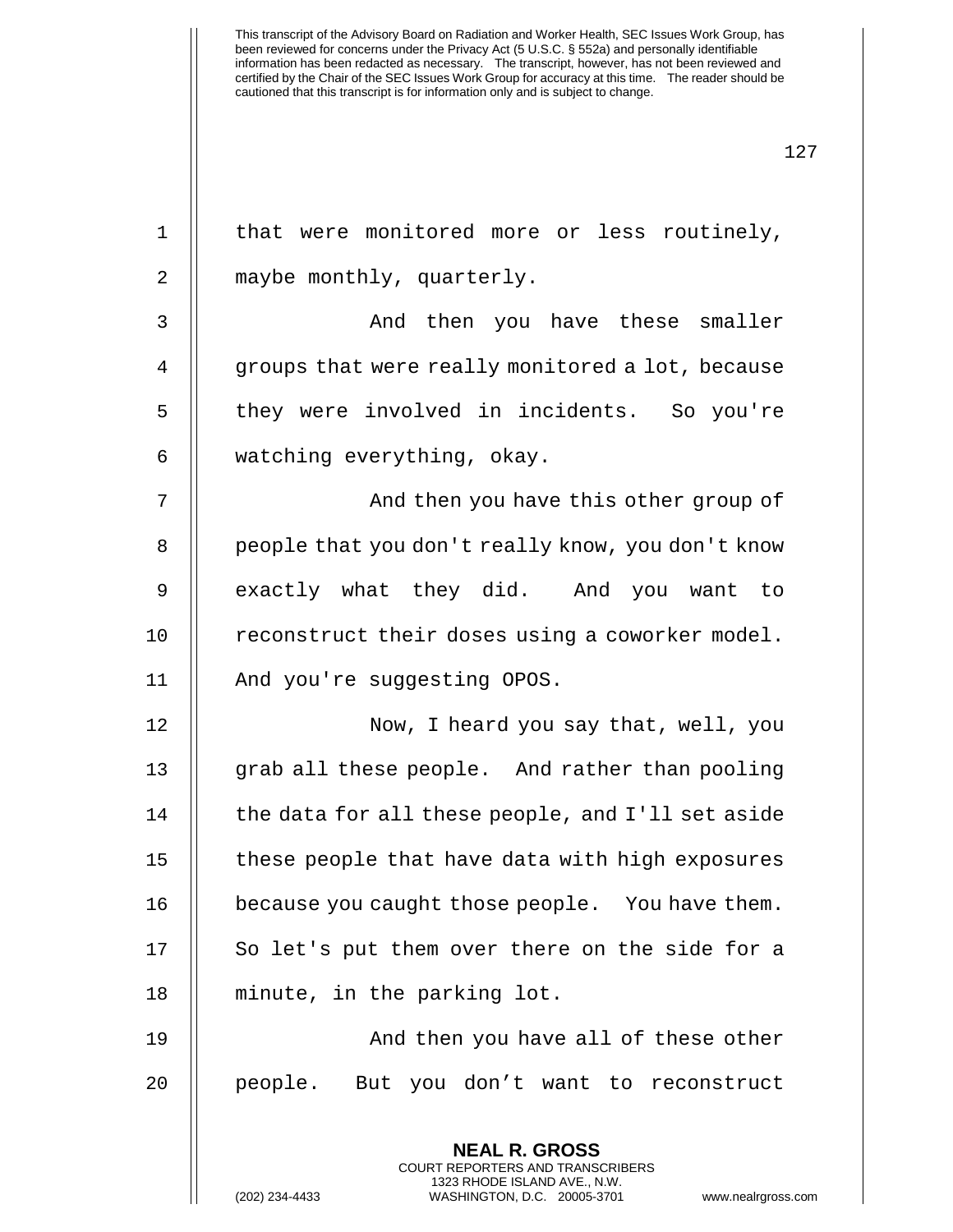1  $\parallel$  entirely the doses for 1,000 workers in that year 2  $\parallel$  to build this coworker model, this distribution. 3 || Because it's just implausible, it's just that  $4$  || the resources would be off the chart. 5 || But you also said at the same time 6 || that that population of workers are not 7 || experiencing wild shifts in intakes. Because 8 || those would be unusual circumstances. 9 || So if that's the case, and you're 10 saying you have more or less a homogeneous group 11 with individual variabilities from month to 12 month that fall within the normal range of 13 || variability for this kind of operation or sets 14 | of operations, and there's nothing about it that 15 | could drive the special group of high exposures, 16 | why not sample randomly from that group, 30, 40,  $17 \parallel 50$ , not all 2,000, and reconstruct their doses 18 | the right way. 19 || And make that your coworker model for 20 || people you believe appropriately fall within

> **NEAL R. GROSS** COURT REPORTERS AND TRANSCRIBERS 1323 RHODE ISLAND AVE., N.W.

128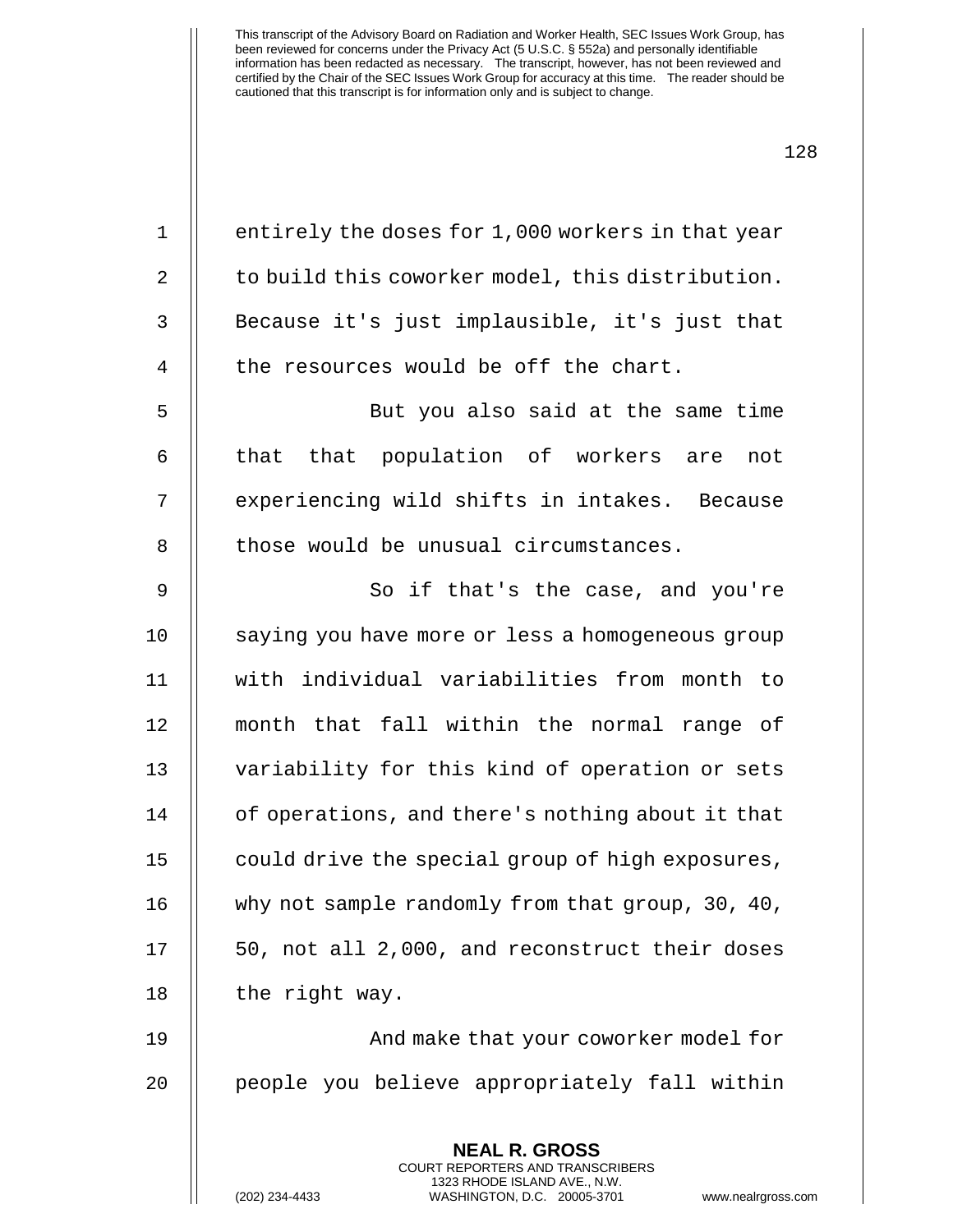129

**NEAL R. GROSS** COURT REPORTERS AND TRANSCRIBERS 1 || routine range of operations that occurred at 2 || that time period. 3 | | And that would be your coworker model 4 | for them, and you didn't have to go to OPOS. You 5 | know, why would you have to go to OPOS if you  $6$   $\parallel$  believe that your statistical sample, which 7 would be select large enough as Harry discussed, 8 || maybe 30 is a good number, would represent the 9 distribution for that group of people. 10 Then, I'm almost done, guys, bear 11 with me. But then you have this other group of 12 people who did experience something unusual. 13  $\parallel$  And there may be some group, by the way, I'm 14 | putting this nested, what's the word we're using 15 || for different like construction workers? 16 DR. NETON: Strata. 17 || DR. MAURO: I'm putting that aside 18 || for a minute. Now we have, within that same 19 group of people, there are some workers for some 20 || reason had higher exposures. That's got to be

1323 RHODE ISLAND AVE., N.W.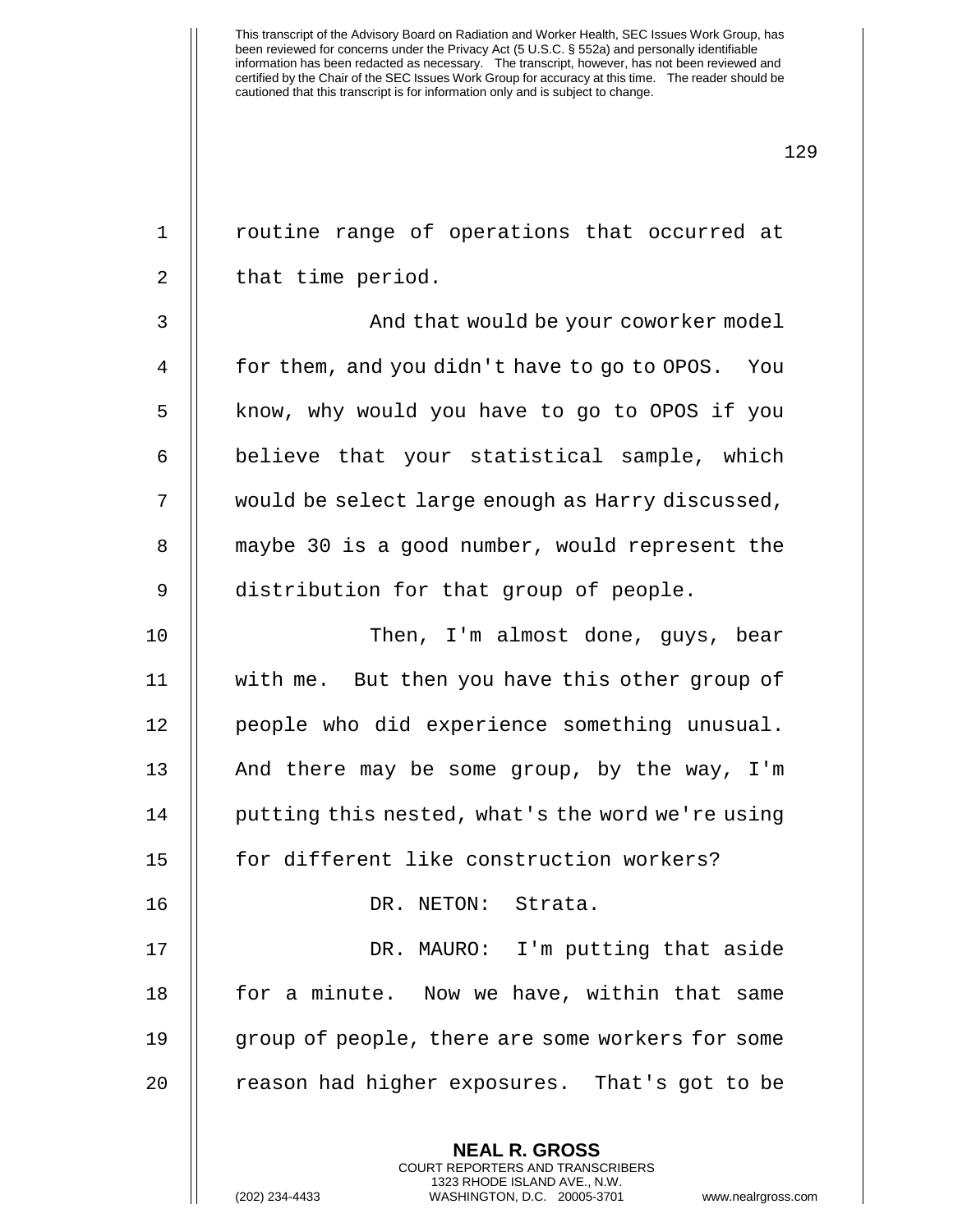1 || a relatively limited number of people. 2 || And the argument you're making is, 3 | well, you really don't need a coworker model for 4 || that, because they've been captured. You're  $5$  || not going to have any people like that. 6 But then you say to yourself but, you 7 | know, maybe we're wrong. Maybe there could have 8 || been a guy or some people that were involved in  $9$   $\parallel$  this unusual circumstance. 10 || And I would say, again, if there's  $11$  | reason to believe that that might occur, why not 12 || reconstruct the exposures for the people 13 || involved in the unusual circumstance and have a 14 coworker model for that set of circumstances 15 using the right way of reconstructing the doses. 16 Then you really have two coworker 17 || models for this group of people. And it's not 18 || anybody involved in the strata. Notice I didn't 19  $\parallel$  say the word strata yet. I'm putting that off 20 || to the side.

> **NEAL R. GROSS** COURT REPORTERS AND TRANSCRIBERS 1323 RHODE ISLAND AVE., N.W.

(202) 234-4433 WASHINGTON, D.C. 20005-3701 www.nealrgross.com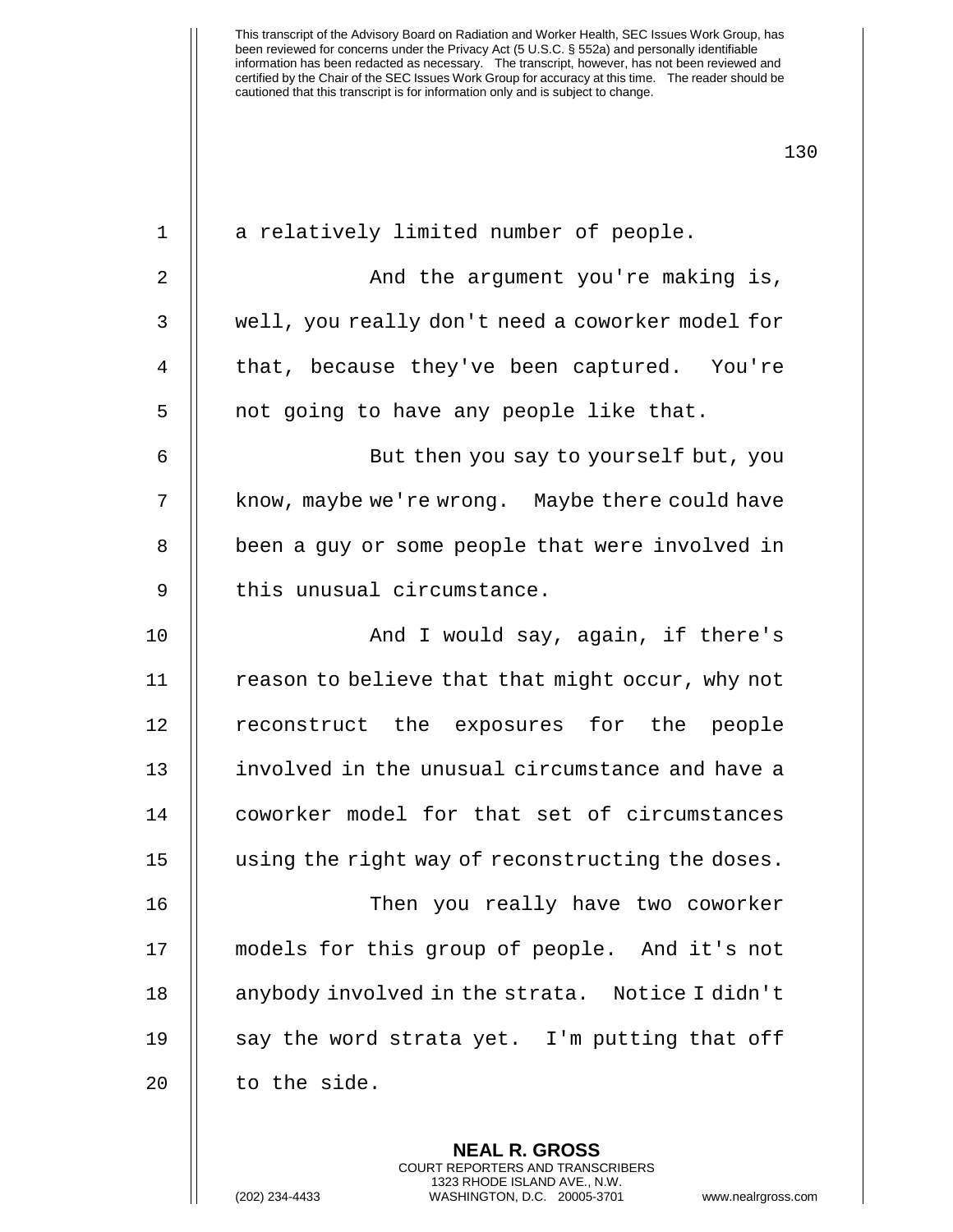| $\mathbf 1$ | I'm just trying to think about the                                                                                                                                     |
|-------------|------------------------------------------------------------------------------------------------------------------------------------------------------------------------|
| 2           | starting point which is a coworker model and                                                                                                                           |
| 3           | trying to avoid having to go to OPOS if we can.                                                                                                                        |
| 4           | That's a thought I wanted to leave on the table,                                                                                                                       |
| 5           | it's a lot of this discussion.                                                                                                                                         |
| 6           | DR. NETON: Okay. John, I'm not                                                                                                                                         |
| 7           | sure I quite followed exactly all of that.                                                                                                                             |
| 8           | CHAIRMAN MELIUS: And, John, since                                                                                                                                      |
| 9           | we're not talking about OPOS yet --                                                                                                                                    |
| 10          | DR. MAURO: Okay.                                                                                                                                                       |
| 11          | CHAIRMAN MELIUS: -- I'm failing to                                                                                                                                     |
| 12          | see the relevance of this.                                                                                                                                             |
| 13          | DR. MAURO: Okay. I thought that's                                                                                                                                      |
| 14          | where we were all heading.                                                                                                                                             |
| 15          | CHAIRMAN MELIUS: No. At this                                                                                                                                           |
| 16          | point, we were really more talking about, we're                                                                                                                        |
| 17          | still on the first paper.                                                                                                                                              |
| 18          | DR. MAURO: Okay. My apologies.                                                                                                                                         |
| 19          | I guess to finish up what<br>DR. NETON:                                                                                                                                |
| 20          | we were talking about, and when I talk about we                                                                                                                        |
|             | <b>NEAL R. GROSS</b><br><b>COURT REPORTERS AND TRANSCRIBERS</b><br>1323 RHODE ISLAND AVE., N.W.<br>(202) 234-4433<br>WASHINGTON, D.C. 20005-3701<br>www.nealrgross.com |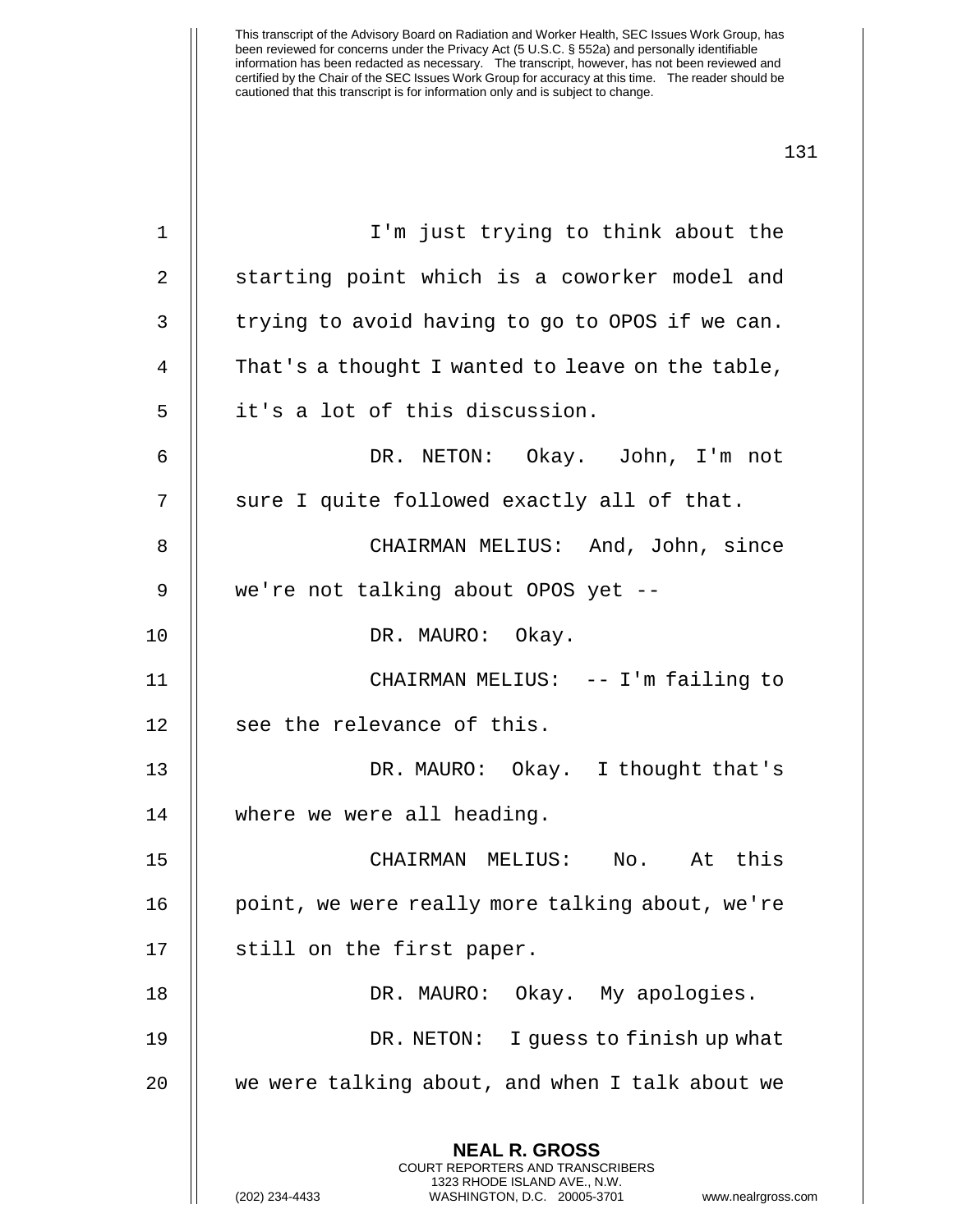**NEAL R. GROSS** COURT REPORTERS AND TRANSCRIBERS 1323 RHODE ISLAND AVE., N.W. (202) 234-4433 WASHINGTON, D.C. 20005-3701 www.nealrgross.com

1 didn't have necessarily the job titles for all  $2 \parallel$  the people, at least as well at other sites that 3 || we had at Savannah River, I think it still goes 4 | back to Section 2.1 on data adequacy where it's 5 incumbent upon us to evaluate the 6 | representativeness of the bioassay collection 7 || method and show that it's one of those two 8 | categories of workers.

9 || Now, where is that, Section 2.2, I 10 || quess. Right. It must be established who was 11 monitored and why they were monitored and 12 whether they either representative of a sample 13 | or were they workers with the highest exposures.

 And if we can do that. I think  $\parallel$  that's done. I mean, if you don't have, if the monitoring program captured all those workers | then, you're okay with that coworker model, the  $\parallel$  thing that sticks out is the scenario that Arjun  $19 \parallel$  kind of likes to go back to, which is the incident 20 || stuff.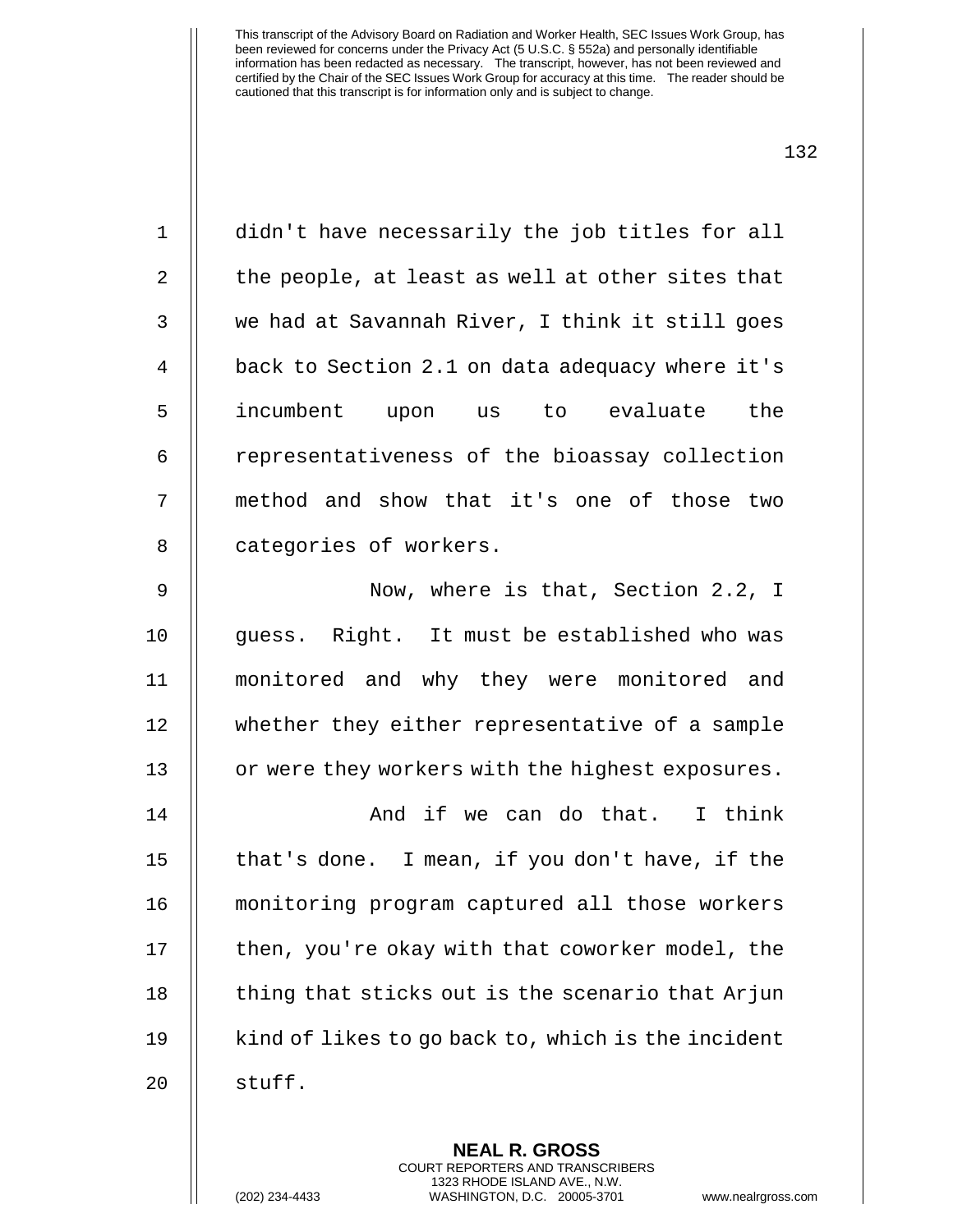| $\mathbf 1$    | You know, if you don't have a routine                                                                                                        |
|----------------|----------------------------------------------------------------------------------------------------------------------------------------------|
| 2              | program, and it captured the full distribution                                                                                               |
| $\mathbf{3}$   | of the workers then, yes, you have a set of                                                                                                  |
| $\overline{4}$ | workers that were just purely incident sampled.                                                                                              |
| 5              | Then, yes, that's a different issue.                                                                                                         |
| 6              | And we have added sites for programs                                                                                                         |
| 7              | that had incident-based sampling, only NTS, I                                                                                                |
| 8              | think, Fernald recently had a Class added                                                                                                    |
| 9              | because the construction workers were                                                                                                        |
| 10             | incident-based.                                                                                                                              |
| 11             | CHAIRMAN MELIUS: But, I mean, I                                                                                                              |
| 12             | stratification is also appropriate for routine                                                                                               |
| 13             | monitoring. It's the same, you know, in some                                                                                                 |
| 14             | ways a lot less complicated to evaluate.                                                                                                     |
| 15             | Certainly sample size, other issues that come                                                                                                |
| 16             | up, which is why I'm just trying to --                                                                                                       |
| 17             | DR. NETON: Right.                                                                                                                            |
| 18             | CHAIRMAN MELIUS: -- sort of move it                                                                                                          |
| 19             | up, just so that, again, we're thinking about                                                                                                |
| 20             | doing this rather than making it as the final                                                                                                |
|                | <b>NEAL R. GROSS</b>                                                                                                                         |
|                | <b>COURT REPORTERS AND TRANSCRIBERS</b><br>1323 RHODE ISLAND AVE., N.W.<br>(202) 234-4433<br>WASHINGTON, D.C. 20005-3701<br>www.nealrgross.c |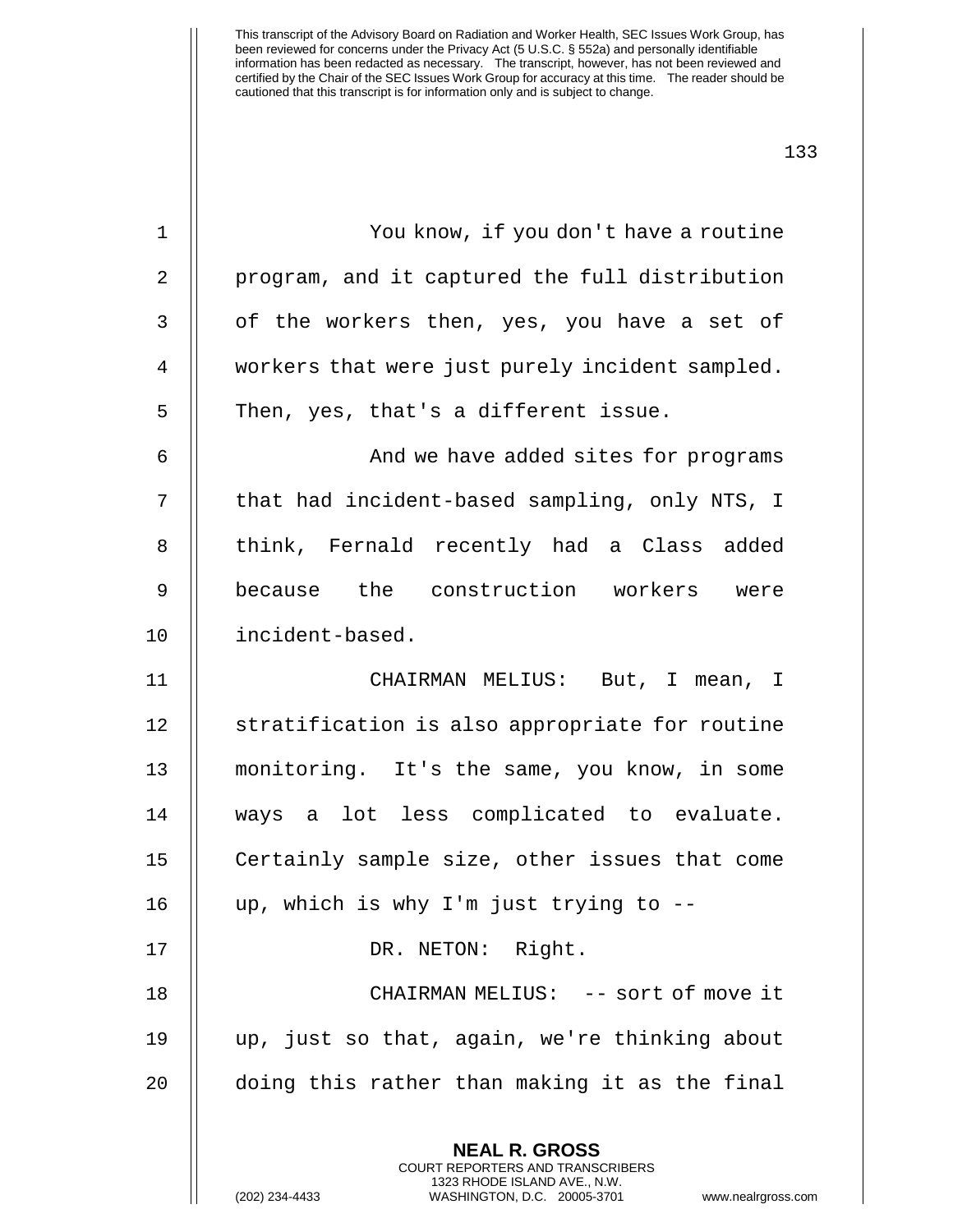1 || step. That's all.

**NEAL R. GROSS** COURT REPORTERS AND TRANSCRIBERS 1323 RHODE ISLAND AVE., N.W. (202) 234-4433 WASHINGTON, D.C. 20005-3701 www.nealrgross.com 2 And you know, you can argue either 3 || way I am just trying to think, procedurally, as 4 | you're going through, it's sort of the checklist  $5 \parallel$  thing. 6 Are you considering it now? It may 7 || not be the first thing to evaluate, but in some 8 || cases it may be. Because it's distinct 9 || populations and --10 DR. NETON: I completely understand 11 what you're saying. I guess I'm worried about 12 || putting limits on these type of what ifs. Some 13 || are obvious. You could say, okay, chemical 14 | operators. 15 But how far down in the weeds do we 16 | have to get to demonstrate that, you know, there 17 || could be 30 different strata that have to be  $18$  | evaluated. And then you get into to diminishing 19 || sample sizes. 20 CHAIRMAN MELIUS: Yes. But -- we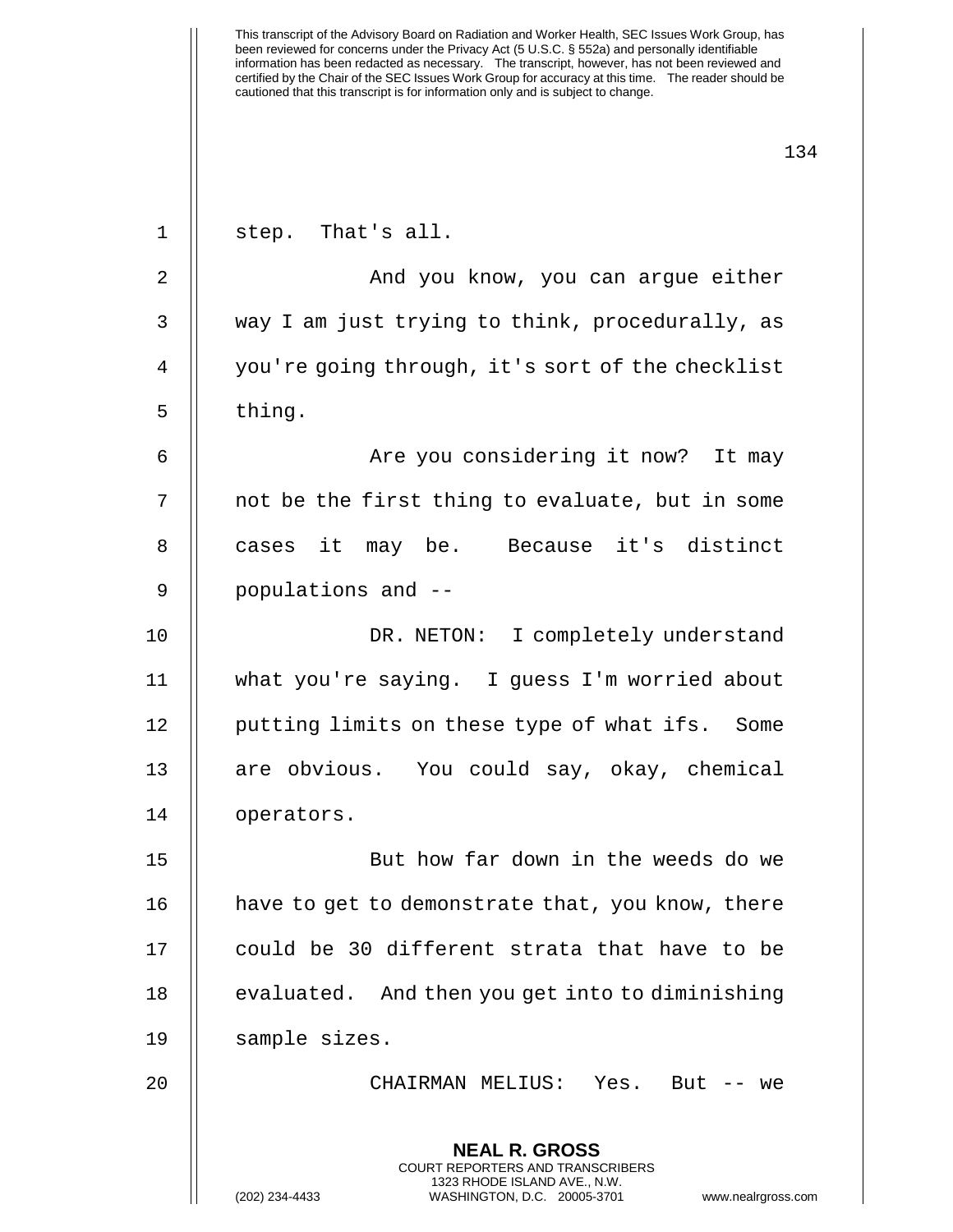| $\mathbf 1$ | were sort of maybe overextending ourselves in            |
|-------------|----------------------------------------------------------|
| 2           | terms of, you know, the datasets are small at a          |
| 3           | lot of the sites.                                        |
| 4           | But, you know, you can tell a lot by                     |
| 5           | just sort of a line listing of, you know,                |
| 6           | breakdown by job title and what exposure data you        |
| 7           | have.                                                    |
| 8           | I mean, if it's going to tell you --                     |
| 9           | and even by your process information. I mean,            |
| 10          | the example you used, you have those 15 workers          |
| 11          | that were doing the special operation or                 |
| 12          | whatever that are going to tell you what's               |
| 13          | appropriate for that.                                    |
| 14          | And again, I'm not saying that this                      |
| 15          | 50th percentile approach<br>is<br>95th,                  |
| 16          | inappropriate, because it may be, it may, you            |
| 17          | know, be different ways to categorize that.              |
| 18          | But I think it's going to, you know,                     |
| 19          | how you prove it, I don't know. Because I think          |
| 20          | you're going to be basing it on looking at the           |
|             | <b>NEAL R. GROSS</b><br>COURT REPORTERS AND TRANSCRIBERS |

1323 RHODE ISLAND AVE., N.W.

 $\bigg|\bigg|$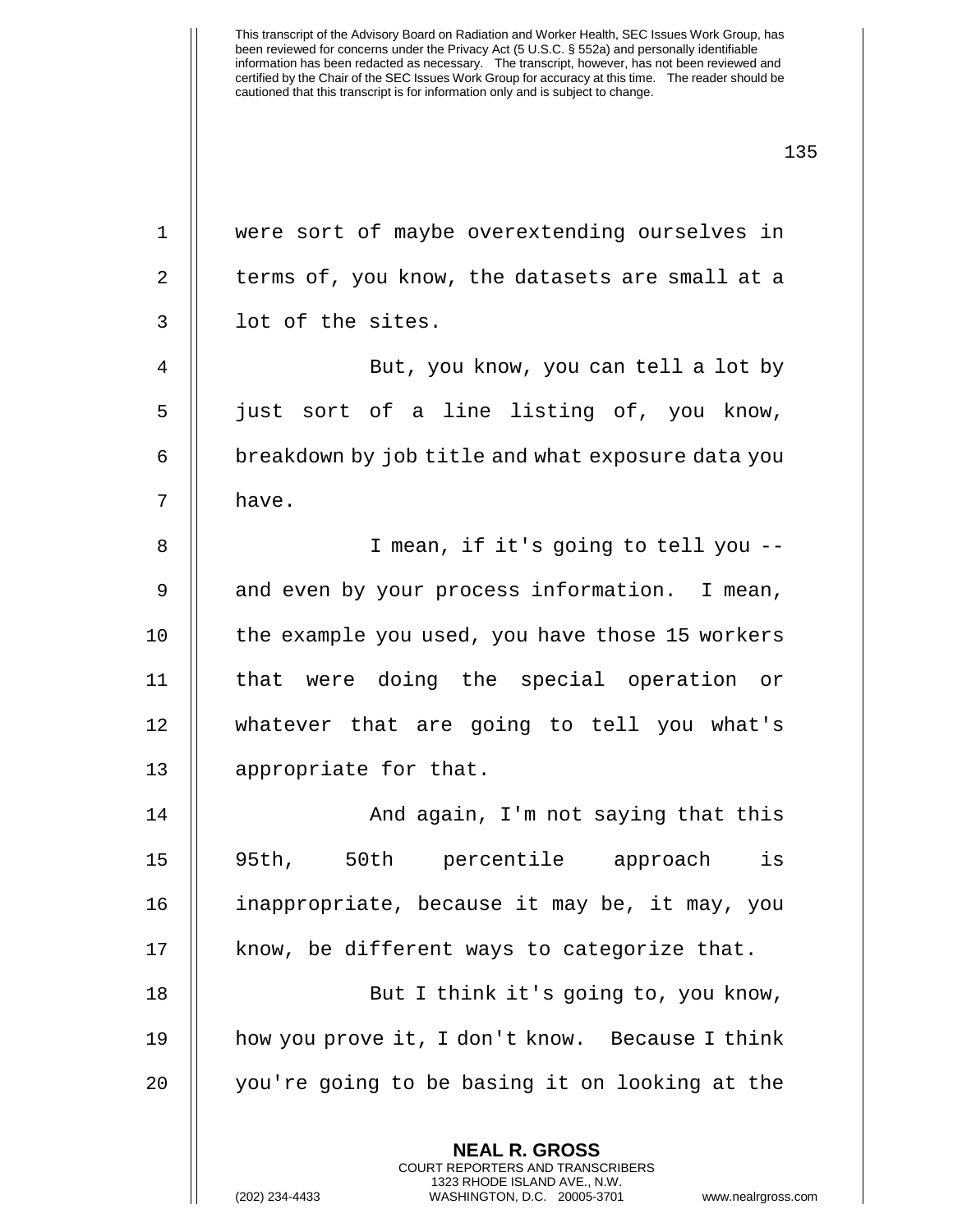| $\mathbf 1$    | data and what makes sense in terms of that                                                                                                                    |
|----------------|---------------------------------------------------------------------------------------------------------------------------------------------------------------|
| 2              | particular site, the operations, et cetera.                                                                                                                   |
| 3              | MR. BARTON: If I might, I think one                                                                                                                           |
| $\overline{4}$ | place we were kind of, maybe got a little tripped                                                                                                             |
| 5              | up back there is the kind of example that we're                                                                                                               |
| 6              | talking about where you have real problems would                                                                                                              |
| 7              | be if you didn't have that job title information.                                                                                                             |
| 8              | Because you may have a distribution,                                                                                                                          |
| 9              | and you may believe that the relevant job types                                                                                                               |
| 10             | are captured there. But you also really can't                                                                                                                 |
| 11             | tell the monitored workers in the upper tail of                                                                                                               |
| 12             | that distribution if there's a singular job                                                                                                                   |
| 13             | title that would not be covered by an all worker                                                                                                              |
| 14             | model at the 95th percentile.                                                                                                                                 |
| 15             | Oh, yes. I mean, you<br>DR. NETON:                                                                                                                            |
| 16             | have to have very good job worker information in                                                                                                              |
| 17             | order to do this. I mean, if you don't have it                                                                                                                |
| 18             |                                                                                                                                                               |
| 19             | MR. BARTON: Right. And if you can                                                                                                                             |
| 20             | establish job titles, I mean, there's a number                                                                                                                |
|                |                                                                                                                                                               |
|                | <b>NEAL R. GROSS</b><br>COURT REPORTERS AND TRANSCRIBERS<br>1323 RHODE ISLAND AVE., N.W.<br>(202) 234-4433<br>WASHINGTON, D.C. 20005-3701<br>www.nealrgross.o |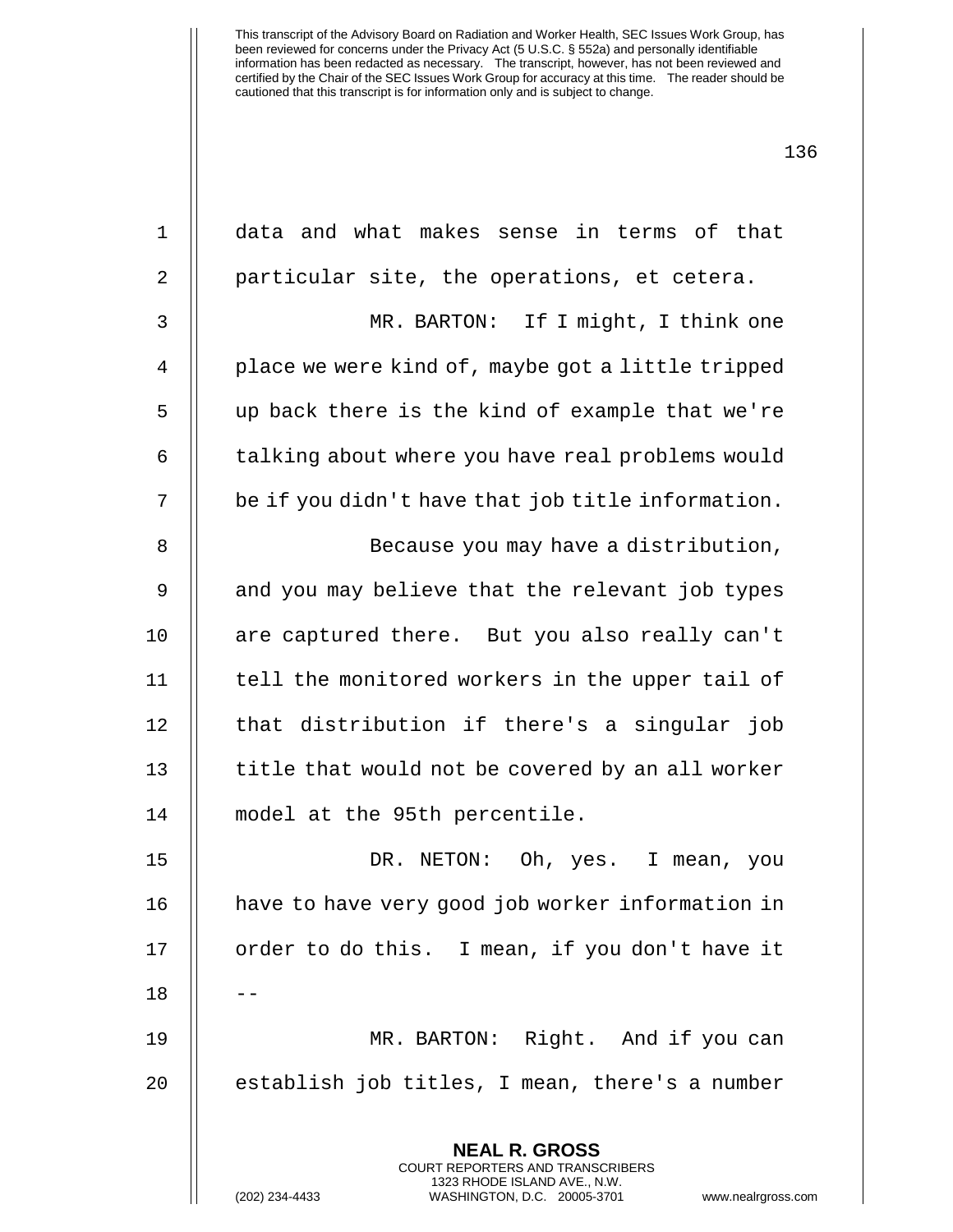| $\mathbf{1}$ | of things you can do. One example of what we did  |
|--------------|---------------------------------------------------|
| 2            | at Fernald for subcontractors where we said,      |
| 3            | okay, let's actually evaluate intakes for a very  |
| 4            | limited number of subcontractors that we had      |
| 5            | data for.                                         |
| 6            | And we had information for when they              |
| 7            | were actually operating at the site. We did       |
| 8            | best estimates for that group of workers.         |
| 9            | And we said, all right, how is this all           |
| 10           | worker coworker model, say we didn't have this    |
| 11           | information on them and then wanted to apply a    |
| 12           | coworker model would it actually cover their      |
| 13           | best estimate intakes? And that's one, I guess,   |
| 14           | litmus test you can always put out there. And     |
| 15           | it's sort of limited to claimants in most cases.  |
| 16           | Because you need information about employment     |
| 17           | periods and what type of intakes they actually    |
| 18           | experienced.                                      |
| 19           | But there are ways to try to get a                |
| 20           | handle on if, you know, maybe it's not, maybe the |
|              | <b>NEAL R. GROSS</b>                              |

COURT REPORTERS AND TRANSCRIBERS 1323 RHODE ISLAND AVE., N.W.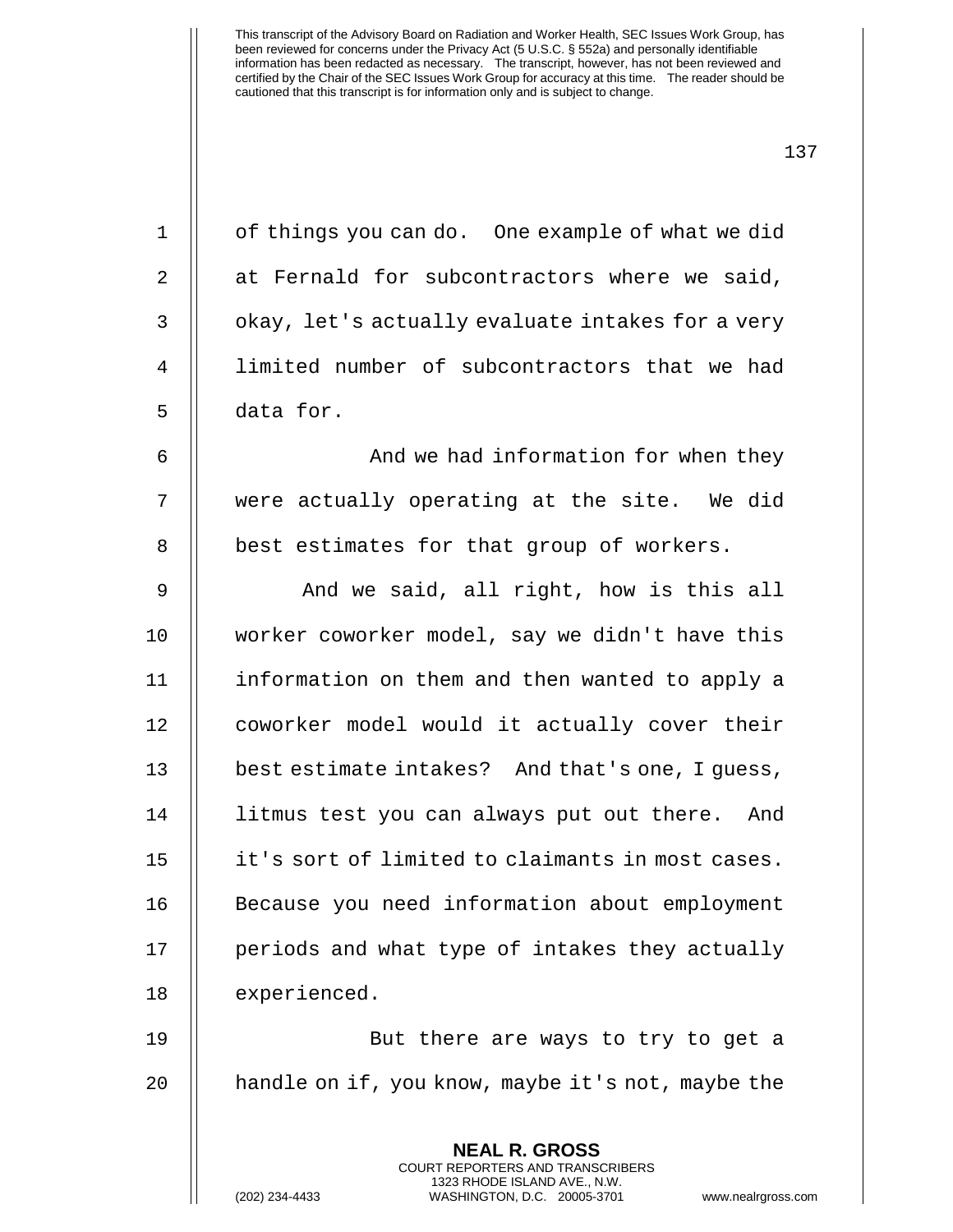| $\mathbf{1}$ | hypothesis testing won't give you enough          |
|--------------|---------------------------------------------------|
| 2            | granularity to tell, but sort of a second tier    |
| 3            | way to get around the problem, or to get a handle |
| 4            | on the problem rather, is to perform intake       |
| 5            | analysis for a group of workers who you feel may  |
| 6            | have the potential to be way up there.            |
| 7            | And then compare that back to what                |
| 8            | your all worker distribution would have assigned  |
| 9            | them, then it's either going to cover what they   |
| 10           | actually experience or it won't.                  |
| 11           | DR. NETON: Well, I mean, all that                 |
| 12           | proves is that you demonstrated that there's      |
| 13           | workers in the tails of distribution. I mean --   |
| 14           | MR. BARTON: But if there's a                      |
| 15           | consistent job title that was up there above the  |
| 16           | 95th.                                             |
| 17           | DR. NETON: And remember, these                    |
| 18           | were the monitored workers, not the unmonitored   |
| 19           | Just because there's a monitored<br>workers.      |
| 20           | worker up there with a certain job title that's   |
|              | <b>NEAL R. GROSS</b>                              |
|              | COURT REPORTERS AND TRANSCRIBERS                  |

1323 RHODE ISLAND AVE., N.W.

 $\begin{array}{c} \hline \end{array}$ 

(202) 234-4433 WASHINGTON, D.C. 20005-3701 www.nealrgross.com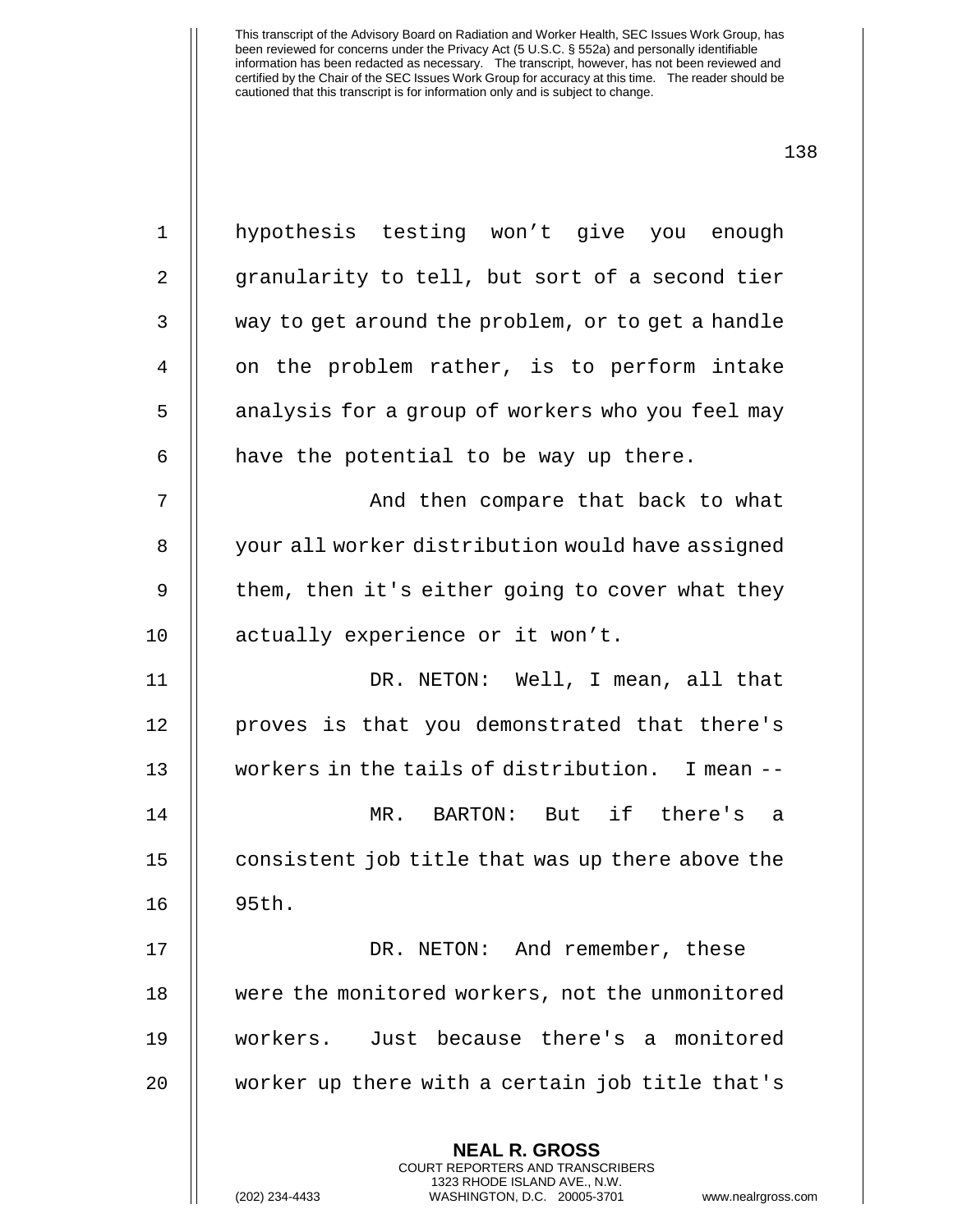| $\mathbf 1$ | in the upper tail doesn't mean all the                                                                                                                                 |
|-------------|------------------------------------------------------------------------------------------------------------------------------------------------------------------------|
| 2           | unmonitored workers --                                                                                                                                                 |
|             |                                                                                                                                                                        |
| 3           | MR. HINNEFELD: With that job title.                                                                                                                                    |
| 4           | DR. NETON: -- with that job title                                                                                                                                      |
| 5           | were in that upper tail as well. I mean, you've                                                                                                                        |
| 6           | got to $--$                                                                                                                                                            |
| 7           | MR. STIVER: It might provide a                                                                                                                                         |
| 8           | proof of principle, if you saw that you have some                                                                                                                      |
| 9           | monitored workers who would be far above and                                                                                                                           |
| 10          | beyond the 95th percentile.                                                                                                                                            |
| 11          | CHAIRMAN MELIUS: Yes. I actually,                                                                                                                                      |
| 12          | I think that's --                                                                                                                                                      |
| 13          | MR. STIVER: I mean, that's how $-$ -                                                                                                                                   |
| 14          | (Simultaneous speaking.)                                                                                                                                               |
| 15          | CHAIRMAN MELIUS: If everybody in                                                                                                                                       |
| 16          | that upper tail you have from their CATI                                                                                                                               |
| 17          | interviews or whatever, that did certain jobs or                                                                                                                       |
| 18          | whatever, I mean $-$                                                                                                                                                   |
| 19          | In the Fernald<br>MR. HINNEFELD:                                                                                                                                       |
| 20          | example, what that exercise showed was that this                                                                                                                       |
|             | <b>NEAL R. GROSS</b><br><b>COURT REPORTERS AND TRANSCRIBERS</b><br>1323 RHODE ISLAND AVE., N.W.<br>(202) 234-4433<br>WASHINGTON, D.C. 20005-3701<br>www.nealrgross.com |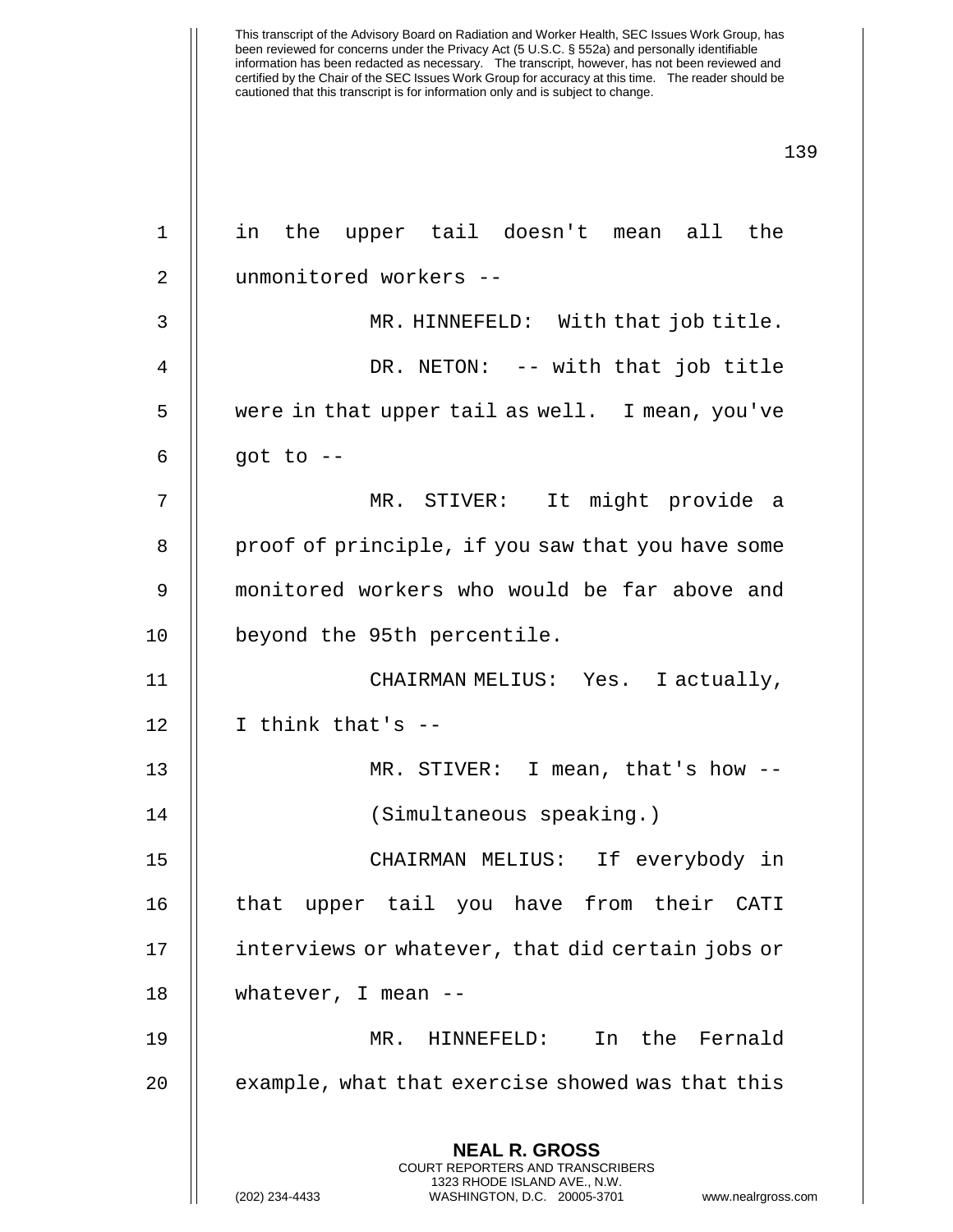| $\mathbf 1$ | group of monitored contractors, it would not     |
|-------------|--------------------------------------------------|
| 2           | have been suitable to do their dose              |
| 3           | reconstruction with a coworker, which you would  |
| 4           | not have done anyway, because you had their      |
| 5           | monitoring results.                              |
| 6           | The question at Fernald was, in this             |
| 7           | instance, Fernald saw these exposed              |
| 8           | contractors, and sufficiently it applied a       |
| 9           | monitoring program.                              |
| 10          | But there wasn't a lot of confidence             |
| 11          | that that was a routine occurrence, that it was, |
| 12          | quite likely, since there were so few pockets of |
| 13          | contractors being monitored up until the 80s,    |
| 14          | it's likely that that consideration didn't occur |
| 15          | consistently for contractors.                    |
| 16          | And so there was no confidence that              |
| 17          | the contractors -- I think, you know, it was     |
| 18          | cool, it was a nice exercise. All it proved was  |
| 19          | that these monitored people shouldn't get the    |
| 20          | coworker model, but they wouldn't get it anyway. |
|             | <b>NEAL R. GROSS</b>                             |

COURT REPORTERS AND TRANSCRIBERS 1323 RHODE ISLAND AVE., N.W.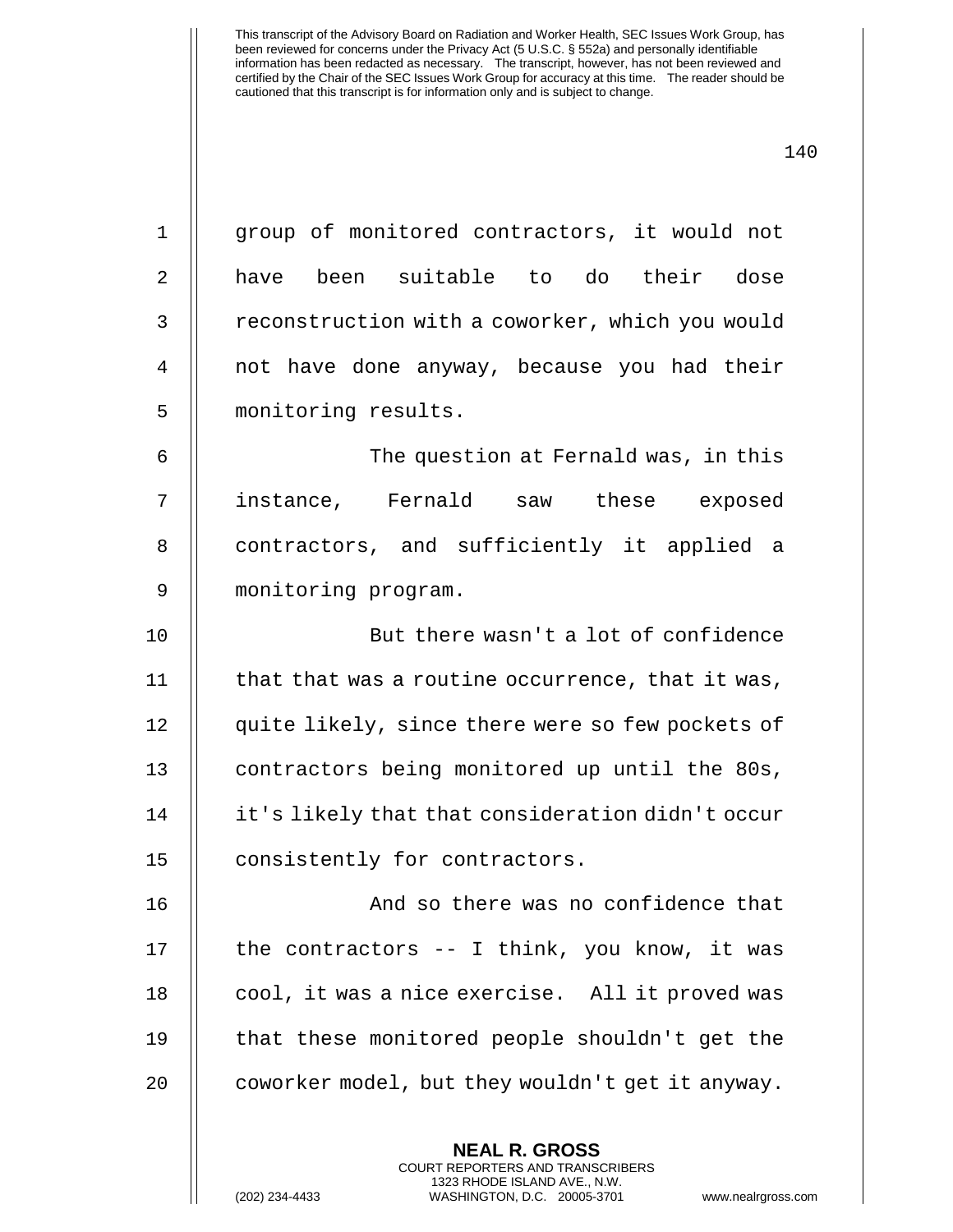| 1  | MR. BARTON: I guess the assumption                                                                                                                              |
|----|-----------------------------------------------------------------------------------------------------------------------------------------------------------------|
| 2  | would be that people who were doing the same                                                                                                                    |
| 3  | types of jobs that weren't monitored would have                                                                                                                 |
| 4  | the coworker model applied to them.                                                                                                                             |
| 5  | MR. HINNEFELD: Yes. But, you                                                                                                                                    |
| 6  | know, we -- let's don't divert into the Fernald                                                                                                                 |
| 7  | discussion. Because we can go a ways on that.                                                                                                                   |
| 8  | CHAIRMAN MELIUS: But you use your                                                                                                                               |
| 9  | coworker models to fill in, you know, gaps in                                                                                                                   |
| 10 | your monitored, mostly monitored workforce.                                                                                                                     |
| 11 | MR. HINNEFELD: I'm trying to, I                                                                                                                                 |
| 12 | think, Jim, your discussion here is that that's                                                                                                                 |
| 13 | what we're interested in, what are the gaps in                                                                                                                  |
| 14 | my monitored workforce?                                                                                                                                         |
| 15 | And there might be multiple, there                                                                                                                              |
| 16 | might be different gaps. And each different gap                                                                                                                 |
| 17 | deserves a different treatment. Is that kind of                                                                                                                 |
| 18 | where you're at?                                                                                                                                                |
| 19 | CHAIRMAN MELIUS: Yes, yes.                                                                                                                                      |
| 20 | It may deserve its<br>MR. HINNEFELD:                                                                                                                            |
|    | <b>NEAL R. GROSS</b><br>COURT REPORTERS AND TRANSCRIBERS<br>1323 RHODE ISLAND AVE., N.W.<br>(202) 234-4433<br>WASHINGTON, D.C. 20005-3701<br>www.nealrgross.com |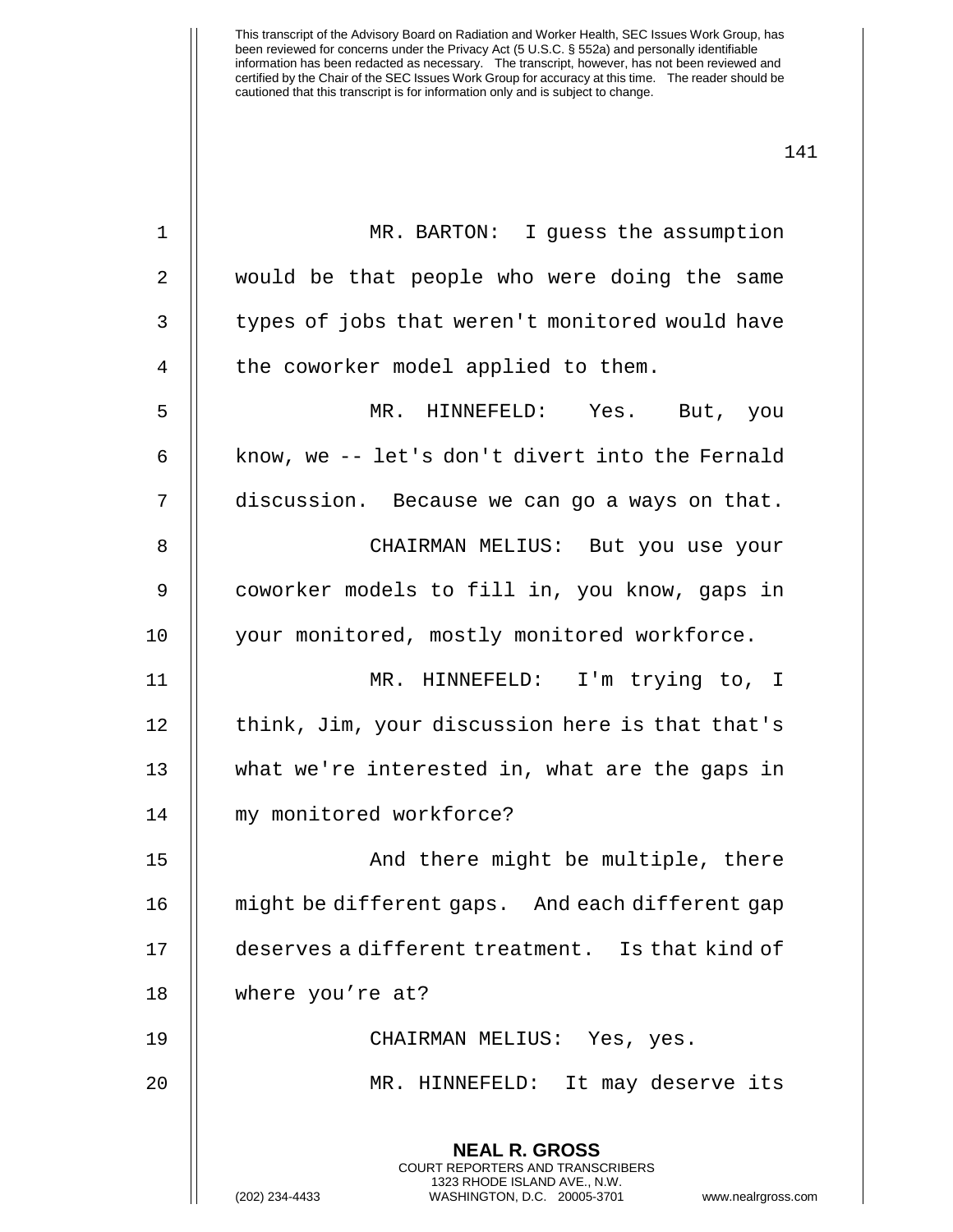| $\mathbf 1$    | own treatment.                                                                                                                                                |
|----------------|---------------------------------------------------------------------------------------------------------------------------------------------------------------|
| $\overline{2}$ | CHAIRMAN MELIUS: You need to                                                                                                                                  |
| 3              | consider it or you, and how big those gaps are                                                                                                                |
| 4              | is, I think, has a large impact on --                                                                                                                         |
| 5              | MR. HINNEFELD: Okay.                                                                                                                                          |
| 6              | CHAIRMAN MELIUS: -- the validity of                                                                                                                           |
| 7              | your model that you're going to be using. A                                                                                                                   |
| 8              | coworker model that fills in a small gap is not                                                                                                               |
| 9              | as potentially problematic as a coworker model                                                                                                                |
| 10             | that fills in big gaps or covers, and again, it's                                                                                                             |
| 11             | all site specific.                                                                                                                                            |
| 12             | MR. HINNEFELD: But, well, as a                                                                                                                                |
| 13             | practical matter, I'm trying to decide what are                                                                                                               |
| 14             | the characteristics you used to define the gap.                                                                                                               |
| 15             | And I think that's where Jim was going earlier                                                                                                                |
| 16             | on.                                                                                                                                                           |
| 17             | Because depending upon what                                                                                                                                   |
| 18             | characteristics and how many you decide to use                                                                                                                |
| 19             | to define the gap, you could have a very large                                                                                                                |
| 20             | number of small gaps.                                                                                                                                         |
|                | <b>NEAL R. GROSS</b><br>COURT REPORTERS AND TRANSCRIBERS<br>1323 RHODE ISLAND AVE., N.W.<br>(202) 234-4433<br>WASHINGTON, D.C. 20005-3701<br>www.nealrgross.o |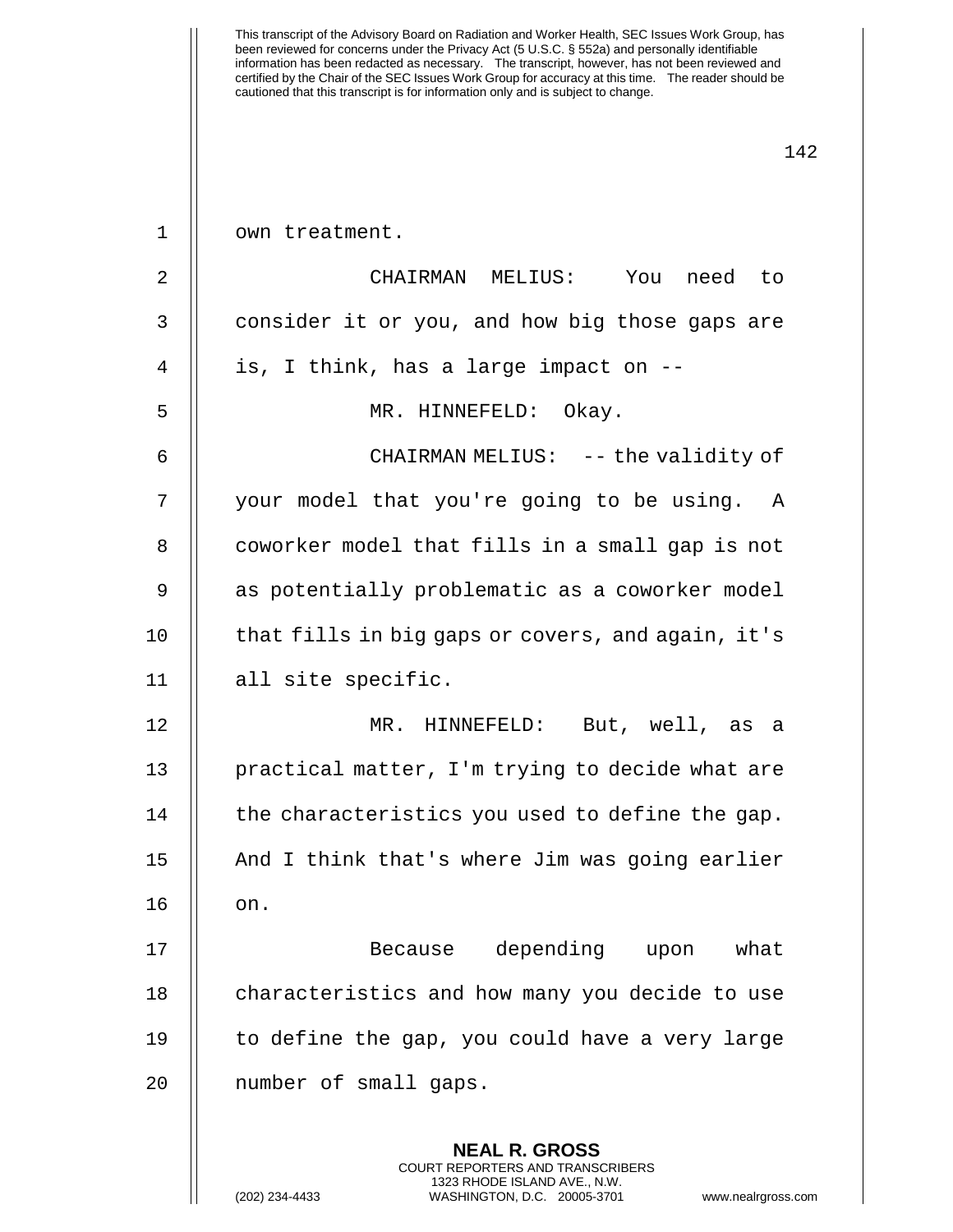| $\mathbf 1$ | And so there has to be some thought,               |
|-------------|----------------------------------------------------|
| 2           | I think, at some point, probably not at the        |
| 3           | meeting today, but at some point some thought put  |
| 4           | into what are the criteria that would be used if   |
| 5           | you're starting to evaluate what is the gap.<br>So |
| 6           | that's one thing. And then the second              |
| 7           | thing that concerns me, I'm trying to envision     |
| 8           | how this would work, is if you, you know, how will |
| 9           | you know exactly the existence of the gap?         |
| 10          | DR. NETON: Exactly.                                |
| 11          | MR. HINNEFELD: Because you will                    |
| 12          | have, if you have the bioassay records for, you    |
| 13          | know, the entire database from places we have      |
| 14          | that for some places, you'll have the monitored    |
| 15          | population.                                        |
| 16          | But you don't have the unmonitored                 |
| 17          | population in its entirety. You have, if you       |
| 18          | have claims that don't have monitoring data,       |
| 19          | then you have a sampling of the unmonitored        |
| 20          | population from your claimants who don't have      |
|             |                                                    |
|             | <b>NEAL R. GROSS</b>                               |

COURT REPORTERS AND TRANSCRIBERS 1323 RHODE ISLAND AVE., N.W.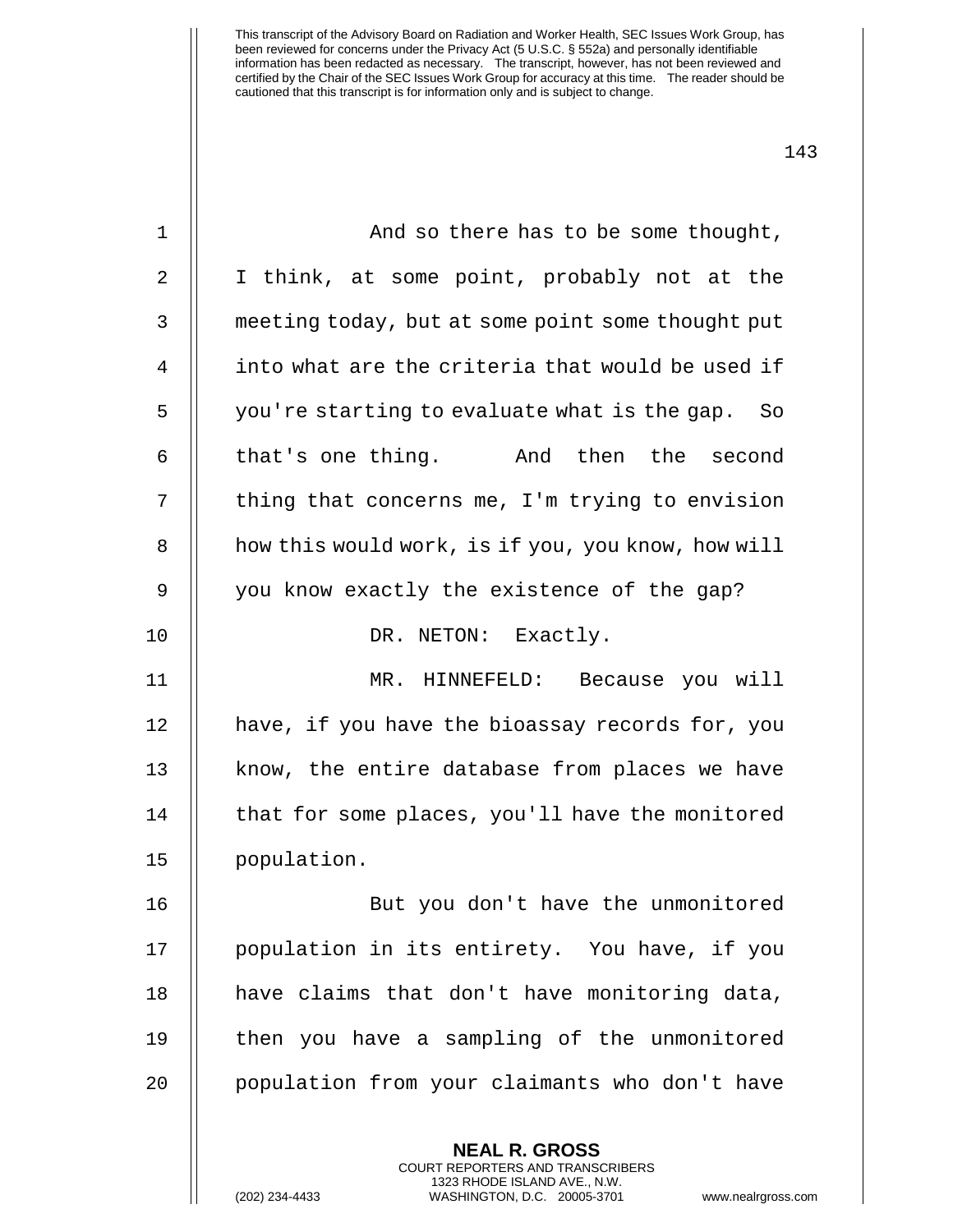been reviewed for concerns under the Privacy Act (5 U.S.C. § 552a) and personally identifiable information has been redacted as necessary. The transcript, however, has not been reviewed and certified by the Chair of the SEC Issues Work Group for accuracy at this time. The reader should be cautioned that this transcript is for information only and is subject to change. 144 **NEAL R. GROSS** COURT REPORTERS AND TRANSCRIBERS 1 | monitoring data. 2 || So you may be able to conclude some  $3$  || things from that. Now, that is a sampling. I 4 didn't say it was a random sampling. 5 I don't know that you're going to 6 | believe it's not a random sampling, but you have 7 | a sampling. So it's not entirely clear to me how 8 | you identify your unmonitored population which 9 || is a precursor to identifying your gaps. 10 So there're some practical 11 || complications that, I think, would have to be 12 worked through with some thought and certainly 13 || by people smarter than me. But there are some  $14$   $\parallel$  things that have to be thought about in terms of 15 doing. 16 CHAIRMAN MELIUS: But I think you 17 | want to classify your gaps. You have gaps that, 18 || among the monitored workforce you have gaps by 19 year, or within a year, you know. Then not 20 | everybody gets monitored every year. They miss

1323 RHODE ISLAND AVE., N.W.

This transcript of the Advisory Board on Radiation and Worker Health, SEC Issues Work Group, has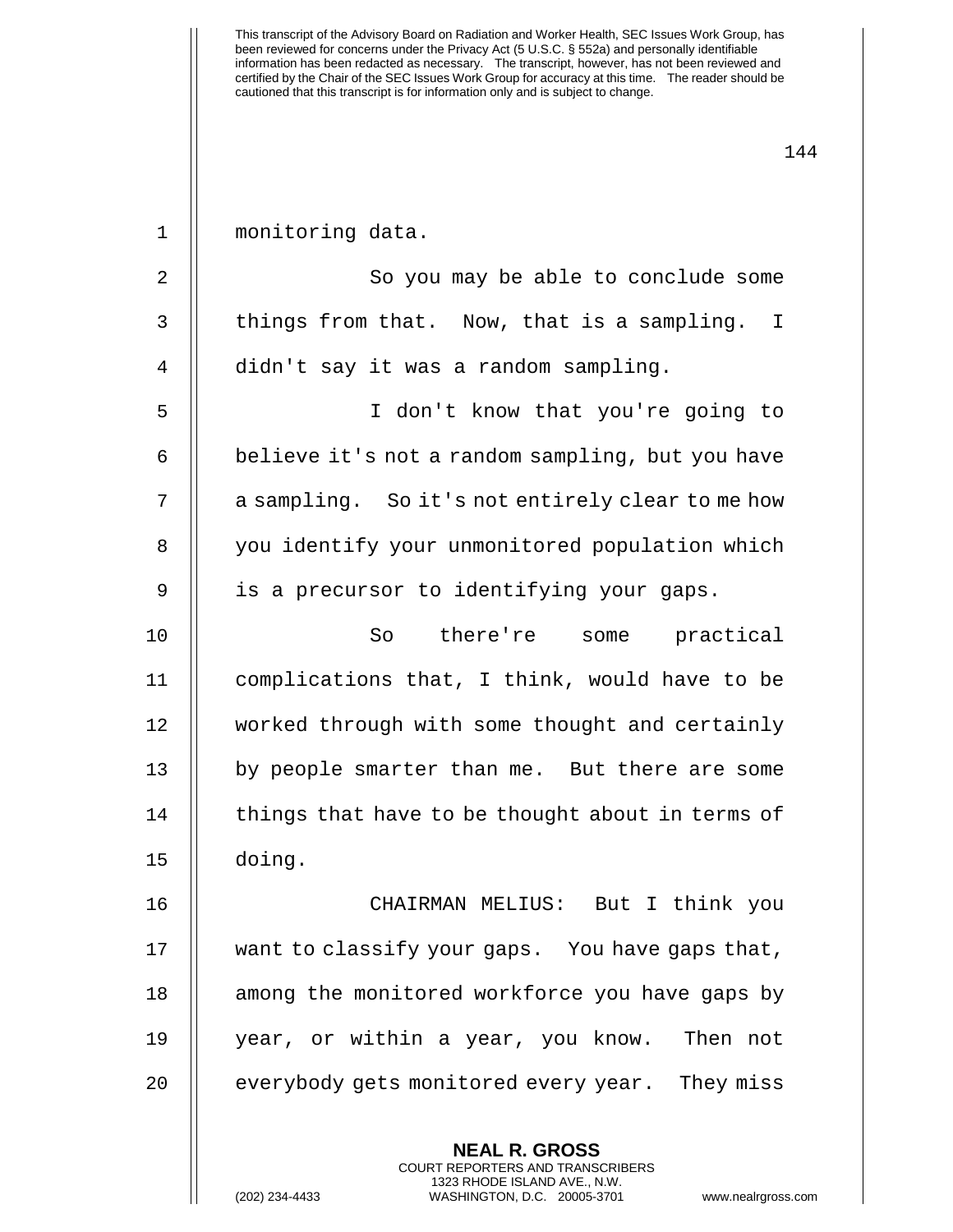This transcript of the Advisory Board on Radiation and Worker Health, SEC Issues Work Group, has been reviewed for concerns under the Privacy Act (5 U.S.C. § 552a) and personally identifiable information has been redacted as necessary. The transcript, however, has not been reviewed and certified by the Chair of the SEC Issues Work Group for accuracy at this time. The reader should be cautioned that this transcript is for information only and is subject to change. 145 **NEAL R. GROSS** COURT REPORTERS AND TRANSCRIBERS 1323 RHODE ISLAND AVE., N.W. 1 || it for some reason, or there's a year where it 2 | doesn't get done. 3 MR. HINNEFELD: Oh, yes, I haven't 4 || gotten to that. 5 CHAIRMAN MELIUS: Yes. So you've 6 || qot that. And that's where you're using your 7 | coworker model there, right, to fill those gaps?  $8 \parallel$  Or do you --9 || DR. NETON: No. 10 CHAIRMAN MELIUS: What do you do, you 11 ignore the year? 12 DR. NETON: No. We have a coworker 13 model that will have multiple data points in that 14 || year. But a person, well, you bring up an 15 interesting point. Because if the person is 16  $\parallel$  only monitored -- he has monitoring data, we are 17 || going to reconstruct his dose using just that 18 monitoring data. 19 CHAIRMAN MELIUS: But what if he's 20 missing three years of monitoring data?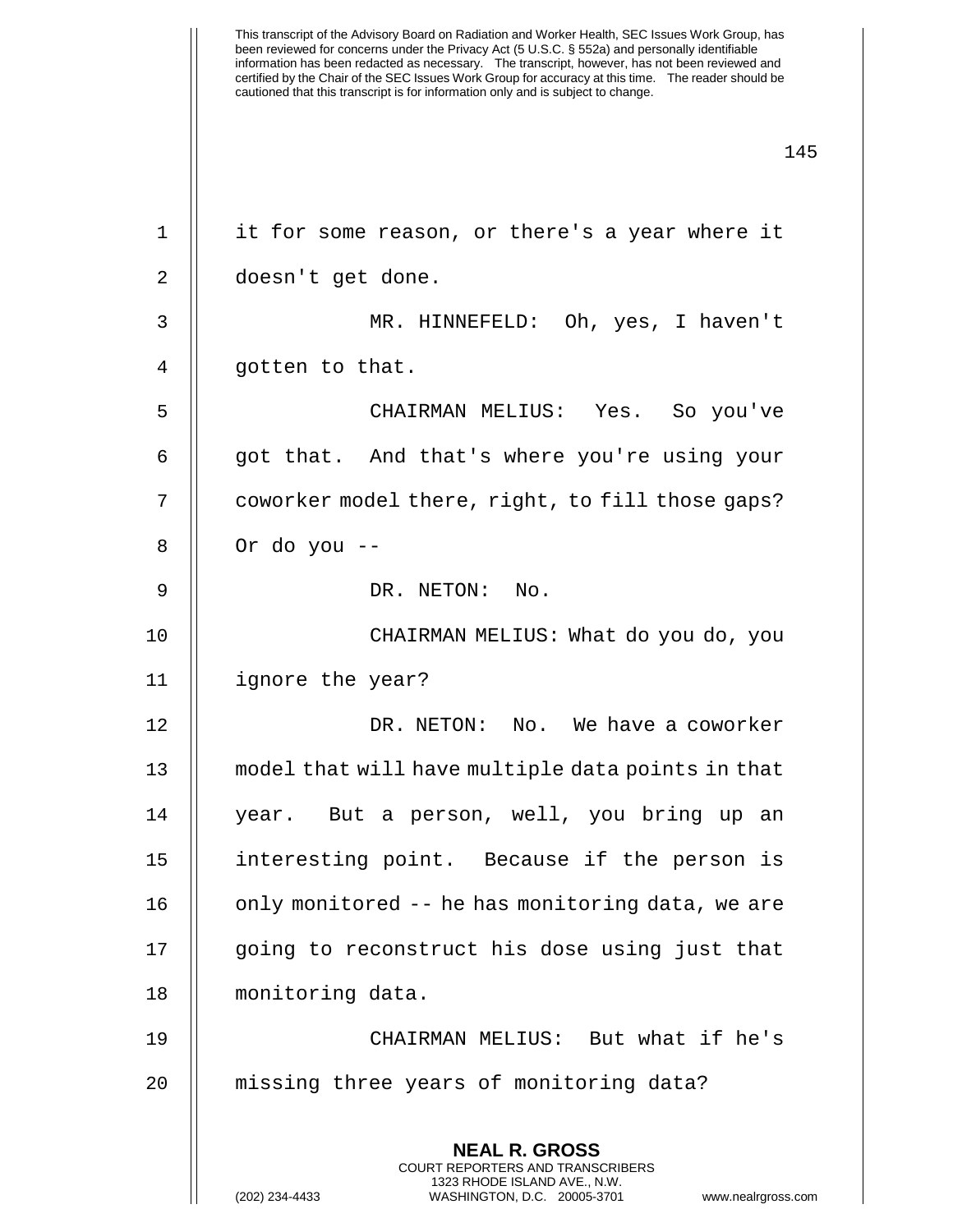| $\mathbf{1}$   | DR. NETON: With three years, he'd               |
|----------------|-------------------------------------------------|
| 2              | probably end up with some coworker.             |
| 3              | CHAIRMAN MELIUS: Okay. So, what                 |
| $\overline{4}$ | I'm saying, that's one consideration. And then  |
| 5              | Stu brought up another one. Then you have the   |
| 6              | unmonitored populations.                        |
| 7              | And then the question is can you, you           |
| 8              | know, how do you apply your coworker model      |
| 9              | criteria? And that's probably mostly what       |
| 10             | we're trying to talk about.                     |
| 11             | But there can be big gaps that are the          |
| 12             | same. If it's a ten year gap or whatever, or a  |
| 13             | year where there's very little monitoring data, |
| 14             | and it seems to be, you know, much higher than  |
| 15             | the previous year, but it's all situational.    |
| 16             | And so you say why don't you take a             |
| 17             | look at that. If they're totally unmonitored,   |
| 18             | then you're going to have to go back to your    |
| 19             | interviews and try to characterize who those    |
| 20             |                                                 |
|                | people are and so forth.                        |

**NEAL R. GROSS** COURT REPORTERS AND TRANSCRIBERS 1323 RHODE ISLAND AVE., N.W.

(202) 234-4433 WASHINGTON, D.C. 20005-3701 www.nealrgross.com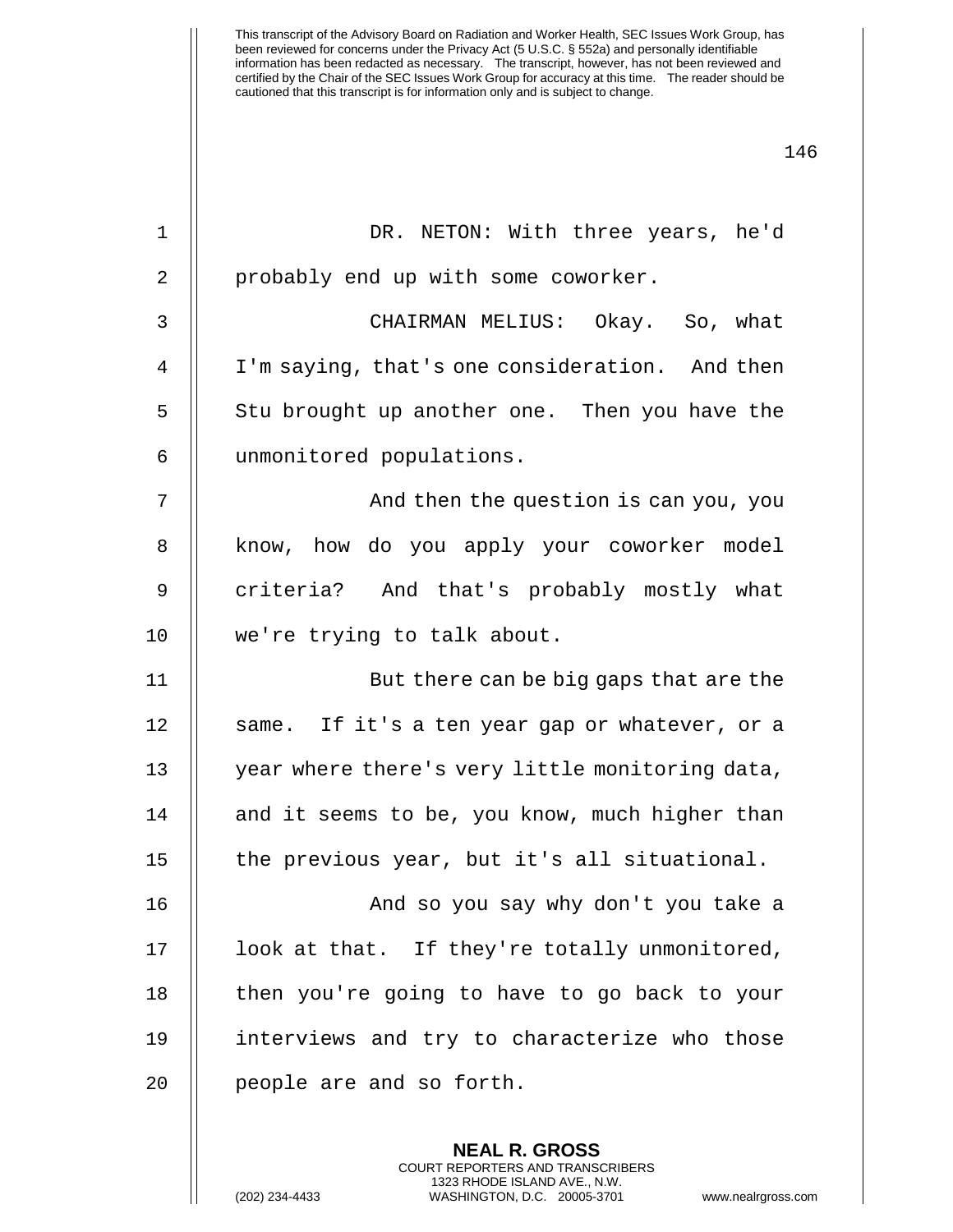| $\mathbf 1$ | DR. NETON: But the general sense is                                                                                                                                   |
|-------------|-----------------------------------------------------------------------------------------------------------------------------------------------------------------------|
| 2           | there are not huge yearly, multiple year gaps for                                                                                                                     |
| 3           | people who I would consider heavily exposed                                                                                                                           |
| 4           | workers, the ones that were chemical operators,                                                                                                                       |
| 5           | you know, the ones that were working in the                                                                                                                           |
| 6           | process area apparently routinely.                                                                                                                                    |
| 7           | And I don't think that's an issue. I                                                                                                                                  |
| 8           | do think that we've done similar analyses where                                                                                                                       |
| 9           | you can go and take the job categories of the                                                                                                                         |
| 10          | unmonitored workers in the claimant population                                                                                                                        |
| 11          | and do an analysis and say where would they fall                                                                                                                      |
| 12          | in the coworker model.                                                                                                                                                |
| 13          | I'm trying to think this through. I                                                                                                                                   |
| 14          | I lost my thread on that.<br>don't know.                                                                                                                              |
| 15          | But Stu is right, you don't know who                                                                                                                                  |
| 16          | the monitored population is, really.                                                                                                                                  |
| 17          | CHAIRMAN MELIUS: Yes.                                                                                                                                                 |
| 18          | DR. NETON: Except for the gaps. I                                                                                                                                     |
| 19          | mean, maybe there're gaps in some of the worker                                                                                                                       |
| 20          | -- but it's really all based on claimant data,                                                                                                                        |
|             | <b>NEAL R. GROSS</b><br><b>COURT REPORTERS AND TRANSCRIBERS</b><br>1323 RHODE ISLAND AVE., N.W.<br>(202) 234-4433<br>WASHINGTON, D.C. 20005-3701<br>www.nealrgross.co |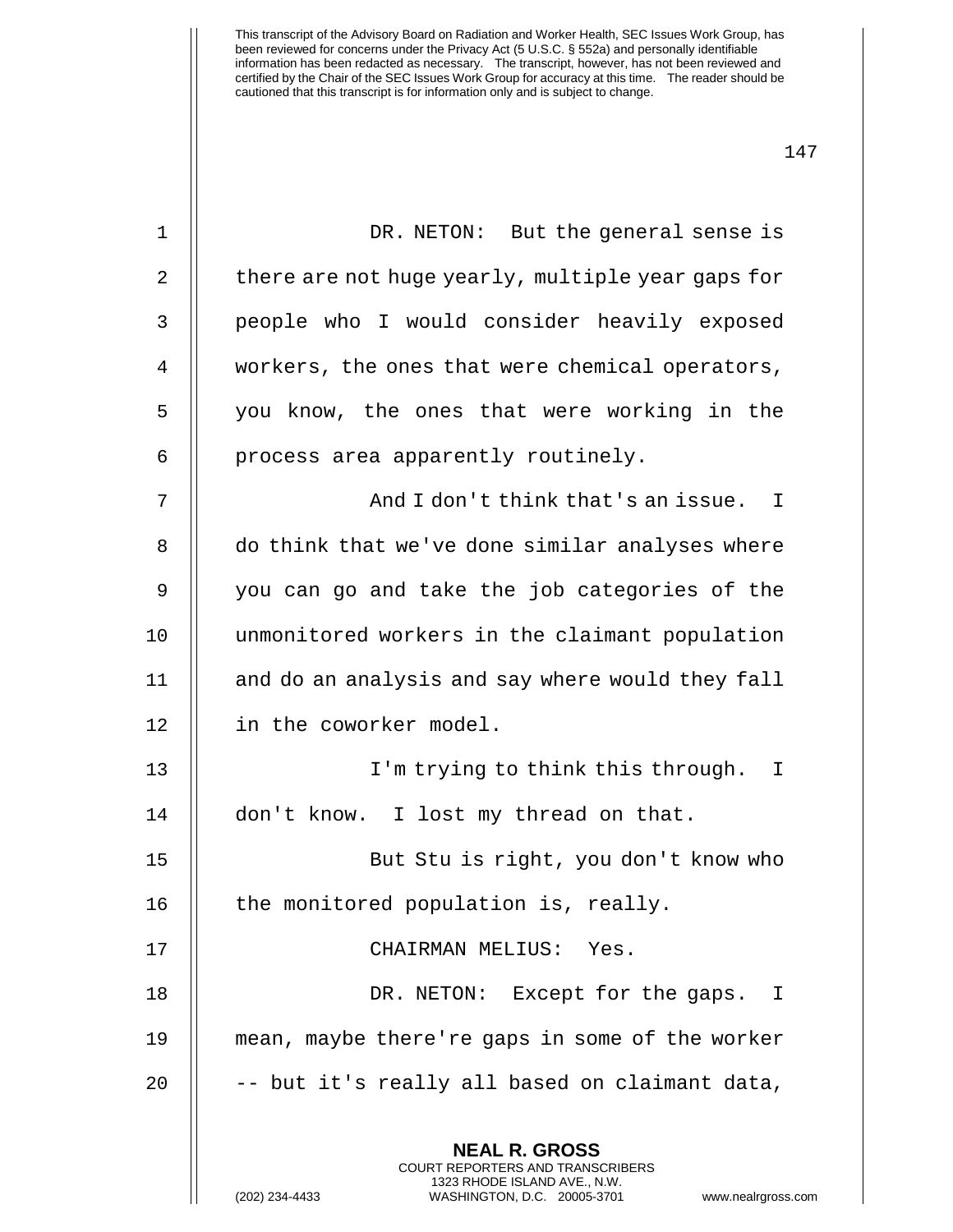| $\mathbf{1}$ | not based on, you don't know who was unmonitored,                                                                                                                      |
|--------------|------------------------------------------------------------------------------------------------------------------------------------------------------------------------|
| 2            | I guess. That's the problem.                                                                                                                                           |
| 3            | CHAIRMAN MELIUS: Yes. Which makes                                                                                                                                      |
| 4            | it even more problematic to use a coworker model                                                                                                                       |
| 5            | there. And I think we, that's why I'm saying,                                                                                                                          |
| 6            | you want to separate out your application of                                                                                                                           |
| 7            | coworker models.                                                                                                                                                       |
| 8            | What's the number of unmonitored                                                                                                                                       |
| 9            | workers, which is always an unknown.                                                                                                                                   |
| 10           | DR. NETON: Yeah. We have time to                                                                                                                                       |
| 11           | think about this a little more.                                                                                                                                        |
| 12           | DR. MAKHIJANI: I still think it's,                                                                                                                                     |
| 13           | at Savannah River we had, when we dealt with                                                                                                                           |
| 14           | external dose always a less difficult or easier                                                                                                                        |
| 15           | issue on the stratification question.                                                                                                                                  |
| 16           | I remember there was a NIOSH exposure                                                                                                                                  |
| 17           | ratio to be used for construction workers                                                                                                                              |
| 18           | compared to non-construction workers.                                                                                                                                  |
| 19           | DR.<br>NETON:<br>For<br>external                                                                                                                                       |
| 20           | monitoring.                                                                                                                                                            |
|              | <b>NEAL R. GROSS</b><br><b>COURT REPORTERS AND TRANSCRIBERS</b><br>1323 RHODE ISLAND AVE., N.W.<br>(202) 234-4433<br>WASHINGTON, D.C. 20005-3701<br>www.nealrgross.com |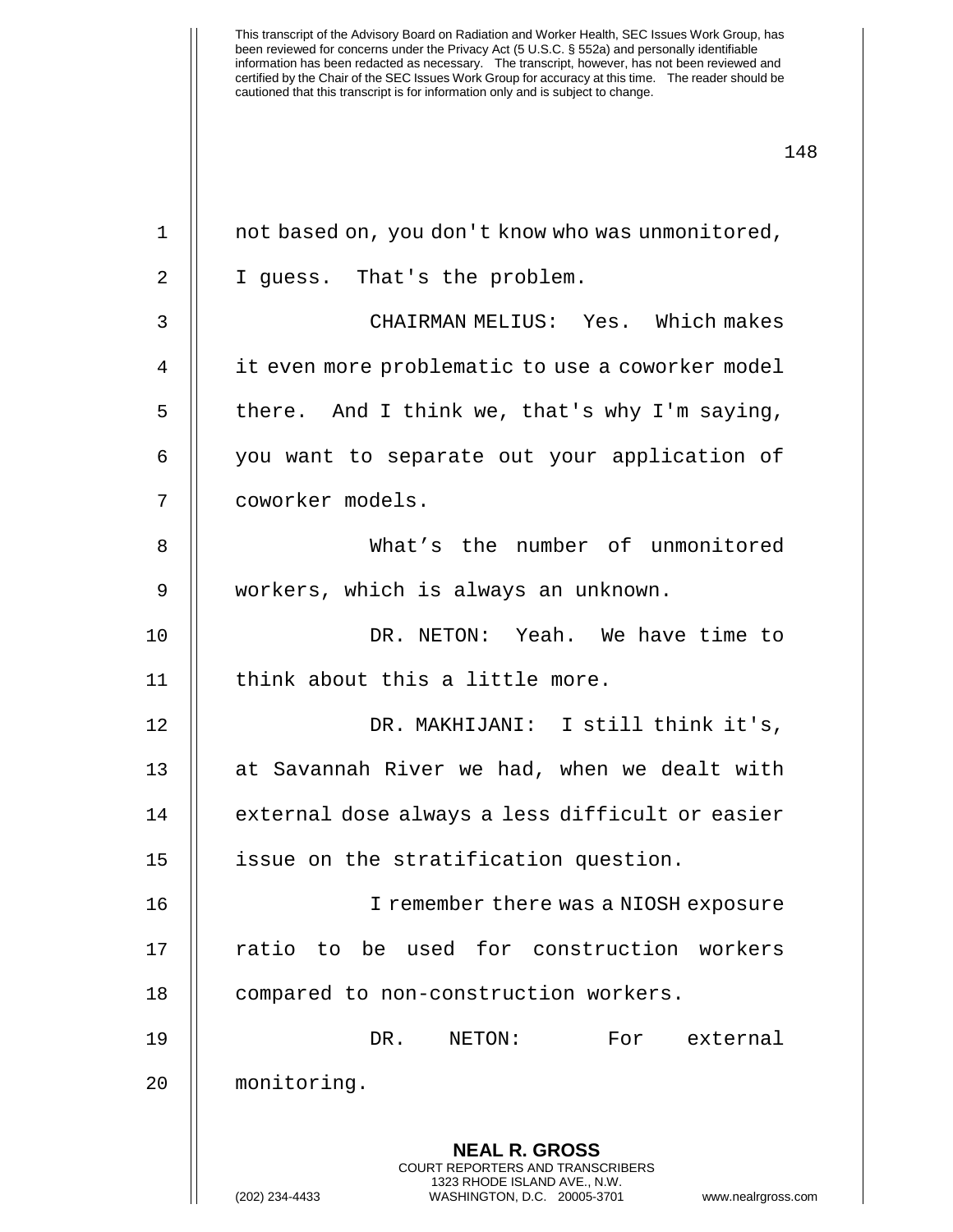| $\mathbf 1$    | DR. MAKHIJANI: External monitoring               |
|----------------|--------------------------------------------------|
| $\overline{2}$ | and unmonitored workers. And when we, when       |
| 3              | Steve Marschke actually devised this procedure.  |
| $\overline{4}$ | And we came up, we agreed that in the            |
| 5              | vast majority of cases where you find for        |
| 6              | pipefitters it wasn't. And it was a useful, it   |
| 7              | doesn't tell you that the unmonitored workers,   |
| 8              | you know, it doesn't tell you about the universe |
| 9              | of unmonitored workers. But it does tell,        |
| 10             | it gives you some confidence that if the         |
| 11             | unmonitored workers were like the monitored      |
| 12             | workers or less exposed than that, then you have |
| 13             | some confidence in what you're doing. If you     |
| 14             | don't know that, of course, then it's very       |
| 15             | difficult.                                       |
| 16             | DR. NETON: That was for external                 |
| 17             | dosimetry. And the coworker models are treated   |
| 18             | somewhat differently there.                      |
| 19             | think in the external, the<br>I.                 |
| 20             | unmonitored, people who are unmonitored for      |

**NEAL R. GROSS** COURT REPORTERS AND TRANSCRIBERS 1323 RHODE ISLAND AVE., N.W.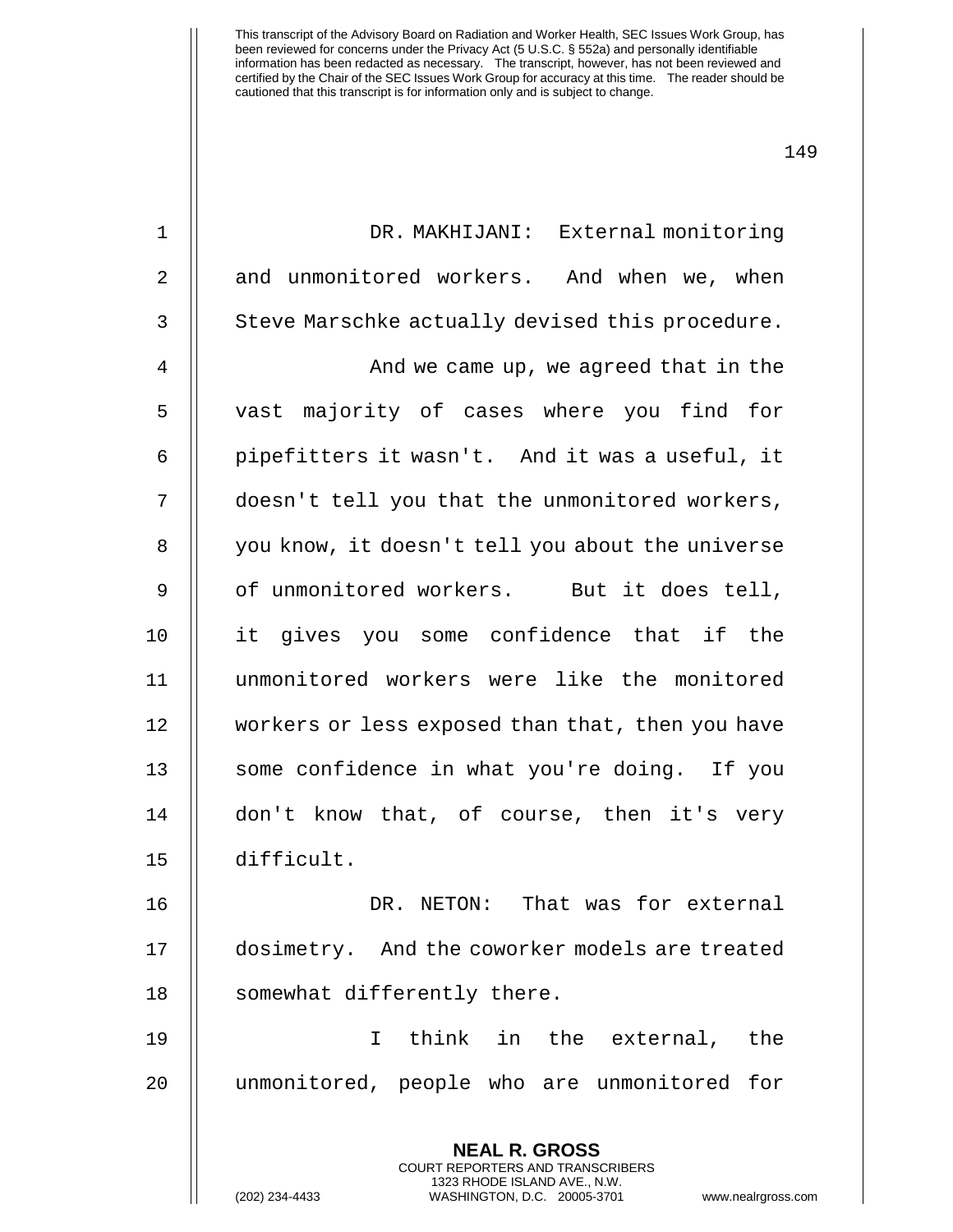| $\mathbf 1$    | external exposures are given the<br>full                                                                                                                             |
|----------------|----------------------------------------------------------------------------------------------------------------------------------------------------------------------|
| $\overline{2}$ | distribution whether they were the, you know,                                                                                                                        |
| $\mathsf{3}$   | were highly exposed workers or not. There's                                                                                                                          |
| 4              | reasons for that. And we've discussed that.                                                                                                                          |
| 5              | DR. MAKHIJANI: I don't remember                                                                                                                                      |
| 6              | that.                                                                                                                                                                |
| 7              | DR. NETON: Yes. So they don't get                                                                                                                                    |
| 8              | the 95th percentile. And to me that's, the 95th                                                                                                                      |
| 9              | percentile the reason we do that for internal is                                                                                                                     |
| 10             | because it's much more complicated and hard to                                                                                                                       |
| 11             | factor out.                                                                                                                                                          |
| 12             | DR. MAKHIJANI: I didn't remember                                                                                                                                     |
| 13             | that. Thank you.                                                                                                                                                     |
| 14             | DR. NETON: But I'm still having a                                                                                                                                    |
| 15             | little trouble working through this. Because                                                                                                                         |
| 16             | you do, if you do show there<br>once<br>are                                                                                                                          |
| 17             | differences, then we need to talk about the next                                                                                                                     |
| 18             | issue, is what's the significant difference?                                                                                                                         |
| 19             | How does that, you know, how does                                                                                                                                    |
| 20             | that affect $-$ - because as, you know, we're not                                                                                                                    |
|                | <b>NEAL R. GROSS</b><br><b>COURT REPORTERS AND TRANSCRIBERS</b><br>1323 RHODE ISLAND AVE., N.W.<br>(202) 234-4433<br>WASHINGTON, D.C. 20005-3701<br>www.nealrgross.c |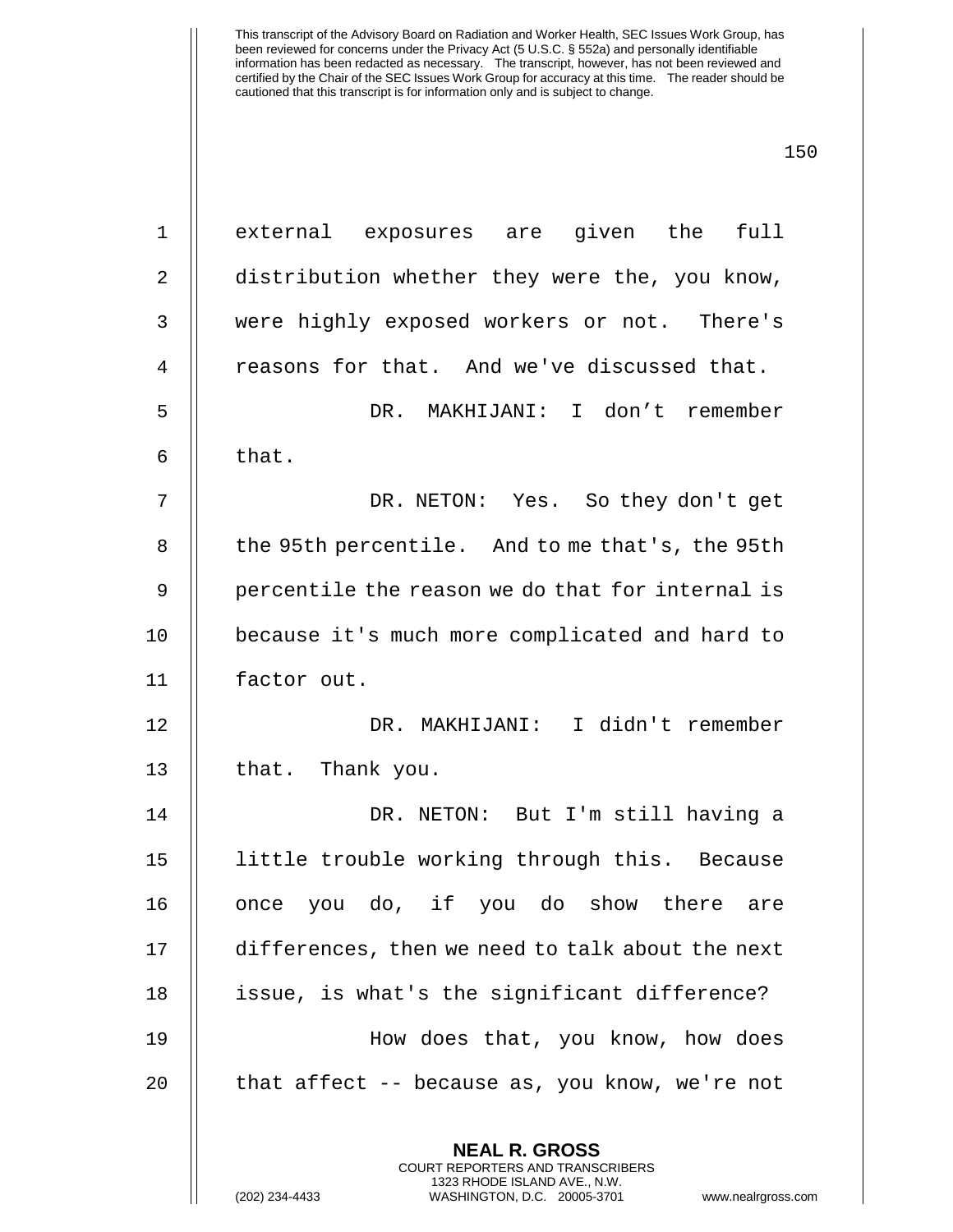| $\mathbf 1$ | talking about that paper yet, but there's        |
|-------------|--------------------------------------------------|
| 2           | clearly examples in multiple, multiple           |
| 3           | instances that it has to be a factor of two to   |
| 4           | produce a PC that's greater than just using the  |
| 5           | 95th percentile.                                 |
| 6           | So I'm struggling with that. I                   |
| 7           | don't know, you know, you can stratify and give  |
| 8           | a person 25 percent more dose with the full      |
| $\mathsf 9$ | distribution, but they're going to get a lower   |
| 10          | PC at the end of the day.                        |
| 11          | And is that really where we want to              |
| 12          | go with it? I don't know. I mean, it doesn't     |
| 13          | make sense to me, especially if you can't        |
| 14          | statistically show that they're good. You        |
| 15          | know, that's probably for further discussion.    |
| 16          | CHAIRMAN MELIUS: But I think just                |
| 17          | back to the sort of monitored/unmonitored issue, |
| 18          | I think it's also, maybe we have to think of it  |
| 19          | in terms of types of coworker models.            |
| 20          | There's sort of a, you know, the                 |
|             |                                                  |
|             | <b>NEAL R. GROSS</b>                             |

COURT REPORTERS AND TRANSCRIBERS 1323 RHODE ISLAND AVE., N.W.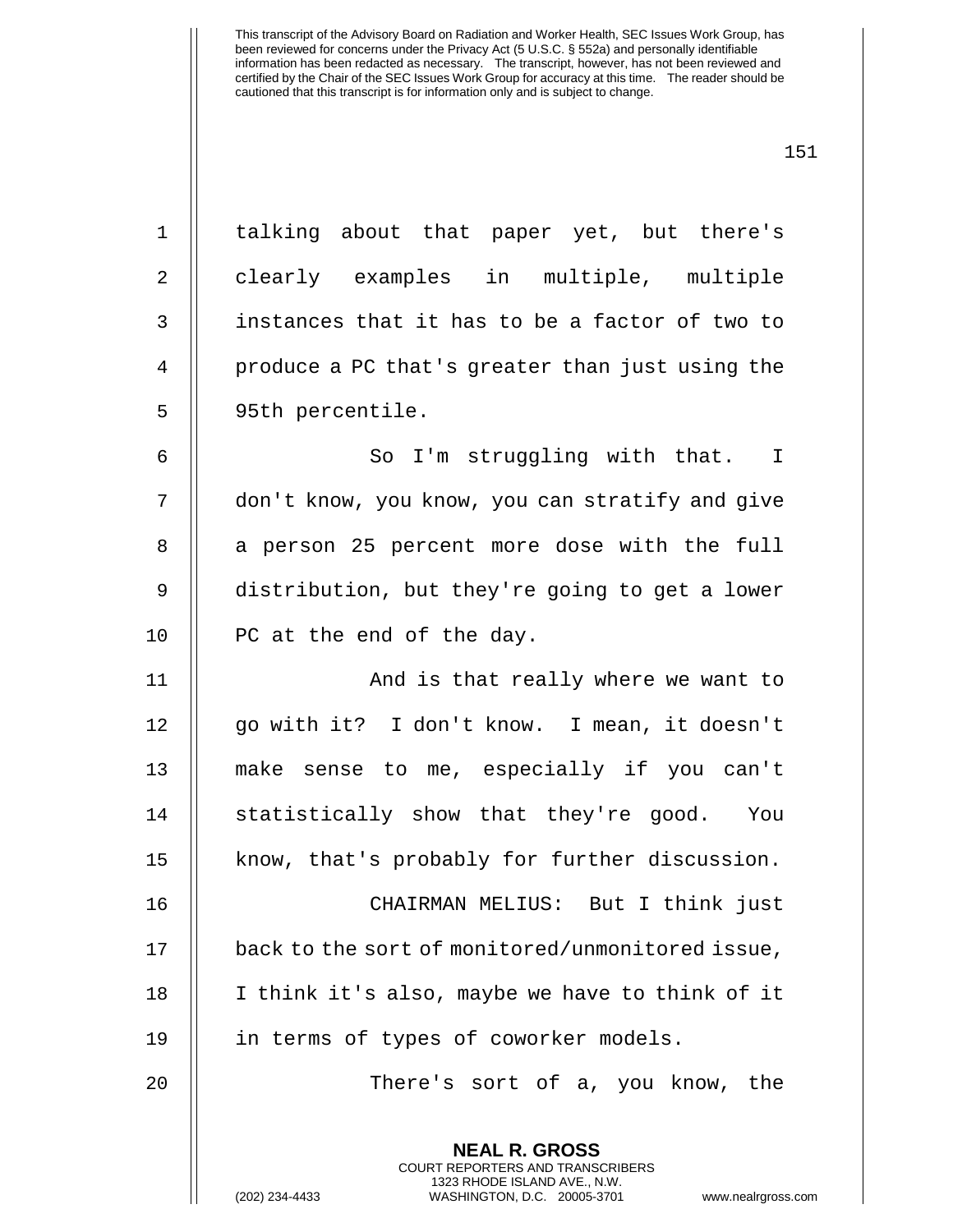(202) 234-4433 WASHINGTON, D.C. 20005-3701 www.nealrgross.com

1 individual gap one. The other one, which at 2  $\parallel$  least comes to mind in a lot of sites, is that 3 where you have early years where there's very 4 | sparse data, and then we wrestle with whether the 5 | coworker, how far back can the coworker model 6  $\parallel$  apply? 7 Because we have a handful of workers 8 || that were monitored earlier, you know, 9 || relatively small proportion. And then it gets 10 more robust. 11 || I hope Wanda is not listening. But 12 | as time goes by and we get, and then the question 13 || is how far do you go back? And that's sort of, 14 usually you're assuming that, I mean, they're 15 unmonitored for a different, you know, for one 16 | reason. 17 || Then you have this whole other 18 population that's just unmonitored. And the 19 question is what's appropriate and applicable 20 | for them?

> **NEAL R. GROSS** COURT REPORTERS AND TRANSCRIBERS 1323 RHODE ISLAND AVE., N.W.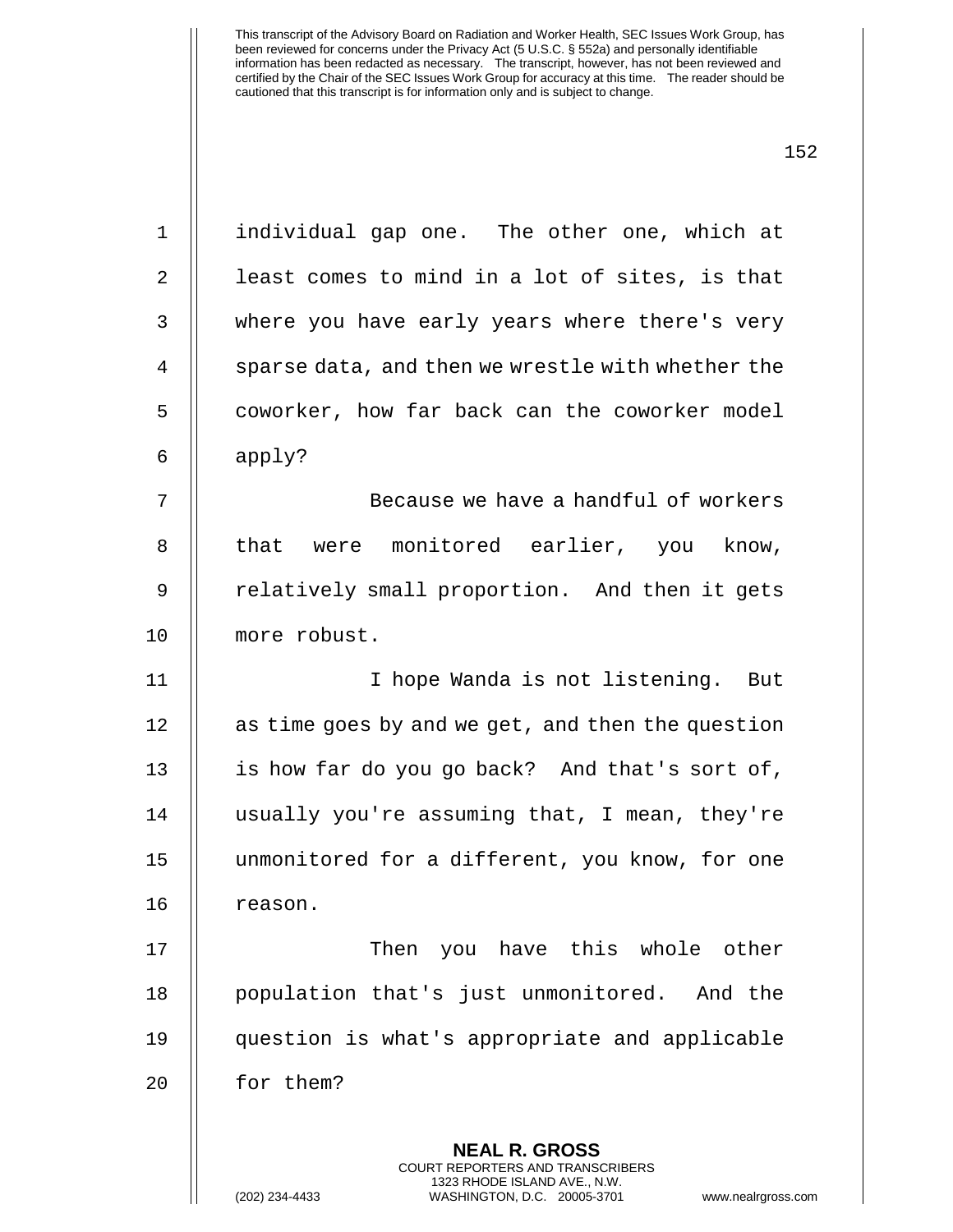| 1              | And I would think that, you know, at                                                                                                                                 |
|----------------|----------------------------------------------------------------------------------------------------------------------------------------------------------------------|
| $\overline{2}$ | least my criteria, or tolerance or whatever you                                                                                                                      |
| 3              | want to call it for, you know, how robust the                                                                                                                        |
| 4              | coworker model has to be to be different in those                                                                                                                    |
| 5              | situations.                                                                                                                                                          |
| 6              | I think if you're filling in a one or                                                                                                                                |
| 7              | two year gap for certain individuals, that                                                                                                                           |
| 8              | doesn't, you know, it's probably very reasonable                                                                                                                     |
| 9              | to do.                                                                                                                                                               |
| 10             | But if you're filling back in a year                                                                                                                                 |
| 11             | or two, early on or, you know, that's more                                                                                                                           |
| 12             | problematic. And then you go to apply to the                                                                                                                         |
| 13             | totally unmonitored population, and then I think                                                                                                                     |
| 14             | the bar gets pretty high.                                                                                                                                            |
| 15             | And again, it may depend on what that                                                                                                                                |
| 16             | unmonitored, what possibilities or what                                                                                                                              |
| 17             | potential that unmonitored population had for                                                                                                                        |
| 18             | being exposed.                                                                                                                                                       |
| 19             | So again, you're do the clerical --                                                                                                                                  |
| 20             | the people who worked out front that, you know,                                                                                                                      |
|                | <b>NEAL R. GROSS</b><br><b>COURT REPORTERS AND TRANSCRIBERS</b><br>1323 RHODE ISLAND AVE., N.W.<br>(202) 234-4433<br>WASHINGTON, D.C. 20005-3701<br>www.nealrgross.o |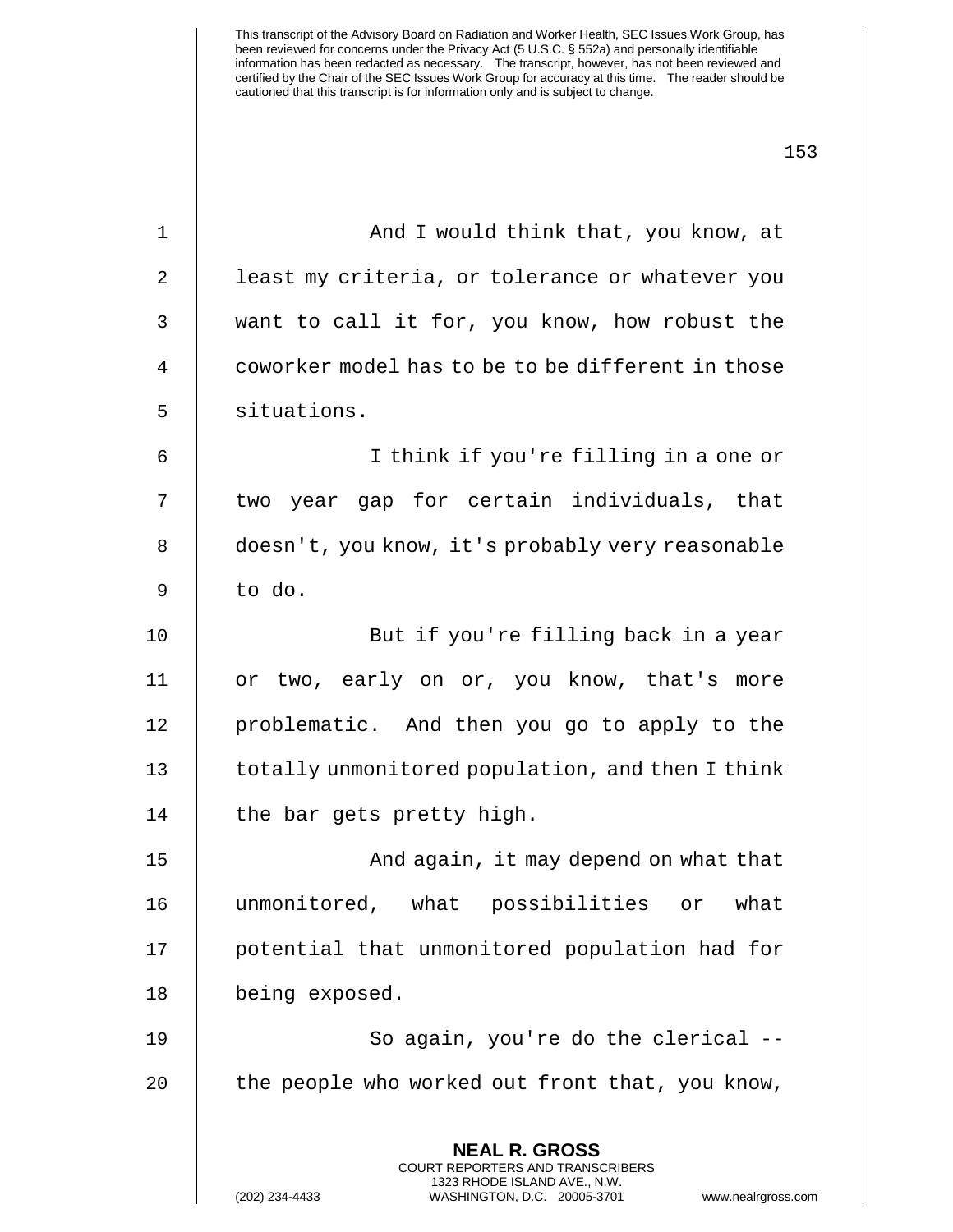This transcript of the Advisory Board on Radiation and Worker Health, SEC Issues Work Group, has been reviewed for concerns under the Privacy Act (5 U.S.C. § 552a) and personally identifiable information has been redacted as necessary. The transcript, however, has not been reviewed and certified by the Chair of the SEC Issues Work Group for accuracy at this time. The reader should be cautioned that this transcript is for information only and is subject to change. 154 **NEAL R. GROSS** 1 || that's going to be, that's the level of exposure 2 || involved is also important. 3 DR. NETON: I have to think about  $4 \parallel$  this. 5 CHAIRMAN MELIUS: Yes. 6 DR. NETON: I'm just having trouble 7 | coming up with a predetermined set of criteria. 8 | I mean, you can never predetermine, but you have 9 || to have some basis for saying I think that I 10 || should stratify here somehow. 11 You can't just say let me do 50 tests. 12 You know, it just doesn't make any sense. I 13 || mean, statistically you'll find some chance, 14 happenstance. But it's -- 15 MR. KATZ: Excuse me, there's 16 | someone having a family conversation perhaps in 17 | the background. Anyone on this line who's not 18 || addressing the group should be muted. 19 If you don't have a mute button on 20 || your phone, please press \*6 to mute your phone.

> COURT REPORTERS AND TRANSCRIBERS 1323 RHODE ISLAND AVE., N.W.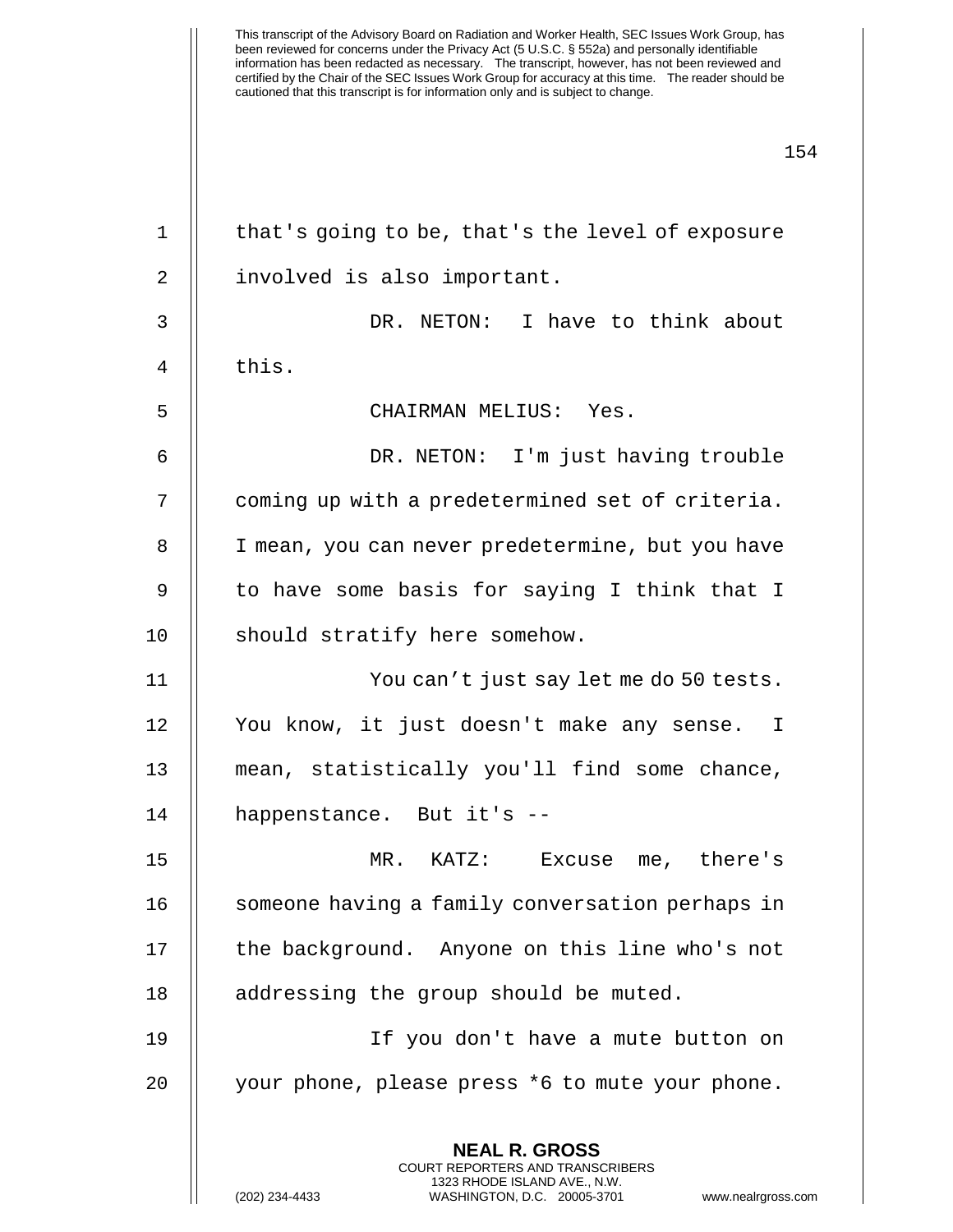**NEAL R. GROSS** 1 || But I'm just worried about other people on the 2 | phone in particular, we can hear ourselves, but 3 || whether they can hear us. Thank you. 4 DR. NETON: And I have to think about 5 | that some more. I've always agreed it needs to  $6$  | be done. I just don't know  $-$ -7 CHAIRMAN MELIUS: No, that's fine. 8 DR. NETON: -- I don't know how to do  $9 \parallel$  the  $-$  you know  $-$  in advance. 10 CHAIRMAN MELIUS: So we've spent 45 11 minutes on 3.0. 12 || DR. NETON: Yes. 3.0 is going to be 13 || tough. 3.1, gets into the time interval. And 14 || I think we've already talked about that to some 15 degree. You can't assume that all conditions 16  $\parallel$  stay the same over periods of time. 17 || The evaluation stratification, which 18 | is probably the section that needs the most work, 19 because I wasn't quite sure where to go with this. 20 | You know, we acknowledge that the coworker model,

> COURT REPORTERS AND TRANSCRIBERS 1323 RHODE ISLAND AVE., N.W.

(202) 234-4433 WASHINGTON, D.C. 20005-3701 www.nealrgross.com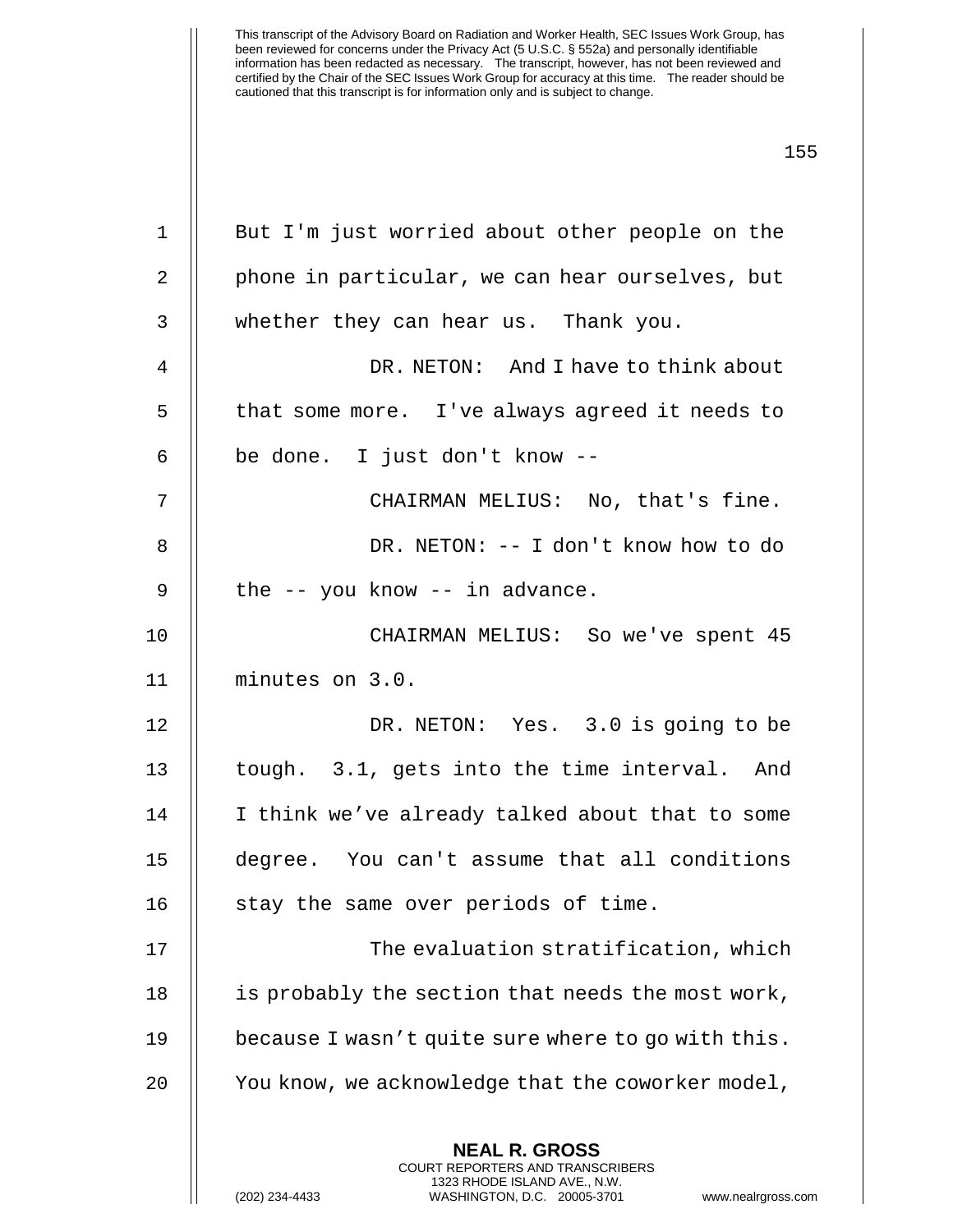| $\mathbf 1$ | the all monitored workers contains, more than                                                                                                                  |
|-------------|----------------------------------------------------------------------------------------------------------------------------------------------------------------|
| 2           | likely, multiple distributions.                                                                                                                                |
| 3           | It's just because the GSDs tend to be                                                                                                                          |
| 4           | large, and it's a spread. So you can try to                                                                                                                    |
| 5           | stratify at some point. And then this is where                                                                                                                 |
| 6           | we get into using the 95th percentile versus the                                                                                                               |
| 7           | full distribution.                                                                                                                                             |
| 8           | And we spent a fair amount of time                                                                                                                             |
| 9           | looking at this. And it's not just dose                                                                                                                        |
| 10          | dependent. It really is PC dependent to the                                                                                                                    |
| 11          | point where, if you can look at every single                                                                                                                   |
| 12          | cancer model, the lowest difference is a factor                                                                                                                |
| 13          | of two.                                                                                                                                                        |
| 14          | So you can stratify and say, okay, I'm                                                                                                                         |
| 15          | going to give this guy a 25 percent more dose at                                                                                                               |
| 16          | the geometric mean with the same GSD or slightly                                                                                                               |
| 17          | different.                                                                                                                                                     |
| 18          | The end PC result will be 50 percent                                                                                                                           |
| 19          | Not 50 percent, but a lot less because of<br>less.                                                                                                             |
| 20          | the way the 95th percentile plays against the                                                                                                                  |
|             | <b>NEAL R. GROSS</b><br>COURT REPORTERS AND TRANSCRIBERS<br>1323 RHODE ISLAND AVE., N.W.<br>(202) 234-4433<br>WASHINGTON, D.C. 20005-3701<br>www.nealrgross.co |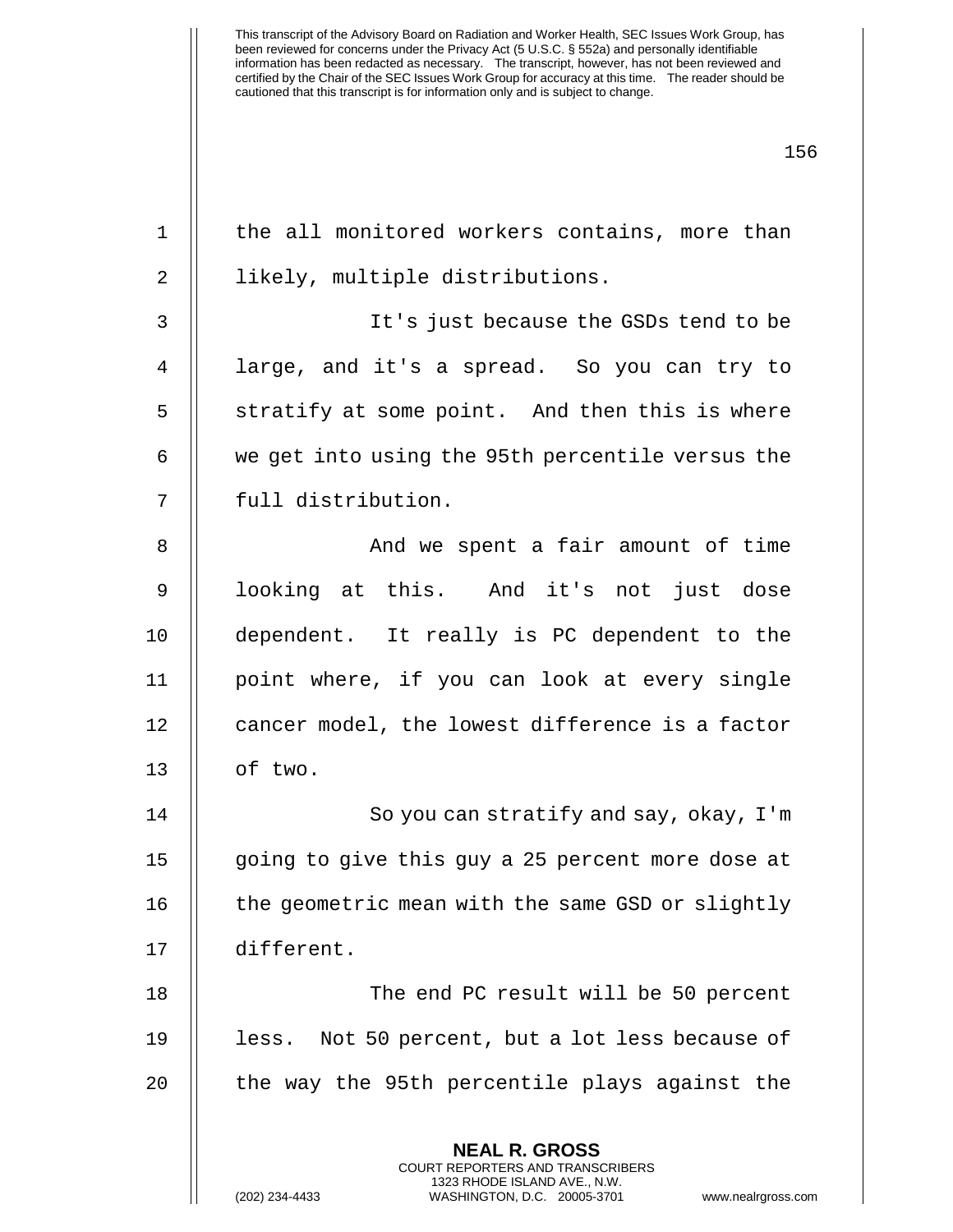| $\mathbf{1}$ | full distribution.                                |
|--------------|---------------------------------------------------|
| 2            | We've done a very detailed analysis               |
| 3            | of that which we really may not get to today. So  |
| 4            | then that brings in the question when should one, |
| 5            | even if you can stratify and you can develop      |
| 6            | multiple distributions that have different        |
| 7            | geometric means and standard deviations, is it    |
| 8            | advisable, is it claimant-favorable or not?       |
| 9            | When should one do that?                          |
| 10           | And I am of the opinion right now that            |
| 11           | a statistical test, pure statistical tests based  |
| 12           | on the numbers is probably not the place we need  |
| 13           | to end up.                                        |
| 14           | CHAIRMAN MELIUS: Where do you think               |
| 15           | we should end up?                                 |
| 16           | DR. NETON: Well, I proposed in my                 |
| 17           | write-up that, unless there's a factor of two     |
| 18           | difference in the geometric means, that we        |
| 19           | shouldn't stratify. Because otherwise, with a     |
| 20           | fair amount of certainty, the Probability of      |
|              | <b>NEAL R. GROSS</b>                              |

COURT REPORTERS AND TRANSCRIBERS 1323 RHODE ISLAND AVE., N.W.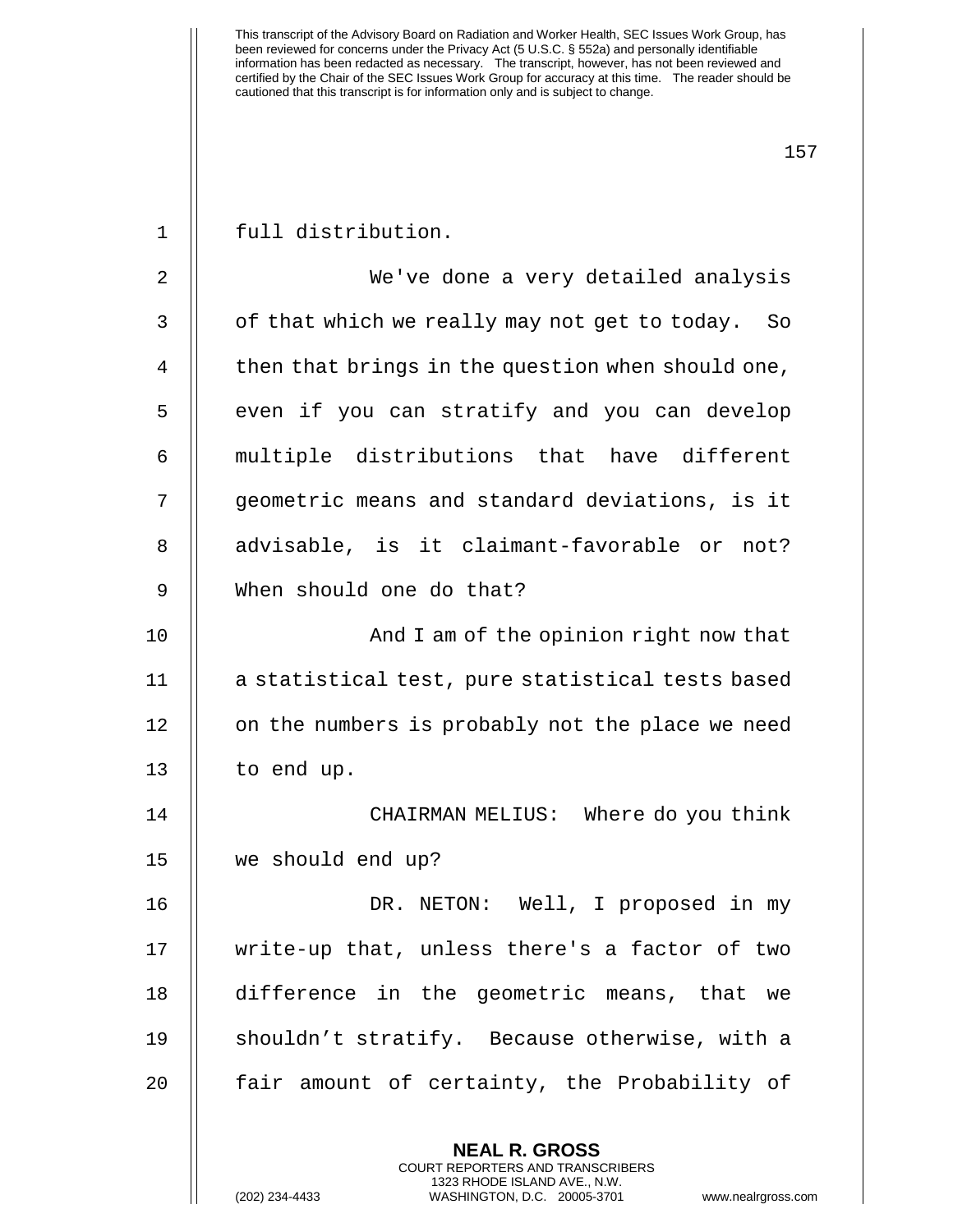| $\mathbf 1$    | Causation would be less for that person.                 |
|----------------|----------------------------------------------------------|
| 2              | MR. BARTON: You indicated the GSD                        |
| 3              | would obviously play into that too right? It             |
| $\overline{4}$ | wouldn't just be the geometric means you compared        |
| 5              | $with$ $-$                                               |
| 6              | DR. NETON: I compared geometric                          |
| 7              | means with the same GSD. And they tend to be             |
| 8              | similar to GSDs when you stratify. In fact, when         |
| 9              | you stratify and the geometric mean goes a little        |
| 10             | higher, it seemed to me the GSD goes down a little       |
| 11             | bit. Because you shrunk, you know, that                  |
| 12             | population.                                              |
| 13             | And the converse is true. When the                       |
| 14             | geometric mean becomes a little lower the GSD            |
| 15             | could become lower. But in general, the GSD              |
| 16             | stayed fairly stable.                                    |
| 17             | And so for similar GSDs, I've run the                    |
| 18             | calculations, Dan Stancescu's actually run the           |
| 19             | calculations many different ways. It's a factor          |
| 20             | of two difference.                                       |
|                | <b>NEAL R. GROSS</b><br>COURT REPORTERS AND TRANSCRIBERS |

1323 RHODE ISLAND AVE., N.W.

 $\mathsf{I}$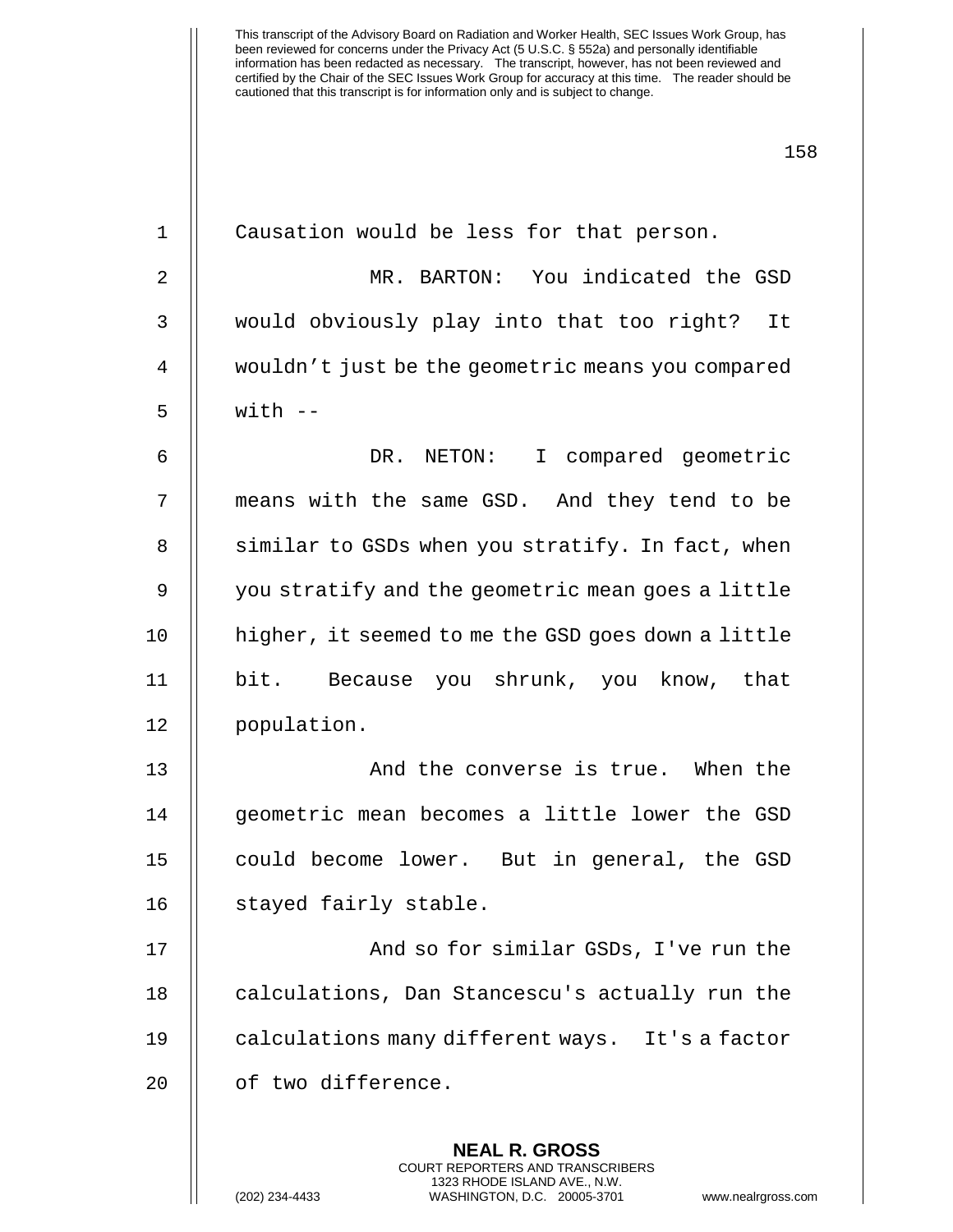| $\mathbf 1$ | So my position, at this point, would                                                                                                                                   |
|-------------|------------------------------------------------------------------------------------------------------------------------------------------------------------------------|
| 2           | be that we can do our statistical analysis. If                                                                                                                         |
| 3           | they're not statistically different, then don't                                                                                                                        |
| 4           | stratify. If they are, go ahead. But if it's                                                                                                                           |
| 5           | less than this factor of two, you probably                                                                                                                             |
| 6           | shouldn't.                                                                                                                                                             |
| 7           | DR. MAKHIJANI: If what is less than                                                                                                                                    |
| 8           | a factor of two?                                                                                                                                                       |
| 9           | DR. NETON: The geometric means, the                                                                                                                                    |
| 10          | difference in geometric means. An example I                                                                                                                            |
| 11          | provided, it was two distributions. I think                                                                                                                            |
| 12          | they were real distributions. One has geometric                                                                                                                        |
| 13          | means 24 percent higher.                                                                                                                                               |
| 14          | If you run the PC calculation for the                                                                                                                                  |
| 15          | most favorable cancer, it's a factor of 1.6                                                                                                                            |
| 16          | lower. It's purely a matter of the fact that you                                                                                                                       |
| 17          | are using the 95th percentile versus the full                                                                                                                          |
| 18          | distribution. And that's just a fact.                                                                                                                                  |
| 19          | It's not exactly that, because it's                                                                                                                                    |
| 20          | hard to control all the parameters, we try to do                                                                                                                       |
|             | <b>NEAL R. GROSS</b><br><b>COURT REPORTERS AND TRANSCRIBERS</b><br>1323 RHODE ISLAND AVE., N.W.<br>(202) 234-4433<br>WASHINGTON, D.C. 20005-3701<br>www.nealrgross.com |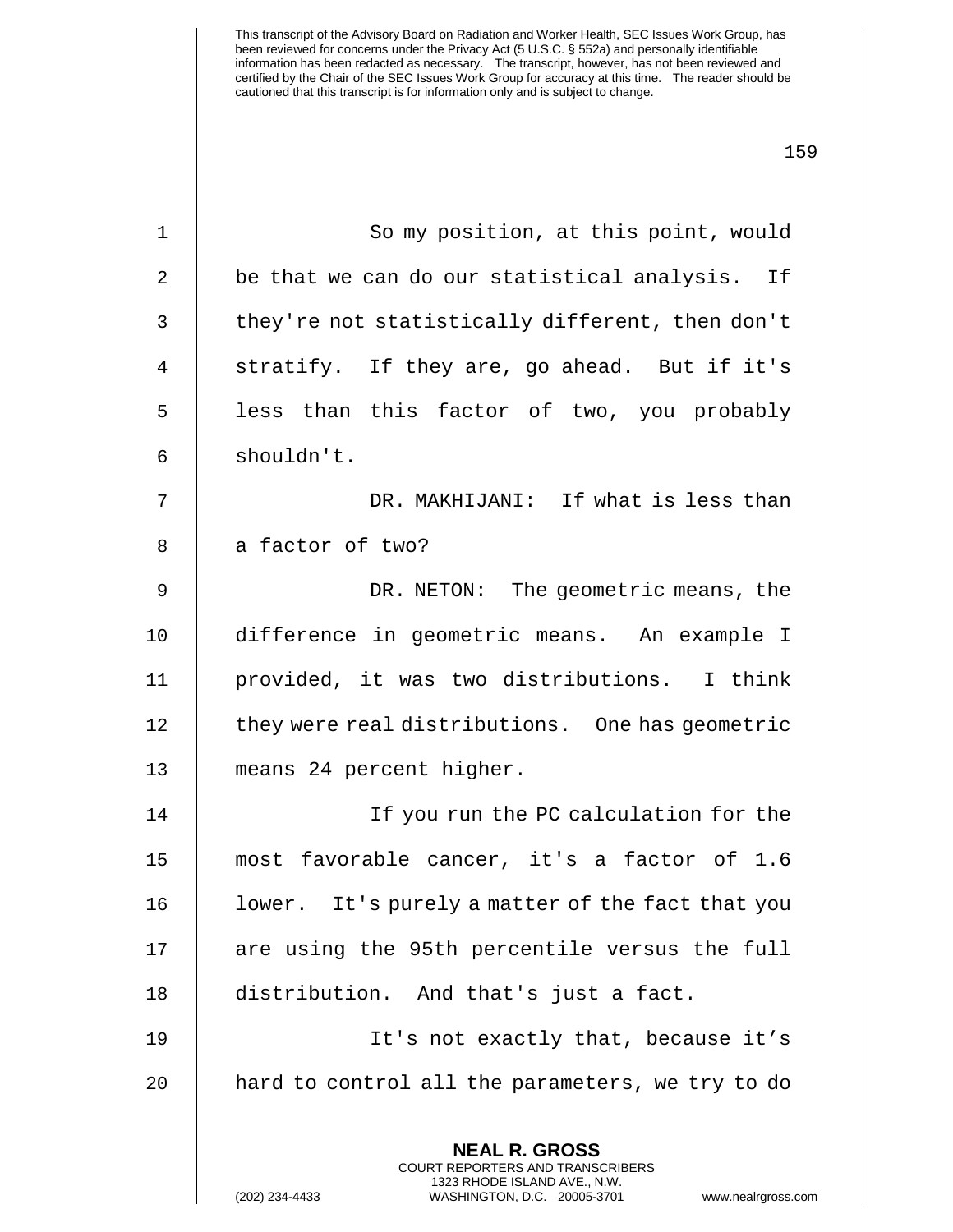| $\mathbf 1$    | the analysis such that we maximize our chance to         |
|----------------|----------------------------------------------------------|
| 2              | show that, you know, little difference. So               |
| 3              | that's to me food for thought.                           |
| $\overline{4}$ | CHAIRMAN MELIUS: Yes. I think the                        |
| 5              | more problematic area is when you're doing               |
| 6              | stratification, or it's comparing the dose               |
| 7              | monitoring approaches used with the -- how               |
| 8              | different do those have to be to undermine the           |
| $\mathsf 9$    | validity of your comparisons?                            |
| 10             | So, you know, the routine versus,                        |
| 11             | particularly with the incident basis, or you have        |
| 12             | some mixed approach that's used for part of the          |
| 13             | population. And that's been the construction             |
| 14             | worker --                                                |
| 15             | DR. NETON: Yes.                                          |
| 16             | CHAIRMAN MELIUS: -- issue. And I                         |
| 17             | think that's more of an issue.                           |
| 18             | DR. NETON: See, in my mind that                          |
| 19             | construction issue falls more in the realm of is         |
| 20             | it going to be incident-based or not. Can you            |
|                | <b>NEAL R. GROSS</b><br>COURT REPORTERS AND TRANSCRIBERS |

1323 RHODE ISLAND AVE., N.W.

 $\mathop{||}$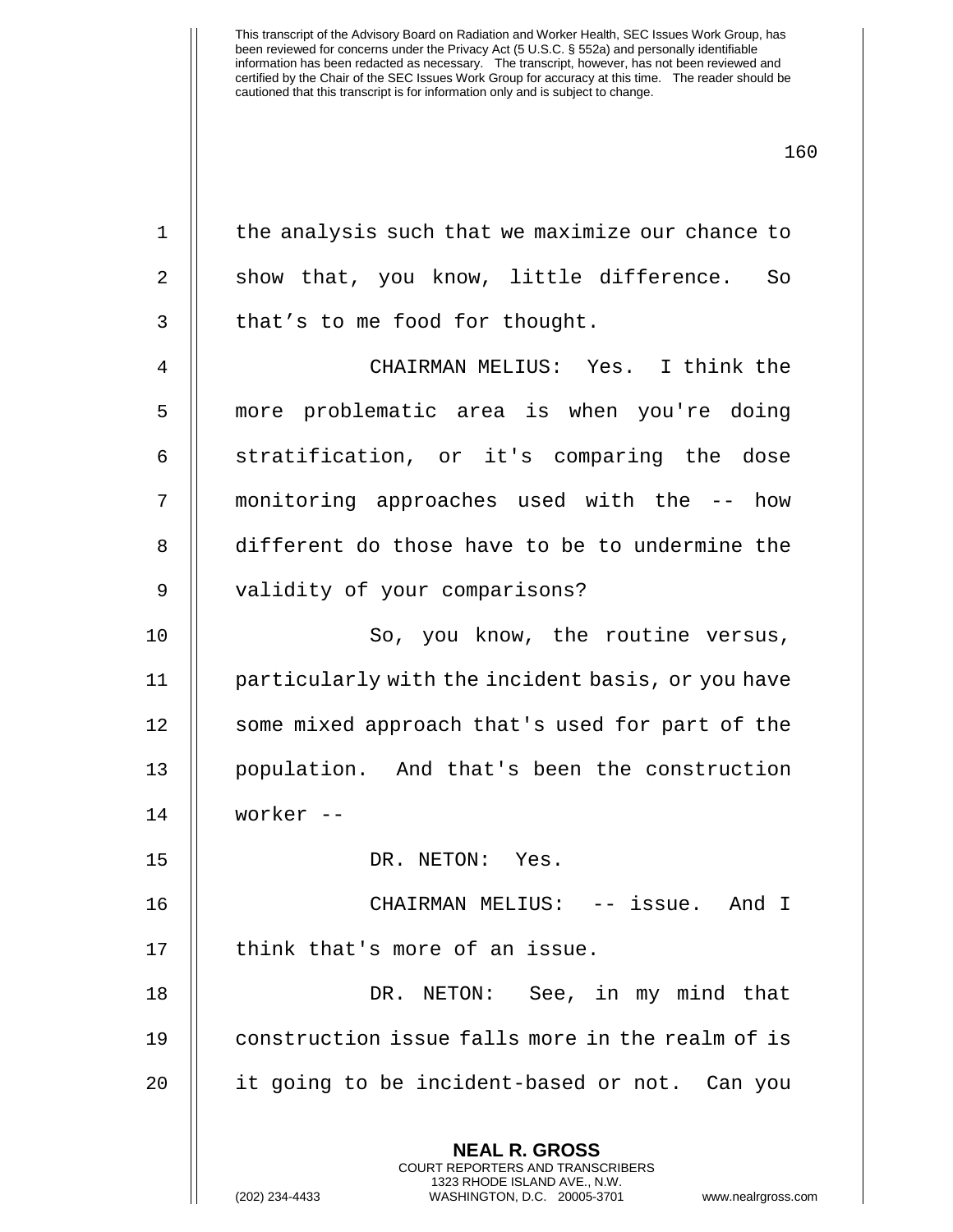| $1\,$          | do it all? That's like can I stratify or not?                                                                                                                  |
|----------------|----------------------------------------------------------------------------------------------------------------------------------------------------------------|
| $\overline{2}$ | When we start comparing similar                                                                                                                                |
| 3              | programs, like both routine programs, and one's                                                                                                                |
| 4              | a chemical operator and one is, you know, and you                                                                                                              |
| 5              | compare the chemical operator distribution to                                                                                                                  |
| 6              | all monitored workers, you say, wow, it's a --                                                                                                                 |
| 7              | CHAIRMAN MELIUS: Yes, yes.                                                                                                                                     |
| 8              | DR. NETON: -- 30 percent higher for                                                                                                                            |
| 9              | routines, okay. What is that going to get you                                                                                                                  |
| 10             | in terms of PC values, it's going to lower the                                                                                                                 |
| 11             | PC values, even if it's 30 percent higher.                                                                                                                     |
| 12             | So I don't know. That's why I keep,                                                                                                                            |
| 13             | sort of broken record, I keep harping on it. The                                                                                                               |
| 14             | 95th percentile sort of mitigates that by saying,                                                                                                              |
| 15             | well, you're trying to be, you know, favorable                                                                                                                 |
| 16             | here.                                                                                                                                                          |
| 17             | We don't know exactly what it is.                                                                                                                              |
| 18             | It's plausible the guy is up this high.<br>It's                                                                                                                |
| 19             | plausible he's a little higher, but even if he                                                                                                                 |
| 20             | is a little higher it's not going to be favorable                                                                                                              |
|                | <b>NEAL R. GROSS</b><br>COURT REPORTERS AND TRANSCRIBERS<br>1323 RHODE ISLAND AVE., N.W.<br>(202) 234-4433<br>WASHINGTON, D.C. 20005-3701<br>www.nealrgross.co |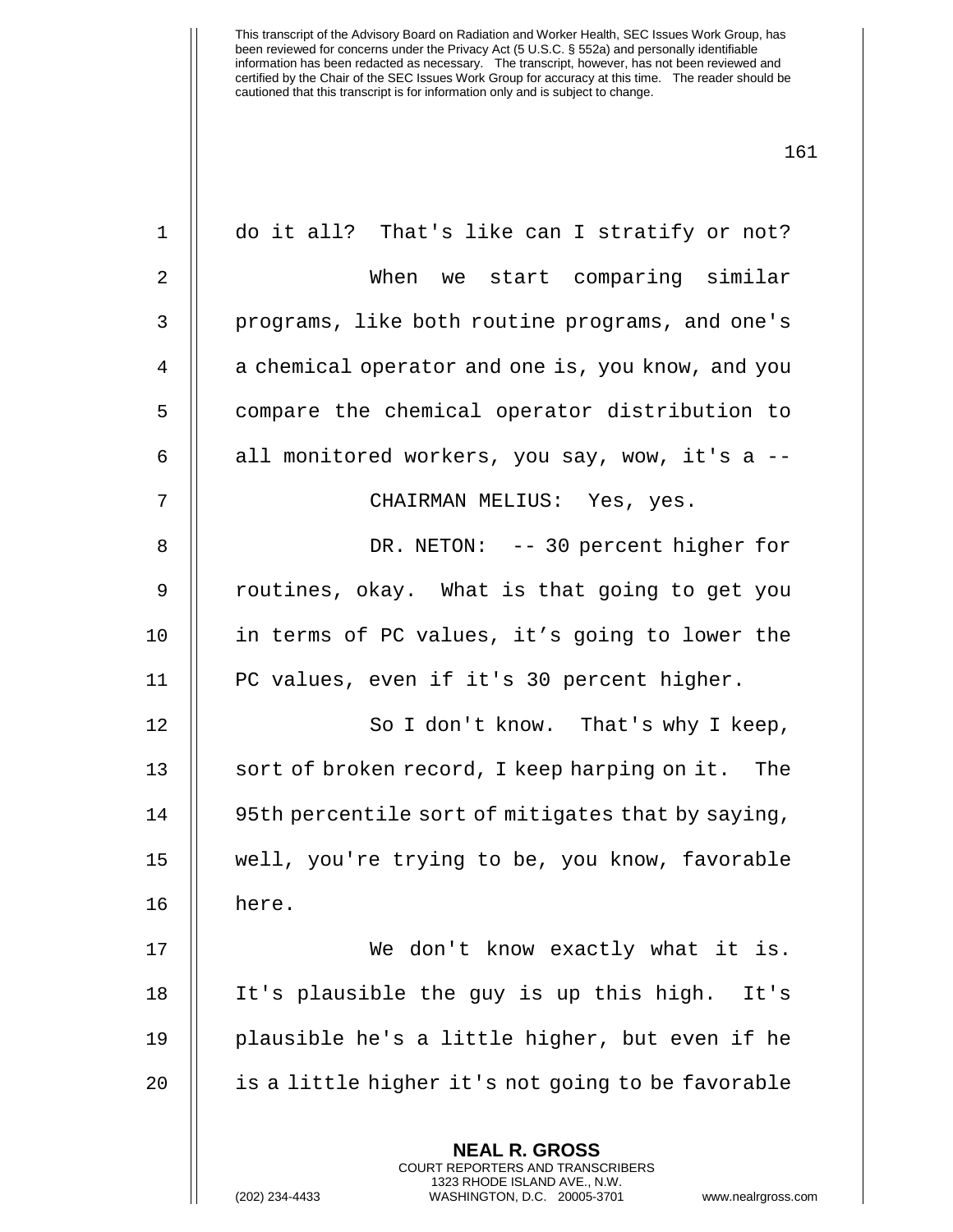1 || for him to use a little higher values. That's 2 where I'm at. It's a very complicated 3 situation.

4 MEMBER ROESSLER: It's very 5 | complicated. And it's so complicated that I 6  $\parallel$  have to ask a question, if I can even ask it.

7 When you talk about it, you're saying 8 || that if it can be shown that the use of the full 9 distribution in the stratified subset is more 10 favorable than using the 95th percentile, the 11 || general distribution, then you should use the 12 | full distribution. Can you actually when you are 13 || doing a dose reconstruction determine that and 14 | then go one way or the other?

15 DR. NETON: I think theoretically 16 you could. But it'd be so unbearably 17 || complicated it would -- I think you could set 18 || quidelines, like I say a factor of two --

19 CHAIRMAN MELIUS: Yes.

**NEAL R. GROSS** COURT REPORTERS AND TRANSCRIBERS 1323 RHODE ISLAND AVE., N.W.

20 DR. NETON: -- in my analysis. You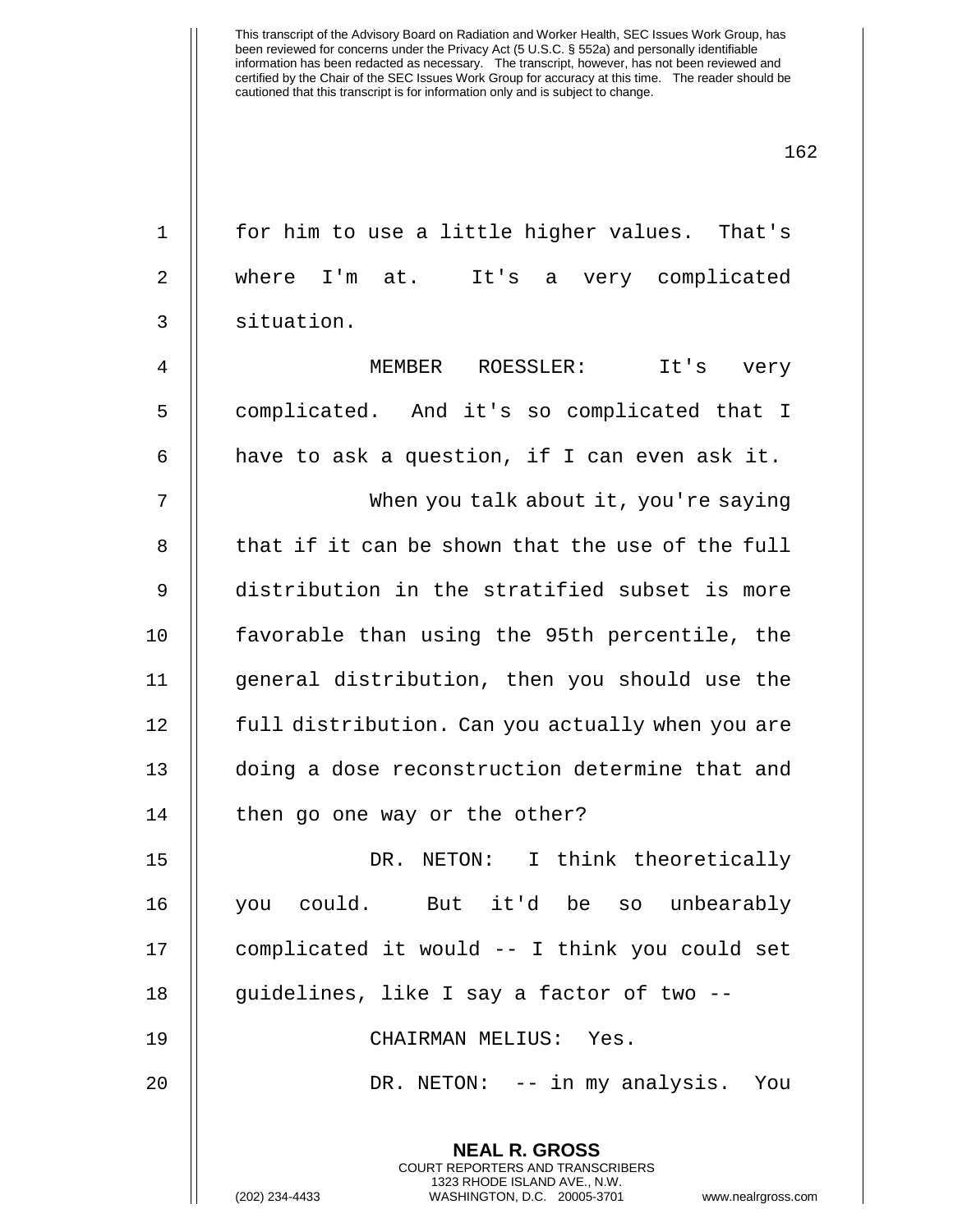**NEAL R. GROSS** COURT REPORTERS AND TRANSCRIBERS 1  $\parallel$  know, it can be a factor, as high as a factor of 2 || four for some cancers. The lowest cancer, the 3 | lowest difference was a factor of two, I think, 4 || for urinary cancers other than the bladder or 5 | something like that. 6 | Robert And so what I'm saying is, unless you 7 || can demonstrate that there's this huge 8 difference in the geometric means, then it's not 9 worth stratifying at all. 10 MEMBER ROESSLER: Yes, okay. 11 DR. NETON: So you can pick some 12 || number. Well, there's two situations. One is, 13  $\parallel$  the issue is that the statistics are not good 14 || enough. 15 You can't see small differences, 16 || statistically. You can't demonstrate that 17 || there're statistically different for small 18 differences. It has to be a fairly large 19 difference. 20 What I'm saying is, well, you don't

1323 RHODE ISLAND AVE., N.W.

(202) 234-4433 WASHINGTON, D.C. 20005-3701 www.nealrgross.com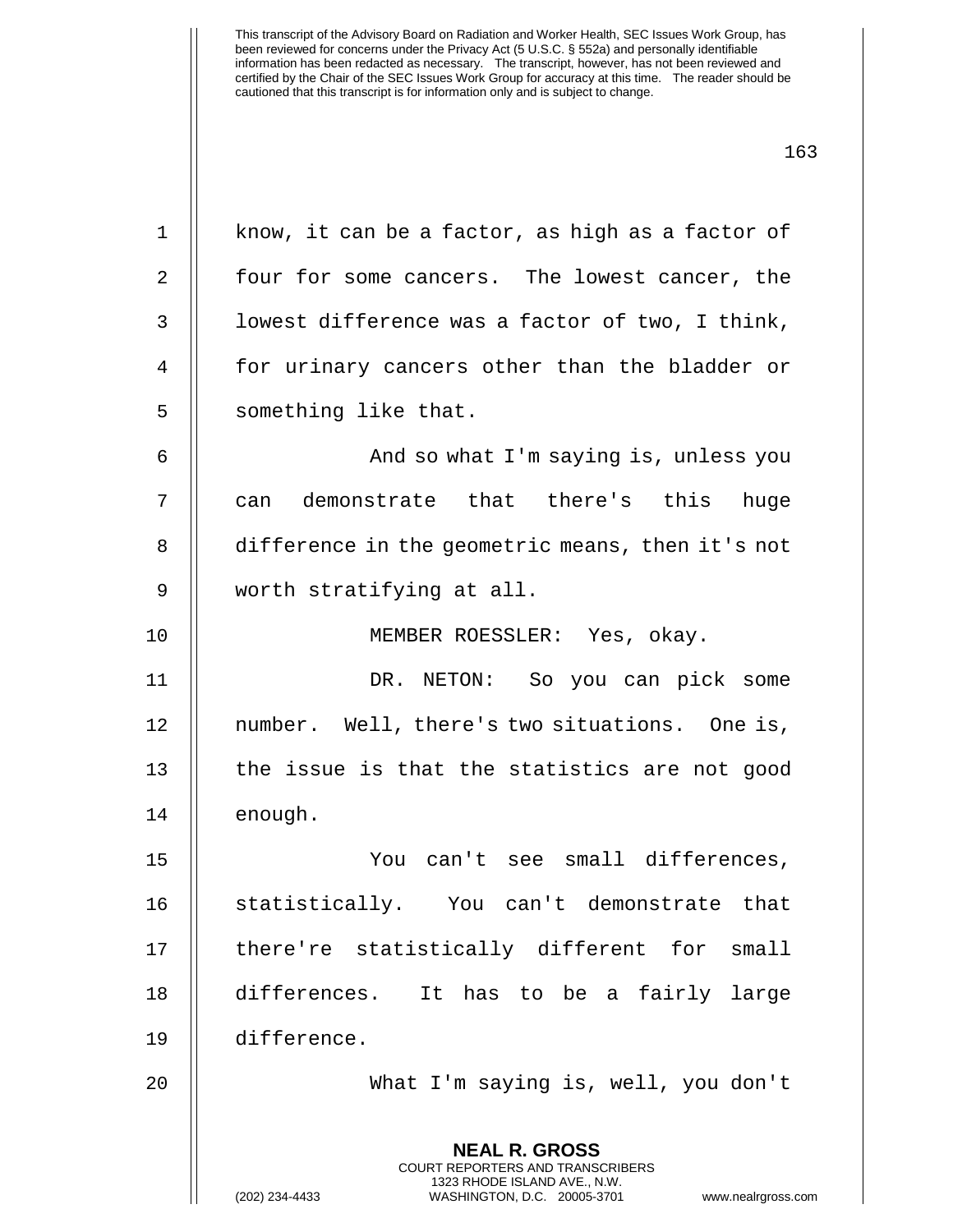1 || have to see small differences because, from a

2 | Probability of Causation point of view, a factor

**NEAL R. GROSS** COURT REPORTERS AND TRANSCRIBERS 1323 RHODE ISLAND AVE., N.W. (202) 234-4433 WASHINGTON, D.C. 20005-3701 www.nealrgross.com  $3$   $\parallel$  of two is not going to help the claimant at all 4 by increasing his -- increasing his dose by a 5 | factor of two will not help him in his Probability 6 | of Causation outcome. 7 || Now that's not hard and fast, that's 8 || not perfect. But that's a very good 9 | approximation, in my mind. 10 MR. BARTON: Jim, you lost me a 11 little bit there. Because when I read this final 12 || sentence in Section 4, it sounds like what you 13 were proposing was you have your all worker 14 distribution. You want to know whether you need 15  $\parallel$  to stratify or not. 16 || I thought what you were trying to say 17 || is, okay, we suspect some group of workers need 18 || to be tested for whatever reason, interviews or 19 whatever. 20 And so we pulled them out and then we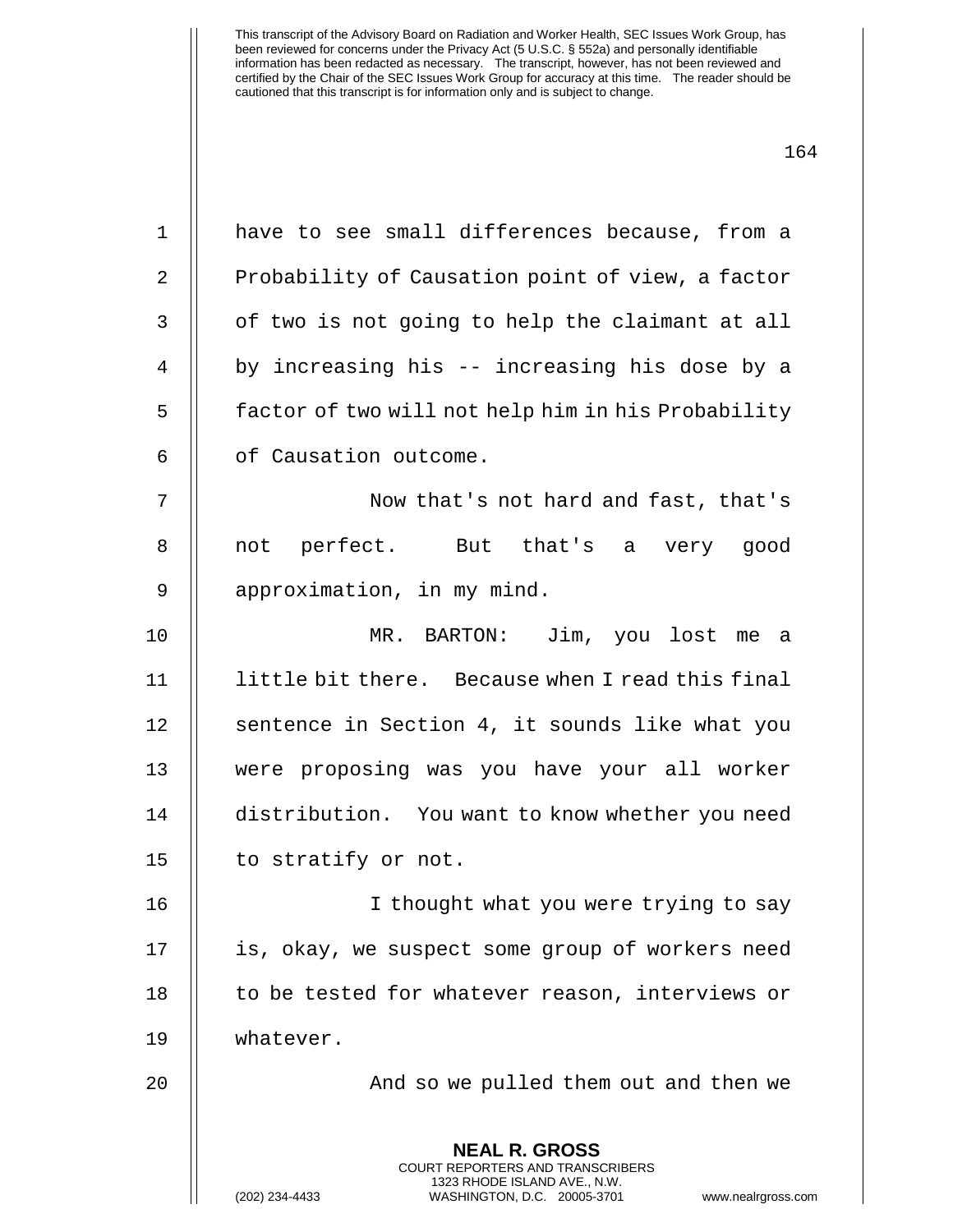1 | create a separate distribution. And I thought

2 what you were saying was, from a PC standpoint,

3 || you compare the 95th percentile of all worker to

4 | the PC generated from the full distribution of

7 MR. BARTON: And based on that

8 | comparison, you can say that the stratification

9 | is even warranted, if it would benefit claimant.

10 But then I thought I just heard you

 $11$   $\parallel$  say, well, the results on this is we're just going

12 | to compare the GMs at the factor of two. But you

13 would actually build the two strata first to sort

 $5$   $\parallel$  this new stratified set.

6 DR. NETON: Right.

**NEAL R. GROSS** COURT REPORTERS AND TRANSCRIBERS 1323 RHODE ISLAND AVE., N.W. (202) 234-4433 WASHINGTON, D.C. 20005-3701 www.nealrgross.com 14 of test it? 15 DR. NETON: You have to build a two 16 strata. 17 || MR. BARTON: Okay. 18 DR. NETON: But what I'm saying is do 19 you do a statistical test or do a practical test 20 || based on the PC.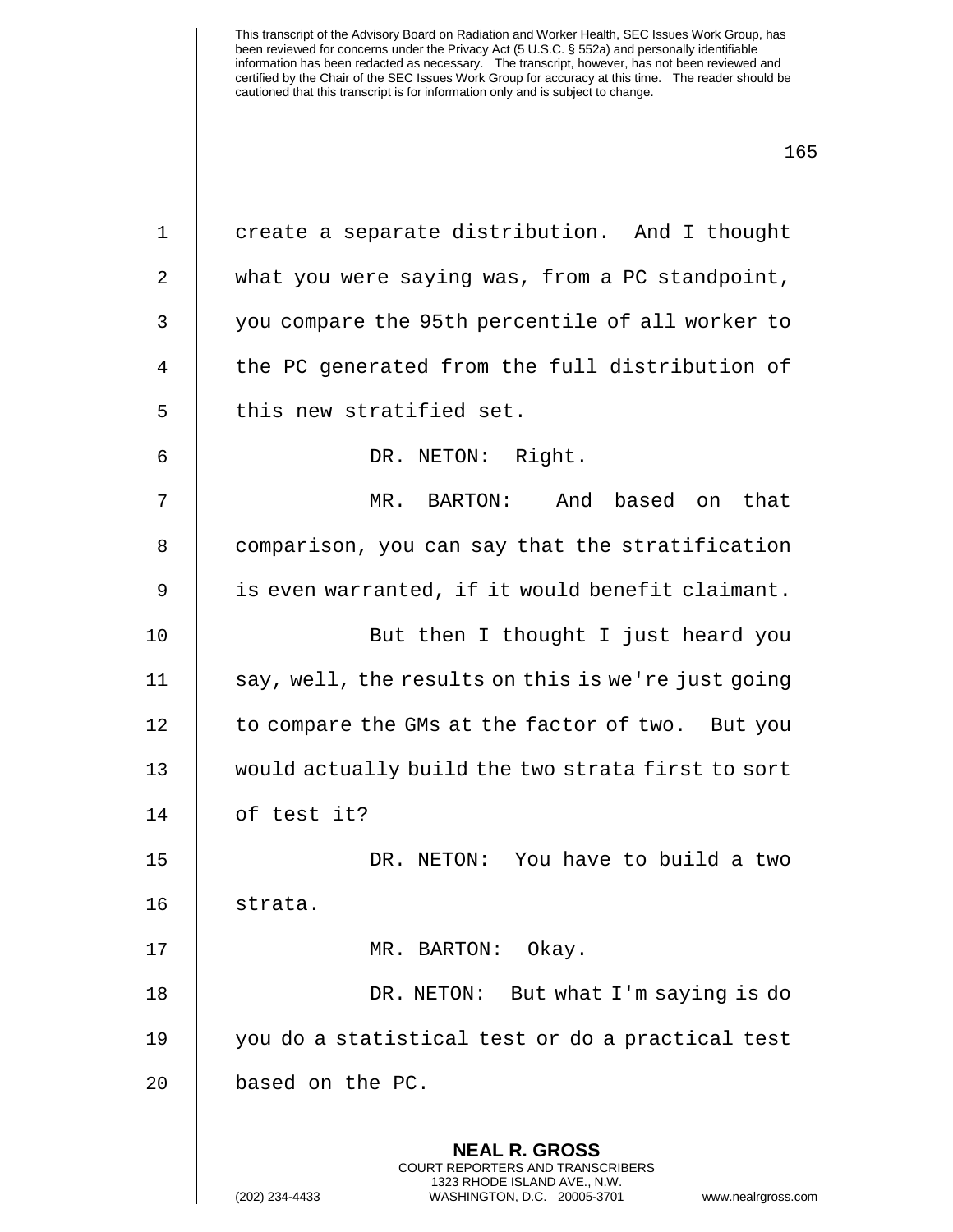| $\mathbf 1$    | MR. BARTON: Okay.                                                                                                                                              |
|----------------|----------------------------------------------------------------------------------------------------------------------------------------------------------------|
| $\overline{2}$ | I mean, what I'm saying<br>DR. NETON:                                                                                                                          |
| $\mathbf{3}$   | is, you can do it. And that kind of example I                                                                                                                  |
| 4              | provided is a 24 percent difference in geometric                                                                                                               |
| 5              | mean. If you run the PC calculation using that                                                                                                                 |
| 6              | value as a full distribution, as opposed to the                                                                                                                |
| 7              | 95th, the PC is lower, much less.                                                                                                                              |
| $\, 8$         | MR. BARTON: Okay, I understand.                                                                                                                                |
| $\mathsf 9$    | DR. NETON: Eleven percent versus 20                                                                                                                            |
| 10             | percent for that particular case. So, you know,                                                                                                                |
| 11             | trying to be claimant-favorable on one side, you                                                                                                               |
| 12             | end up hurting the person's chances on the other                                                                                                               |
| 13             | side.                                                                                                                                                          |
| 14             | So, I don't know. I don't have a real                                                                                                                          |
| 15             | answer for that right now. I clearly wanted to                                                                                                                 |
| 16             | point that out. I brought this up at the last                                                                                                                  |
| 17             | meeting, that this is how we behave, and we did                                                                                                                |
| 18             | the analysis.                                                                                                                                                  |
| 19             | And my intuition was correct, that it                                                                                                                          |
| 20             | does produce lower PC values. So, you know, we                                                                                                                 |
|                | <b>NEAL R. GROSS</b><br>COURT REPORTERS AND TRANSCRIBERS<br>1323 RHODE ISLAND AVE., N.W.<br>(202) 234-4433<br>WASHINGTON, D.C. 20005-3701<br>www.nealrgross.co |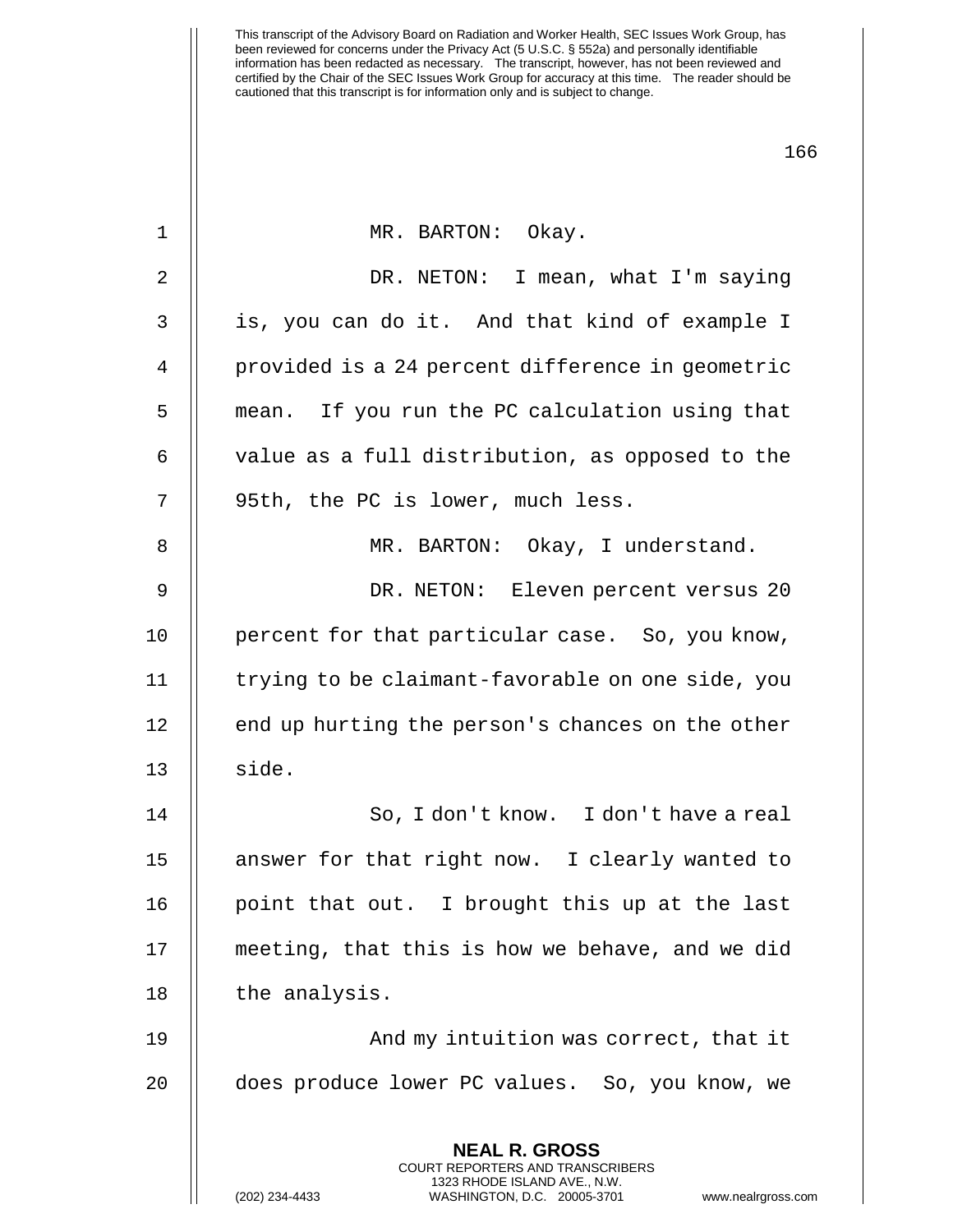| $\mathbf 1$ | went ahead and stratified just blindly. Because          |
|-------------|----------------------------------------------------------|
| 2           | the number was higher, you ended up not favoring         |
| 3           | the claimant very much.                                  |
| 4           | CHAIRMAN MELIUS: Well, that's why                        |
| 5           | we started down that road to begin with, what            |
| 6           | level of difference makes a difference.                  |
| 7           | DR. NETON: Right. And finally I                          |
| 8           | came up with this thing --                               |
| 9           | (Simultaneous speaking.)                                 |
| 10          | CHAIRMAN MELIUS: So, yes. And                            |
| 11          | again, that's why I'm sort of trying to sort of          |
| 12          | front-load our meeting today.                            |
| 13          | I think that the key is going to be,                     |
| 14          | where we're going to need to do the work is, you         |
| 15          | know, is up front in how we approach developing          |
| 16          | these models and so forth.                               |
| 17          | And then, you know, how we look at the                   |
| 18          | monitoring things and how it's going be simple,          |
| 19          | too routine, one routine versus another, it's            |
| 20          | going, I think, be a much more mixture of that.          |
|             | <b>NEAL R. GROSS</b><br>COURT REPORTERS AND TRANSCRIBERS |

1323 RHODE ISLAND AVE., N.W.

 $\bigg|\bigg|$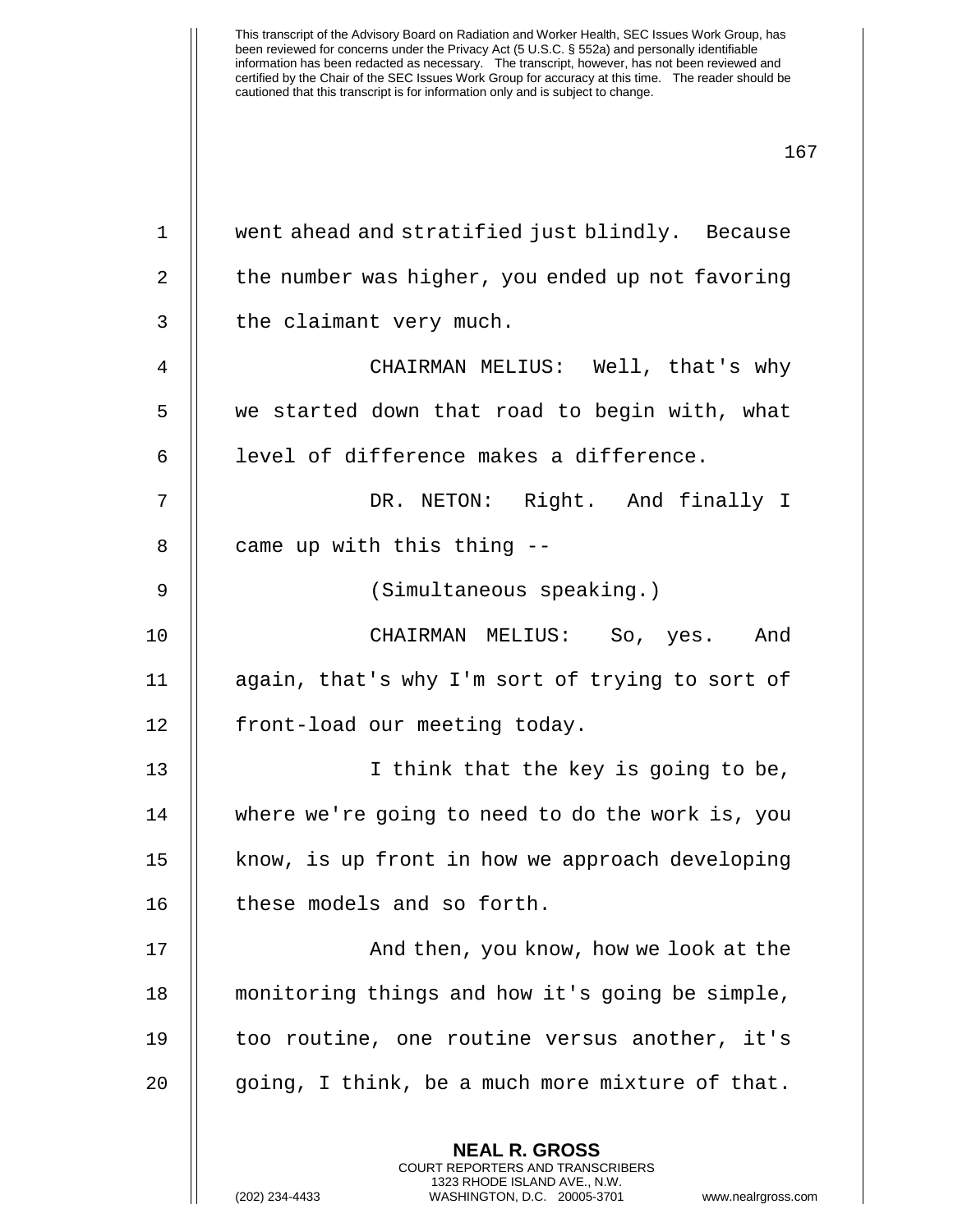| $\mathbf 1$ | And how much of a mixture is going to              |
|-------------|----------------------------------------------------|
| 2           | -- and I don't know if statically we can deal with |
| 3           | that. But I think there's probably some, you       |
| 4           | know, at least quidance we can give in terms of    |
| 5           | making sure that's looked at, and evaluated and,   |
| 6           | you know, addressed in the context of that site.   |
| 7           | Because, you know, we're going to be               |
| 8           | different, we've got different sites, and          |
| 9           | different monitoring programs, and different       |
| 10          | exposures and so forth.                            |
| 11          | DR. NETON: I think we're, and I'm                  |
| 12          | not sure. A lot of disagreement among us on most   |
| 13          | of these points, and I agree we need to stratify   |
| 14          | or at least evaluate. How much we do that is       |
| 15          | still a little bit cloudy in my mind.              |
| 16          | But to close this all out, we're going             |
| 17          | eventually have to come to a decision on whether,  |
| 18          | how we do the final comparison to see what         |
| 19          | stratification is warranted. And prior to that,    |
| 20          | we need to make a decision on how the coworker     |
|             |                                                    |

**NEAL R. GROSS** COURT REPORTERS AND TRANSCRIBERS 1323 RHODE ISLAND AVE., N.W.

(202) 234-4433 WASHINGTON, D.C. 20005-3701 www.nealrgross.com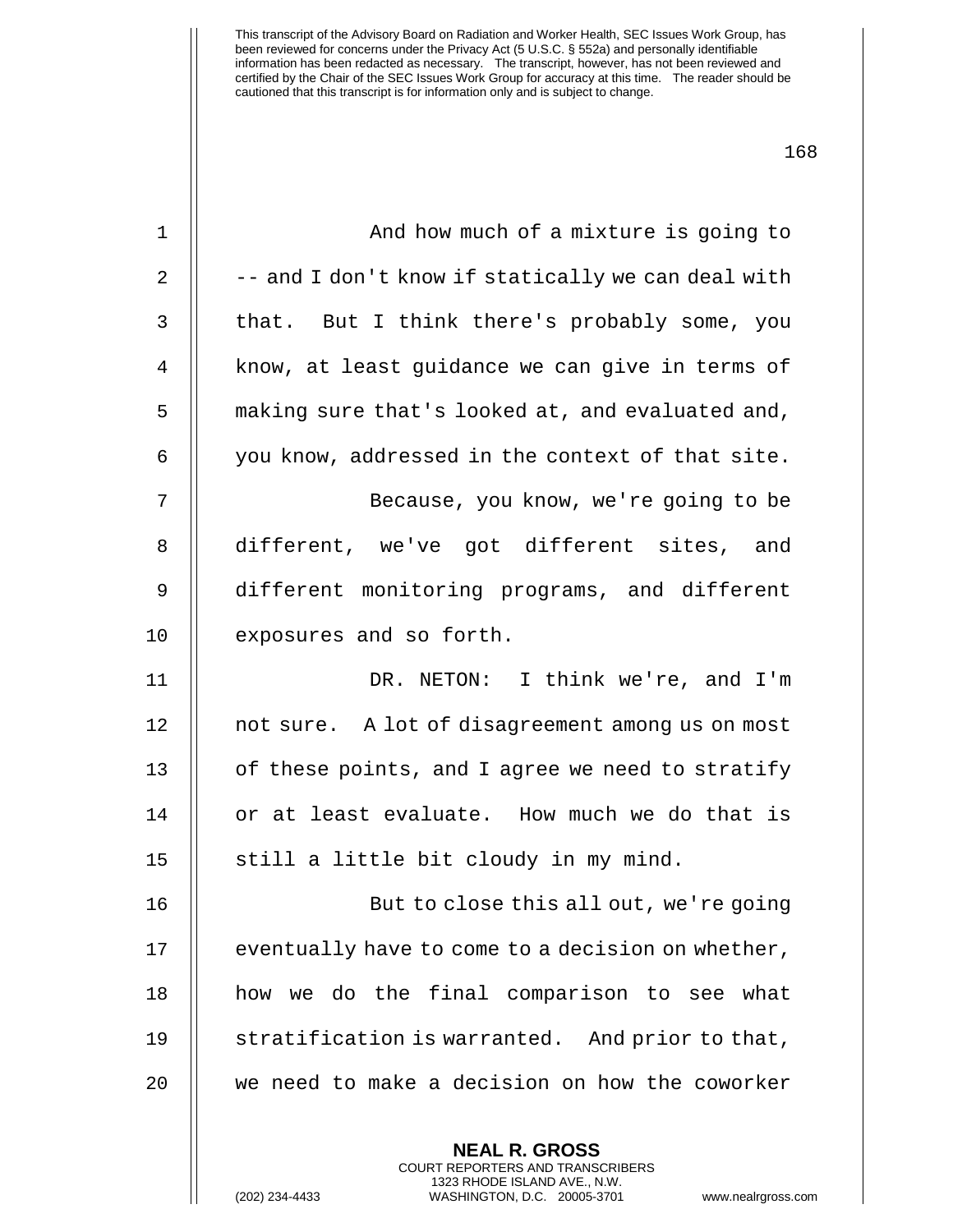This transcript of the Advisory Board on Radiation and Worker Health, SEC Issues Work Group, has been reviewed for concerns under the Privacy Act (5 U.S.C. § 552a) and personally identifiable information has been redacted as necessary. The transcript, however, has not been reviewed and certified by the Chair of the SEC Issues Work Group for accuracy at this time. The reader should be cautioned that this transcript is for information only and is subject to change. 169 **NEAL R. GROSS** COURT REPORTERS AND TRANSCRIBERS 1323 RHODE ISLAND AVE., N.W. (202) 234-4433 WASHINGTON, D.C. 20005-3701 www.nealrgross.com 1 || models themselves are constructed. 2 CHAIRMAN MELIUS: Yes. No, no, no.  $3$   $\parallel$  And I don't think we can do the, make the final 4 decision, so to speak, until we address the 5 | other. 6 DR. NETON: Okay, that's fine. 7 CHAIRMAN MELIUS: I think -- 8 DR. NETON: I feel -- 9 CHAIRMAN MELIUS: You know, I don't 10 || think we're, I don't think we're far apart on that  $11$   $\parallel$   $-$ 12 || DR. NETON: Okay. 13 || CHAIRMAN MELIUS: -- this situation. 14 Arjun, you -- 15 DR. MAKHIJANI: Well -- 16 || CHAIRMAN MELIUS: Good, conquered. 17 DR. MAKHIJANI: Yes, I'm okay with 18 it. 19 CHAIRMAN MELIUS: We'll wait until 20 || next meeting.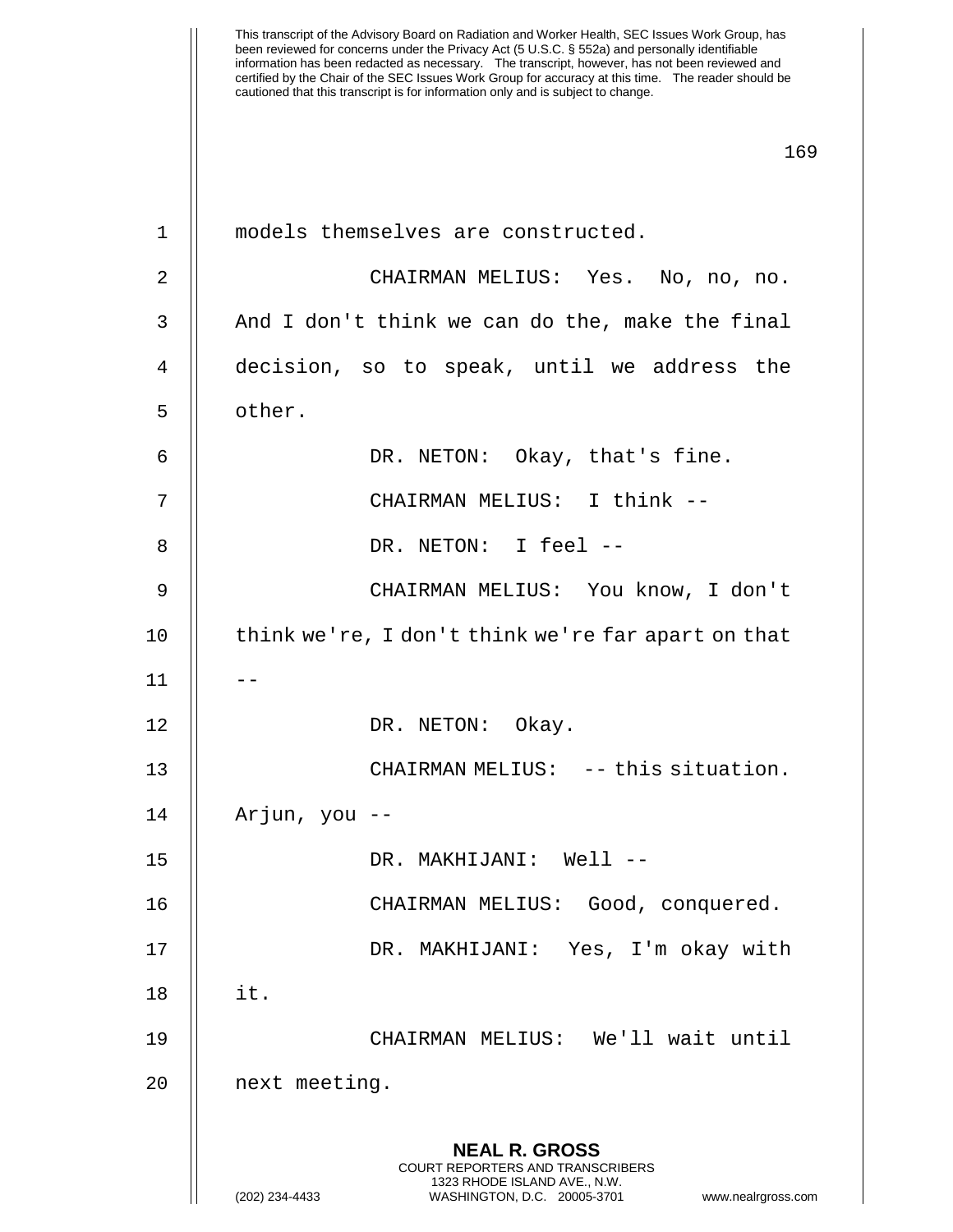This transcript of the Advisory Board on Radiation and Worker Health, SEC Issues Work Group, has been reviewed for concerns under the Privacy Act (5 U.S.C. § 552a) and personally identifiable information has been redacted as necessary. The transcript, however, has not been reviewed and certified by the Chair of the SEC Issues Work Group for accuracy at this time. The reader should be cautioned that this transcript is for information only and is subject to change. 170 **NEAL R. GROSS** COURT REPORTERS AND TRANSCRIBERS 1323 RHODE ISLAND AVE., N.W. (202) 234-4433 WASHINGTON, D.C. 20005-3701 www.nealrgross.com 1 || DR. NETON: That finishes out 2 | my thoughts. 3 CHAIRMAN MELIUS: Three weeks, three 4 | weeks, comments. 5 DR. NETON: That'd be great. And 6  $\parallel$  again, all comments are helpful, please. I 7 || don't like doing this in a vacuum. 8 DR. MAKHIJANI: I do have one 9 question. This factor of two, not making much 10 | of a difference in the Probability of Causation. 11 How, we had a limited number of cancers, as I 12 | remember you didn't have very many cases to look  $13$   $\parallel$  at. 14 DR. NETON: I mean, I look at a 15 || lot of cancers. We looked at all 33 cancer 16 models. 17 || DR. MAKHIJANI: Oh, you took that 18 **certain dose information, then looked at all the** 19 cancers? 20 MR. HINNEFELD: Yes, it was one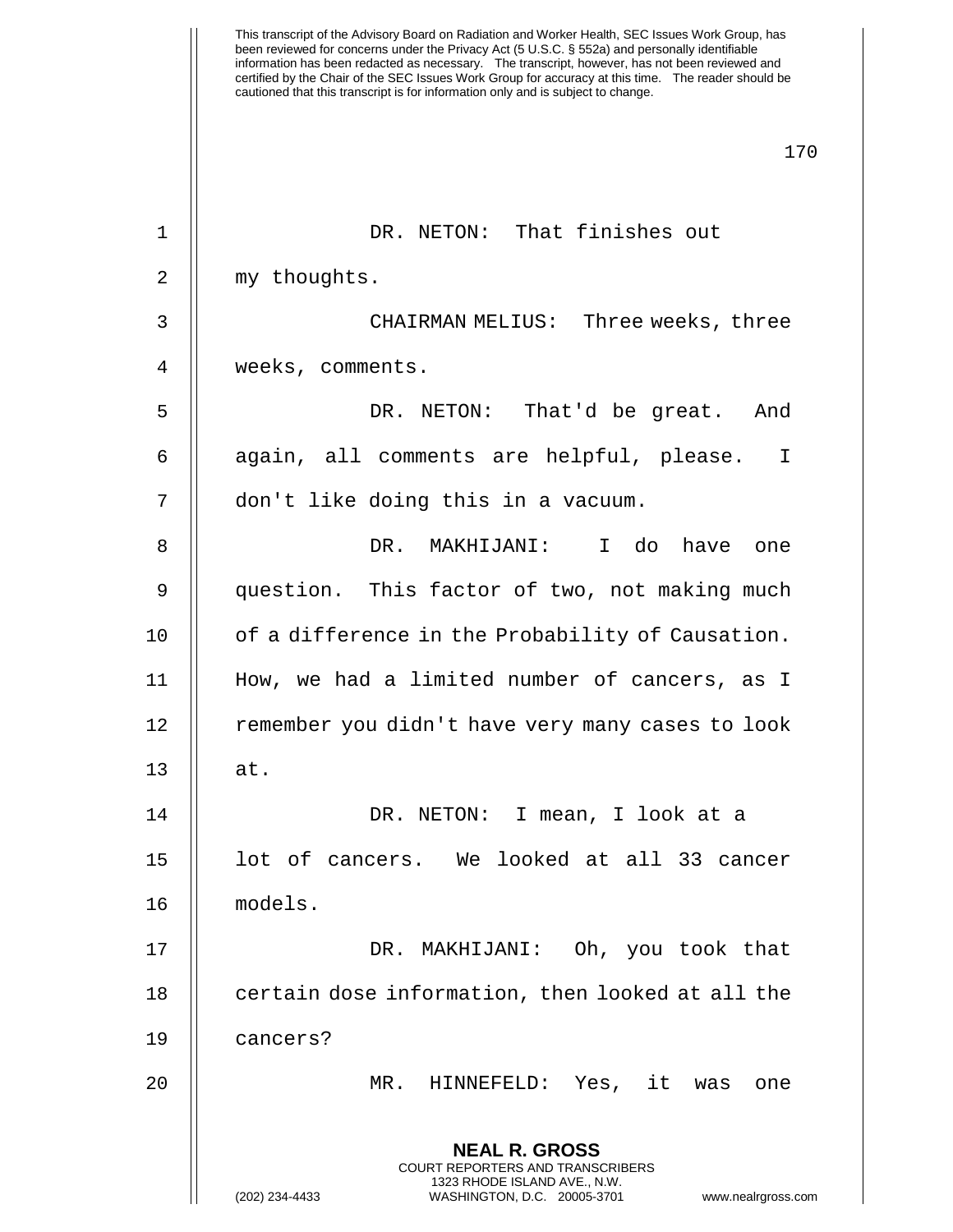| $\mathbf 1$ | particular stratified subset of a broader                                                                                                                              |  |
|-------------|------------------------------------------------------------------------------------------------------------------------------------------------------------------------|--|
| 2           | population.                                                                                                                                                            |  |
| 3           | NETON: Well, that was the<br>DR.                                                                                                                                       |  |
| 4           | example. But on a generic basis, what we did is                                                                                                                        |  |
| 5           | I said, okay, let's have a coworker model that                                                                                                                         |  |
| 6           | has a GM of one and a GSD of three, okay.                                                                                                                              |  |
| 7           | How much higher would that model have                                                                                                                                  |  |
| 8           | to be to exceed the PC used in the 95th percentile                                                                                                                     |  |
| 9           | of that distribution? And that's a factor of two                                                                                                                       |  |
| 10          | at the least.                                                                                                                                                          |  |
| 11          | It's up to a factor of four for some                                                                                                                                   |  |
| 12          | cancers, assuming the GSDs are the same. Now,                                                                                                                          |  |
| 13          | if the GSD is higher in the stratified model, then                                                                                                                     |  |
| 14          | that's going to be a little lower, as you saw in                                                                                                                       |  |
| 15          | the example, 1.6.                                                                                                                                                      |  |
| 16          | DR. MAKHIJANI: Right.                                                                                                                                                  |  |
| 17          | DR. NETON: But it's in that ball                                                                                                                                       |  |
| 18          | park. I'm not saying it is a factor of two, I'm                                                                                                                        |  |
| 19          | saying my analysis is a factor of two. It's                                                                                                                            |  |
| 20          | certainly in that ball park, in my opinion.                                                                                                                            |  |
|             | <b>NEAL R. GROSS</b><br><b>COURT REPORTERS AND TRANSCRIBERS</b><br>1323 RHODE ISLAND AVE., N.W.<br>(202) 234-4433<br>WASHINGTON, D.C. 20005-3701<br>www.nealrgross.com |  |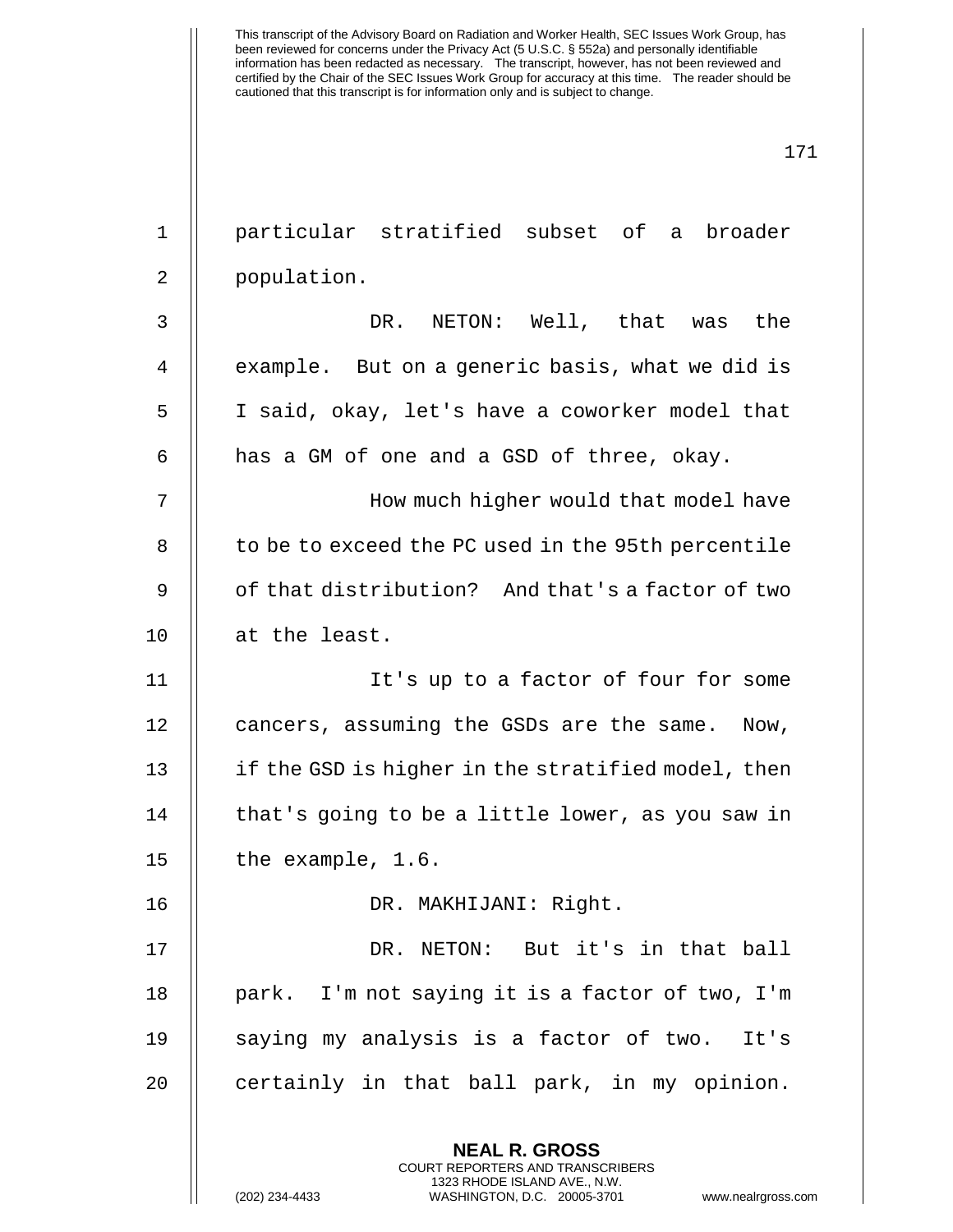| 1            | Although, again, I think I pretty clearly pointed                                                                                                                      |  |
|--------------|------------------------------------------------------------------------------------------------------------------------------------------------------------------------|--|
| 2            | out this wasn't exhaustive among all --                                                                                                                                |  |
| $\mathsf{3}$ | DR. MAKHIJANI: No, no, no. I think                                                                                                                                     |  |
| 4            | that analysis you did is very useful.                                                                                                                                  |  |
| 5            | CHAIRMAN MELIUS: Yes.                                                                                                                                                  |  |
| 6            | DR. MAKHIJANI: So I'm not raising an                                                                                                                                   |  |
| 7            | issue about that.                                                                                                                                                      |  |
| 8            | DR. NETON: Yes.                                                                                                                                                        |  |
| 9            | DR. MAKHIJANI: I just was trying to,                                                                                                                                   |  |
| 10           | I didn't remember that you had actually looked                                                                                                                         |  |
| 11           | at all the cancers.                                                                                                                                                    |  |
| 12           | DR. NETON: I did. We did analysis                                                                                                                                      |  |
| 13           | of GM of one, GSD of three for all 33 or whatever                                                                                                                      |  |
| 14           | you call them, breast cancer too. And we did all                                                                                                                       |  |
| 15           | of them. And I said, and we ranked them. It's                                                                                                                          |  |
| 16           | in that paper.                                                                                                                                                         |  |
| 17           | MEMBER BEACH: Jim, that's the --                                                                                                                                       |  |
| 18           | DR. NETON: Yes, that's table.                                                                                                                                          |  |
| 19           | MEMBER BEACH: Oh, okay, that's what                                                                                                                                    |  |
| 20           | I thought.                                                                                                                                                             |  |
|              | <b>NEAL R. GROSS</b><br><b>COURT REPORTERS AND TRANSCRIBERS</b><br>1323 RHODE ISLAND AVE., N.W.<br>(202) 234-4433<br>WASHINGTON, D.C. 20005-3701<br>www.nealrgross.com |  |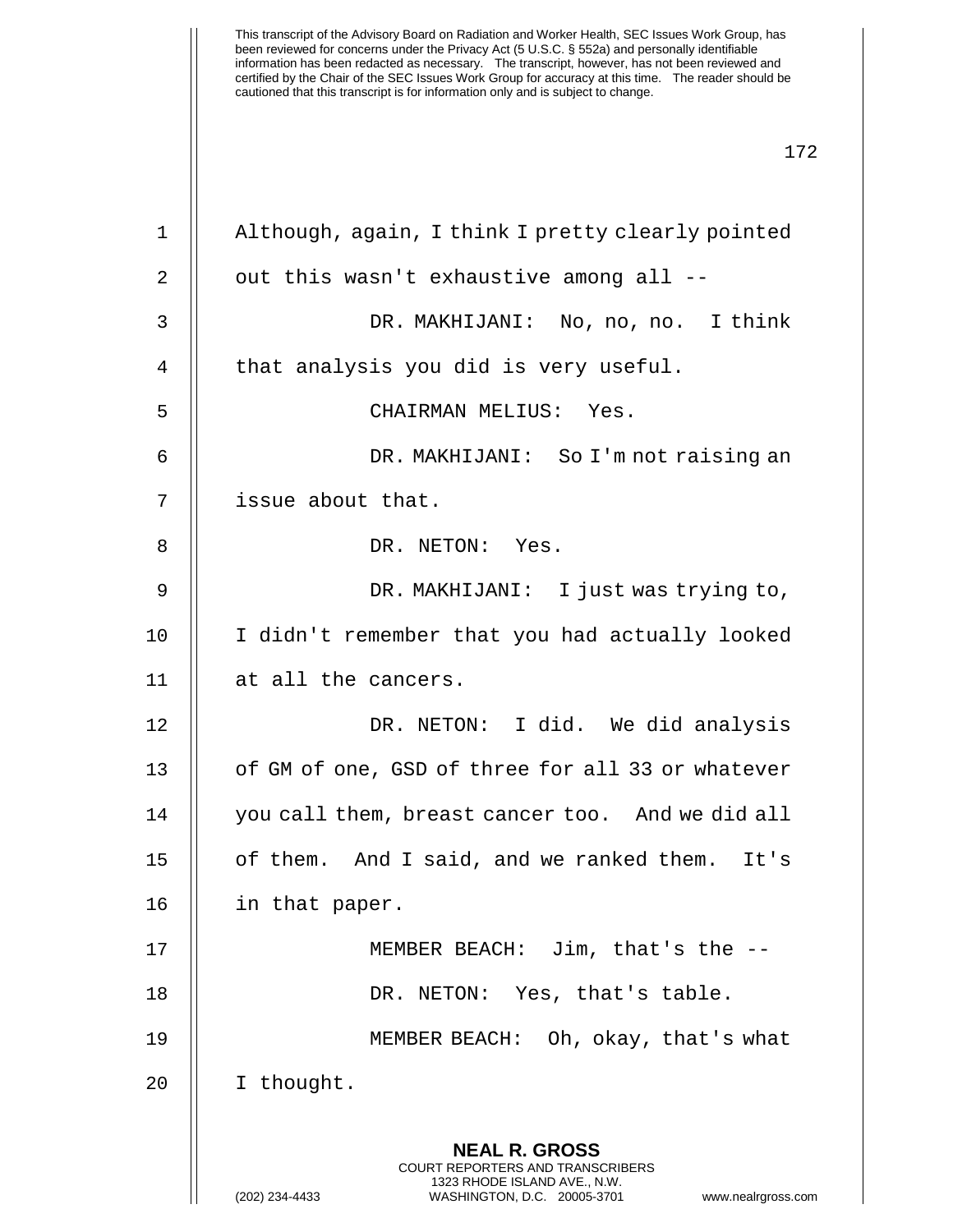173

**NEAL R. GROSS** COURT REPORTERS AND TRANSCRIBERS 1 || DR. NETON: And the smallest 2 | difference was about two. I think it was urinary 3 | tract cancers. 4 DR. MAKHIJANI: Presumably there 5 | would be some way of using that analysis to give 6 || you a little bit more elbow room. 7 DR. NETON: That was my whole 8 | thinking, exactly what I was trying to do. You 9 || know, again, you can't see, statistically you 10 || can't see 20, 30, 40, or 50 percent differences. 11 || And you've already kind of decided on that. 12 || I think Harry made his point very 13 | clear at the last meeting, you are comparing two 14 | geometric means with large GSDs, you need big 15 differences in GMs to see that. And I'm saying 16 | you probably don't have to because of this, this 17 | issue. Or you could, you could do --18 DR. MAKHIJANI: You need a very large 19 increment dose to make up. When you get close  $20$  || to 50 percent.

1323 RHODE ISLAND AVE., N.W.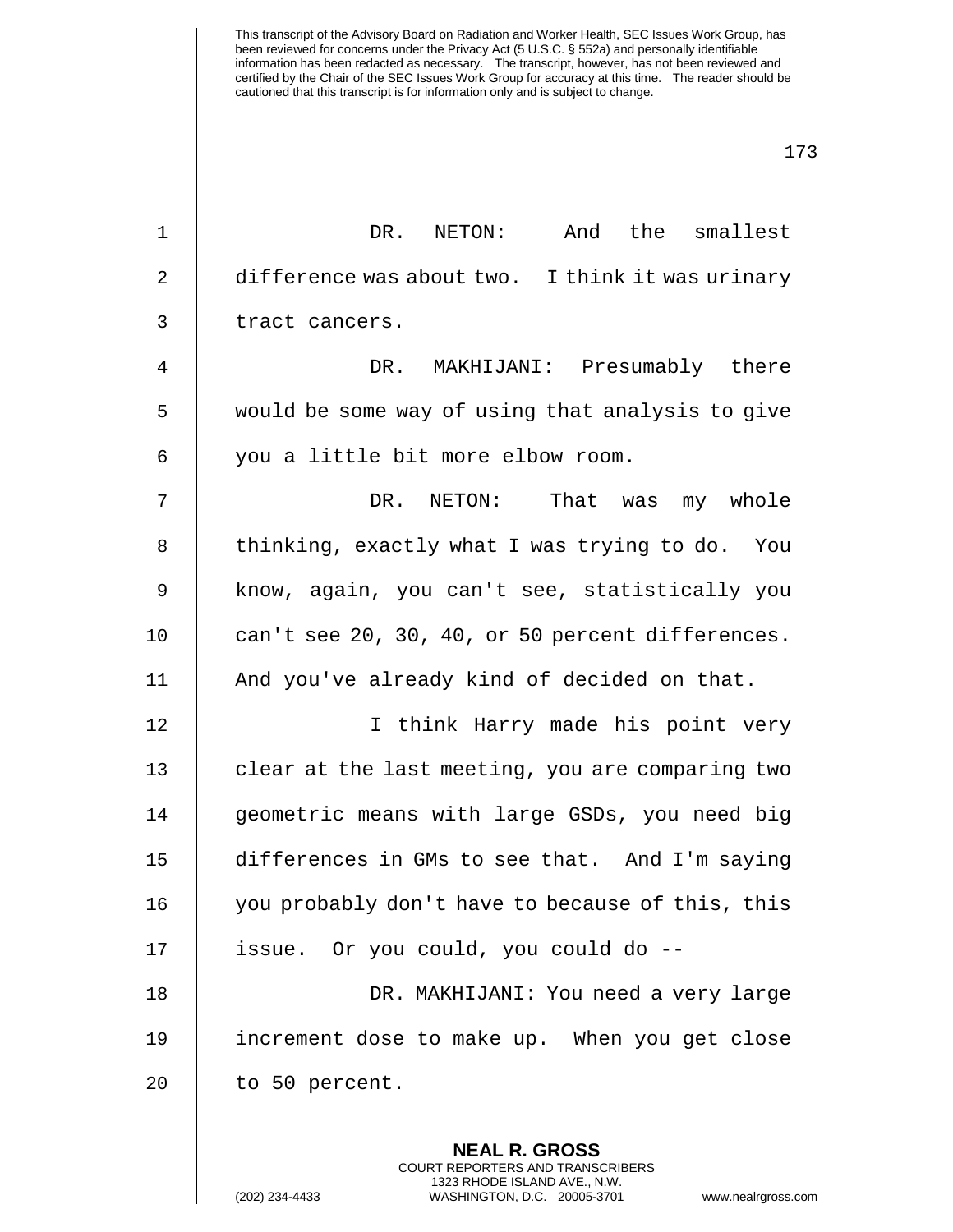| $\mathbf{1}$   | DR. NETON: Yes. It puts the                                                                                                                                           |
|----------------|-----------------------------------------------------------------------------------------------------------------------------------------------------------------------|
| $\overline{2}$ | hundred millirem analysis to shame.                                                                                                                                   |
| 3              | And so it gets even more favorable                                                                                                                                    |
| 4              | when you do $-$ - remember, this is for one year.                                                                                                                     |
| 5              | When you start doing multiple years, it becomes                                                                                                                       |
| 6              | more spread apart because of correlation issues,                                                                                                                      |
| 7              | in some respect. You're sampling the 95th                                                                                                                             |
| 8              | percentile as a constant every single time.                                                                                                                           |
| 9              | Yes. And again, don't get me wrong.                                                                                                                                   |
| 10             | I'm not saying it is a factor of two. I'm saying                                                                                                                      |
| 11             | it's a fairly large --                                                                                                                                                |
| 12             | DR. MAKHIJANI: No, no, no. I heard                                                                                                                                    |
| 13             | you. I am actually saying thank you, you know,                                                                                                                        |
| 14             | I didn't remember how thorough you had actually                                                                                                                       |
| 15             | addressed it.                                                                                                                                                         |
| 16             | DR. NETON: And we used chronic alpha                                                                                                                                  |
| 17             | exposure, which I think tends to also increase                                                                                                                        |
| 18             | the distribution. But, you know, that aside all                                                                                                                       |
| 19             | the stuff we just talked about before still is                                                                                                                        |
| 20             | Because you still need to, you need<br>valid.                                                                                                                         |
|                | <b>NEAL R. GROSS</b><br><b>COURT REPORTERS AND TRANSCRIBERS</b><br>1323 RHODE ISLAND AVE., N.W.<br>(202) 234-4433<br>WASHINGTON, D.C. 20005-3701<br>www.nealrgross.co |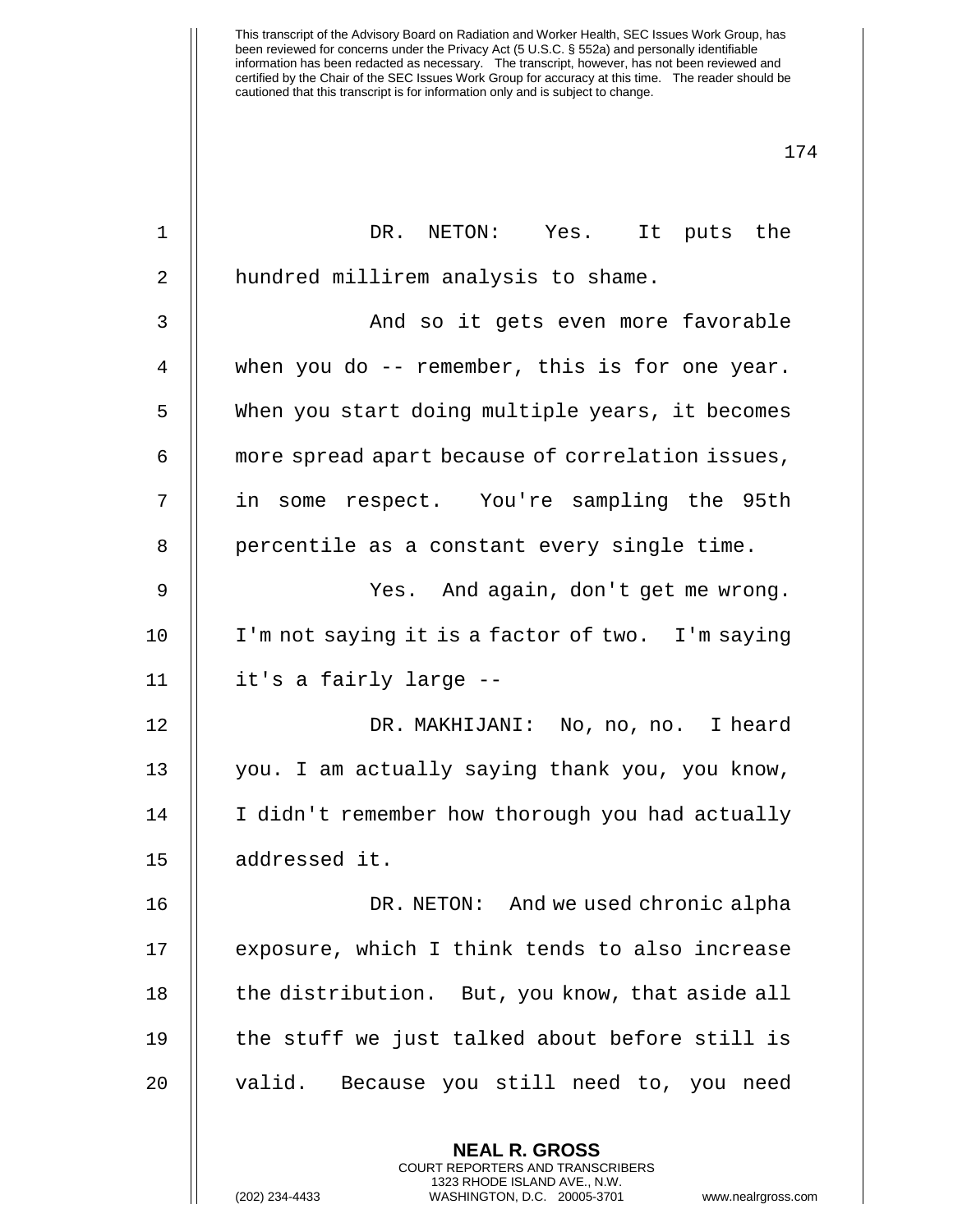| $\mathbf 1$    | pieces or parts here before you get to that final |
|----------------|---------------------------------------------------|
| 2              | analysis.                                         |
| $\mathfrak{Z}$ | DR. MAKHIJANI: Right. This just                   |
| $\overline{4}$ | gives you elbow room at the end.                  |
| 5              | DR. NETON: That's my thinking at                  |
| $\epsilon$     | this point. You get a little bit of, I guess,     |
| 7              | elbow room or, a little bit of variability in     |
| 8              | there that --                                     |
| $\mathsf 9$    | DR. MAKHIJANI: I mean, it's not some              |
| 10             | other negligible issue. So if you get to that     |
| 11             | last step, it makes your co-worker model results  |
| 12             | look more robust in light of the ultimate         |
| 13             | decision.                                         |
| 14             | DR. NETON: Well, unfortunately, it                |
| 15             | has to take it about three steps further, but we  |
| 16             | won't get into that today. But this is not just   |
| 17             | based on one single year. You know, this would    |
| 18             | be based on a coworker model that fits a chronic  |
| 19             | exposure oftentimes over a ten year period.       |
| 20             |                                                   |
|                | <b>NEAL R. GROSS</b>                              |
|                |                                                   |

COURT REPORTERS AND TRANSCRIBERS 1323 RHODE ISLAND AVE., N.W.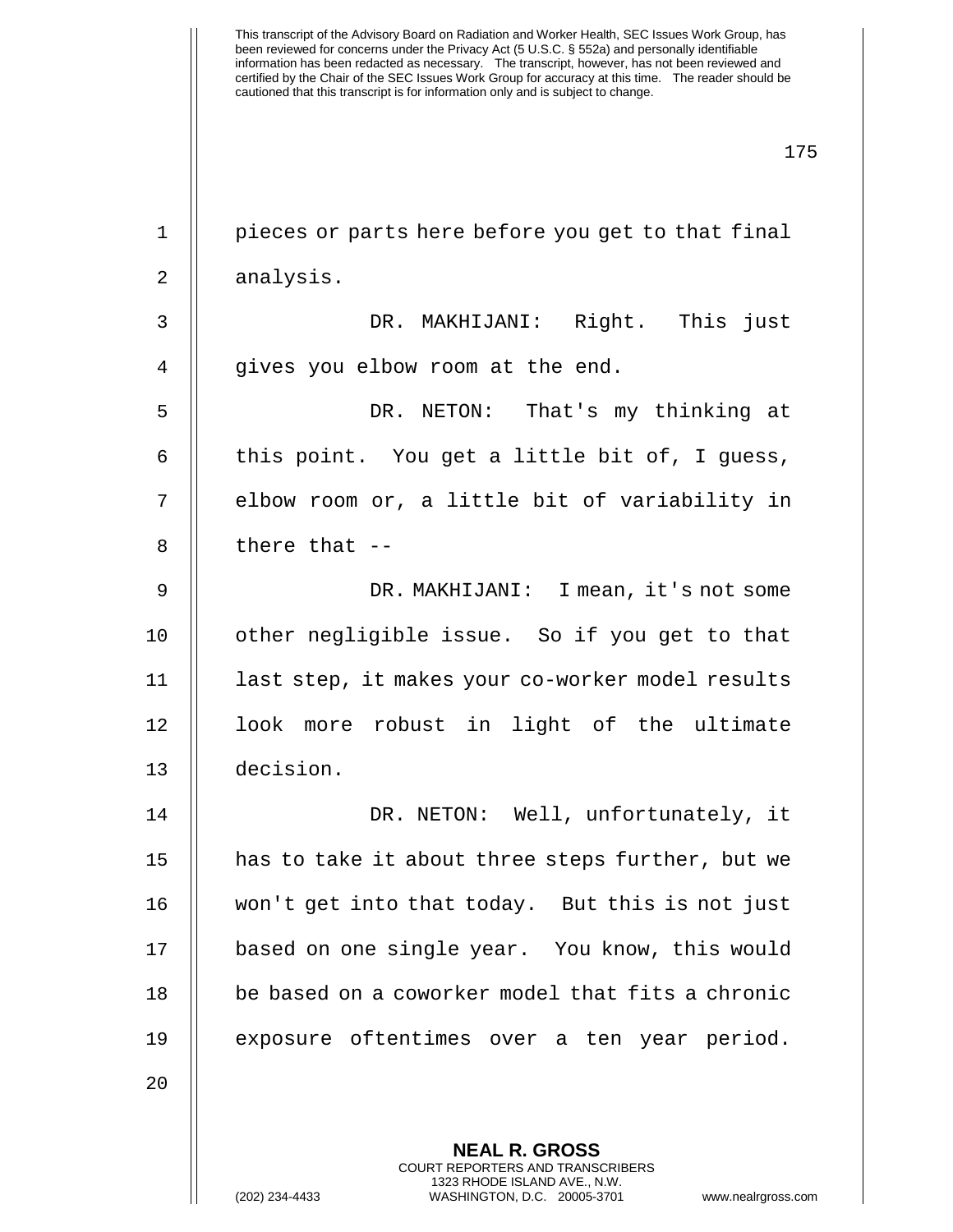**NEAL R. GROSS** COURT REPORTERS AND TRANSCRIBERS 1 I could show you this, but the 2 || distribution that's applied in the dose 3 || reconstruction is not the distribution of the 4 bioassay samples for one year. It's the 5 distribution of the chronic exposure intake over  $6$  | a ten year period oftentimes in that GSD. Because  $7$   $\parallel$  the analysis is still valid. 8 || But that would only affect one year. 9 If you had a difference even in one year, you 10 || still need to look at all ten years in the chronic 11 exposure model to see if that actually changes  $12$  | the chronic intake which is what goes --13 DR. MAKHIJANI: Right. 14 || DR. NETON: The dose from that goes 15 into the model. 16 DR. MAKHIJANI: Yes. 17 || DR. NETON: I have some slides on this.  $18$  || But I think the analysis is pretty informative 19 about at least decision making for 20 | stratification once we've done all these. Okay?

1323 RHODE ISLAND AVE., N.W.

(202) 234-4433 WASHINGTON, D.C. 20005-3701 www.nealrgross.com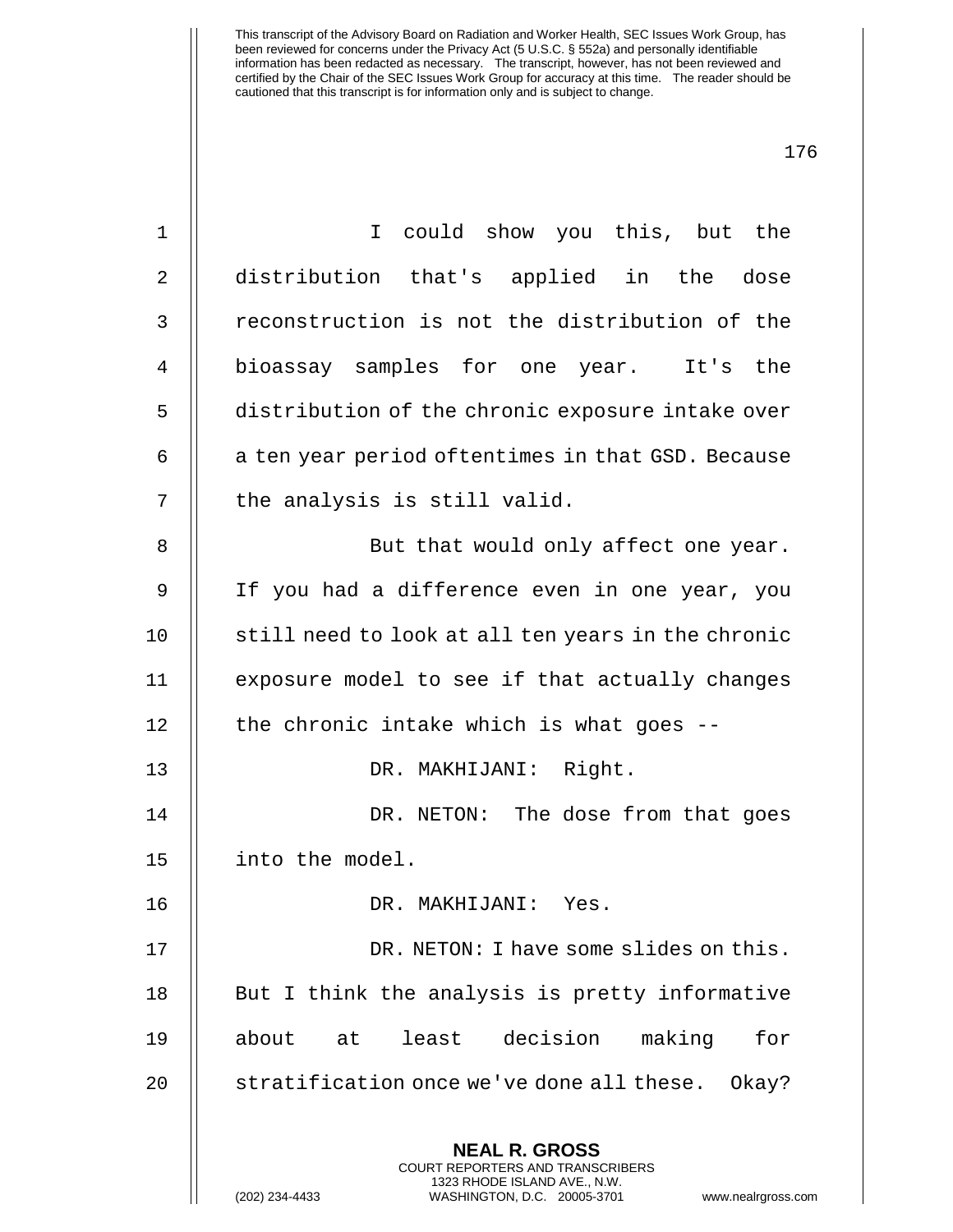| 1<br>DR. MAKHIJANI: Yes.<br>$\overline{2}$<br>DR. NETON: Okay.<br>3                                                                       | CHAIRMAN MELIUS: Since Ted didn't    |
|-------------------------------------------------------------------------------------------------------------------------------------------|--------------------------------------|
|                                                                                                                                           |                                      |
|                                                                                                                                           |                                      |
|                                                                                                                                           |                                      |
| put an end time on the agenda --<br>4                                                                                                     |                                      |
| 5<br>MR. KATZ: There's no end --                                                                                                          |                                      |
| 6                                                                                                                                         | CHAIRMAN MELIUS: There's no end      |
| time.<br>7                                                                                                                                |                                      |
| 8                                                                                                                                         | DR. NETON: We have to stay here      |
| 9<br>until midnight.                                                                                                                      |                                      |
| (Laughter.)<br>10                                                                                                                         |                                      |
| 11                                                                                                                                        | CHAIRMAN MELIUS: And they've locked  |
| the doors. Do you want a short break? And then<br>12                                                                                      |                                      |
| 13<br>we can move on to the next two. Or do you want                                                                                      |                                      |
| 14<br>to just go ahead? Seriously I had planned on                                                                                        |                                      |
| 15<br>going to 5:00.                                                                                                                      |                                      |
| 16                                                                                                                                        | DR. NETON: Yeah, I could keep going. |
| 17                                                                                                                                        | MEMBER ROESSLER: Let's plug ahead,   |
| yeah.<br>18                                                                                                                               |                                      |
| 19<br>CHAIRMAN MELIUS:                                                                                                                    | Okay. Coworker                       |
| model?<br>20                                                                                                                              |                                      |
| <b>NEAL R. GROSS</b><br>COURT REPORTERS AND TRANSCRIBERS<br>1323 RHODE ISLAND AVE., N.W.<br>(202) 234-4433<br>WASHINGTON, D.C. 20005-3701 | www.nealrgross.com                   |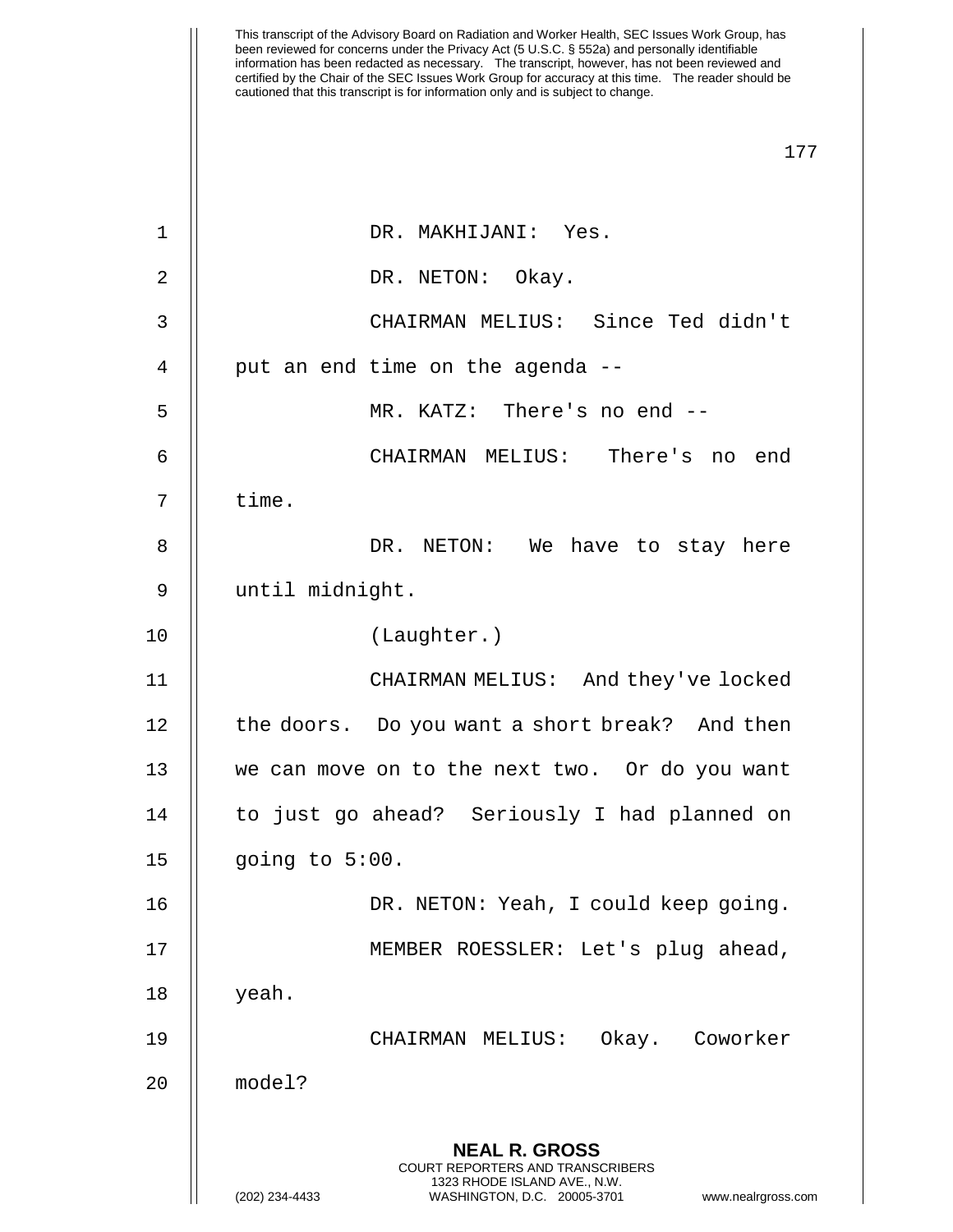This transcript of the Advisory Board on Radiation and Worker Health, SEC Issues Work Group, has been reviewed for concerns under the Privacy Act (5 U.S.C. § 552a) and personally identifiable information has been redacted as necessary. The transcript, however, has not been reviewed and certified by the Chair of the SEC Issues Work Group for accuracy at this time. The reader should be cautioned that this transcript is for information only and is subject to change. 178 **NEAL R. GROSS** COURT REPORTERS AND TRANSCRIBERS 1323 RHODE ISLAND AVE., N.W. (202) 234-4433 WASHINGTON, D.C. 20005-3701 www.nealrgross.com 1 MEMBER ZIEMER: How long are we 2 || breaking for? 3 CHAIRMAN MELIUS: No. We're not 4 breaking. 5 MEMBER ZIEMER: Oh, you're not 6 breaking. Okay. 7 CHAIRMAN MELIUS: Yeah. We got 8 || voted down. No one would believe me that we're 9 || going to stay here until 10:00. So, no, we're 10 going to break at 5:00. But we'll finish up in 11 about an hour. 12 DR. NETON: Okay, coworker. So -- 13 CHAIRMAN MELIUS: We just talked 14 about a good portion of this. 15 DR. NETON: Yeah. Which one do you 16 want to talk about, the time-weighted average or 17 | the strata comparison? 18 MEMBER BEACH: Let's do the 19 time-weighted. If we get to go -- 20 || DR. NETON: Okay.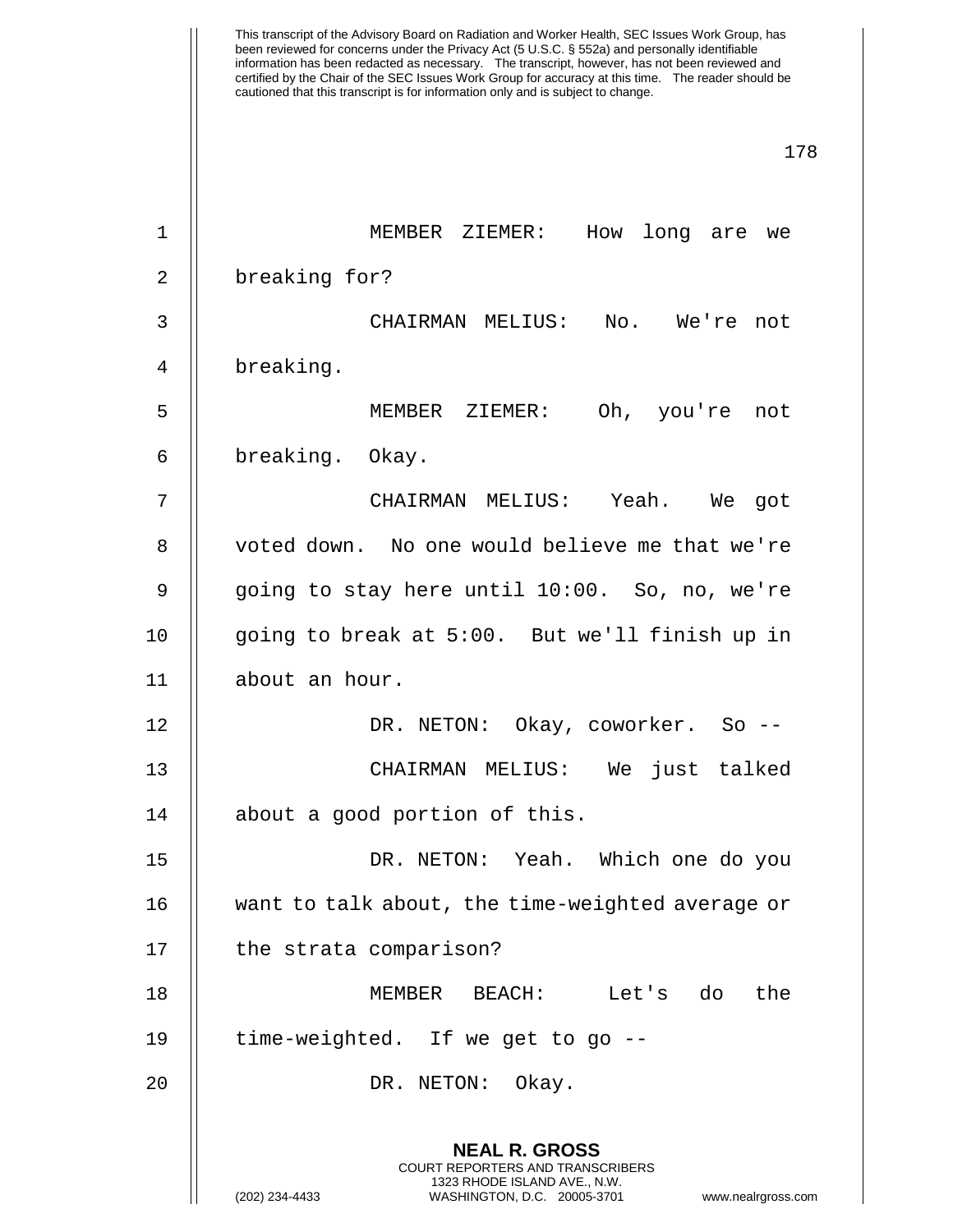**NEAL R. GROSS** COURT REPORTERS AND TRANSCRIBERS 1323 RHODE ISLAND AVE., N.W. 1 || CHAIRMAN MELIUS: I was going to say 2 | do the strata because we've been talking about  $3 \parallel$  it  $-$ 4 MEMBER BEACH: Okay, that works too. 5 CHAIRMAN MELIUS: -- to some extent, 6  $\parallel$  because I think it'll be --7 MEMBER BEACH: Short? 8 CHAIRMAN MELIUS: I don't know. 9 DR. NETON: It should be pretty short. 10 MR. HINNEFELD: Jim didn't think we 11 || spent much time on the first one. 12 DR. NETON: I thought the first one 13 || we breezed through real quickly. 14 CHAIRMAN MELIUS: I had other ideas. 15 | I'm sorry. 16 DR. NETON: No, that's fine. All 17 || right. All right, this is Daniel Stancescu, 18 who's on the phone, I hope, still. It's going 19 || on 6 o'clock where he is. I think he's going to 20 || stick around. Anyway, he did much of the

(202) 234-4433 WASHINGTON, D.C. 20005-3701 www.nealrgross.com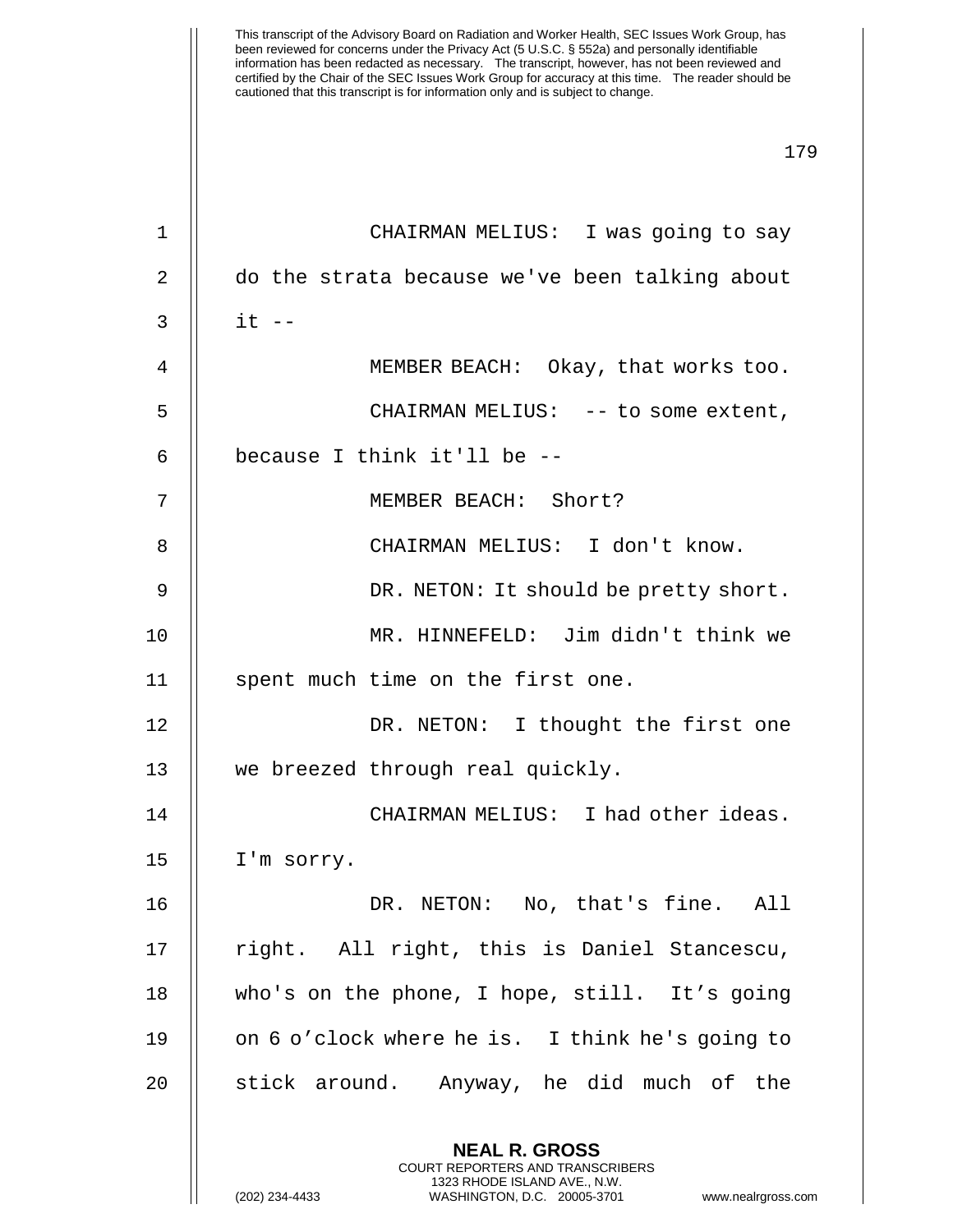| $\mathbf 1$    | analytical work behind this, but I'll take full          |
|----------------|----------------------------------------------------------|
| $\overline{2}$ | blame for conceiving of the concept.                     |
| 3              | Anyway, RPRT-53, which we talked                         |
| $\overline{4}$ | about a couple meetings ago, talks about a               |
| 5              | statistical approach for evaluation                      |
| 6              | stratification. It's a two-tiered evaluation             |
| 7              | where the stratified distributions are first             |
| 8              | compared on a year-by-year basis and look for a          |
| $\mathsf 9$    | difference in those strata.                              |
| 10             | And if any individual year or                            |
| 11             | increment that's evaluated, whether it's                 |
| 12             | something other than a year, are different, you          |
| 13             | still need to apply what we call a practical             |
| 14             | significance test, which is what I just sort of          |
| 15             | talked about.                                            |
| 16             | I'm applying this to a chronic                           |
| 17             | exposure model over a, most of the time,                 |
| 18             | multiple-year period. Does that<br>make<br>$\mathsf{a}$  |
| 19             | statistical difference to the chronic exposure           |
| 20             | model?                                                   |
|                |                                                          |
|                | <b>NEAL R. GROSS</b><br>COURT REPORTERS AND TRANSCRIBERS |

1323 RHODE ISLAND AVE., N.W.

 $\mathsf{I}$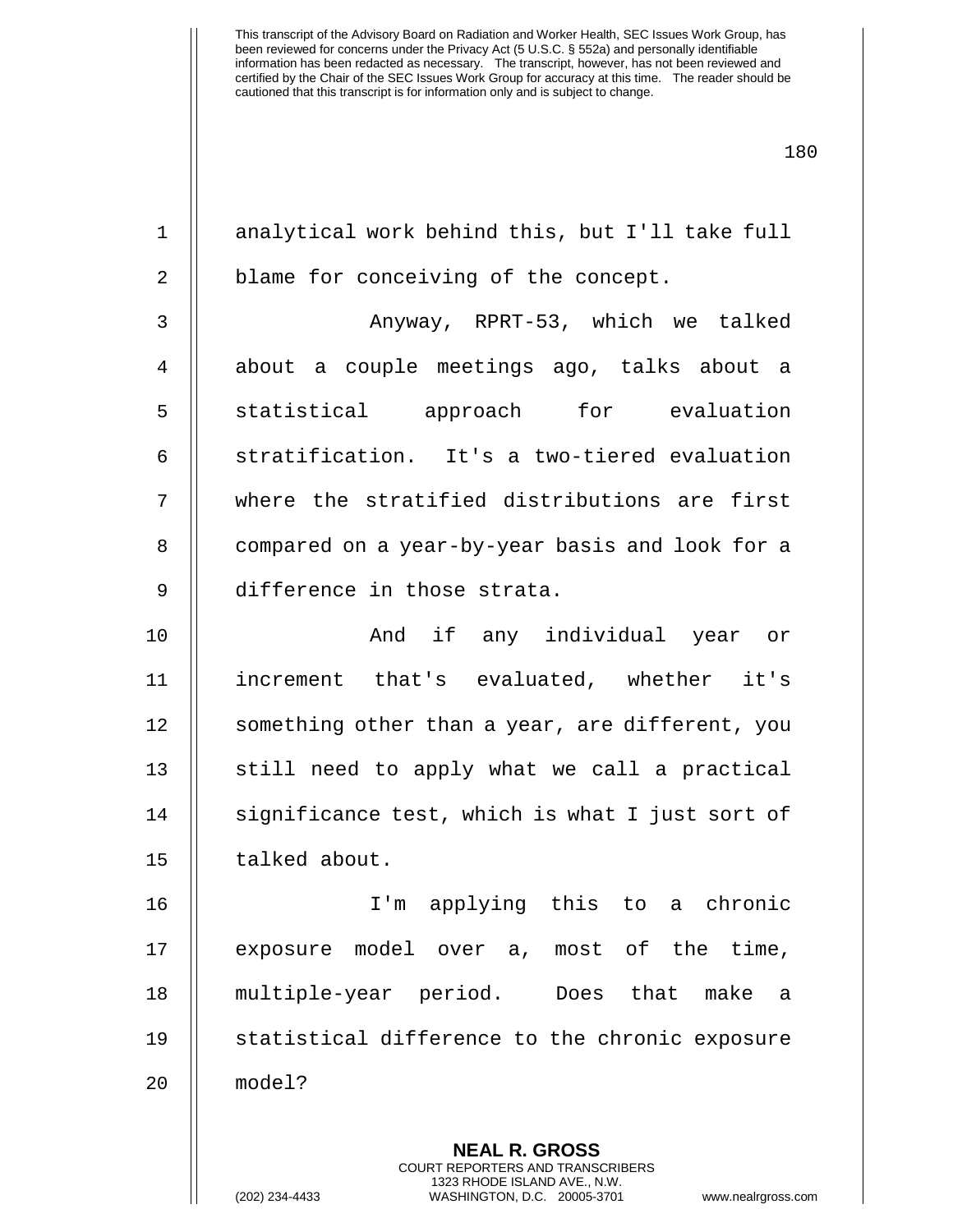| $\mathbf{1}$   | The test that's used to look at                   |
|----------------|---------------------------------------------------|
| 2              | differences between strata are the Monte Carlo    |
| 3              | permutation test and the Peto-Prentice test, and  |
| $\overline{4}$ | we've talked about those. But the issue is, you   |
| 5              | can't really see very small differences between   |
| 6              | distributions.                                    |
| 7              | And I got to thinking about this, and             |
| 8              | I broached this subject at the last Working Group |
| 9              | meeting, that in reality, though, we don't        |
| 10             | full distribution to<br>full<br>compare a         |
| 11             | distribution. In practice, we'll apply the 95th   |
| 12             | percentile. If it's stratified, then you go and   |
| 13             | use the full distribution.                        |
| 14             | Well, we got to thinking about, well,             |
| 15             | what difference would that make, practical        |
| 16             | difference, in terms of a Probability of          |
| 17             | Causation outcome? So we went and explored the    |
| 18             | relationship between the PC generated for a       |
| 19             | stratified model using a full distribution and    |
| 20             | the 95th percentile.                              |
|                |                                                   |

**NEAL R. GROSS** COURT REPORTERS AND TRANSCRIBERS 1323 RHODE ISLAND AVE., N.W.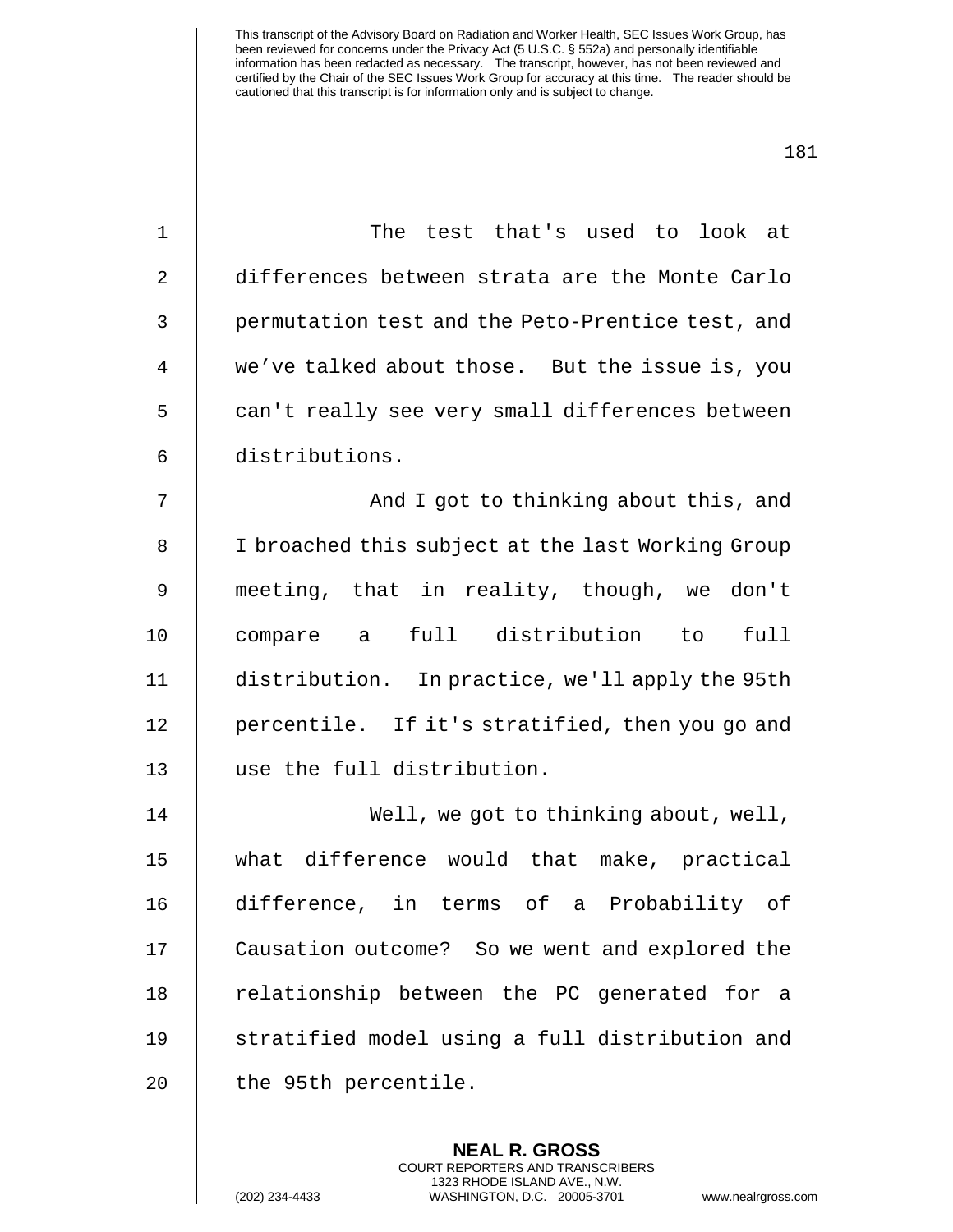| $\mathbf 1$ | The paper describes the sort of input                                                                                                                           |
|-------------|-----------------------------------------------------------------------------------------------------------------------------------------------------------------|
| 2           | parameters that were selected and why. I won't                                                                                                                  |
| 3           | bore you with those details. You can look at                                                                                                                    |
| 4           | them. But there are caveats. We had to make                                                                                                                     |
| 5           | certain assumptions and we've outlined or                                                                                                                       |
| 6           | described, I think pretty well, why we picked                                                                                                                   |
| 7           | what we did.                                                                                                                                                    |
| 8           | To get to the bottom line, though, if                                                                                                                           |
| 9           | you look at the table that I think Josie was just                                                                                                               |
| 10          | showing, this is a table of all the IREP cancer                                                                                                                 |
| 11          | models. And we put into the IREP cancer model                                                                                                                   |
| 12          | either a full distribution, and got a PC outcome                                                                                                                |
| 13          | -- and the distribution was a geometric mean of                                                                                                                 |
| 14          | one and a GSD of three. These could be any units,                                                                                                               |
| 15          | but for comparison purposes we just stuck with                                                                                                                  |
| 16          | one and three.                                                                                                                                                  |
| 17          | And then we calculated what the 95th                                                                                                                            |
| 18          | percentile that distribution would be.<br>And that                                                                                                              |
| 19          | is 6.09.                                                                                                                                                        |
| 20          | in one analysis, for example<br>So                                                                                                                              |
|             | <b>NEAL R. GROSS</b><br>COURT REPORTERS AND TRANSCRIBERS<br>1323 RHODE ISLAND AVE., N.W.<br>(202) 234-4433<br>WASHINGTON, D.C. 20005-3701<br>www.nealrgross.com |
|             |                                                                                                                                                                 |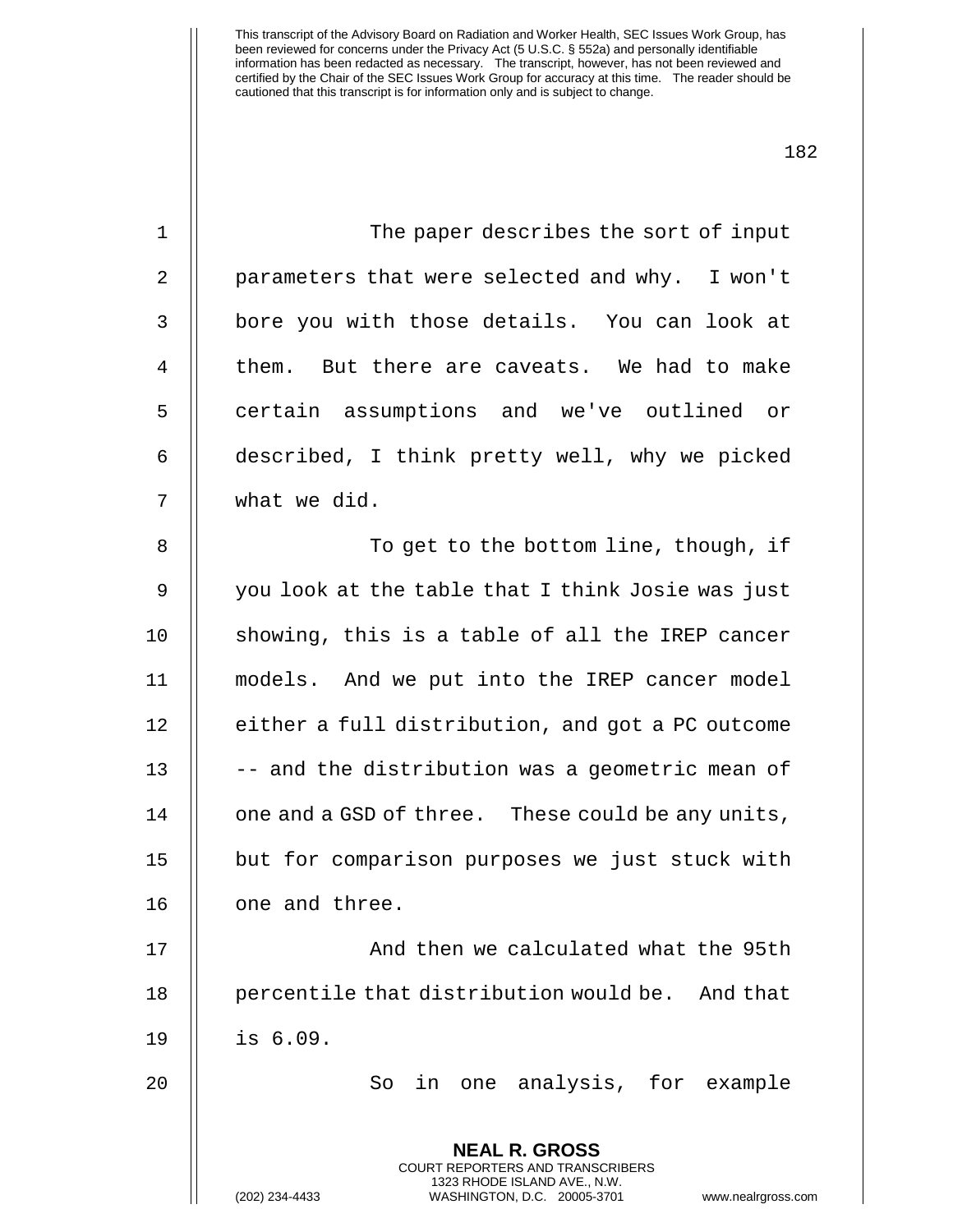| $\mathbf 1$    | female genitalia, the first cancer here, we put   |
|----------------|---------------------------------------------------|
| 2              | 6.09 into the IREP input model and got a PC       |
| 3              | result. And then we reran the analysis and put    |
| $\overline{4}$ | in the stratified model, which would be a         |
| 5              | geometric mean of one and a GSD of three, and the |
| 6              | stratified model would have to have a geometric   |
| 7              | mean four times that of the geometric mean of one |
| 8              | in order to get the same PC value.                |
| $\mathsf 9$    | So that's the worst-case analysis.                |
| 10             | And there is a distribution of PCs because all    |
| 11             | the PC models have different uncertainties        |
| 12             | associated with them. The bottom line is, if you  |
| 13             | get down to the last cancer, the lowest one was   |
| 14             | urinary organs excluding the bladder, and to get  |
| 15             | the same PC as the 95th percentile, the full      |
| 16             | distribution would have to have a geometric mean  |
| 17             | of 2.07 and a GSD of three to get the same PC as  |
| 18             | putting in 6.09, which is what we would use.      |
| 19             | DR. MAKHIJANI: GSD of what?                       |
| 20             | DR. NETON: Three. Now, we've done                 |
|                | <b>NEAL R. GROSS</b>                              |

COURT REPORTERS AND TRANSCRIBERS 1323 RHODE ISLAND AVE., N.W. (202) 234-4433 WASHINGTON, D.C. 20005-3701 www.nealrgross.com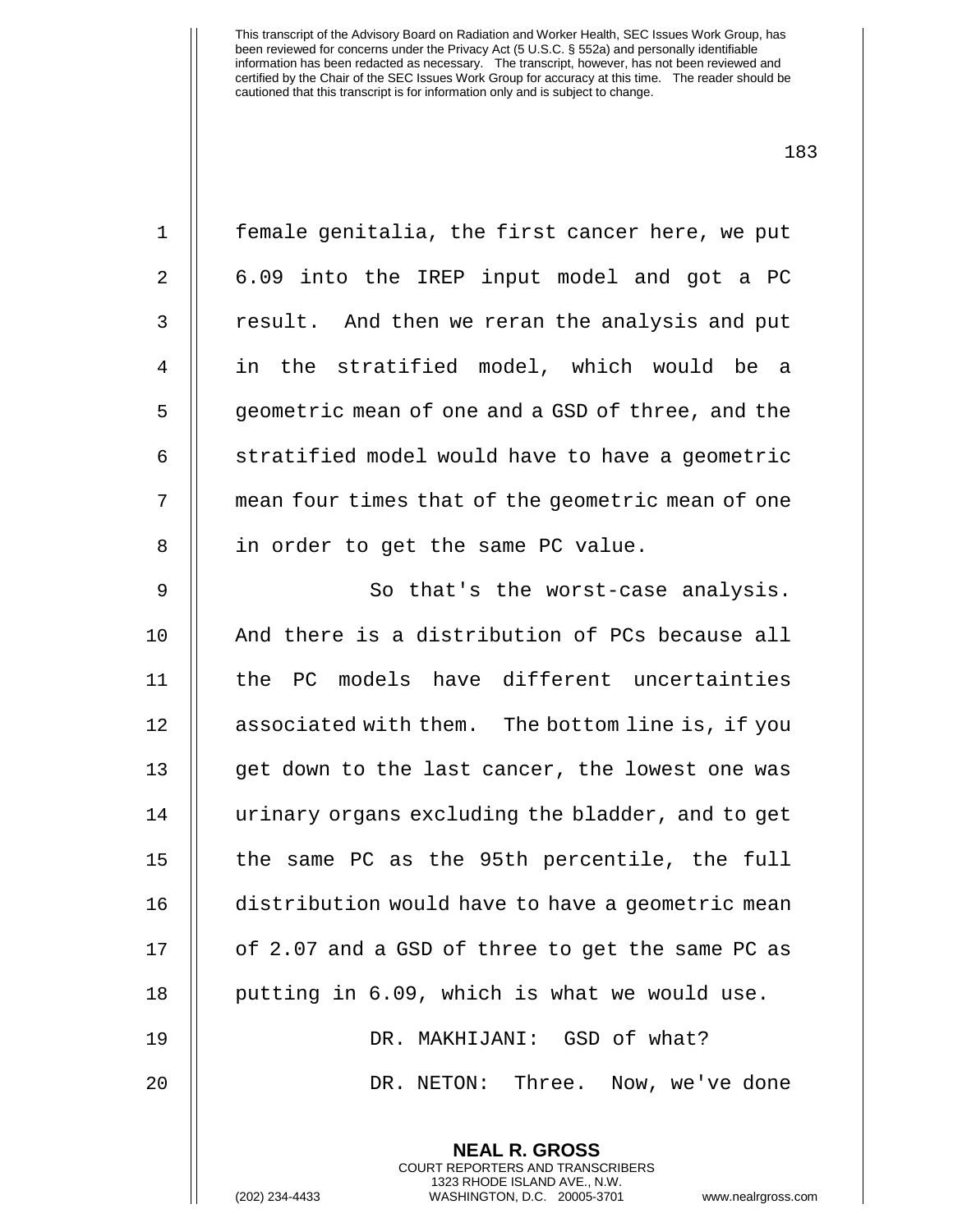**NEAL R. GROSS** COURT REPORTERS AND TRANSCRIBERS 1323 RHODE ISLAND AVE., N.W. 1 | this for other GSDs: four, five, six. Not gotten  $2 \parallel$  as high as six, but four. I'm not sure we did 3 || five. It seems to track with GSD. It doesn't 4 | really matter what the GSD is on the distribution  $5 \parallel$  as long as they're equal. 6 Once you start getting into 7 discrepancies in the GSDs, these values will, of 8 || course, change. If the GSD is larger for the 9 || stratified model, then the multiplier would be 10 || somewhat lower. 11 || And the example I provided is these 12 | two cases here. There's a full and a stratified 13 model. You could see that the GM is 0.75 with 14 || a GSD of 4.05, and stratified had a GM of 0.9 with  $15 \parallel$  a GSD of 3.7. 16 We compared those and I believe the 17 || analysis showed that the PC would be 1.6 lower. 18 || I got the numbers here. 19 DR. MAKHIJANI: 1.6 percent? 20 DR. NETON: No. Hang on, let me get

(202) 234-4433 WASHINGTON, D.C. 20005-3701 www.nealrgross.com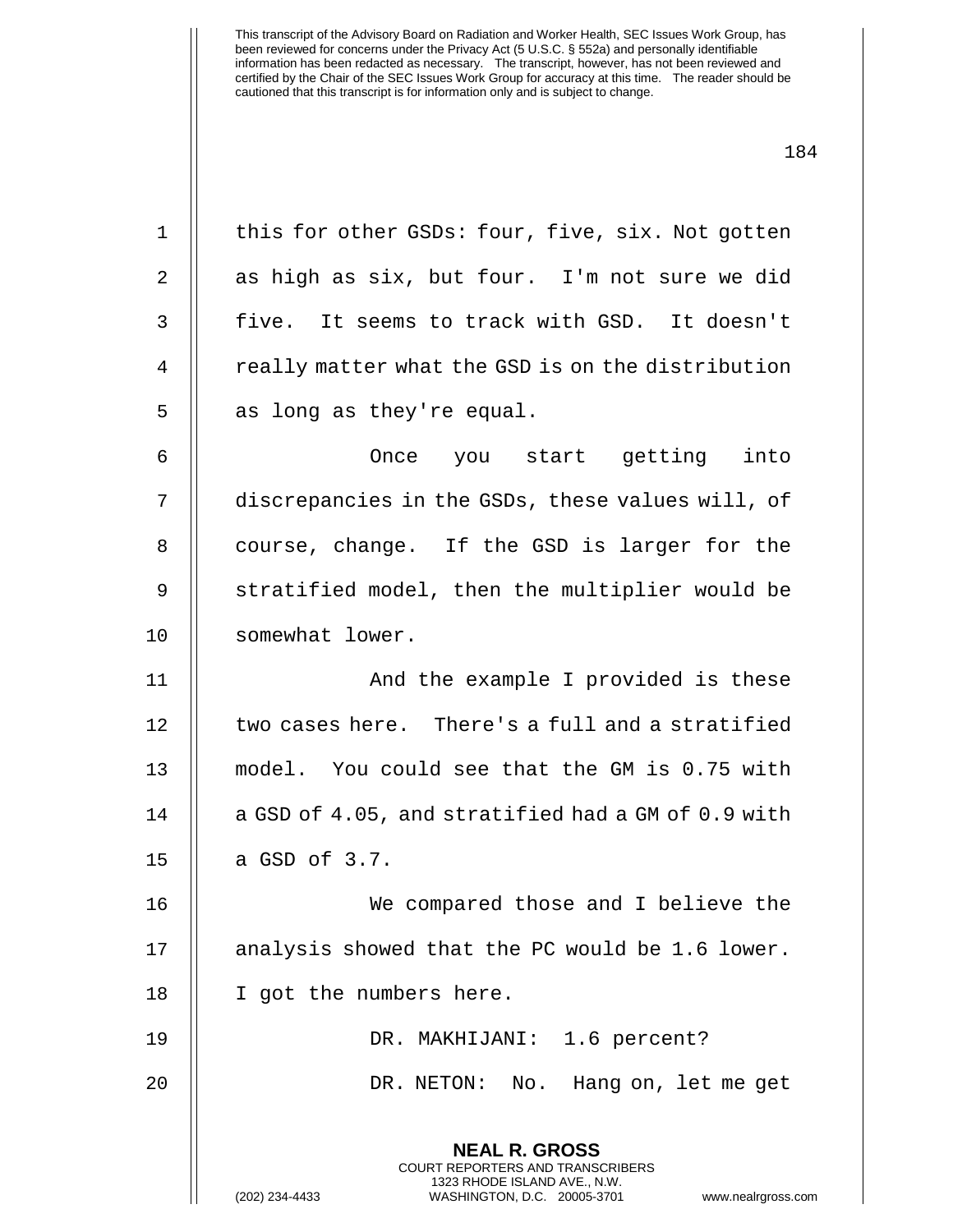| $\mathbf 1$    | to the values. Where's my example? Yeah. So              |
|----------------|----------------------------------------------------------|
| 2              | when you run that $-$ - do I have the PCs listed in      |
| $\mathfrak{Z}$ | here? Daniel, are you on the phone? Oh, here             |
| $\overline{4}$ | it is.                                                   |
| 5              | At the 99th percentile, the PC was at                    |
| 6              | the $-$ - hang on $-$ - yes, the first run used 7.51     |
| 7              | as the input term. The second one used the full          |
| 8              | distribution at the 99th percentile, which is            |
| $\overline{9}$ | where we select the values. The NIOSH output             |
| 10             | results were 12.2 percent for the stratified             |
| 11             | subset and 20 percent for the 95th percentile.           |
| 12             | So if you use the 95th percentile,                       |
| 13             | even though that geometric mean is 24 percent            |
| 14             | higher, you get a 20 percent PC. For using the           |
| 15             | 95th percentile, you only get a 12 percent PC for        |
| 16             | the stratified model even though it's got a much         |
| 17             | larger GM and a slightly higher GSD.                     |
| 18             | So I think this kind of analysis can                     |
| 19             | be done somewhat repeatedly for many different           |
| 20             | examples and you come up fairly close.                   |
|                |                                                          |
|                | <b>NEAL R. GROSS</b><br>COURT REPORTERS AND TRANSCRIBERS |

1323 RHODE ISLAND AVE., N.W.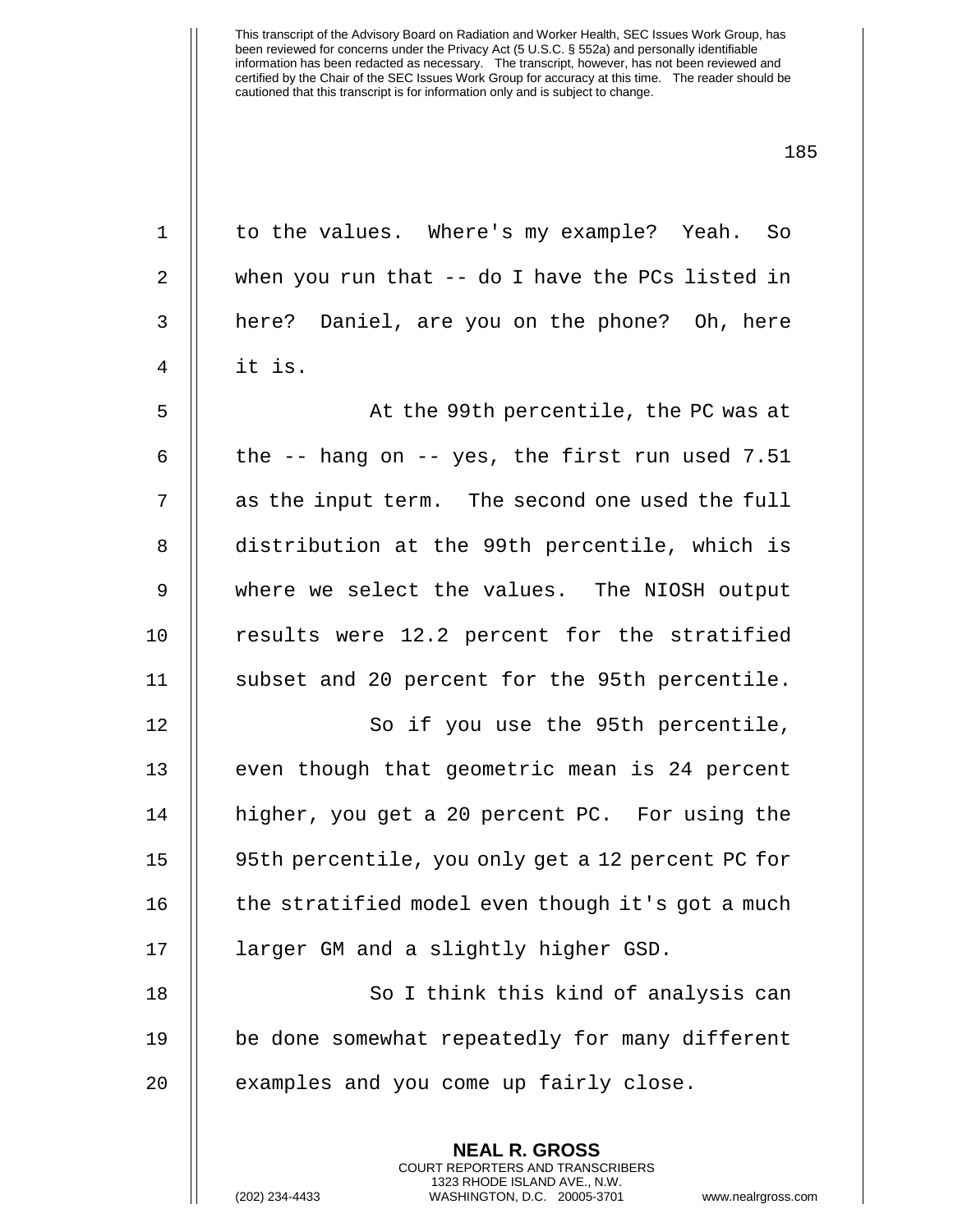| $\mathbf 1$  | So I'm not saying it's a factor of                                                                                                                             |
|--------------|----------------------------------------------------------------------------------------------------------------------------------------------------------------|
| $\mathbf{2}$ | two. It's a large difference. If the GSDs are                                                                                                                  |
| 3            | the same, it's a factor of two or more. So that's                                                                                                              |
| 4            | the end result of that analysis.                                                                                                                               |
| 5            | DR. MAKHIJANI: But is it realistic                                                                                                                             |
| 6            | to assume that the GSDs are saying $-$ I mean, when                                                                                                            |
| 7            | you have stratum like the construction workers                                                                                                                 |
| 8            | at Savannah River where you have few data points                                                                                                               |
| 9            | for that stratum, you're going to have a pretty                                                                                                                |
| 10           | big GSD, right? And that's why we had this --                                                                                                                  |
| 11           | DR. NETON: Well, I don't know.                                                                                                                                 |
| 12           | DR. MAKHIJANI: -- difficulty                                                                                                                                   |
| 13           | arriving at a conclusion. I don't know. Maybe                                                                                                                  |
| 14           | Harry or Bob might want to say something about                                                                                                                 |
| 15           | that, because I don't think I remember enough                                                                                                                  |
| 16           | about the details this far in time now.                                                                                                                        |
| 17           | MR. STIVER: Yeah, you're talking                                                                                                                               |
| 18           | about the RPRT-53 analysis that Harry did?                                                                                                                     |
| 19           | DR. MAKHIJANI: Yes.                                                                                                                                            |
| 20           | MR. STIVER:<br>Harry, are you on the                                                                                                                           |
|              | <b>NEAL R. GROSS</b><br>COURT REPORTERS AND TRANSCRIBERS<br>1323 RHODE ISLAND AVE., N.W.<br>(202) 234-4433<br>WASHINGTON, D.C. 20005-3701<br>www.nealrgross.co |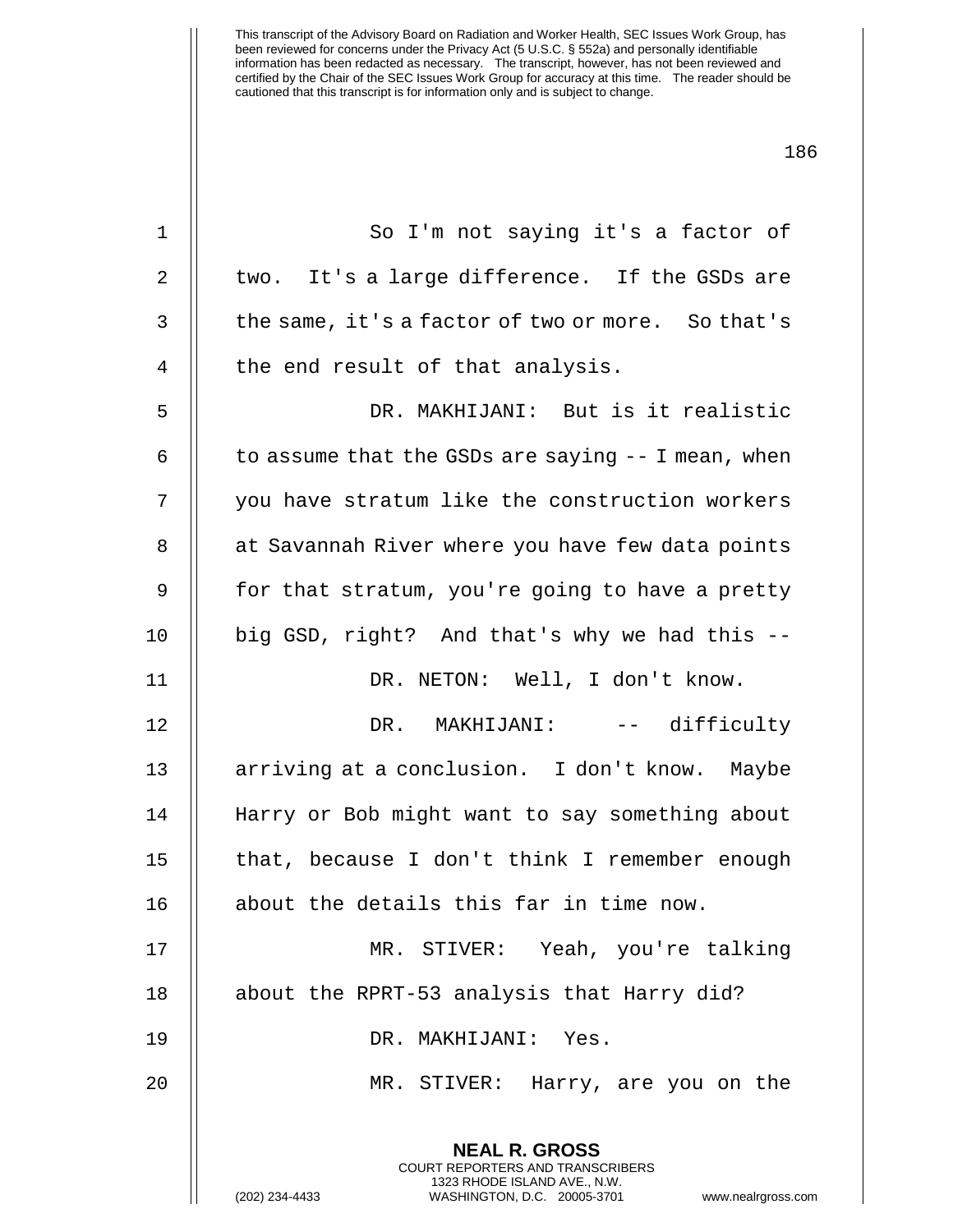| $\mathbf 1$    | line? Could you say a few words?                                                                                                                                      |
|----------------|-----------------------------------------------------------------------------------------------------------------------------------------------------------------------|
| $\overline{a}$ | DR. CHMELYNSKI: Yes, I am, Bob.                                                                                                                                       |
| 3              | I'm trying to remember what kind of GSDs we saw                                                                                                                       |
| 4              | there, but they often are up in the fours and                                                                                                                         |
| 5              | fives for these subgroups. I don't know exactly                                                                                                                       |
| 6              | how that compares, though, with the overall                                                                                                                           |
| 7              | all-worker models.                                                                                                                                                    |
| 8              | DR. NETON: Right. I think they can                                                                                                                                    |
| 9              | be higher, but they're in the same ballpark. I                                                                                                                        |
| 10             | mean, they're not typically, you know, widely                                                                                                                         |
| 11             | different because it's -- especially if the                                                                                                                           |
| 12             | geometric mean is higher, you start -- you're                                                                                                                         |
| 13             | pushing yourself up towards the end of the                                                                                                                            |
| 14             | distribution and it seems to me that that would                                                                                                                       |
| 15             | almost tend to lower the GSD.                                                                                                                                         |
| 16             | I've seen that in a number of cases,                                                                                                                                  |
| 17             | where if you're pulling out a distribution that                                                                                                                       |
| 18             | has a higher GM then you've got a more shrunken                                                                                                                       |
| 19             | down subset to deal with.                                                                                                                                             |
| 20             | DR. MAKHIJANI: That seems like a --                                                                                                                                   |
|                | <b>NEAL R. GROSS</b><br><b>COURT REPORTERS AND TRANSCRIBERS</b><br>1323 RHODE ISLAND AVE., N.W.<br>(202) 234-4433<br>WASHINGTON, D.C. 20005-3701<br>www.nealrgross.co |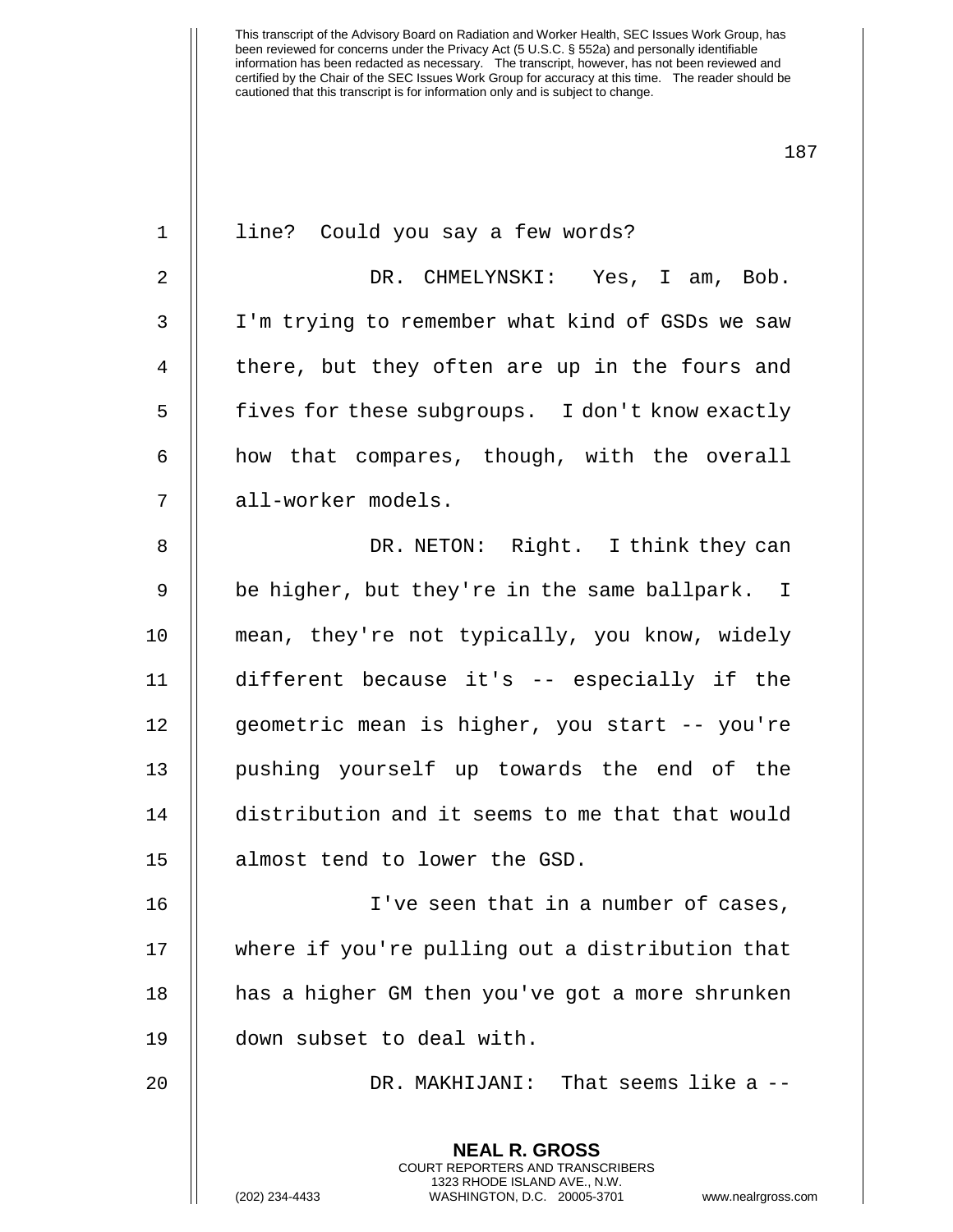| $\mathbf 1$ | it seems difficult to generalize from something          |
|-------------|----------------------------------------------------------|
| 2           | where you're assuming the same GSDs where one            |
| 3           | stratum doesn't have many data points.                   |
| 4           | DR. NETON: Yeah, it may be where one                     |
| 5           | evaluates it on a case-by-case basis from the            |
| 6           | general term, in a general sense.                        |
| 7           | This analysis I did is very simple to                    |
| 8           | do. You stratify and you run the two values at           |
| 9           | the 95th percentile versus the models and you            |
| 10          | just look. You say how big a difference am I             |
| 11          | going to need in order to<br>be<br>more                  |
| 12          | claimant-favorable? I mean, that could be done.          |
| 13          | That could be a test, not maybe the only test but        |
| 14          | at least a test.                                         |
| 15          | DR. MAKHIJANI: So can you develop,                       |
| 16          | like, an algorithm that could be very easily             |
| 17          | applied?                                                 |
| 18          | Oh, I mean,<br>DR.<br>NETON:<br>the                      |
| 19          | calculations are simple. They're very simple             |
| 20          | calculations.                                            |
|             |                                                          |
|             | <b>NEAL R. GROSS</b><br>COURT REPORTERS AND TRANSCRIBERS |

1323 RHODE ISLAND AVE., N.W.

 $\mathsf{I}$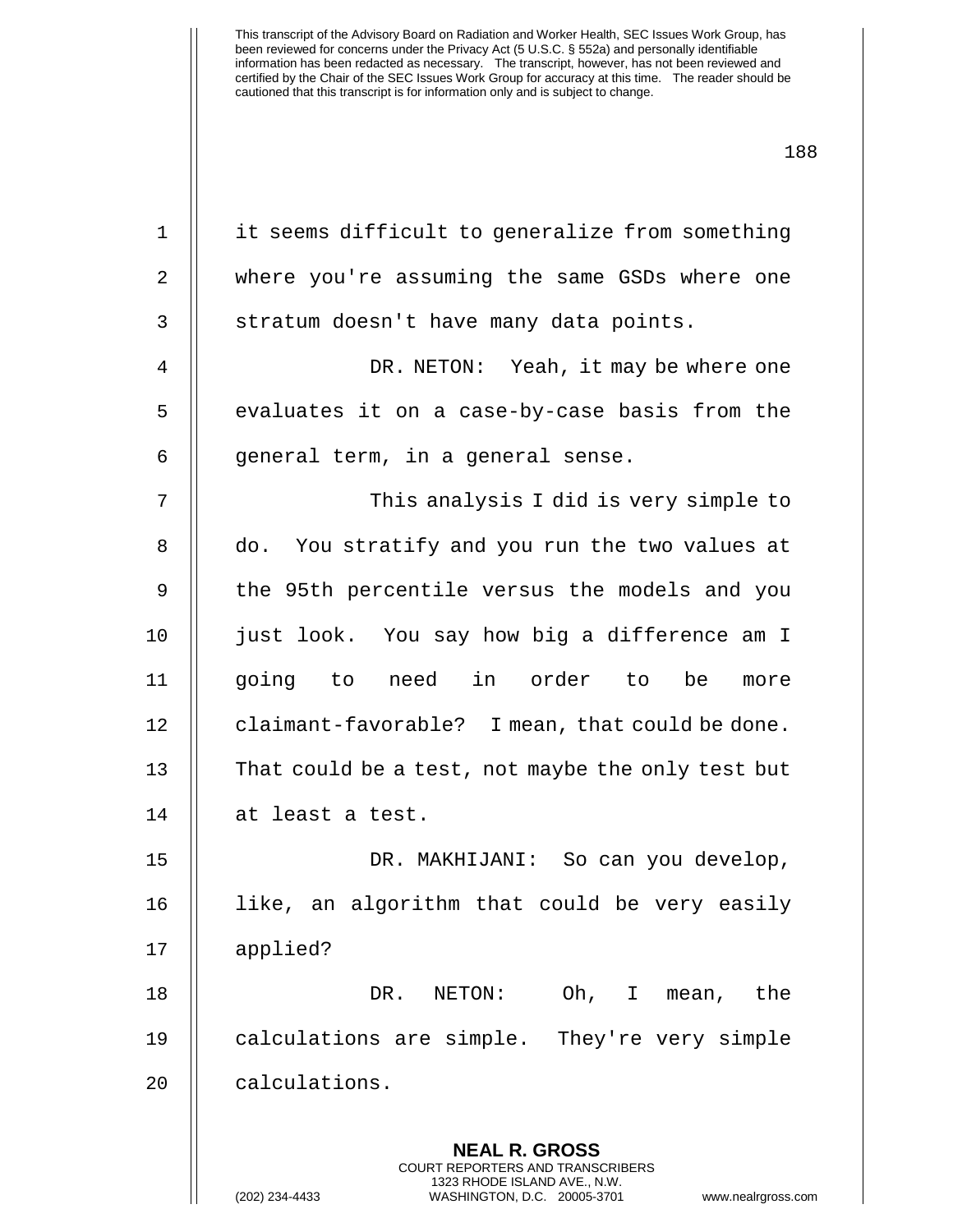**NEAL R. GROSS** 1 || MR. BARTON: Jim, if I could ask you 2 || a question. I mean, these examples are 3 || essentially just on a year basis, right? 4 || DR. NETON: Right. 5 MR. BARTON: And as you say, when you 6 | generally create a coworker model you combine 7 || multiple years based on patterns you see in the 8 | bioassay data. 9 || DR. NETON: Right. 10 MR. BARTON: So I'm wondering how 11 | this might get complicated in picking your intake 12  $\parallel$  regimes because wouldn't you have to  $-$ - I mean, 13 || it seems like you would have to pick the same 14 intake regime for the all-worker and the 15 || stratified. But when you actually examine the 16  $\parallel$  stratified dataset and the all-worker, you might 17 || not find that that makes a lot of sense to have  $18$   $\parallel$  the exact same intake intervals. 19 DR. NETON: I'm not following. 20 MR. BARTON: Well, let's say, in

> COURT REPORTERS AND TRANSCRIBERS 1323 RHODE ISLAND AVE., N.W.

(202) 234-4433 WASHINGTON, D.C. 20005-3701 www.nealrgross.com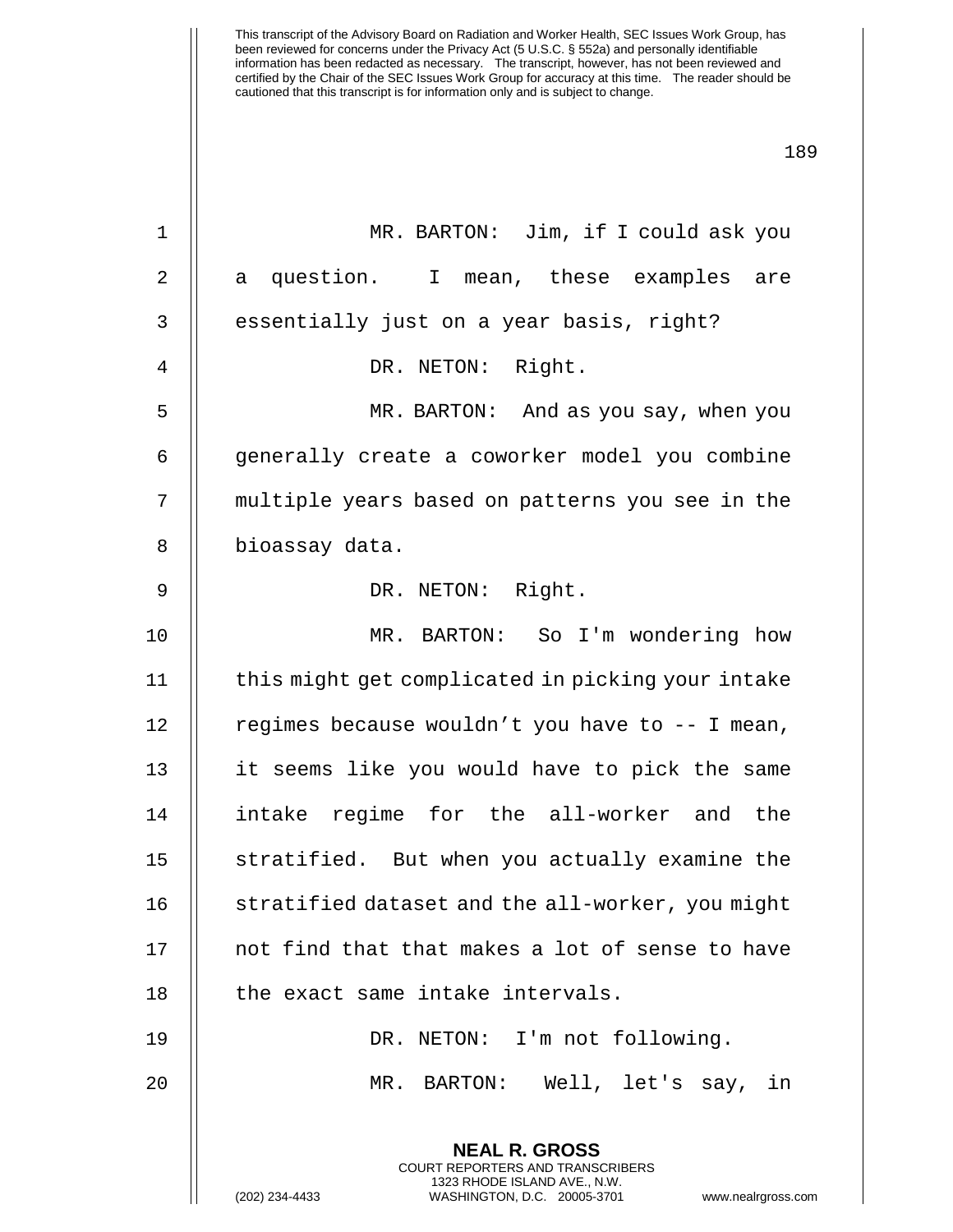| $\mathbf{1}$   | practice, if you were to use this type of         |
|----------------|---------------------------------------------------|
| $\overline{2}$ | comparison would you make that comparison for     |
| $\mathfrak{Z}$ | each year?                                        |
| $\overline{4}$ | DR. NETON: No, no. We're doing it                 |
| 5              | for one year. I think what would happen is, if    |
| 6              | you did it for multiple years, the difference     |
| 7              | would tend to get larger. Because you're          |
| 8              | putting the 95th percentile in as a constant      |
| $\mathsf 9$    | every time, and if you put the full distribution, |
| 10             | its sampling, I'm pretty sure that it would be    |
| 11             | more disparate.                                   |
| 12             | MR. BARTON: Okay. What I'm saying                 |
| 13             | $is$ $-$                                          |
| 14             | DR. NETON: We could test that.                    |
| 15             | There could be the<br>MR. BARTON:                 |
| 16             | possibility of a disconnect, because when you     |
| 17             | look at the excreted values for a given year the  |
| 18             | years that it makes sense to group together for   |
| 19             | the all-worker might not be the same as the years |
| 20             | it<br>makes sense to group together for any       |
|                | <b>NEAL R. GROSS</b>                              |

COURT REPORTERS AND TRANSCRIBERS 1323 RHODE ISLAND AVE., N.W.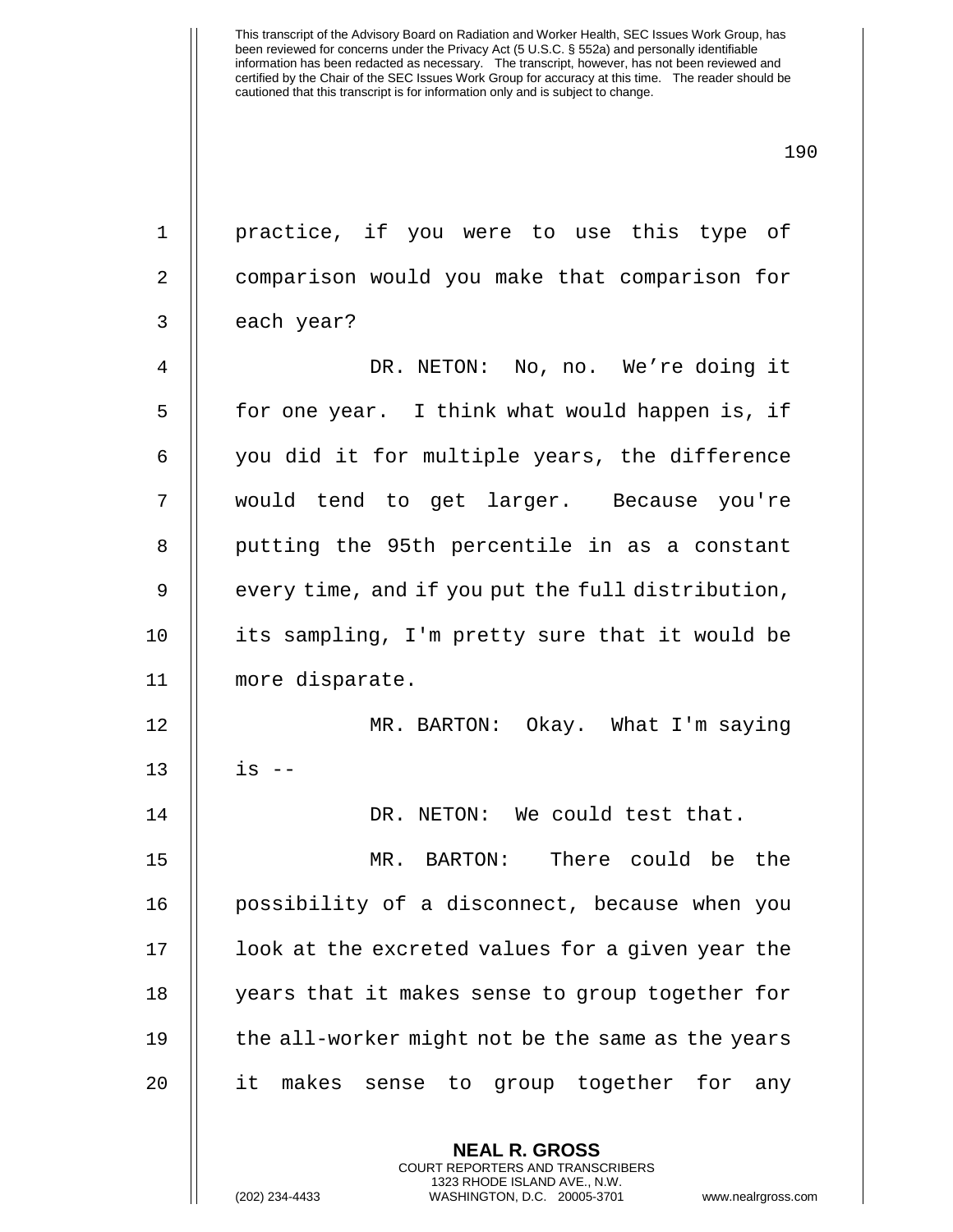| $1\,$          | potential stratified. Just wondering. I mean,                                                                                                                         |
|----------------|-----------------------------------------------------------------------------------------------------------------------------------------------------------------------|
| 2              | that could complicate this. I don't know how                                                                                                                          |
| 3              | much it would complicate this.                                                                                                                                        |
| $\overline{4}$ | DR. NETON: Well, I think you'd have                                                                                                                                   |
| 5              | to do it on a case-by-case basis, like if you had                                                                                                                     |
| 6              | multiple regimes.                                                                                                                                                     |
| 7              | CHAIRMAN MELIUS: I mean, I think it                                                                                                                                   |
| 8              | would be worth looking into.                                                                                                                                          |
| $\mathsf 9$    | DR. NETON: It's worth looking at. If                                                                                                                                  |
| 10             | you make that comment --                                                                                                                                              |
| 11             | CHAIRMAN MELIUS: Yeah. Yeah, just                                                                                                                                     |
| 12             | $to$ $--$                                                                                                                                                             |
| 13             | MR. STIVER: Would it necessarily be                                                                                                                                   |
| 14             | a requirement they track together? I mean, if                                                                                                                         |
| 15             | you've already established they can a different                                                                                                                       |
| 16             | coworker model for the subgroup, it may have some                                                                                                                     |
| 17             | slightly different --                                                                                                                                                 |
| 18             | CHAIRMAN MELIUS: I think the                                                                                                                                          |
| 19             | question, it's harder to grasp sort of from a                                                                                                                         |
| 20             | distance, is how much of a difference does it                                                                                                                         |
|                | <b>NEAL R. GROSS</b><br><b>COURT REPORTERS AND TRANSCRIBERS</b><br>1323 RHODE ISLAND AVE., N.W.<br>(202) 234-4433<br>WASHINGTON, D.C. 20005-3701<br>www.nealrgross.co |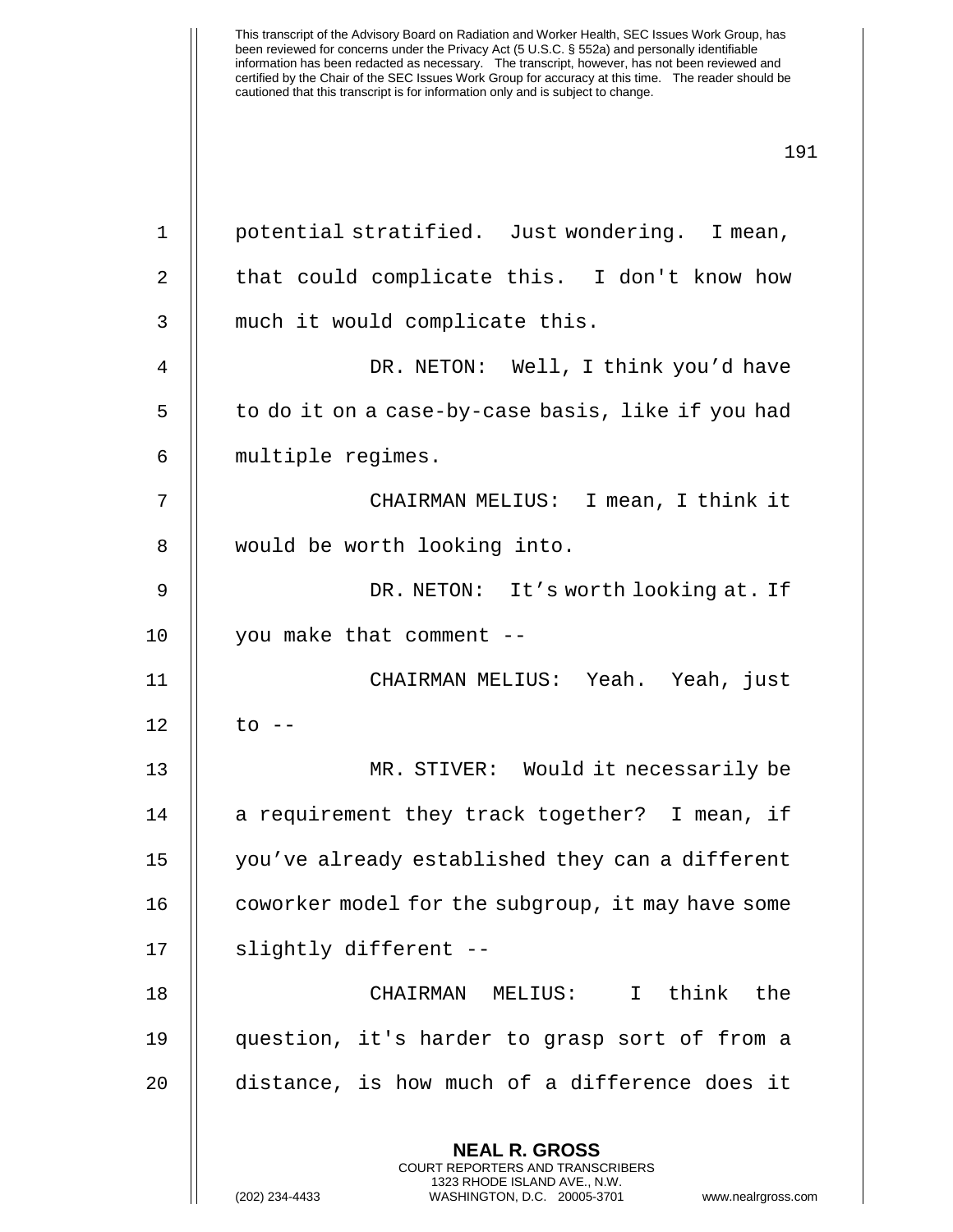1 | really make, though? And I think that's sort of 2 || Jim's point, is that it doesn't really -- some  $3 \parallel$  of these, you know, quantitatively don't. 4 || But it's not to say that we're not 5 | thinking of the right example, the wrong example, 6 | you know, however you want to look at it. There 7 may be some circumstances where it could occur 8 || where it could, so if people are thinking of  $9$  || those, let's suggest them. 10 DR. NETON: And, again, this doesn't 11 | really apply to the individual distributions of 12 bioassay. It applies to the -- I'm going to get 13  $\parallel$  into this in the next paper -- it applies to the 14 || chronic intake model itself. That's where that 15 difference needs to be demonstrated. Is it 16 || going to change your chronic intake model? 17 || DR. MAKHIJANI: Yes, you showed that 18 | on one of your previous --19 DR. NETON: I have some slides I

> **NEAL R. GROSS** COURT REPORTERS AND TRANSCRIBERS 1323 RHODE ISLAND AVE., N.W.

 $20$   $\parallel$  think that I'll show that will make that much

(202) 234-4433 WASHINGTON, D.C. 20005-3701 www.nealrgross.com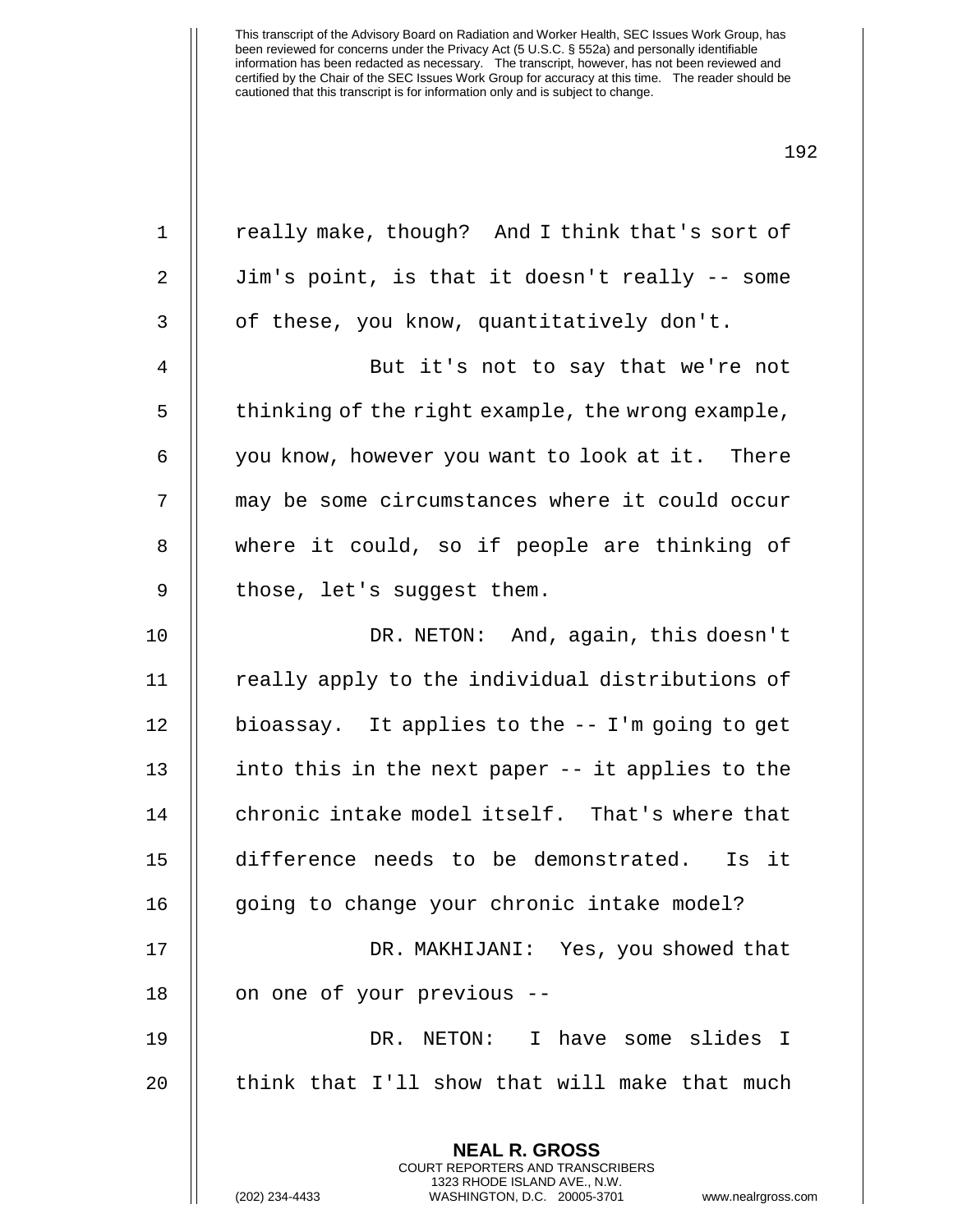| $\mathbf 1$    | clearer.                                                                                                                                                               |
|----------------|------------------------------------------------------------------------------------------------------------------------------------------------------------------------|
| $\overline{2}$ | CHAIRMAN MELIUS: One question I                                                                                                                                        |
| 3              | have, this goes back to some of the earlier papers                                                                                                                     |
| 4              | and so forth, I think, but why do we have this                                                                                                                         |
| 5              | array of differences by organ system, this                                                                                                                             |
| 6              | particular hierarchy? And is this similar to                                                                                                                           |
| 7              | what we found earlier?                                                                                                                                                 |
| 8              | DR. NETON: The array?                                                                                                                                                  |
| 9              | CHAIRMAN MELIUS: Yeah, the                                                                                                                                             |
| 10             | hierarchy of Table 1. You have differences.                                                                                                                            |
| 11             | DR. NETON: Oh, that's just the way                                                                                                                                     |
| 12             | the results came out, I mean.                                                                                                                                          |
| 13             | CHAIRMAN MELIUS: So there's no --                                                                                                                                      |
| 14             | DR. NETON: There was no rhyme or                                                                                                                                       |
| 15             | reason to that. It was just we ran all cancer                                                                                                                          |
| 16             | models and we ranked them by their --                                                                                                                                  |
| 17             | CHAIRMAN MELIUS: So is that going to                                                                                                                                   |
| 18             | consistent across different<br>be<br>exposure                                                                                                                          |
| 19             | scenarios, I think, was my question. And are                                                                                                                           |
| 20             | there something about some of these IREP models                                                                                                                        |
|                | <b>NEAL R. GROSS</b><br><b>COURT REPORTERS AND TRANSCRIBERS</b><br>1323 RHODE ISLAND AVE., N.W.<br>(202) 234-4433<br>WASHINGTON, D.C. 20005-3701<br>www.nealrgross.com |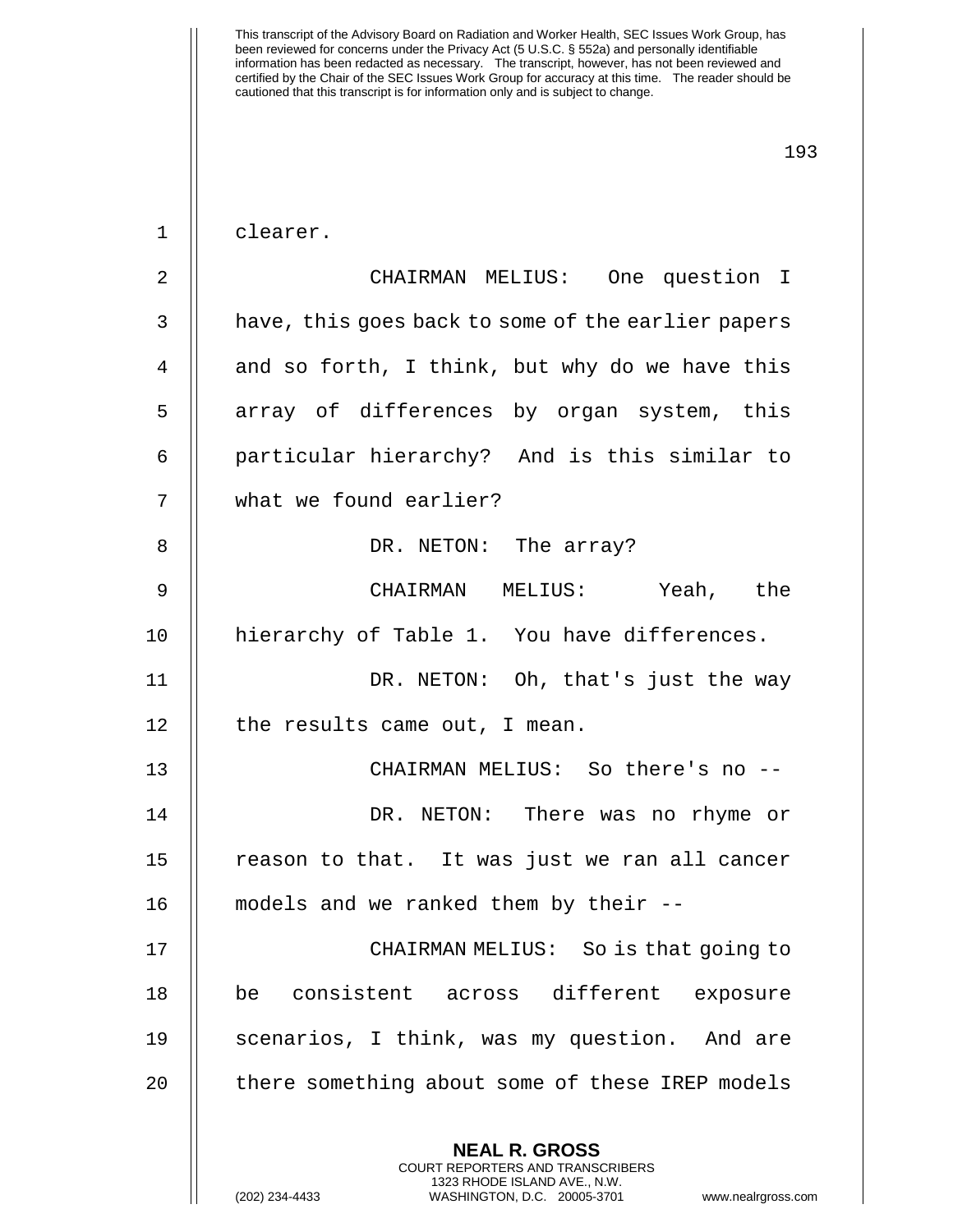| $\mathbf{1}$   | that might make them more sensitive, so to speak? |
|----------------|---------------------------------------------------|
| $\overline{2}$ | DR. NETON: Well, yes and no, to be                |
| $\mathfrak{Z}$ | perfectly honest. These IREP models, of course,   |
| 4              | are very complicated mixes of multiple            |
| 5              | distributions. And you can't predict, to the      |
| 6              | extent they generate a distribution themselves    |
| 7              | of PC outcomes, and how broad that is is really   |
| 8              | what drive these numbers.                         |
| $\mathsf 9$    | Now, I also used alpha exposure in                |
| 10             | here because that has a very broad distribution   |
| 11             | in itself. It tended to broaden the model         |
| 12             | because alpha exposures have a raised             |
| 13             | effectiveness factor that go all the way up to    |
| 14             | 100 on one end and two on the bottom end. So      |
| 15             | anything that tends to increase the<br>full       |
| 16             | distribution would minimize this difference.      |
| 17             | It's hard to say. You know,<br>we                 |
| 18             | picked certain parameters we thought would tend   |
| 19             | to show a fair analysis, but I can guarantee you  |
| 20             | that we could run this different ways and come    |
|                | <b>NEAL R. GROSS</b>                              |

COURT REPORTERS AND TRANSCRIBERS 1323 RHODE ISLAND AVE., N.W.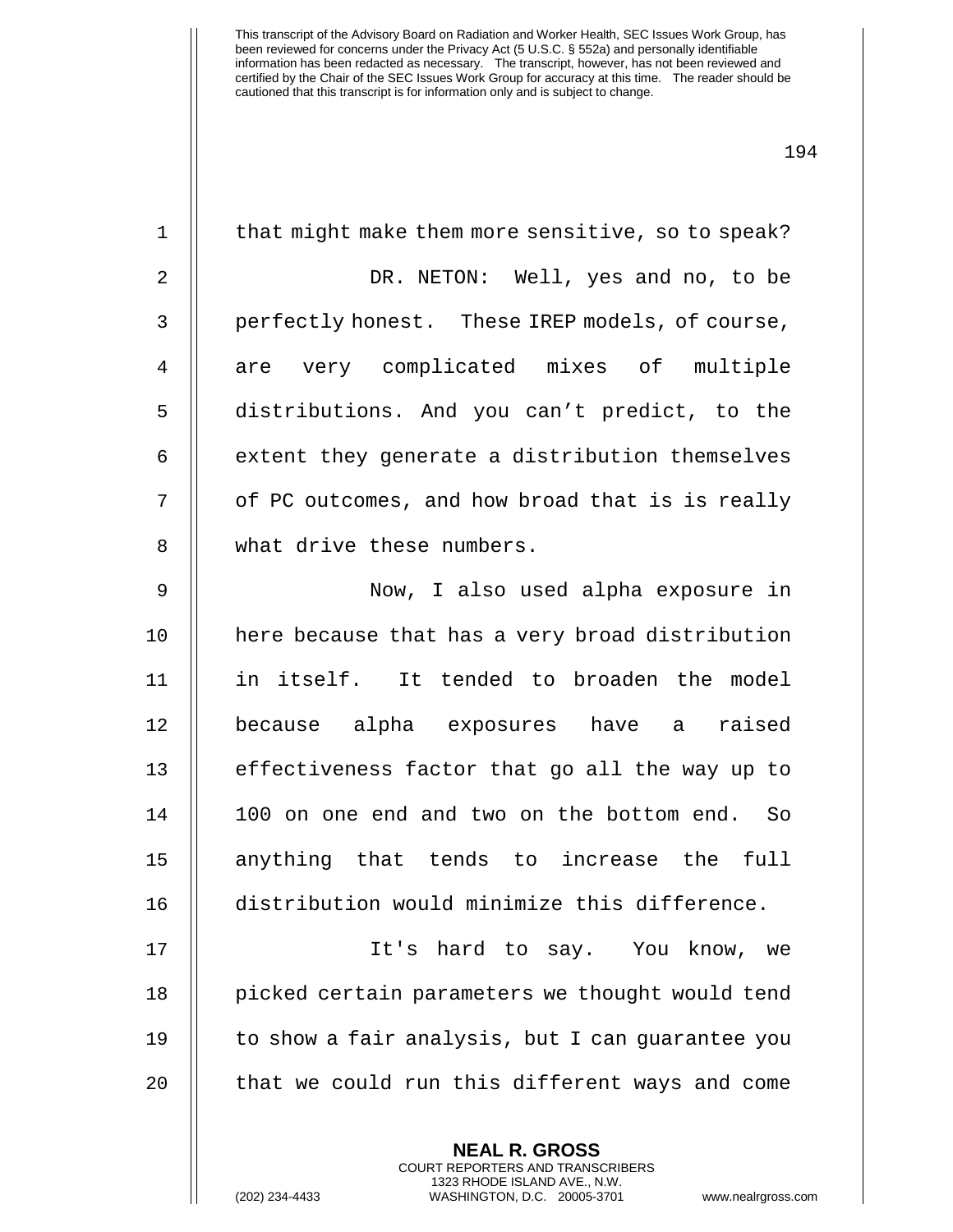| $\mathbf 1$    | up with different numbers. It just struck me                                                                                                                          |
|----------------|-----------------------------------------------------------------------------------------------------------------------------------------------------------------------|
| $\overline{2}$ | that there were these huge differences with sort                                                                                                                      |
| $\mathfrak{Z}$ | of a routine analysis.                                                                                                                                                |
| 4              | This is sort of a run of the mill alpha                                                                                                                               |
| 5              | exposure and this is where people tend to be                                                                                                                          |
| 6              | compensated more often, as well, with alpha                                                                                                                           |
| 7              | exposures to the lung. In fact, I guess I could                                                                                                                       |
| 8              | argue that alpha exposures to many of these                                                                                                                           |
| 9              | organs would not almost be realistic.                                                                                                                                 |
| 10             | CHAIRMAN MELIUS: That's what I                                                                                                                                        |
| 11             | would say, yeah.                                                                                                                                                      |
| 12             | DR. NETON: And if you substituted                                                                                                                                     |
| 13             | something like photon exposures to get there, it                                                                                                                      |
| 14             | would probably make these comparisons even                                                                                                                            |
| 15             | broader. That would be my guess, because they                                                                                                                         |
| 16             | don't have that alpha distribution on them.                                                                                                                           |
| 17             | But again, you know, as I point out                                                                                                                                   |
| 18             | several times, this was preliminary. We did                                                                                                                           |
| 19             | this. It's food for thought.                                                                                                                                          |
| 20             | MEMBER ROESSLER: Jim, were you just                                                                                                                                   |
|                | <b>NEAL R. GROSS</b><br><b>COURT REPORTERS AND TRANSCRIBERS</b><br>1323 RHODE ISLAND AVE., N.W.<br>(202) 234-4433<br>WASHINGTON, D.C. 20005-3701<br>www.nealrgross.co |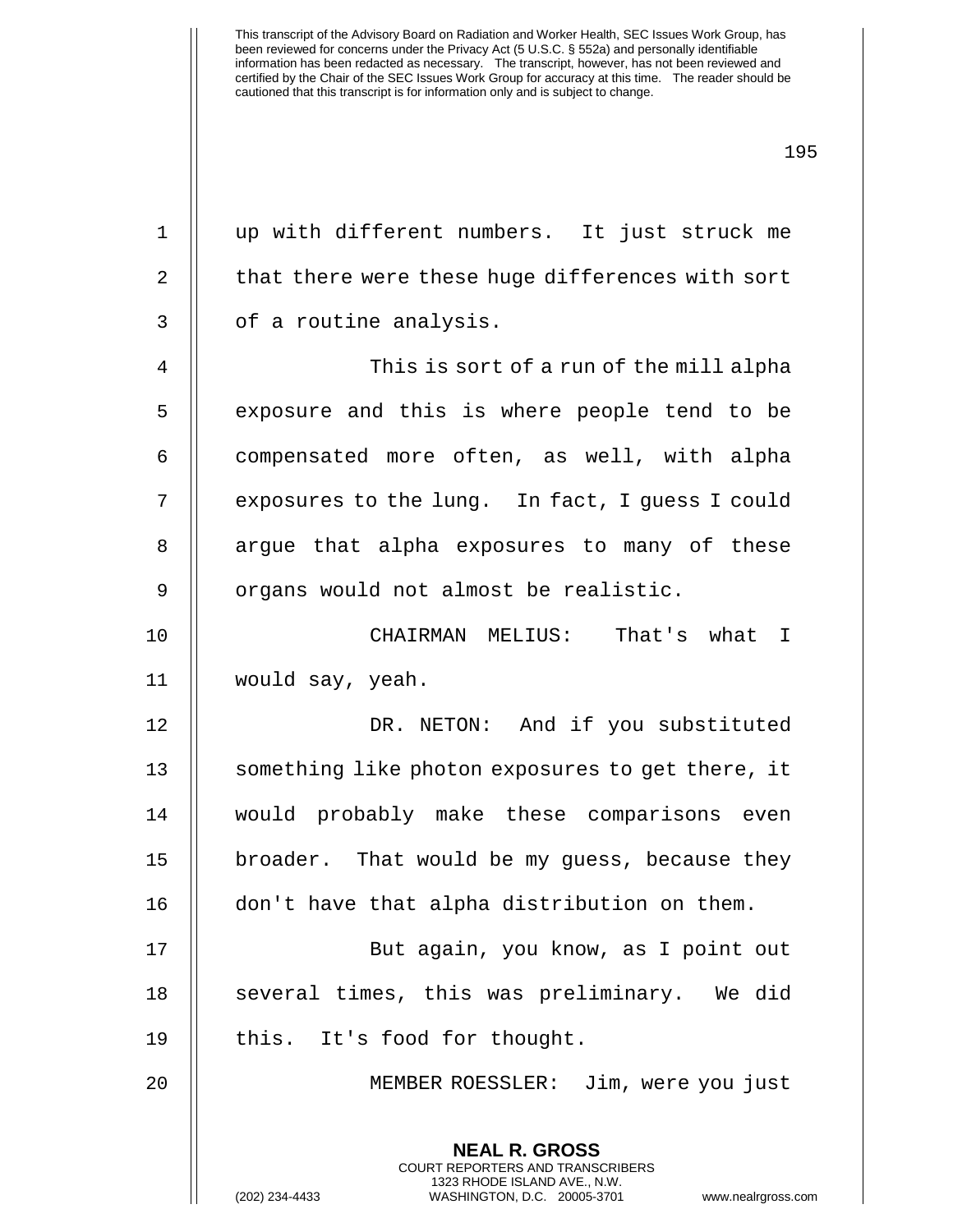1 || asking what are the reasons that the ranking came

**NEAL R. GROSS** 2 || up the way it did with the different types of 3 cancers? 4 CHAIRMAN MELIUS: Yes. 5 MEMBER ROESSLER: Is there some  $6$  || rationale behind that, some reason that certain 7 | | ones would come up really quite a bit higher than 8 || others? 9 CHAIRMAN MELIUS: And I think Jim's 10 || explanation is correct, that it has to do with 11 || sort of the nature of the distributions, 12 differences between alpha and other exposures, 13 || and then also the distributions found within the 14 models and so forth. So it's not, you know -- 15 DR. NETON: The 84th percentile of a 16 cancer model, or the 95th percentile of the 17 || cancer model versus the full distribution is 18 || different for each cancer model. 19 If you could say, and I think I 20 || pointed out, the 84th percentile is kind of a good

> COURT REPORTERS AND TRANSCRIBERS 1323 RHODE ISLAND AVE., N.W.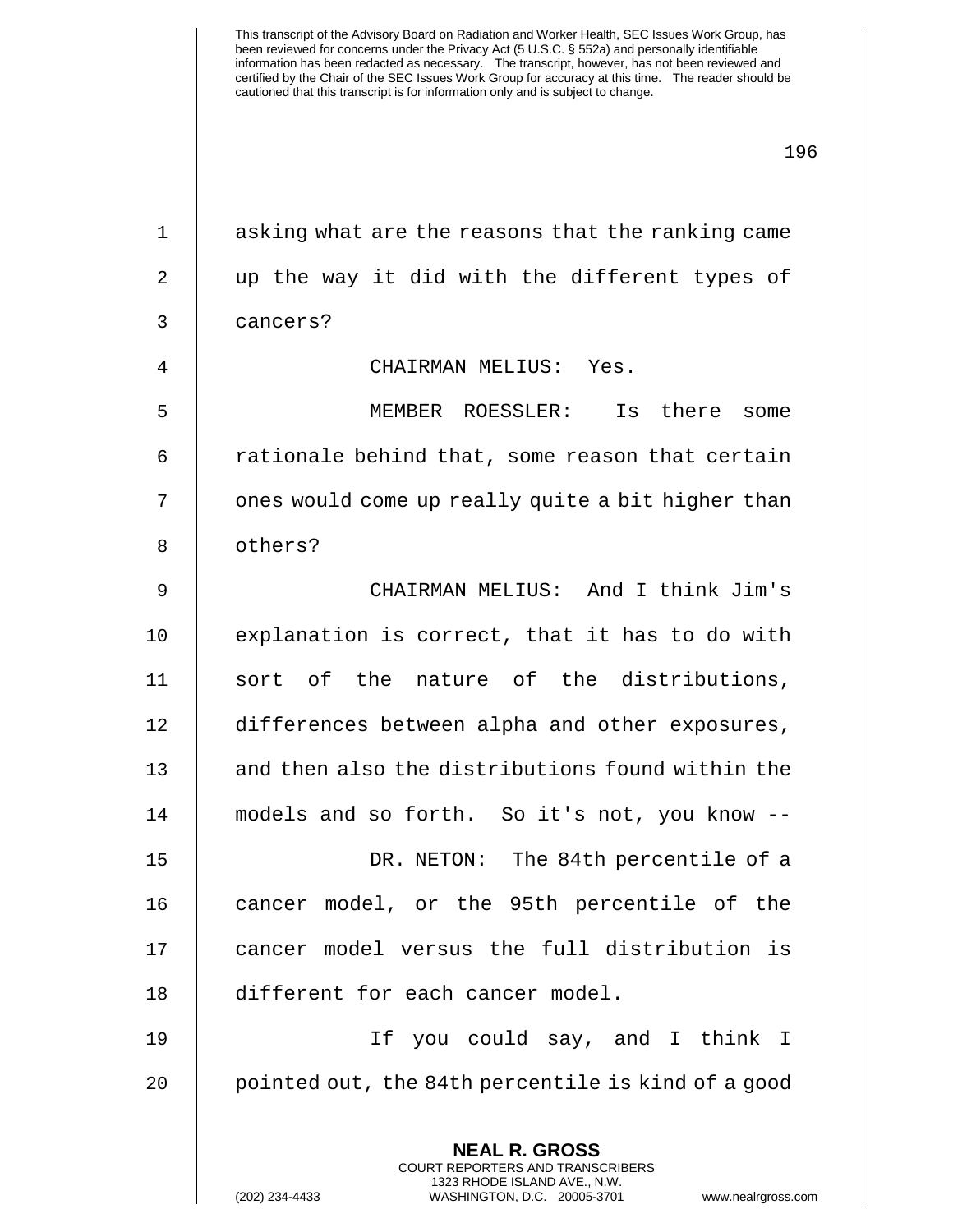| $\mathbf{1}$ | surrogate for the full distribution. The                                                                                                                        |
|--------------|-----------------------------------------------------------------------------------------------------------------------------------------------------------------|
| 2            | difference between a PC of the 84th to the 95th                                                                                                                 |
| 3            | percentile is dependent on how broad that cancer                                                                                                                |
| 4            | model is. And some are known with more certainly                                                                                                                |
| 5            | than others.                                                                                                                                                    |
| 6            | I mean, but there's many, many, many                                                                                                                            |
| 7            | factors in these models. You really can't                                                                                                                       |
| 8            | characterize them actually as a distribution.                                                                                                                   |
| 9            | They're more $-$ - I call them histograms.                                                                                                                      |
| 10           | MR. BARTON: I have a question. I                                                                                                                                |
| 11           | mean, this sort of assumes that we've identified                                                                                                                |
| 12           | which strata we want to take a look at and compare                                                                                                              |
| 13           | against the all-worker.                                                                                                                                         |
| 14           | I mean, do you have any ideas or                                                                                                                                |
| 15           | thoughts on how you would go about initially                                                                                                                    |
| 16           | identifying that strata? I mean, you said, you                                                                                                                  |
| 17           | know, construction workers or --                                                                                                                                |
| 18           | DR. NETON: Well, that gets back to                                                                                                                              |
| 19           | the last discussion.                                                                                                                                            |
| 20           | (Laughter.)                                                                                                                                                     |
|              | <b>NEAL R. GROSS</b><br>COURT REPORTERS AND TRANSCRIBERS<br>1323 RHODE ISLAND AVE., N.W.<br>(202) 234-4433<br>WASHINGTON, D.C. 20005-3701<br>www.nealrgross.com |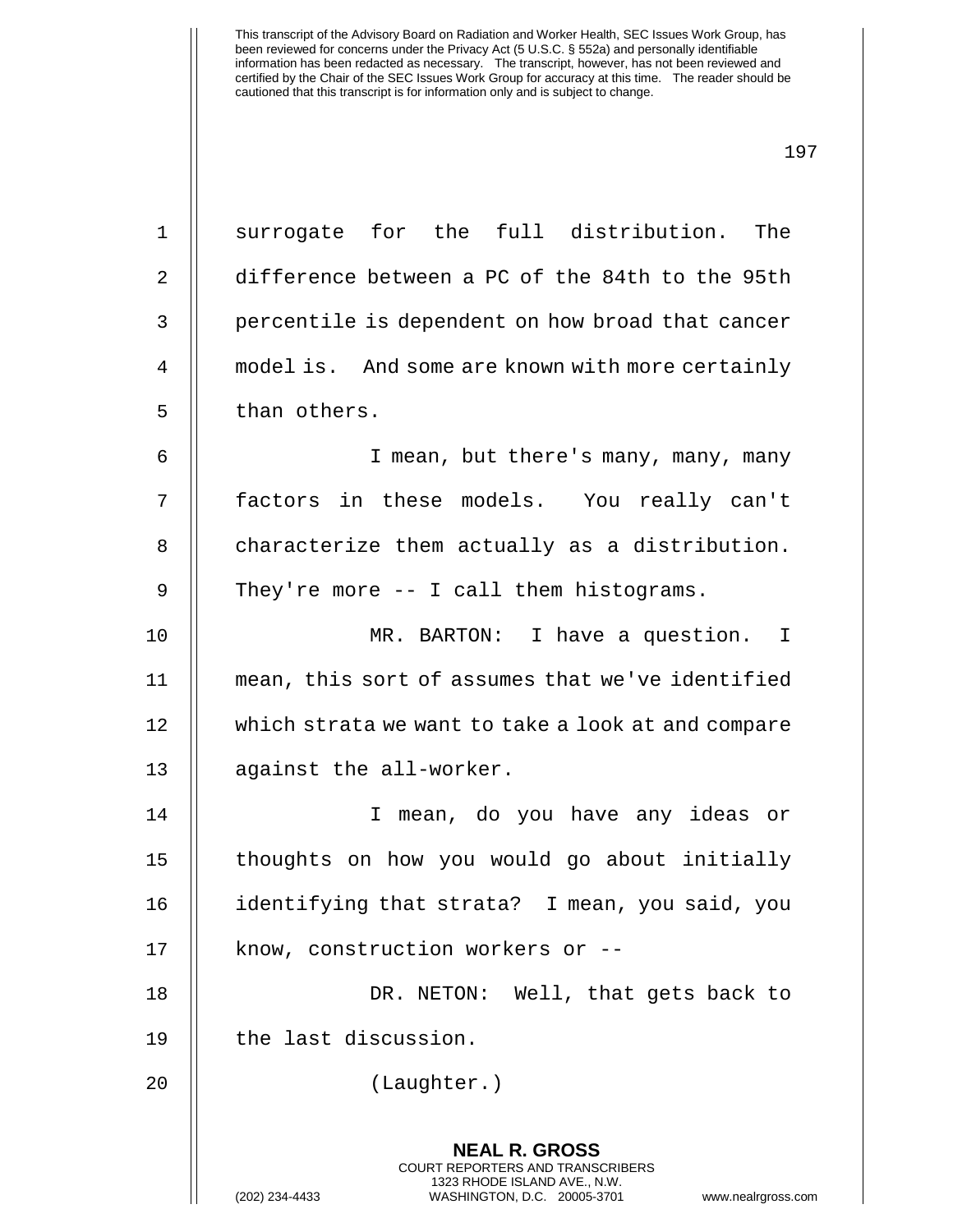**NEAL R. GROSS** COURT REPORTERS AND TRANSCRIBERS 1323 RHODE ISLAND AVE., N.W. (202) 234-4433 WASHINGTON, D.C. 20005-3701 www.nealrgross.com 1 || DR. NETON: I don't know. I mean, 2 | you know, how you do that? You have to pick  $3$  | something, and to be fair I think you got to be 4 | consistent. 5 But I don't know, I just don't know. 6 | I mean, some are easy. Some are obvious. You 7 | know, chemical operators, the guys that got their 8 || nose in the material and there's airborne. Some 9 maybe are less obvious. 10 CHAIRMAN MELIUS: At one o'clock he 11 was sure but we wore him out. 12 (Laughter.) 13 DR. NETON: Now I have no idea. 14 Okay, so that's this paper. Again, this is 15 preliminary work. You know, it's very 16 | interesting how it came out. It was a lot bigger 17 | difference than the 100 millirem, you know, where 18 || we said that there was no difference. 19 I think this is good food for thought 20  $\parallel$  and I'm not married to this analysis so any valid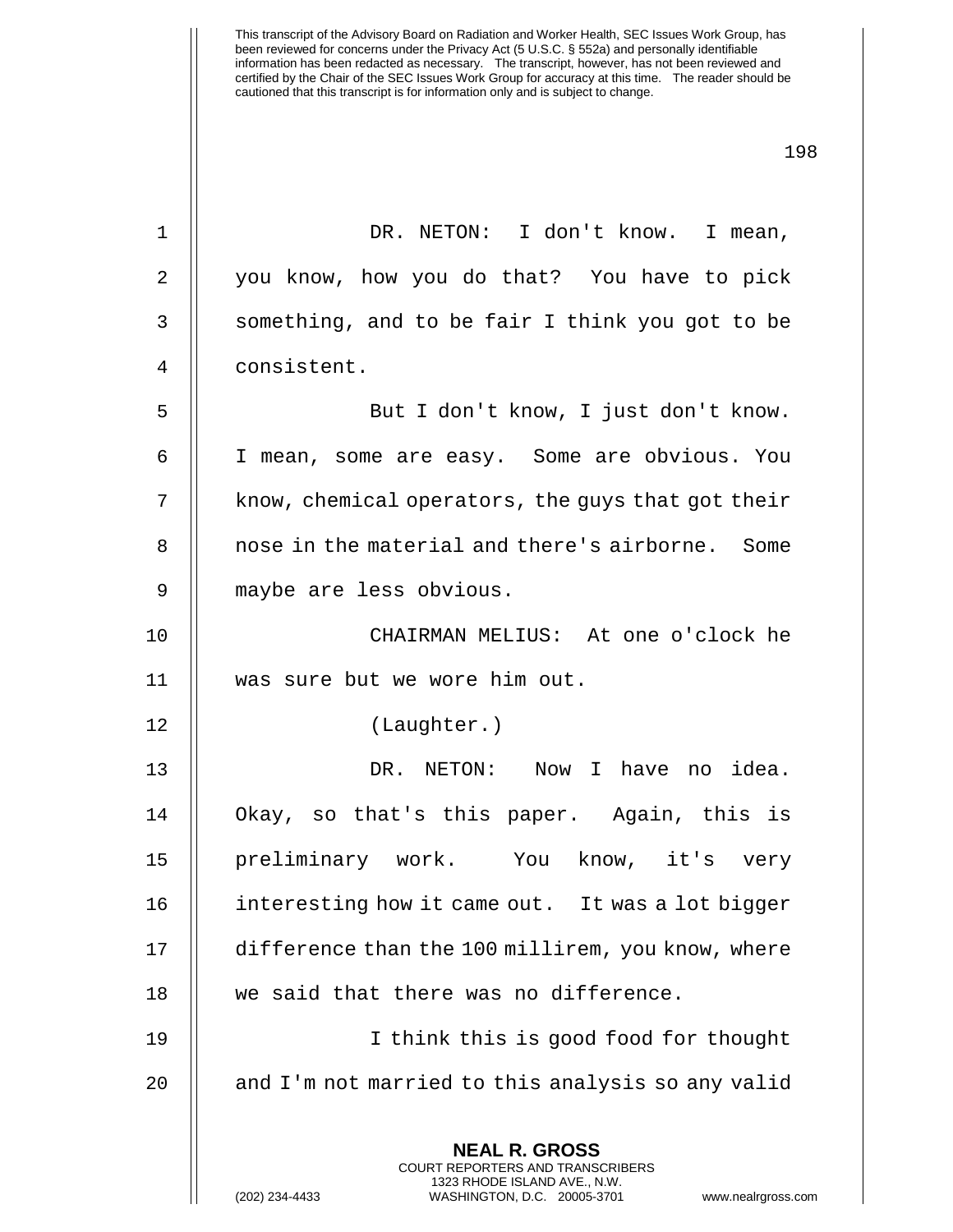This transcript of the Advisory Board on Radiation and Worker Health, SEC Issues Work Group, has been reviewed for concerns under the Privacy Act (5 U.S.C. § 552a) and personally identifiable information has been redacted as necessary. The transcript, however, has not been reviewed and certified by the Chair of the SEC Issues Work Group for accuracy at this time. The reader should be cautioned that this transcript is for information only and is subject to change. 199 **NEAL R. GROSS** COURT REPORTERS AND TRANSCRIBERS 1323 RHODE ISLAND AVE., N.W. (202) 234-4433 WASHINGTON, D.C. 20005-3701 www.nealrgross.com 1 || criticisms are totally acceptable to me. 2 DR. MAKHIJANI: Definitely more 3 interesting. 4 CHAIRMAN MELIUS: And you have three 5 weeks. Jim's allowed to have vacation again on  $6 \parallel$  this paper and  $-$ 7 DR. NETON: Okay, yes. Thank you. 8 DR. MAKHIJANI: Can we take vacation  $9$  | after that? 10 (Laughter.) 11 || CHAIRMAN MELIUS: Oh, yeah. I think 12 || SC&A should give you a big bonus. 13 || DR. NETON: All right, now I'm 14 || looking for the last paper. 15 CHAIRMAN MELIUS: This was Jim's 16 | birthday present to me. 17 DR. NETON: Was it? I didn't know 18 | that. Happy birthday. 19 CHAIRMAN MELIUS: I got OPOS too. 20 (Laughter.)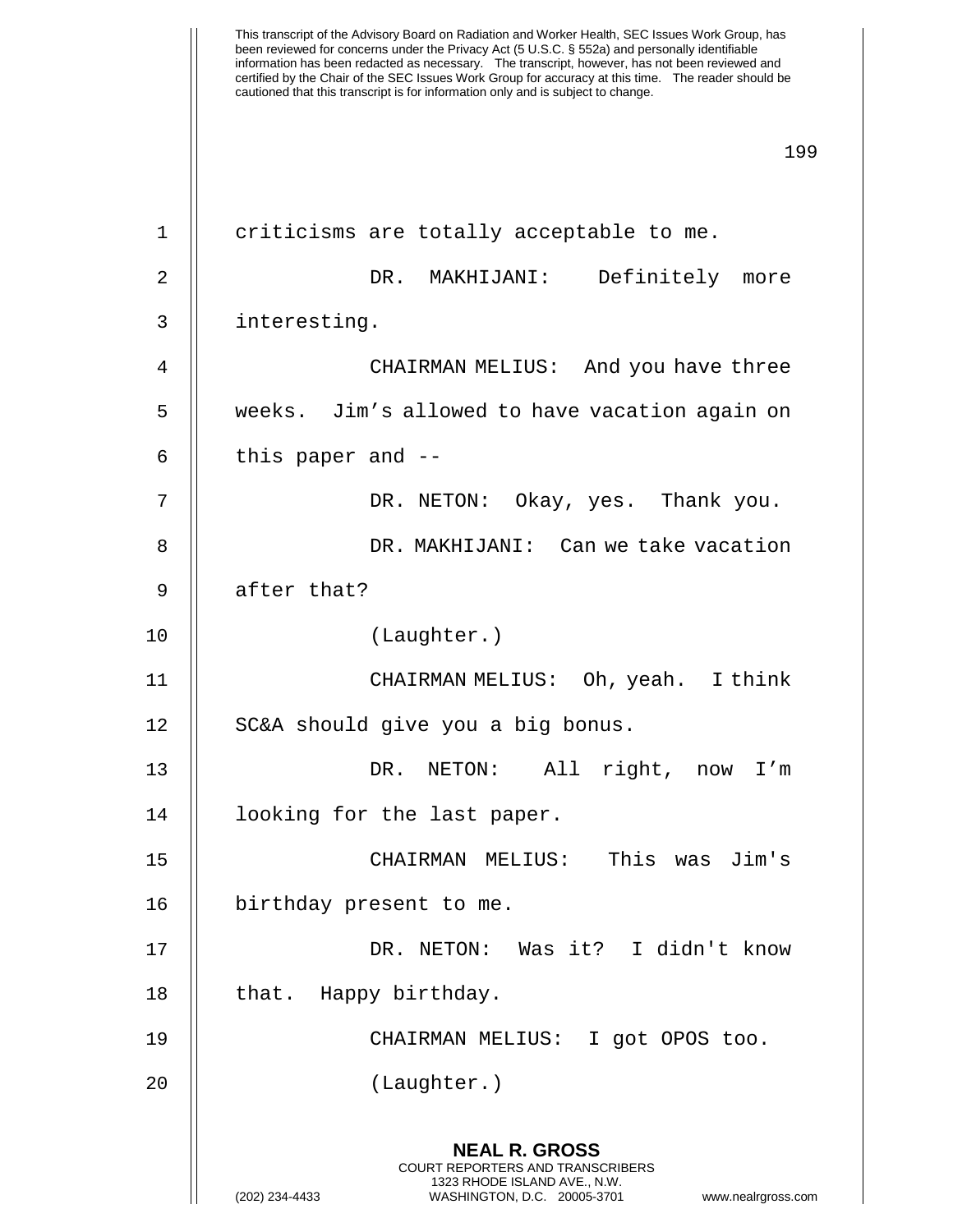information has been redacted as necessary. The transcript, however, has not been reviewed and certified by the Chair of the SEC Issues Work Group for accuracy at this time. The reader should be cautioned that this transcript is for information only and is subject to change. 200 **NEAL R. GROSS** COURT REPORTERS AND TRANSCRIBERS 1 | MEMBER BEACH: So let the record note 2 | that your birthday's on June 16th, is that what 3 you're saying? 4 CHAIRMAN MELIUS: You didn't have to  $5 \parallel$  let the record --6 (Laughter.) 7 CHAIRMAN MELIUS: Though I have been 8 || told it's someplace on the internet. 9 DR. NETON: First, I want to show 10 || something that I think might help. Somewhere on 11 here I have a presentation. Coworker slides 12 Idaho, okay. 13 All right, I put some background 14 information here because I feel it's important  $15$  || that we all talk about the same thing. And 16 you've seen these slides before but I think it's 17 || important to emphasize -- not these things, 18 || although I could think about those forever too. 19 Okay, this is just a summary of how 20 || you do coworker model calculations. And these

1323 RHODE ISLAND AVE., N.W.

This transcript of the Advisory Board on Radiation and Worker Health, SEC Issues Work Group, has been reviewed for concerns under the Privacy Act (5 U.S.C. § 552a) and personally identifiable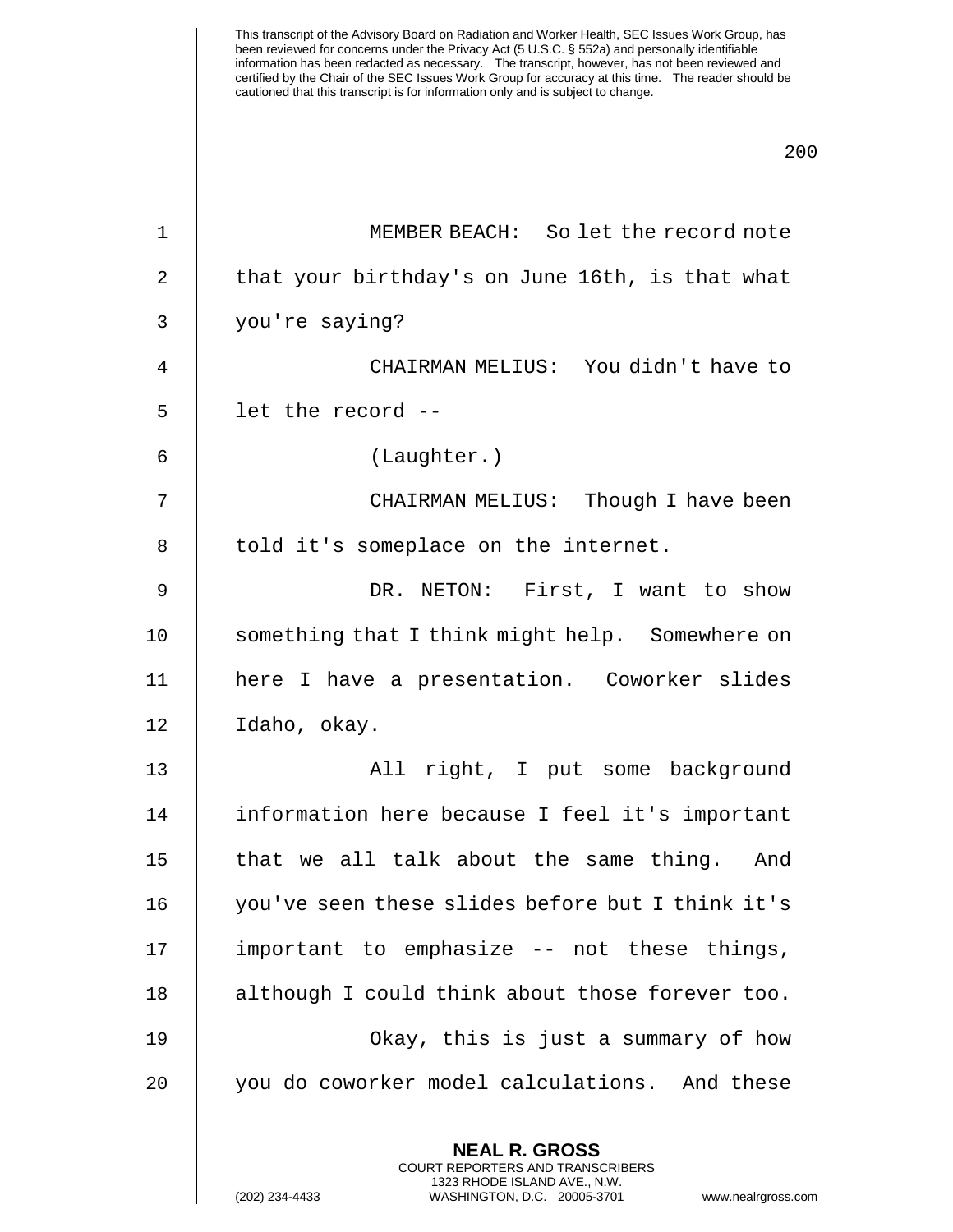| $\mathbf 1$ | little shaded boxes show possible areas where we   |
|-------------|----------------------------------------------------|
| 2           | can take data and we do something with them.       |
| 3           | You can take the urine data and that               |
| 4           | will be, what, all the urine data and then develop |
| 5           | 50th and 84th percentile urine data and you could  |
| 6           | use what SC&A is now calling the pooled analysis,  |
| 7           | which is all the urine data, and just rank it up.  |
| 8           | There's actually at least five ways                |
| 9           | I can think of that you could use the data.<br>You |
| 10          | could just rank up all the pooled data.<br>You     |
| 11          | could take a simple mean of the data per worker,   |
| 12          | individual worker, what would be the maximum       |
| 13          | possible mean. Or you can do some sort of          |
| 14          | time-weighted average, whether you do a reverse    |
| 15          | a forward analysis, make some differences<br>or    |
| 16          | depending on what the data look like. Or you       |
| 17          | could do<br>some sort of a connect-the-dots        |
| 18          | analysis, which gives you a little better          |
| 19          | resolution. Or you could do a full-blown dose      |
| 20          | reconstruction like John was just talking about.   |
|             |                                                    |

**NEAL R. GROSS** COURT REPORTERS AND TRANSCRIBERS 1323 RHODE ISLAND AVE., N.W.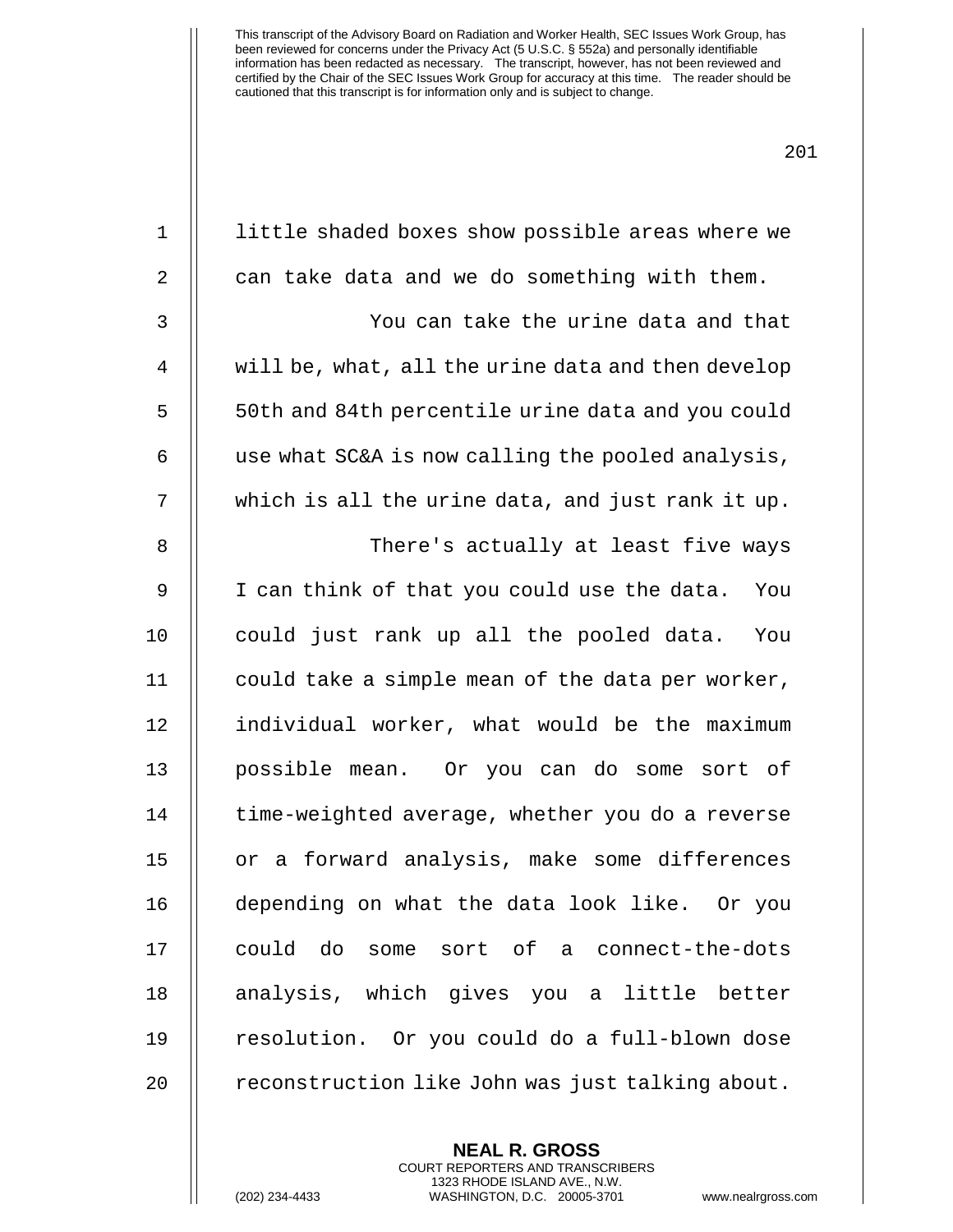| $\mathbf 1$    | There's many different ways to do it.            |
|----------------|--------------------------------------------------|
| $\overline{2}$ | In my mind, the simple pooled data               |
| 3              | analysis is the least scientifically valid       |
| $\overline{4}$ | because it's not modeling people, it's modeling  |
| 5              | samples. And this is a coworker model, it models |
| 6              | individual workers' exposures.                   |
| 7              | And if you can agree that the                    |
| 8              | full-blown dose reconstruction for everybody is  |
| $\mathsf 9$    | the gold standard, then going backwards you end  |
| 10             | up with the first choice being, in my opinion,   |
| 11             | the least desirable.                             |
| 12             | And then we'll fit 50th to 84th                  |
| 13             | percentile intake rates. This is where it gets   |
| 14             | tricky. Okay, so here is the distribution it     |
| 15             | will generate for one year, right? This is a     |
| 16             | one-year distribution, whether this is OPOS,     |
| 17             | stratified, I mean, OPOS, some stratify, doesn't |
| 18             | matter, time-weighted average, full<br>dose      |
| 19             | reconstruction, just you get this distribution   |
| 20             | for one year.                                    |
|                |                                                  |

**NEAL R. GROSS** COURT REPORTERS AND TRANSCRIBERS 1323 RHODE ISLAND AVE., N.W.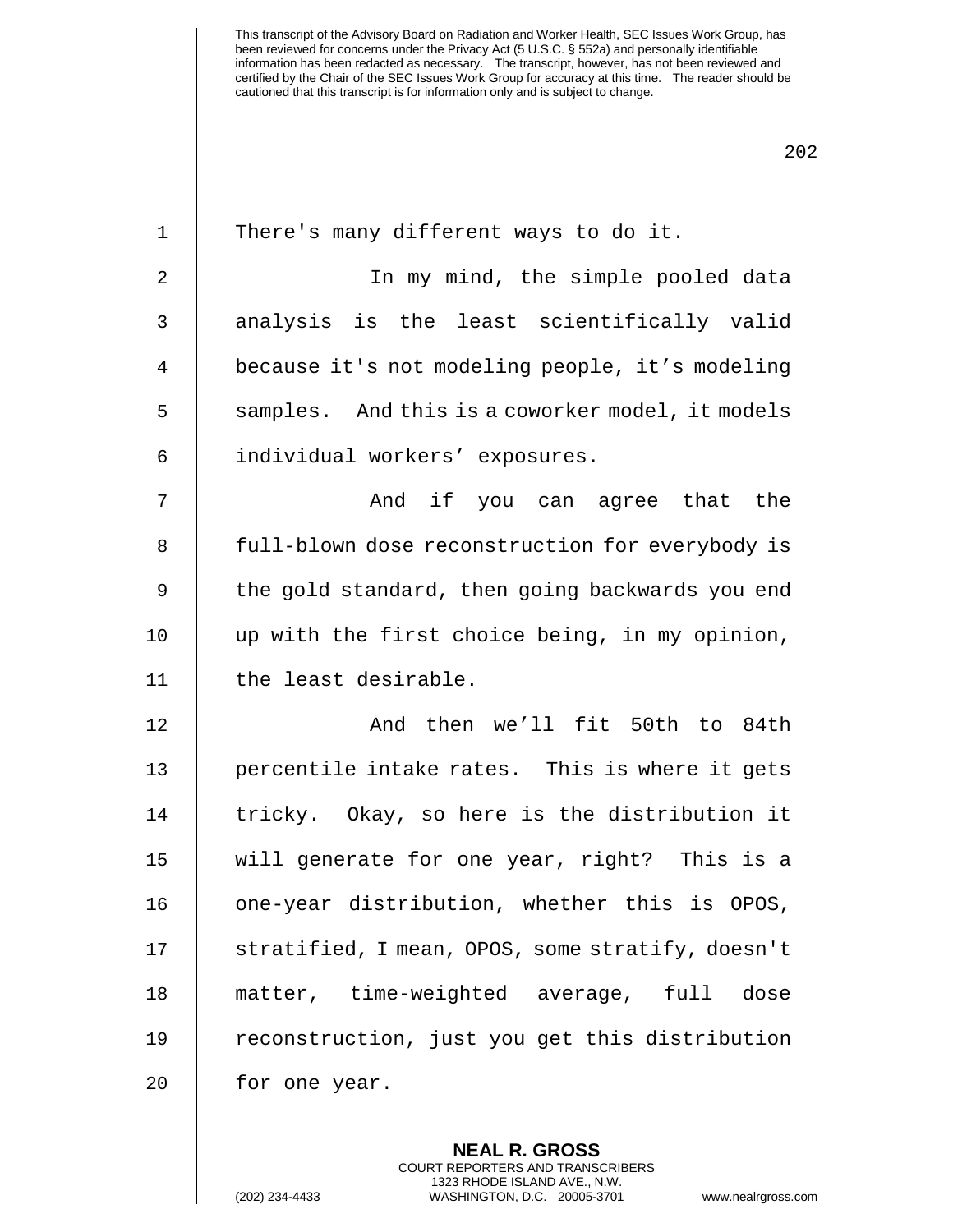203

1 Now you're going to take that 2 || distribution, and if the slides cooperate, 3 | you're going to come up with -- you're going to 4 | do an intake calculation. 5 || So each of these data points is one  $6 \parallel$  of those distributions, in this case by year. So 7 | you got about nine or ten years here of data. And 8 | you assume that on this 3,700th day this person 9 || started to breathe some chronic amount of 10 material, and what is the best fit intake through 11 | these points to give you a coworker model for this 12 little piece of the model? 13 Okay, so now I want to give you an 14 || example, a real example, from Savannah River. 15 It was the coworker model, I think, for uranium 16 || from Savannah River, and this little blue 17 || highlight area is the model from 1991 to 2000.  $18$   $\parallel$  So this is that chronic intake piece where each 19 || of these blue dots represents one of those 20 distributions, okay?

> **NEAL R. GROSS** COURT REPORTERS AND TRANSCRIBERS 1323 RHODE ISLAND AVE., N.W.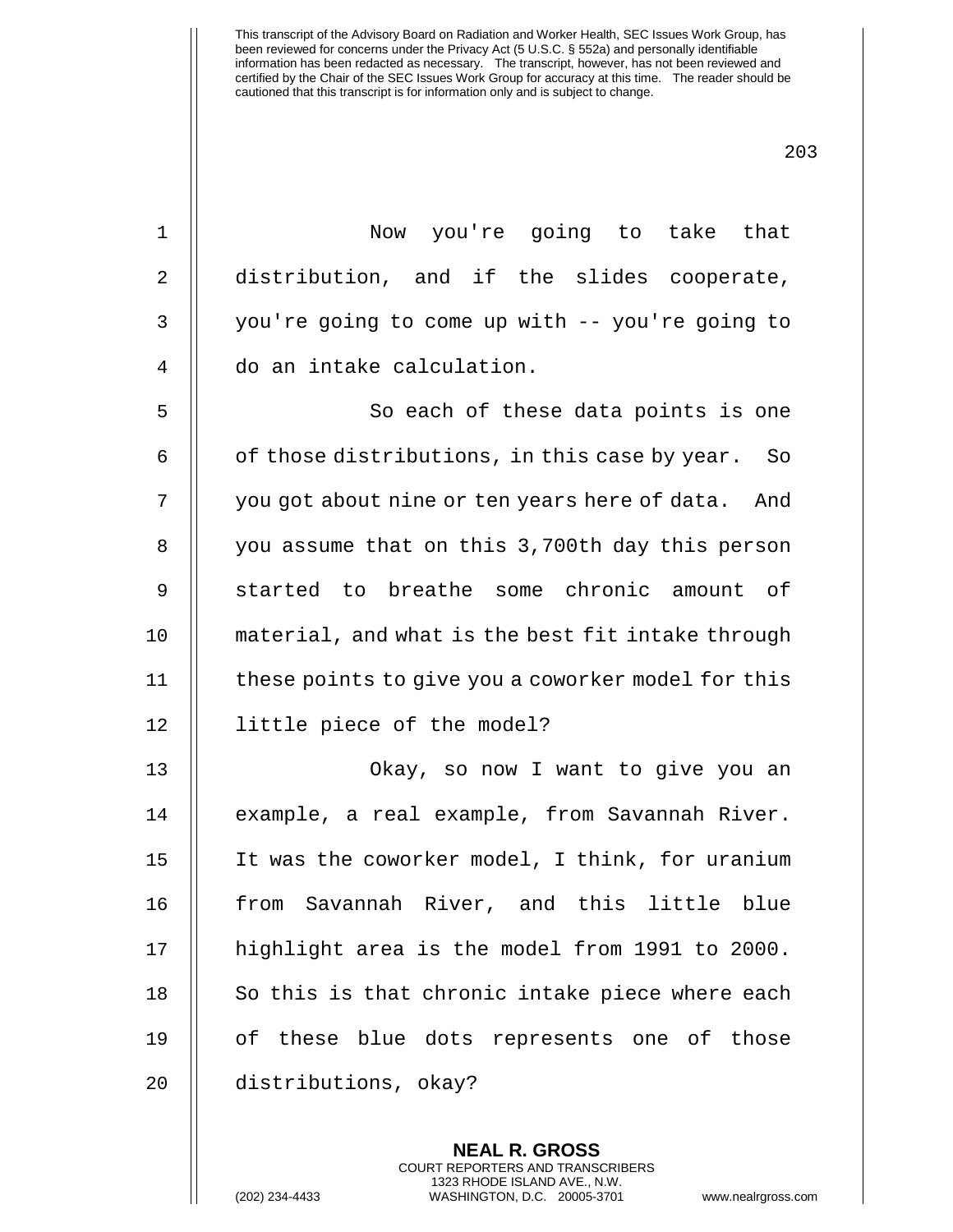| $\mathbf 1$  | So we fit that to come up with $-$ -this                                                                                                                        |
|--------------|-----------------------------------------------------------------------------------------------------------------------------------------------------------------|
| 2            | is the 50th percentile coworker model. So you                                                                                                                   |
| $\mathbf{3}$ | take the 50th percentile of all those individual                                                                                                                |
| 4            | distributions and fit it across and get this                                                                                                                    |
| 5            | curve and you come up with an intake. That                                                                                                                      |
| 6            | particular intake down here is 58 dpm per day.                                                                                                                  |
| 7            | DR. MAKHIJANI: 50th percentile of                                                                                                                               |
| 8            | all the individual --                                                                                                                                           |
| 9            | DR. NETON: Right.                                                                                                                                               |
| 10           | DR. MAKHIJANI: Which?                                                                                                                                           |
| 11           | DR. NETON: So each of these                                                                                                                                     |
| 12           | distributions, okay, you take the 50th                                                                                                                          |
| 13           | percentile, which is geometric mean, and that's                                                                                                                 |
| 14           | the excretion for that year.                                                                                                                                    |
| 15           | DR. MAKHIJANI: Okay, all right.                                                                                                                                 |
| 16           | DR. NETON: Then you take all these                                                                                                                              |
| 17           | excretions for each year and plot. We don't plot                                                                                                                |
| 18           | them here. You plot them here and then you fit                                                                                                                  |
| 19           | an intake curve through here.                                                                                                                                   |
| 20           | So what would a person have to breathe                                                                                                                          |
|              |                                                                                                                                                                 |
|              | <b>NEAL R. GROSS</b><br>COURT REPORTERS AND TRANSCRIBERS<br>1323 RHODE ISLAND AVE., N.W.<br>(202) 234-4433<br>WASHINGTON, D.C. 20005-3701<br>www.nealrgross.com |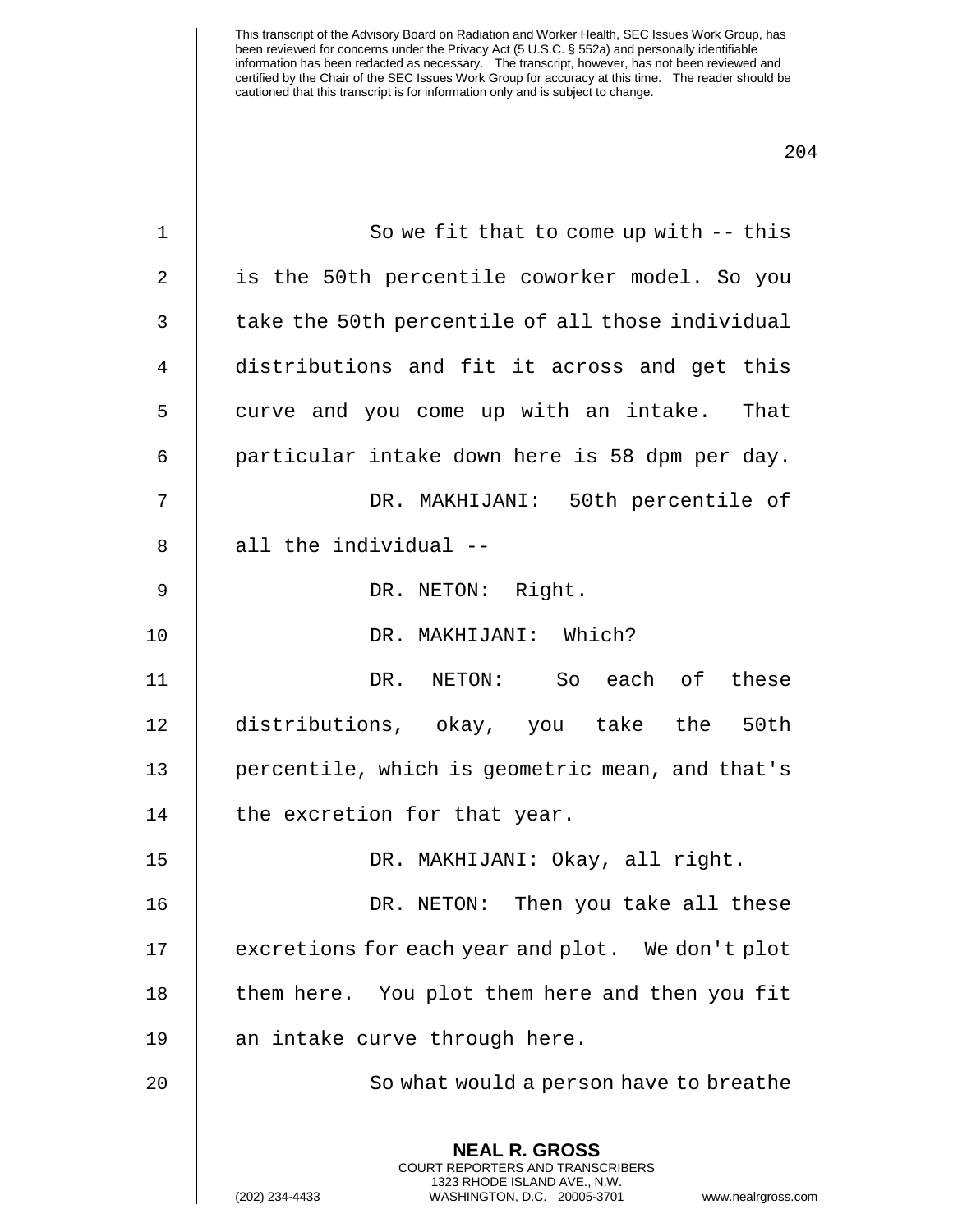| $\mathbf 1$    | in every day in order to have this pattern for           |
|----------------|----------------------------------------------------------|
| 2              | ten years? That's a chronic intake. And we're            |
| $\mathfrak{Z}$ | saying for this entire ten-year period this              |
| $\overline{4}$ | person is breathing in almost 59 dpm per day,            |
| 5              | every day for ten years. That's the 50th                 |
| 6              | percentile of the coworker model. That's                 |
| 7              | different than the 50th percentile of the                |
| 8              | individual.                                              |
| $\mathsf 9$    | Now we go further than that. We say                      |
| 10             | what is the 84th percentile excretion? So you            |
| 11             | take the 84th percentile from that curve and you         |
| 12             | do the same analysis and you generate this curve.        |
| 13             | Now you see the 84th percentile is                       |
| 14             | 141.1 dpm per day. From that calculation you can         |
| 15             | calculate the GSD of the intake itself, which in         |
| 16             | this case is $2.4$ .                                     |
| 17             | Now, we've adopted in practice never                     |
| 18             | to assign a GSD of less than three. So anything          |
| 19             | less than three is automatically made three if           |
| 20             | the GSD is less than two.                                |
|                | <b>NEAL R. GROSS</b><br>COURT REPORTERS AND TRANSCRIBERS |

1323 RHODE ISLAND AVE., N.W.

 $\mathsf{I}$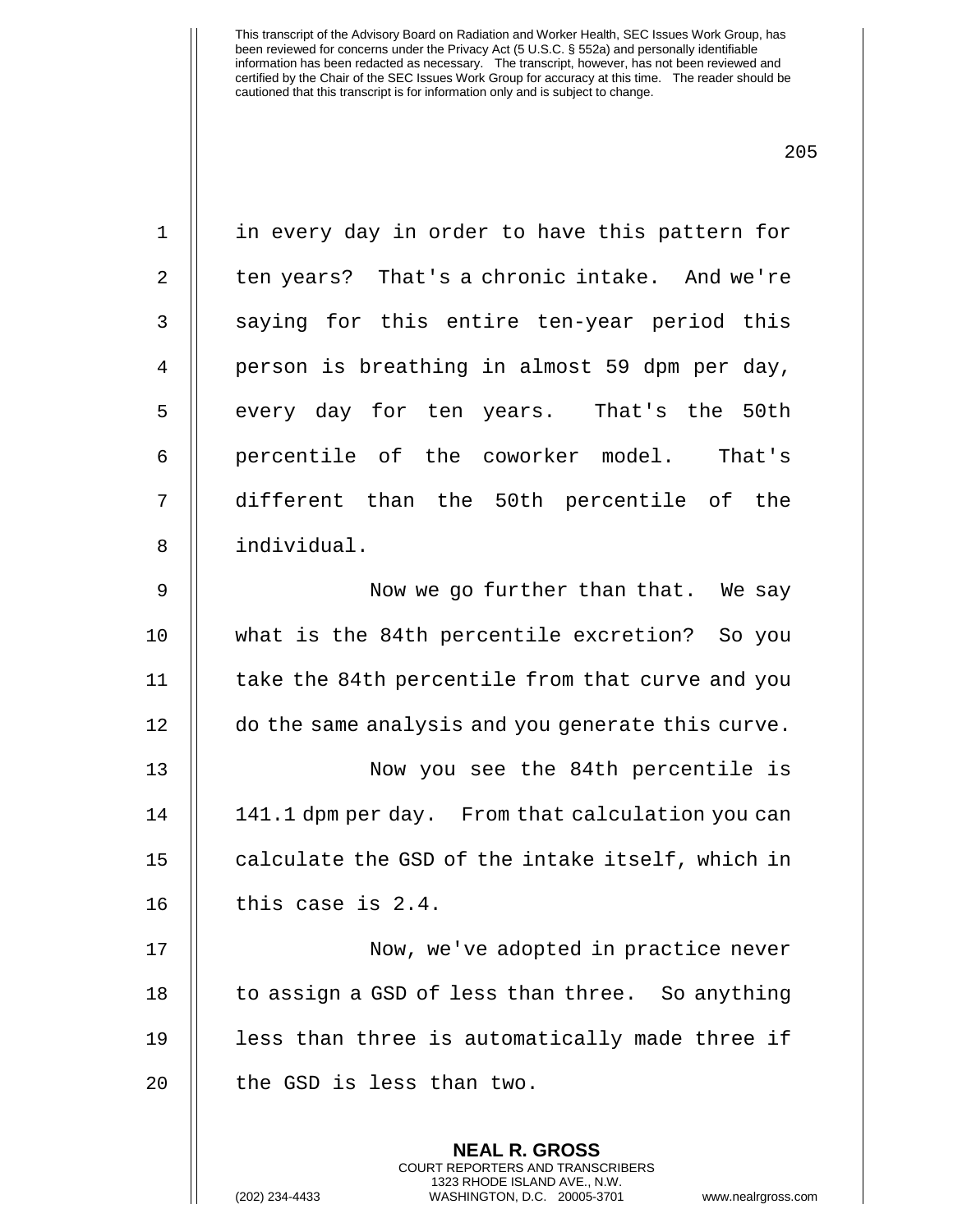| 1  | So in this particular case then the                                                                                                                             |
|----|-----------------------------------------------------------------------------------------------------------------------------------------------------------------|
| 2  | 95th percentile is this number times -- the 95th                                                                                                                |
| 3  | percentile of a GM of 58, a GSD of three, is 358                                                                                                                |
| 4  | dpm per day and that is what we will assign.                                                                                                                    |
| 5  | So this worker will receive, every                                                                                                                              |
| 6  | day, 358 picocuries per day over a ten-year                                                                                                                     |
| 7  | period when the 50th percentile was really 58.7.                                                                                                                |
| 8  | So this is, in my opinion, a generosity built into                                                                                                              |
| 9  | this coworker model, for entire ten years, based                                                                                                                |
| 10 | on that bioassay data.                                                                                                                                          |
| 11 | So when we talk about inputting into                                                                                                                            |
| 12 | IREP values, we're not talking about inputting                                                                                                                  |
| 13 | this curve. This curve has nothing to do what                                                                                                                   |
| 14 | goes in IREP. It's this analysis here that goes                                                                                                                 |
| 15 | into IREP. Well, it's actually the dose that is                                                                                                                 |
| 16 | calculated from this analysis.                                                                                                                                  |
| 17 | So I think that's important to keep                                                                                                                             |
| 18 | in mind because just because you can have a                                                                                                                     |
| 19 | difference in one of these dots of 20 percent,                                                                                                                  |
| 20 | doesn't mean it invalidates this entire ten-year                                                                                                                |
|    | <b>NEAL R. GROSS</b><br>COURT REPORTERS AND TRANSCRIBERS<br>1323 RHODE ISLAND AVE., N.W.<br>(202) 234-4433<br>WASHINGTON, D.C. 20005-3701<br>www.nealrgross.com |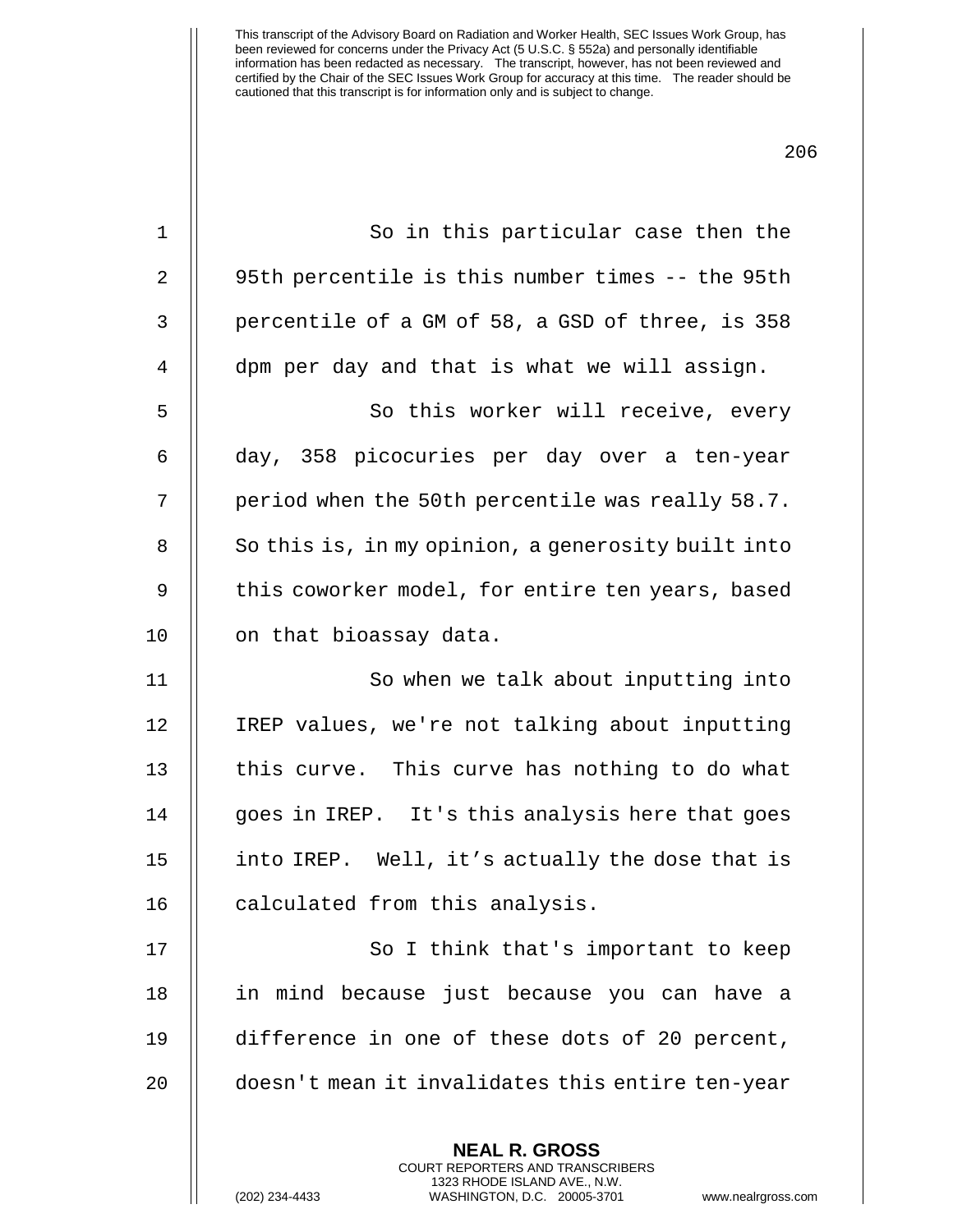| $\mathbf 1$    | period.                                                                                  |
|----------------|------------------------------------------------------------------------------------------|
| $\overline{2}$ | You'd have to have multiple years to                                                     |
| 3              | make a significant difference in this ten-year                                           |
| $\overline{4}$ | regime. And, in practice, many of these regimes                                          |
| 5              | are multiple years. I mean, they're obviously                                            |
| 6              | more than one year. So I think that's important                                          |
| 7              | to understand. It's how they're built.                                                   |
| 8              | Okay, enough on that. I just want to                                                     |
| 9              | make sure we're all talking about the same thing.                                        |
| 10             | Okay, now let me get to the other paper. Bear                                            |
| 11             | with me. Time-weighted, okay.                                                            |
| 12             | So, the last time we talked, we had                                                      |
| 13             | proposed this maximum possible mean analysis                                             |
| 14             | which was -- here we go. We had proposed this                                            |
| 15             | maximum possible mean. We just essentially used                                          |
| 16             | the maximum possible mean, which was a mean value                                        |
| 17             | of all the values.                                                                       |
| 18             | Well, since that time, we got to                                                         |
| 19             | rethinking about whether that is really the                                              |
| 20             | approach we want to use, because in reality you                                          |
|                | <b>NEAL R. GROSS</b><br>COURT REPORTERS AND TRANSCRIBERS<br>1323 RHODE ISLAND AVE., N.W. |

 $\parallel$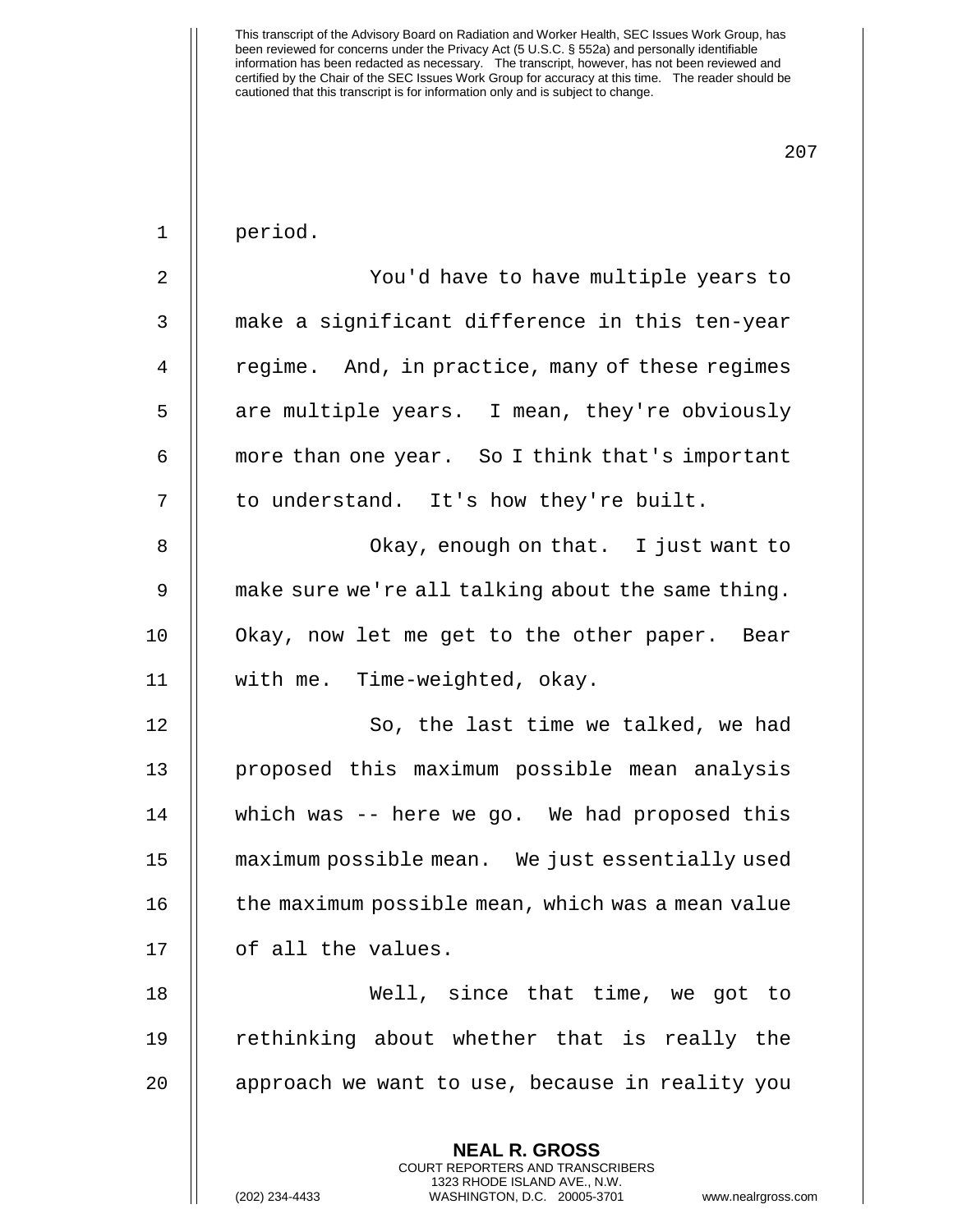| $\mathbf{1}$   | have to account for differences in excretion      |
|----------------|---------------------------------------------------|
| $\overline{2}$ | patterns. And the easiest way is just to show     |
| 3              | you one of these curves.                          |
| $\overline{4}$ | Daniel took the americium data for a              |
| 5              | certain time period. And you can see here, this   |
| 6              | is the average daily excretion for 1971 for some  |
| 7              | particular person. And all these red and blue     |
| 8              | dots are samples, whether they're censored or     |
| 9              | uncensored values.                                |
| 10             | But you can see, what you're really               |
| 11             | trying to do is get the area under the curve. How |
| 12             | much did this person excrete in this particular   |
| 13             | year?                                             |
| 14             | So, you know, you could integrate                 |
| 15             | going forward, as we've done in our analysis,     |
| 16             | weighting each amount by the -- think I got --    |
| 17             | yeah, each of these are little triangles. So you  |
| 18             | integrate these triangles where a guy is not      |
| 19             | excreting much and then he pops up. This is       |
| 20             | clearly an incident sample because he got a lot   |
|                |                                                   |

**NEAL R. GROSS** COURT REPORTERS AND TRANSCRIBERS 1323 RHODE ISLAND AVE., N.W.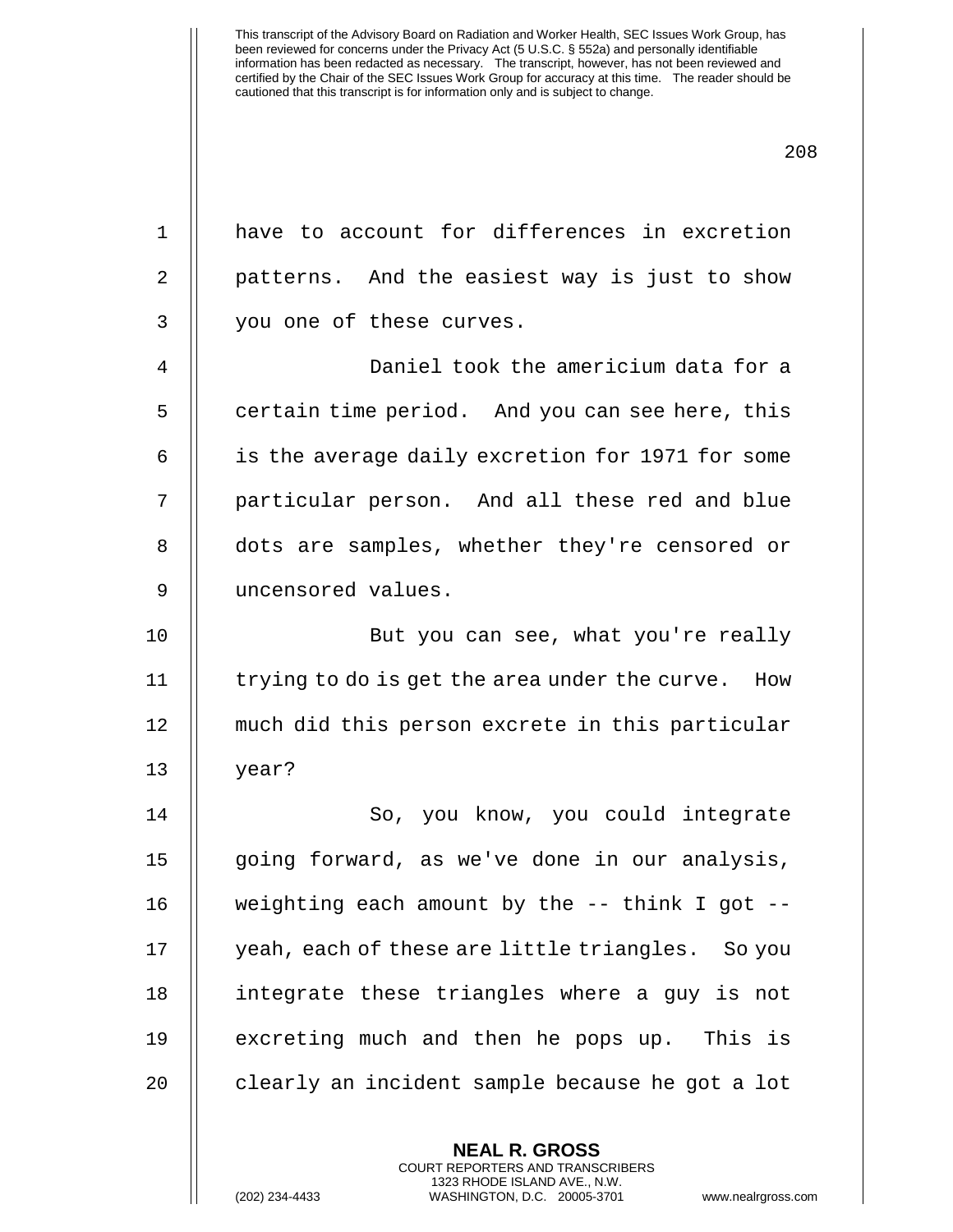| $\mathbf 1$    | of samples down, following down. You integrate    |
|----------------|---------------------------------------------------|
| $\overline{2}$ | all these little rectangles and you divide by the |
| $\mathsf{3}$   | total days in the year and you get at the         |
| $\overline{4}$ | time-weighted OPOS.                               |
| 5              | Did he not list the -- yeah. The OPOS             |
| 6              | value for the maximum -- using the mean value was |
| 7              | 3.6. And in using this new time-weighted          |
| 8              | analysis you end up with 0.95, because clearly    |
| $\mathsf 9$    | this is not contributing much to the overall      |
| 10             | excretion. It's a blip in time and goes down      |
| 11             | pretty quickly.                                   |
| 12             | Now, that's if you integrate forward.             |
| 13             | SC&A has suggested, and there's some basis for    |
| 14             | this, that you should integrate going backwards   |
| 15             | because the bioassay point is actually a measure  |
| 16             | of what happened before it, not after it.         |
| 17             | What that tends to do, though, is it              |
| 18             | weights these incident samples. And that's why    |
| 19             | I like going forward, but I'm not married to      |
| 20             | either one.                                       |
|                | <b>NEAL R. GROSS</b>                              |
|                | COURT REPORTERS AND TRANSCRIBERS                  |

1323 RHODE ISLAND AVE., N.W.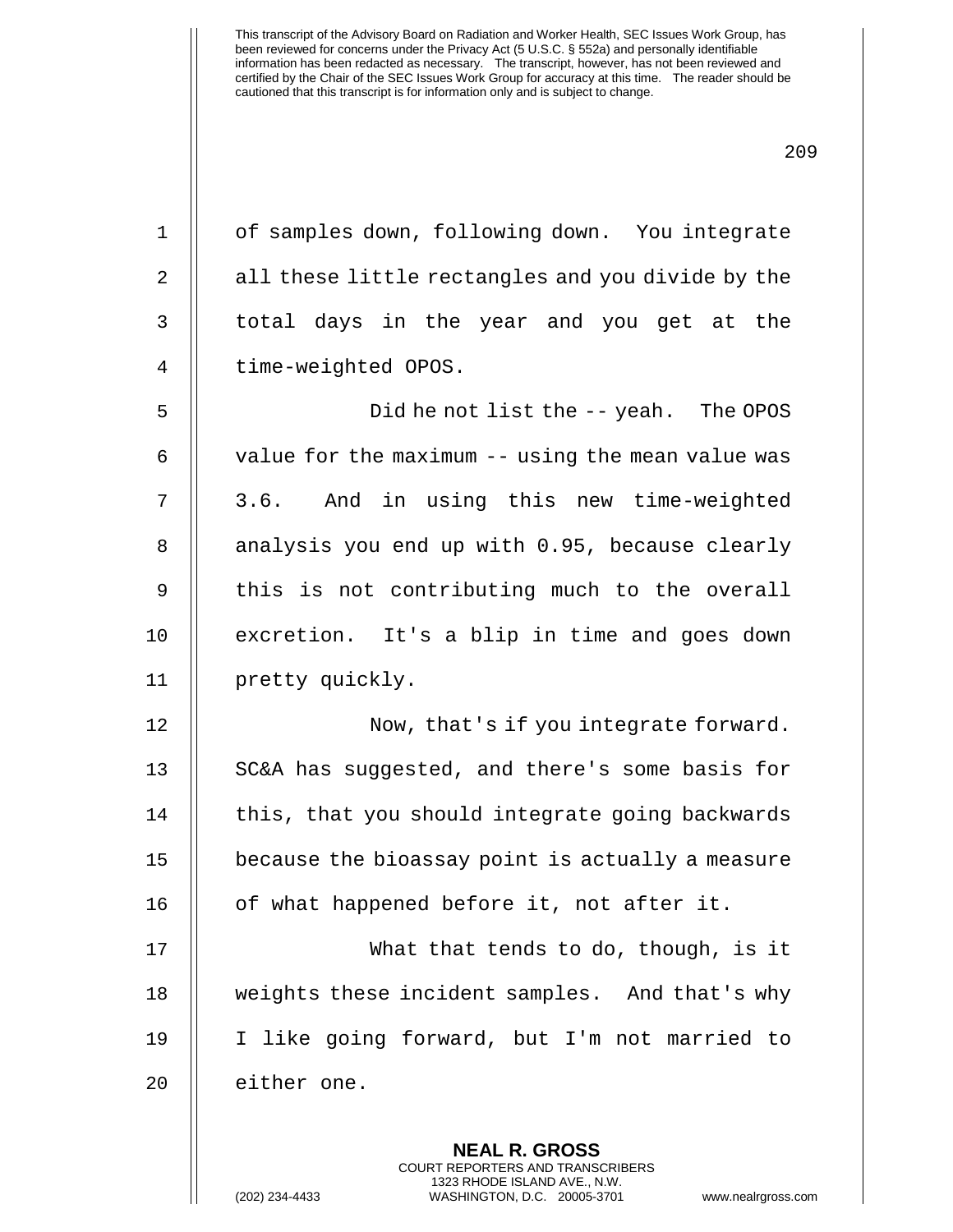| $\mathbf 1$    | If you go backwards, then this 12                                                                                                                              |
|----------------|----------------------------------------------------------------------------------------------------------------------------------------------------------------|
| 2              | would essentially generate a rectangle like                                                                                                                    |
| $\mathfrak{Z}$ | this. It would go up from 0.3 to 12, so it would                                                                                                               |
| $\overline{4}$ | much more heavily weight the incident. The main                                                                                                                |
| 5              | difference is going backwards weights the                                                                                                                      |
| 6              | incident samples a lot more.                                                                                                                                   |
| 7              | MR. HINNEFELD: The assumption being                                                                                                                            |
| 8              | that the incident sample would be taken shortly                                                                                                                |
| 9              | after the incident?                                                                                                                                            |
| 10             | DR. NETON: Right. Which is, it's                                                                                                                               |
| 11             | an incident, is typically what happens.                                                                                                                        |
| 12             | So I don't want to get too much into                                                                                                                           |
| 13             | the statistics. I mean, there are some formulas                                                                                                                |
| 14             | in here that give you how it's calculated. But                                                                                                                 |
| 15             | in essence we're just saying we feel that a better                                                                                                             |
| 16             | approximation of a person's urinary excretion                                                                                                                  |
| 17             | for the year is the time-weighted OPOS, which is                                                                                                               |
| 18             | based on this formula right here, whether it's                                                                                                                 |
| 19             | M or M plus one. I'm not going to argue.                                                                                                                       |
| 20             | SC&A has corrections on that but, you                                                                                                                          |
|                | <b>NEAL R. GROSS</b><br>COURT REPORTERS AND TRANSCRIBERS<br>1323 RHODE ISLAND AVE., N.W.<br>(202) 234-4433<br>WASHINGTON, D.C. 20005-3701<br>www.nealrgross.co |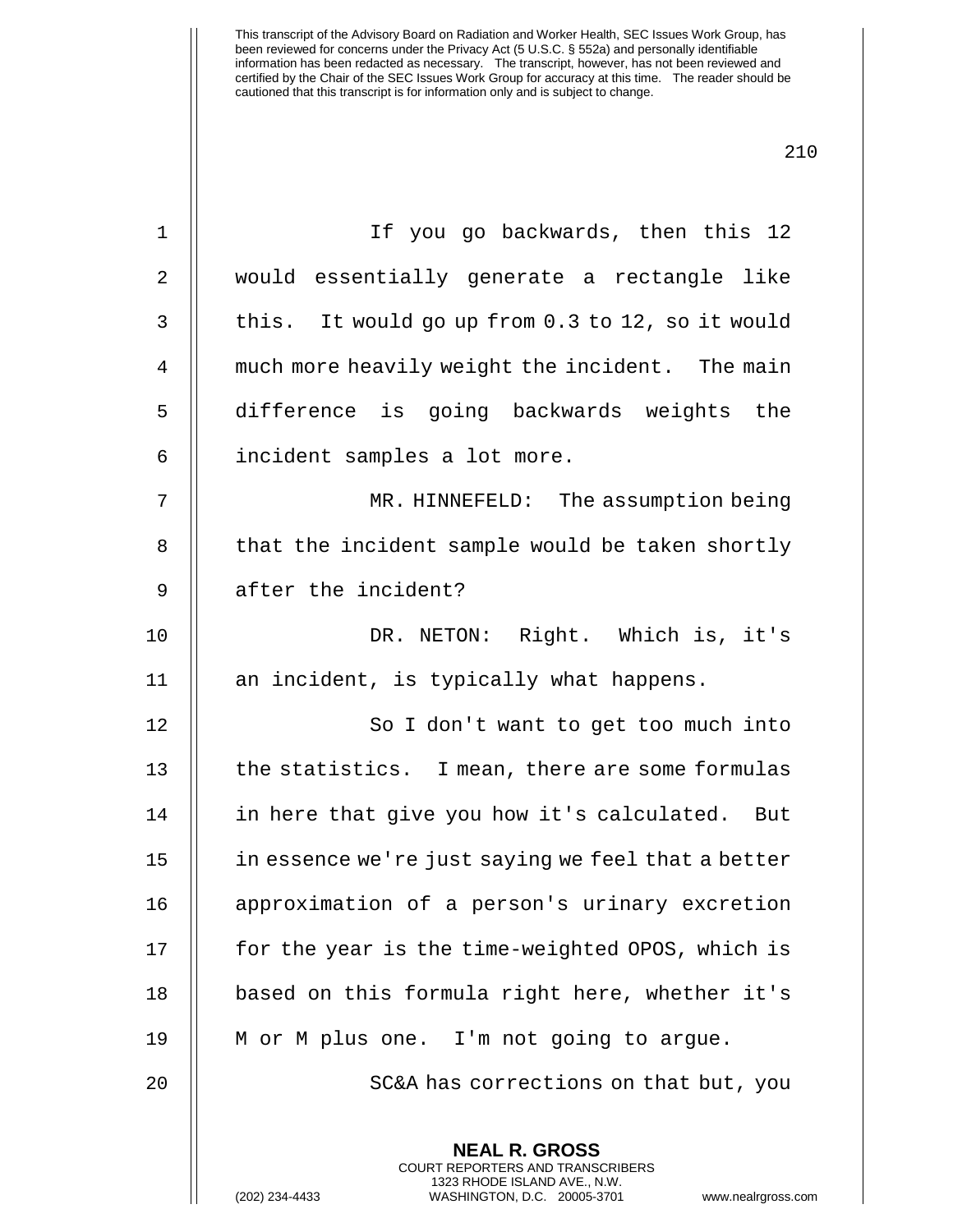1 || know, this value here, OPOS is the mean, the mean

2 || value, just linear mean, and this is the

3 | time-weighted value. We're now suggesting or 4 | recommending, hoping, that we will use this value 5 | in our calculations. 6 || SC&A's analysis, as I read, still is 7 || suggesting that it okay -- you know, mean value 8 || is still appropriate, with some concessions, 9  $\parallel$  that if -- I'm not sure how you define this --10 if there is significant data, what do you call 11 it? Data -- 12 || MR. HINNEFELD: Data dominance. 13 DR. NETON: Dominance. Then it 14  $\parallel$  should be used. In my opinion, if it's okay to 15 use when it's data dominant, why isn't it okay 16  $\parallel$  to use when you have three, four, five, six 17 | samples? 18 || I think the argument where it says 19 it's only one percent of the samples are affected 20  $\parallel$  by these type calculations. If you look at it,

> **NEAL R. GROSS** COURT REPORTERS AND TRANSCRIBERS 1323 RHODE ISLAND AVE., N.W.

(202) 234-4433 WASHINGTON, D.C. 20005-3701 www.nealrgross.com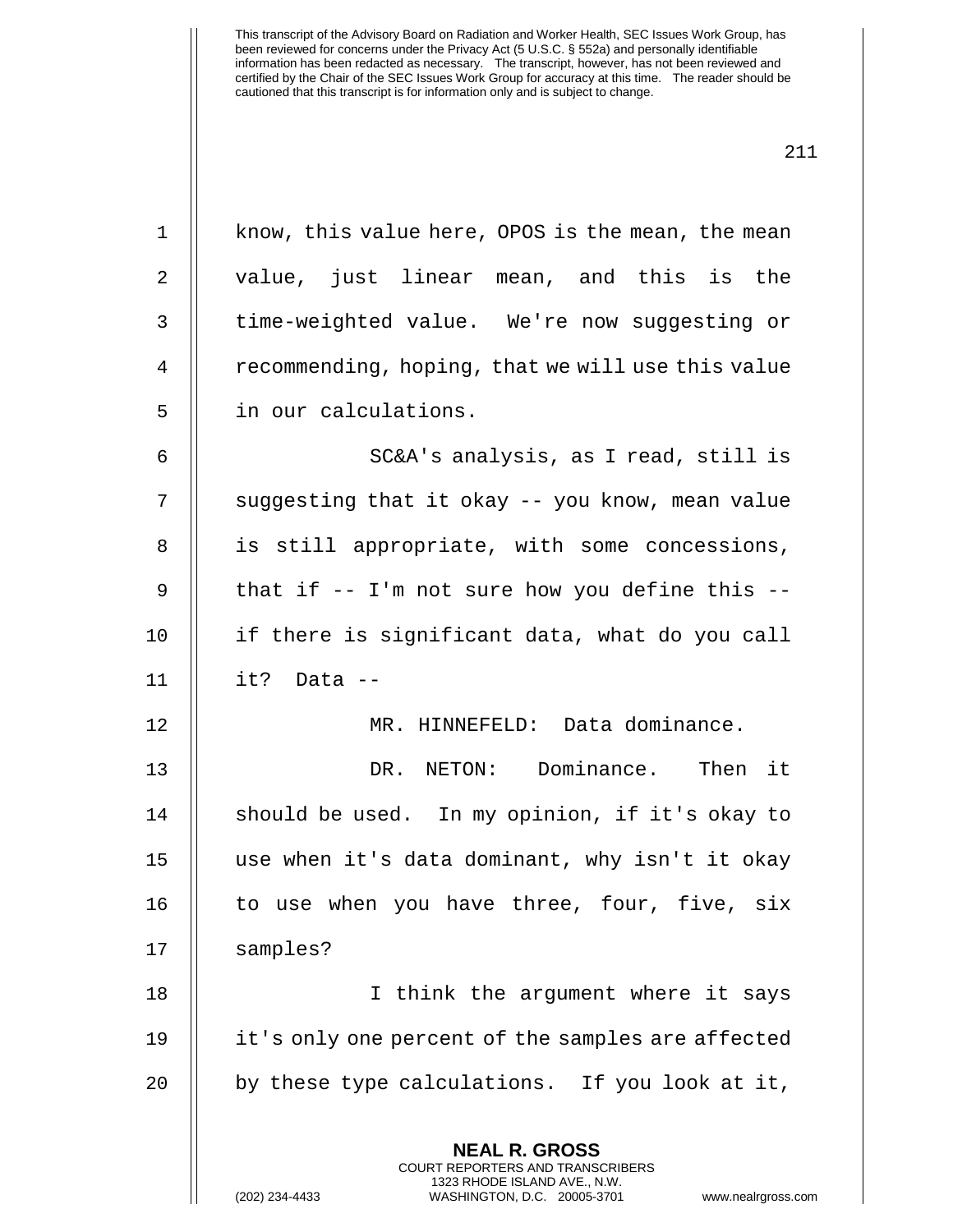| $\mathbf 1$    | though, it's the percentage of the samples, not   |
|----------------|---------------------------------------------------|
| 2              | the percentage of the people, you know, that are  |
| 3              | affected.                                         |
| $\overline{4}$ | So you want to represent the people               |
| 5              | affected, that's very different than saying it's  |
| 6              | one percent of the samples. It's typically        |
| 7              | going to be much more than that.                  |
| 8              | So I feel, I strongly feel, that this             |
| $\mathsf 9$    | is a more appropriate approach than using the     |
| 10             | pooled data. It may or may not be -- it's more    |
| 11             | accurate than just taking a linear value, I mean, |
| 12             | a simple mean value, because it definitely        |
| 13             | accounts for the time-dependent distribution,     |
| 14             | which I think is more appropriate.                |
| 15             | As far as I could tell, the only                  |
| 16             | argument for staying with the pooled data is it   |
| 17             | produces higher means and standard deviations,    |
| 18             | but I'm not sure that's valid given the technical |
| 19             | reasons for using, you know, a more time-weighted |
| 20             | approach. So that's it in a nutshell. I'd be      |
|                |                                                   |

**NEAL R. GROSS** COURT REPORTERS AND TRANSCRIBERS 1323 RHODE ISLAND AVE., N.W.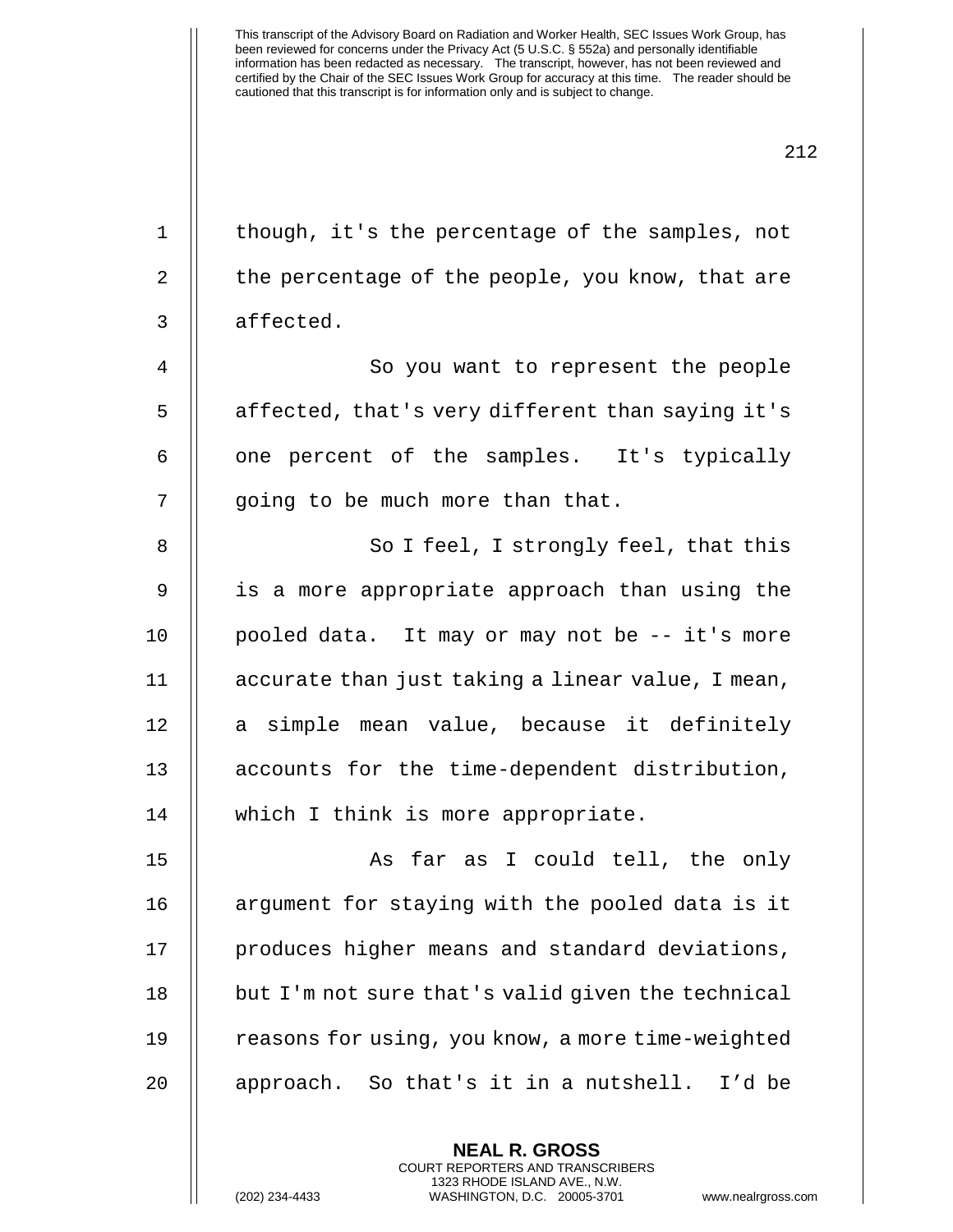| $\mathbf 1$ | happy to entertain any questions.                                                                                                                                     |
|-------------|-----------------------------------------------------------------------------------------------------------------------------------------------------------------------|
| 2           | MR. BARTON: Well, if I may, I think                                                                                                                                   |
| 3           | that we all agreed over at SC&A, when we saw the                                                                                                                      |
| 4           | time-weighting, that it represents kind of an                                                                                                                         |
| 5           | improvement over unweighted OPOS because it has                                                                                                                       |
| 6           | an element of time in it now.                                                                                                                                         |
| 7           | But I think really our concern is just                                                                                                                                |
| 8           | with the averaging in general. And it's not only,                                                                                                                     |
| 9           | essentially, in the end product you end up with                                                                                                                       |
| 10          | lower assigned doses than you would with the                                                                                                                          |
| 11          | older pooled model.                                                                                                                                                   |
| 12          | It was our understanding in reviewing                                                                                                                                 |
| 13          | the literature that basically the scientific                                                                                                                          |
| 14          | validity behind averaging was that the mean value                                                                                                                     |
| 15          | of a worker's excretion rate over some time was                                                                                                                       |
| 16          | proportional to their intake over that time.                                                                                                                          |
| 17          | But it is our understanding, and                                                                                                                                      |
| 18          | maybe you can react to this, this is one of our                                                                                                                       |
| 19          | findings in RPRT-53, that when you take the mean                                                                                                                      |
| 20          | of a worker's sample and it's okay to do that if                                                                                                                      |
|             | <b>NEAL R. GROSS</b><br><b>COURT REPORTERS AND TRANSCRIBERS</b><br>1323 RHODE ISLAND AVE., N.W.<br>(202) 234-4433<br>WASHINGTON, D.C. 20005-3701<br>www.nealrgross.co |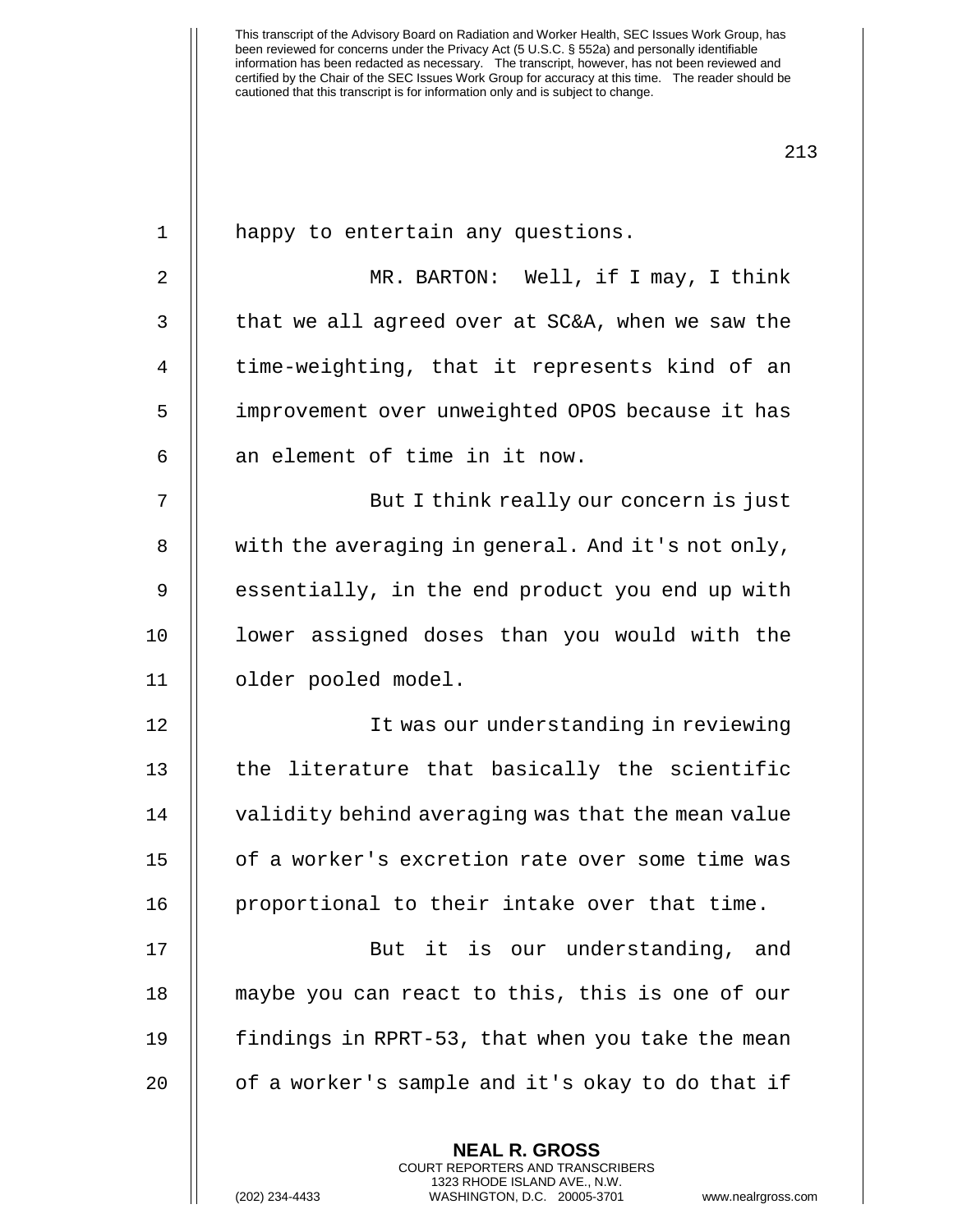| $\mathbf 1$    | you're only following a single intake. And I                                                                                                                          |
|----------------|-----------------------------------------------------------------------------------------------------------------------------------------------------------------------|
| $\overline{2}$ | guess that's where our major misgivings are with                                                                                                                      |
| $\mathfrak{Z}$ | it. It's just that we don't have, over a given                                                                                                                        |
| $\overline{4}$ | time period, you know, one acute intake.                                                                                                                              |
| 5              | It's a mixed bag. You're going to                                                                                                                                     |
| 6              | have periods of no exposure, periods of, you                                                                                                                          |
| 7              | know, medium chronic exposure. Then you might                                                                                                                         |
| $\, 8$         | have acute exposure thrown in there and we're                                                                                                                         |
| $\mathsf 9$    | averaging them all together, and I'm not sure if                                                                                                                      |
| 10             | it maintains that scientific credibility in                                                                                                                           |
| 11             | that.                                                                                                                                                                 |
| 12             | If I might, specifically from NCRP                                                                                                                                    |
| 13             | Report 164, it says, and this was quoted in our                                                                                                                       |
| 14             | report, "This appendix provides a summary of the                                                                                                                      |
| 15             | least squares method formula that can be used to                                                                                                                      |
| 16             | derive the intake starting from measurements of                                                                                                                       |
| 17             | activity in bioassay.                                                                                                                                                 |
| 18             | "The formulas assume only one intake,                                                                                                                                 |
| 19             | no prior knowledge about the magnitude of the                                                                                                                         |
| 20             | intake, biokinetic model parameters are known                                                                                                                         |
|                | <b>NEAL R. GROSS</b><br><b>COURT REPORTERS AND TRANSCRIBERS</b><br>1323 RHODE ISLAND AVE., N.W.<br>(202) 234-4433<br>WASHINGTON, D.C. 20005-3701<br>www.nealrgross.co |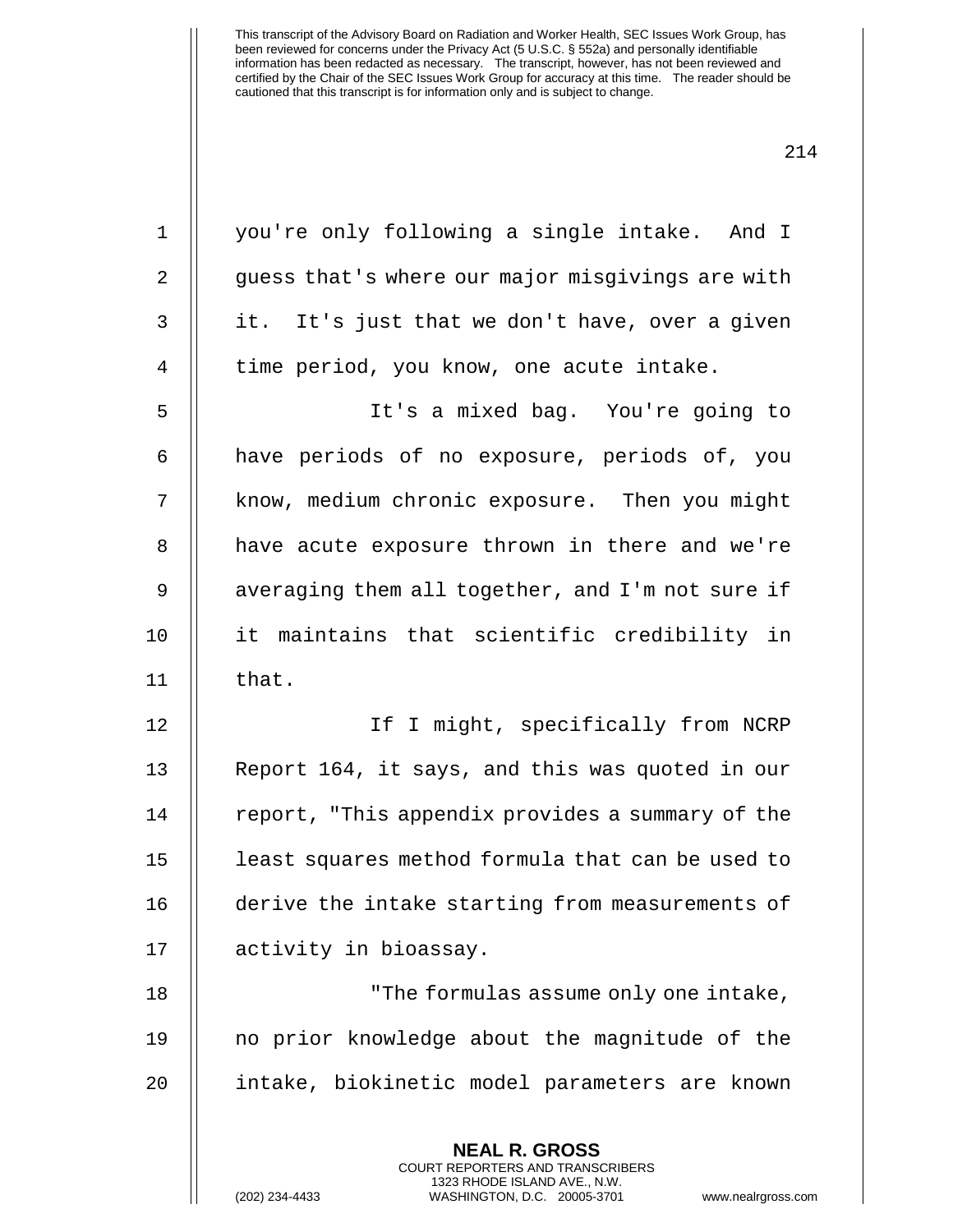| $\mathbf 1$    | perfectly, and all the measures are independent   |
|----------------|---------------------------------------------------|
| $\overline{2}$ | and properly normalized."                         |
| $\mathsf{3}$   | So I guess I'd like to hear, or we'd              |
| 4              | all like to hear, your reaction to that. Because  |
| 5              | it was our understanding that, yeah, when you     |
| 6              | take the mean value of a worker's excretion rate  |
| 7              | it is a very good measure if we're only talking   |
| 8              | about a single intake, which is really where we   |
| 9              | came out with our principle finding from RPRT-53, |
| 10             | is that we think OPOS does have a place and it's  |
| 11             | after that -- if we go back to that chart you     |
| 12             | showed us -- after that spike acute intake and    |
| 13             | that, you know, averaging those values that are   |
| 14             | clearly a result of that intake, which would pose |
| 15             | sort of the data dominance problem of that worker |
| 16             | submitting more samples than your normally        |
| 17             | chronic exposed worker, that we felt that was     |
| 18             | really the place for OPOS, whether unweighted     |
| 19             | and, like we just said, we feel<br>the            |
| 20             | time-weighting represents a significant           |
|                |                                                   |

**NEAL R. GROSS** COURT REPORTERS AND TRANSCRIBERS 1323 RHODE ISLAND AVE., N.W.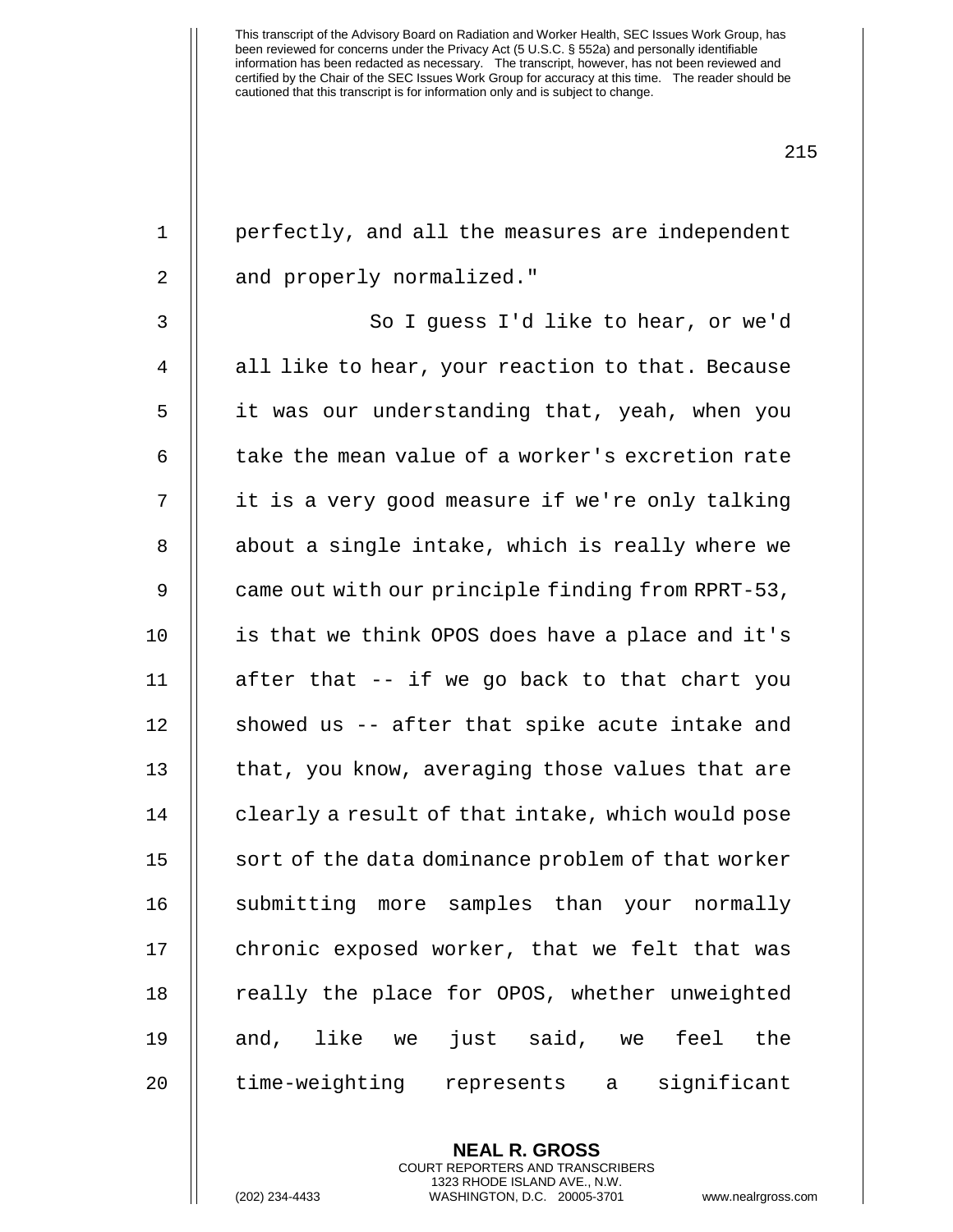| $\mathbf 1$    | technical improvement. So, I mean, do you want                                                                                                                  |
|----------------|-----------------------------------------------------------------------------------------------------------------------------------------------------------------|
| $\overline{2}$ | to comment on that?                                                                                                                                             |
| 3              | DR. NETON: Okay. Tom, are you                                                                                                                                   |
| $\overline{4}$ | still on the phone? Are you on mute?<br>Tom                                                                                                                     |
| 5              | LaBone?                                                                                                                                                         |
| 6              | MS. CHALMERS: Hey, Jim. This is                                                                                                                                 |
| 7              | Nancy. Tom had to leave.                                                                                                                                        |
| 8              | DR. NETON: Oh, he had to leave? Oh,                                                                                                                             |
| 9              | great, because this is a question that Tom -- we                                                                                                                |
| 10             | talked about this and I think that's a                                                                                                                          |
| 11             | misinterpretation of the NCRP document where                                                                                                                    |
| 12             | it's single intake.                                                                                                                                             |
| 13             | DR. MAKHIJANI: Joyce is the one who                                                                                                                             |
| 14             | -- Joyce, are you on the phone?                                                                                                                                 |
| 15             | MR. KATZ: She may have had to leave.                                                                                                                            |
| 16             | DR. LIPSZTEIN: Hi.                                                                                                                                              |
| 17             | DR. MAKHIJANI: Joyce, do you want to                                                                                                                            |
| 18             | comment on that, since you did the original                                                                                                                     |
| 19             | analysis, if I remember right.                                                                                                                                  |
| 20             | DR. LIPSZTEIN: -- interpretation of                                                                                                                             |
|                | <b>NEAL R. GROSS</b><br>COURT REPORTERS AND TRANSCRIBERS<br>1323 RHODE ISLAND AVE., N.W.<br>(202) 234-4433<br>WASHINGTON, D.C. 20005-3701<br>www.nealrgross.com |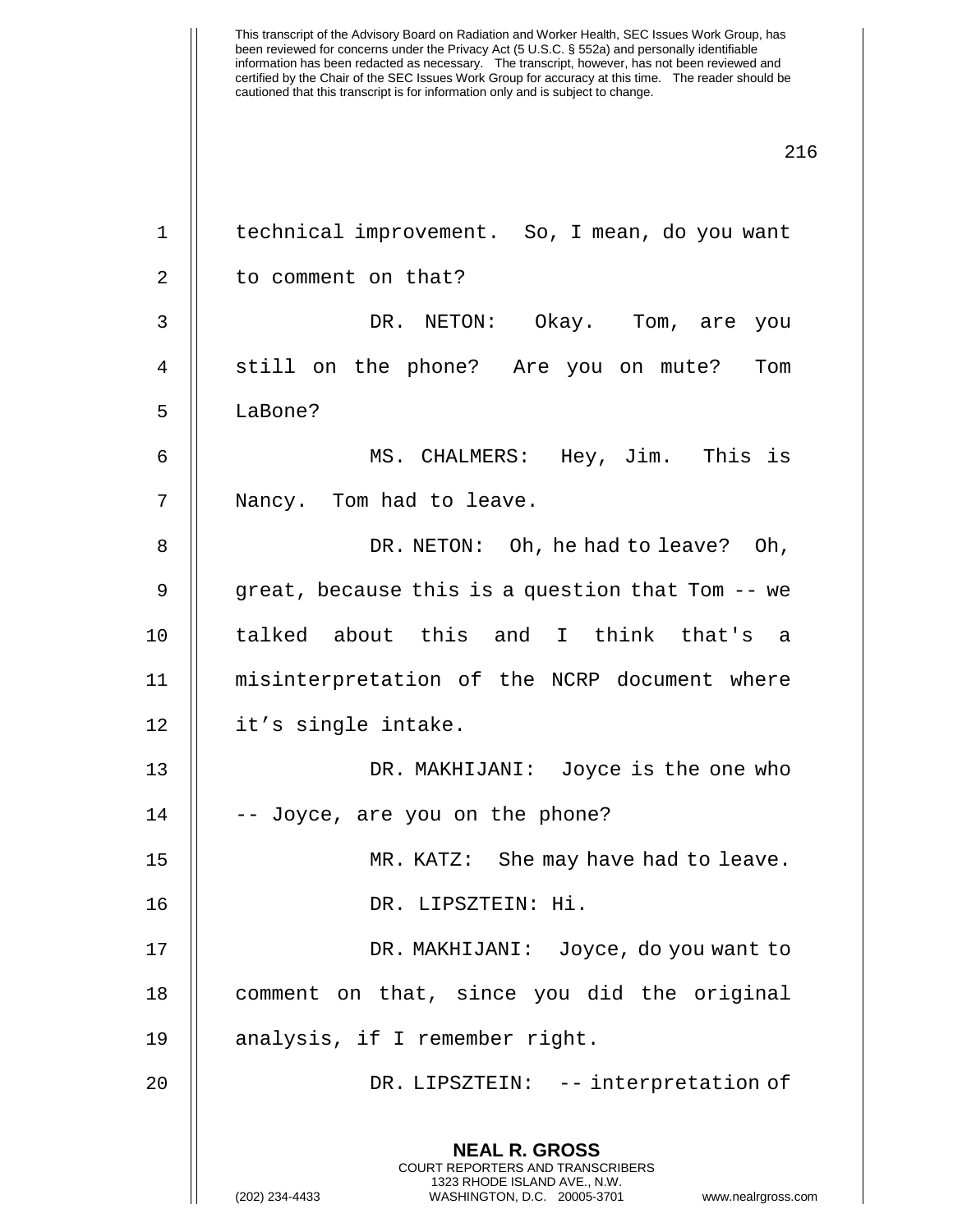| $\mathbf 1$    | the NCRP document or the agency document.          |
|----------------|----------------------------------------------------|
| $\overline{2}$ | That's exactly what they wanted to<br>say.         |
| $\mathfrak{Z}$ | Actually the agency document, I wrote that         |
| $\overline{4}$ | paragraph but I think that's why you came out with |
| 5              | the time-weighted OPOS, right?                     |
| 6              | DR. NETON: Yeah.                                   |
| 7              | DR. LIPSZTEIN: They thought that                   |
| 8              | the OPOS, the mean was only proper for a single    |
| $\mathsf 9$    | intake, that when you had other measurements that  |
| 10             | didn't relate to that intake that the OPOS         |
| 11             | couldn't be applied. I thought that that's why     |
| 12             | we came out with the new time-weighted OPOS        |
| 13             | approach.                                          |
| 14             | We thought a lot about<br>the                      |
| 15             | time-weighted OPOS and we came out with the same   |
| 16             | thing that we had before, that if you had, if you  |
| 17             | want to compare two distributions and the          |
| 18             | distributions don't have the same monitoring       |
| 19             | protocol -- so it doesn't matter if you use        |
| 20             | time-weighted OPOS or not -- it's not appropriate  |
|                | <b>NEAL R. GROSS</b>                               |

COURT REPORTERS AND TRANSCRIBERS 1323 RHODE ISLAND AVE., N.W.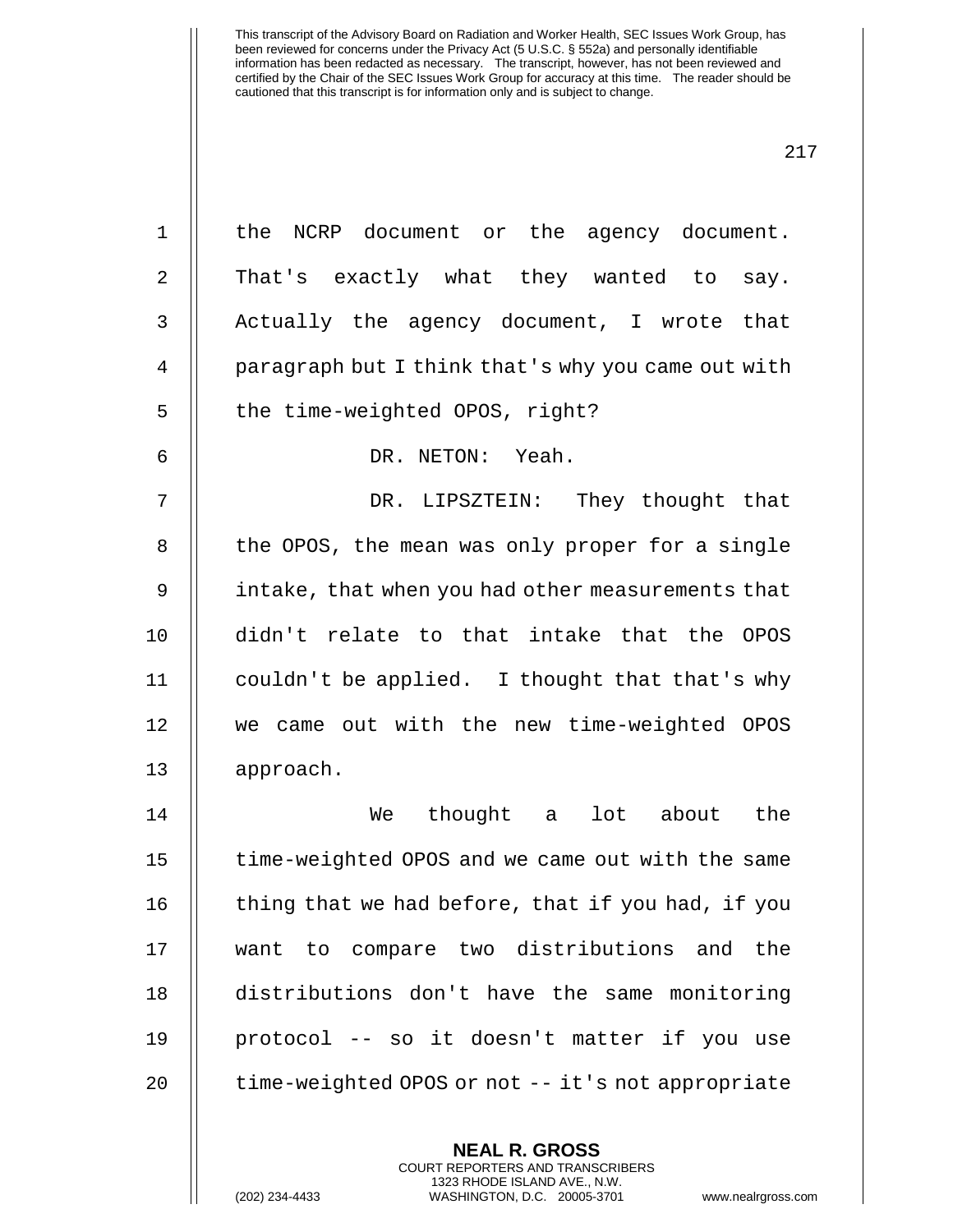**NEAL R. GROSS** 1 | to compare them if they have different monitoring 2 || protocols. 3 But I think that's what you came out  $4 \parallel$  on the first discussion we had today on the first 5 || paper -- correct me if I'm wrong or if I  $6$  || misunderstood  $-$  but on the first paper that we 7 discussed today, when it was appropriate to do 8 || a coworker model, how to do coworker models and  $9$  | things like that. 10 || I think one of the things that was 11 agreed upon is that you have to look at the 12 monitoring protocol to see if they are the same 13 | strata or not, right? 14 DR. NETON: Yeah, yeah, definitely. 15 || I agree with that. You know, there are going to 16 be some incident samples embedded within a 17 | routine monitoring program. I mean, that's just 18 || going to happen. 19 And rather than just try to guess and  $20$  || strip out the incident samples, if we leave them

> COURT REPORTERS AND TRANSCRIBERS 1323 RHODE ISLAND AVE., N.W.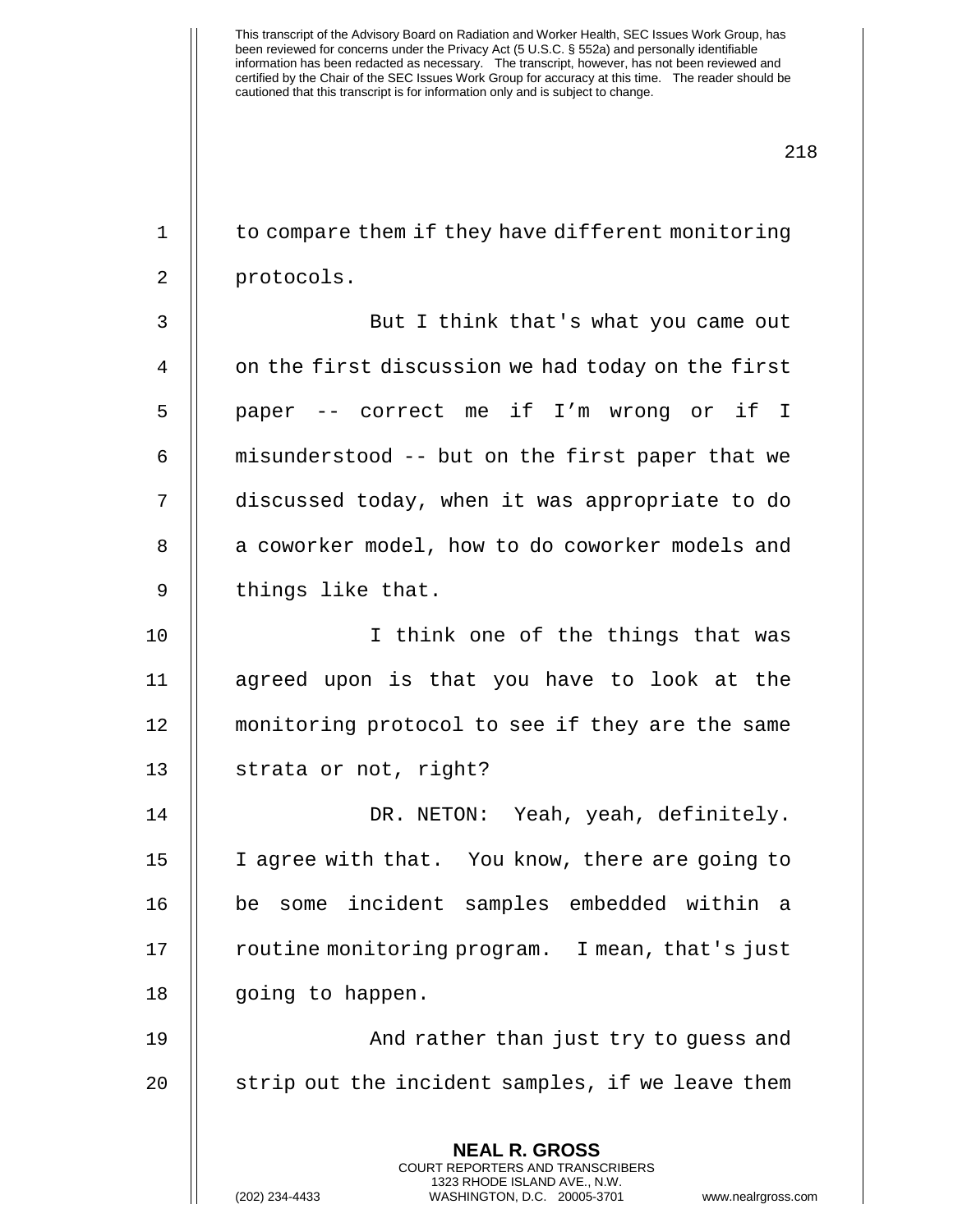219

1 || in there and we use time-weighted OPOS, it will 2 | accurately reflect the excretion pattern for the 3 || year. And, if anything, the incident sample is 4 || going to drive the value slightly higher, the  $5$  || time-weighted value, but not much. 6 || As you can see, if you account for 7 || that little blip of an incident that happens over 8 || a week period, even though it's a fairly high 9 || value, it adds very little to the overall urinary 10 | excretion for the year. 11 DR. LIPSZTEIN: Yeah, I made some 12 || calculations and it makes -- using either a  $13$   $\parallel$  single incident and the continuous intake using 14 | the time-weighted OPOS, the way you put it, not 15 | the way that Harry has suggested. And you come  $16$   $\parallel$  out with an intake that is, if you use the 17 | continuous intake, if you come out with a total 18 || intake in the year which is about one half of the 19 || one if you use the acute intake. 20 || DR. NETON: It depends, Joyce. It

> **NEAL R. GROSS** COURT REPORTERS AND TRANSCRIBERS 1323 RHODE ISLAND AVE., N.W.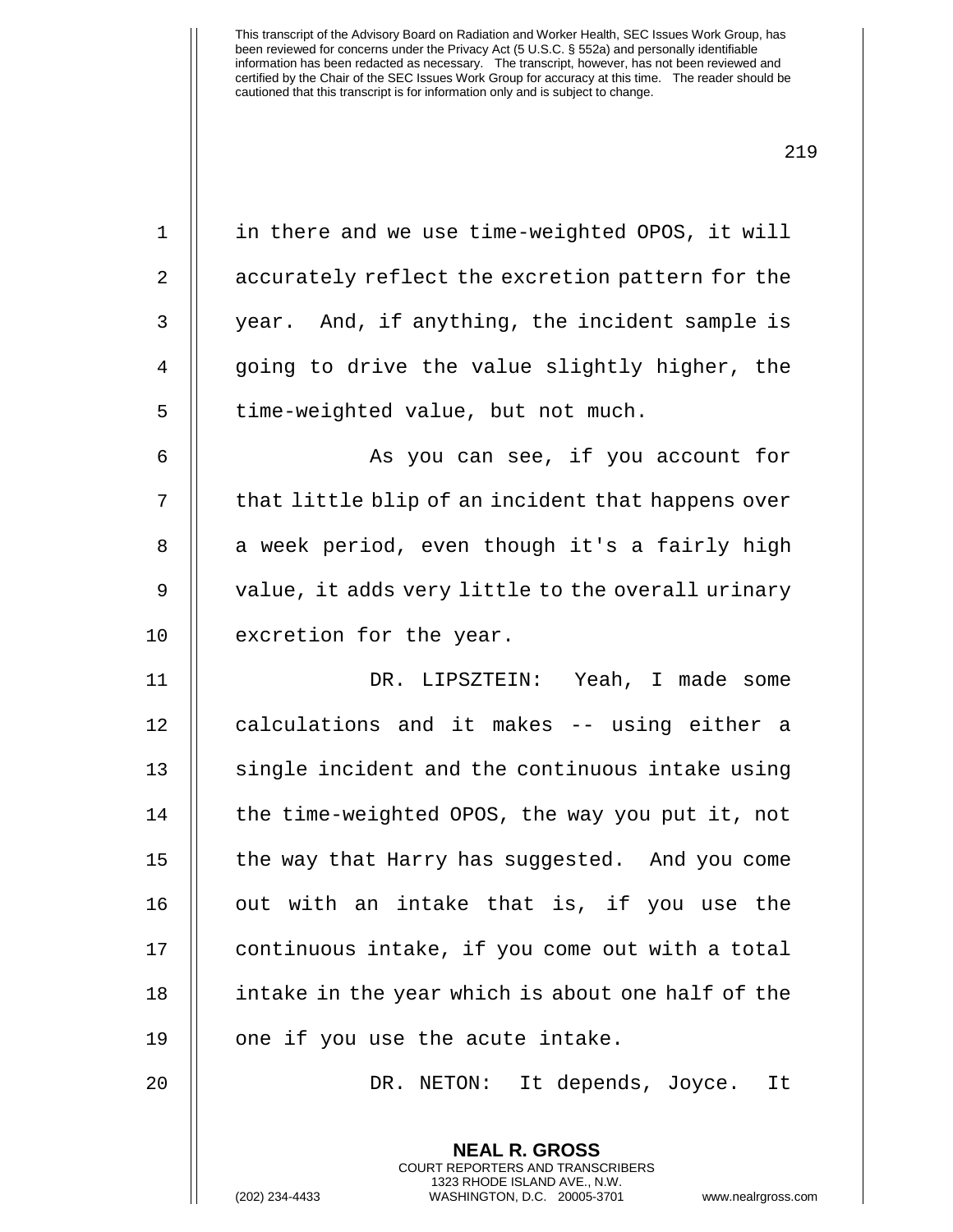|                | 44                                                |
|----------------|---------------------------------------------------|
| $\mathbf 1$    | depends on whether the adjacent sample, the       |
| $\overline{2}$ | previous sample, is lower or higher. And if you   |
| 3              | could do it both ways for a large number of cases |
| $\overline{4}$ | I guarantee it's probably going to come out about |
| 5              | the same on average.                              |
| 6              | I'm not against going backwards, you              |
| 7              | know, backwards integration. That doesn't         |
| 8              | bother me. I mean, I'm totally willing to accept  |
| 9              | that. That's a detail of implementation.          |
| 10             | I just think that the time-weighted               |
| 11             | approach is a much more accurate depiction of the |
| 12             | person's urinary excretion for the year, rather   |
| 13             | than treating them as individual samples, which   |
| 14             | makes no sense to me, to be honest. It just makes |
| 15             | no technical sense.                               |
| 16             | I think an integration of the area                |
| 17             | under the curve, and even if you went to a        |
| 18             | connect-the-dots, a trapezoidal-type analysis,    |
| 19             | it's a little better even, and more accurate.     |
| 20             | But I think it gets closer and closer to the true |
|                |                                                   |

**NEAL R. GROSS** COURT REPORTERS AND TRANSCRIBERS 1323 RHODE ISLAND AVE., N.W.

(202) 234-4433 WASHINGTON, D.C. 20005-3701 www.nealrgross.com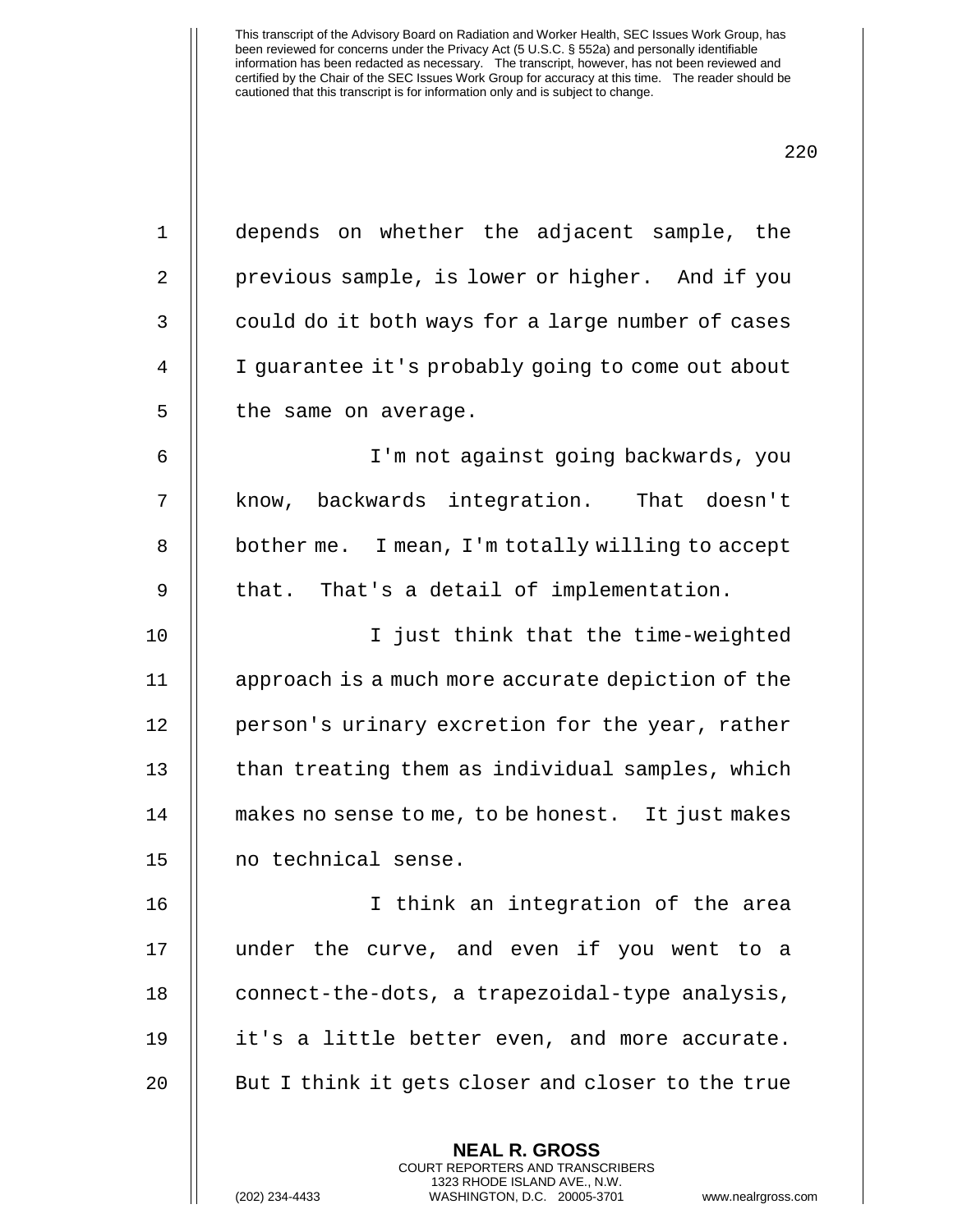| $\mathbf 1$    | intake of the person than if you did a full-blown                                                                                                                      |
|----------------|------------------------------------------------------------------------------------------------------------------------------------------------------------------------|
|                |                                                                                                                                                                        |
| 2              | model on everybody, intake model.                                                                                                                                      |
| 3              | So that's why we're recommending                                                                                                                                       |
| $\overline{4}$ | using time-weighted OPOS. And I'd be happy to                                                                                                                          |
| 5              | implement a backwards integration. Wouldn't                                                                                                                            |
| 6              | bother me.                                                                                                                                                             |
| 7              | MR. BARTON: Well, I think part of                                                                                                                                      |
| 8              | our concern was also that we thought that the                                                                                                                          |
| $\mathsf 9$    | science behind doing the averaging, which is                                                                                                                           |
| 10             | going to get us closer to what the actual intake                                                                                                                       |
| 11             | was, we had questioned whether it applies to                                                                                                                           |
| 12             | situations when you have mixed intakes,                                                                                                                                |
| 13             | essentially.                                                                                                                                                           |
| 14             | And it sounds like NIOSH feels that                                                                                                                                    |
| 15             | we may have misinterpreted that report. So,                                                                                                                            |
| 16             | maybe it's a good idea to hear, you know,                                                                                                                              |
| 17             | officially from Tom and he can --                                                                                                                                      |
| 18             | DR. NETON: Yeah. Yeah, we could                                                                                                                                        |
| 19             | ask Tom about it. That's not a problem.                                                                                                                                |
| 20             | MR. BARTON: -- and that might                                                                                                                                          |
|                | <b>NEAL R. GROSS</b><br><b>COURT REPORTERS AND TRANSCRIBERS</b><br>1323 RHODE ISLAND AVE., N.W.<br>(202) 234-4433<br>www.nealrgross.com<br>WASHINGTON, D.C. 20005-3701 |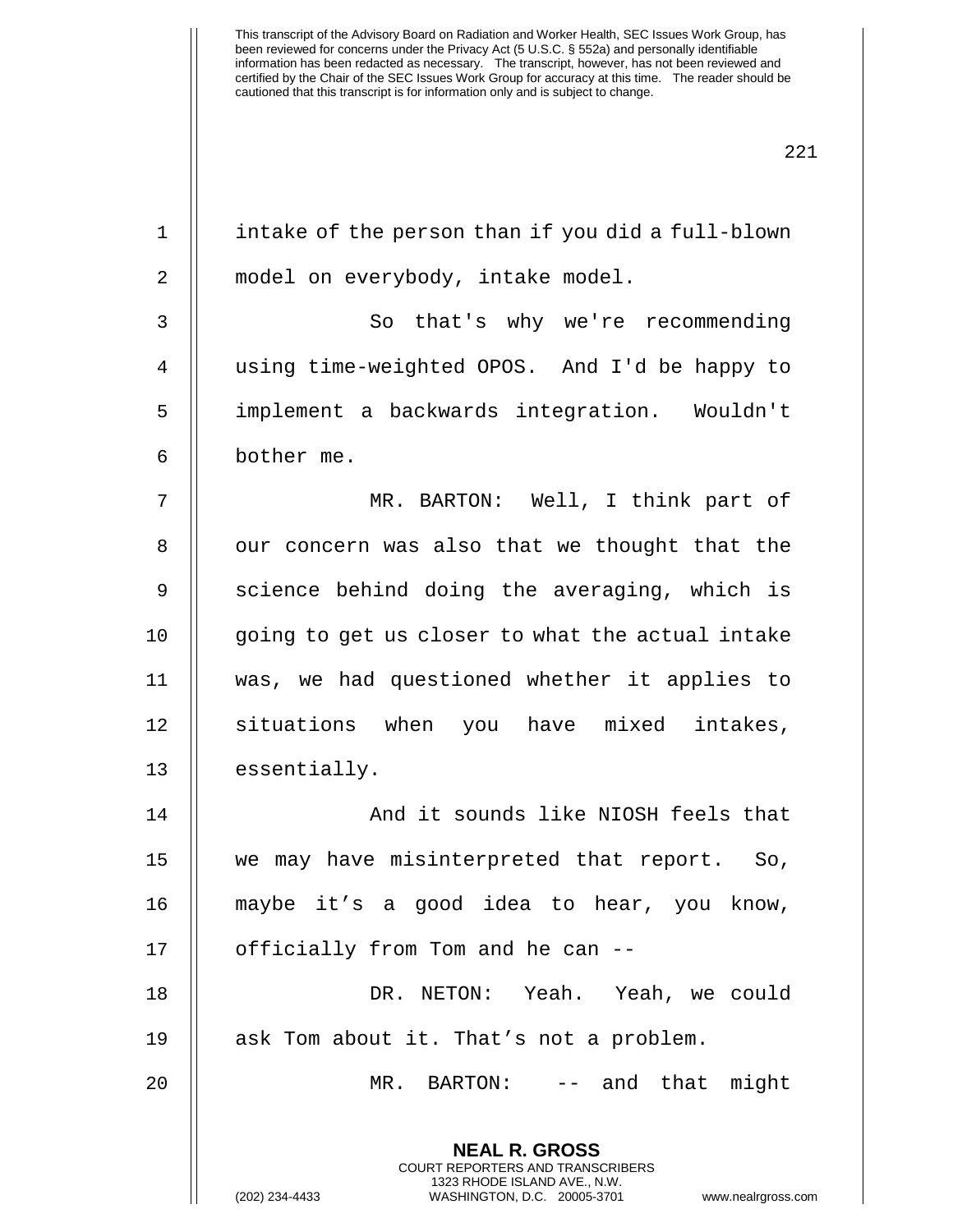1 || alleviate that concern. 2 MR. STIVER: This is John Stiver. I 3 | have a question for Joyce. Maybe for Harry too. 4 | Now, in our February report on OPOS, 5 we had gone through, I think it was in Section 6  $\parallel$  7.2 or one of those subsections there, that we 7 || had shown that, you know, this least squares 8 | weighting through the origin with the weightings 9 || that were, I believe, inversely proportional 10 with variance could be shown to be mathematically  $11$  | related to a single intake, as according to the

12 | NCRP report. 13 || And then the jumping-off point after 14 | that was, well, let's see how well OPOS does at 15 | estimating the true mean value of the excretion 16  $\parallel$  rate. And so the time-weighting then gets you 17 || a better approximation of the mean excretion 18 | rate, but it's still, in my mind, and maybe I'm 19 wrong here, only applies to the single intake. 20 It doesn't necessarily -- it doesn't

> **NEAL R. GROSS** COURT REPORTERS AND TRANSCRIBERS 1323 RHODE ISLAND AVE., N.W.

222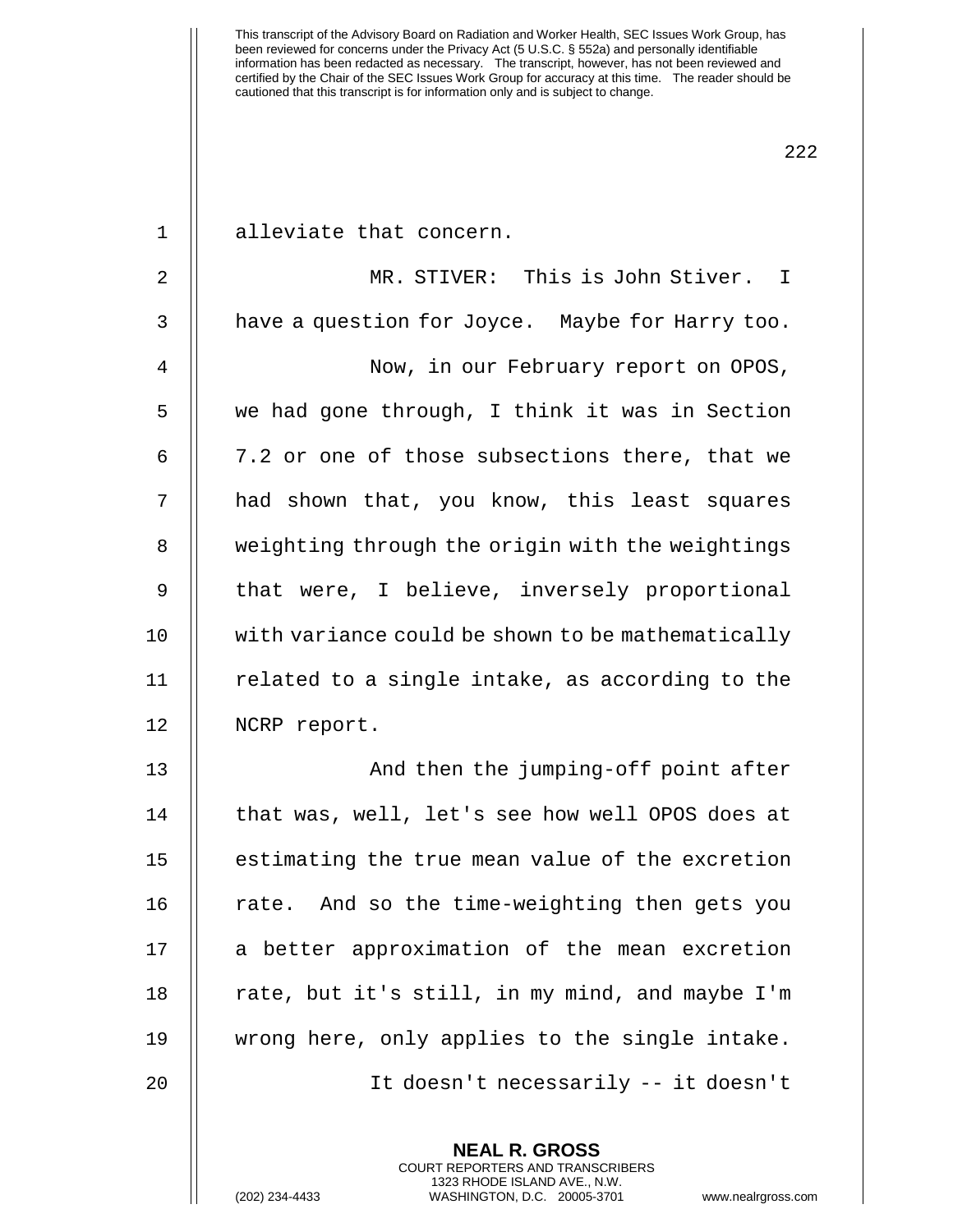| $\mathbf 1$ | provide more credibility for any other type of    |
|-------------|---------------------------------------------------|
| 2           | intake. I'd like to hear Joyce's response on      |
| 3           | that.                                             |
| 4           | DR. LIPSZTEIN: Well, I think that                 |
| 5           | the time-weighted is better than the OPOS itself, |
| 6           | like it was the maximum, I don't know how it's    |
| 7           | called, the MPM.                                  |
| 8           | Oh, the maximum<br>MR. STIVER:                    |
| 9           | possible mean.                                    |
| 10          | DR. LIPSZTEIN: The one that was                   |
| 11          | before, because when you had the excretion rates  |
| 12          | and you had -- for example, let's say the ones    |
| 13          | exactly like NIOSH is doing.                      |
| 14          | Suppose you have someone that didn't              |
| 15          | have an excretion or was not monitored during     |
| 16          | that period of time and suddenly he had an        |
| 17          | incident and assume the NIOSH proposed method you |
| 18          | would, and if he didn't have any other monitoring |
| 19          | the year before, you would apply that first       |
| 20          | monitoring result, which is the incident, to the  |
|             | <b>NEAL R. GROSS</b>                              |

COURT REPORTERS AND TRANSCRIBERS 1323 RHODE ISLAND AVE., N.W.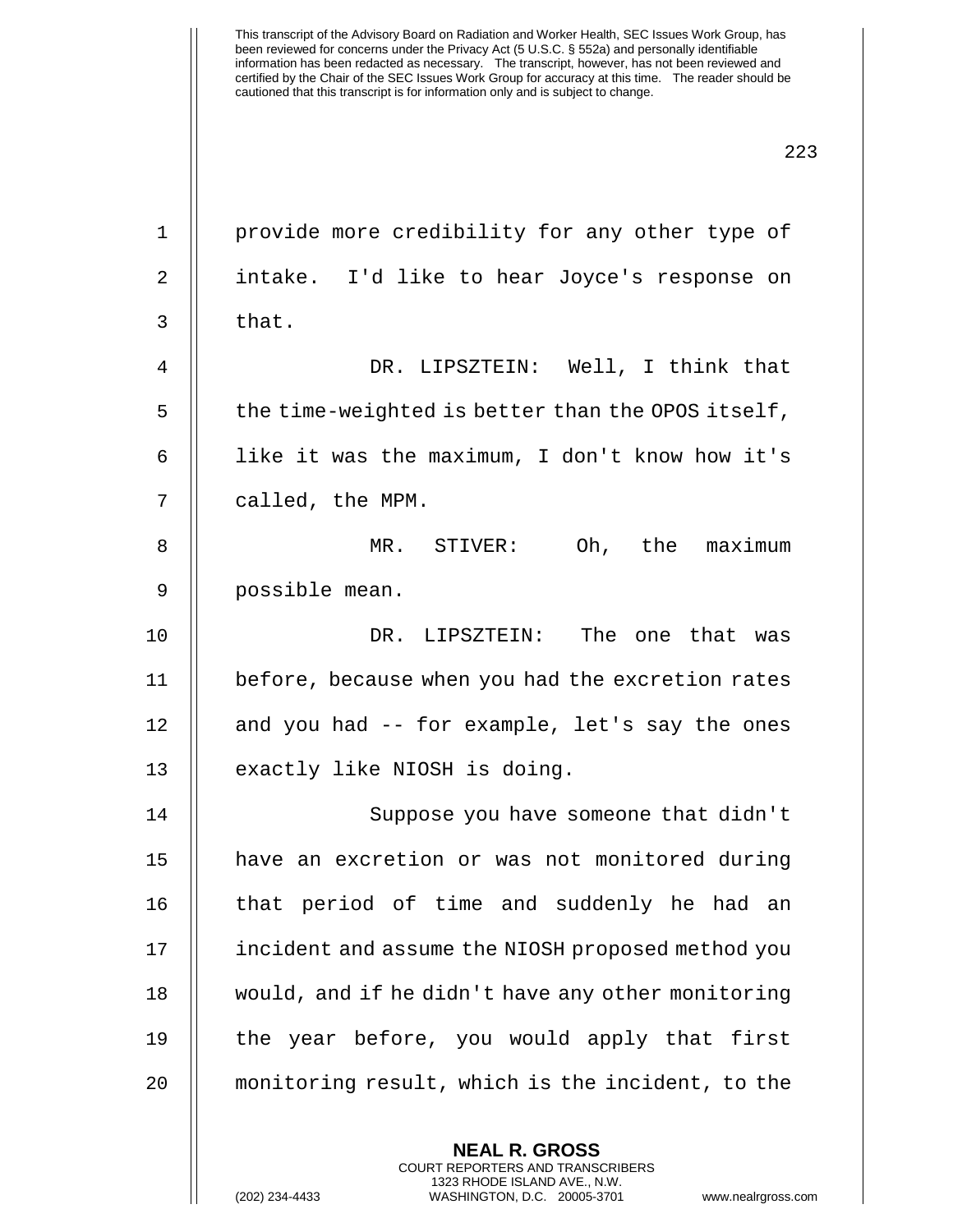| $\mathbf{1}$   | whole year before it.                            |
|----------------|--------------------------------------------------|
| 2              | So it's not that it's scientifically             |
| 3              | claimant-favorable but -- I'm sorry, that it's   |
| $\overline{4}$ | not scientifically correct<br>but                |
| 5              | claimant-favorable, of course, because you are   |
| 6              | applying to the whole -- you know, let's say for |
| 7              | one semester a guy didn't have any samples taken |
| 8              | and then suddenly he has an incident and had one |
| 9              | sample taken.                                    |
| 10             | So the result of this sample would be            |
| 11             | applied for the whole six months that he didn't  |
| 12             | have any sample so this is claimant-favorable    |
| 13             | even if it's not, you know, scientifically       |
| 14             | reliable but it's claimant-favorable.            |
| 15             | The problem with the OPOS as it was              |
| 16             | before is that it was not scientifically correct |
| 17             | and was not claimant-favorable also.             |
| 18             | So now we are dealing with that the              |
| 19             | formula could be either, as NIOSH pointed out,   |
| 20             | the way NIOSH is doing the time-weighted, or the |
|                |                                                  |
|                | <b>NEAL R. GROSS</b>                             |

COURT REPORTERS AND TRANSCRIBERS 1323 RHODE ISLAND AVE., N.W.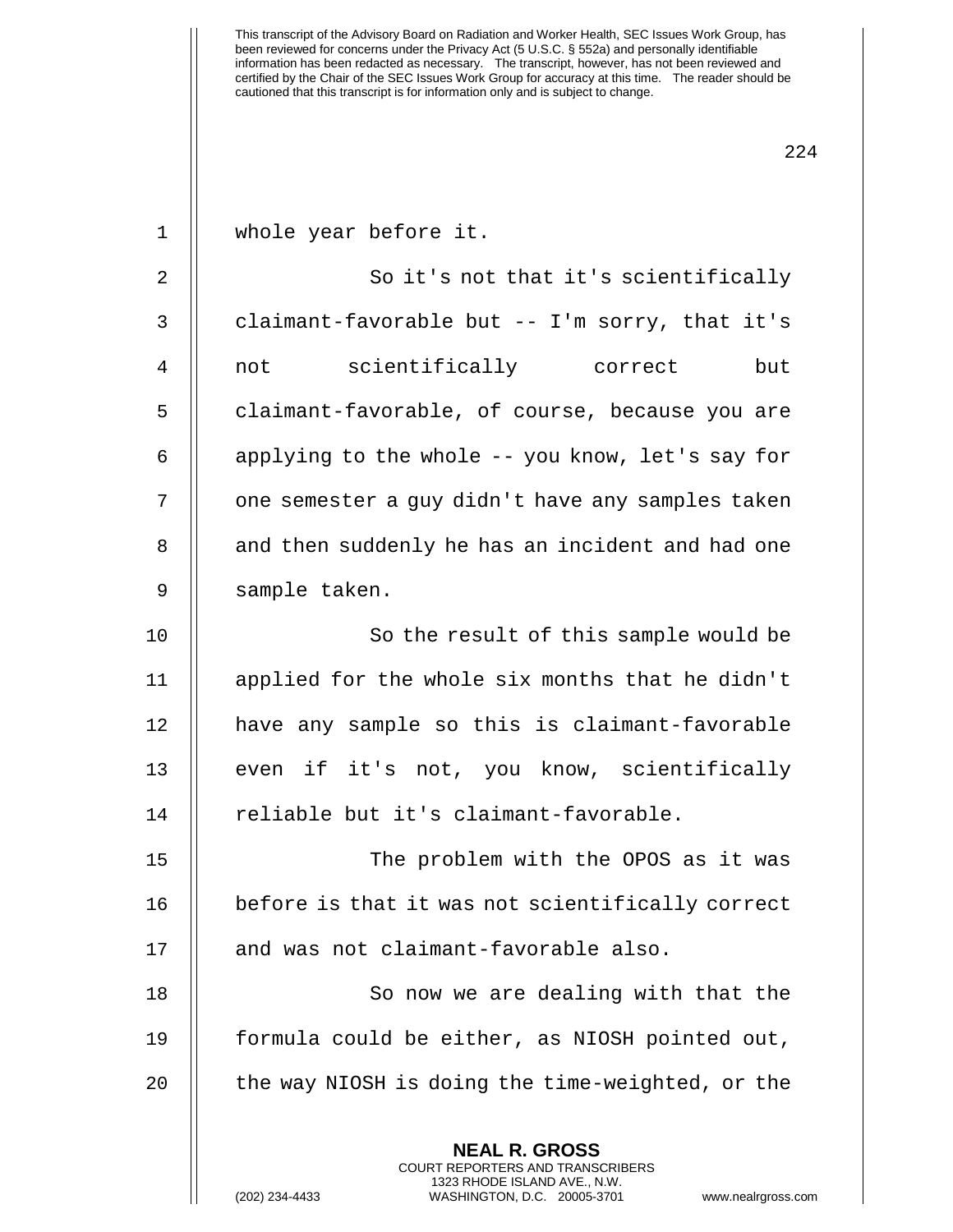| $\mathbf 1$    | way Harry is proposing, which might be                                                                                                                                |
|----------------|-----------------------------------------------------------------------------------------------------------------------------------------------------------------------|
| $\overline{2}$ | claimant-favorable.                                                                                                                                                   |
| 3              | But I don't think, neither of them is                                                                                                                                 |
| 4              | completely scientifically completely correct.                                                                                                                         |
| 5              | But I think we are looking at something that is                                                                                                                       |
| 6              | claimant-favorable.                                                                                                                                                   |
| 7              | My main complaint with this is that                                                                                                                                   |
| 8              | when you use this to compare to strata you have                                                                                                                       |
| 9              | to be sure that the full strata, the full                                                                                                                             |
| 10             | distributions, have the same monitoring                                                                                                                               |
| 11             | protocol, otherwise you cannot compare them.                                                                                                                          |
| 12             | But I think that this is explained on the first                                                                                                                       |
| 13             | paper.                                                                                                                                                                |
| 14             | DR. NETON: Yeah, I agree with you,                                                                                                                                    |
| 15             | Joyce.                                                                                                                                                                |
| 16             | MR. BARTON: I guess the way I see it                                                                                                                                  |
| 17             | is we're kind of trying to weigh two things.                                                                                                                          |
| 18             | One, I mean, rightly or wrongly, OPOS is sort of                                                                                                                      |
| 19             | a data reduction technique.                                                                                                                                           |
| 20             | Like you said, the end result is going to be a                                                                                                                        |
|                | <b>NEAL R. GROSS</b><br><b>COURT REPORTERS AND TRANSCRIBERS</b><br>1323 RHODE ISLAND AVE., N.W.<br>(202) 234-4433<br>WASHINGTON, D.C. 20005-3701<br>www.nealrgross.co |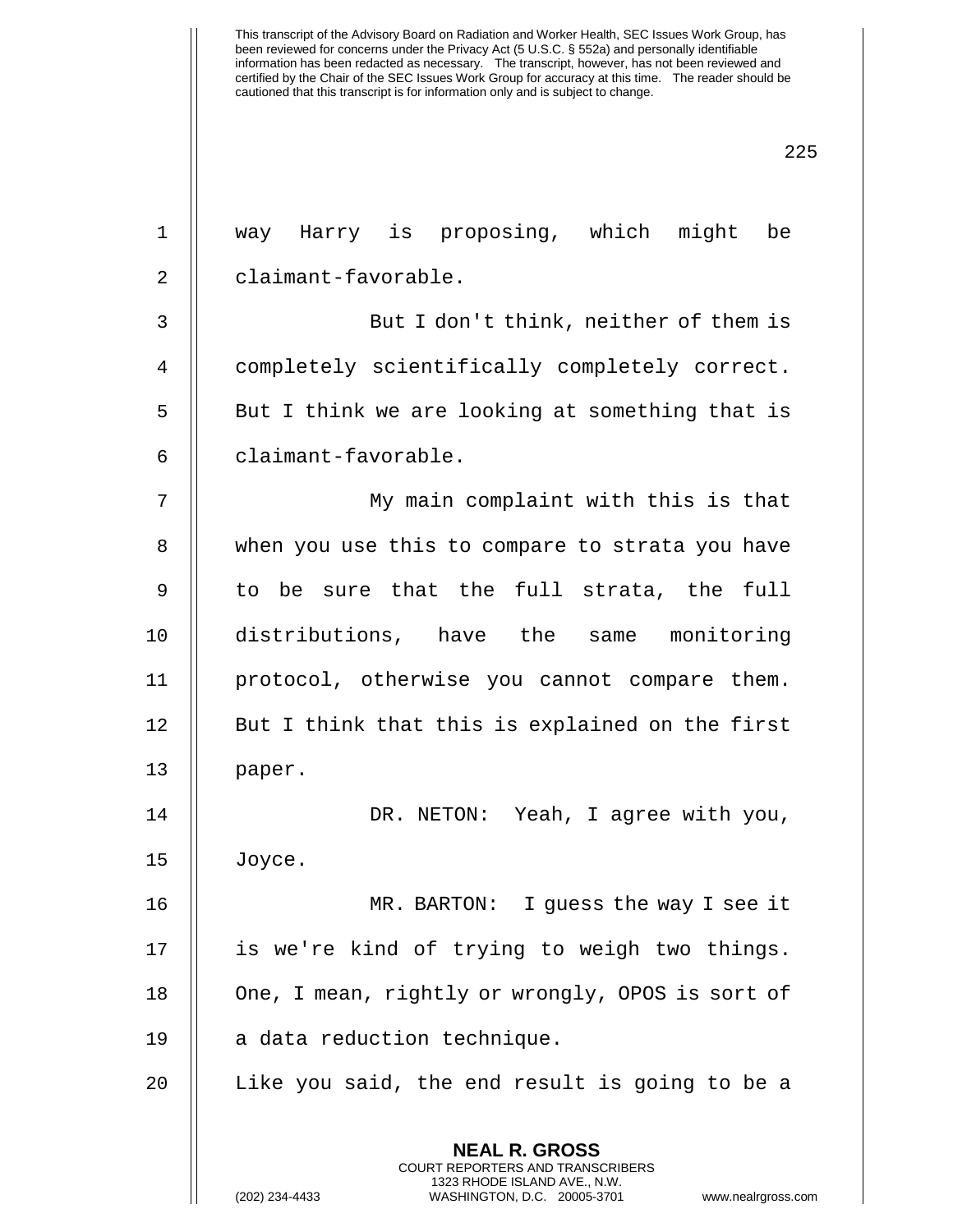| $1\,$          | little bit lower, which is okay if it's truly more                                                                                                                    |
|----------------|-----------------------------------------------------------------------------------------------------------------------------------------------------------------------|
| $\overline{2}$ | scientifically defensible than the old method.                                                                                                                        |
| 3              | And that's sort of where we have to                                                                                                                                   |
| $\overline{4}$ | I guess come to a conclusion and put our heads                                                                                                                        |
| 5              | together, and Tom can give us his interpretation                                                                                                                      |
| 6              | of what our original finding was, was that it is                                                                                                                      |
| 7              | scientifically defensible absolutely after a                                                                                                                          |
| 8              | single intake, but maybe not if we're trying to                                                                                                                       |
| $\mathsf 9$    | cover multiple types of intakes, chronic, no                                                                                                                          |
| 10             | exposed and acute, over the same averaging                                                                                                                            |
| 11             | period. And I think that's kind of what we have                                                                                                                       |
| 12             | to weigh.                                                                                                                                                             |
| 13             | If<br>that is more scientifically                                                                                                                                     |
| 14             | defensible than the old method, well, then we can                                                                                                                     |
| 15             | weigh that against the fact that the doses might                                                                                                                      |
| 16             | be lower but we're actually getting closer to                                                                                                                         |
| 17             | accurate dose reconstruction.                                                                                                                                         |
| 18             | DR. NETON: I agree.                                                                                                                                                   |
| 19             | CHAIRMAN MELIUS: And the question                                                                                                                                     |
| 20             | is when is it accurate enough?                                                                                                                                        |
|                | <b>NEAL R. GROSS</b><br><b>COURT REPORTERS AND TRANSCRIBERS</b><br>1323 RHODE ISLAND AVE., N.W.<br>(202) 234-4433<br>WASHINGTON, D.C. 20005-3701<br>www.nealrgross.co |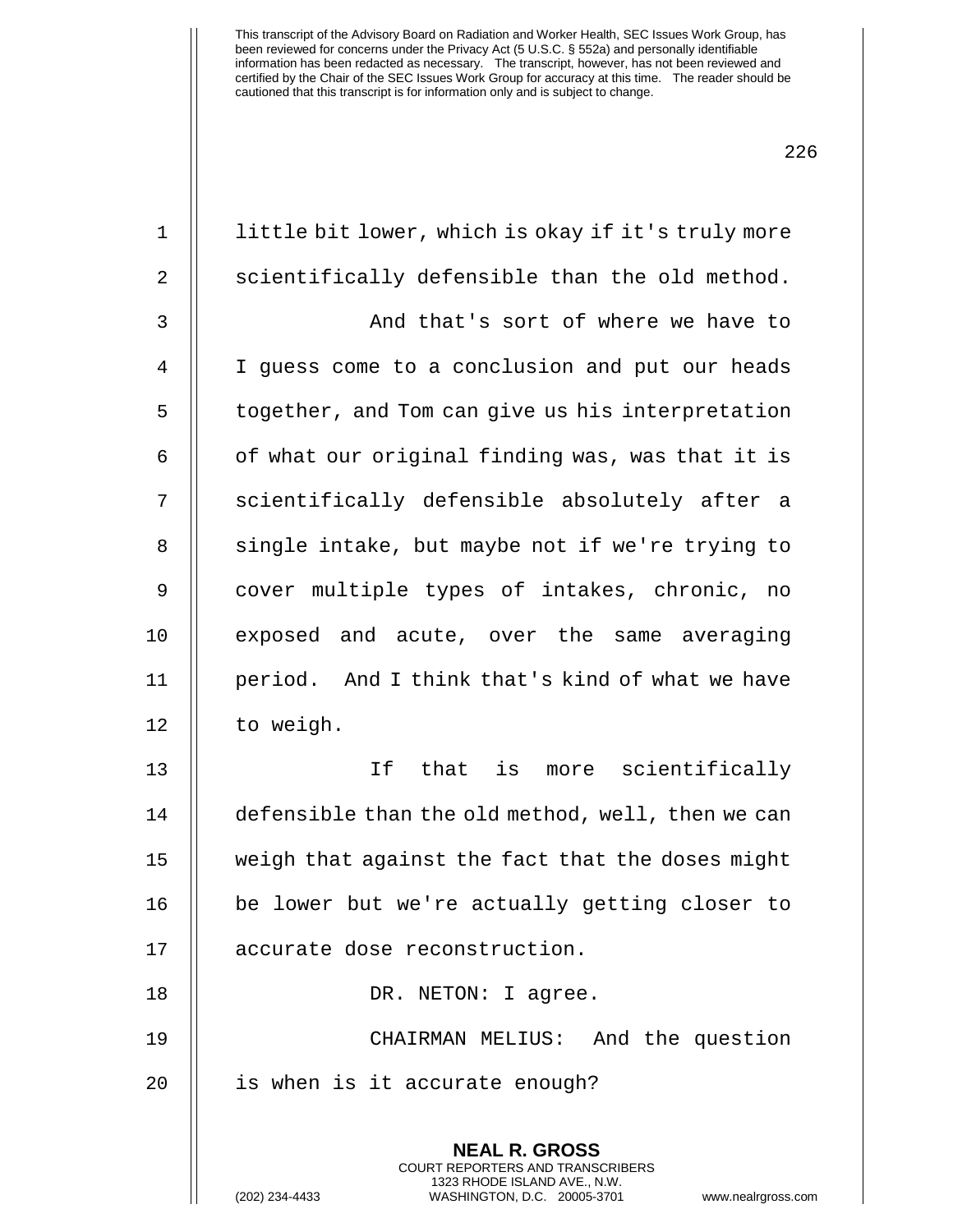227

1 || MR. BARTON: Sure.

2 CHAIRMAN MELIUS: Because we're not 3 || going to have perfect accuracy with these 4 circumstances.

5 And then, secondly, are there 6 | circumstances where it's not appropriate? I 7 | mean, we've already talked about the monitoring 8 || issue, but there may be other situations, in  $9 \parallel$  terms of the nature of the incidents or whatever, 10 || in the way the monitoring programs were done or 11 whatever, that may, you know, may just not be 12 || appropriate to use it in those.

13 || And I don't think we have to look for 14 || extreme examples but if there are some that are 15 | practical that we encounter, we, you know, ought 16 | to be aware of those.

17 || DR. NETON: Yeah, I agree. The one 18 we discussed earlier was if you have a purely 19 incident-based sampling program, and you're 20 || going to use this technique, you can come up with

> **NEAL R. GROSS** COURT REPORTERS AND TRANSCRIBERS 1323 RHODE ISLAND AVE., N.W.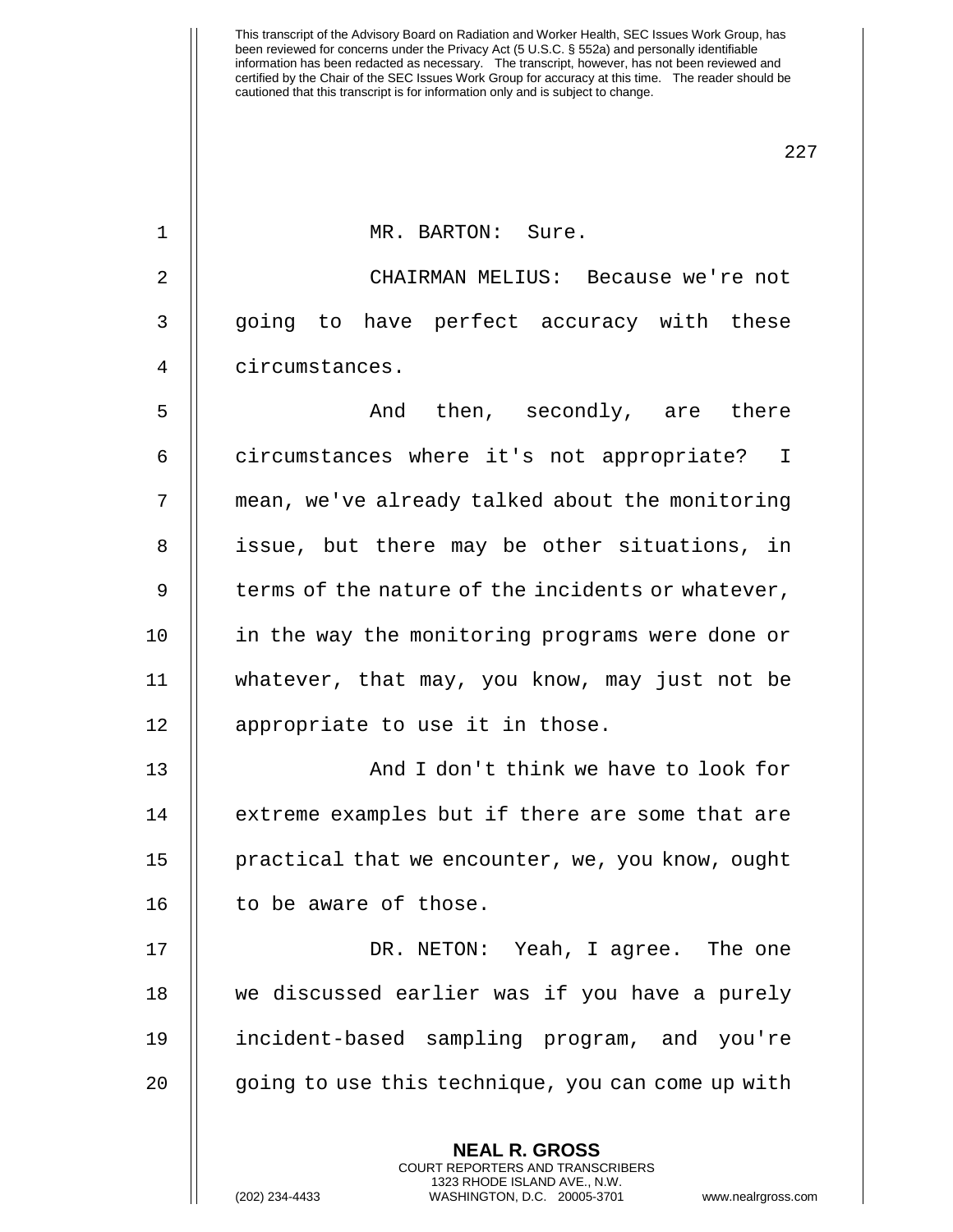| $\mathbf{1}$ | a maximum bounding value and then we're going to   |
|--------------|----------------------------------------------------|
| 2            | have to decide is that sufficiently accurate?      |
| 3            | CHAIRMAN MELIUS: Yes.                              |
| 4            | DR. MAKHIJANI: Joyce or Bob, have we               |
| 5            | ever kind of made a table that compares the pluses |
| 6            | and minuses, you know, here is the pooled data,    |
| 7            | here is the simple OPOS, here is the time? I'm     |
| 8            | kind of thinking that might give us a perspective  |
| 9            | because --                                         |
| 10           | DR. NETON: Compare how, though?                    |
| 11           | DR. MAKHIJANI: You know, you've                    |
| 12           | laid out some of the problems with the pooled      |
| 13           | model and you've laid out the problems with OPOS   |
| 14           | and the time-weighted OPOS and, you know, whether  |
| 15           | it's single intake and what do you do if there     |
| 16           | are multiple intakes and how close is<br>it?       |
| 17           | Because ultimately you're trying to<br>get         |
| 18           | something that is close to the -- that represents  |
| 19           | something close to the intakes. And maybe it's     |
| 20           | too simple-minded but --                           |
|              |                                                    |

**NEAL R. GROSS** COURT REPORTERS AND TRANSCRIBERS 1323 RHODE ISLAND AVE., N.W.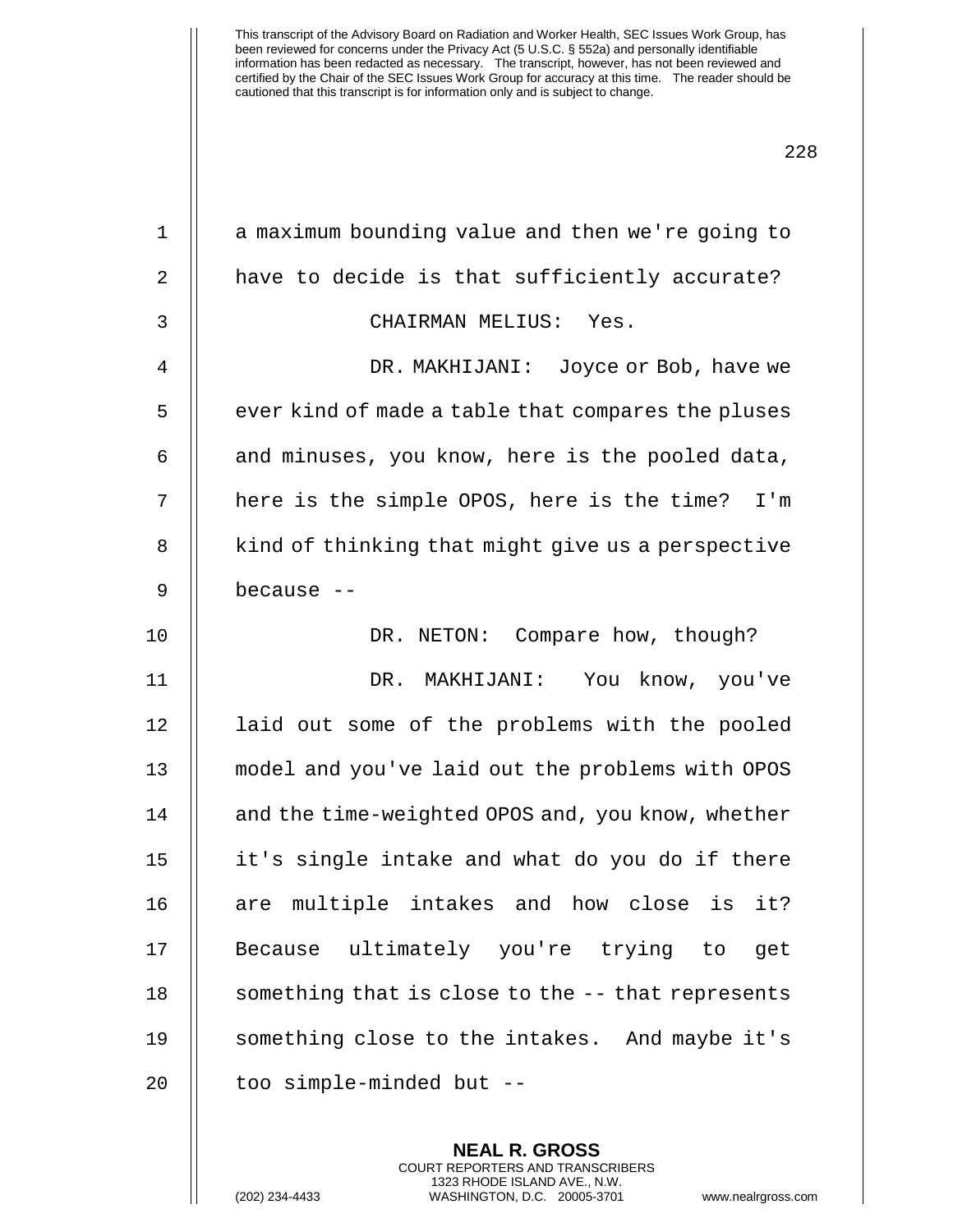|--|

| $\mathbf 1$    | DR. NETON: Well, Arjun, like I say,                                                                                                                                   |
|----------------|-----------------------------------------------------------------------------------------------------------------------------------------------------------------------|
| $\overline{a}$ | the closer you come to $a - -$ here's one of the cases                                                                                                                |
| 3              | where it used the connects-the-dots analysis.                                                                                                                         |
| $\overline{4}$ | I'm just showing this on the screen. Rather than                                                                                                                      |
| 5              | using rectangles, we're using trapezoids. And                                                                                                                         |
| 6              | that's going to be a little closer. But the                                                                                                                           |
| 7              | question is, how far do you go? Because the gold                                                                                                                      |
| 8              | standard is to do a full-blown intake calculation                                                                                                                     |
| $\mathsf 9$    | for this to get the actual intake that the person                                                                                                                     |
| 10             | experienced during that year. That's what we're                                                                                                                       |
| 11             | really trying to get at.                                                                                                                                              |
| 12             | The closer you approximate these dots                                                                                                                                 |
| 13             | under real conditions, the closer you're going                                                                                                                        |
| 14             | to get, and I can guarantee you it's not just                                                                                                                         |
| 15             | using all the data in a pooled analysis and                                                                                                                           |
| 16             | fitting a distribution to it. This is closer.                                                                                                                         |
| 17             | The next closer one is the gold standard, which                                                                                                                       |
| 18             | is a full-blown dose reconstruction.                                                                                                                                  |
| 19             | So, to me, if you buy into the fact                                                                                                                                   |
| 20             | that a full-blown dose reconstruction is the gold                                                                                                                     |
|                | <b>NEAL R. GROSS</b><br><b>COURT REPORTERS AND TRANSCRIBERS</b><br>1323 RHODE ISLAND AVE., N.W.<br>WASHINGTON, D.C. 20005-3701<br>(202) 234-4433<br>www.nealrgross.co |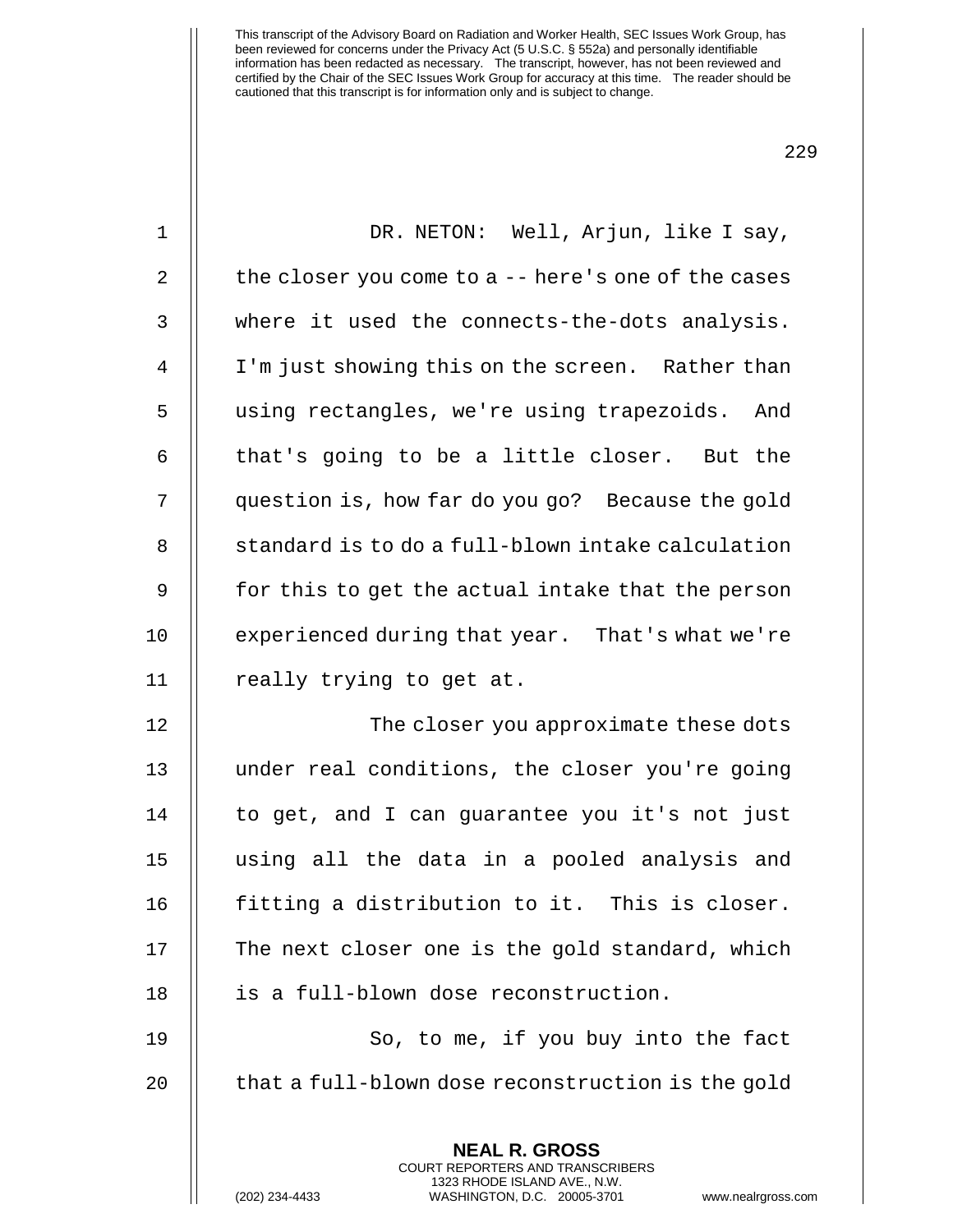| $\mathbf 1$    | standard then you work backwards, this example   |
|----------------|--------------------------------------------------|
| 2              | on the screen would be the second best,          |
| 3              | rectangles followed by mean values followed by   |
| $\overline{4}$ | -- I'm not even sure using all the values makes  |
| 5              | any sense at all. So, I don't know.              |
| 6              | DR. LIPSZTEIN: My thought, it's                  |
| 7              | like if you have a person that was working the   |
| 8              | whole year in the facility, suppose you have     |
| 9              | someone that only worked for three months or six |
| 10             | months at the facility in that one year, let's   |
| 11             | say in 1970. Then he worked in '71 and '72.      |
| 12             | But let's say in 1970 he only worked             |
| 13             | six months on a certain facility and when you do |
| 14             | the pooled data or when you do the pooled dose,  |
| 15             | if you have during that six months special       |
| 16             | working that made the intake and excretion rate  |
| 17             | of all of the workers during that six months go  |
| 18             | higher because you had a special job done there, |
| 19             | and the first six months of the year you didn't  |
| 20             | have anything.                                   |

**NEAL R. GROSS** COURT REPORTERS AND TRANSCRIBERS 1323 RHODE ISLAND AVE., N.W.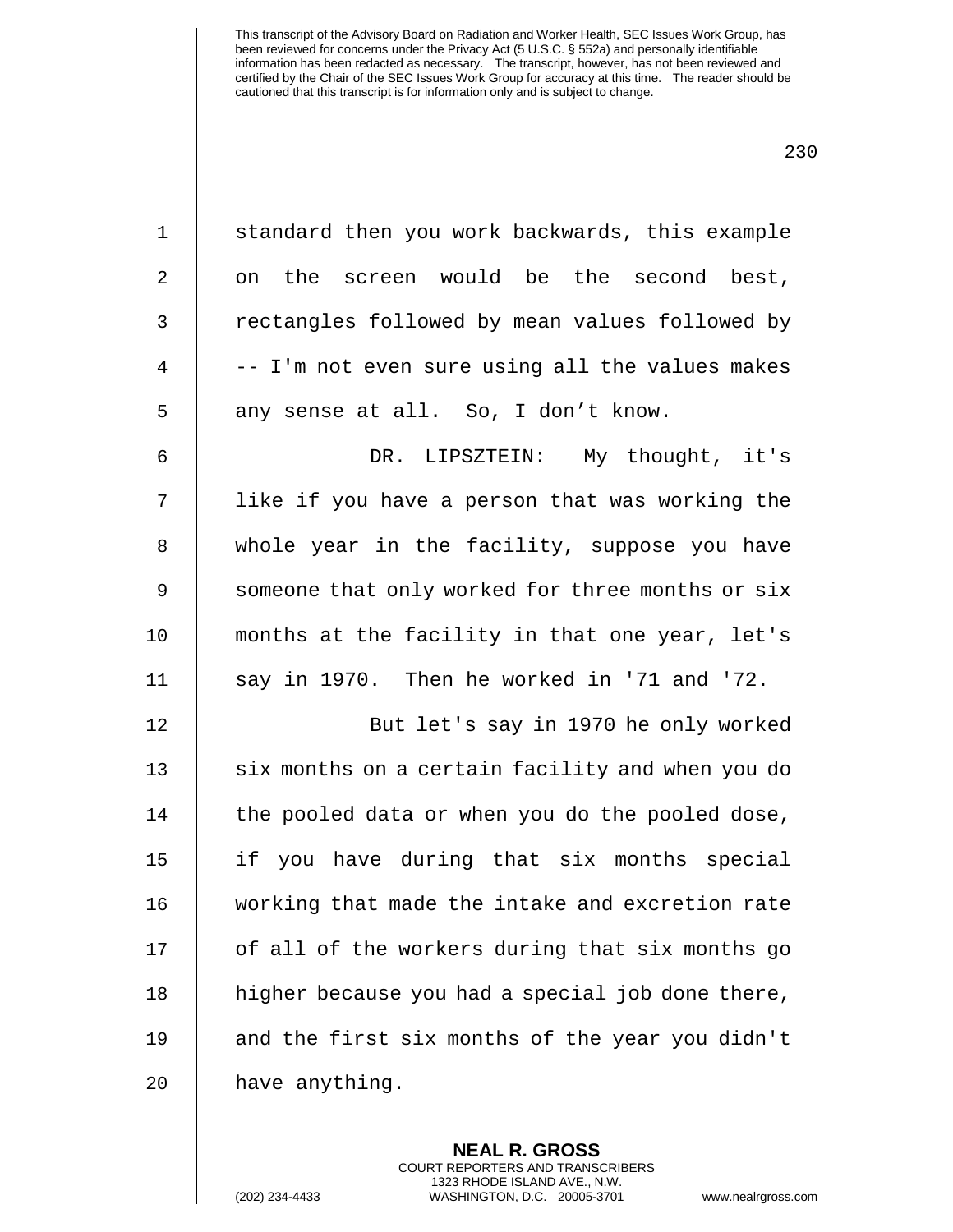| $\mathbf 1$    | But if there were some $-$ - you want to           |
|----------------|----------------------------------------------------|
| 2              | calculate someone that was a construction          |
| 3              | worker, for example, and he came only on the last  |
| $\overline{4}$ | six months, you're not going to use the whole year |
| 5              | for him. You are only going to use six months,     |
| 6              | right?                                             |
| 7              | DR. NETON: Yeah. Well, that's --                   |
| 8              | DR. LIPSZTEIN: But if they are using               |
| 9              | only six months and giving him the intake of a     |
| 10             | whole year where people had periods of no intake   |
| 11             | with periods of intake, then his intake is not     |
| 12             | going to be claimant-favorable. It will be the     |
| 13             | opposite.                                          |
| 14             | DR. NETON: Right, but I think under                |
| 15             | the time-weighted approach it would be divided     |
| 16             | by the days of exposure, days he worked, right?    |
| 17             | DR. LIPSZTEIN: Yeah, right.<br>But                 |
| 18             | that would give the mean exposure, the average     |
| 19             | exposure for the year, which is okay, the time     |
| 20             | average.                                           |
|                |                                                    |
|                | <b>NEAL R. GROSS</b>                               |

COURT REPORTERS AND TRANSCRIBERS 1323 RHODE ISLAND AVE., N.W.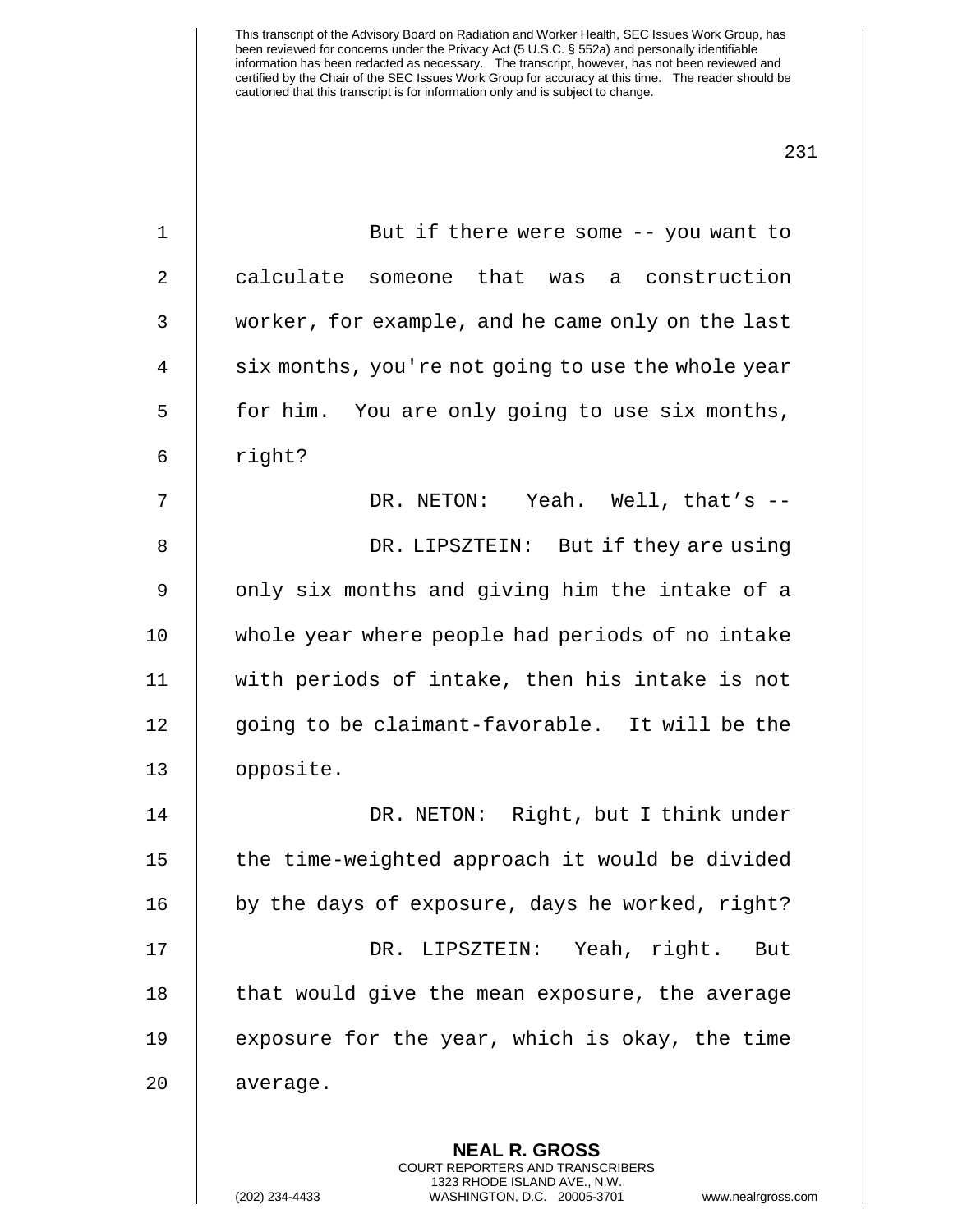| $\mathbf 1$    | But what you lose is, when you have                |
|----------------|----------------------------------------------------|
| $\overline{2}$ | this time-weighted or OPOS anyway, one of them,    |
| 3              | you lose, you know, the division like before when  |
| $\overline{4}$ | you had the pooled approach, you used to divide    |
| 5              | it by quarters, so you could see for any quarter   |
| 6              | of the year if you had more exposure than the      |
| 7              | others.                                            |
| 8              | I agree with you that, in the mean,                |
| 9              | for a worker that's worked the whole year, if you  |
| 10             | use the time-weighted it's going to be more or     |
| 11             | less his intake.                                   |
| 12             | But if you had someone that worked                 |
| 13             | only on that period of time where you had the high |
| 14             | exposure, then you are going to assign to him an   |
| 15             | exposure that is less than what he really got if   |
| 16             | you use the time-weighted for all the workers.     |
| 17             | I don't know how you are planning to deal with     |
| 18             | those cases. Do you understand me, Jim?            |
| 19             | DR. NETON: I heard the first part.                 |
| 20             | The first one you agreed with me and I kind of     |
|                |                                                    |
|                | <b>NEAL R. GROSS</b>                               |

COURT REPORTERS AND TRANSCRIBERS 1323 RHODE ISLAND AVE., N.W.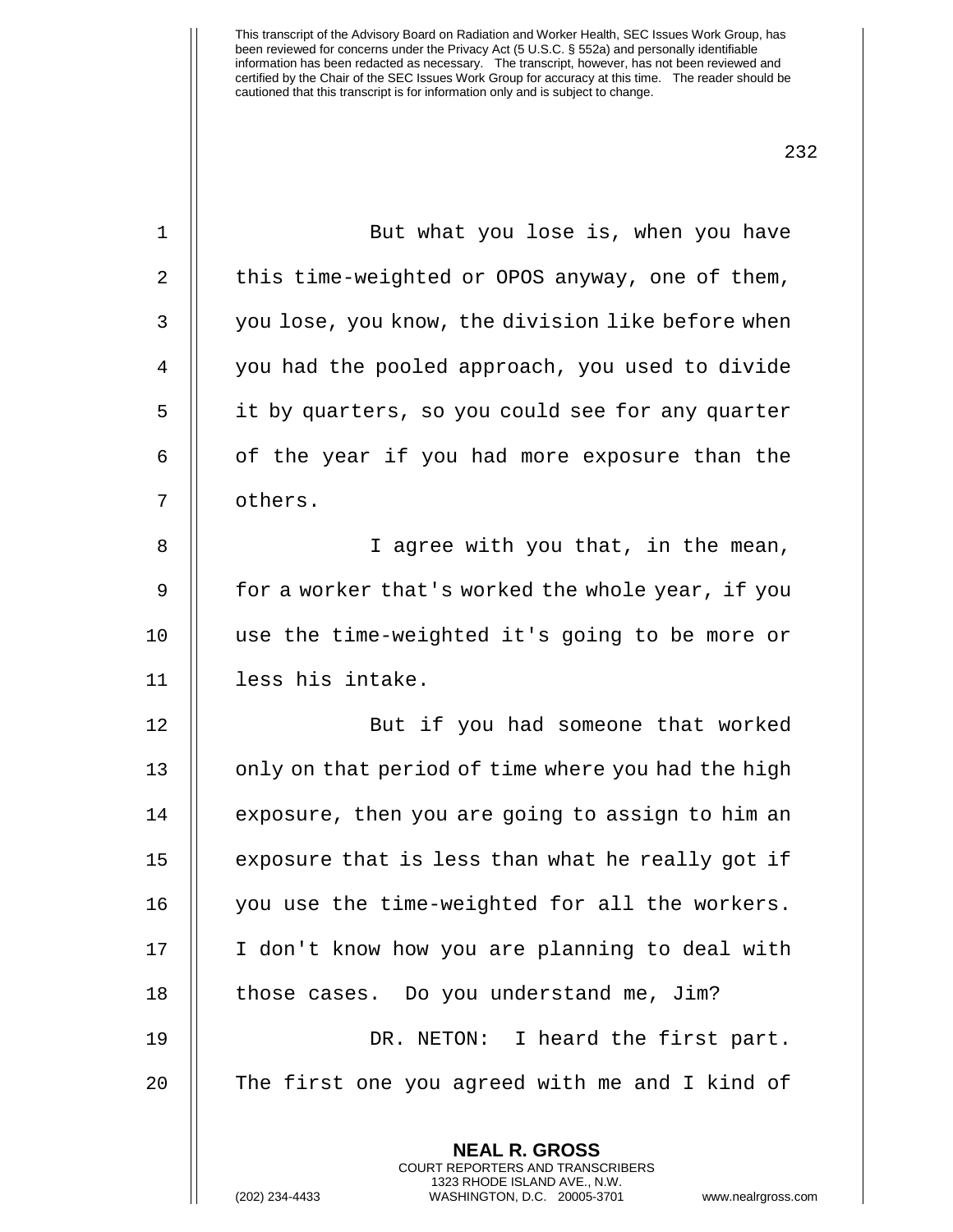**NEAL R. GROSS** COURT REPORTERS AND TRANSCRIBERS 1 || went blank after that. 2 | (Laughter.) 3 DR. LIPSZTEIN: Okay, okay. Let's 4 || say you had the pooled approach like before, 5 | | okay? You divided excretion rates in quarters 6  $\parallel$  of the year, let's say 1970, okay, you had four 7 quarters. 8 || In one of the quarters you had a high 9 || exposure, and you could see that with the pooled 10 data, and actually in some facilities you'll get  $11$  | a higher intake for that  $-$ 12 DR. NETON: Oh, okay. I think I 13 understand what you're saying, Joyce. We're not 14 || obligated to use annual data. The OPOS examples 15 we've provided are annual data because that's 16 | what we currently have. 17 || But if we have quarterly data, we 18 would use it. It would be the same kind of thing. 19 It would be the quarterly OPOS, I mean, the 20 quarterly time-weighted averages.

1323 RHODE ISLAND AVE., N.W.

(202) 234-4433 WASHINGTON, D.C. 20005-3701 www.nealrgross.com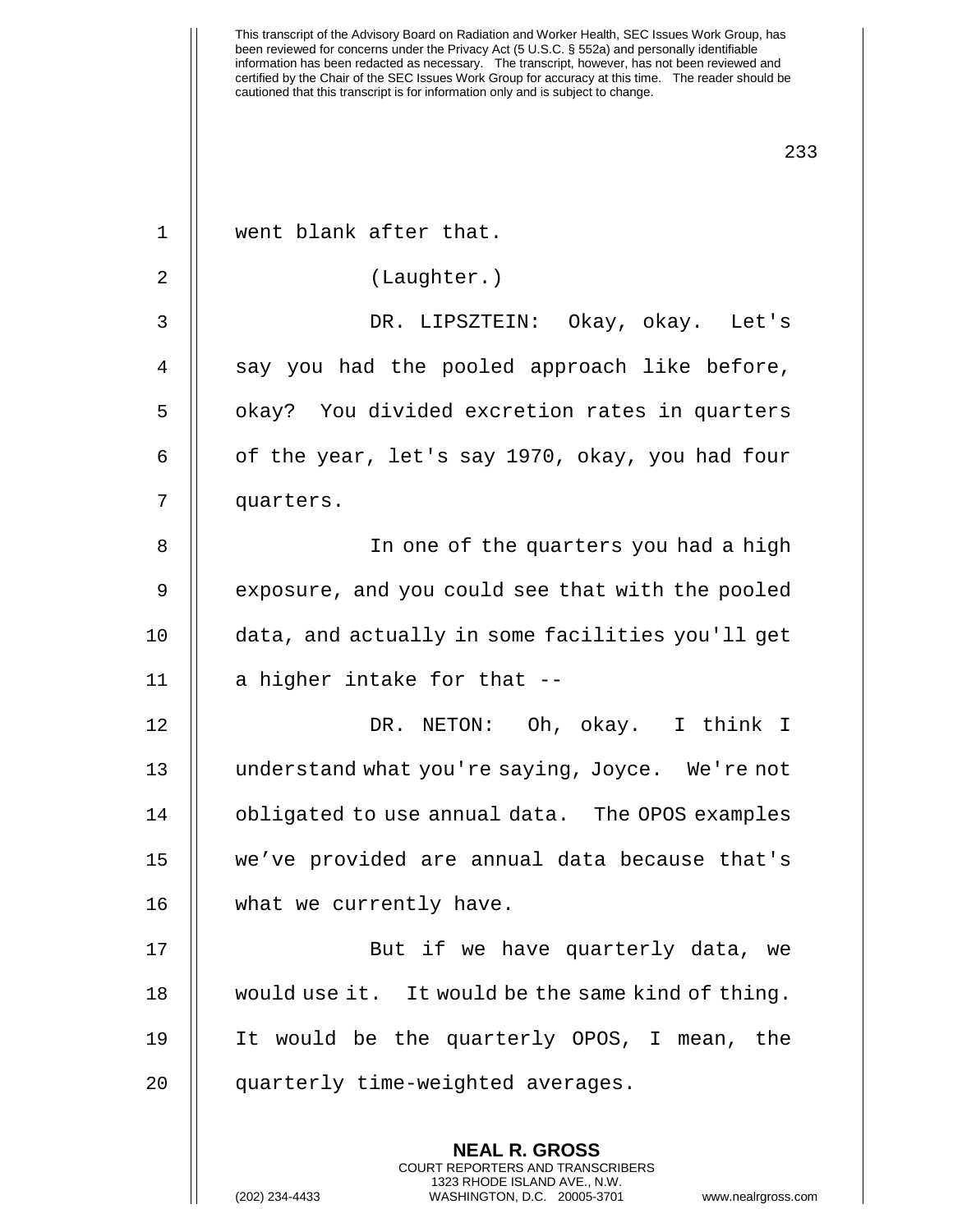| $\mathbf 1$ | So I don't know. You know, to answer                                                                                                                           |
|-------------|----------------------------------------------------------------------------------------------------------------------------------------------------------------|
| 2           | your question, we would use all the data we can,                                                                                                               |
| 3           | all the data that are available, to the extent                                                                                                                 |
| 4           | we can. And if we have enough data to do                                                                                                                       |
| 5           | quarterly time-weighted averages, we would.                                                                                                                    |
| 6           | DR. LIPSZTEIN: Okay, but this is not                                                                                                                           |
| 7           | explicit, right, and there are --                                                                                                                              |
| 8           | DR. NETON: I think when I talk about                                                                                                                           |
| 9           | other monitoring intervals --                                                                                                                                  |
| 10          | (Simultaneous speaking.)                                                                                                                                       |
| 11          | DR. NETON: Yeah. No, we're not                                                                                                                                 |
| 12          | obligated to use a yearly basis. Maybe that                                                                                                                    |
| 13          | seems that way because that's all the examples                                                                                                                 |
| 14          | we've had. But I think I tried to put in there                                                                                                                 |
| 15          | yearly or other monitoring interval, implying                                                                                                                  |
| 16          | that it could either be more than one year or less                                                                                                             |
| 17          | than one year.                                                                                                                                                 |
| 18          | could make it<br>more explicit,<br>T.                                                                                                                          |
| 19          | because if we have quarterly data -- and you're                                                                                                                |
| 20          | right, early on in the uranium measurements at                                                                                                                 |
|             | <b>NEAL R. GROSS</b><br>COURT REPORTERS AND TRANSCRIBERS<br>1323 RHODE ISLAND AVE., N.W.<br>(202) 234-4433<br>WASHINGTON, D.C. 20005-3701<br>www.nealrgross.co |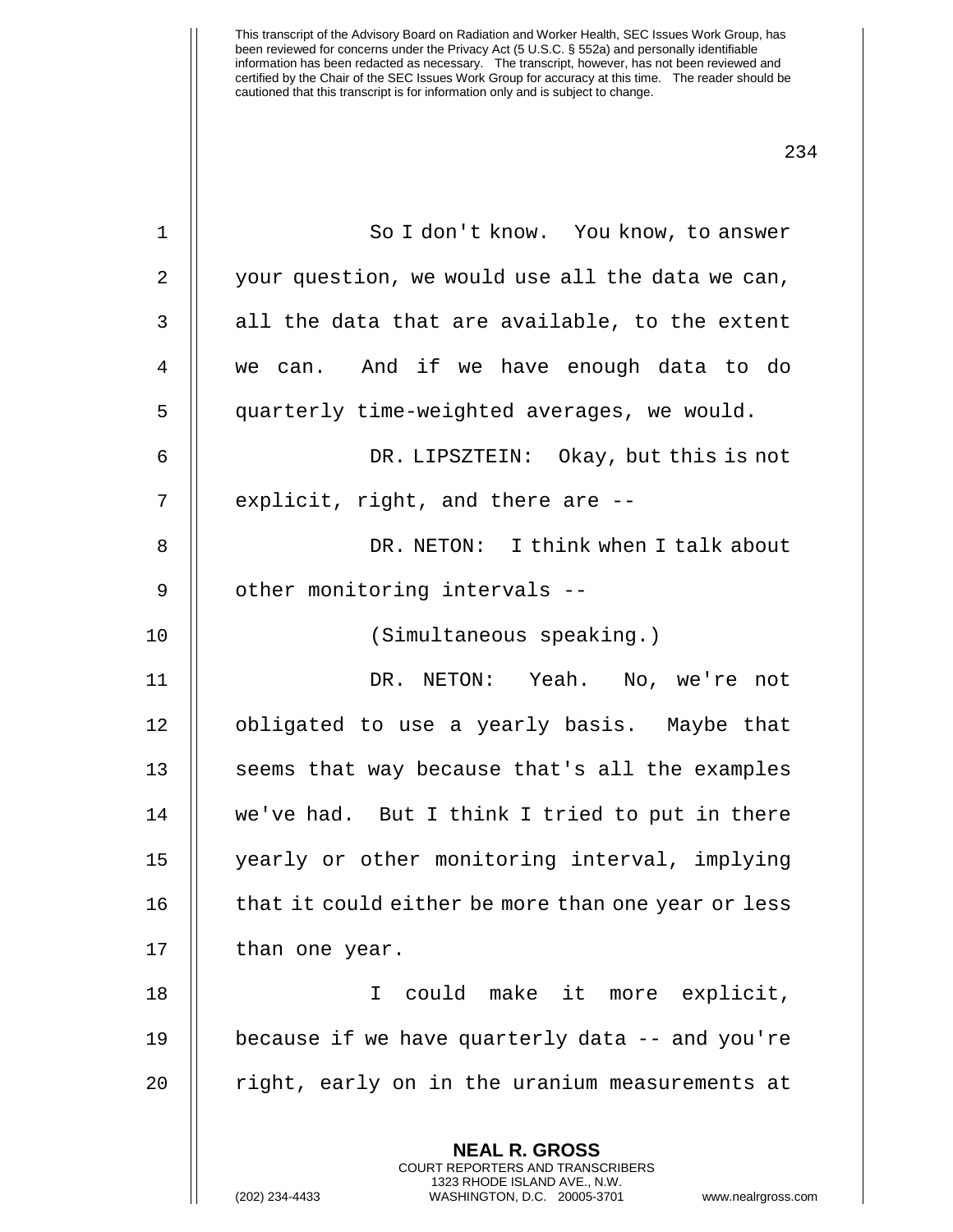| $\mathbf 1$    | some of the uranium plants we have enough where    |
|----------------|----------------------------------------------------|
| $\overline{2}$ | we currently have quarterly data and we wouldn't   |
| 3              | convert that to an annual OPOS. It would be a      |
| 4              | quarterly OPOS, quarterly time-weighted OPOS.      |
| 5              | DR. LIPSZTEIN: Okay. And another                   |
| 6              | thing, before when OPOS was derived, you were      |
| 7              | using all sensory data as you go to the minimum    |
| 8              | detectable activity, but when you gave the         |
| $\mathsf 9$    | example of the time-weighted OPOS, you didn't do   |
| 10             | that.                                              |
| 11             | DR. NETON: Right.                                  |
| 12             | DR. LIPSZTEIN: Are you going to do                 |
| 13             | it or not?                                         |
| 14             | DR. NETON: Well, you don't have to                 |
| 15             | take averages unless you have multiple samples     |
| 16             | in one day, right? So averages aren't involved     |
| 17             | anymore. And I am struggling with the idea of what |
| 18             | to do with individual values that are negative.    |
| 19             | The scientist in me says that those are valid      |
| 20             | numbers. On a practical basis, I don't think we    |
|                |                                                    |

**NEAL R. GROSS** COURT REPORTERS AND TRANSCRIBERS 1323 RHODE ISLAND AVE., N.W.

(202) 234-4433 WASHINGTON, D.C. 20005-3701 www.nealrgross.com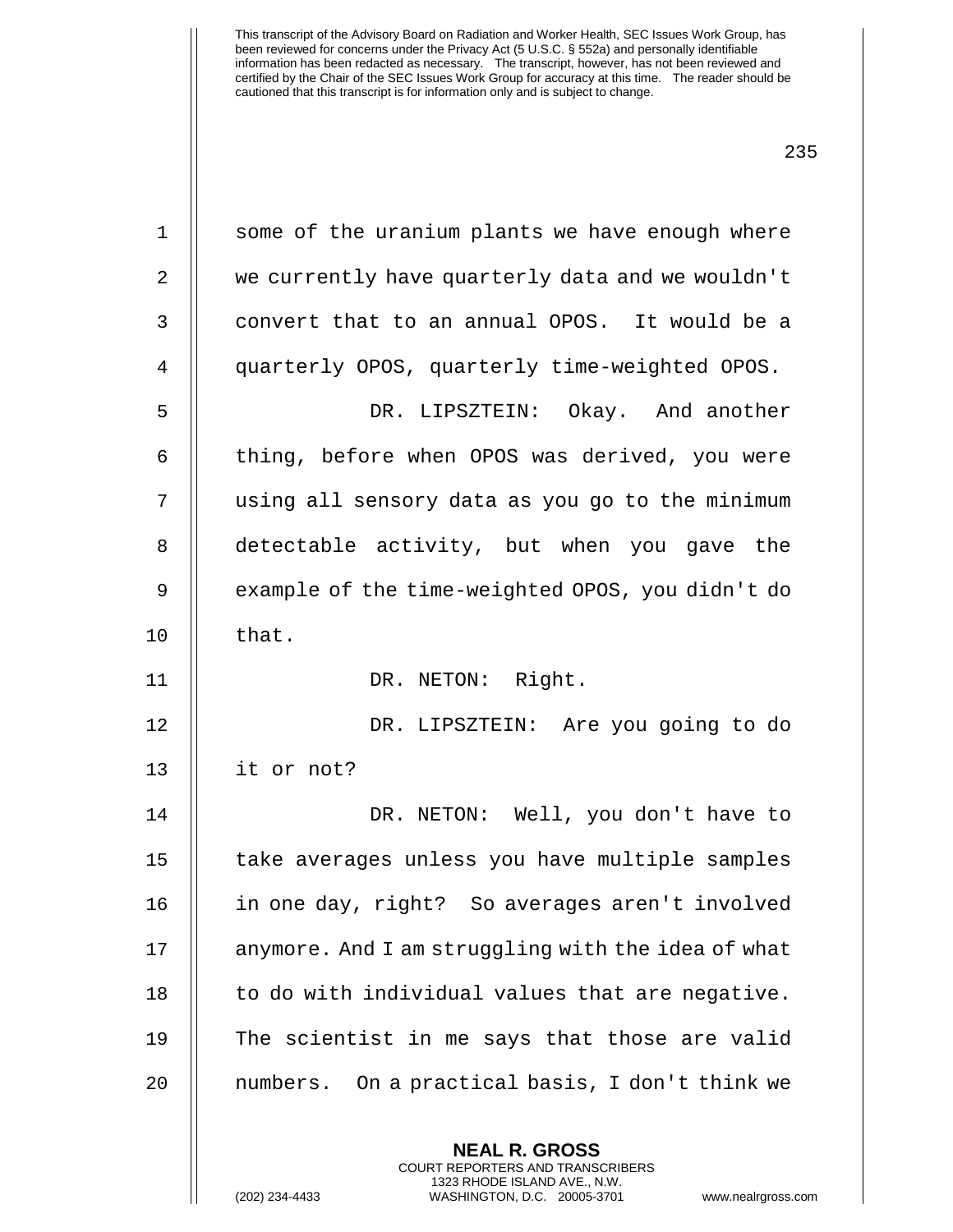| $\mathbf 1$    | would use them in the OPOS calculations.                                                                                                                       |
|----------------|----------------------------------------------------------------------------------------------------------------------------------------------------------------|
| $\overline{2}$ | MR. HINNEFELD: In a time-weighted                                                                                                                              |
| 3              | OPOS.                                                                                                                                                          |
| $\overline{4}$ | Time-weighted OPOS.<br>DR.<br>NETON:                                                                                                                           |
| 5              | Because there's just a number of issues. Using                                                                                                                 |
| 6              | negative values is appropriate, in my opinion,                                                                                                                 |
| 7              | when you're averaging values that are taken from                                                                                                               |
| 8              | the same distribution.                                                                                                                                         |
| $\mathsf 9$    | And in this particular case, these                                                                                                                             |
| 10             | are taken from multiple samples over time under                                                                                                                |
| 11             | different exposure conditions. And I think that                                                                                                                |
| 12             | to be claimant-favorable we would just use at                                                                                                                  |
| 13             | least -- I'm not sure whether we use a zero or                                                                                                                 |
| 14             | the censored data point. I'm not sure. But I                                                                                                                   |
| 15             | don't think I would end up using -- we would end                                                                                                               |
| 16             | up using negative values in time-weighted OPOS.                                                                                                                |
| 17             | CHAIRMAN MELIUS:<br>Okay, good.                                                                                                                                |
| 18             | Thank you. Okay, so why don't we wrap up. It's                                                                                                                 |
| 19             | close to 5:00. Any last words?                                                                                                                                 |
| 20             | DR. NETON: I have no last words.                                                                                                                               |
|                | <b>NEAL R. GROSS</b><br>COURT REPORTERS AND TRANSCRIBERS<br>1323 RHODE ISLAND AVE., N.W.<br>(202) 234-4433<br>www.nealrgross.co<br>WASHINGTON, D.C. 20005-3701 |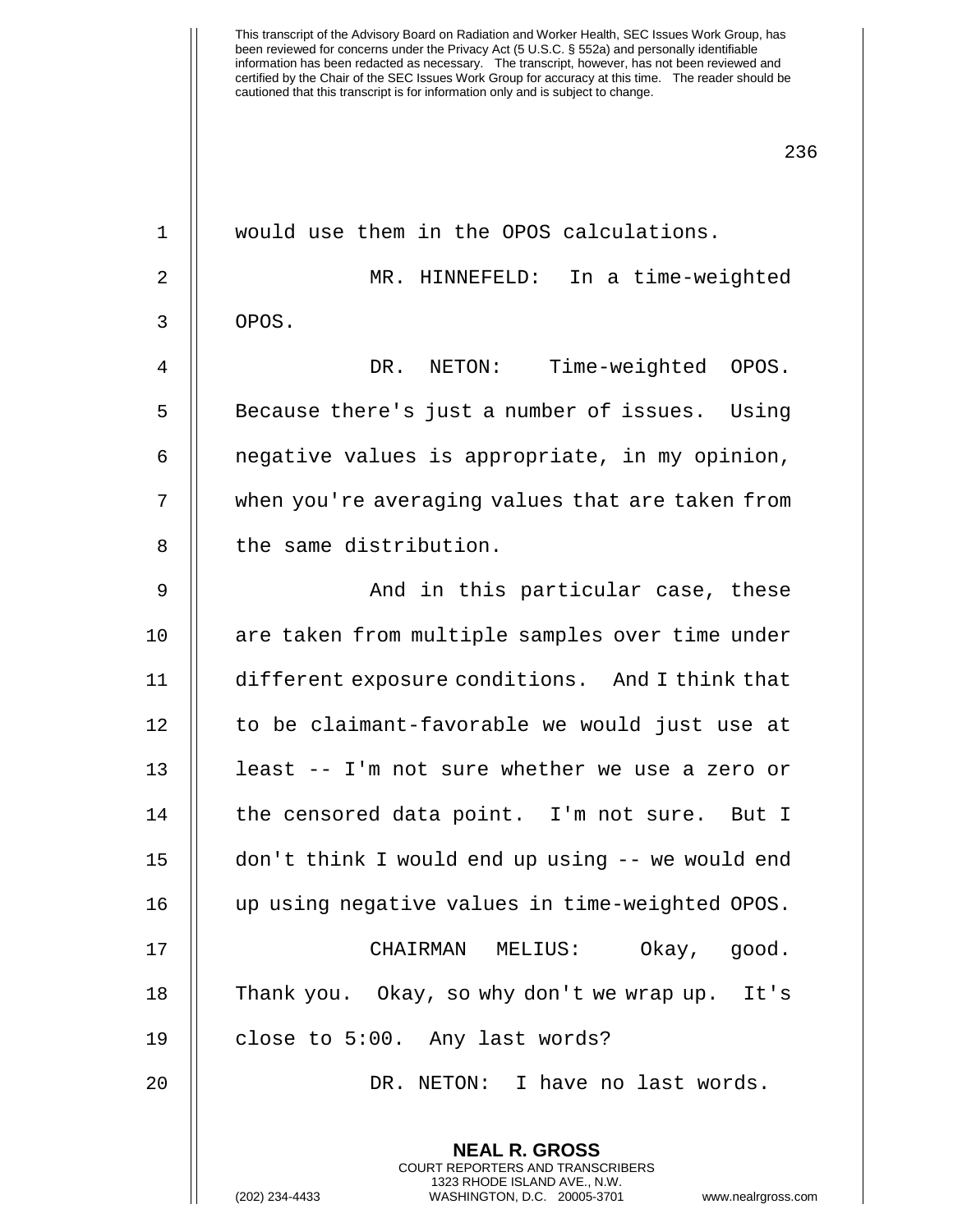**NEAL R. GROSS** COURT REPORTERS AND TRANSCRIBERS 1323 RHODE ISLAND AVE., N.W. (202) 234-4433 WASHINGTON, D.C. 20005-3701 www.nealrgross.com 1 CHAIRMAN MELIUS: Okay. So -- 2 DR. NETON: Although everybody get 3 || me your material to work with. 4 CHAIRMAN MELIUS: Three weeks. 5 DR. NETON: And if it comes in two  $6 \parallel$  weeks and six days, it's going to take me a little 7 | | longer to digest all the material but please feel 8 || free to comment early and often. 9 || [Identifying Information Redacted] 10 MR. KATZ: All right, so we're 11 talking about anyway September. Get your 12 | comments in by September. 13 CHAIRMAN MELIUS: Three weeks. 14 | Three weeks is simple. Three weeks from today. 15 MR. HINNEFELD: Three weeks from today 16  $\parallel$  is the 18<sup>th</sup> of August. 17 CHAIRMAN MELIUS: Do you want to do 18 || the time-weighted average? The mean date of 19 August? 20 (Laughter.)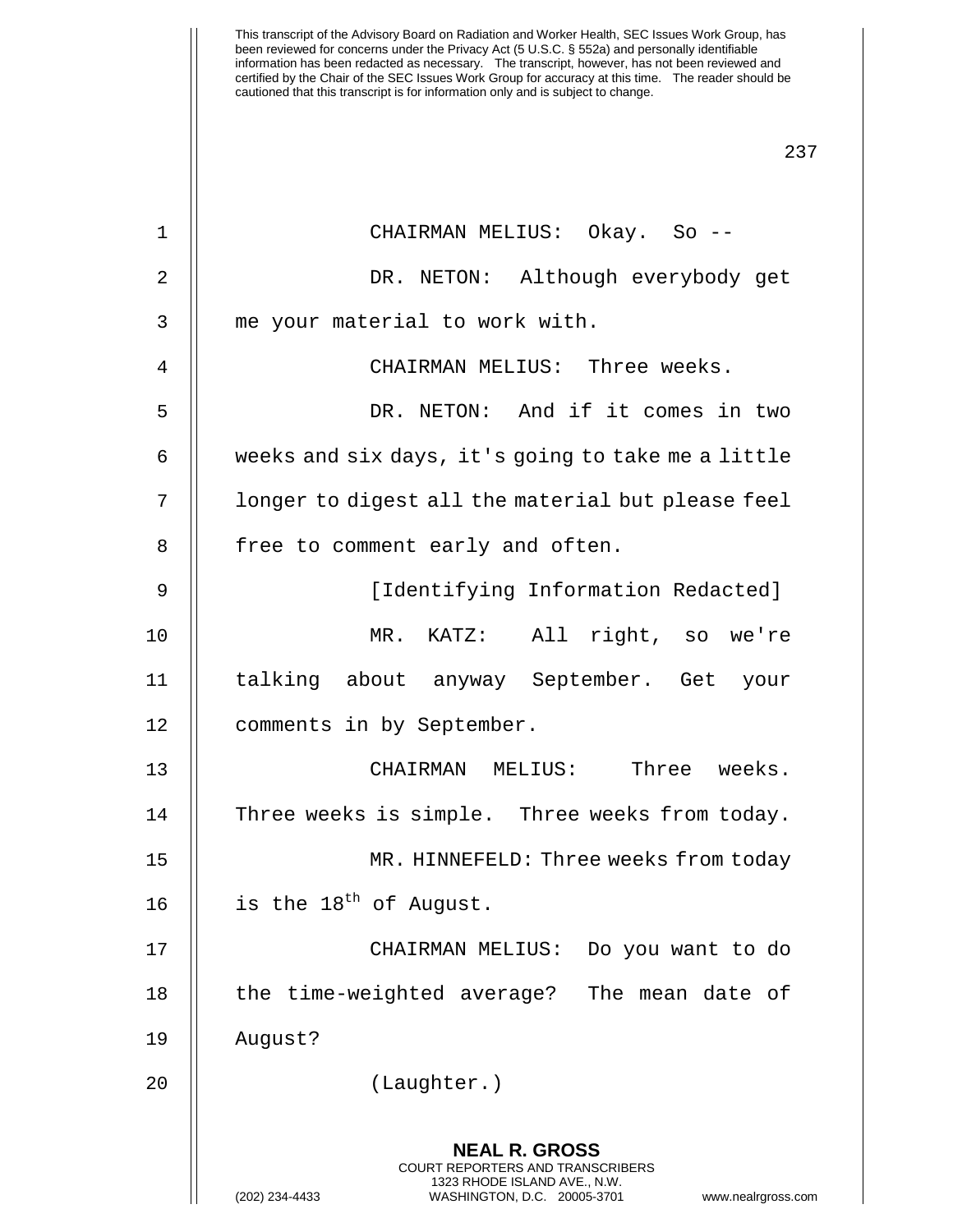This transcript of the Advisory Board on Radiation and Worker Health, SEC Issues Work Group, has been reviewed for concerns under the Privacy Act (5 U.S.C. § 552a) and personally identifiable information has been redacted as necessary. The transcript, however, has not been reviewed and certified by the Chair of the SEC Issues Work Group for accuracy at this time. The reader should be cautioned that this transcript is for information only and is subject to change. 238 **NEAL R. GROSS** COURT REPORTERS AND TRANSCRIBERS 1323 RHODE ISLAND AVE., N.W. (202) 234-4433 WASHINGTON, D.C. 20005-3701 www.nealrgross.com 1 DR. NETON: I recall we have a 2 | Procedures Subcommittee coming up at the end of 3 August. 4 CHAIRMAN MELIUS: August 18th. 5 MR. KATZ: Okay. Yes, I was 6  $\parallel$  thinking about SC&A when I was pitching for 7 || September, but okay. 8 CHAIRMAN MELIUS: If you need 9 || longer, you know --10 DR. NETON: Yeah, these don't have to 11  $\parallel$  be formal --12 MEMBER BEACH: Just send a comment to 13 | that effect. 14 MR. STIVER: It would probably be 15 || better to try to pull them together soon. 16 DR. NETON: Yeah, I mean, they don't 17 | have to be formally, you know, written up in fancy 18 || White Papers or anything. Just --19 CHAIRMAN MELIUS: And everyone's  $20$  | been so good that I think you can all come back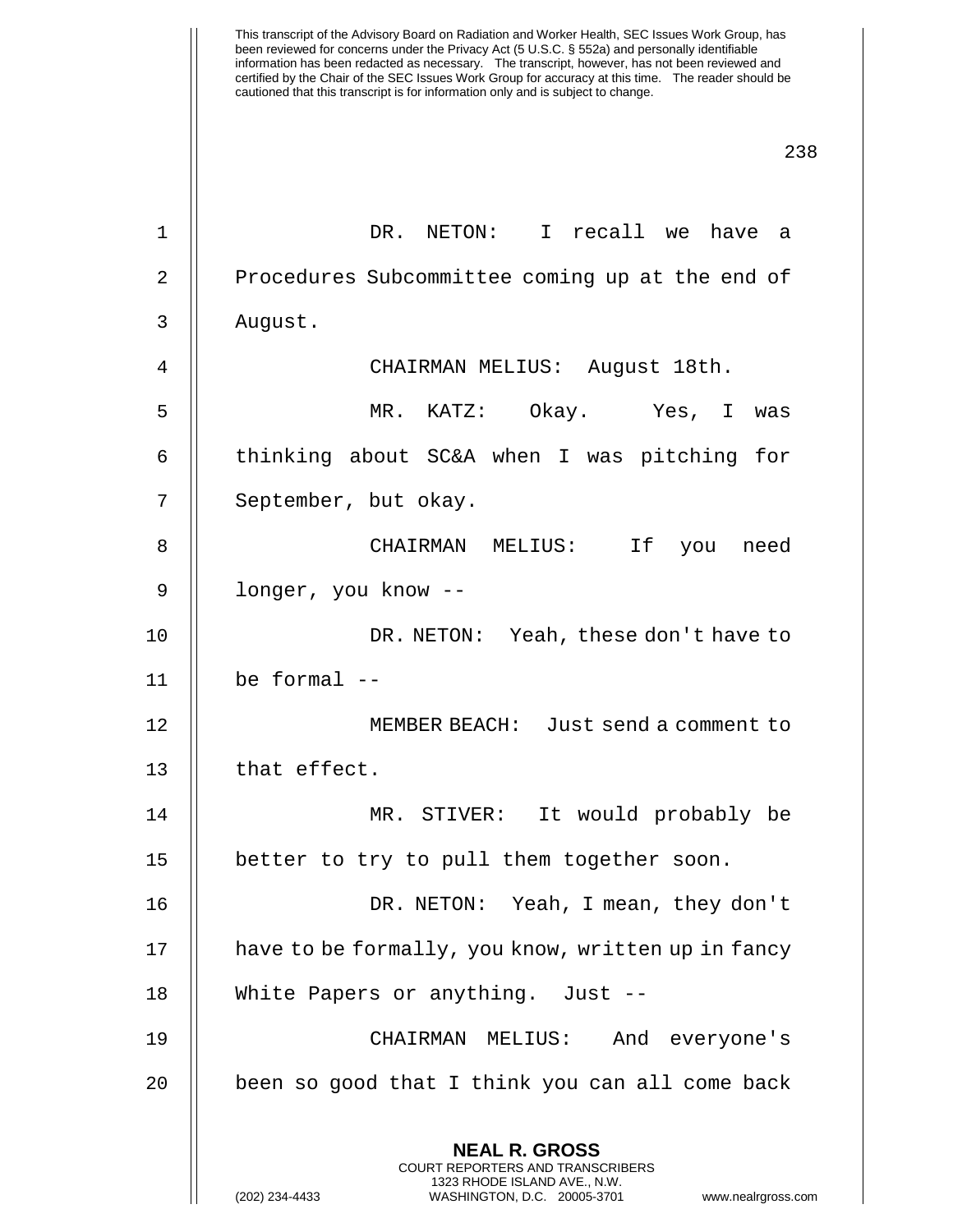This transcript of the Advisory Board on Radiation and Worker Health, SEC Issues Work Group, has been reviewed for concerns under the Privacy Act (5 U.S.C. § 552a) and personally identifiable information has been redacted as necessary. The transcript, however, has not been reviewed and certified by the Chair of the SEC Issues Work Group for accuracy at this time. The reader should be cautioned that this transcript is for information only and is subject to change. 239 1 | here tomorrow for the meeting. 2 | (Simultaneous speaking.) 3 CHAIRMAN MELIUS: And thank you, 4 || everybody. Thanks, Paul, everybody on the  $5 \parallel$  phone. 6 MR. KATZ: Yes, thanks for hanging in 7 || there. I know it's tough. So take care, 8 | everyone on the phone. Good night. 9 (Whereupon, the above-entitled 10 matter went off the record at 4:55 p.m.)

11

12

13

14

15

16

17

18

19